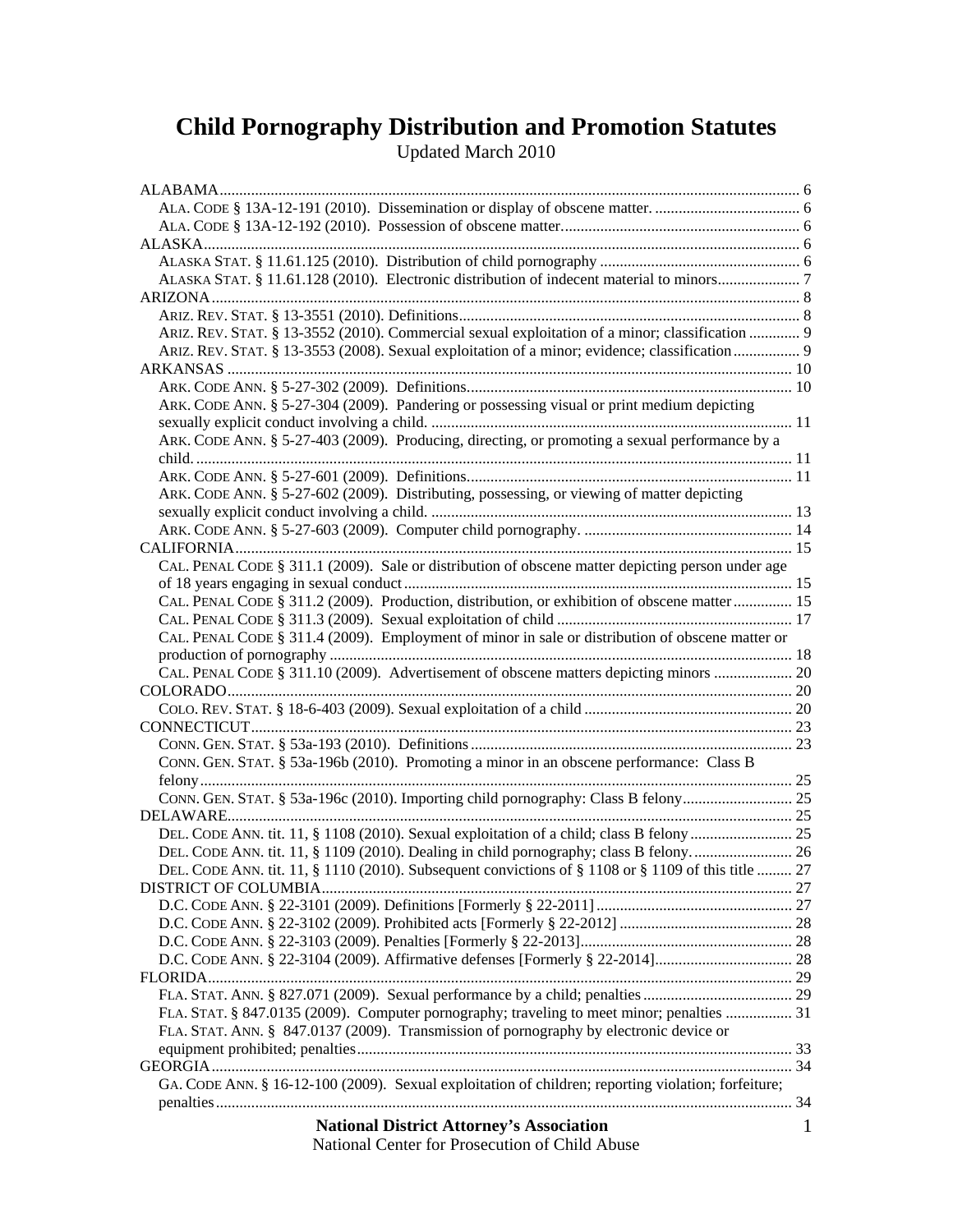| GA. CODE ANN. § 16-12-100.2 (2009). Computer or electronic pornography and child exploitation           |                |
|---------------------------------------------------------------------------------------------------------|----------------|
|                                                                                                         |                |
|                                                                                                         |                |
| HAW. REV. STAT. ANN. § 707-751 (2009). Promoting child abuse in the second degree.  40                  |                |
|                                                                                                         |                |
|                                                                                                         |                |
| IDAHO CODE ANN. § 18-1507A (2009). Possession of sexually exploitative material for other than a        |                |
|                                                                                                         |                |
|                                                                                                         |                |
|                                                                                                         |                |
| 325 ILL. COMP. STAT. ANN. § 720 ILCS 5/11-20.3 (2009). Aggravated child pornography  49                 |                |
| 325 ILL. COMP. STAT. ANN. § 720 ILCS 5/11-23 (2009). Posting of identifying or graphic information      |                |
| on a pornographic Internet site or possessing graphic information with pornographic material  53        |                |
|                                                                                                         |                |
|                                                                                                         |                |
|                                                                                                         |                |
|                                                                                                         |                |
|                                                                                                         |                |
|                                                                                                         |                |
|                                                                                                         |                |
|                                                                                                         |                |
| KY. REV. STAT. ANN. § 531.300 (2010). Definitions for KRS 531.080 and 531.310 to 531.370.  60           |                |
|                                                                                                         |                |
| KY. REV. STAT. ANN. § 531.340 (2010). Distribution of matter portraying a sexual performance by a       |                |
|                                                                                                         |                |
| KY. REV. STAT. ANN. § 531.350 (2010). Promoting sale of material portraying a sexual performance        |                |
|                                                                                                         |                |
| KY. REV. STAT. ANN. § 531.370 (2010). Using minors to distribute material portraying a sexual           |                |
|                                                                                                         |                |
| KY. REV. STAT. ANN. § 510.155 (2010). Unlawful use of electronic means to induce a minor to             |                |
| engage in sexual or other prohibited activities -- Prohibition of multiple convictions arising from     |                |
|                                                                                                         |                |
|                                                                                                         |                |
|                                                                                                         |                |
| LA. REV. STAT. ANN. § 14:81.5 (2010). Unlawful possession of videotape of protected persons under       |                |
|                                                                                                         |                |
|                                                                                                         |                |
| ME. REV. STAT. ANN. tit. 17, § 283 (2009). Dissemination of sexually explicit material  66              |                |
|                                                                                                         |                |
|                                                                                                         |                |
|                                                                                                         |                |
|                                                                                                         |                |
| MASS. ANN. LAWS ch. 272, § 29 (2009). Dissemination of, and Possession with Intent to Disseminate,      |                |
|                                                                                                         |                |
| MASS. ANN. LAWS ch. 272, § 29B (2009). Child Pornography; Dissemination of Material Depicting           |                |
|                                                                                                         |                |
|                                                                                                         |                |
|                                                                                                         |                |
| MICH. COMP. LAWS SERV. § 752.365 (2010). Obscenity; elements; misdemeanor; penalty; second or           |                |
|                                                                                                         |                |
| MICH. COMP. LAWS SERV. § 750.145c (2010). Definitions; child sexually abusive activity or               |                |
| material; penalties; possession of child sexually abusive material; expert testimony; defenses; acts of |                |
| commercial film or photographic print processor; report to law enforcement agency by computer           |                |
| technician; applicability and uniformity of section; enactment or enforcement of ordinances, rules,     |                |
|                                                                                                         |                |
| <b>National District Attorney's Association</b>                                                         | $\overline{2}$ |
| National Center for Prosecution of Child Abuse                                                          |                |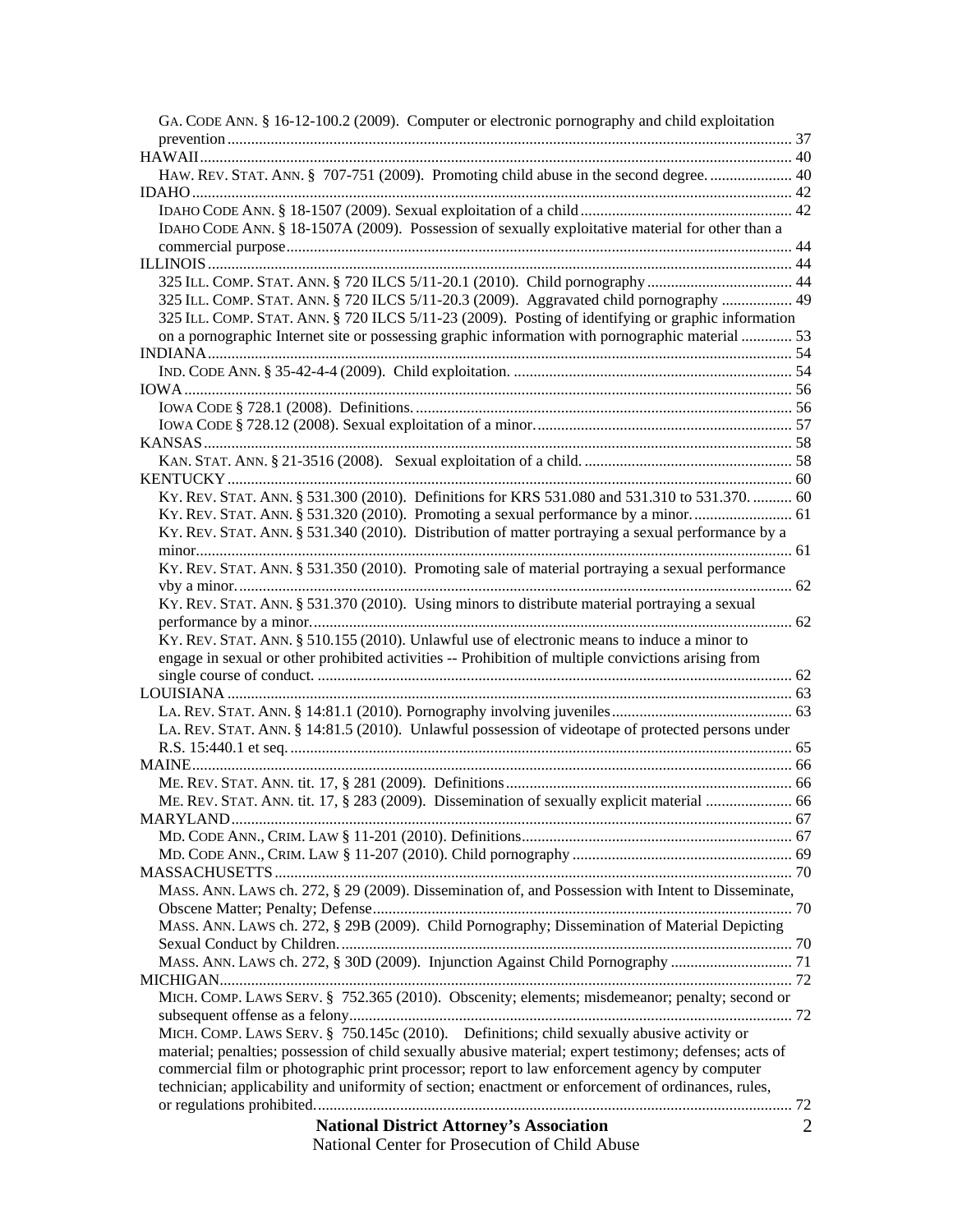| MINN. STAT. § 617.241 (2009). Obscene materials and performances; distribution and exhibition       |   |
|-----------------------------------------------------------------------------------------------------|---|
|                                                                                                     |   |
|                                                                                                     |   |
|                                                                                                     |   |
|                                                                                                     |   |
| MISS. CODE ANN. § 97-29-101 (2009). Distribution or wholesale distribution of obscene materials or  |   |
|                                                                                                     |   |
|                                                                                                     |   |
|                                                                                                     |   |
|                                                                                                     |   |
|                                                                                                     |   |
|                                                                                                     |   |
|                                                                                                     |   |
|                                                                                                     |   |
| Mo. REV. STAT. § 573.050 (2009). Evidence in obscenity and child pornography cases 89               |   |
|                                                                                                     |   |
|                                                                                                     |   |
|                                                                                                     |   |
|                                                                                                     |   |
| NEB. REV. STAT. ANN. § 28-1463.03 (2009). Visual depiction of sexually explicit conduct; prohibited |   |
|                                                                                                     |   |
|                                                                                                     |   |
| NEB. REV. STAT. ANN. § 28-1463.05 (2009). Visual depiction of sexually explicit acts related to     |   |
|                                                                                                     |   |
|                                                                                                     |   |
|                                                                                                     |   |
| NEV. REV. STAT. ANN. § 200.720 (2009). Promotion of sexual performance of minor unlawful.  95       |   |
| NEV. REV. STAT. ANN. § 200.725 (2009). Preparing, advertising or distributing materials depicting   |   |
|                                                                                                     |   |
|                                                                                                     |   |
|                                                                                                     |   |
| N.H. REV. STAT. ANN. § 649-A:2 (2009). Definitions. [RSA 649-A:2 effective January 1, 2009.]  95    |   |
| N.H. REV. STAT. ANN. § 649-A:3-a (2009). Distribution of Child Sexual Abuse Images.                 |   |
|                                                                                                     |   |
|                                                                                                     |   |
|                                                                                                     |   |
|                                                                                                     |   |
|                                                                                                     |   |
|                                                                                                     |   |
|                                                                                                     |   |
|                                                                                                     |   |
|                                                                                                     |   |
| N.Y. PENAL LAW § 263.10 (2010). Promoting an obscene sexual performance by a child 103              |   |
|                                                                                                     |   |
| N.Y. PENAL LAW § 263.20 (2009). Sexual performance by a child; affirmative defenses  103            |   |
|                                                                                                     |   |
| N.C. GEN. STAT. § 14-190.17 (2009). First degree sexual exploitation of a minor 104                 |   |
|                                                                                                     |   |
|                                                                                                     |   |
|                                                                                                     |   |
| N.D. CENT. CODE § 12.1-27.2-03 (2009). Promoting or directing an obscene sexual performance by      |   |
|                                                                                                     |   |
| N.D. CENT. CODE § 12.1-27.2-04 (2009). Promoting a sexual performance by a minor 106                |   |
| <b>National District Attorney's Association</b>                                                     | 3 |
| National Center for Prosecution of Child Abuse                                                      |   |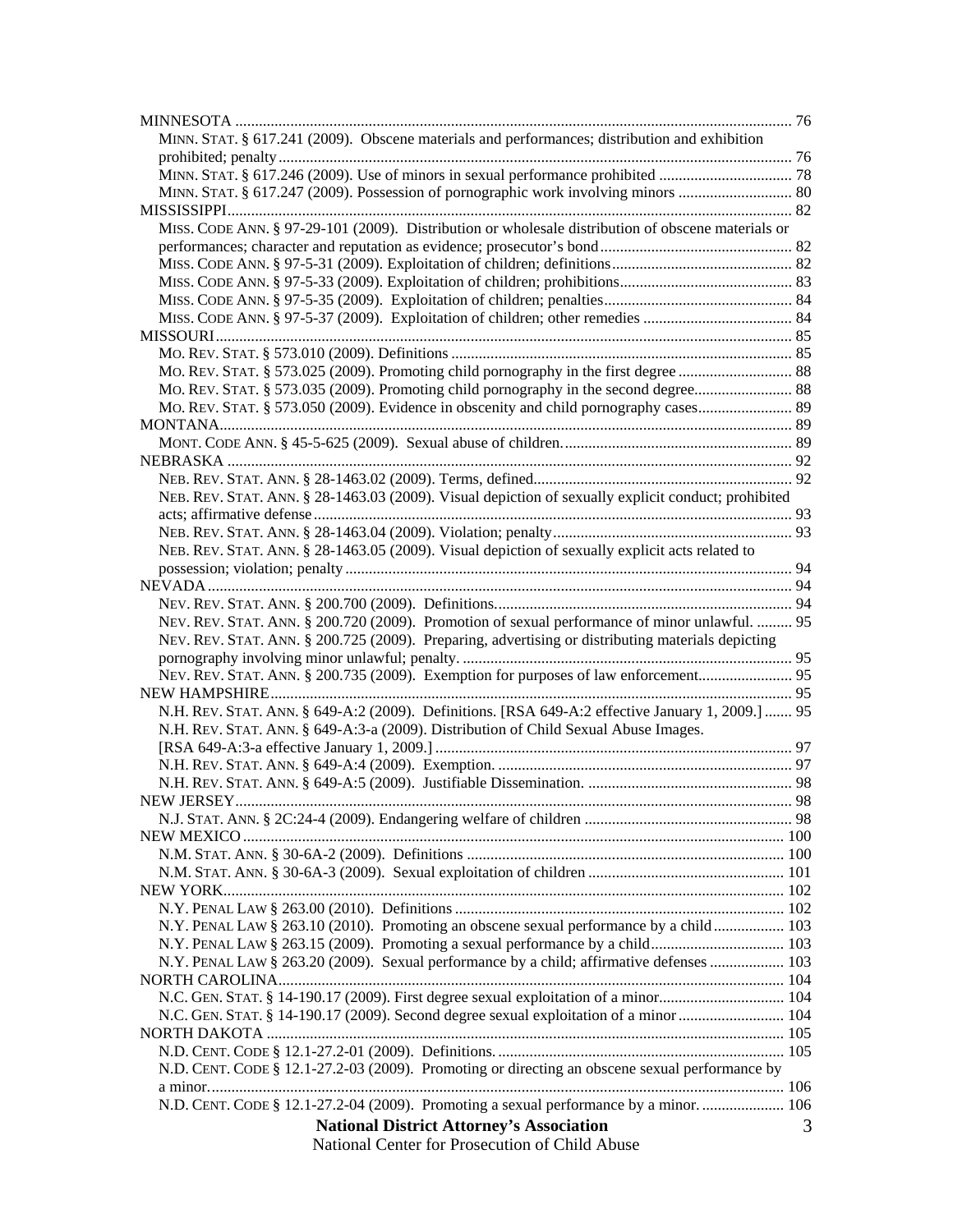| N.D. CENT. CODE § 12.1-27.2-04.2 (2009). Sexual performance by a minor - Enhanced penalties.  106    |                |
|------------------------------------------------------------------------------------------------------|----------------|
| N.D. CENT. CODE § 12.1-27.2-05 (2009). Sexual performance by a minor - Affirmative defenses 106      |                |
|                                                                                                      |                |
| OHIO REV. CODE ANN. § 2907.321 (2010). Pandering obscenity involving a minor 107                     |                |
| OHIO REV. CODE ANN. § 2907.322 (2010). Pandering sexually oriented matter involving a minor 108      |                |
| OHIO REV. CODE ANN. § 2907.323 (2010). Illegal use of minor in nudity-oriented material or           |                |
|                                                                                                      |                |
|                                                                                                      |                |
| OKLA. STAT. ANN. tit. 21, § 1021 (2009). Indecent exposure--Indecent exhibitions--Obscene            |                |
|                                                                                                      |                |
|                                                                                                      |                |
| OKLA. STAT. ANN. tit. 21, § 1021.1 (2009). Persons to whom act does not apply--Civil or injunctive   |                |
|                                                                                                      |                |
| OKLA. STAT. ANN. tit. 21, § 1021.2 (2009). Minors--Procuring for participation in pornography 112    |                |
|                                                                                                      |                |
| OKLA. STAT. ANN. tit. 21, § 1040.8 (2009). Publication, distribution or participation in preparation |                |
|                                                                                                      |                |
|                                                                                                      |                |
|                                                                                                      |                |
|                                                                                                      |                |
| OR. REV. STAT. § 163.676 (2007). Exemption from prosecution under ORS 163.684 116                    |                |
|                                                                                                      |                |
| OR. REV. STAT. § 163.684 (2007). Encouraging child sexual abuse in the first degree 117              |                |
| OR. REV. STAT. § 163.686 (2007). Encouraging child sexual abuse in the second degree.  117           |                |
| OR. REV. STAT. § 163.687 (2007). Encouraging child sexual abuse in the third degree 118              |                |
|                                                                                                      |                |
|                                                                                                      |                |
|                                                                                                      |                |
|                                                                                                      |                |
|                                                                                                      |                |
|                                                                                                      |                |
|                                                                                                      |                |
|                                                                                                      |                |
| S.C. CODE ANN. § 16-3-820 (2009). Producing, directing or promoting sexual performance by child;     |                |
|                                                                                                      |                |
| S.C. CODE ANN. § 16-15-375 (2009). Definitions applicable to §§ 16-15-385 through 16-15-425.  123    |                |
| S.C. CODE ANN. § 16-15-405 (2009). Second degree sexual exploitation of a minor defined;             |                |
|                                                                                                      |                |
|                                                                                                      |                |
| S.D. CODIFIED LAWS § 22-24A-1 (2009). Sale of child pornography -- Penalty  126                      |                |
|                                                                                                      |                |
| S.D. CODIFIED LAWS § 22-24A-3 (2009). Possession, manufacture, or distribution of child              |                |
|                                                                                                      |                |
|                                                                                                      |                |
|                                                                                                      |                |
|                                                                                                      |                |
| TENN. CODE ANN. § 39-17-1004 (2010). Offense of aggravated sexual exploitation of a minor 130        |                |
| TENN. CODE ANN. § 39-17-1005 (2010). Offense of especially aggravated sexual exploitation of a       |                |
|                                                                                                      |                |
|                                                                                                      |                |
|                                                                                                      |                |
|                                                                                                      |                |
| TEX. PENAL CODE ANN. § 43.26 (2010). Possession or Promotion of Child Pornography  135               |                |
|                                                                                                      |                |
|                                                                                                      |                |
|                                                                                                      |                |
|                                                                                                      |                |
|                                                                                                      |                |
|                                                                                                      |                |
|                                                                                                      |                |
| <b>National District Attorney's Association</b><br>National Center for Prosecution of Child Abuse    | $\overline{4}$ |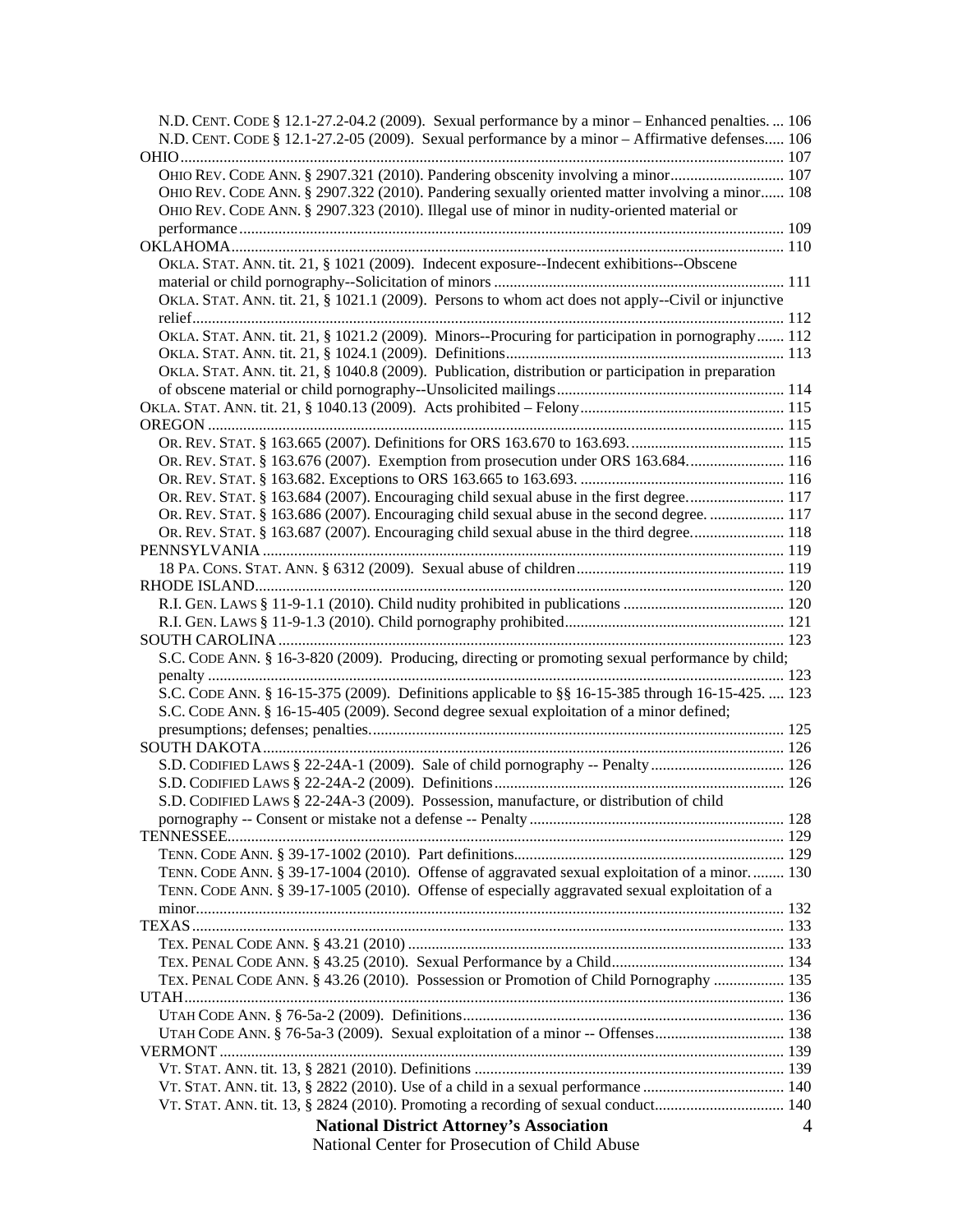| VA. CODE ANN. § 18.2-374.1 (2010). Production, publication, sale, financing, etc., of child<br>VA. CODE ANN. § 18.2-374.1:1 (2010). Possession, reproduction, distribution, and facilitation of<br>WASH. REV. CODE ANN. § 9.68A.050 (2010). Dealing in depictions of minor engaged in sexually<br>WASH. REV. CODE ANN. § 9.68A.060 (2010). Sending, bringing into state depictions of minor<br>W. VA. CODE ANN. § 61-8C-3 (2009). Distribution and exhibiting of material depicting minors<br>W. VA. CODE ANN. § 61-8D-6 (2009). Sending, distributing, exhibiting, possessing, displaying or<br>transporting material by a parent, guardian or custodian, depicting a child engaged in sexually explicit |
|-----------------------------------------------------------------------------------------------------------------------------------------------------------------------------------------------------------------------------------------------------------------------------------------------------------------------------------------------------------------------------------------------------------------------------------------------------------------------------------------------------------------------------------------------------------------------------------------------------------------------------------------------------------------------------------------------------------|
|                                                                                                                                                                                                                                                                                                                                                                                                                                                                                                                                                                                                                                                                                                           |
|                                                                                                                                                                                                                                                                                                                                                                                                                                                                                                                                                                                                                                                                                                           |
|                                                                                                                                                                                                                                                                                                                                                                                                                                                                                                                                                                                                                                                                                                           |
|                                                                                                                                                                                                                                                                                                                                                                                                                                                                                                                                                                                                                                                                                                           |
|                                                                                                                                                                                                                                                                                                                                                                                                                                                                                                                                                                                                                                                                                                           |
|                                                                                                                                                                                                                                                                                                                                                                                                                                                                                                                                                                                                                                                                                                           |
|                                                                                                                                                                                                                                                                                                                                                                                                                                                                                                                                                                                                                                                                                                           |
|                                                                                                                                                                                                                                                                                                                                                                                                                                                                                                                                                                                                                                                                                                           |
|                                                                                                                                                                                                                                                                                                                                                                                                                                                                                                                                                                                                                                                                                                           |
|                                                                                                                                                                                                                                                                                                                                                                                                                                                                                                                                                                                                                                                                                                           |
|                                                                                                                                                                                                                                                                                                                                                                                                                                                                                                                                                                                                                                                                                                           |
|                                                                                                                                                                                                                                                                                                                                                                                                                                                                                                                                                                                                                                                                                                           |
|                                                                                                                                                                                                                                                                                                                                                                                                                                                                                                                                                                                                                                                                                                           |
|                                                                                                                                                                                                                                                                                                                                                                                                                                                                                                                                                                                                                                                                                                           |
|                                                                                                                                                                                                                                                                                                                                                                                                                                                                                                                                                                                                                                                                                                           |
|                                                                                                                                                                                                                                                                                                                                                                                                                                                                                                                                                                                                                                                                                                           |
|                                                                                                                                                                                                                                                                                                                                                                                                                                                                                                                                                                                                                                                                                                           |
|                                                                                                                                                                                                                                                                                                                                                                                                                                                                                                                                                                                                                                                                                                           |
|                                                                                                                                                                                                                                                                                                                                                                                                                                                                                                                                                                                                                                                                                                           |
|                                                                                                                                                                                                                                                                                                                                                                                                                                                                                                                                                                                                                                                                                                           |
| WYO. STAT. ANN. § 6-4-303 (2010). Sexual exploitation of children; penalties; definitions.  147                                                                                                                                                                                                                                                                                                                                                                                                                                                                                                                                                                                                           |
|                                                                                                                                                                                                                                                                                                                                                                                                                                                                                                                                                                                                                                                                                                           |
| 18 USCS § 1466A (2010). Obscene visual representations of the sexual abuse of children.  149                                                                                                                                                                                                                                                                                                                                                                                                                                                                                                                                                                                                              |
|                                                                                                                                                                                                                                                                                                                                                                                                                                                                                                                                                                                                                                                                                                           |
| 18 U.S.C.S. § 2252 (2010). Certain activities relating to material involving the sexual exploitation                                                                                                                                                                                                                                                                                                                                                                                                                                                                                                                                                                                                      |
| 18 U.S.C.S. § 2252A (2010). Certain activities relating to material constituting or containing child                                                                                                                                                                                                                                                                                                                                                                                                                                                                                                                                                                                                      |
|                                                                                                                                                                                                                                                                                                                                                                                                                                                                                                                                                                                                                                                                                                           |
|                                                                                                                                                                                                                                                                                                                                                                                                                                                                                                                                                                                                                                                                                                           |
|                                                                                                                                                                                                                                                                                                                                                                                                                                                                                                                                                                                                                                                                                                           |
|                                                                                                                                                                                                                                                                                                                                                                                                                                                                                                                                                                                                                                                                                                           |
|                                                                                                                                                                                                                                                                                                                                                                                                                                                                                                                                                                                                                                                                                                           |
|                                                                                                                                                                                                                                                                                                                                                                                                                                                                                                                                                                                                                                                                                                           |
|                                                                                                                                                                                                                                                                                                                                                                                                                                                                                                                                                                                                                                                                                                           |
| P.R. LAWS ANN. tit. 33 § 4074 (2009). Obscene material, obscene acts, sexual behavior and related                                                                                                                                                                                                                                                                                                                                                                                                                                                                                                                                                                                                         |
|                                                                                                                                                                                                                                                                                                                                                                                                                                                                                                                                                                                                                                                                                                           |
| P.R. LAWS ANN. tit. 33 § 4075 (2009). Delivery, transportation, sale, distribution, exhibition or                                                                                                                                                                                                                                                                                                                                                                                                                                                                                                                                                                                                         |
|                                                                                                                                                                                                                                                                                                                                                                                                                                                                                                                                                                                                                                                                                                           |
| P.R. LAWS ANN. tit. 1 § 546 (2009). Right to prohibit obscene material and/or child pornography  161                                                                                                                                                                                                                                                                                                                                                                                                                                                                                                                                                                                                      |
|                                                                                                                                                                                                                                                                                                                                                                                                                                                                                                                                                                                                                                                                                                           |
|                                                                                                                                                                                                                                                                                                                                                                                                                                                                                                                                                                                                                                                                                                           |
|                                                                                                                                                                                                                                                                                                                                                                                                                                                                                                                                                                                                                                                                                                           |
| V.I. CODE ANN. tit. 14, § 1024 (2010). Distribution; printing, exhibiting, distributing or possessing  163                                                                                                                                                                                                                                                                                                                                                                                                                                                                                                                                                                                                |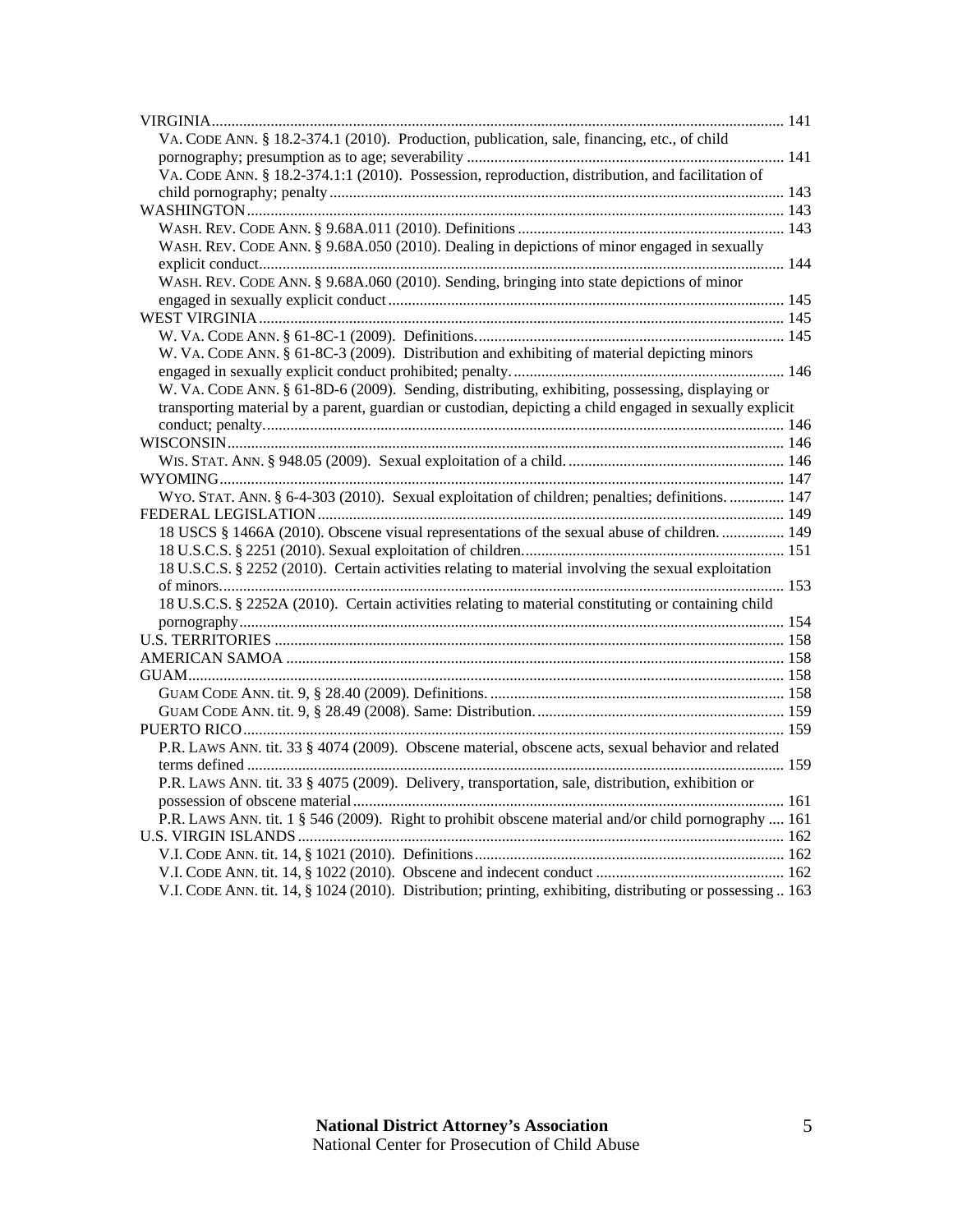# **ALABAMA**

## **ALA. CODE § 13A-12-191 (2010). Dissemination or display of obscene matter.**

Any person who shall knowingly disseminate or display publicly any obscene matter containing a visual depiction of a person under the age of 17 years engaged in any act of sado-masochistic abuse, sexual intercourse, sexual excitement, masturbation, breast nudity, genital nudity, or other sexual conduct shall be guilty of a Class B felony.

## **ALA. CODE § 13A-12-192 (2010). Possession of obscene matter.**

(a) Any person who knowingly possesses with intent to disseminate any obscene matter that contains a visual depiction of a person under the age of 17 years engaged in any act of sado-masochistic abuse, sexual intercourse, sexual excitement, masturbation, breast nudity, genital nudity, or other sexual conduct shall be guilty of a Class B felony. Possession of three or more copies of the same visual depiction contained in obscene matter is prima facie evidence of possession with intent to disseminate the same.

(b) Any person who knowingly possesses any obscene matter that contains a visual depiction of a person under the age of 17 years engaged in any act of sado-masochistic abuse, sexual intercourse, sexual excitement, masturbation, genital nudity, or other sexual conduct shall be guilty of a Class C felony.

# **ALASKA**

**ALASKA STAT. § 11.61.125 (2010). Distribution of child pornography**

(a) A person commits the crime of distribution of child pornography if the person brings or causes to be brought into the state for distribution, or in the state distributes, or in the state possesses, prepares, publishes, or prints with intent to distribute, any material that visually or aurally depicts conduct described in AS 11.41.455(a), knowing that the production of the material involved the use of a child under 18 years of age who engaged in the conduct.

(b) This section does not apply to acts that are an integral part of the exhibition or performance of a motion picture if the acts are performed within the scope of employment by a motion picture operator or projectionist employed by the owner or manager of a theater or other place for the showing of motion pictures, unless the motion picture operator or projectionist

(1) has a financial interest in the theater or place in which employed; or

(2) causes the performance or motion picture to be performed or exhibited without the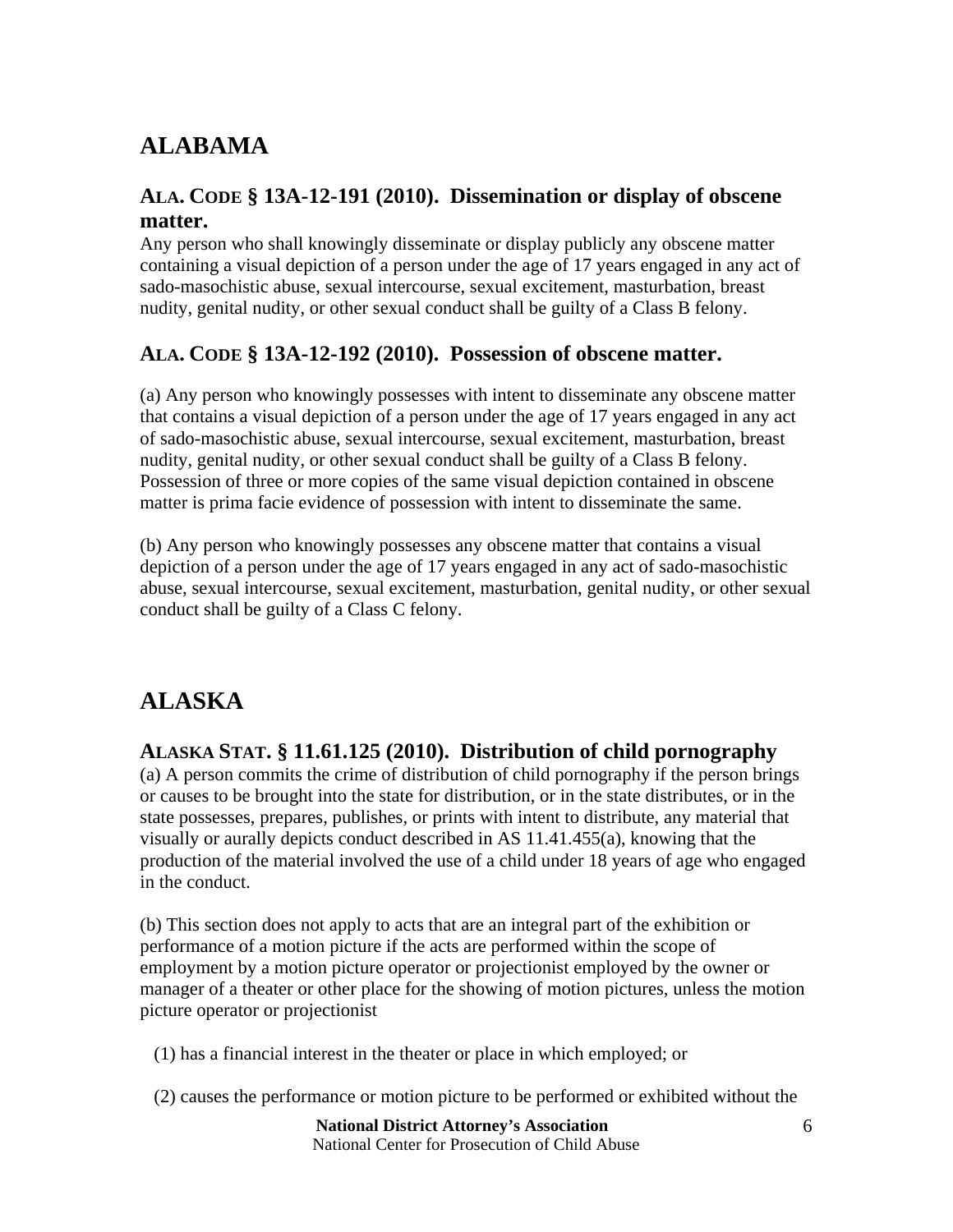consent of the manager or owner of the theater or other place of showing.

(c) The possession of 100 or more films, audio, video, electronic, or electromagnetic recordings, photographs, negatives, slides, books, newspapers, magazines, or other materials, including a combination of these items totaling 100 or more, is prima facie evidence of distribution and intent to distribute under (a) of this section.

(d) In this section, "distribution" includes the following, whether or not for monetary or other consideration: delivering, selling, renting, leasing, lending, giving, circulating, exhibiting, presenting, providing, exchanging, placing on a computer network or computer system, and providing billing collection, or other ancillary services for or otherwise supporting these activities.

(e) Distribution of child pornography is a

(1) class B felony; or

 (2) class A felony if the person has been previously convicted of distribution of child pornography in this jurisdiction or a similar crime in this or another jurisdiction.

#### **ALASKA STAT. § 11.61.128 (2010). Electronic distribution of indecent material to minors**

(a) A person commits the crime of electronic distribution of indecent material to minors if

 (1) the person, being 18 years of age or older, knowingly distributes to another person by computer any material that depicts the following actual or simulated conduct:

- (A) sexual penetration;
- (B) the lewd touching of a person's genitals, anus, or female breast;
- (C) masturbation;
- (D) bestiality;
- (E) the lewd exhibition of a person's genitals, anus, or female breast; or
- (F) sexual masochism or sadism; and

(2) either

- (A) the other person is a child under 16 years of age; or
- (B) the person believes that the other person is a child under 16 years of age.
- (b) In this section, it is not a defense that the victim was not actually under 16 years of

**National District Attorney's Association**  National Center for Prosecution of Child Abuse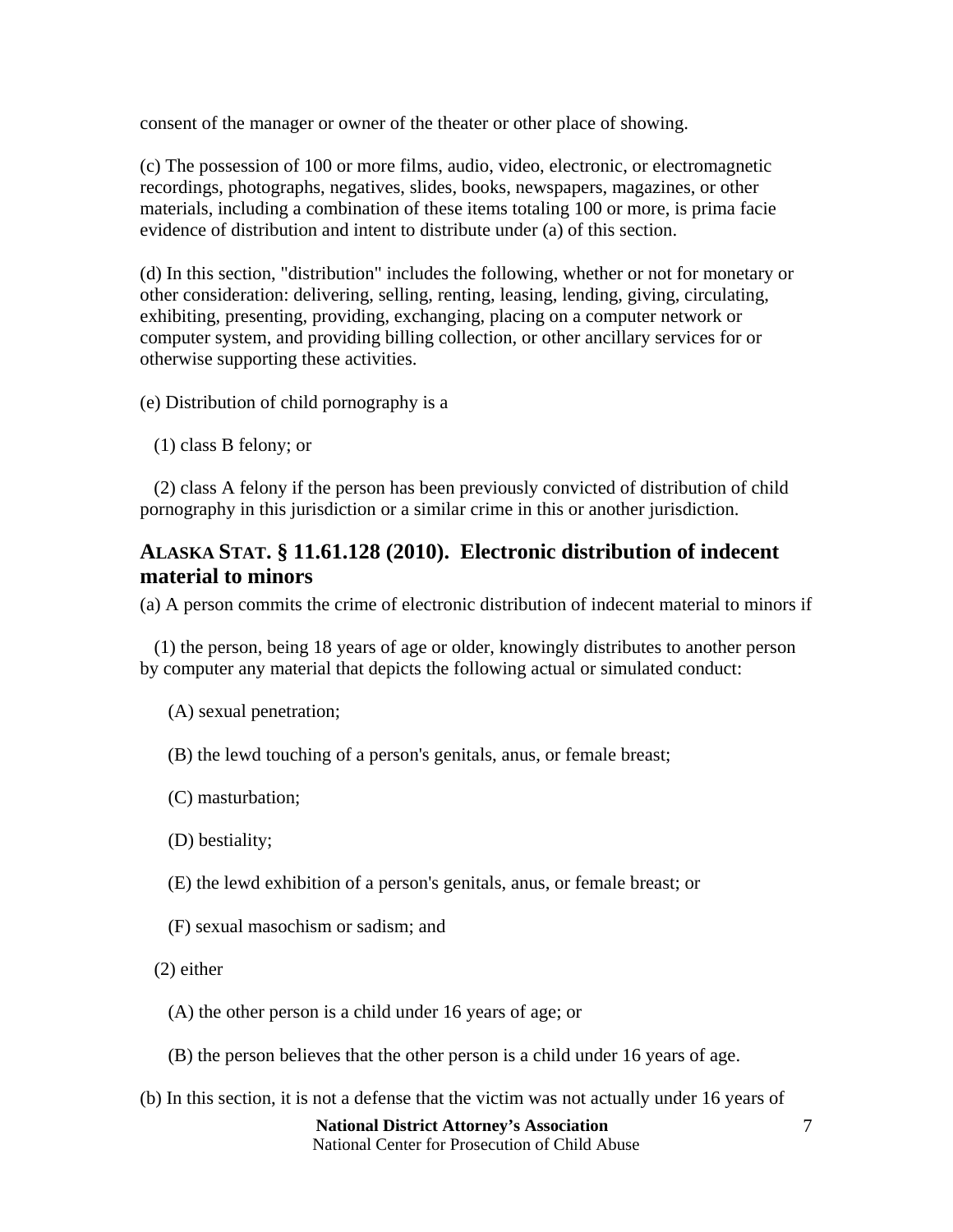age.

(c) Except as provided in (d) of this section, electronic distribution of indecent material to minors is a class C felony.

(d) Electronic distribution of indecent material to minors is a class B felony if the defendant was, at the time of the offense, required to register as a sex offender or child kidnapper under AS 12.63 or a similar law of another jurisdiction.

# **ARIZONA**

## **ARIZ. REV. STAT. § 13-3551 (2010). Definitions**

In this chapter, unless the context otherwise requires:

 1. "Communication service provider" has the same meaning prescribed in section 13- 3001.

2. "Computer" has the same meaning prescribed in section 13-2301, Subsection E.

 3. "Computer system" has the same meaning prescribed in section 13-2301, Subsection E.

 4. "Exploitive exhibition" means the actual or simulated exhibition of the genitals or pubic or rectal areas of any person for the purpose of sexual stimulation of the viewer.

 5. "Minor" means a person or persons who were under eighteen years of age at the time a visual depiction was created, adapted or modified.

6. "Network" has the same meaning prescribed in section 13-2301, Subsection E.

 7. "Producing" means financing, directing, manufacturing, issuing, publishing or advertising for pecuniary gain.

8. "Remote computing service" has the same meaning prescribed in section 13-3001.

9. "Sexual conduct" means actual or simulated:

 (a) Sexual intercourse, including genital-genital, oral-genital, anal-genital or oralanal, whether between persons of the same or opposite sex.

 (b) Penetration of the vagina or rectum by any object except when done as part of a recognized medical procedure.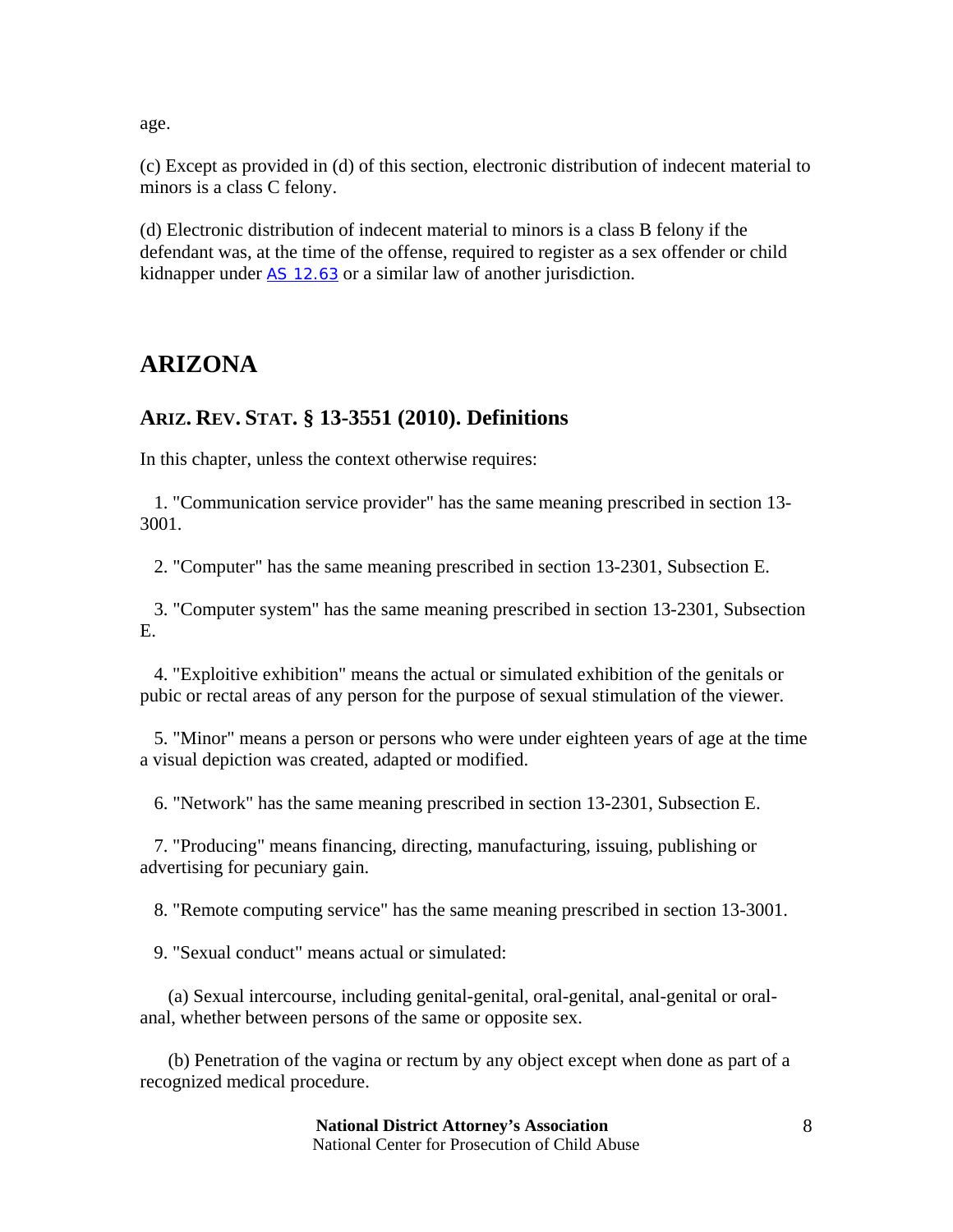(c) Sexual bestiality.

(d) Masturbation, for the purpose of sexual stimulation of the viewer.

(e) Sadomasochistic abuse for the purpose of sexual stimulation of the viewer.

(f) Defecation or urination for the purpose of sexual stimulation of the viewer.

 10. "Simulated" means any depicting of the genitals or rectal areas that gives the appearance of sexual conduct or incipient sexual conduct.

 11. "Visual depiction" includes each visual image that is contained in an undeveloped film, videotape or photograph or data stored in any form and that is capable of conversion into a visual image.

## **ARIZ. REV. STAT. § 13-3552 (2010). Commercial sexual exploitation of a minor; classification**

A. A person commits commercial sexual exploitation of a minor by knowingly:

 1. Using, employing, persuading, enticing, inducing or coercing a minor to engage in or assist others to engage in exploitive exhibition or other sexual conduct for the purpose of producing any visual depiction or live act depicting such conduct.

 2. Using, employing, persuading, enticing, inducing or coercing a minor to expose the genitals or anus or the areola or nipple of the female breast for financial or commercial gain.

 3. Permitting a minor under the person's custody or control to engage in or assist others to engage in exploitive exhibition or other sexual conduct for the purpose of producing any visual depiction or live act depicting such conduct.

 4. Transporting or financing the transportation of any minor through or across this state with the intent that the minor engage in prostitution, exploitive exhibition or other sexual conduct for the purpose of producing a visual depiction or live act depicting such conduct.

B. Commercial sexual exploitation of a minor is a class 2 felony and if the minor is under fifteen years of age it is punishable pursuant to section 13-705.

## **ARIZ. REV. STAT. § 13-3553 (2008). Sexual exploitation of a minor; evidence; classification**

Text of section effective until January 1, 2009.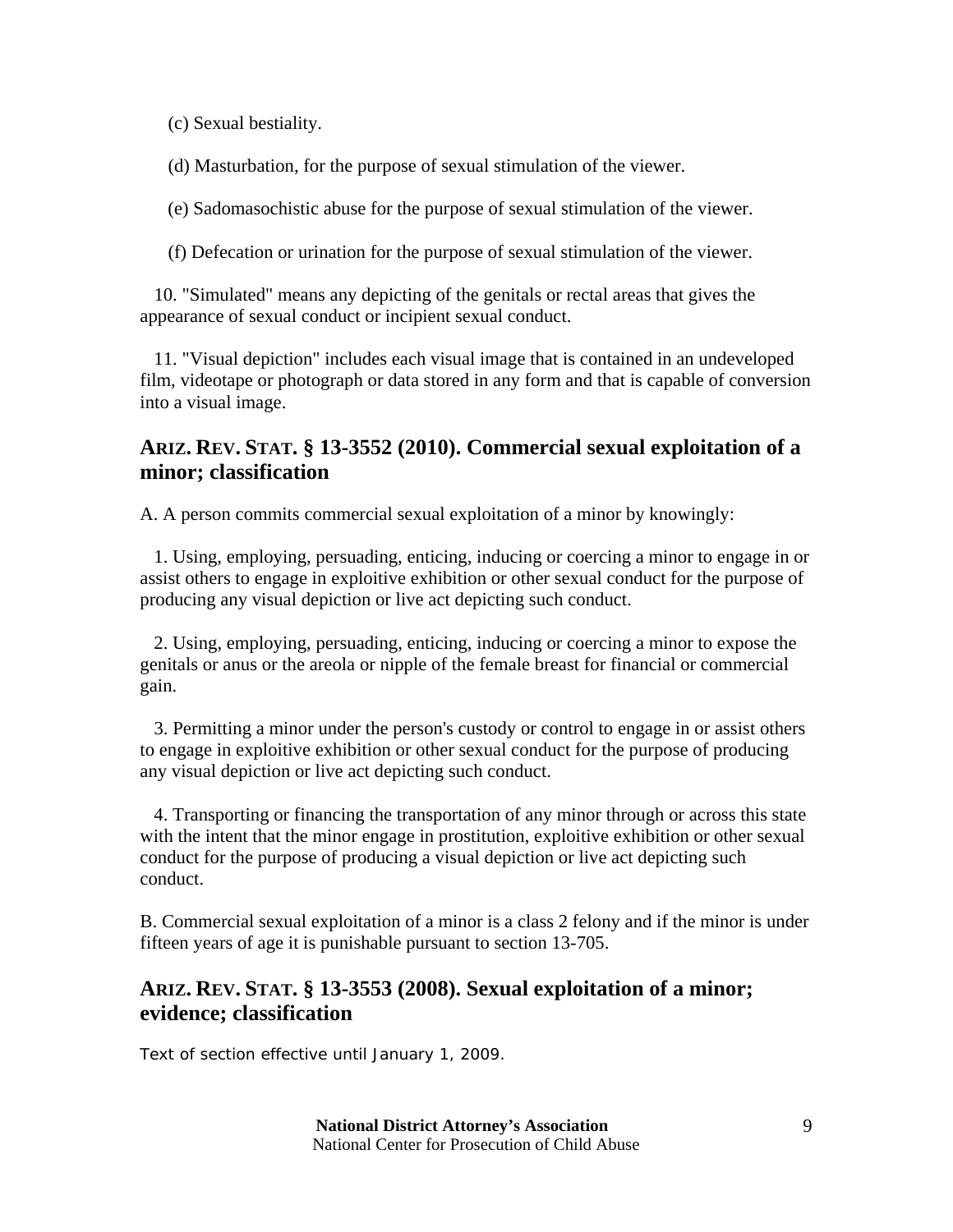A. A person commits sexual exploitation of a minor by knowingly:

 1. Recording, filming, photographing, developing or duplicating any visual depiction in which a minor is engaged in exploitive exhibition or other sexual conduct.

 2. Distributing, transporting, exhibiting, receiving, selling, purchasing, electronically transmitting, possessing or exchanging any visual depiction in which a minor is engaged in exploitive exhibition or other sexual conduct.

B. If any visual depiction of sexual exploitation of a minor is admitted into evidence, the court shall seal that evidence at the conclusion of any grand jury proceeding, hearing or trial.

C. Sexual exploitation of a minor is a class 2 felony and if the minor is under fifteen years of age it is punishable pursuant to section 13-705.

# **ARKANSAS**

#### **ARK. CODE ANN. § 5-27-302 (2009). Definitions.**

As used in this subchapter:

(1) "Child" means any person under seventeen (17) years of age;

 (2) "Commercial exploitation" means having monetary or other material gain as a direct or indirect goal;

 (3) "Producing" means producing, directing, manufacturing, issuing, publishing, or advertising;

(4) "Sexually explicit conduct" means actual or simulated:

 (A) Sexual intercourse, including genital-genital, oral-genital, anal-genital, or oralanal, whether between persons of the same or opposite sex;

(B) Bestiality;

(C) Masturbation;

(D) Sadomasochistic abuse for the purpose of sexual stimulation; or

(E) Lewd exhibition of:

(i) The genitals or pubic area of any person; or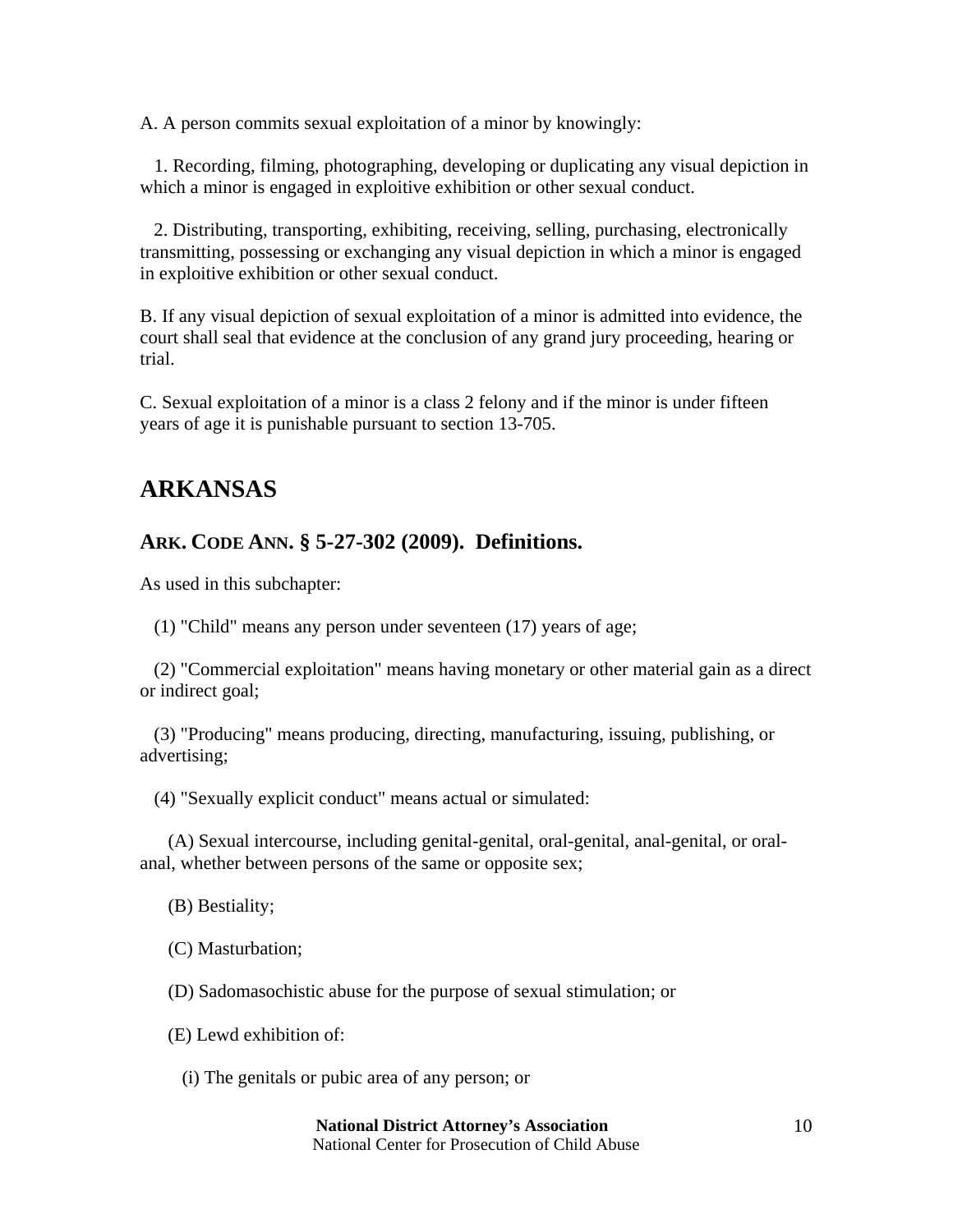(ii) The breast of a female; and

 (5) "Visual or print medium" means any film, photograph, negative, slide, book, magazine, or other visual or print medium other than material specifically used by a licensed medical professional or mental health professional, or both, for the purpose of assessment, evaluation, and treatment of a sex offender.

#### **ARK. CODE ANN. § 5-27-304 (2009). Pandering or possessing visual or print medium depicting sexually explicit conduct involving a child.**

(a) With knowledge of the character of the visual or print medium involved, no person shall do any of the following:

 (1) Knowingly advertise for sale or distribution, sell, distribute, transport, ship, exhibit, display, or receive for the purpose of sale or distribution any visual or print medium depicting a child participating or engaging in sexually explicit conduct; or

 (2) Knowingly solicit, receive, purchase, exchange, possess, view, distribute, or control any visual or print medium depicting a child participating or engaging in sexually explicit conduct.

(b) Any person who violates subdivisions (a)(1) or (2) of this section is guilty of a:

- (1) Class C felony for the first offense; and
- (2) Class B felony for a subsequent offense.

#### **ARK. CODE ANN. § 5-27-403 (2009). Producing, directing, or promoting a sexual performance by a child.**

(a) It is unlawful for any person, knowing the character and content of the material, to produce, direct, or promote a performance that includes sexual conduct by a child under seventeen (17) years of age.

(b) Any person violating this section is guilty of a Class B felony.

#### **ARK. CODE ANN. § 5-27-601 (2009). Definitions.**

As used in this subchapter:

(1) "Child" means any person under seventeen (17) years of age;

 (2) (A) "Computer" means an electronic, magnetic, electrochemical, or other highspeed data processing device performing a logical, arithmetic, or storage function and includes any data storage facility or communications facility directly related to or

> **National District Attorney's Association**  National Center for Prosecution of Child Abuse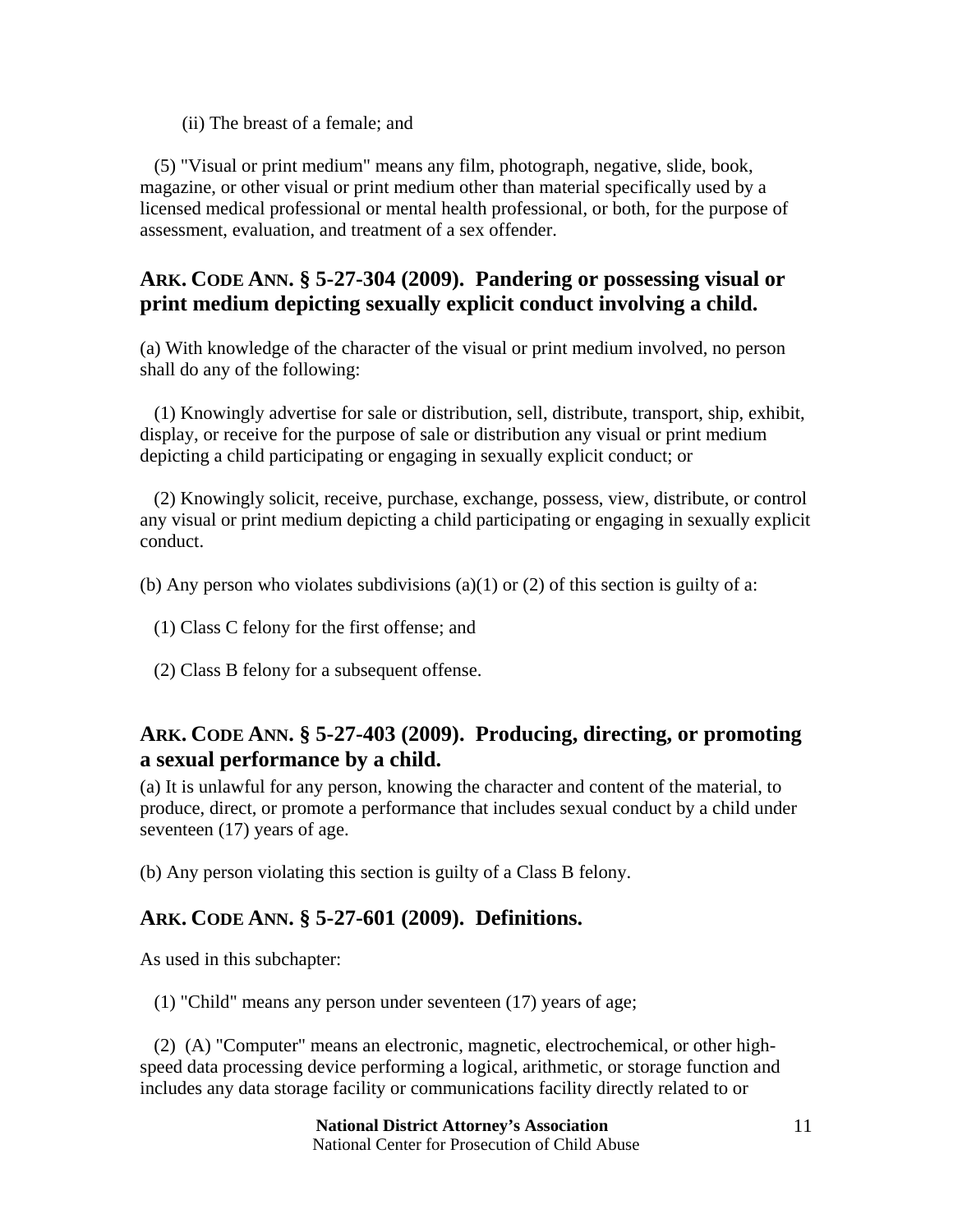operating in conjunction with the device.

 (B) "Computer" also includes any online service, internet service, or local bulletin board, any electronic storage device, including a floppy disk or other magnetic storage device, or any compact disk that has read-only memory and the capacity to store audio, video, or written material;

 (3) "Computer network" means an interconnection of a communications line with a computer through a remote terminal or a complex consisting of two (2) or more interconnected computers;

 (4) "Computer program" means a set of instructions, statements, or related data that, in actual or modified form, is capable of causing a computer or a computer system to perform a specified function;

 (5) "Computer software" means one (1) or more computer programs, existing in any form, or any associated operational procedure, manual, or other documentation;

 (6) "Computer system" means a set of related, connected, or unconnected computers, other devices, and software;

 (7) "Deviate sexual activity" means any act involving the penetration, however slight, of the:

(A) Anus or mouth of a person by the penis of another person; or

 (B) Labia majora or anus of a person by any body member or foreign instrument manipulated by another person;

 (8) "Electronic mail" means an electronic message, file, data, or other information that is transmitted:

 (A) Between two (2) or more computers, computer networks, or electronic terminals; or

(B) Within or between computer networks;

(9) "Electronic mail service provider" means a person that:

 (A) Is an intermediary in the transmission of electronic mail from the sender to the recipient; or

 (B) Provides to an end user of electronic mail service the ability to send and receive electronic mail;

(10) "Interactive computer service" means an information service, system, or access

**National District Attorney's Association** 

National Center for Prosecution of Child Abuse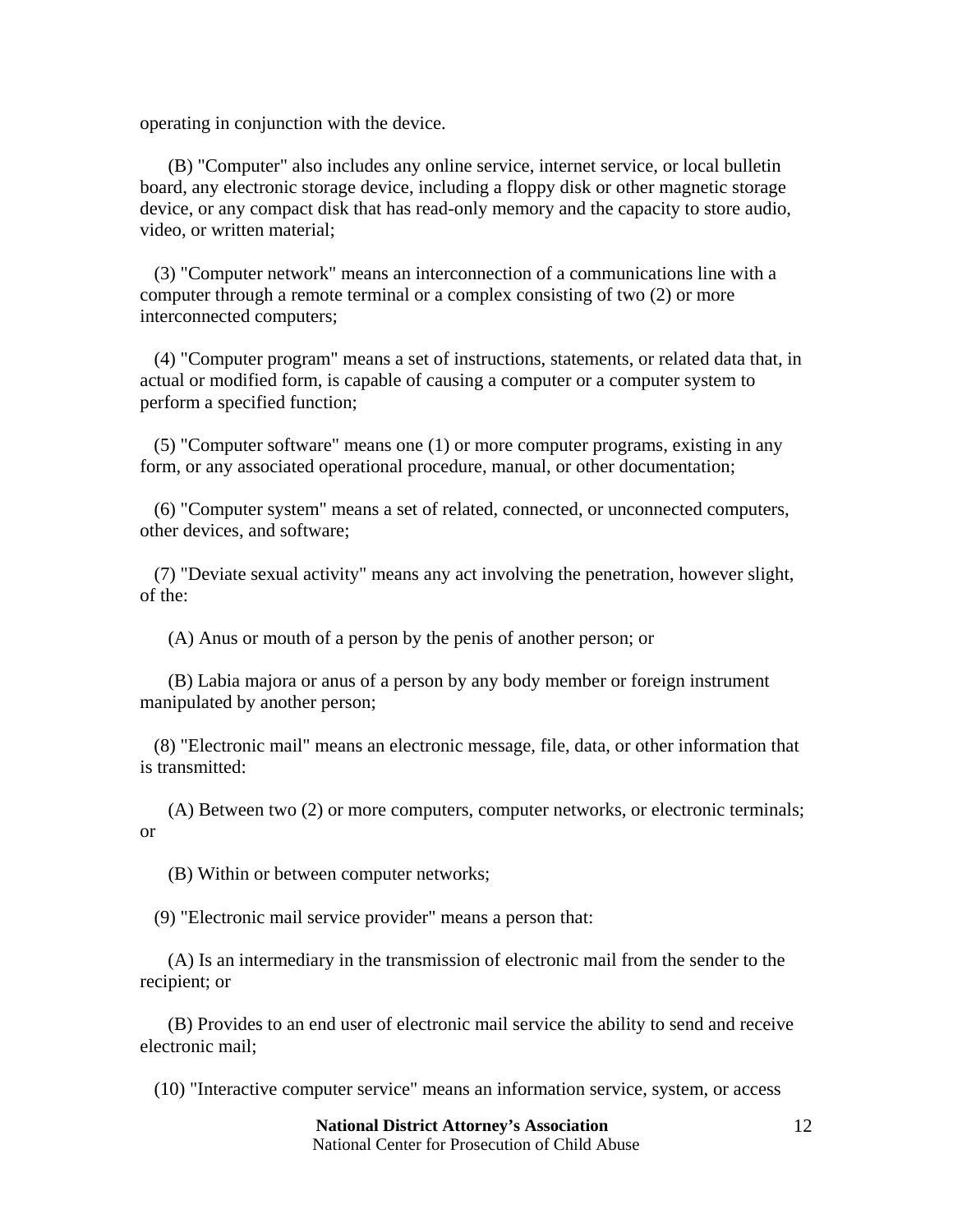software provider that provides or enables computer access by multiple users to a computer server, including specifically a service or system that provides access to the internet and also a system operated or service offered by a library or educational institution;

 (11) "Internet" means the international computer network of both federal and nonfederal interoperable packet switched data networks;

 (12) "Performance" means any play, dance, act, drama, piece, interlude, pantomime, show, scene, or other three-dimensional presentation or a part, whether:

(A) Performed live or photographed;

(B) Filmed;

(C) Videotaped; or

 (D) Visually depicted by any other photographic, cinematic, magnetic, or electronic means;

(13) "Reproduction" includes, but is not limited to, a computer-generated image;

 (14) "Sexual intercourse" means penetration, however slight, of the labia majora by a penis; and

(15) "Sexually explicit conduct" means actual or simulated:

(A) Sexual intercourse;

(B) Deviate sexual activity;

(C) Bestiality;

(D) Masturbation;

(E) Sadomasochistic abuse for the purpose of sexual stimulation; or

(F) Lewd exhibition of the:

(i) Genitals or pubic area of any person; or

(ii) Breast of a female.

#### **ARK. CODE ANN. § 5-27-602 (2009). Distributing, possessing, or viewing of matter depicting sexually explicit conduct involving a child.**

**National District Attorney's Association**  National Center for Prosecution of Child Abuse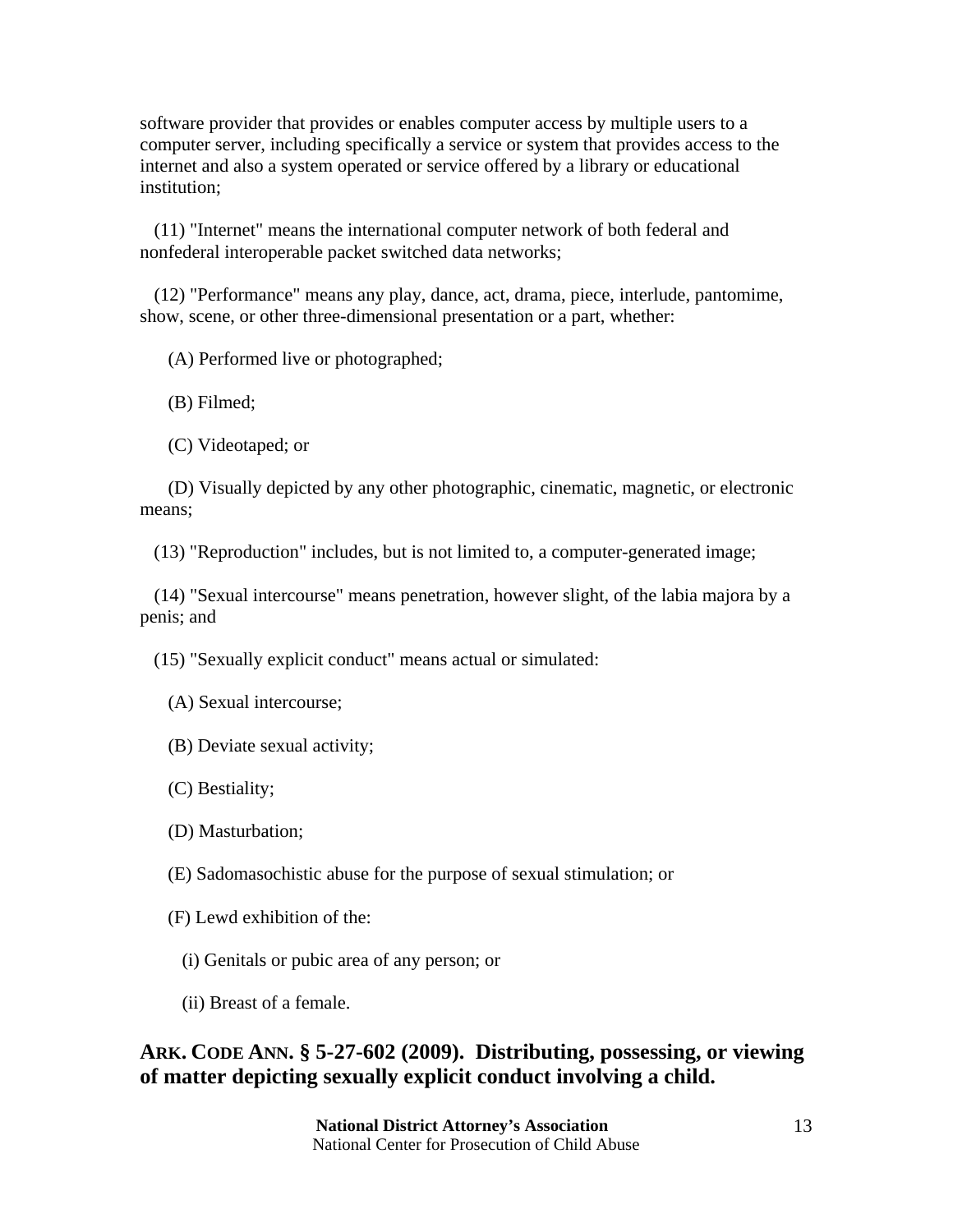(a) A person commits distributing, possessing, or viewing of matter depicting sexually explicit conduct involving a child if the person knowingly:

 (1) Receives for the purpose of selling or knowingly sells, procures, manufactures, gives, provides, lends, trades, mails, delivers, transfers, publishes, distributes, circulates, disseminates, presents, exhibits, advertises, offers, or agrees to offer through any means, including the internet, any photograph, film, videotape, computer program or file, video game, or any other reproduction or reconstruction that depicts a child or incorporates the image of a child engaging in sexually explicit conduct; or

 (2) Possesses or views through any means, including on the internet, any photograph, film, videotape, computer program or file, computer-generated image, video game, or any other reproduction that depicts a child or incorporates the image of a child engaging in sexually explicit conduct.

(b) Distributing, possessing, or viewing of matter depicting sexually explicit conduct involving a child is a:

(1) Class C felony for the first offense; and

(2) Class B felony for any subsequent offense.

(c) It is an affirmative defense to a prosecution under this section that the defendant in good faith reasonably believed that the person depicted in the matter was seventeen (17) years of age or older.

#### **ARK. CODE ANN. § 5-27-603 (2009). Computer child pornography.**

(a) A person commits computer child pornography if the person knowingly:

 (1) Compiles, enters into, or transmits by means of computer, makes, prints, publishes, or reproduces by other computerized means, knowingly causes or allows to be entered into or transmitted by means of computer or buys, sells, receives, exchanges, or disseminates any notice, statement, or advertisement or any child's name, telephone number, place of residence, physical characteristics, or other descriptive or identifying information for purposes of facilitating, encouraging, offering, or soliciting sexually explicit conduct of or with any child or another individual believed by the person to be a child, or the visual depiction of the conduct; or

 (2) Utilizes a computer online service, internet service, or local bulletin board service to seduce, solicit, lure, or entice or attempt to seduce, solicit, lure, or entice a child or another individual believed by the person to be a child, to engage in sexually explicit conduct.

(b) Computer child pornography is a Class B felony.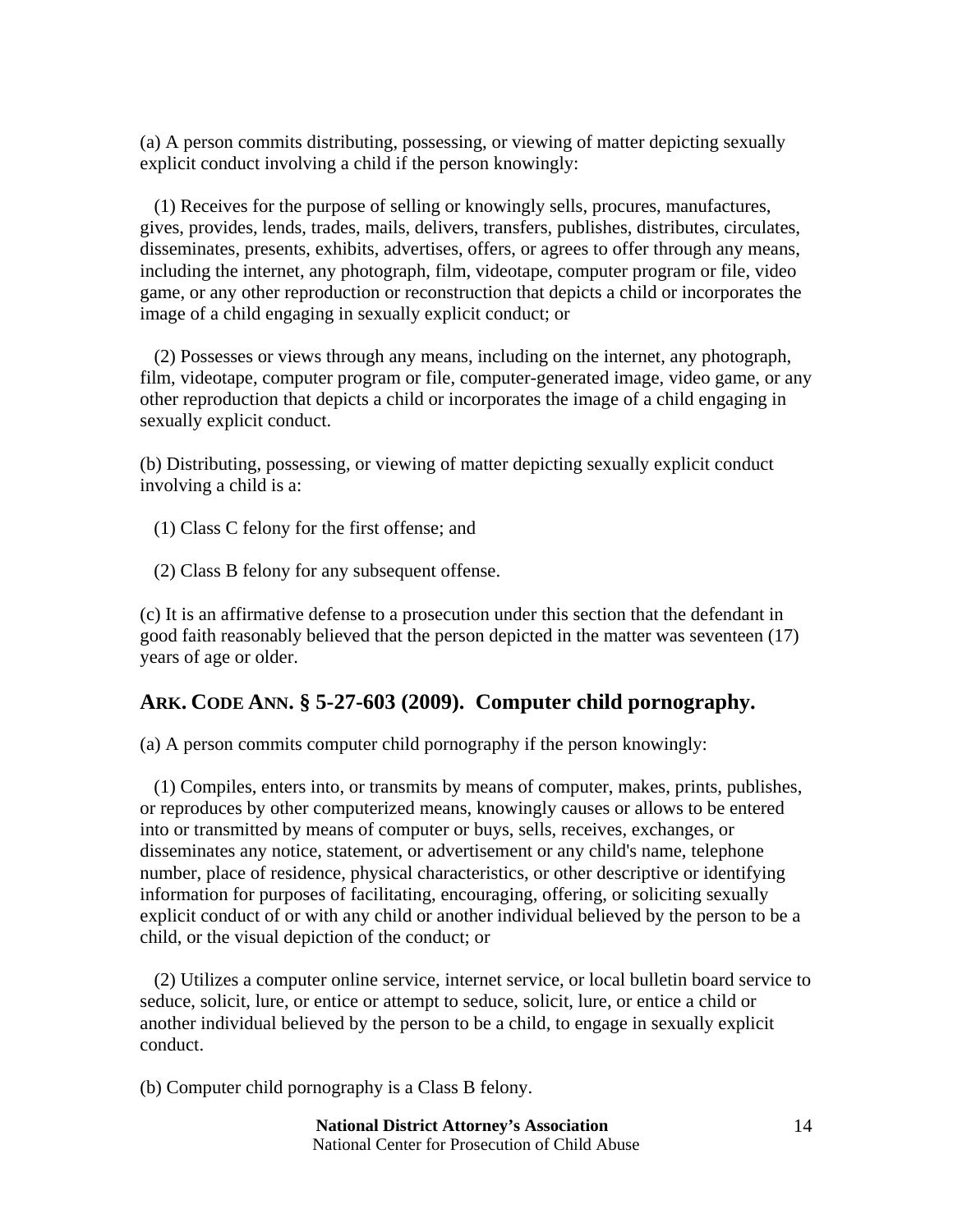# **CALIFORNIA**

## **CAL. PENAL CODE § 311.1 (2009). Sale or distribution of obscene matter depicting person under age of 18 years engaging in sexual conduct**

(a) Every person who knowingly sends or causes to be sent, or brings or causes to be brought, into this state for sale or distribution, or in this state possesses, prepares, publishes, produces, develops, duplicates, or prints any representation of information, data, or image, including, but not limited to, any film, filmstrip, photograph, negative, slide, photocopy, videotape, video laser disc, computer hardware, computer software, computer floppy disc, data storage media, CD-ROM, or computer-generated equipment or any other computer-generated image that contains or incorporates in any manner, any film or filmstrip, with intent to distribute or to exhibit to, or to exchange with, others, or who offers to distribute, distributes, or exhibits to, or exchanges with, others, any obscene matter, knowing that the matter depicts a person under the age of 18 years personally engaging in or personally simulating sexual conduct, as defined in Section 311.4, shall be punished either by imprisonment in the county jail for up to one year, by a fine not to exceed one thousand dollars (\$1,000), or by both the fine and imprisonment, or by imprisonment in the state prison, by a fine not to exceed ten thousand dollars (\$10,000), or by the fine and imprisonment.

(b) This section does not apply to the activities of law enforcement and prosecuting agencies in the investigation and prosecution of criminal offenses or to legitimate medical, scientific, or educational activities, or to lawful conduct between spouses.

(c) This section does not apply to matter which depicts a child under the age of 18, which child is legally emancipated, including lawful conduct between spouses when one or both are under the age of 18.

(d) It does not constitute a violation of this section for a telephone corporation, as defined by Section 234 of the Public Utilities Code, to carry or transmit messages described in this chapter or perform related activities in providing telephone services.

## **CAL. PENAL CODE § 311.2 (2009). Production, distribution, or exhibition of obscene matter**

(a) Every person who knowingly sends or causes to be sent, or brings or causes to be brought, into this state for sale or distribution, or in this state possesses, prepares, publishes, produces, or prints, with intent to distribute or to exhibit to others, or who offers to distribute, distributes, or exhibits to others, any obscene matter is for a first offense, guilty of a misdemeanor. If the person has previously been convicted of any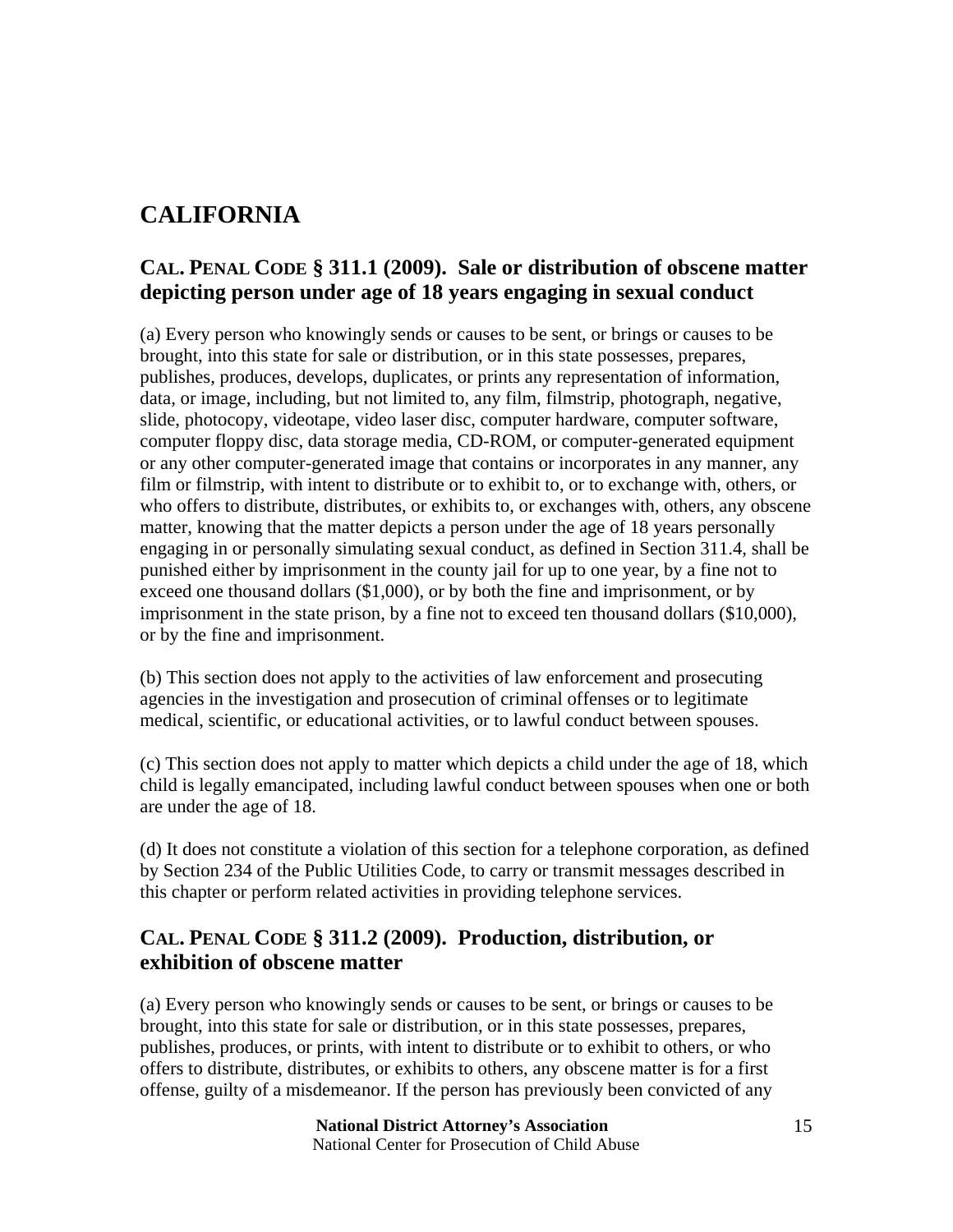violation of this section, the court may, in addition to the punishment authorized in Section 311.9, impose a fine not exceeding fifty thousand dollars (\$50,000).

(b) Every person who knowingly sends or causes to be sent, or brings or causes to be brought, into this state for sale or distribution, or in this state possesses, prepares, publishes, produces, develops, duplicates, or prints any representation of information, data, or image, including, but not limited to, any film, filmstrip, photograph, negative, slide, photocopy, videotape, video laser disc, computer hardware, computer software, computer floppy disc, data storage media, CD-ROM, or computer-generated equipment or any other computer-generated image that contains or incorporates in any manner, any film or filmstrip, with intent to distribute or to exhibit to, or to exchange with, others for commercial consideration, or who offers to distribute, distributes, or exhibits to, or exchanges with, others for commercial consideration, any obscene matter, knowing that the matter depicts a person under the age of 18 years personally engaging in or personally simulating sexual conduct, as defined in Section 311.4, is guilty of a felony and shall be punished by imprisonment in the state prison for two, three, or six years, or by a fine not exceeding one hundred thousand dollars (\$100,000), in the absence of a finding that the defendant would be incapable of paying that fine, or by both that fine and imprisonment.

(c) Every person who knowingly sends or causes to be sent, or brings or causes to be brought, into this state for sale or distribution, or in this state possesses, prepares, publishes, produces, develops, duplicates, or prints any representation of information, data, or image, including, but not limited to, any film, filmstrip, photograph, negative, slide, photocopy, videotape, video laser disc, computer hardware, computer software, computer floppy disc, data storage media, CD-ROM, or computer-generated equipment or any other computer-generated image that contains or incorporates in any manner, any film or filmstrip, with intent to distribute or exhibit to, or to exchange with, a person 18 years of age or older, or who offers to distribute, distributes, or exhibits to, or exchanges with, a person 18 years of age or older any matter, knowing that the matter depicts a person under the age of 18 years personally engaging in or personally simulating sexual conduct, as defined in Section 311.4, shall be punished by imprisonment in the county jail for up to one year, or by a fine not exceeding two thousand dollars (\$2,000), or by both that fine and imprisonment, or by imprisonment in the state prison. It is not necessary to prove commercial consideration or that the matter is obscene in order to establish a violation of this subdivision. If a person has been previously convicted of a violation of this subdivision, he or she is guilty of a felony.

(d) Every person who knowingly sends or causes to be sent, or brings or causes to be brought, into this state for sale or distribution, or in this state possesses, prepares, publishes, produces, develops, duplicates, or prints any representation of information, data, or image, including, but not limited to, any film, filmstrip, photograph, negative, slide, photocopy, videotape, video laser disc, computer hardware, computer software, computer floppy disc, data storage media, CD-ROM, or computer-generated equipment or any other computer-generated image that contains or incorporates in any manner, any film or filmstrip, with intent to distribute or exhibit to, or to exchange with, a person under 18 years of age, or who offers to distribute, distributes, or exhibits to, or exchanges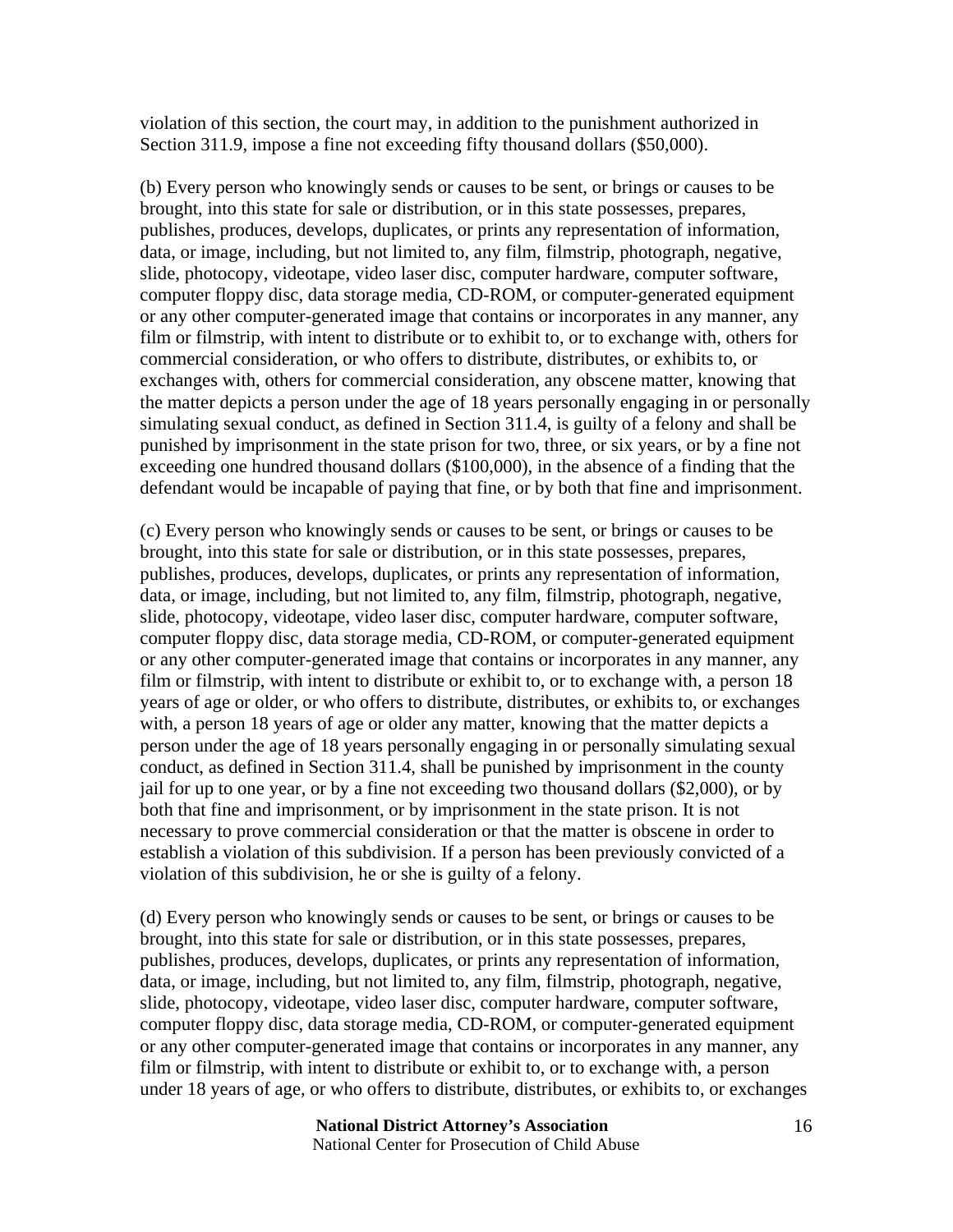with, a person under 18 years of age any matter, knowing that the matter depicts a person under the age of 18 years personally engaging in or personally simulating sexual conduct, as defined in Section 311.4, is guilty of a felony. It is not necessary to prove commercial consideration or that the matter is obscene in order to establish a violation of this subdivision.

(e) Subdivisions (a) to (d), inclusive, do not apply to the activities of law enforcement and prosecuting agencies in the investigation and prosecution of criminal offenses, to legitimate medical, scientific, or educational activities, or to lawful conduct between spouses.

(f) This section does not apply to matter that depicts a legally emancipated child under the age of 18 years or to lawful conduct between spouses when one or both are under the age of 18 years.

(g) It does not constitute a violation of this section for a telephone corporation, as defined by Section 234 of the Public Utilities Code, to carry or transmit messages described in this chapter or to perform related activities in providing telephone services.

## **CAL. PENAL CODE § 311.3 (2009). Sexual exploitation of child**

(a) A person is guilty of sexual exploitation of a child if he or she knowingly develops, duplicates, prints, or exchanges any representation of information, data, or image, including, but not limited to, any film, filmstrip, photograph, negative, slide, photocopy, videotape, video laser disc, computer hardware, computer software, computer floppy disc, data storage media, CD-ROM, or computer-generated equipment or any other computer-generated image that contains or incorporates in any manner, any film or filmstrip that depicts a person under the age of 18 years engaged in an act of sexual conduct.

(b) As used in this section, "sexual conduct" means any of the following:

 (1) Sexual intercourse, including genital-genital, oral-genital, anal-genital, or oral-anal, whether between persons of the same or opposite sex or between humans and animals.

(2) Penetration of the vagina or rectum by any object.

(3) Masturbation for the purpose of sexual stimulation of the viewer.

(4) Sadomasochistic abuse for the purpose of sexual stimulation of the viewer.

 (5) Exhibition of the genitals or the pubic or rectal area of any person for the purpose of sexual stimulation of the viewer.

(6) Defecation or urination for the purpose of sexual stimulation of the viewer.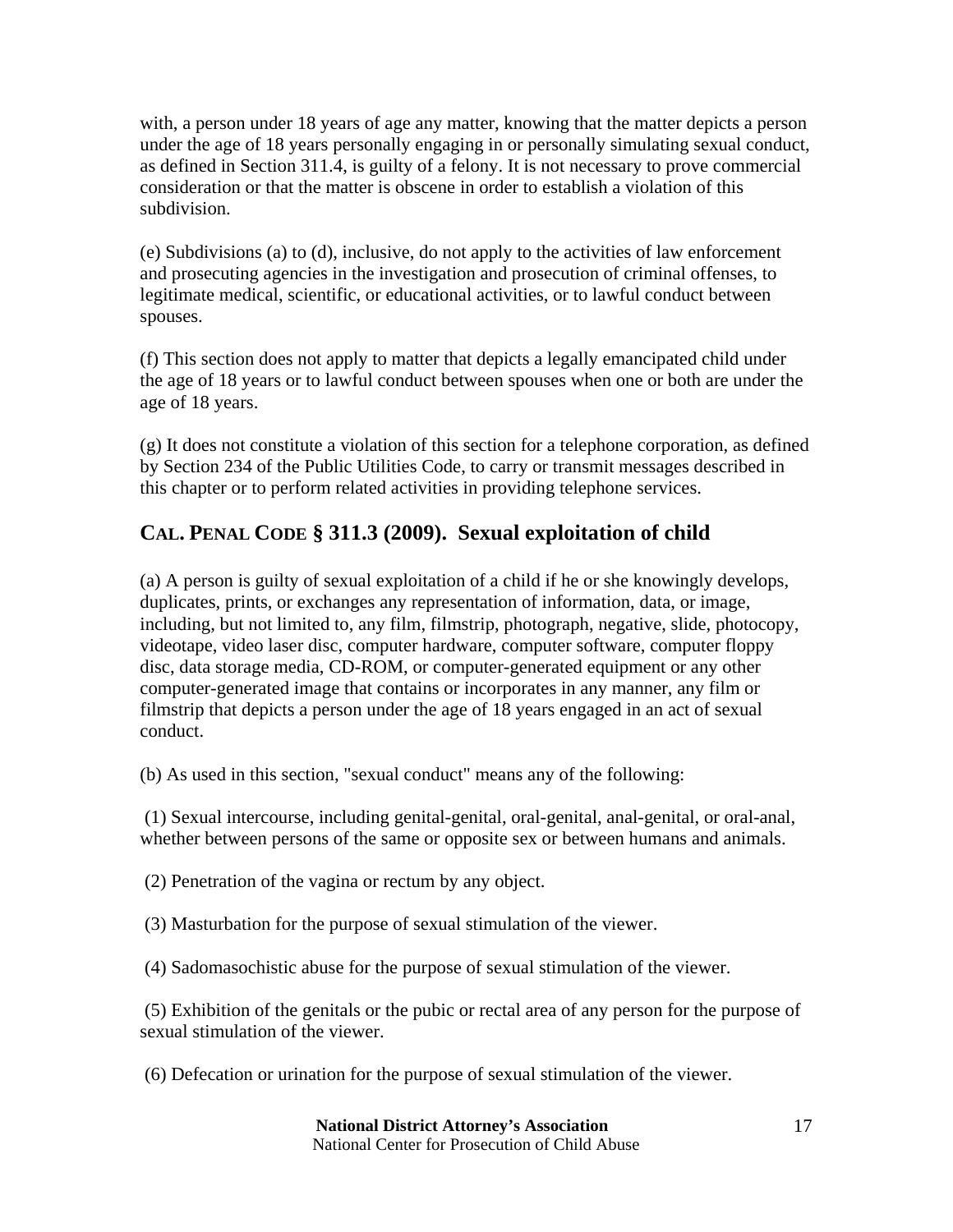(c) Subdivision (a) does not apply to the activities of law enforcement and prosecution agencies in the investigation and prosecution of criminal offenses or to legitimate medical, scientific, or educational activities, or to lawful conduct between spouses.

(d) Every person who violates subdivision (a) shall be punished by a fine of not more than two thousand dollars (\$2,000) or by imprisonment in a county jail for not more than one year, or by both that fine and imprisonment. If the person has been previously convicted of a violation of subdivision (a) or any section of this chapter, he or she shall be punished by imprisonment in the state prison.

(e) The provisions of this section do not apply to an employee of a commercial film developer who is acting within the scope of his or her employment and in accordance with the instructions of his or her employer, provided that the employee has no financial interest in the commercial developer by which he or she is employed.

(f) Subdivision (a) does not apply to matter that is unsolicited and is received without knowledge or consent through a facility, system, or network over which the person or entity has no control.

## **CAL. PENAL CODE § 311.4 (2009). Employment of minor in sale or distribution of obscene matter or production of pornography**

(a) Every person who, with knowledge that a person is a minor, or who, while in possession of any facts on the basis of which he or she should reasonably know that the person is a minor, hires, employs, or uses the minor to do or assist in doing any of the acts described in Section 311.2, shall be punished by imprisonment in the county jail for up to one year, or by a fine not exceeding two thousand dollars (\$2,000), or by both that fine and imprisonment, or by imprisonment in the state prison. If the person has previously been convicted of any violation of this section, the court may, in addition to the punishment authorized in Section 311.9, impose a fine not exceeding fifty thousand dollars (\$50,000).

(b) Every person who, with knowledge that a person is a minor under the age of 18 years, or who, while in possession of any facts on the basis of which he or she should reasonably know that the person is a minor under the age of 18 years, knowingly promotes, employs, uses, persuades, induces, or coerces a minor under the age of 18 years, or any parent or guardian of a minor under the age of 18 years under his or her control who knowingly permits the minor, to engage in or assist others to engage in either posing or modeling alone or with others for purposes of preparing any representation of information, data, or image, including, but not limited to, any film, filmstrip, photograph, negative, slide, photocopy, videotape, video laser disc, computer hardware, computer software, computer floppy disc, data storage media, CD-ROM, or computer-generated equipment or any other computer-generated image that contains or incorporates in any manner, any film, filmstrip, or a live performance involving, sexual conduct by a minor under the age of 18 years alone or with other persons or animals, for commercial purposes, is guilty of a felony and shall be punished by imprisonment in the state prison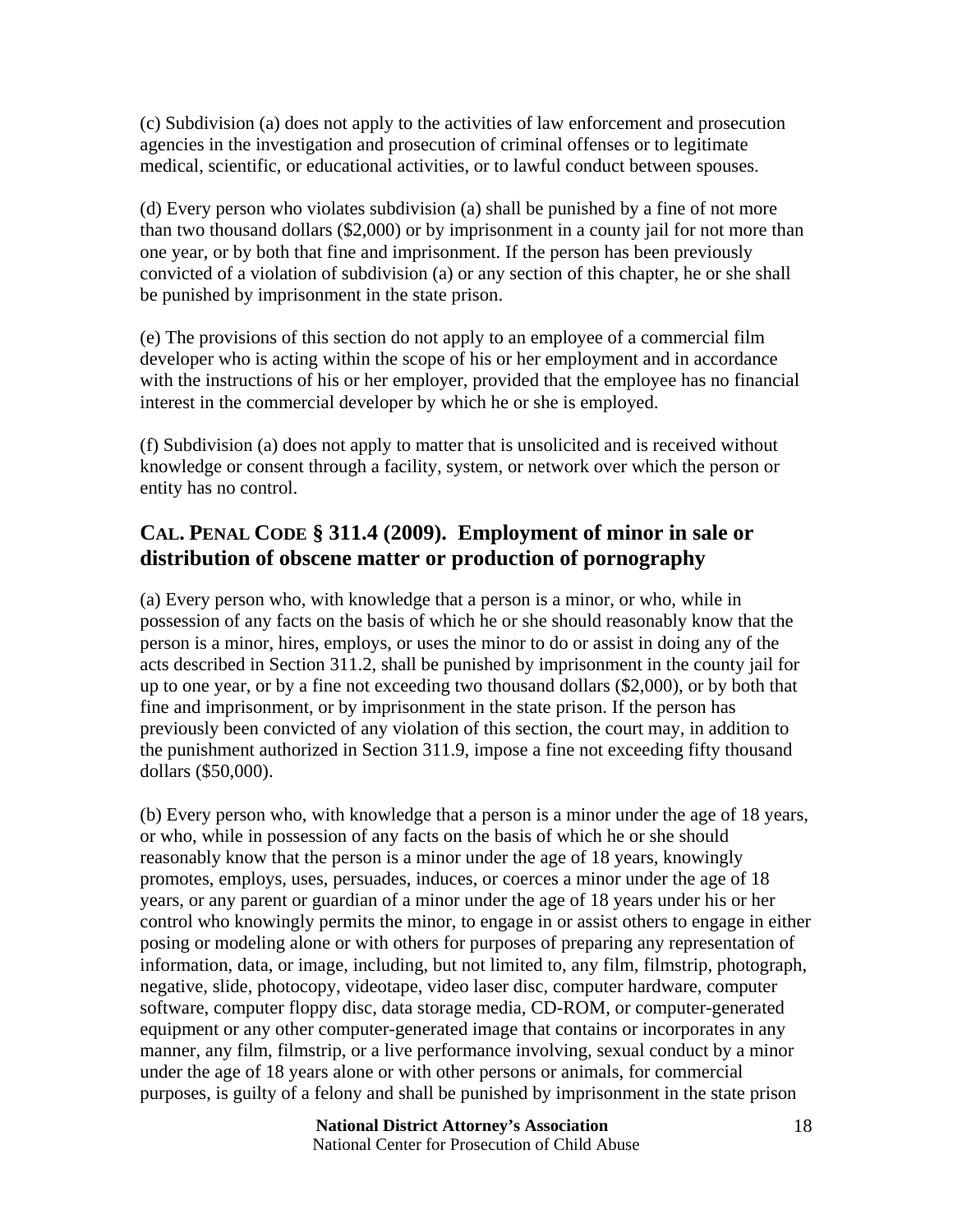for three, six, or eight years.

(c) Every person who, with knowledge that a person is a minor under the age of 18 years, or who, while in possession of any facts on the basis of which he or she should reasonably know that the person is a minor under the age of 18 years, knowingly promotes, employs, uses, persuades, induces, or coerces a minor under the age of 18 years, or any parent or guardian of a minor under the age of 18 years under his or her control who knowingly permits the minor, to engage in or assist others to engage in either posing or modeling alone or with others for purposes of preparing any representation of information, data, or image, including, but not limited to, any film, filmstrip, photograph, negative, slide, photocopy, videotape, video laser disc, computer hardware, computer software, computer floppy disc, data storage media, CD-ROM, or computer-generated equipment or any other computer-generated image that contains or incorporates in any manner, any film, filmstrip, or a live performance involving, sexual conduct by a minor under the age of 18 years alone or with other persons or animals, is guilty of a felony. It is not necessary to prove commercial purposes in order to establish a violation of this subdivision.

#### (d)

 (1) As used in subdivisions (b) and (c), "sexual conduct" means any of the following, whether actual or simulated: sexual intercourse, oral copulation, anal intercourse, anal oral copulation, masturbation, bestiality, sexual sadism, sexual masochism, penetration of the vagina or rectum by any object in a lewd or lascivious manner, exhibition of the genitals or pubic or rectal area for the purpose of sexual stimulation of the viewer, any lewd or lascivious sexual act as defined in Section 288, or excretory functions performed in a lewd or lascivious manner, whether or not any of the above conduct is performed alone or between members of the same or opposite sex or between humans and animals. An act is simulated when it gives the appearance of being sexual conduct.

 (2) As used in subdivisions (b) and (c), "matter" means any film, filmstrip, photograph, negative, slide, photocopy, videotape, video laser disc, computer hardware, computer software, computer floppy disc, or any other computer-related equipment or computergenerated image that contains or incorporates in any manner, any film, filmstrip, photograph, negative, slide, photocopy, videotape, or video laser disc.

(e) This section does not apply to a legally emancipated minor or to lawful conduct between spouses if one or both are under the age of 18.

(f) In every prosecution under this section involving a minor under the age of 14 years at the time of the offense, the age of the victim shall be pled and proven for the purpose of the enhanced penalty provided in Section 647.6. Failure to plead and prove that the victim was under the age of 14 years at the time of the offense is not a bar to prosecution under this section if it is proven that the victim was under the age of 18 years at the time of the offense.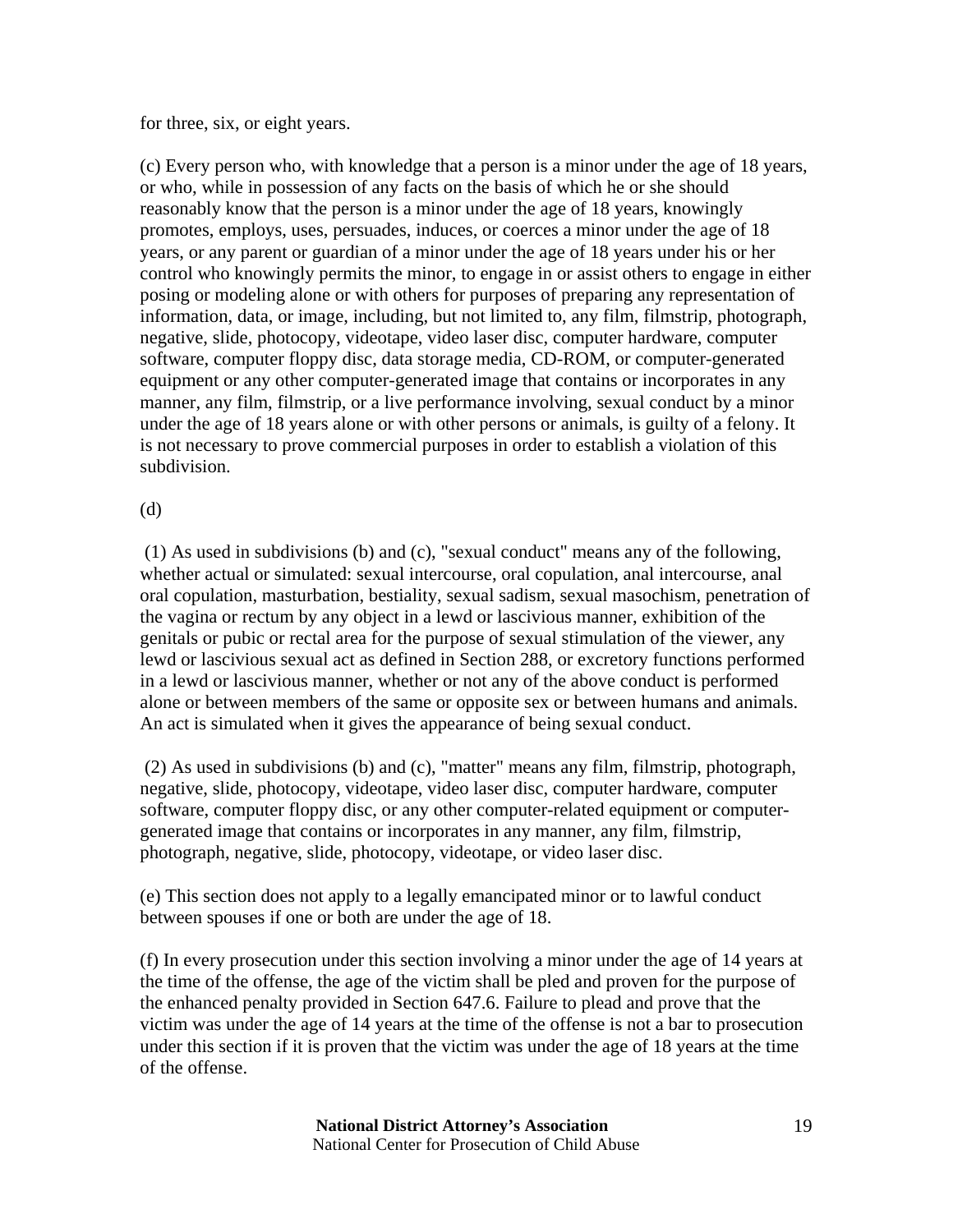## **CAL. PENAL CODE § 311.10 (2009). Advertisement of obscene matters depicting minors**

(a) Any person who advertises for sale or distribution any obscene matter knowing that it depicts a person under the age of 18 years personally engaging in or personally simulating sexual conduct, as defined in Section 311.4, is guilty of a felony and is punishable by imprisonment in the state prison for two, three, or four years, or in a county jail not exceeding one year, or by a fine not exceeding fifty thousand dollars (\$50,000), or by both such fine and imprisonment.

(b) Subdivision (a) shall not apply to the activities of law enforcement and prosecution agencies in the investigation and prosecution of criminal offenses.

# **COLORADO**

## **COLO. REV. STAT. § 18-6-403 (2009). Sexual exploitation of a child**

(1) The general assembly hereby finds and declares: That the sexual exploitation of children constitutes a wrongful invasion of the child's right of privacy and results in social, developmental, and emotional injury to the child; that a child below the age of eighteen years is incapable of giving informed consent to the use of his or her body for a sexual purpose; and that to protect children from sexual exploitation it is necessary to prohibit the production of material which involves or is derived from such exploitation and to exclude all such material from the channels of trade and commerce.

(1.5) The general assembly further finds and declares that the mere possession or control of any sexually exploitative material results in continuing victimization of our children by the fact that such material is a permanent record of an act or acts of sexual abuse of a child; that each time such material is shown or viewed, the child is harmed; that such material is used to break down the will and resistance of other children to encourage them to participate in similar acts of sexual abuse; that laws banning the production and distribution of such material are insufficient to halt this abuse; that in order to stop the sexual exploitation and abuse of our children, it is necessary for the state to ban the possession of any sexually exploitative materials; and that the state has a compelling interest in outlawing the possession of any sexually exploitative materials in order to protect society as a whole, and particularly the privacy, health, and emotional welfare of its children.

(2) As used in this section, unless the context otherwise requires:

(a) "Child" means a person who is less than eighteen years of age.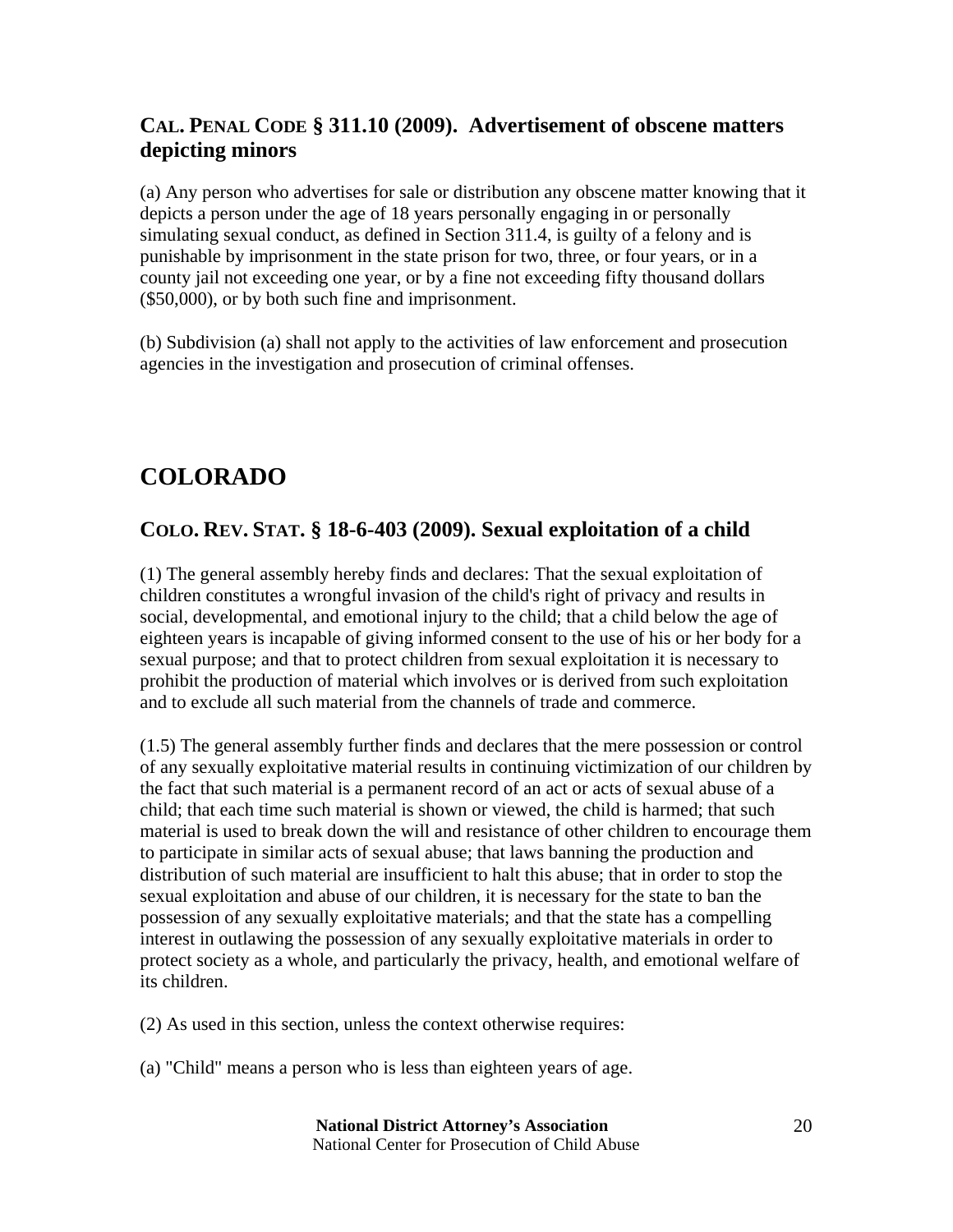(b) (Deleted by amendment, L. 2003, p. 1882, § 1, effective July 1, 2003.)

(c) "Erotic fondling" means touching a person's clothed or unclothed genitals or pubic area, developing or undeveloped genitals or pubic area (if the person is a child), buttocks, breasts, or developing or undeveloped breast area (if the person is a child), for the purpose of real or simulated overt sexual gratification or stimulation of one or more of the persons involved. "Erotic fondling" shall not be construed to include physical contact, even if affectionate, which is not for the purpose of real or simulated overt sexual gratification or stimulation of one or more of the persons involved.

(d) "Erotic nudity" means the display of the human male or female genitals or pubic area, the undeveloped or developing genitals or pubic area of the human male or female child, the human breasts, or the undeveloped or developing breast area of the human child, for the purpose of real or simulated overt sexual gratification or stimulation of one or more of the persons involved.

(e) "Explicit sexual conduct" means sexual intercourse, erotic fondling, erotic nudity, masturbation, sadomasochism, or sexual excitement.

(f) "Masturbation" means the real or simulated touching, rubbing, or otherwise stimulating of a person's own clothed or unclothed genitals or pubic area, developing or undeveloped genitals or pubic area (if the person is a child), buttocks, breasts, or developing or undeveloped breast area (if the person is a child), by manual manipulation or self-induced or with an artificial instrument, for the purpose of real or simulated overt sexual gratification or arousal of the person.

(g) "Sadomasochism" means:

(I) Real or simulated flagellation or torture for the purpose of real or simulated sexual stimulation or gratification; or

(II) The real or simulated condition of being fettered, bound, or otherwise physically restrained for sexual stimulation or gratification of a person.

(h) "Sexual excitement" means the real or simulated condition of human male or female genitals when in a state of real or simulated overt sexual stimulation or arousal.

(i) "Sexual intercourse" means real or simulated intercourse, whether genital-genital, oral-genital, anal-genital, or oral-anal, between persons of the same or opposite sex, or between a human and an animal, or with an artificial genital.

(j) "Sexually exploitative material" means any photograph, motion picture, video, video tape, print, negative, slide, or other mechanically, electronically, chemically, or digitally reproduced visual material that depicts a child engaged in, participating in, observing, or being used for explicit sexual conduct.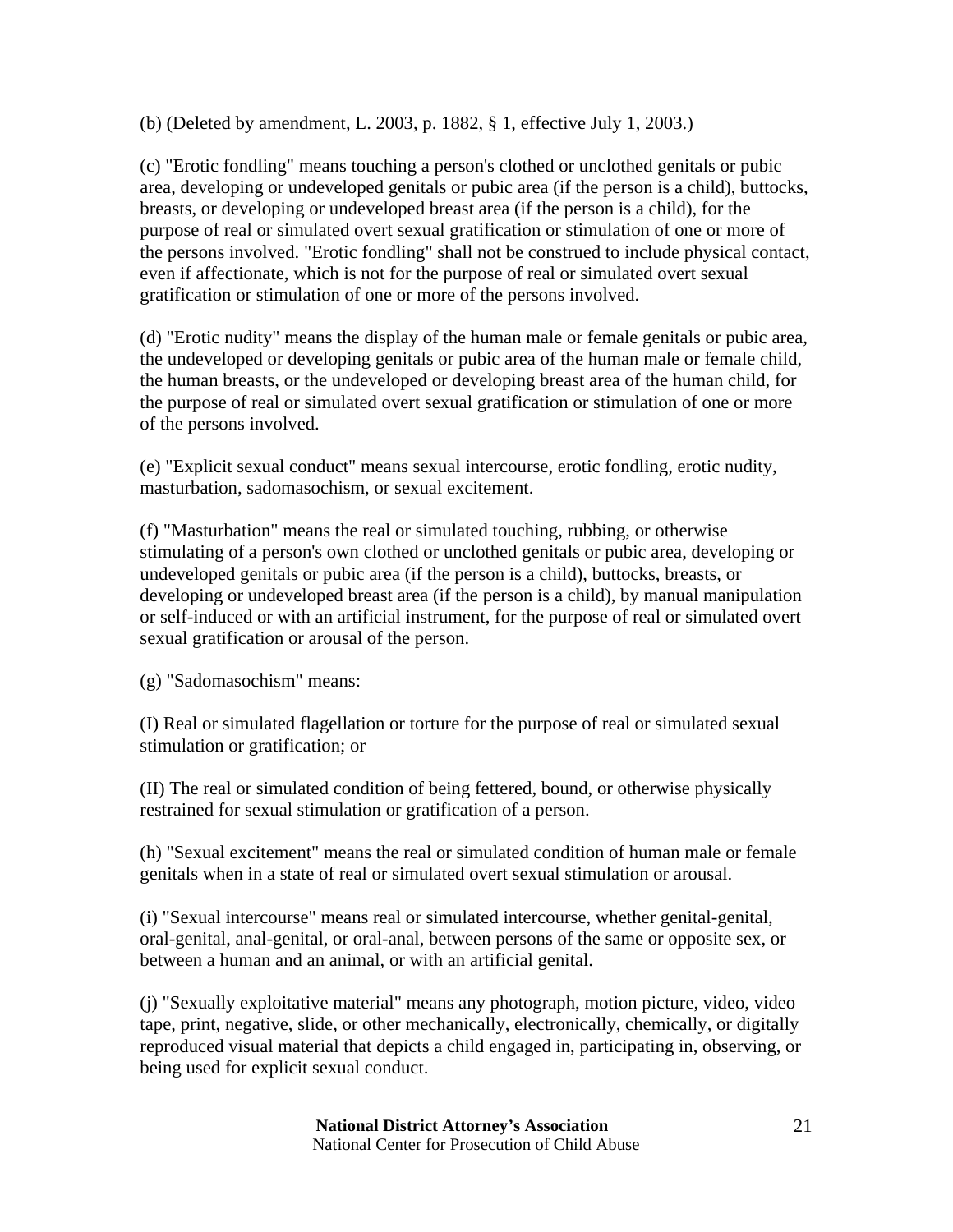(k) "Video", "video tape", or "motion picture" means any material that depicts a moving image of a child engaged in, participating in, observing, or being used for explicit sexual conduct.

(3) A person commits sexual exploitation of a child if, for any purpose, he or she knowingly:

(a) Causes, induces, entices, or permits a child to engage in, or be used for, any explicit sexual conduct for the making of any sexually exploitative material; or

(b) Prepares, arranges for, publishes, including but not limited to publishing through digital or electronic means, produces, promotes, makes, sells, finances, offers, exhibits, advertises, deals in, or distributes, including but not limited to distributing through digital or electronic means, any sexually exploitative material; or

(b.5) Possesses or controls any sexually exploitative material for any purpose; except that this paragraph (b.5) does not apply to peace officers or court personnel in the performance of their official duties, nor does it apply to physicians, psychologists, therapists, or social workers, so long as such persons are licensed in the state of Colorado and the persons possess such materials in the course of a bona fide treatment or evaluation program at the treatment or evaluation site; or

(c) Possesses with the intent to deal in, sell, or distribute, including but not limited to distributing through digital or electronic means, any sexually exploitative material; or

(d) Causes, induces, entices, or permits a child to engage in, or be used for, any explicit sexual conduct for the purpose of producing a performance.

(4) (Deleted by amendment, L. 2003, p. 1882, § 1, effective July 1, 2003.)

(5) (a) Except as provided in paragraph (b) of this subsection (5), sexual exploitation of a child is a class 3 felony.

(b) Sexual exploitation of a child by possession of sexually exploitative material pursuant to paragraph (b.5) of subsection (3) of this section is a class 6 felony; except that said offense is a class 4 felony if:

(I) It is a second or subsequent offense; or

(II) The possession is of a video, video tape, or motion picture or more than twenty different items qualifying as sexually exploitative material.

(6) If any provision of this section or the application thereof to any person or circumstances is held invalid, such invalidity shall not affect other provisions or applications of this section which can be given effect without the invalid provision or application, and to this end the provisions of this section are declared to be severable.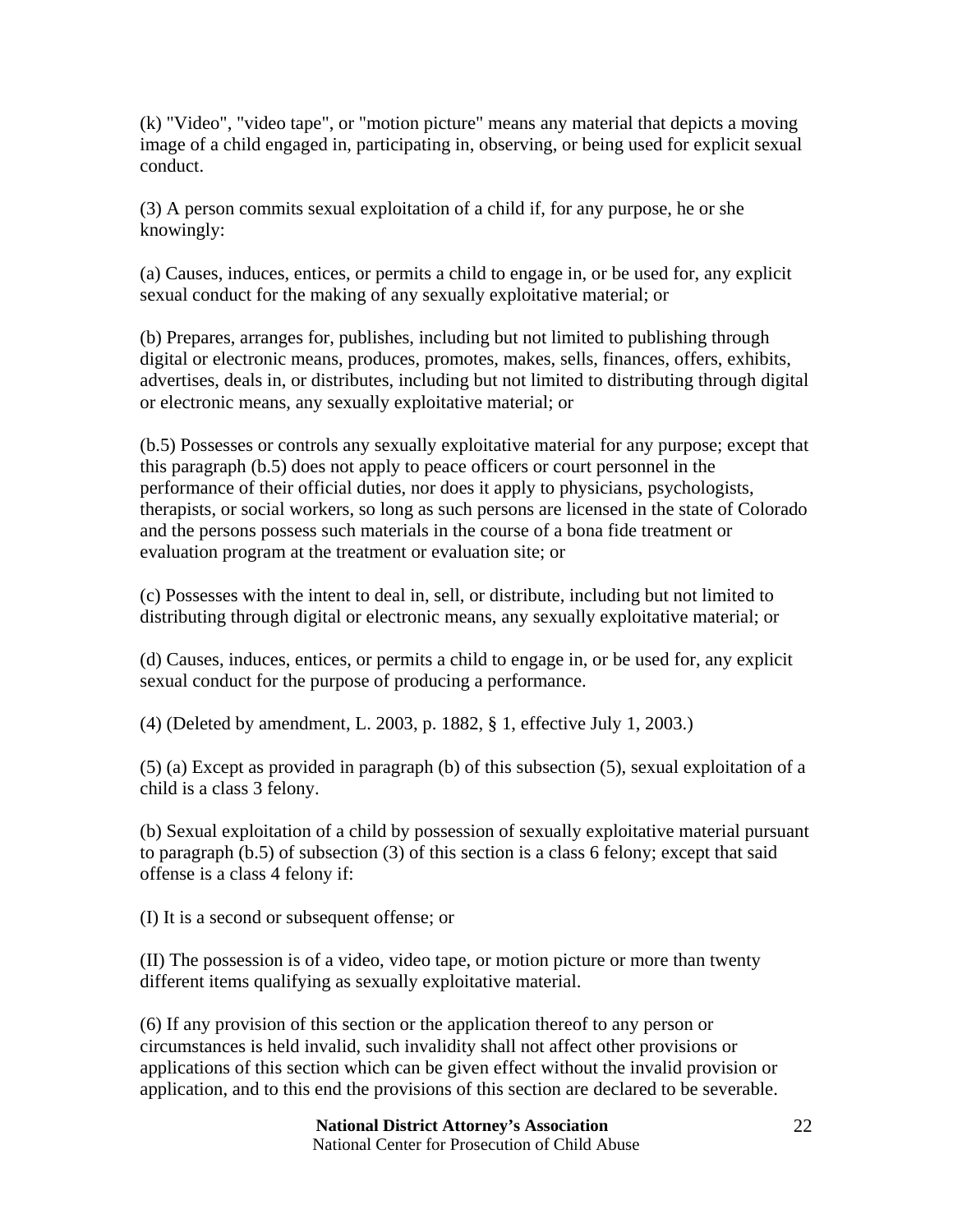# **CONNECTICUT**

#### **CONN. GEN. STAT. § 53a-193 (2010). Definitions**

The following definitions are applicable to this section and sections 53a-194 to 53a-210, inclusive:

(1) Any material or performance is "obscene" if, (A) taken as a whole, it predominantly appeals to the prurient interest, (B) it depicts or describes in a patently offensive way a prohibited sexual act, and (C) taken as a whole, it lacks serious literary, artistic, educational, political or scientific value. Predominant appeal shall be judged with reference to ordinary adults unless it appears from the character of the material or performance or the circumstances of its dissemination to be designed for some other specially susceptible audience. Whether a material or performance is obscene shall be judged by ordinary adults applying contemporary community standards. In applying contemporary community standards, the state of Connecticut is deemed to be the community.

(2) Material or a performance is "obscene as to minors" if it depicts a prohibited sexual act and, taken as a whole, it is harmful to minors. For purposes of this subdivision: (A) "Minor" means any person less than seventeen years old as used in section 53a-196 and less than sixteen years old as used in sections 53a-196a and 53a-196b, and (B) "harmful to minors" means that quality of any description or representation, in whatever form, of a prohibited sexual act, when (i) it predominantly appeals to the prurient, shameful or morbid interest of minors, (ii) it is patently offensive to prevailing standards in the adult community as a whole with respect to what is suitable material for minors, and (iii) taken as a whole, it lacks serious literary, artistic, educational, political or scientific value for minors.

(3) "Prohibited sexual act" means erotic fondling, nude performance, sexual excitement, sado-masochistic abuse, masturbation or sexual intercourse.

(4) "Nude performance" means the showing of the human male or female genitals, pubic area or buttocks with less than a fully opaque covering, or the showing of the female breast with less than a fully opaque covering of any portion thereof below the top of the nipple, or the depiction of covered male genitals in a discernibly turgid state in any play, motion picture, dance or other exhibition performed before an audience.

(5) "Erotic fondling" means touching a person's clothed or unclothed genitals, pubic area, buttocks, or if such person is a female, breast.

(6) "Sexual excitement" means the condition of human male or female genitals when in a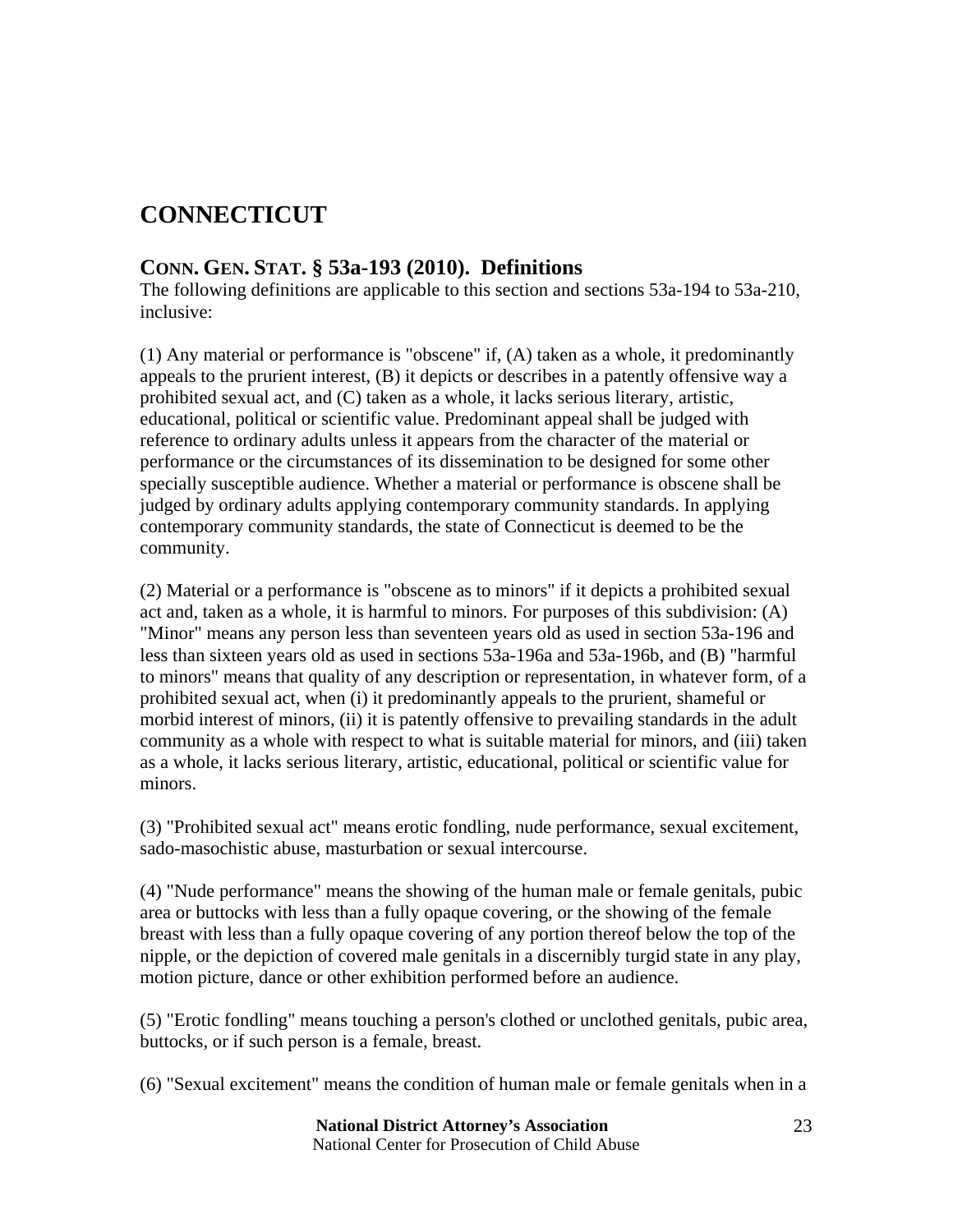state of sexual stimulation or arousal.

(7) "Sado-masochistic abuse" means flagellation or torture by or upon a person clad in undergarments, a mask or bizarre costume, or the condition of being fettered, bound or otherwise physically restrained on the part of one so clothed.

(8) "Masturbation" means the real or simulated touching, rubbing or otherwise stimulating a person's own clothed or unclothed genitals, pubic area, buttocks, or, if the person is female, breast, either by manual manipulation or with an artificial instrument.

(9) "Sexual intercourse" means intercourse, real or simulated, whether genital-genital, oral-genital, anal-genital or oral-anal, whether between persons of the same or opposite sex or between a human and an animal, or with an artificial genital.

(10) "Material" means anything tangible which is capable of being used or adapted to arouse prurient, shameful or morbid interest, whether through the medium of reading, observation, sound or in any other manner. Undeveloped photographs, molds, printing plates, and the like, may be deemed obscene notwithstanding that processing or other acts may be required to make the obscenity patent or to disseminate it.

(11) "Performance" means any play, motion picture, dance or other exhibition performed before an audience.

(12) "Promote" means to manufacture, issue, sell, give, provide, lend, mail, deliver, transfer, transmit, publish, distribute, circulate, disseminate, present, exhibit, advertise, produce, direct or participate in.

(13) "Child pornography" means any visual depiction including any photograph, film, videotape, picture or computer-generated image or picture, whether made or produced by electronic, mechanical or other means, of sexually explicit conduct, where the production of such visual depiction involves the use of a person under sixteen years of age engaging in sexually explicit conduct, provided whether the subject of a visual depiction was a person under sixteen years of age at the time the visual depiction was created is a question to be decided by the trier of fact.

(14) "Sexually explicit conduct" means actual or simulated (A) sexual intercourse, including genital-genital, oral-genital, anal-genital or oral-anal physical contact, whether between persons of the same or opposite sex, or with an artificial genital, (B) bestiality, (C) masturbation, (D) sadistic or masochistic abuse, or (E) lascivious exhibition of the genitals or pubic area of any person.

(15) "Visual depiction" includes undeveloped film and videotape and data, as defined in subdivision (8) of section 53a-250, that is capable of conversion into a visual image and includes encrypted data.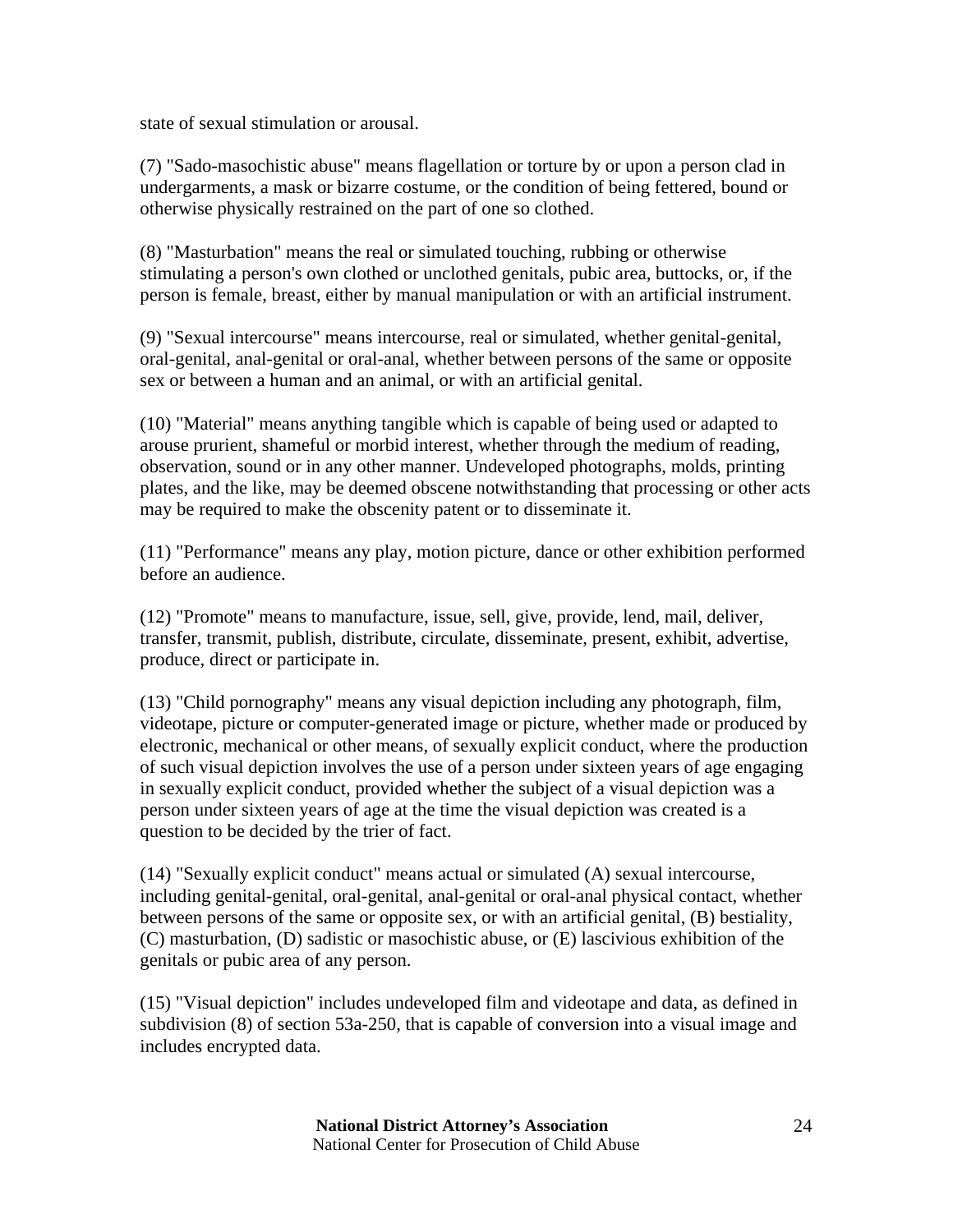## **CONN. GEN. STAT. § 53a-196b (2010). Promoting a minor in an obscene performance: Class B felony**

(a) A person is guilty of promoting a minor in an obscene performance when he knowingly promotes any material or performance in which a minor is employed, whether or not such minor receives any consideration, and such material or performance is obscene as to minors notwithstanding that such material or performance is intended for an adult audience.

(b) For purposes of this section, "knowingly" means having general knowledge of or reason to know or a belief or ground for belief which warrants further inspection or inquiry as to (1) the character and content of any material or performance which is reasonably susceptible of examination by such person and (2) the age of the minor employed.

(c) Promoting a minor in an obscene performance is a class B felony.

#### **CONN. GEN. STAT. § 53a-196c (2010). Importing child pornography: Class B felony**

(a) A person is guilty of importing child pornography when, with intent to promote child pornography, such person knowingly imports or causes to be imported into the state three or more visual depictions of child pornography of known content and character.

(b) Importing child pornography is a class B felony and any person found guilty under this section shall be sentenced to a term of imprisonment of which five years of the sentence imposed may not be suspended or reduced by the court.

# **DELAWARE**

#### **DEL. CODE ANN. tit. 11, § 1108 (2010). Sexual exploitation of a child; class B felony**

A person is guilty of sexual exploitation of a child when:

 (1) The person knowingly, photographs or films a child engaging in a prohibited sexual act or in the simulation of such an act, or otherwise knowingly creates a visual depiction of a child engaging in a prohibited sexual act or in the simulation of such an act; or

 (2) The person knowingly, finances or produces any motion picture, video or other visual depiction of a child engaging in a prohibited sexual act or in the simulation of such an act; or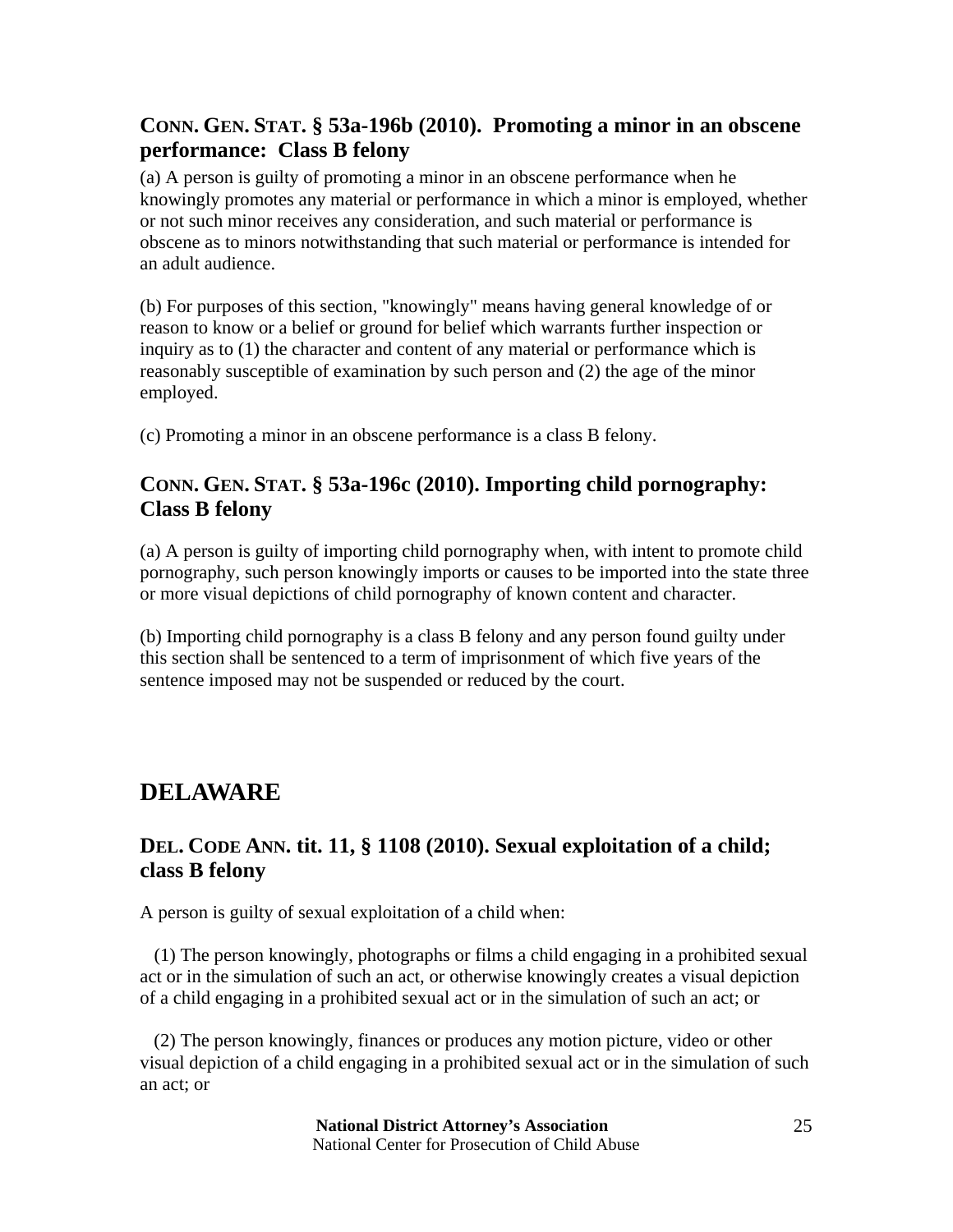(3) The person knowingly publishes or makes available for public distribution or sale by any means, including but not limited to computer, any book, magazine, periodical, pamphlet, photograph, Internet site or web page which depicts a child engaging in a prohibited sexual act or in the simulation of such an act, or knowingly publishes or makes available for public distribution or sale by any means, including computer, any other visual depiction of a child engaging in a prohibited sexual act or in the simulation of such an act; or

 (4) The person permits, causes, promotes, facilitates, finances, produces or otherwise advances an exhibition, display or performances of a child engaging in a prohibited sexual act or the simulation of such an act.

Sexual exploitation of a child is a class B felony.

#### **DEL. CODE ANN. tit. 11, § 1109 (2010). Dealing in child pornography; class B felony.**

A person is guilty of dealing in child pornography when:

 (1) The person knowingly ships, transmits, mails or transports by any means, including by computer or any other electronic or digital method, any "book, magazine, periodical, pamphlet, video or film depicting a child engaging in a prohibited sexual act or in the simulation of such an act, or knowingly ships, transmits, mails or transports by any means, including by computer or any other electronic or digital method, any other visual depiction of a child engaging in a prohibited sexual act or in the simulation of such an act;

 (2) The person knowingly receives for the purpose of selling or sells any magazine, photograph or film which depicts a child engaging in a prohibited sexual act or in the simulation of such an act, or knowingly receives for the purpose of selling or sells any other visual depiction of a child engaging in a prohibited sexual act or in the simulation of such an act;

 (3) The person knowingly distributes or disseminates, by means of computer or any other electronic or digital method, or by shows or viewings, any motion picture, video or other visual depiction of a child engaging in a prohibited sexual act or the simulation of such an act. The possession or showing of such motion pictures shall create a rebuttable presumption of ownership thereof for the purposes of distribution or dissemination;

 (4) The person, intentionally compiles, enters, accesses, transmits, receives, exchanges, disseminates, stores, makes, prints, reproduces or otherwise possesses any photograph, image, file, data or other visual depiction of a child engaging in a prohibited sexual act or in the simulation of such an act. For the purposes of this subsection, conduct occurring outside the State shall be sufficient to constitute this offense if such conduct is within the terms of § 204 of this title, or if such photograph, image, file or data was compiled, entered, accessed, transmitted, received, exchanged, disseminated, stored, made, printed,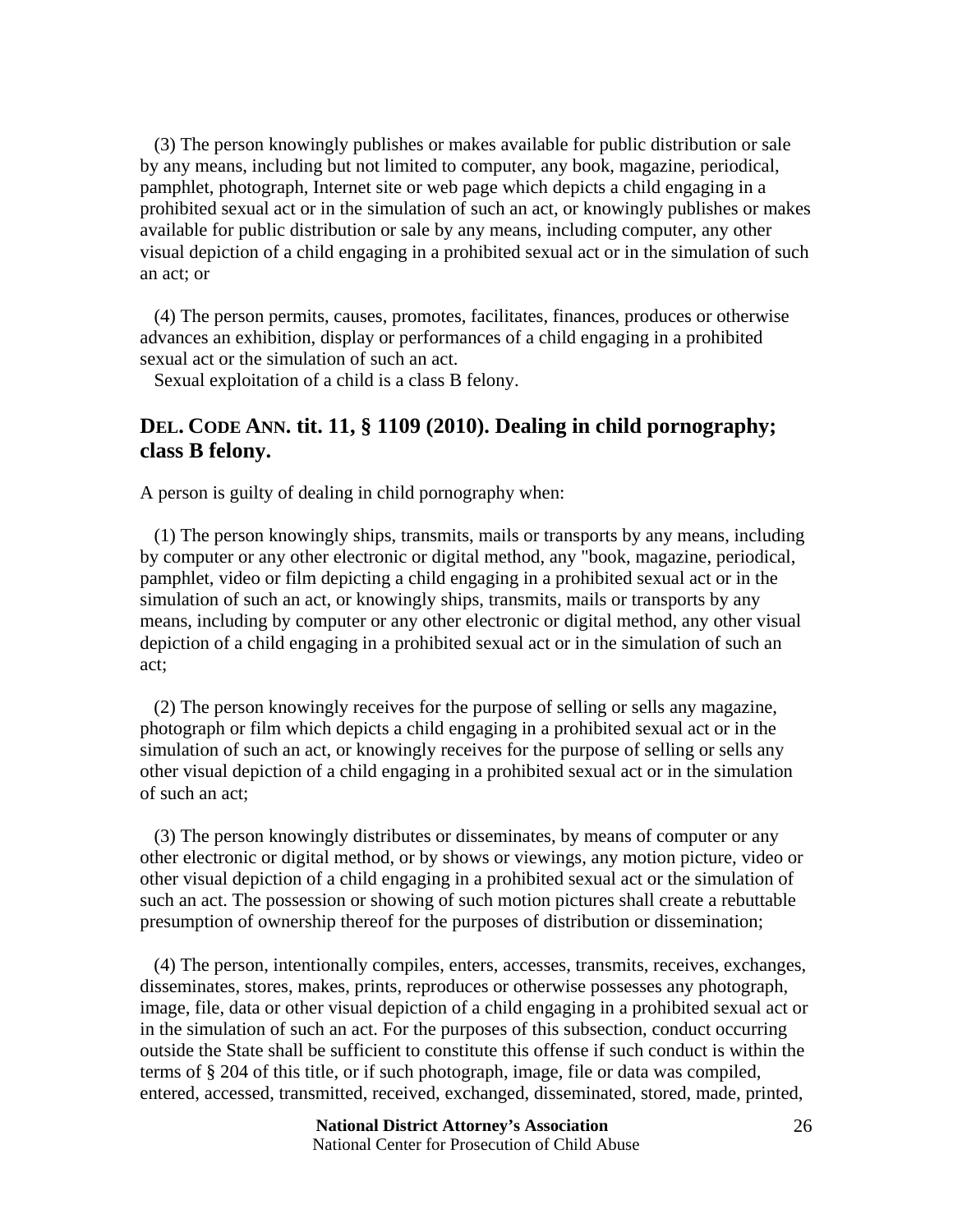reproduced or otherwise possessed by, through or with any computer located within Delaware and the person was aware of circumstances which rendered the presence of such computer within Delaware a reasonable possibility; or

 (5) The person knowingly advertises, promotes, presents, describes, transmits or distributes any visual depiction, exhibition, display or performance with intent to create or convey the impression that such visual depiction, exhibition, display or performance is or contains a depiction of a child engaging in a prohibited sexual act or in the simulation of such an act.

Unlawfully dealing in child pornography is a class B felony.

#### **DEL. CODE ANN. tit. 11, § 1110 (2010). Subsequent convictions of § 1108 or § 1109 of this title**

Any person convicted under § 1109 of this title who is convicted of a second or subsequent violation of that section shall, upon such second or subsequent conviction, be guilty of a class B felony. Any person convicted under § 1108 of this title who is convicted of a second or subsequent violation of that section shall, upon such second or subsequent conviction, be sentenced to life imprisonment.

## **DISTRICT OF COLUMBIA**

#### **D.C. CODE ANN. § 22-3101 (2009). Definitions [Formerly § 22-2011]**

For the purposes of this chapter, the term:

 (1) "Knowingly" means having general knowledge of, or reason to know or a belief or ground for belief which warrants further inspection or inquiry, or both.

(2) "Minor" means any person under 16 years of age.

 (3) "Performance" means any play, motion picture, photograph, electronic representation, dance, or any other visual presentation or exhibition.

 (4) "Promote" means to procure, manufacture, issue, sell, give, provide, lend, mail, deliver, transfer, transmute, publish or distribute, circulate, disseminate, present, exhibit, or advertise, or to offer or agree to do the same.

(5) "Sexual conduct" means:

(A) Actual or simulated sexual intercourse: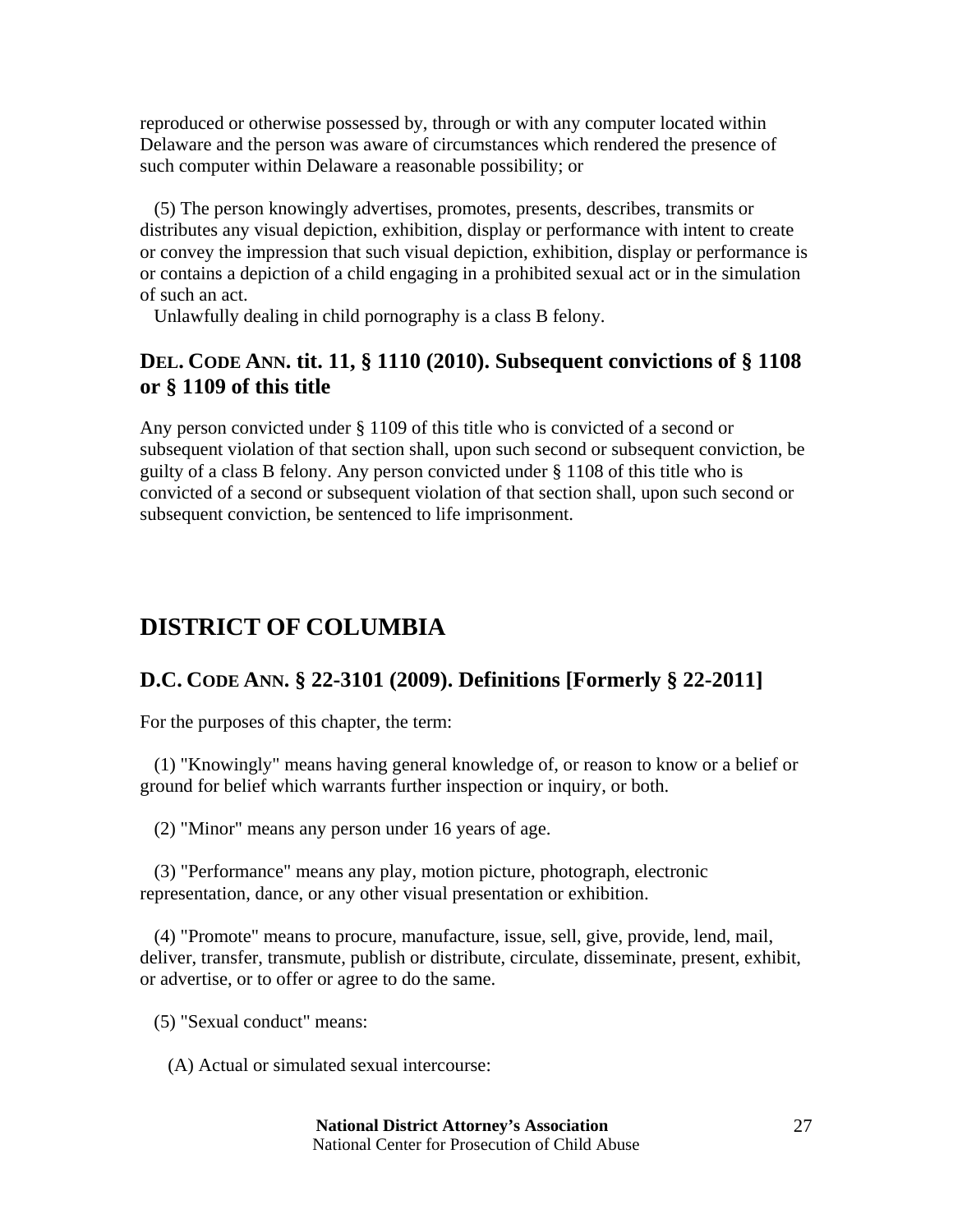(i) Between the penis and the vulva, anus, or mouth;

(ii) Between the mouth and the vulva or anus; or

 (iii) Between an artificial sexual organ or other object or instrument used in the manner of an artificial sexual organ and the anus or vulva;

(B) Masturbation;

(C) Sexual bestiality;

(D) Sadomasochistic sexual activity for the purpose of sexual stimulation; or

(E) Lewd exhibition of the genitals.

 (6) "Sexual performance" means any performance or part thereof which includes sexual conduct by a person under 16 years of age.

## **D.C. CODE ANN. § 22-3102 (2009). Prohibited acts [Formerly § 22-2012]**

It shall be unlawful in the District of Columbia for a person knowingly to use a minor in a sexual performance or to promote a sexual performance by a minor.

 (1) A person is guilty of the use of a minor in a sexual performance if knowing the character and content thereof, he or she employs, authorizes, or induces a person under 16 years of age to engage in a sexual performance or being the parent, legal guardian, or custodian of a minor, he or she consents to the participation by a minor in a sexual performance.

 (2) A person is guilty of promoting a sexual performance by a minor when, knowing the character and content thereof, he or she produces, directs, or promotes any performance which includes sexual conduct by a person under 16 years of age.

#### **D.C. CODE ANN. § 22-3103 (2009). Penalties [Formerly § 22-2013]**

Violation of this chapter shall be a felony and shall be punished by:

 (1) A fine of not more than \$ 5,000 or imprisonment for not more than 10 years, or both for the first offense; or

 (2) A fine of not more than \$ 15,000 or imprisonment for not more than 20 years, or both for the 2nd and each subsequent offense.

## **D.C. CODE ANN. § 22-3104 (2009). Affirmative defenses [Formerly § 22- 2014]**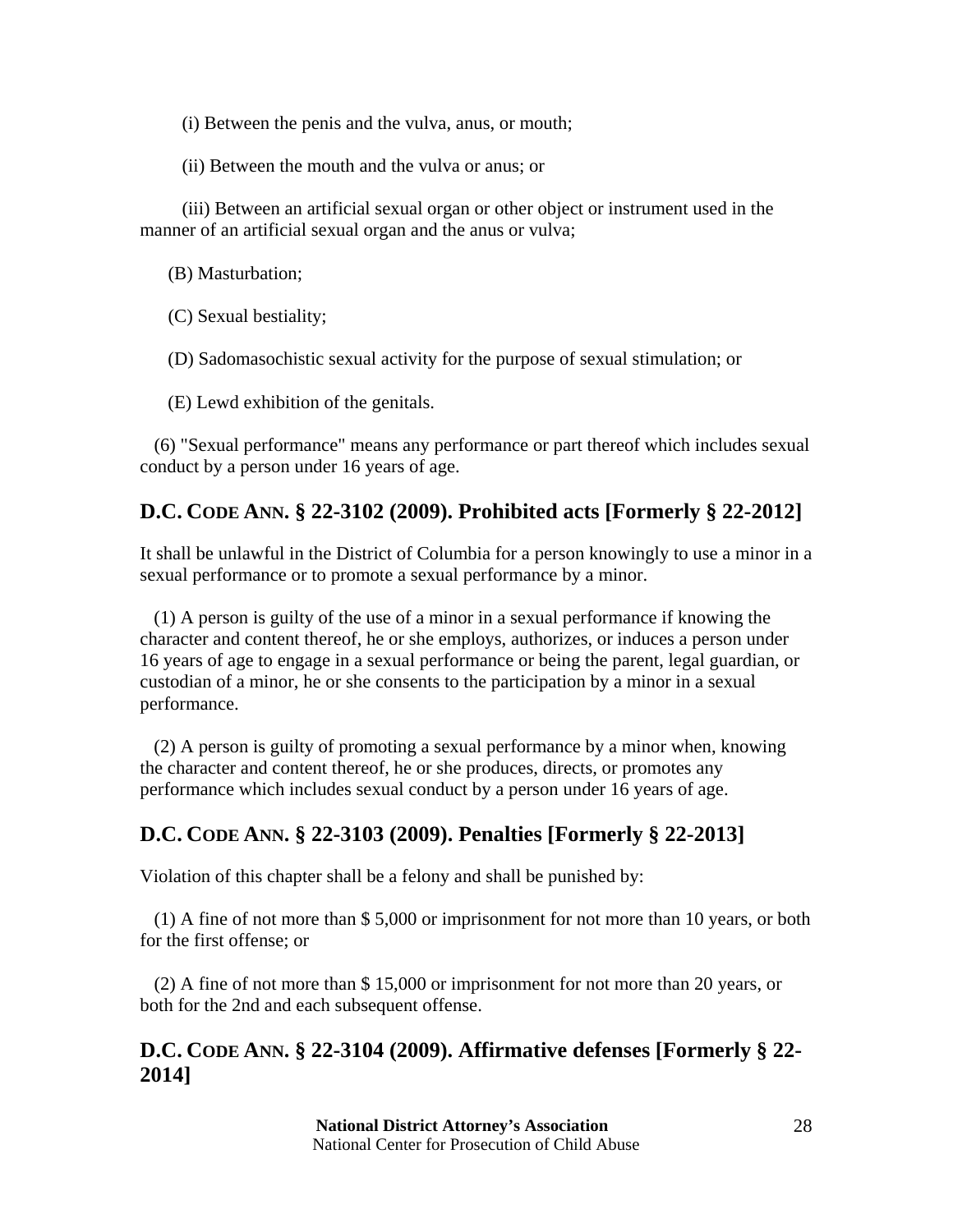(a) Under this chapter it shall be an affirmative defense that the defendant in good faith reasonably believed the person appearing in the performance was 16 years of age or over.

(b) (1) Except as provided in paragraph (2) of this subsection, in any prosecution for an offense pursuant to  $\S 22-3102(2)$  it shall be an affirmative defense that the person so charged was:

(A) A librarian engaged in the normal course of his or her employment; or

 (B) A motion picture projectionist, stage employee or spotlight operator, cashier, doorman, usher, candy stand attendant, porter, or in any other nonmanagerial or nonsupervisory capacity in a motion picture theater.

 (2) The affirmative defense provided by paragraph (1) of this subsection shall not apply if the person described therein has a financial interest (other than his or her employment, which employment does not encompass compensation based upon any proportion of the gross receipts) in:

(A) The promotion of a sexual performance for sale, rental, or exhibition;

- (B) The direction of any sexual performance; or
- (C) The acquisition of the performance for sale, retail, or exhibition.

# **FLORIDA**

#### **FLA. STAT. ANN. § 827.071 (2009). Sexual performance by a child; penalties**

(1) As used in this section, the following definitions shall apply:

 (a) "Deviate sexual intercourse" means sexual conduct between persons not married to each other consisting of contact between the penis and the anus, the mouth and the penis, or the mouth and the vulva.

 (b) "Performance" means any play, motion picture, photograph, or dance or any other visual representation exhibited before an audience.

 (c) "Promote" means to procure, manufacture, issue, sell, give, provide, lend, mail, deliver, transfer, transmute, publish, distribute, circulate, disseminate, present, exhibit, or advertise or to offer or agree to do the same.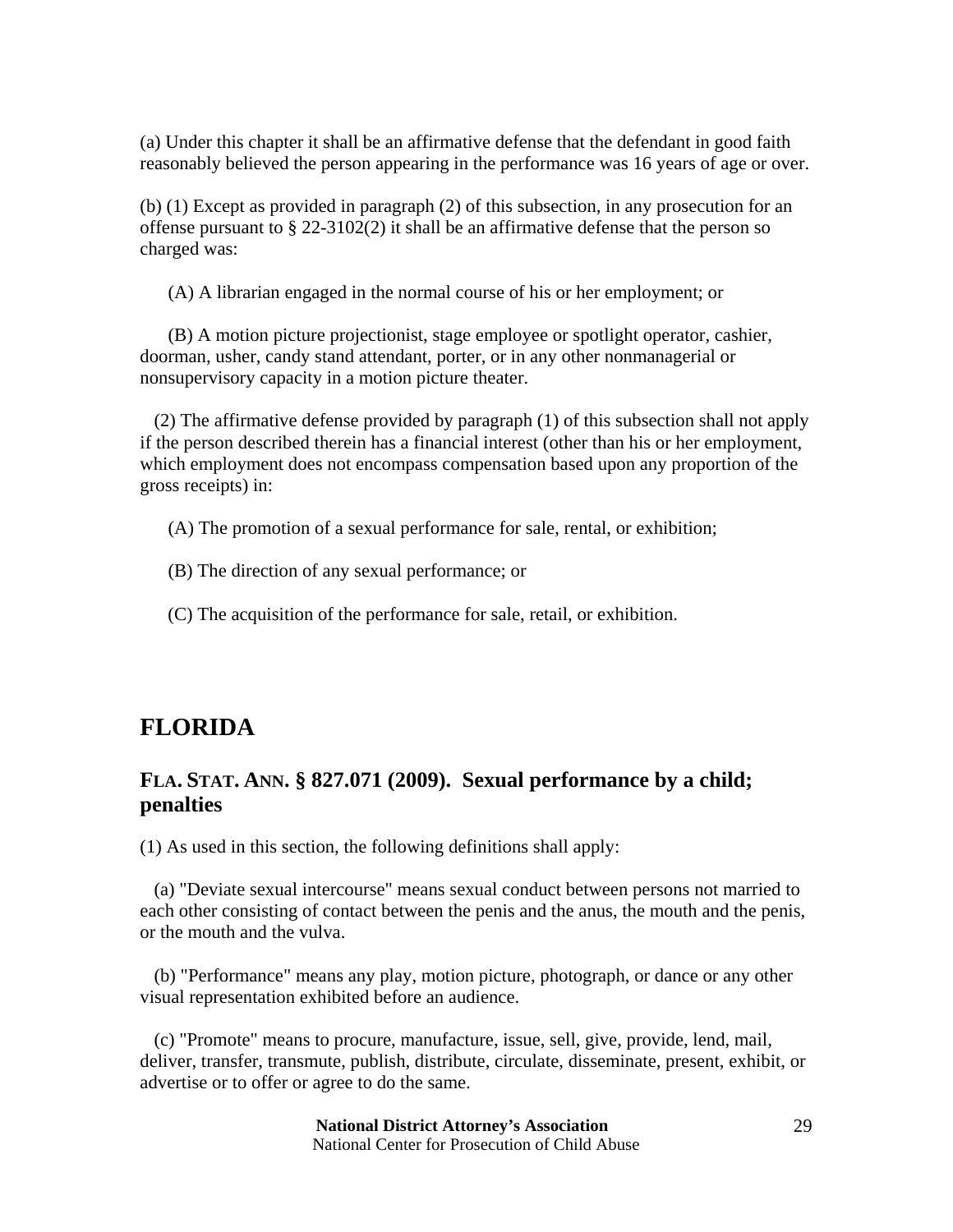(d) "Sadomasochistic abuse" means flagellation or torture by or upon a person, or the condition of being fettered, bound, or otherwise physically restrained, for the purpose of deriving sexual satisfaction from inflicting harm on another or receiving such harm oneself.

 (e) "Sexual battery" means oral, anal, or vaginal penetration by, or union with, the sexual organ of another or the anal or vaginal penetration of another by any other object; however, "sexual battery" does not include an act done for a bona fide medical purpose.

 (f) "Sexual bestiality" means any sexual act between a person and an animal involving the sex organ of the one and the mouth, anus, or vagina of the other.

 (g) "Sexual conduct" means actual or simulated sexual intercourse, deviate sexual intercourse, sexual bestiality, masturbation, or sadomasochistic abuse; actual lewd exhibition of the genitals; actual physical contact with a person's clothed or unclothed genitals, pubic area, buttocks, or, if such person is a female, breast, with the intent to arouse or gratify the sexual desire of either party; or any act or conduct which constitutes sexual battery or simulates that sexual battery is being or will be committed. A mother's breastfeeding of her baby does not under any circumstance constitute "sexual conduct."

 (h) "Sexual performance" means any performance or part thereof which includes sexual conduct by a child of less than 18 years of age.

 (i) "Simulated" means the explicit depiction of conduct set forth in paragraph (g) which creates the appearance of such conduct and which exhibits any uncovered portion of the breasts, genitals, or buttocks.

(2) A person is guilty of the use of a child in a sexual performance if, knowing the character and content thereof, he or she employs, authorizes, or induces a child less than 18 years of age to engage in a sexual performance or, being a parent, legal guardian, or custodian of such child, consents to the participation by such child in a sexual performance. Whoever violates this subsection is guilty of a felony of the second degree, punishable as provided in s. 775.082, s. 775.083, or s. 775.084.

(3) A person is guilty of promoting a sexual performance by a child when, knowing the character and content thereof, he or she produces, directs, or promotes any performance which includes sexual conduct by a child less than 18 years of age. Whoever violates this subsection is guilty of a felony of the second degree, punishable as provided in s. 775.082, s. 775.083, or s. 775.084.

(4) It is unlawful for any person to possess with the intent to promote any photograph, motion picture, exhibition, show, representation, or other presentation which, in whole or in part, includes any sexual conduct by a child. The possession of three or more copies of such photograph, motion picture, representation, or presentation is prima facie evidence of an intent to promote. Whoever violates this subsection is guilty of a felony of the second degree, punishable as provided in s. 775.082, s. 775.083, or s. 775.084.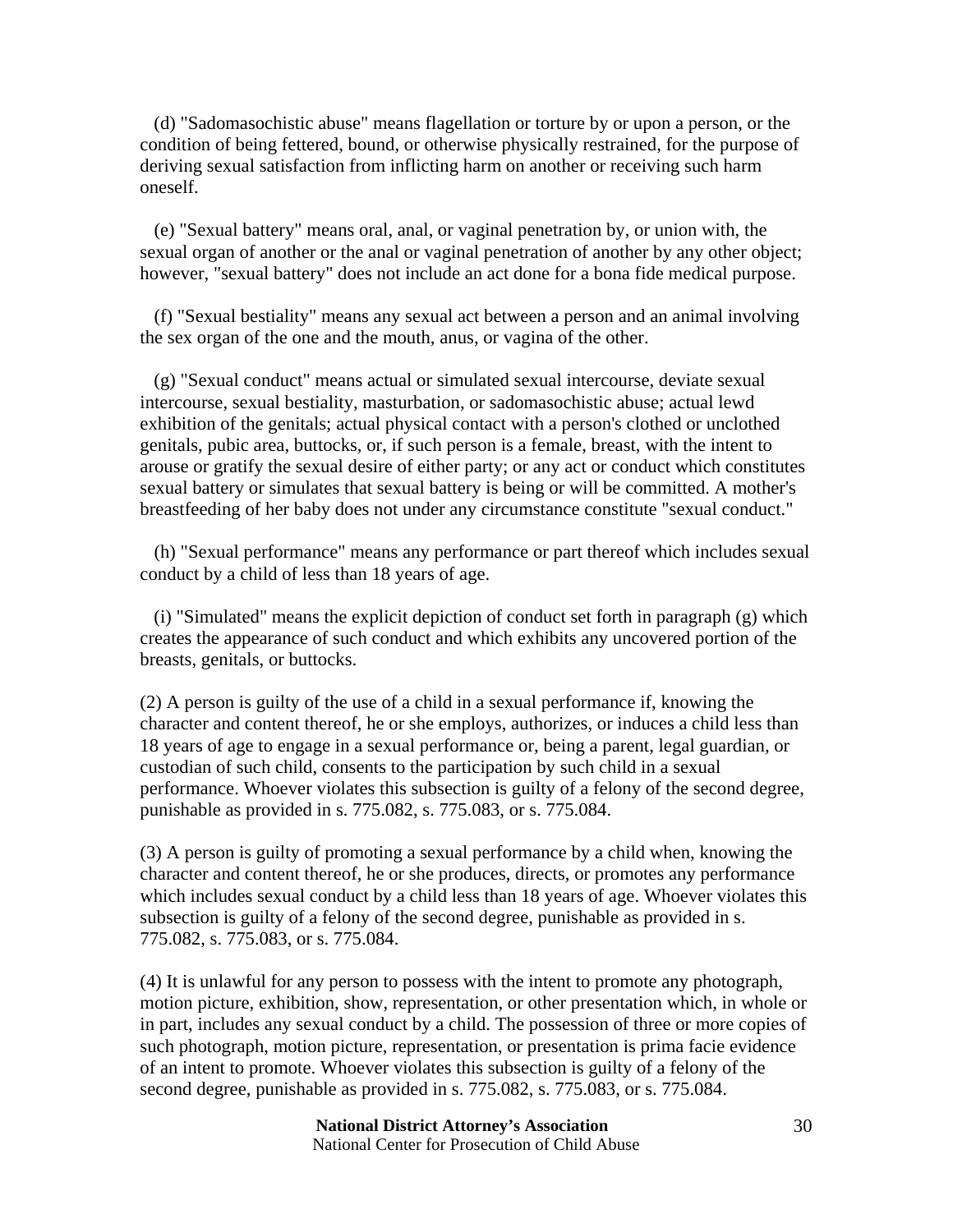(5) It is unlawful for any person to knowingly possess a photograph, motion picture, exhibition, show, representation, or other presentation which, in whole or in part, he or she knows to include any sexual conduct by a child. The possession of each such photograph, motion picture, exhibition, show, representation, or presentation is a separate offense. Whoever violates this subsection is guilty of a felony of the third degree, punishable as provided in s. 775.082, s. 775.083, or s. 775.084.

(6) Prosecution of any person for an offense under this section shall not prohibit prosecution of that person in this state for a violation of any law of this state, including a law providing for greater penalties than prescribed in this section or any other crime punishing the sexual performance or the sexual exploitation of children.

#### **FLA. STAT. § 847.0135 (2009). Computer pornography; traveling to meet minor; penalties**

(1) SHORT TITLE. --This section shall be known and may be cited as the "Computer Pornography and Child Exploitation Prevention Act."

#### (2) COMPUTER PORNOGRAPHY. --A person who:

- (a) Knowingly compiles, enters into, or transmits by use of computer;
- (b) Makes, prints, publishes, or reproduces by other computerized means;
- (c) Knowingly causes or allows to be entered into or transmitted by use of computer; or
- (d) Buys, sells, receives, exchanges, or disseminates,

any notice, statement, or advertisement of any minor's name, telephone number, place of residence, physical characteristics, or other descriptive or identifying information for purposes of facilitating, encouraging, offering, or soliciting sexual conduct of or with any minor, or the visual depiction of such conduct, commits a felony of the third degree, punishable as provided in s. 775.082, s. 775.083, or s. 775.084. The fact that an undercover operative or law enforcement officer was involved in the detection and investigation of an offense under this section shall not constitute a defense to a prosecution under this section.

(3) CERTAIN USES OF COMPUTER SERVICES OR DEVICES PROHIBITED. -- Any person who knowingly uses a computer online service, Internet service, local bulletin board service, or any other device capable of electronic data storage or transmission to:

 (a) Seduce, solicit, lure, or entice, or attempt to seduce, solicit, lure, or entice, a child or another person believed by the person to be a child, to commit any illegal act described in chapter 794, chapter 800, or chapter 827, or to otherwise engage in any unlawful sexual

> **National District Attorney's Association**  National Center for Prosecution of Child Abuse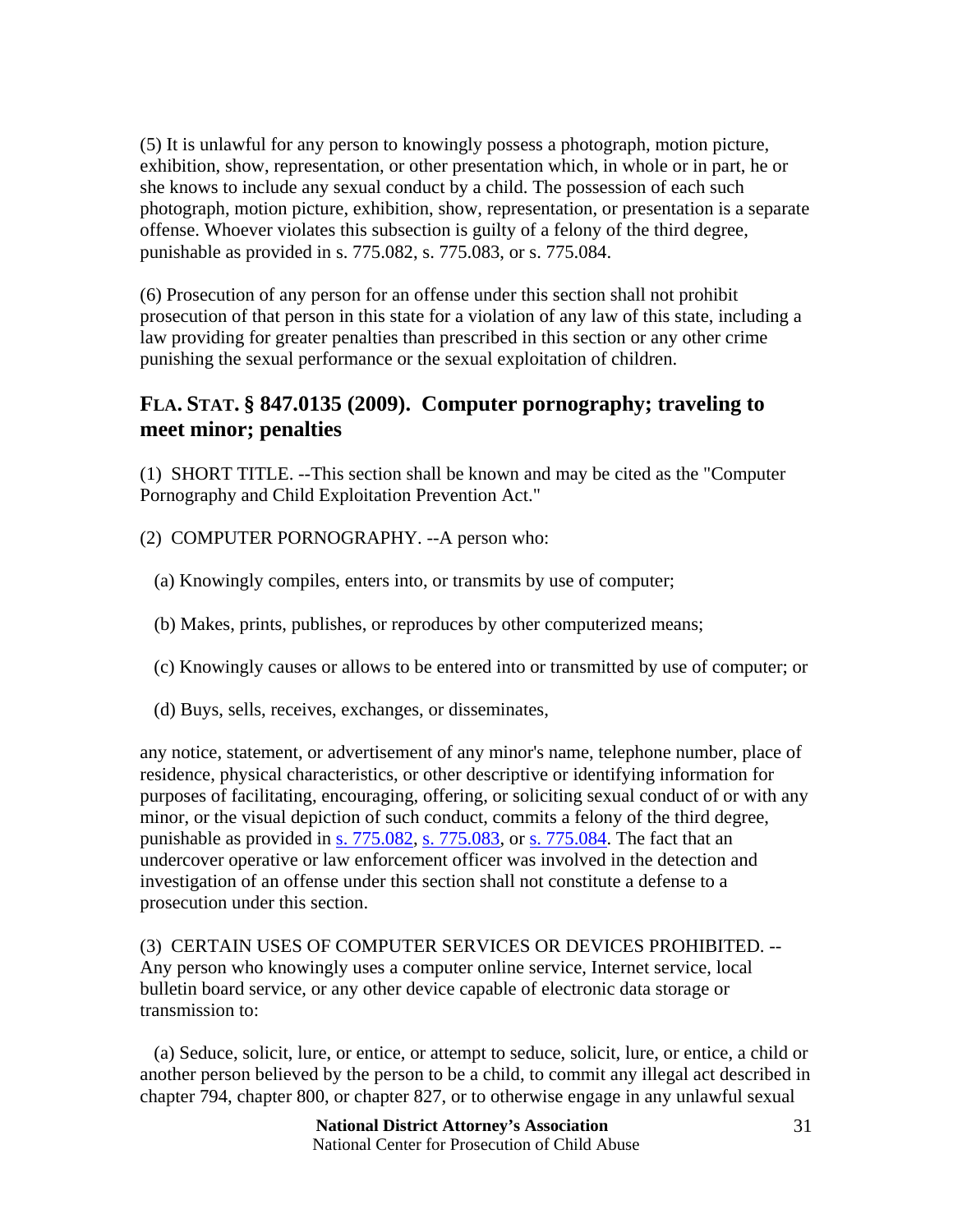conduct with a child or with another person believed by the person to be a child; or

 (b) Solicit, lure, or entice, or attempt to solicit, lure, or entice a parent, legal guardian, or custodian of a child or a person believed to be a parent, legal guardian, or custodian of a child to consent to the participation of such child in any act described in chapter 794, chapter 800, or chapter 827, or to otherwise engage in any sexual conduct,

commits a felony of the third degree, punishable as provided in s. 775.082, s. 775.083, or s. 775.084. Any person who, in violating this subsection, misrepresents his or her age, commits a felony of the second degree, punishable as provided in s. 775.082, s. 775.083, or s. 775.084. Each separate use of a computer online service, Internet service, local bulletin board service, or any other device capable of electronic data storage or transmission wherein an offense described in this section is committed may be charged as a separate offense.

(4) TRAVELING TO MEET A MINOR. --Any person who travels any distance either within this state, to this state, or from this state by any means, who attempts to do so, or who causes another to do so or to attempt to do so for the purpose of engaging in any illegal act described in chapter 794, chapter 800, or chapter 827, or to otherwise engage in other unlawful sexual conduct with a child or with another person believed by the person to be a child after using a computer online service, Internet service, local bulletin board service, or any other device capable of electronic data storage or transmission to:

 (a) Seduce, solicit, lure, or entice or attempt to seduce, solicit, lure, or entice a child or another person believed by the person to be a child, to engage in any illegal act described in chapter 794, chapter 800, or chapter 827, or to otherwise engage in other unlawful sexual conduct with a child; or

 (b) Solicit, lure, or entice or attempt to solicit, lure, or entice a parent, legal guardian, or custodian of a child or a person believed to be a parent, legal guardian, or custodian of a child to consent to the participation of such child in any act described in chapter 794, chapter 800, or chapter 827, or to otherwise engage in any sexual conduct,

commits a felony of the second degree, punishable as provided in s. 775.082, s. 775.083, or s. 775.084.

#### (5) CERTAIN COMPUTER TRANSMISSIONS PROHIBITED..

(a) A person who:

- 1. Intentionally masturbates;
- 2. Intentionally exposes the genitals in a lewd or lascivious manner; or

 3. Intentionally commits any other sexual act that does not involve actual physical or sexual contact with the victim, including, but not limited to, sadomasochistic abuse,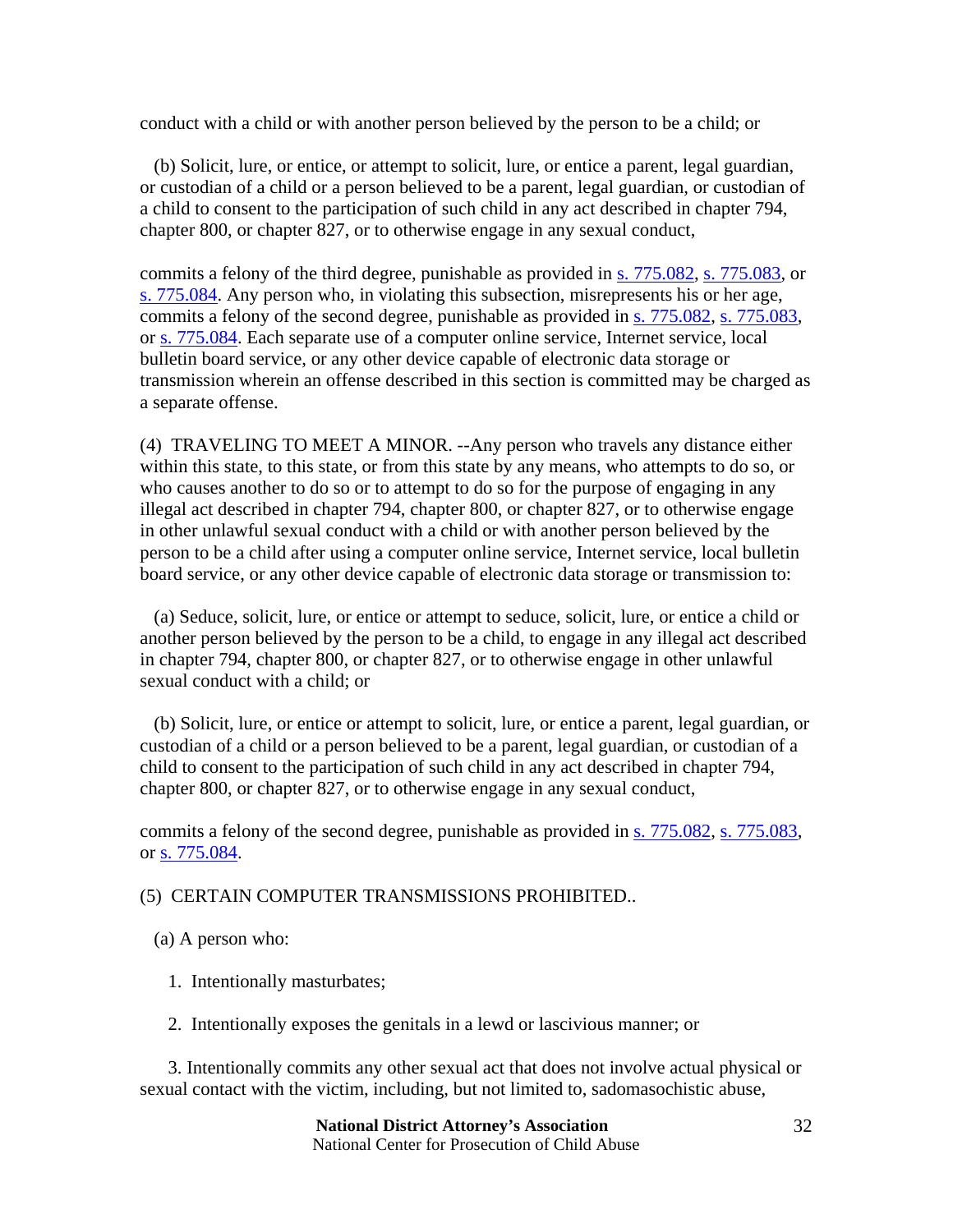sexual bestiality, or the simulation of any act involving sexual activity live over a computer online service, Internet service, or local bulletin board service and who knows or should know or has reason to believe that the transmission is viewed on a computer or television monitor by a victim in this state who is less than 16 years of age, commits lewd or lascivious exhibition in violation of this subsection. The fact that an undercover operative or law enforcement officer was involved in the detection and investigation of an offense under this subsection shall not constitute a defense to a prosecution under this subsection.

 (b) An offender 18 years of age or older who commits a lewd or lascivious exhibition using a computer commits a felony of the second degree, punishable as provided in s. 775.082, s. 775.083, or s. 775.084.

 (c) An offender less than 18 years of age who commits a lewd or lascivious exhibition using a computer commits a felony of the third degree, punishable as provided in s. 775.082, s. 775.083, or s. 775.084.

 (d) A mother's breastfeeding of her baby does not under any circumstance constitute a violation of this subsection.

(6) OWNERS OR OPERATORS OF COMPUTER SERVICES LIABLE.. --It is unlawful for any owner or operator of a computer online service, Internet service, or local bulletin board service knowingly to permit a subscriber to use the service to commit a violation of this section. Any person who violates this section commits a misdemeanor of the first degree, punishable by a fine not exceeding \$ 2,000.

(7) STATE CRIMINAL JURISDICTION,. --A person is subject to prosecution in this state pursuant to chapter 910 for any conduct proscribed by this section which the person engages in, while either within or outside this state, if by such conduct the person commits a violation of this section involving a child residing in this state, a child's guardian, or another person believed by the person to be a child or a child's guardian residing in this state.

(8) EFFECT OF PROSECUTION.. --Prosecution of any person for an offense under this section shall not prohibit prosecution of that person in this state or another jurisdiction for a violation of any law of this state, including a law providing for greater penalties than prescribed in this section or any other crime punishing the sexual performance or the sexual exploitation of children.

## **FLA. STAT. ANN. § 847.0137 (2009). Transmission of pornography by electronic device or equipment prohibited; penalties**

(1) For purposes of this section:

(a) "Minor" means any person less than 18 years of age.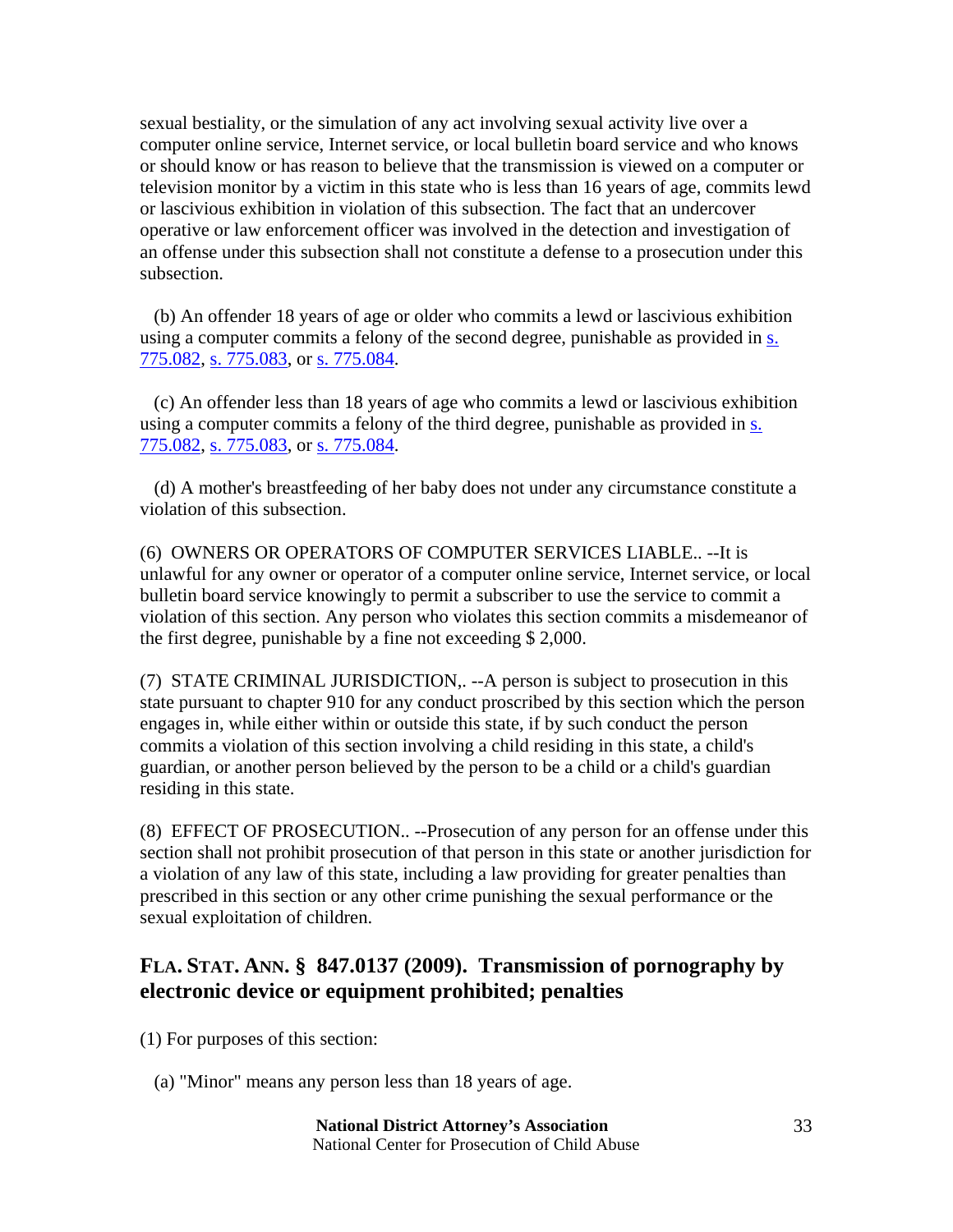(b) "Transmit" means the act of sending and causing to be delivered any image, information, or data from one or more persons or places to one or more other persons or places over or through any medium, including the Internet, by use of any electronic equipment or device.

(2) Notwithstanding ss. 847.012 and 847.0133, any person in this state who knew or reasonably should have known that he or she was transmitting child pornography, as defined in s. 847.001, to another person in this state or in another jurisdiction commits a felony of the third degree, punishable as provided in s. 775.082, s. 775.083, or s. 775.084.

(3) Notwithstanding ss. 847.012 and 847.0133, any person in any jurisdiction other than this state who knew or reasonably should have known that he or she was transmitting child pornography, as defined in s. 847.001, to any person in this state commits a felony of the third degree, punishable as provided in s. 775.082, s. 775.083, or s. 775.084.

(4) This section shall not be construed to prohibit prosecution of a person in this state or another jurisdiction for a violation of any law of this state, including a law providing for greater penalties than prescribed in this section, for the transmission of child pornography, as defined in s. 847.001, to any person in this state.

(5) A person is subject to prosecution in this state pursuant to chapter 910 for any act or conduct proscribed by this section, including a person in a jurisdiction other than this state, if the act or conduct violates subsection (3).

The provisions of this section do not apply to subscription-based transmissions such as list servers.

# **GEORGIA**

#### **GA. CODE ANN. § 16-12-100 (2009). Sexual exploitation of children; reporting violation; forfeiture; penalties**

(a) As used in this Code section, the term:

(1) "Minor" means any person under the age of 18 years.

 (2) "Performance" means any play, dance, or exhibit to be shown to or viewed by an audience.

(3) "Producing" means producing, directing, manufacturing, issuing, or publishing.

(4) "Sexually explicit conduct" means actual or simulated: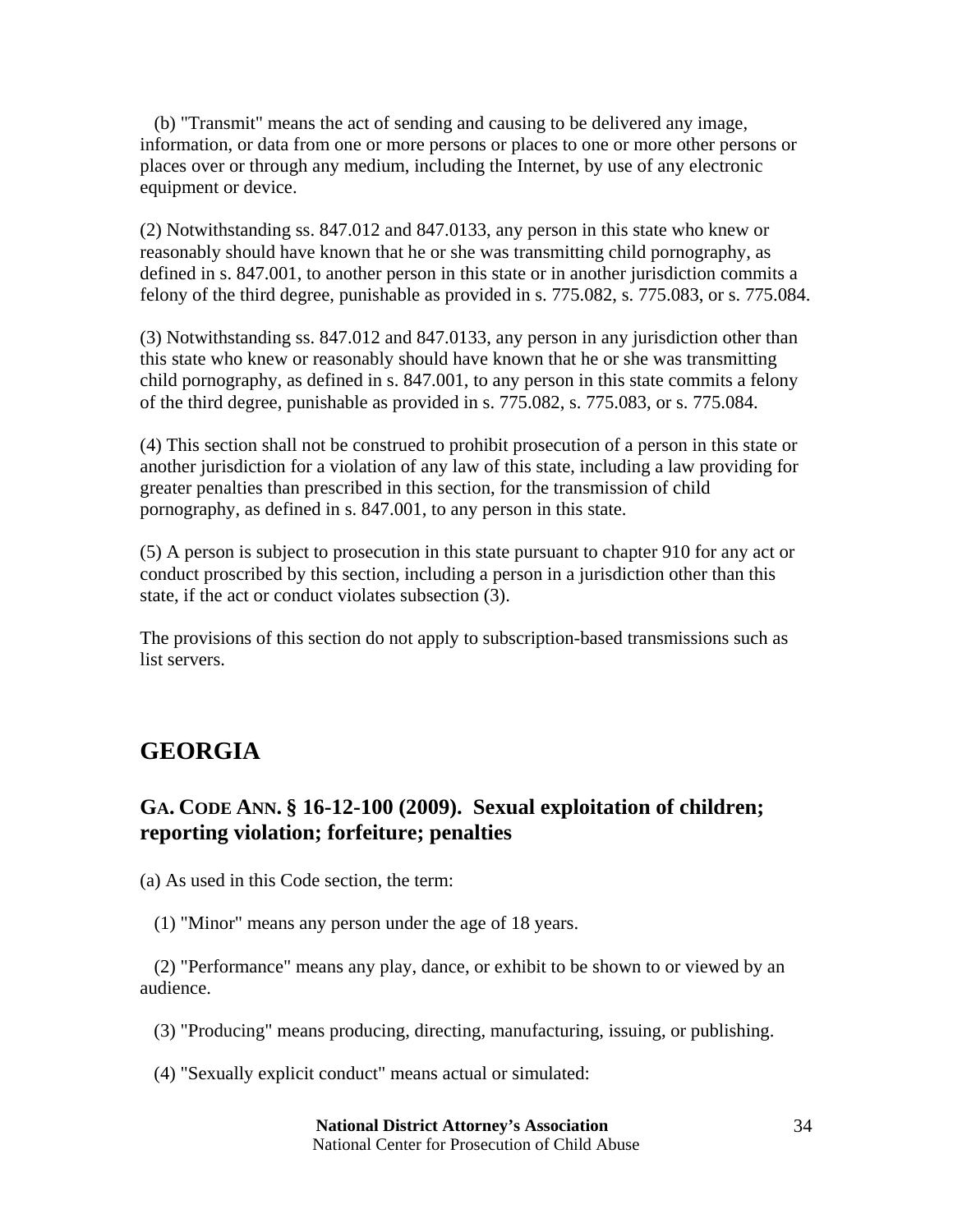(A) Sexual intercourse, including genital-genital, oral-genital, anal-genital, or oralanal, whether between persons of the same or opposite sex;

(B) Bestiality;

(C) Masturbation;

(D) Lewd exhibition of the genitals or pubic area of any person;

(E) Flagellation or torture by or upon a person who is nude;

 (F) Condition of being fettered, bound, or otherwise physically restrained on the part of a person who is nude;

 (G) Physical contact in an act of apparent sexual stimulation or gratification with any person's unclothed genitals, pubic area, or buttocks or with a female's nude breasts;

(H) Defecation or urination for the purpose of sexual stimulation of the viewer; or

 (I) Penetration of the vagina or rectum by any object except when done as part of a recognized medical procedure.

 (5) "Visual medium" means any film, photograph, negative, slide, magazine, or other visual medium.

 (b)(1) It is unlawful for any person knowingly to employ, use, persuade, induce, entice, or coerce any minor to engage in or assist any other person to engage in any sexually explicit conduct for the purpose of producing any visual medium depicting such conduct.

 (2) It is unlawful for any parent, legal guardian, or person having custody or control of a minor knowingly to permit the minor to engage in or to assist any other person to engage in sexually explicit conduct for the purpose of producing any visual medium depicting such conduct.

 (3) It is unlawful for any person knowingly to employ, use, persuade, induce, entice, or coerce any minor to engage in or assist any other person to engage in any sexually explicit conduct for the purpose of any performance.

 (4) It is unlawful for any parent, legal guardian, or person having custody or control of a minor knowingly to permit the minor to engage in or to assist any other person to engage in sexually explicit conduct for the purpose of any performance.

 (5) It is unlawful for any person knowingly to create, reproduce, publish, promote, sell, distribute, give, exhibit, or possess with intent to sell or distribute any visual medium which depicts a minor or a portion of a minor's body engaged in any sexually explicit conduct.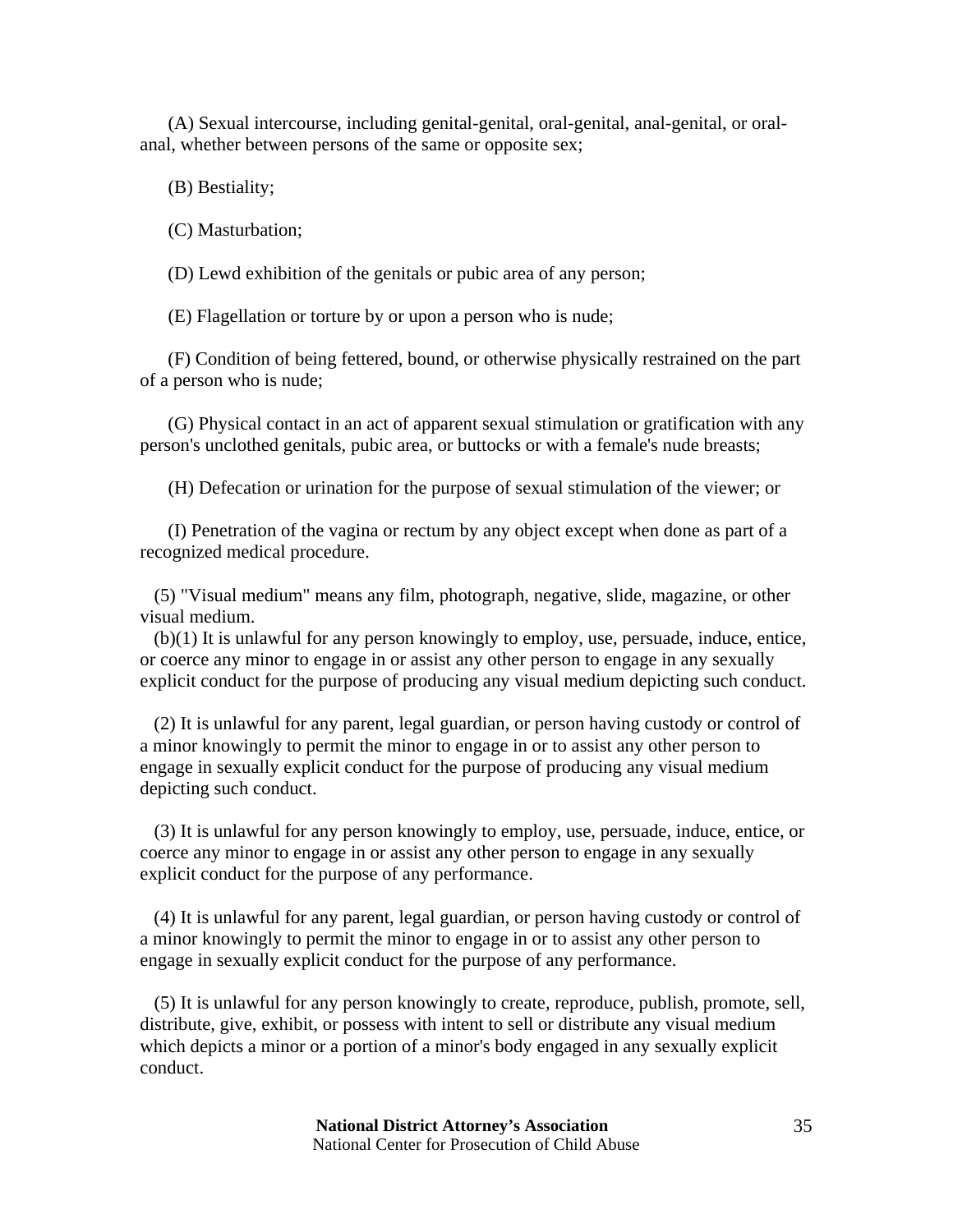(6) It is unlawful for any person knowingly to advertise, sell, purchase, barter, or exchange any medium which provides information as to where any visual medium which depicts a minor or a portion of a minor's body engaged in any sexually explicit conduct can be found or purchased.

 (7) It is unlawful for any person knowingly to bring or cause to be brought into this state any material which depicts a minor or a portion of a minor's body engaged in any sexually explicit conduct.

 (8) It is unlawful for any person knowingly to possess or control any material which depicts a minor or a portion of a minor's body engaged in any sexually explicit conduct.

(c) A person who, in the course of processing or producing visual or printed matter either privately or commercially, has reasonable cause to believe that the visual or printed matter submitted for processing or producing depicts a minor engaged in sexually explicit conduct shall immediately report such incident, or cause a report to be made, to the Georgia Bureau of Investigation or the law enforcement agency for the county in which such matter is submitted. Any person participating in the making of a report or causing a report to be made pursuant to this subsection or participating in any judicial proceeding or any other proceeding resulting therefrom shall in so doing be immune from any civil or criminal liability that might otherwise be incurred or imposed, providing such participation pursuant to this subsection is made in good faith.

(d) The provisions of subsection (b) of this Code section shall not apply to the activities of law enforcement and prosecution agencies in the investigation and prosecution of criminal offenses or to legitimate medical, scientific, or educational activities.

 (e)(1) A person who is convicted of an offense under this Code section shall forfeit to the State of Georgia such interest as the person may have in:

 (A) Any property constituting or directly derived from gross profits or other proceeds obtained from such offense; and

(B) Any property used, or intended to be used, to commit such offense.

 (2) In any action under this Code section, the court may enter such restraining orders or take other appropriate action, including acceptance of performance bonds, in connection with any interest that is subject to forfeiture.

 (3) The court shall order forfeiture of property referred to in paragraph (1) of this subsection if the trier of fact determines, beyond a reasonable doubt, that such property is subject to forfeiture.

 (4) The provisions of subsection (u) of Code Section 16-13-49 shall apply for the disposition of any property forfeited under this subsection. In any disposition of property under this subsection, a convicted person shall not be permitted to acquire property forfeited by such person.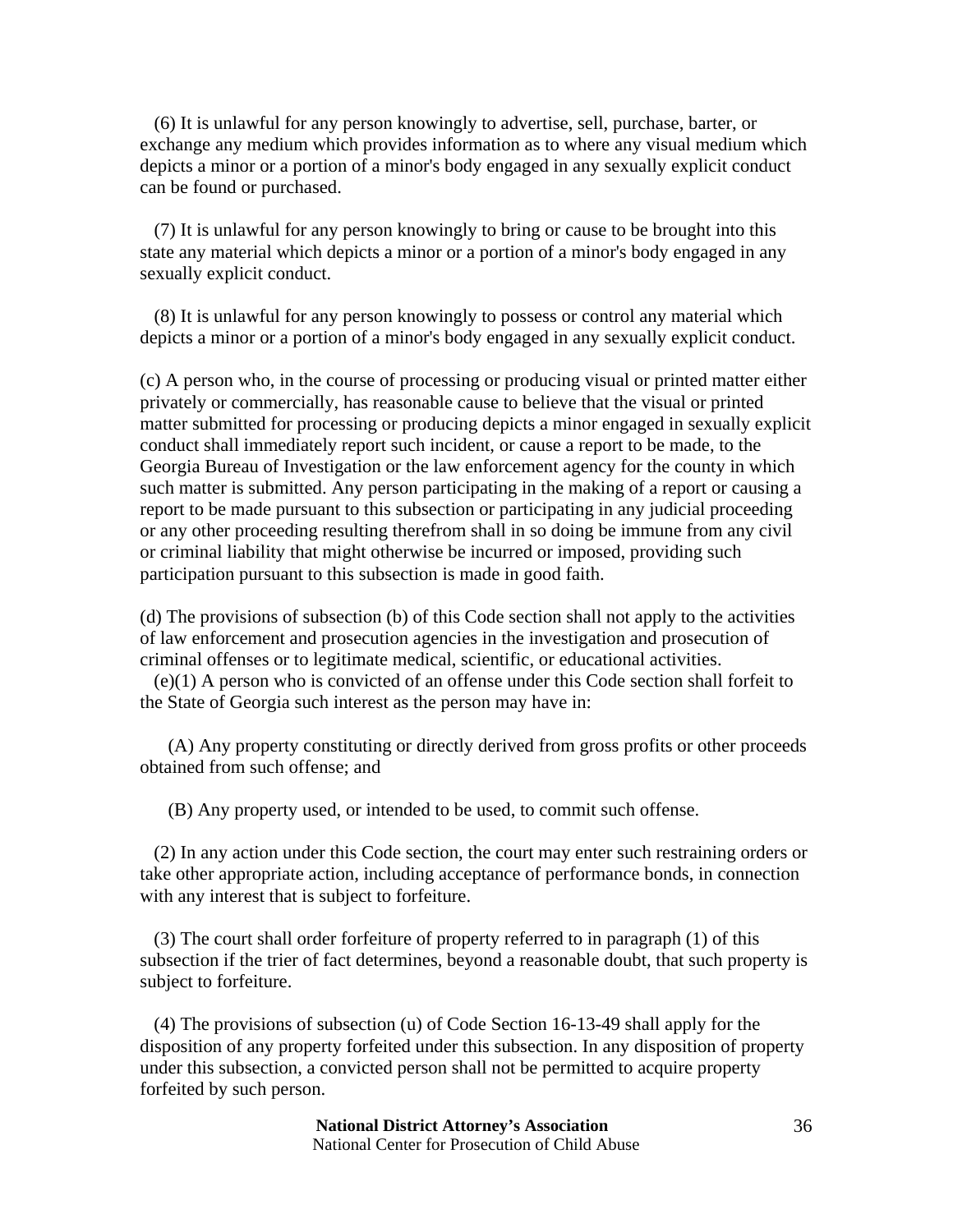(f)(1) The following property shall be subject to forfeiture to the State of Georgia:

 (A) Any material or equipment used, or intended for use, in producing, reproducing, transporting, shipping, or receiving any visual medium in violation of this Code section;

 (B) Any visual medium produced, transported, shipped, or received in violation of this Code section, or any material containing such depiction; provided, however, that any such property so forfeited shall be destroyed by the appropriate law enforcement agency after it is no longer needed in any court proceedings; or

 (C) Any property constituting or directly derived from gross profits or other proceeds obtained from a violation of this Code section; except that no property of any owner shall be forfeited under this paragraph, to the extent of the interest of such owner, by reason of an act or omission established by such owner to have been committed or omitted without knowledge or consent of such owner.

 (2) The procedure for forfeiture and disposition of forfeited property under this subsection shall be as provided for forfeitures under Code Section 16-13-49.

 (g)(1) Except as otherwise provided in paragraph (2) of this subsection, any person who violates a provision of this Code section shall be guilty of a felony and, upon conviction thereof, shall be punished by imprisonment for not less than five nor more than 20 years and by a fine of not more than \$100,000.00. In the event, however, that the person so convicted is a member of the immediate family of the victim, no fine shall be imposed.

 (2) Any person who violates subsection (c) of this Code section shall be guilty of a misdemeanor.

#### **GA. CODE ANN. § 16-12-100.2 (2009). Computer or electronic pornography and child exploitation prevention**

(a) This Code section shall be known and may be cited as the "Computer or Electronic Pornography and Child Exploitation Prevention Act of 2007."

(b) As used in this Code section, the term:

(1) "Child" means any person under the age of 16 years.

 (2) "Electronic device" means any device used for the purpose of communicating with a child for sexual purposes or any device used to visually depict a child engaged in sexually explicit conduct, store any image or audio of a child engaged in sexually explicit conduct, or transmit any audio or visual image of a child for sexual purposes. Such term may include, but shall not be limited to, a computer, cellular phone, thumb drive, video game system, or any other electronic device that can be used in furtherance of exploiting a child for sexual purposes;

(3) "Identifiable child" means a person: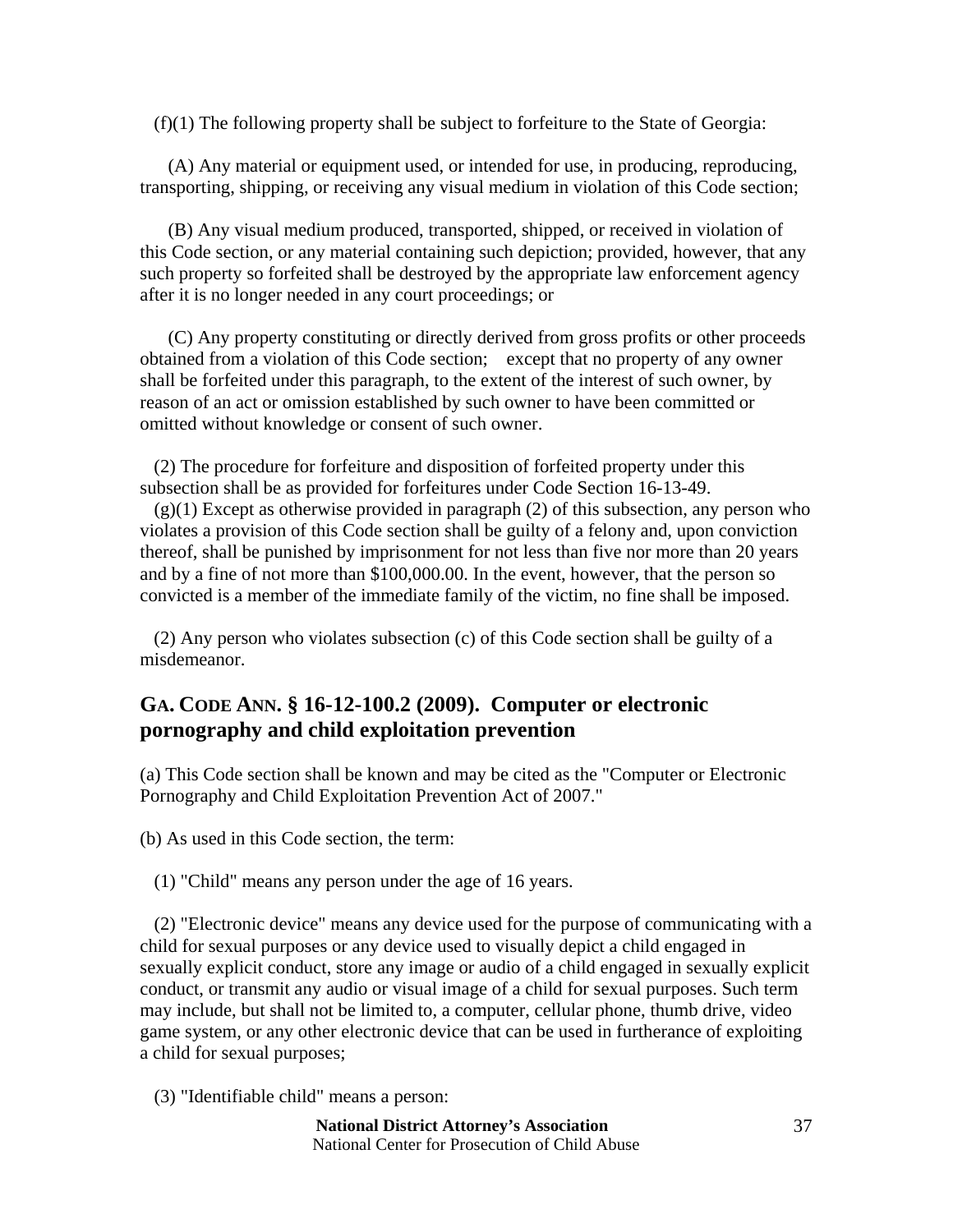(A) Who was a child at the time the visual depiction was created, adapted, or modified or whose image as a child was used in creating, adapting, or modifying the visual depiction; and

 (B) Who is recognizable as an actual person by the person's face, likeness, or other distinguishing characteristic, such as a unique birthmark or other recognizable feature or by electronic or scientific means as may be available. The term shall not be construed to require proof of the actual identity of the child.

 (4) "Sadomasochistic abuse" has the same meaning as provided in Code Section 16- 12-100.1.

(5) "Sexual conduct" has the same meaning as provided in Code Section 16-12-100.1.

 (6) "Sexual excitement" has the same meaning as provided in Code Section 16-12- 100.1.

 (7) "Sexually explicit nudity" has the same meaning as provided in Code Section 16- 12-102.

 (8) "Visual depiction" means any image and includes undeveloped film and video tape and data stored on computer disk or by electronic means which is capable of conversion into a visual image or which has been created, adapted, or modified to show an identifiable child engaged in sexually explicit conduct.

(c) (1) A person commits the offense of computer or electronic pornography if such person intentionally or willfully:

(A) Compiles, enters into, or transmits by computer or other electronic device;

 (B) Makes, prints, publishes, or reproduces by other computer or other electronic device;

 (C) Causes or allows to be entered into or transmitted by computer or other electronic device; or

 (D) Buys, sells, receives, exchanges, or disseminates any notice, statement, or advertisement, or any child's name, telephone number, place of residence, physical characteristics, or other descriptive or identifying information for the purpose of offering or soliciting sexual conduct of or with an identifiable child or the visual depiction of such conduct.

 (2) Any person convicted of violating paragraph (1) of this subsection shall be punished by a fine of not more than \$10,000.00 and by imprisonment for not less than one nor more than 20 years.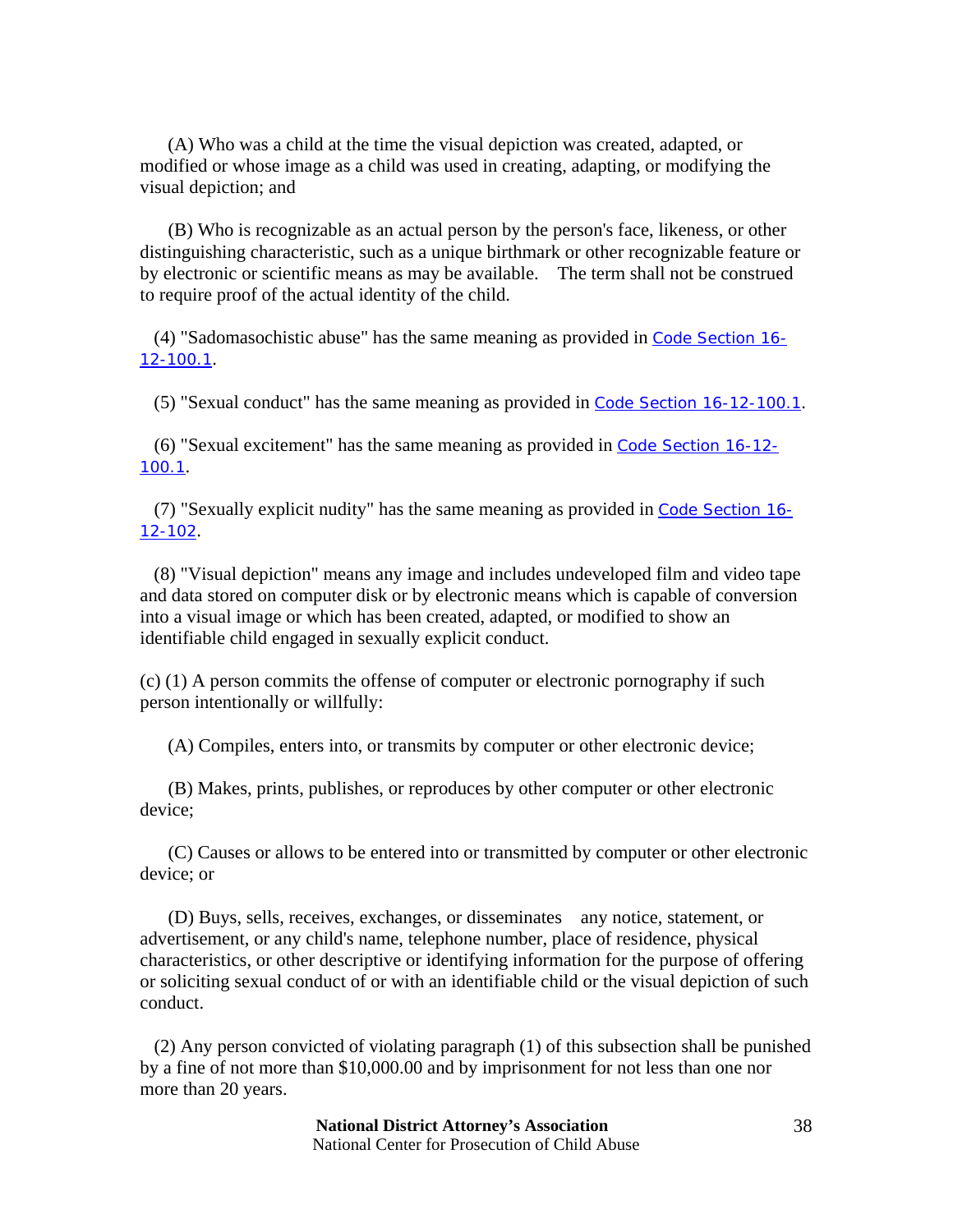(d) (1) It shall be unlawful for any person intentionally or willfully to utilize a computer on-line service or Internet service, including but not limited to a local bulletin board service, Internet chat room, e-mail, on-line messaging service, or other electronic device, to seduce, solicit, lure, or entice, or attempt to seduce, solicit, lure, or entice a child or another person believed by such person to be a child to commit any illegal act described in Code Section 16-6-2, relating to the offense of sodomy or aggravated sodomy; Code Section 16-6-4, relating to the offense of child molestation or aggravated child molestation; Code Section 16-6-5, relating to the offense of enticing a child for indecent purposes; or Code Section 16-6-8, relating to the offense of public indecency or to engage in any conduct that by its nature is an unlawful sexual offense against a child.

 (2) Any person who violates paragraph (1) of this subsection shall be guilty of a felony and, upon conviction thereof, shall be punished by imprisonment for not less than one nor more than 20 years and by a fine of not more than \$25,000.00; provided, however, that, if at the time of the offense the victim was 14 or 15 years of age and the defendant was no more than three years older than the victim, then the defendant shall be guilty of a misdemeanor of a high and aggravated nature.

(e) (1) A person commits the offense of obscene Internet contact with a child if he or she has contact with someone he or she knows to be a child or with someone he or she believes to be a child via a computer on-line service or Internet service, including but not limited to a local bulletin board service, Internet chat room, e-mail, or on-line messaging service, and the contact involves any matter containing explicit verbal descriptions or narrative accounts of sexually explicit nudity, sexual conduct, sexual excitement, or sadomasochistic abuse that is intended to arouse or satisfy the sexual desire of either the child or the person, provided that no conviction shall be had for a violation of this subsection on the unsupported testimony of a child.

 (2) Any person who violates paragraph (1) of this subsection shall be guilty of a felony and, upon conviction thereof, shall be punished by imprisonment for not less than one nor more than ten years or by a fine of not more than \$10,000.00; provided, however, that, if at the time of the offense the victim was 14 or 15 years of age and the defendant was no more than three years older than the victim, then the defendant shall be guilty of a misdemeanor of a high and aggravated nature.

(f) (1) It shall be unlawful for any owner or operator of a computer on-line service, Internet service, local bulletin board service, or other electronic device that is in the business of providing a service that may be used to sexually exploit a child to intentionally or willfully to permit a subscriber to utilize the service to commit a violation of this Code section, knowing that such person intended to utilize such service to violate this Code section. No owner or operator of a public computer on-line service, Internet service, local bulletin board service, or other electronic device that is in the business of providing a service that may be used to sexually exploit a child shall be held liable on account of any action taken in good faith in providing the aforementioned services.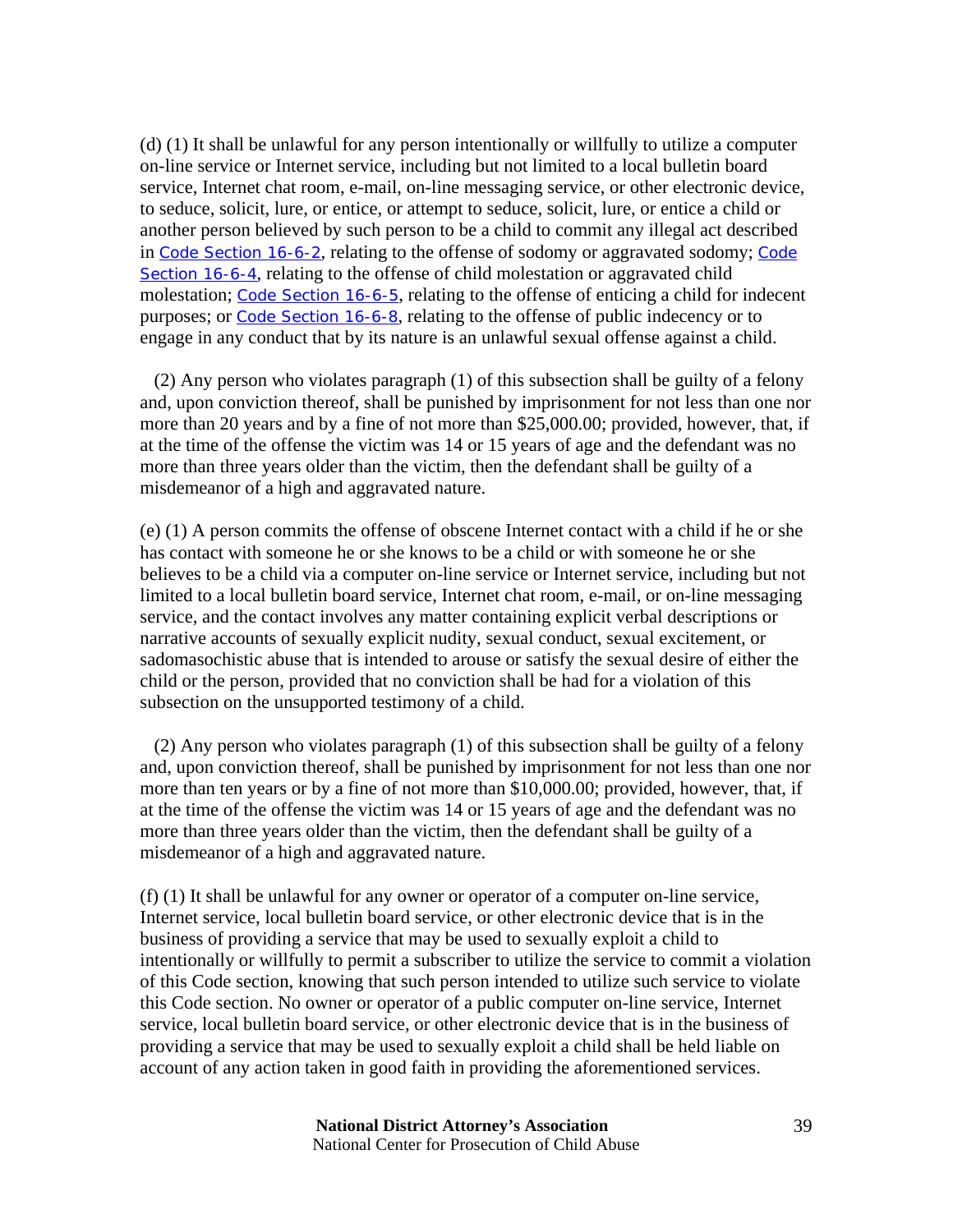(2) Any person who violates paragraph (1) of this subsection shall be guilty of a misdemeanor of a high and aggravated nature.

(g) The sole fact that an undercover operative or law enforcement officer was involved in the detection and investigation of an offense under this Code section shall not constitute a defense to prosecution under this Code section.

(h) A person is subject to prosecution in this state pursuant to Code Section 17-2-1, relating to jurisdiction over crimes and persons charged with commission of crimes generally, for any conduct made unlawful by this Code section which the person engages in while:

 (1) Either within or outside of this state if, by such conduct, the person commits a violation of this Code section which involves a child who resides in this state or another person believed by such person to be a child residing in this state; or

 (2) Within this state if, by such conduct, the person commits a violation of this Code section which involves a child who resides within or outside this state or another person believed by such person to be a child residing within or outside this state.

(i) Any violation of this Code section shall constitute a separate offense.

#### **HAWAII**

### **HAW. REV. STAT. ANN. § 707-751 (2009). Promoting child abuse in the second degree.**

(1) A person commits the offense of promoting child abuse in the second degree if, knowing or having reason to know its character and content, the person:

(a) Disseminates child pornography;

(b) Reproduces child pornography with intent to disseminate;

 (c) Disseminates any book, magazine, periodical, film, videotape, computer disk, or any other material that contains an image of child pornography; or

 (d) Disseminates any pornographic material which employs, uses, or otherwise contains a minor engaging in or assisting others to engage in sexual conduct.

(2) As used in this section:

"Child pornography" means any pornographic visual representation, including any

**National District Attorney's Association**  National Center for Prosecution of Child Abuse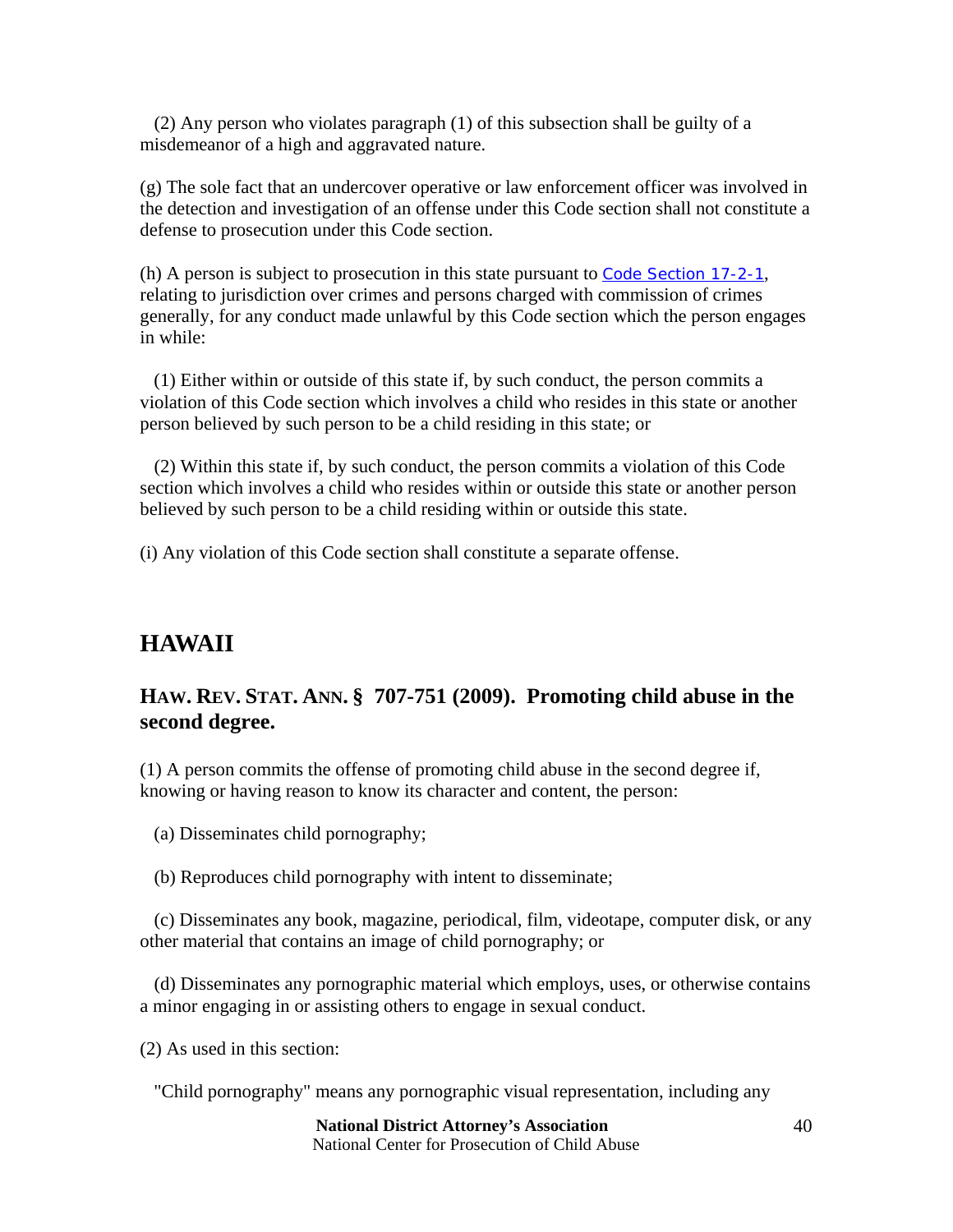photograph, film, video, picture, or computer or computer-generated image or picture, whether made or produced by electronic, mechanical, or other means, of sexual conduct, if:

 (a) The pornographic production of such visual representation involves the use of a minor engaging in sexual conduct; or

 (b) The pornographic visual representation has been created, adapted, or modified to appear that an identifiable minor is engaging in sexual conduct.

"Community standards" means the standards of the State.

"Computer" shall have the same meaning as in section 708-890.

 "Disseminate" means to publish, sell, distribute, transmit, exhibit, present material, mail, ship, or transport by any means, including by computer, or to offer or agree to do the same.

 "Lascivious" means tending to incite lust, to deprave the morals in respect to sexual relations, or to produce voluptuous or lewd emotions in the average person, applying contemporary community standards.

 "Material" means any printed matter, visual representation, or sound recording and includes, but is not limited to, books, magazines, motion picture films, pamphlets, newspapers, pictures, photographs, and tape or wire recordings.

"Minor" means any person less than eighteen years old.

"Pornographic" shall have the same meaning as in section 712-1210.

 "Sadomasochistic abuse" means flagellation or torture by or upon a person as an act of sexual stimulation or gratification.

 "Sexual conduct" means acts of masturbation, homosexuality, lesbianism, bestiality, sexual penetration, deviate sexual intercourse, sadomasochistic abuse, or lascivious exhibition of the genital or pubic area of a minor.

 "Visual representation" refers to, but is not limited to, undeveloped film and videotape, and data stored on computer disk or by electronic means that are capable of conversion into a visual image.

(3) The fact that a person engaged in the conduct specified by this section is prima facie evidence that the person engaged in that conduct with knowledge of the character and content of the material. The fact that the person who was employed, used, or otherwise contained in the pornographic material was at that time, a minor, is prima facie evidence that the defendant knew the person to be a minor.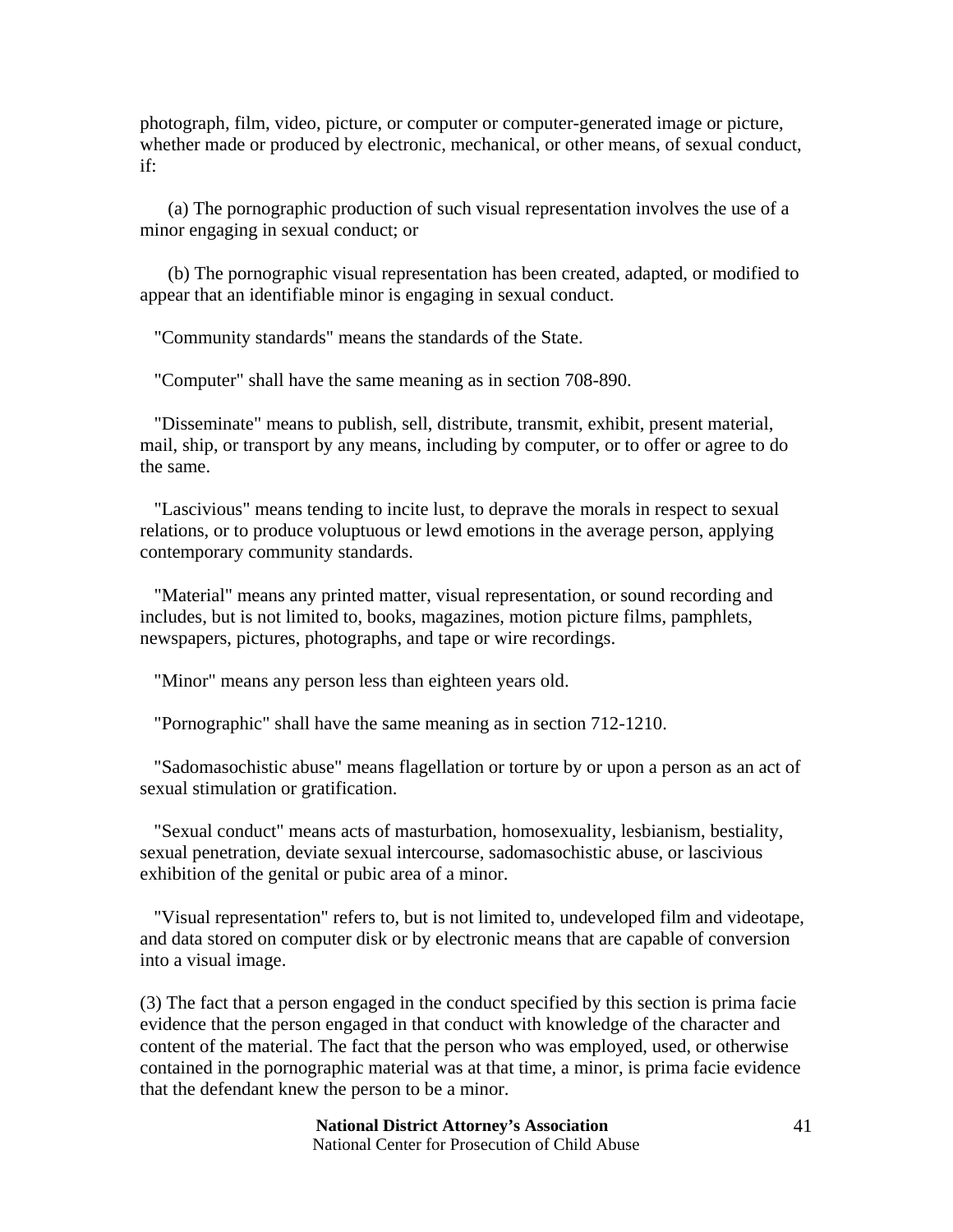(4) Promoting child abuse in the second degree is a class B felony.

# **IDAHO**

#### **IDAHO CODE ANN. § 18-1507 (2009). Sexual exploitation of a child**

(1) The legislature hereby finds and declares that the commercial sexual exploitation of children constitutes a wrongful invasion of the child's right of privacy and results in social, developmental, and emotional injury to the child; that a child below the age of eighteen (18) years is incapable of giving informed consent to the use of his or her body for a commercial purpose; and that to protect children from commercial sexual exploitation it is necessary to prohibit the production for trade or commerce of material which involves or is derived from such exploitation and to exclude all such material from the channels of trade and commerce.

(2) As used in this section, unless the context otherwise requires:

 (a) "Bestiality" means a sexual connection in any manner between a human being and any animal.

(b) "Child" means a person who is less than eighteen (18) years of age.

 (c) "Commercial purpose" means the intention, objective, anticipation, or expectation of monetary gain or other material consideration, compensation, remuneration, or profit.

 (d) "Erotic fondling" means touching a person's clothed or unclothed genitals or pubic area, developing or undeveloped genitals or pubic area (if the person is a child), buttocks, breasts (if the person is a female), or developing or undeveloped breast area (if the person is a female child), for the purpose of real or simulated overt sexual gratification or stimulation of one (1) or more of the persons involved. "Erotic fondling" shall not be construed to include physical contact, even if affectionate, which is not for the purpose of real or simulated overt sexual gratification or stimulation of one (1) or more of the persons involved.

 (e) "Erotic nudity" means the display of the human male or female genitals or pubic area, the undeveloped or developing genitals or pubic area of the human male or female child, the human female breasts, or the undeveloped or developing breast area of the human female child, for the purpose of real or simulated overt sexual gratification or stimulation of one (1) or more of the persons involved.

 (f) "Explicit sexual conduct" means sexual intercourse, erotic fondling, erotic nudity, masturbation, sadomasochism, sexual excitement, or bestiality.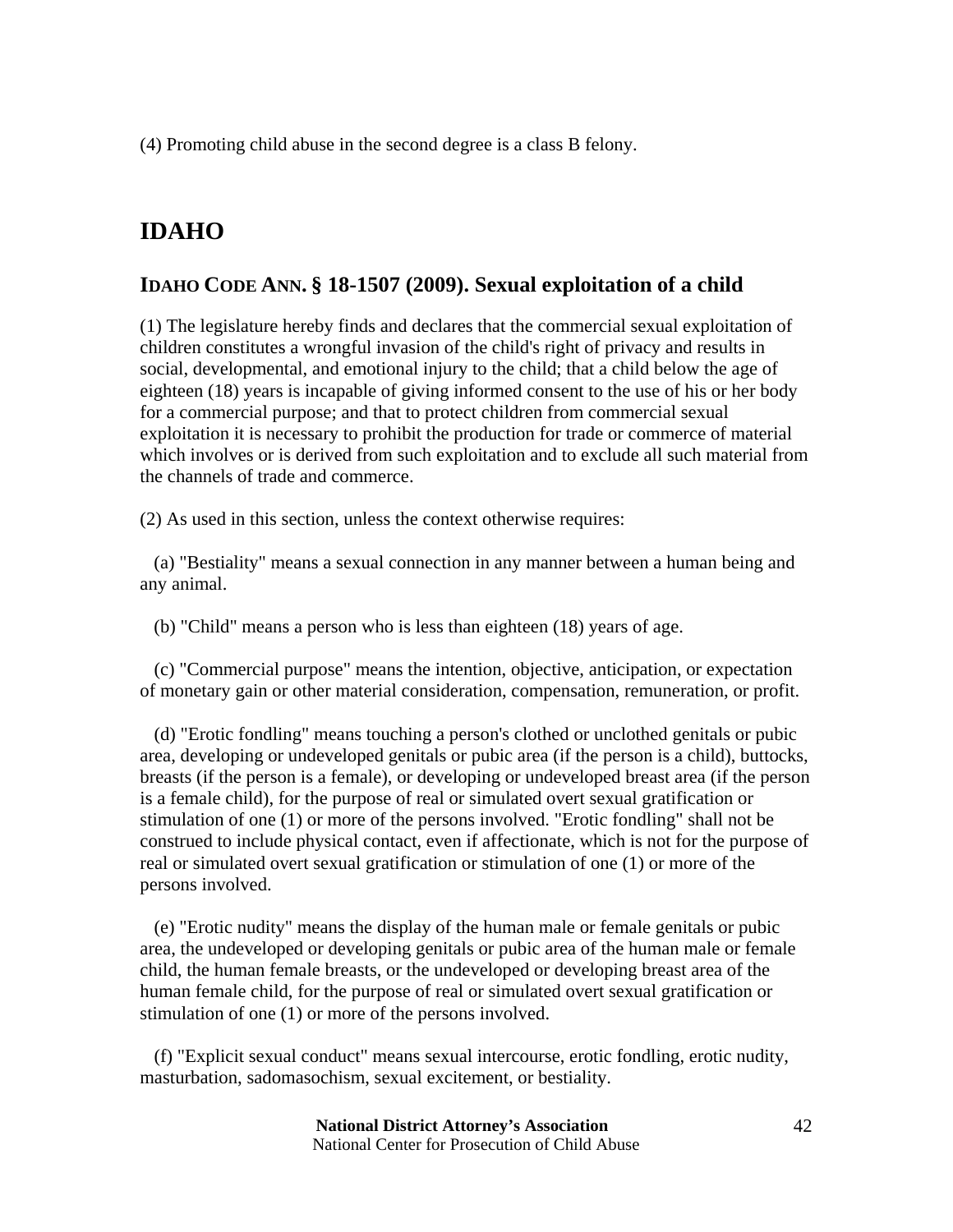(g) "Masturbation" means the real or simulated touching, rubbing, or otherwise stimulating of a person's own clothed or unclothed genitals or pubic area, developing or undeveloped genitals or pubic area (if the person is a child), buttocks, breasts (if the person is a female), or developing or undeveloped breast area (if the person is a female child), by manual manipulation or self-induced or with an artificial instrument, for the purpose of real or simulated overt sexual gratification or arousal of the person.

(h) "Sadomasochism" means:

 (i) Real or simulated flagellation or torture for the purpose of real or simulated sexual stimulation or gratification; or

 (ii) The real or simulated condition of being fettered, bound, or otherwise physically restrained for sexual stimulation or gratification of a person.

 (i) "Sexual excitement" means the real or simulated condition of human male or female genitals when in a state of real or simulated overt sexual stimulation or arousal.

 (j) "Sexual intercourse" means real or simulated intercourse, whether genital-genital, oral-genital, anal-genital, or oral-anal, between persons of the same or opposite sex, or between a human and an animal, or with an artificial genital.

 (k) "Sexually exploitative material" means any photograph, motion picture, videotape, print, negative, slide, or other mechanically, electronically, or chemically reproduced visual material which depicts a child engaged in, participating in, observing, or being used for explicit sexual conduct.

(3) A person commits sexual exploitation of a child if, for any commercial purpose, he knowingly:

 (a) Causes, induces, or permits a child to engage in, or be used for, any explicit sexual conduct; or

 (b) Prepares, arranges for, publishes, produces, promotes, makes, sells, finances, offers, exhibits, advertises, deals in, possesses, or distributes any sexually exploitative material.

(4) The possession by any person of three (3) or more identical copies of any sexually exploitative material shall create a presumption that such possession is for a commercial purpose.

(5) The sexual exploitation of a child is a felony and shall be punishable by imprisonment in the state prison for a term not to exceed thirty (30) years or by a fine not to exceed fifty thousand dollars (\$ 50,000) or by both such fine and imprisonment.

(6) If any provision of this section or the application thereof to any person or circumstance is held invalid, such invalidity shall not affect other provisions or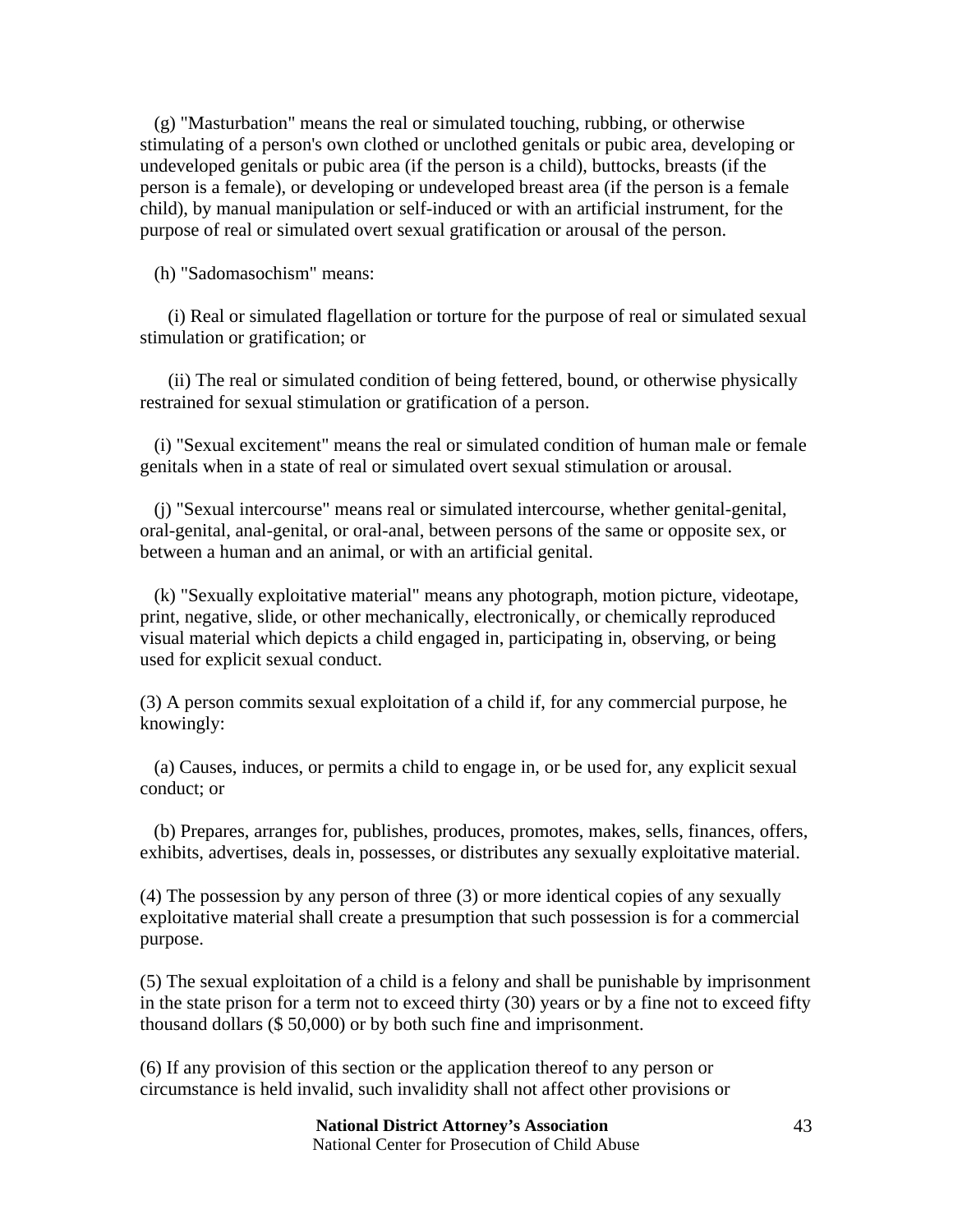applications of this section which can be given effect without the invalid provision or application, and to this end the provisions of this section are declared to be severable.

### **IDAHO CODE ANN. § 18-1507A (2009). Possession of sexually exploitative material for other than a commercial purpose**

(1) It is the policy of the legislature in enacting this section to protect children from the physical and psychological damage caused by their being used in photographic representations of sexual conduct which involves children. It is, therefore, the intent of the legislature to penalize possession of photographic representations of sexual conduct which involves children in order to protect the identity of children who are victimized by involvement in the photographic representations, and to protect children from future involvement in photographic representations of sexual conduct.

(2) Every person who knowingly and willfully has in his possession any sexually exploitative material as defined in section 18-1507, Idaho Code, for other than a commercial purpose, is guilty of a felony, and shall be punished by imprisonment in the state prison for a period not to exceed ten (10) years and by a fine not to exceed ten thousand dollars (\$ 10,000).

# **ILLINOIS**

# **325 ILL. COMP. STAT. ANN. § 720 ILCS 5/11-20.1 (2010). Child pornography**

(a) A person commits the offense of child pornography who:

(1) films, videotapes, photographs, or otherwise depicts or portrays by means of any similar visual medium or reproduction or depicts by computer any child whom he knows or reasonably should know to be under the age of 18 or any severely or profoundly mentally retarded person where such child or severely or profoundly mentally retarded person is:

 (i) actually or by simulation engaged in any act of sexual penetration or sexual conduct with any person or animal; or

 (ii) actually or by simulation engaged in any act of sexual penetration or sexual conduct involving the sex organs of the child or severely or profoundly mentally retarded person and the mouth, anus, or sex organs of another person or animal; or which involves the mouth, anus or sex organs of the child or severely or profoundly mentally retarded person and the sex organs of another person or animal; or

(iii) actually or by simulation engaged in any act of masturbation; or

**National District Attorney's Association**  National Center for Prosecution of Child Abuse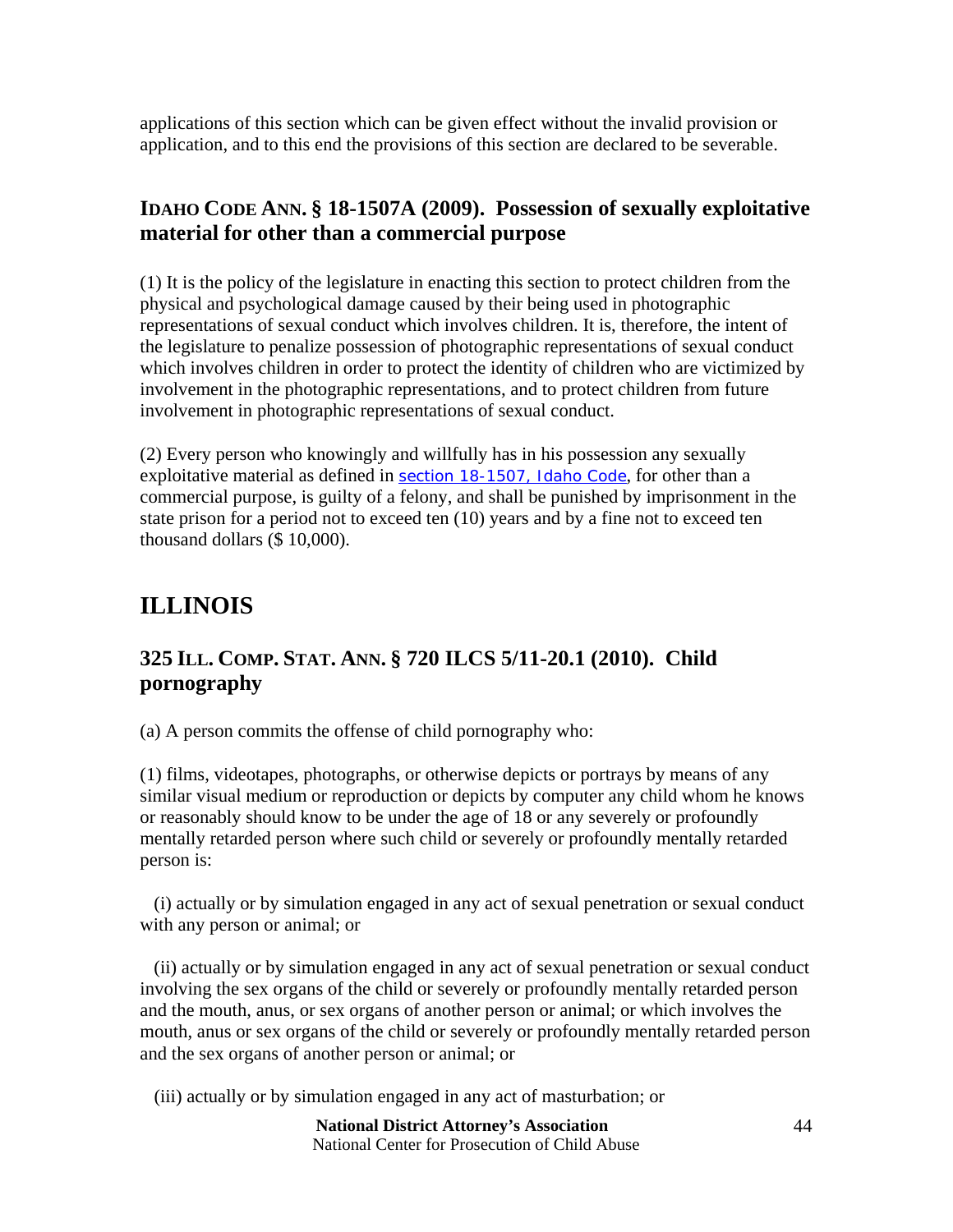(iv) actually or by simulation portrayed as being the object of, or otherwise engaged in, any act of lewd fondling, touching, or caressing involving another person or animal; or

 (v) actually or by simulation engaged in any act of excretion or urination within a sexual context; or

 (vi) actually or by simulation portrayed or depicted as bound, fettered, or subject to sadistic, masochistic, or sadomasochistic abuse in any sexual context; or

 (vii) depicted or portrayed in any pose, posture or setting involving a lewd exhibition of the unclothed or transparently clothed genitals, pubic area, buttocks, or, if such person is female, a fully or partially developed breast of the child or other person; or

(2) with the knowledge of the nature or content thereof, reproduces, disseminates, offers to disseminate, exhibits or possesses with intent to disseminate any film, videotape, photograph or other similar visual reproduction or depiction by computer of any child or severely or profoundly mentally retarded person whom the person knows or reasonably should know to be under the age of 18 or to be a severely or profoundly mentally retarded person, engaged in any activity described in subparagraphs (i) through (vii) of paragraph (1) of this subsection; or

(3) with knowledge of the subject matter or theme thereof, produces any stage play, live performance, film, videotape or other similar visual portrayal or depiction by computer which includes a child whom the person knows or reasonably should know to be under the age of 18 or a severely or profoundly mentally retarded person engaged in any activity described in subparagraphs (i) through (vii) of paragraph (1) of this subsection; or

(4) solicits, uses, persuades, induces, entices, or coerces any child whom he knows or reasonably should know to be under the age of 18 or a severely or profoundly mentally retarded person to appear in any stage play, live presentation, film, videotape, photograph or other similar visual reproduction or depiction by computer in which the child or severely or profoundly mentally retarded person is or will be depicted, actually or by simulation, in any act, pose or setting described in subparagraphs (i) through (vii) of paragraph (1) of this subsection; or

(5) is a parent, step-parent, legal guardian or other person having care or custody of a child whom the person knows or reasonably should know to be under the age of 18 or a severely or profoundly mentally retarded person and who knowingly permits, induces, promotes, or arranges for such child or severely or profoundly mentally retarded person to appear in any stage play, live performance, film, videotape, photograph or other similar visual presentation, portrayal or simulation or depiction by computer of any act or activity described in subparagraphs (i) through (vii) of paragraph (1) of this subsection; or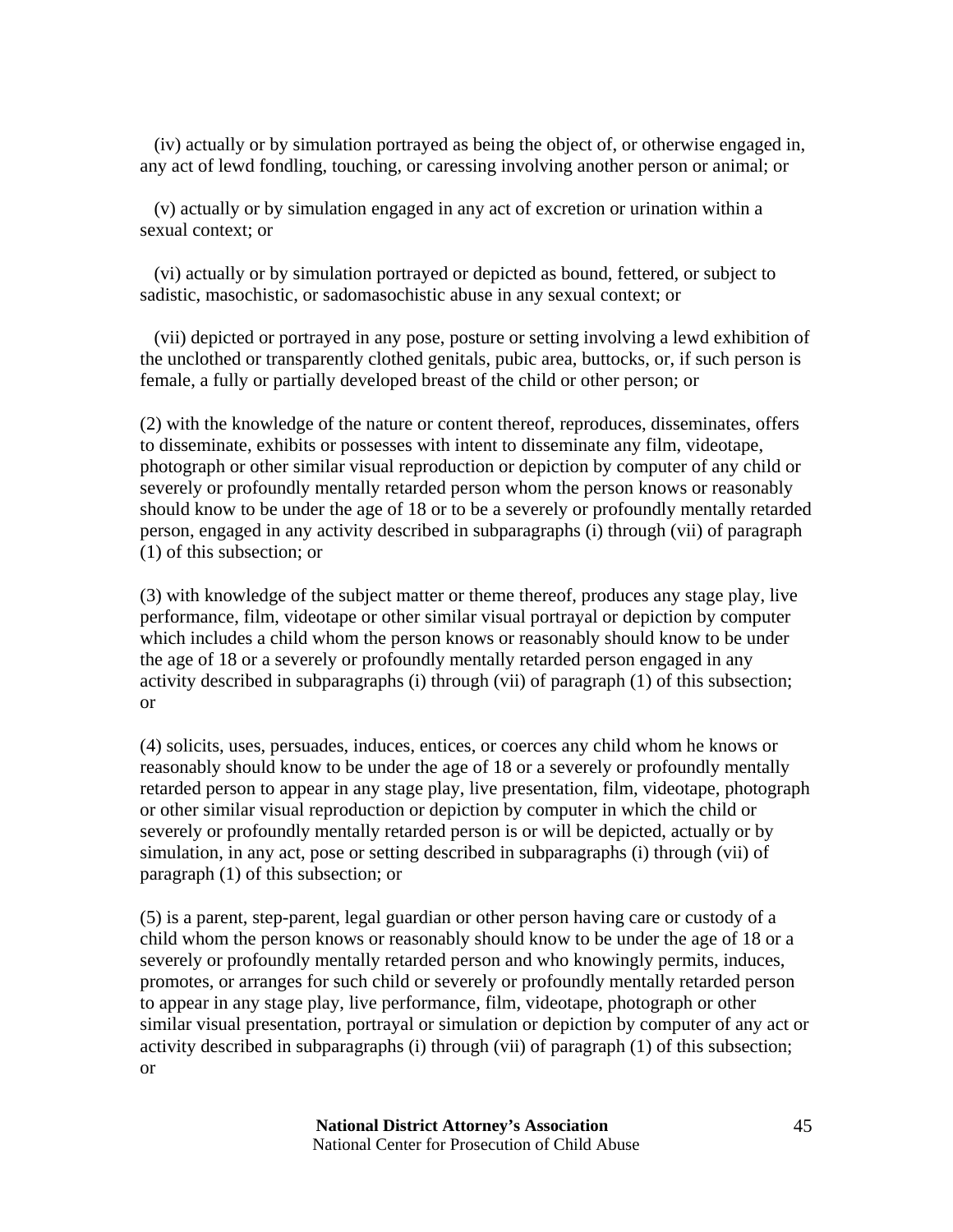(6) with knowledge of the nature or content thereof, possesses any film, videotape, photograph or other similar visual reproduction or depiction by computer of any child or severely or profoundly mentally retarded person whom the person knows or reasonably should know to be under the age of 18 or to be a severely or profoundly mentally retarded person, engaged in any activity described in subparagraphs (i) through (vii) of paragraph (1) of this subsection; or

(7) solicits, uses, persuades, induces, entices, or coerces a person to provide a child under the age of 18 or a severely or profoundly mentally retarded person to appear in any videotape, photograph, film, stage play, live presentation, or other similar visual reproduction or depiction by computer in which the child or severely or profoundly mentally retarded person will be depicted, actually or by simulation, in any act, pose, or setting described in subparagraphs (i) through (vii) of paragraph (1) of this subsection.

(b)(1) It shall be an affirmative defense to a charge of child pornography that the defendant reasonably believed, under all of the circumstances, that the child was 18 years of age or older or that the person was not a severely or profoundly mentally retarded person but only where, prior to the act or acts giving rise to a prosecution under this Section, he took some affirmative action or made a bonafide inquiry designed to ascertain whether the child was 18 years of age or older or that the person was not a severely or profoundly mentally retarded person and his reliance upon the information so obtained was clearly reasonable.

(2) (Blank).

(3) The charge of child pornography shall not apply to the performance of official duties by law enforcement or prosecuting officers or persons employed by law enforcement or prosecuting agencies, court personnel or attorneys, nor to bonafide treatment or professional education programs conducted by licensed physicians, psychologists or social workers.

(4) Possession by the defendant of more than one of the same film, videotape or visual reproduction or depiction by computer in which child pornography is depicted shall raise a rebuttable presumption that the defendant possessed such materials with the intent to disseminate them.

(5) The charge of child pornography does not apply to a person who does not voluntarily possess a film, videotape, or visual reproduction or depiction by computer in which child pornography is depicted. Possession is voluntary if the defendant knowingly procures or receives a film, videotape, or visual reproduction or depiction for a sufficient time to be able to terminate his or her possession.

(c) Violation of paragraph  $(1)$ ,  $(4)$ ,  $(5)$ , or  $(7)$  of subsection  $(a)$  is a Class 1 felony with a mandatory minimum fine of \$ 2,000 and a maximum fine of \$ 100,000. Violation of paragraph (3) of subsection (a) is a Class 1 felony with a mandatory minimum fine of \$ 1500 and a maximum fine of \$ 100,000. Violation of paragraph (2) of subsection (a) is a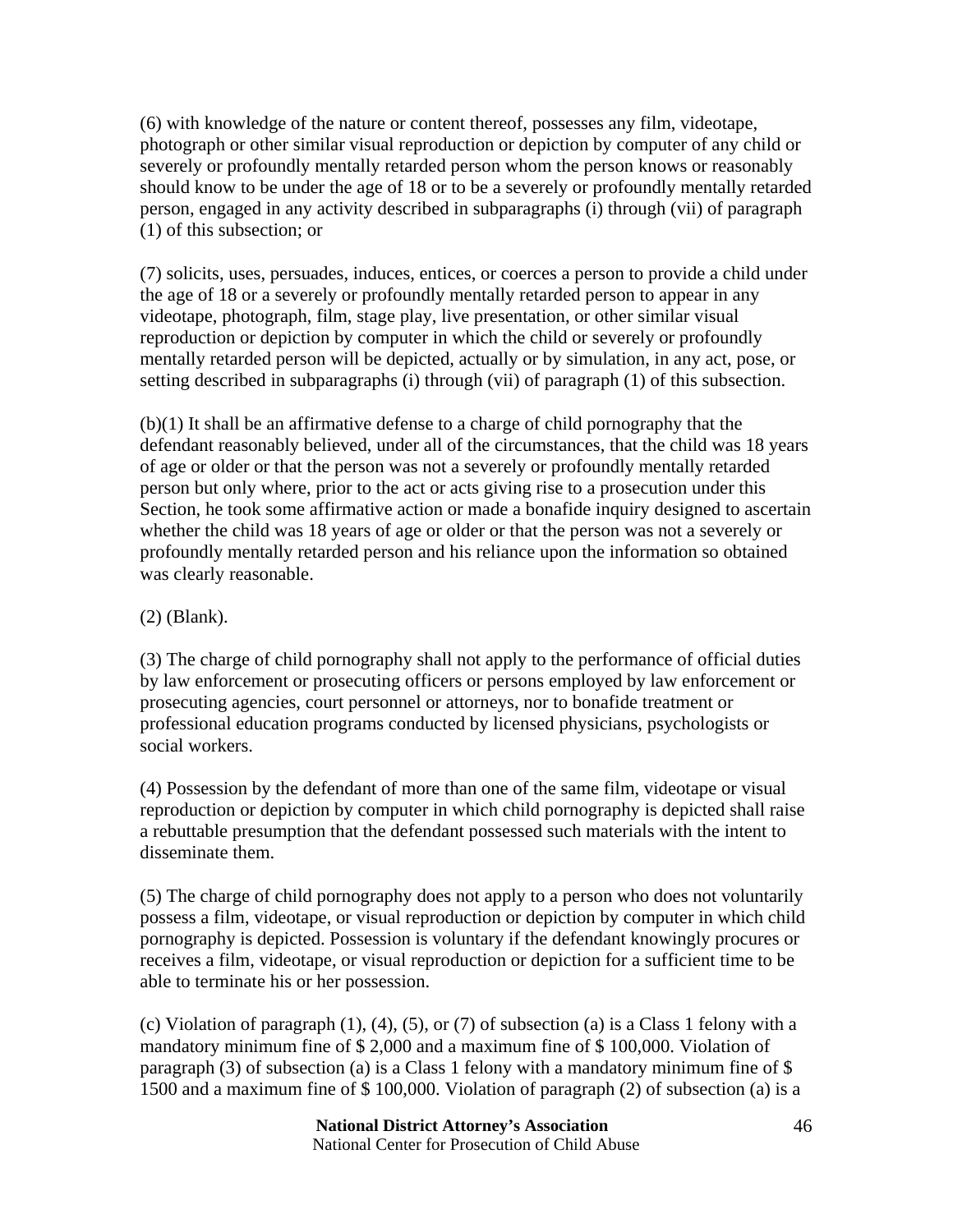Class 1 felony with a mandatory minimum fine of \$ 1000 and a maximum fine of \$ 100,000. Violation of paragraph (6) of subsection (a) is a Class 3 felony with a mandatory minimum fine of \$ 1000 and a maximum fine of \$ 100,000.

(d) If a person is convicted of a second or subsequent violation of this Section within 10 years of a prior conviction, the court shall order a presentence psychiatric examination of the person. The examiner shall report to the court whether treatment of the person is necessary.

(e) Any film, videotape, photograph or other similar visual reproduction or depiction by computer which includes a child under the age of 18 or a severely or profoundly mentally retarded person engaged in any activity described in subparagraphs (i) through (vii) or paragraph 1 of subsection (a), and any material or equipment used or intended for use in photographing, filming, printing, producing, reproducing, manufacturing, projecting, exhibiting, depiction by computer, or disseminating such material shall be seized and forfeited in the manner, method and procedure provided by Section 36-1 of this Code [720 ILCS 5/36-1] for the seizure and forfeiture of vessels, vehicles and aircraft.

(e-5) Upon the conclusion of a case brought under this Section, the court shall seal all evidence depicting a victim or witness that is sexually explicit. The evidence may be unsealed and viewed, on a motion of the party seeking to unseal and view the evidence, only for good cause shown and in the discretion of the court. The motion must expressly set forth the purpose for viewing the material. The State's attorney and the victim, if possible, shall be provided reasonable notice of the hearing on the motion to unseal the evidence. Any person entitled to notice of a hearing under this subsection (e-5) may object to the motion.

(f) Definitions. For the purposes of this Section:

(1) "Disseminate" means (i) to sell, distribute, exchange or transfer possession, whether with or without consideration or (ii) to make a depiction by computer available for distribution or downloading through the facilities of any telecommunications network or through any other means of transferring computer programs or data to a computer.

(2) "Produce" means to direct, promote, advertise, publish, manufacture, issue, present or show.

(3) "Reproduce" means to make a duplication or copy.

(4) "Depict by computer" means to generate or create, or cause to be created or generated, a computer program or data that, after being processed by a computer either alone or in conjunction with one or more computer programs, results in a visual depiction on a computer monitor, screen, or display.

(5) "Depiction by computer" means a computer program or data that, after being processed by a computer either alone or in conjunction with one or more computer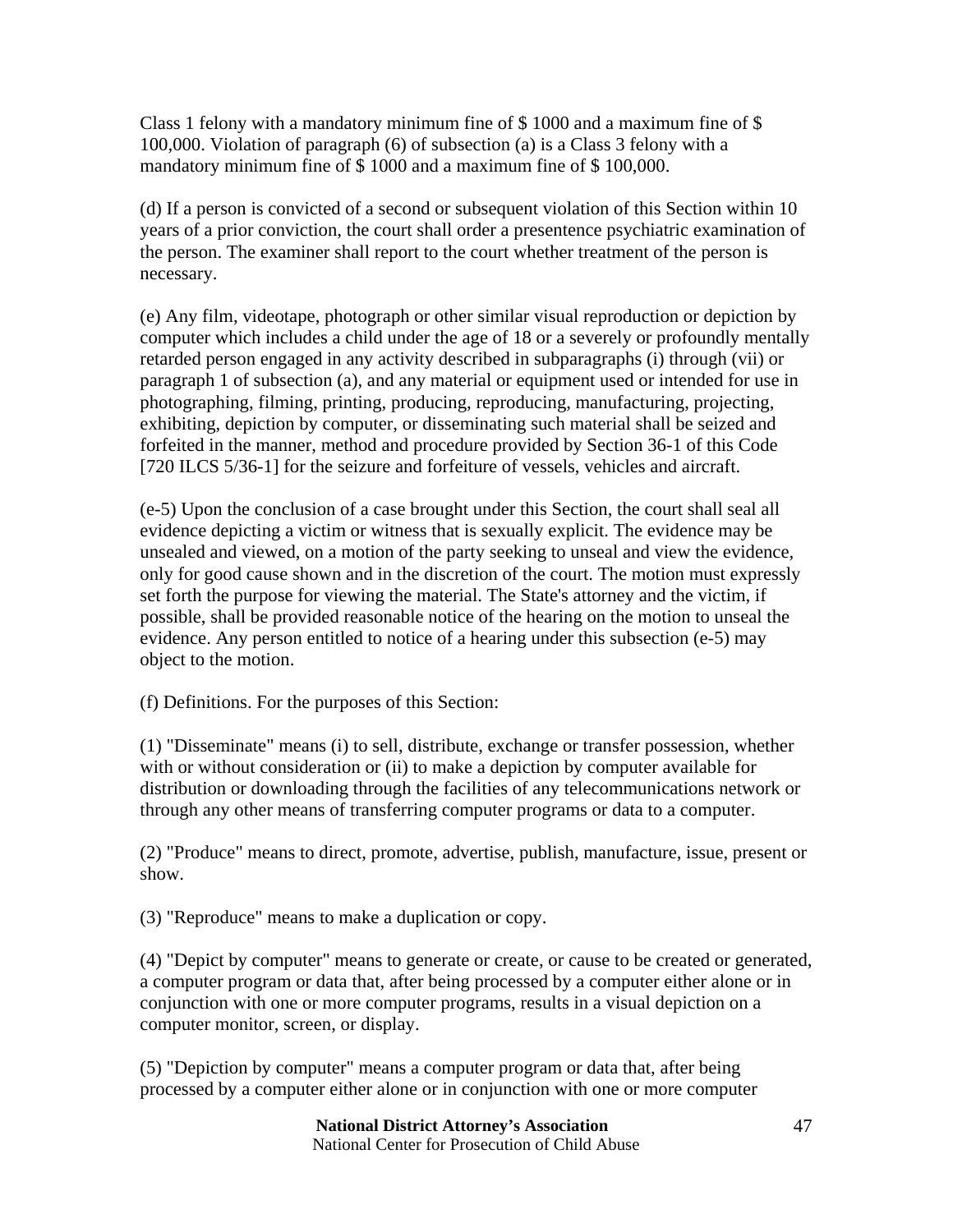programs, results in a visual depiction on a computer monitor, screen, or display.

(6) "Computer", "computer program", and "data" have the meanings ascribed to them in Section 16D-2 of this Code [720 ILCS 5/16D-2].

(7) "Child" includes a film, videotape, photograph, or other similar visual medium or reproduction or depiction by computer that is, or appears to be, that of a person, either in part, or in total, under the age of 18, regardless of the method by which the film, videotape, photograph, or other similar visual medium or reproduction or depiction by computer is created, adopted, or modified to appear as such. "Child" also includes a film, videotape, photograph, or other similar visual medium or reproduction or depiction by computer that is advertised, promoted, presented, described, or distributed in such a manner that conveys the impression that the film, videotape, photograph, or other similar visual medium or reproduction or depiction by computer is of a person under the age of 18.

(8) "Sexual penetration" and "sexual conduct" have the meanings ascribed to them in Section 12-12 of this Code [720 ILCS 5/12-12].

(g) Re-enactment; findings; purposes.

(1) The General Assembly finds and declares that:

 (i) Section 50-5 of Public Act 88-680, effective January 1, 1995, contained provisions amending the child pornography statute, Section 11-20.1 of the Criminal Code of 1961 [720 ILCS 5/11-20.1]. Section 50-5 also contained other provisions [720 ILCS 5/50-5].

 (ii) In addition, Public Act 88-680 was entitled "AN ACT to create a Safe Neighborhoods Law". (A) Article 5 was entitled JUVENILE JUSTICE and amended the Juvenile Court Act of 1987 [705 ILCS 405/1-1 et seq.]. (B) Article 15 was entitled GANGS and amended various provisions of the Criminal Code of 1961 [720 ILCS 5/1-1 et seq.] and the Unified Code of Corrections [730 ILCS 5/1-1-1 et seq.]. (C) Article 20 was entitled ALCOHOL ABUSE and amended various provisions of the Illinois Vehicle Code [625 ILCS 5/1-100 et seq.]. (D) Article 25 was entitled DRUG ABUSE and amended the Cannabis Control Act [720 ILCS 550/1 et seq.] and the Illinois Controlled Substances Act [720 ILCS 570/100 et seq.]. (E) Article 30 was entitled FIREARMS and amended the Criminal Code of 1961 [720 ILCS 5/1-1 et seq.] and the Code of Criminal Procedure of 1963 [725 ILCS 5/100-1 et seq.]. (F) Article 35 amended the Criminal Code of 1961 [720 ILCS 5/1-1 et seq.], the Rights of Crime Victims and Witnesses Act [725 ILCS 120/1 et seq.], and the Unified Code of Corrections [730 ILCS 5/1-1-1 et seq.]. (G) Article 40 amended the Criminal Code of 1961 [720 ILCS 5/1-1 et seq.] to increase the penalty for compelling organization membership of persons. (H) Article 45 created the Secure Residential Youth Care Facility Licensing Act [730 ILCS 175/45-1 et seq.] and amended the State Finance Act [30 ILCS 105/1 et seq.], the Juvenile Court Act of 1987 [705 ILCS 405/1-1 et seq.], the Unified Code of Corrections [730 ILCS 5/1-1-1 et seq.], and the Private Correctional Facility Moratorium Act [730 ILCS 140/1 et seq.]. (I)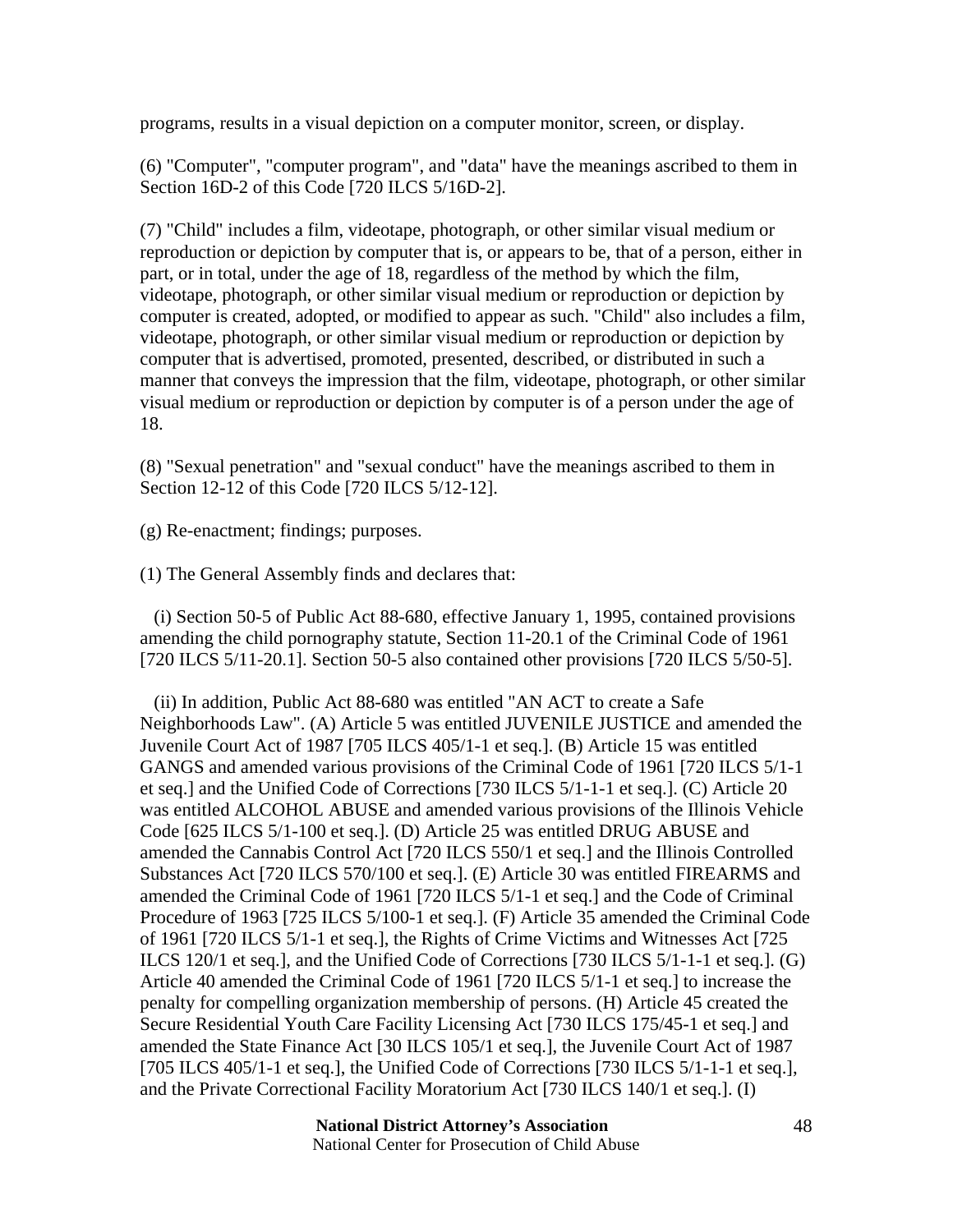Article 50 amended the WIC Vendor Management Act [410 ILCS 255/1 et seq.], the Firearm Owners Identification Card Act [430 ILCS 65/0.01 et seq.], the Juvenile Court Act of 1987 [705 ILCS 405/1-1 et seq.], the Criminal Code of 1961 [720 ILCS 5/1-1 et seq.], the Wrongs to Children Act [720 ILCS 150/0.01 et seq.], and the Unified Code of Corrections [730 ILCS 5/1-1-1 et seq.].

 (iii) On September 22, 1998, the Third District Appellate Court in People v. Dainty, 701 N.E. 2d 118, ruled that Public Act 88-680 violates the single subject clause of the Illinois Constitution (Article IV, Section 8 (d)) and was unconstitutional in its entirety. As of the time this amendatory Act of 1999 [P.A. 91-54] was prepared, People v. Dainty was still subject to appeal.

 (iv) Child pornography is a vital concern to the people of this State and the validity of future prosecutions under the child pornography statute of the Criminal Code of 1961 [720 ILCS 5/1-1 et seq.] is in grave doubt.

(2) It is the purpose of this amendatory Act of 1999 [P.A. 91-54] to prevent or minimize any problems relating to prosecutions for child pornography that may result from challenges to the constitutional validity of Public Act 88-680 by re-enacting the Section relating to child pornography that was included in Public Act 88-680.

(3) This amendatory Act of 1999 [P.A. 91-54] re-enacts Section 11-20.1 of the Criminal Code of 1961 [720 ILCS 5/11-20.1], as it has been amended. This re-enactment is intended to remove any question as to the validity or content of that Section; it is not intended to supersede any other Public Act that amends the text of the Section as set forth in this amendatory Act of 1999 [P.A. 91-54]. The material is shown as existing text (i.e., without underscoring) because, as of the time this amendatory Act of 1999 [P.A. 91-54] was prepared, People v. Dainty was subject to appeal to the Illinois Supreme Court.

(4) The re-enactment by this amendatory Act of 1999 [P.A. 91-54] of Section 11-20.1 of the Criminal Code of 1961 [720 ILCS 5/11-20.1] relating to child pornography that was amended by Public Act 88-680 is not intended, and shall not be construed, to imply that Public Act 88-680 is invalid or to limit or impair any legal argument concerning whether those provisions were substantially re-enacted by other Public Acts.

#### **325 ILL. COMP. STAT. ANN. § 720 ILCS 5/11-20.3 (2009). Aggravated child pornography**

(a) A person commits the offense of aggravated child pornography who:

(1) films, videotapes, photographs, or otherwise depicts or portrays by means of any similar visual medium or reproduction or depicts by computer any child whom he or she knows or reasonably should know to be under the age of 13 years where such child is:

(i) actually or by simulation engaged in any act of sexual penetration or sexual conduct

**National District Attorney's Association**  National Center for Prosecution of Child Abuse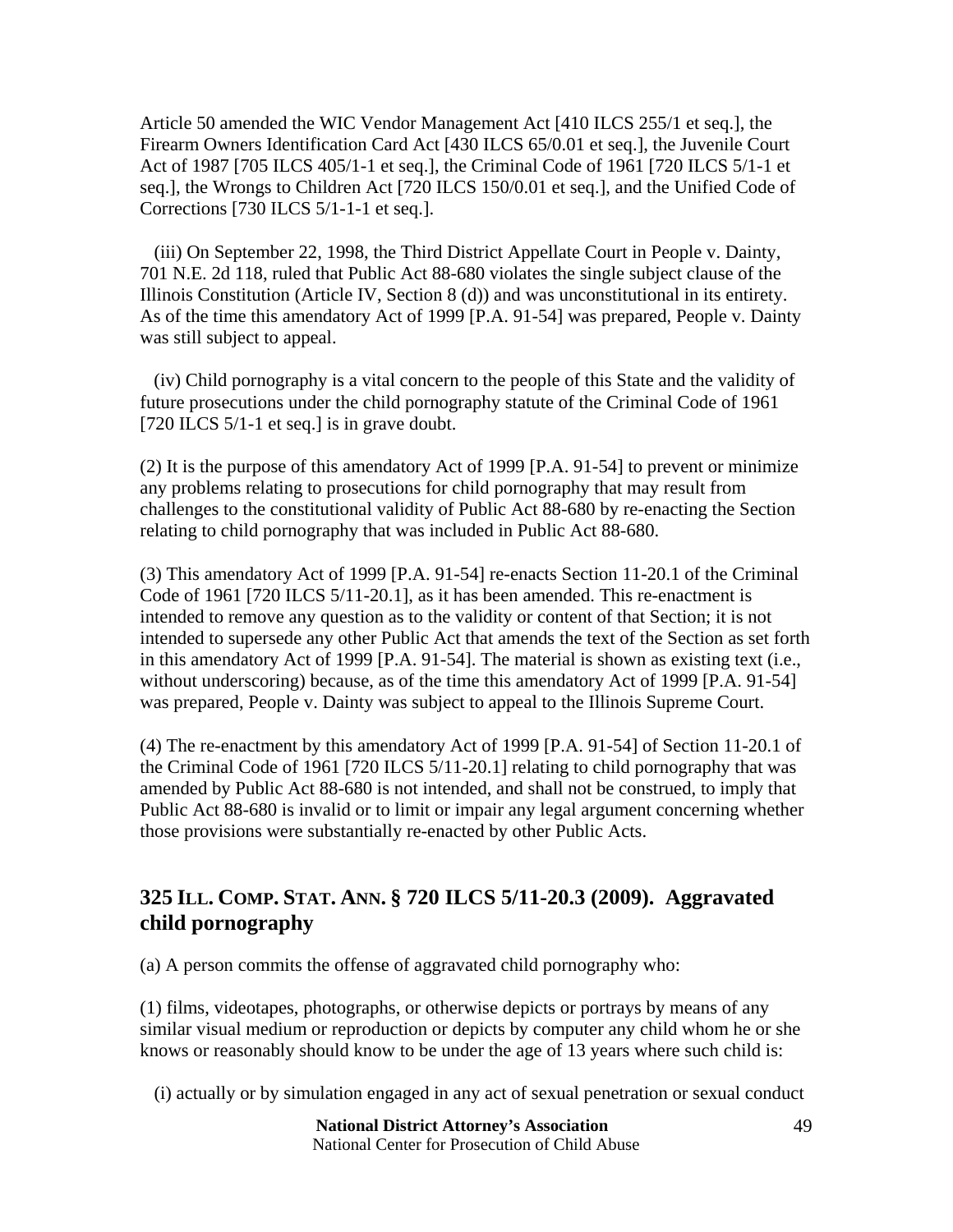with any person or animal; or

 (ii) actually or by simulation engaged in any act of sexual penetration or sexual conduct involving the sex organs of the child and the mouth, anus, or sex organs of another person or animal; or which involves the mouth, anus or sex organs of the child and the sex organs of another person or animal; or

(iii) actually or by simulation engaged in any act of masturbation; or

 (iv) actually or by simulation portrayed as being the object of, or otherwise engaged in, any act of lewd fondling, touching, or caressing involving another person or animal; or

 (v) actually or by simulation engaged in any act of excretion or urination within a sexual context; or

 (vi) actually or by simulation portrayed or depicted as bound, fettered, or subject to sadistic, masochistic, or sadomasochistic abuse in any sexual context; or

 (vii) depicted or portrayed in any pose, posture or setting involving a lewd exhibition of the unclothed or transparently clothed genitals, pubic area, buttocks, or, if such person is female, a fully or partially developed breast of the child or other person; or

(2) with the knowledge of the nature or content thereof, reproduces, disseminates, offers to disseminate, exhibits or possesses with intent to disseminate any film, videotape, photograph or other similar visual reproduction or depiction by computer of any child whom the person knows or reasonably should know to be under the age of 13 engaged in any activity described in subparagraphs (i) through (vii) of paragraph (1) of this subsection; or

(3) with knowledge of the subject matter or theme thereof, produces any stage play, live performance, film, videotape or other similar visual portrayal or depiction by computer which includes a child whom the person knows or reasonably should know to be under the age of 13 engaged in any activity described in subparagraphs (i) through (vii) of paragraph (1) of this subsection; or

(4) solicits, uses, persuades, induces, entices, or coerces any child whom he or she knows or reasonably should know to be under the age of 13 to appear in any stage play, live presentation, film, videotape, photograph or other similar visual reproduction or depiction by computer in which the child or severely or profoundly mentally retarded person is or will be depicted, actually or by simulation, in any act, pose or setting described in subparagraphs (i) through (vii) of paragraph (1) of this subsection; or

(5) is a parent, step-parent, legal guardian or other person having care or custody of a child whom the person knows or reasonably should know to be under the age of 13 and who knowingly permits, induces, promotes, or arranges for such child to appear in any stage play, live performance, film, videotape, photograph or other similar visual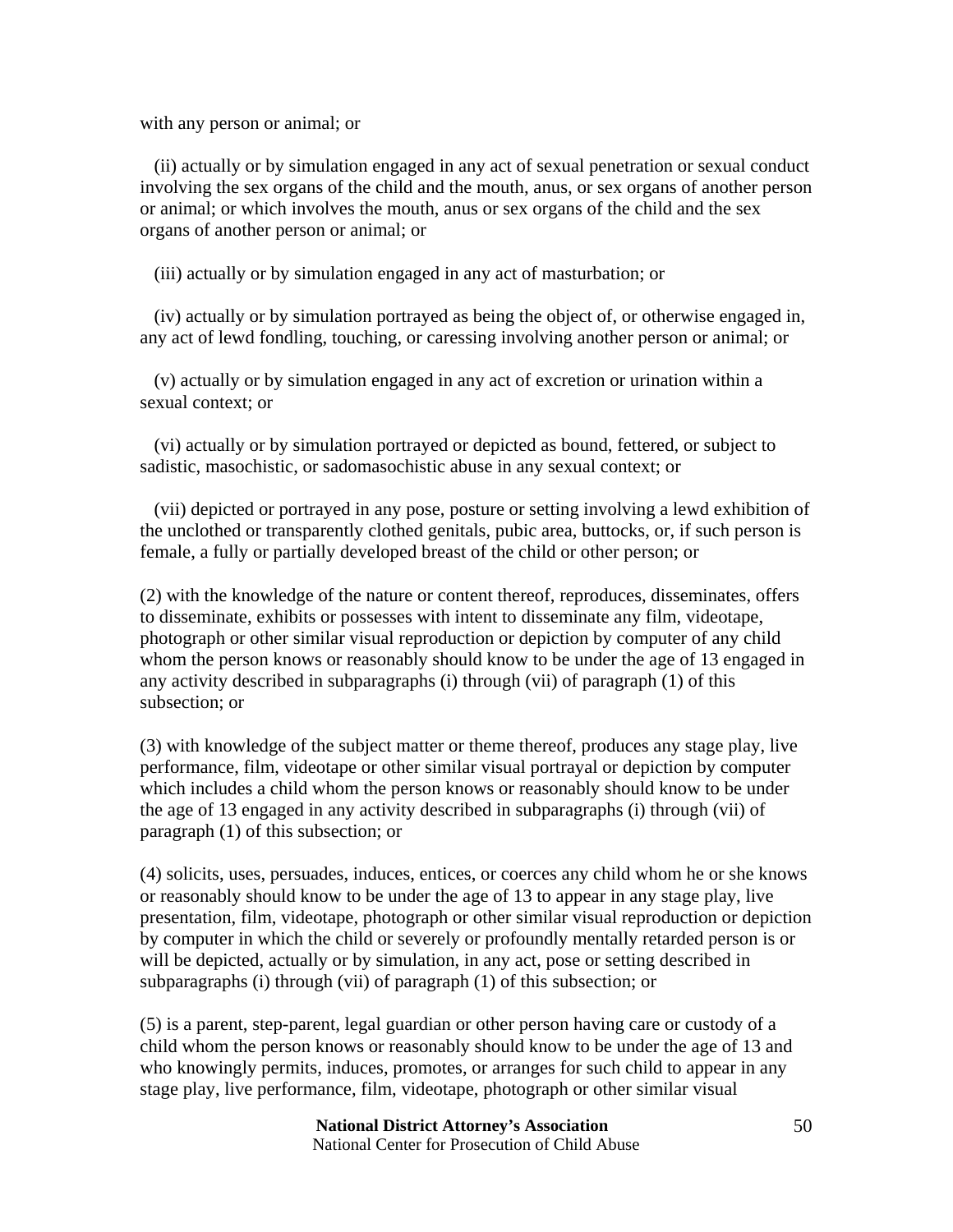presentation, portrayal or simulation or depiction by computer of any act or activity described in subparagraphs (i) through (vii) of paragraph (1) of this subsection; or

(6) with knowledge of the nature or content thereof, possesses any film, videotape, photograph or other similar visual reproduction or depiction by computer of any child whom the person knows or reasonably should know to be under the age of 13 engaged in any activity described in subparagraphs (i) through (vii) of paragraph (1) of this subsection; or

(7) solicits, or knowingly uses, persuades, induces, entices, or coerces a person to provide a child under the age of 13 to appear in any videotape, photograph, film, stage play, live presentation, or other similar visual reproduction or depiction by computer in which the child will be depicted, actually or by simulation, in any act, pose, or setting described in subparagraphs (i) through (vii) of paragraph (1) of this subsection.

(b)(1) It shall be an affirmative defense to a charge of aggravated child pornography that the defendant reasonably believed, under all of the circumstances, that the child was 13 years of age or older, but only where, prior to the act or acts giving rise to a prosecution under this Section, he or she took some affirmative action or made a bonafide inquiry designed to ascertain whether the child was 13 years of age or older and his or her reliance upon the information so obtained was clearly reasonable.

(2) The charge of aggravated child pornography shall not apply to the performance of official duties by law enforcement or prosecuting officers or persons employed by law enforcement or prosecuting agencies, court personnel or attorneys, nor to bonafide treatment or professional education programs conducted by licensed physicians, psychologists or social workers.

(3) If the defendant possessed more than 3 of the same film, videotape or visual reproduction or depiction by computer in which aggravated child pornography is depicted, then the trier of fact may infer that the defendant possessed such materials with the intent to disseminate them.

(4) The charge of aggravated child pornography does not apply to a person who does not voluntarily possess a film, videotape, or visual reproduction or depiction by computer in which aggravated child pornography is depicted. Possession is voluntary if the defendant knowingly procures or receives a film, videotape, or visual reproduction or depiction for a sufficient time to be able to terminate his or her possession.

(c) Sentence: (1) A person who commits a violation of paragraph  $(1)$ ,  $(2)$ ,  $(3)$ ,  $(4)$ ,  $(5)$ , or (7) of subsection (a) is guilty of a Class X felony with a mandatory minimum fine of \$ 2,000 and a maximum fine of \$ 100,000.

(2) A person who commits a violation of paragraph (6) of subsection (a) is guilty of a Class 2 felony with a mandatory minimum fine of \$ 1000 and a maximum fine of \$ 100,000.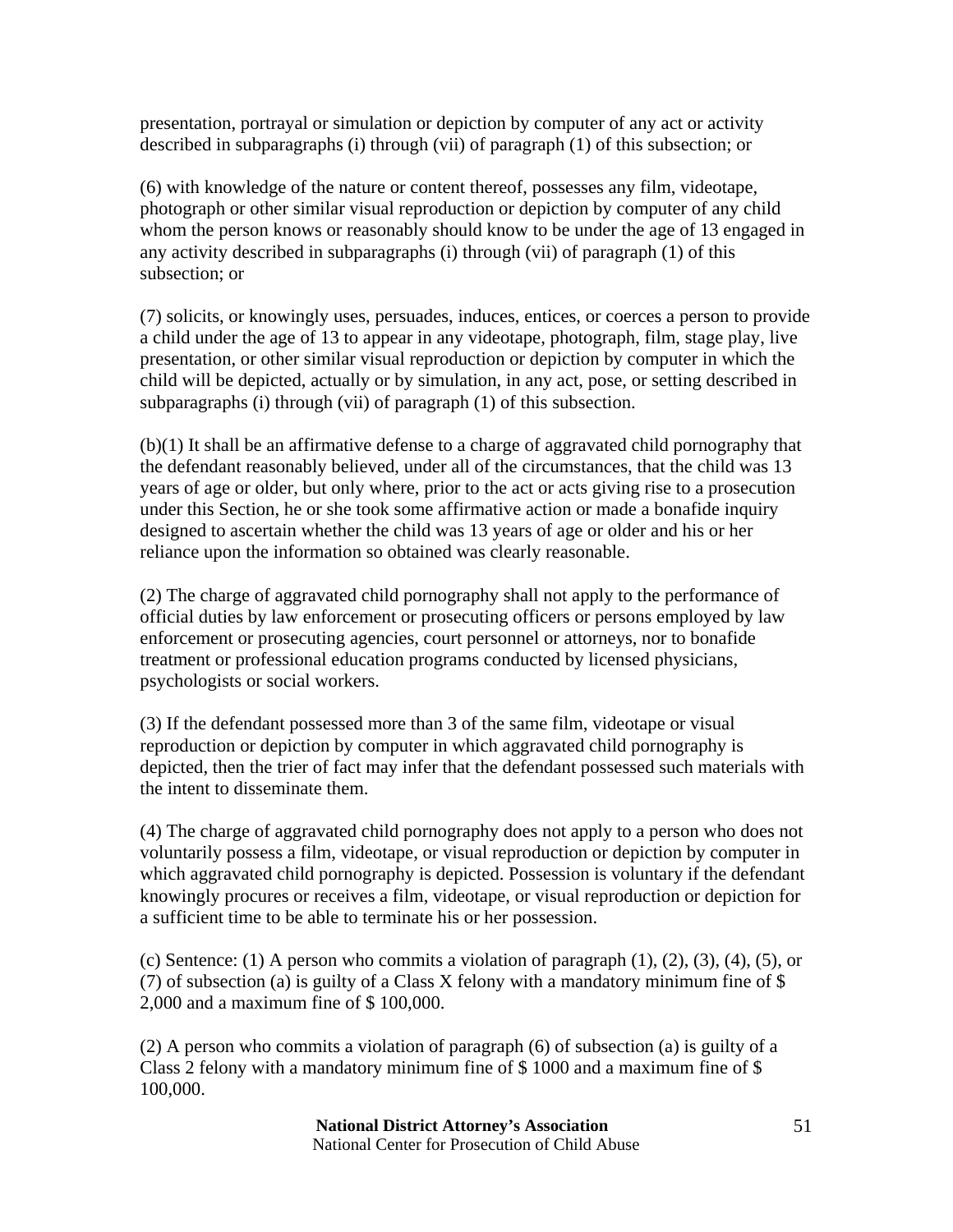$(3)$  A person who commits a violation of paragraph  $(1)$ ,  $(2)$ ,  $(3)$ ,  $(4)$ ,  $(5)$ , or  $(7)$  of subsection (a) where the defendant has previously been convicted under the laws of this State or any other state of the offense of child pornography, aggravated child pornography, aggravated criminal sexual abuse, aggravated criminal sexual assault, predatory criminal sexual assault of a child, or any of the offenses formerly known as rape, deviate sexual assault, indecent liberties with a child, or aggravated indecent liberties with a child where the victim was under the age of 18 years or an offense that is substantially equivalent to those offenses, is guilty of a Class X felony for which the person shall be sentenced to a term of imprisonment of not less than 9 years with a mandatory minimum fine of \$ 2,000 and a maximum fine of \$ 100,000.

(4) A person who commits a violation of paragraph (6) of subsection (a) where the defendant has previously been convicted under the laws of this State or any other state of the offense of child pornography, aggravated child pornography, aggravated criminal sexual abuse, aggravated criminal sexual assault, predatory criminal sexual assault of a child, or any of the offenses formerly known as rape, deviate sexual assault, indecent liberties with a child, or aggravated indecent liberties with a child where the victim was under the age of 18 years or an offense that is substantially equivalent to those offenses, is guilty of a Class 1 felony with a mandatory minimum fine of \$ 1000 and a maximum fine of \$ 100,000.

(d) If a person is convicted of a second or subsequent violation of this Section within 10 years of a prior conviction, the court shall order a presentence psychiatric examination of the person. The examiner shall report to the court whether treatment of the person is necessary.

(e) Any film, videotape, photograph or other similar visual reproduction or depiction by computer which includes a child under the age of 13 engaged in any activity described in subparagraphs (i) through (vii) of paragraph (1) of subsection (a), and any material or equipment used or intended for use in photographing, filming, printing, producing, reproducing, manufacturing, projecting, exhibiting, depiction by computer, or disseminating such material shall be seized and forfeited in the manner, method and procedure provided by Section 36-1 of this Code [720 ILCS 5/36-1] for the seizure and forfeiture of vessels, vehicles and aircraft.

(e-5) Upon the conclusion of a case brought under this Section, the court shall seal all evidence depicting a victim or witness that is sexually explicit. The evidence may be unsealed and viewed, on a motion of the party seeking to unseal and view the evidence, only for good cause shown and in the discretion of the court. The motion must expressly set forth the purpose for viewing the material. The State's attorney and the victim, if possible, shall be provided reasonable notice of the hearing on the motion to unseal the evidence. Any person entitled to notice of a hearing under this subsection (e-5) may object to the motion.

(f) Definitions. For the purposes of this Section: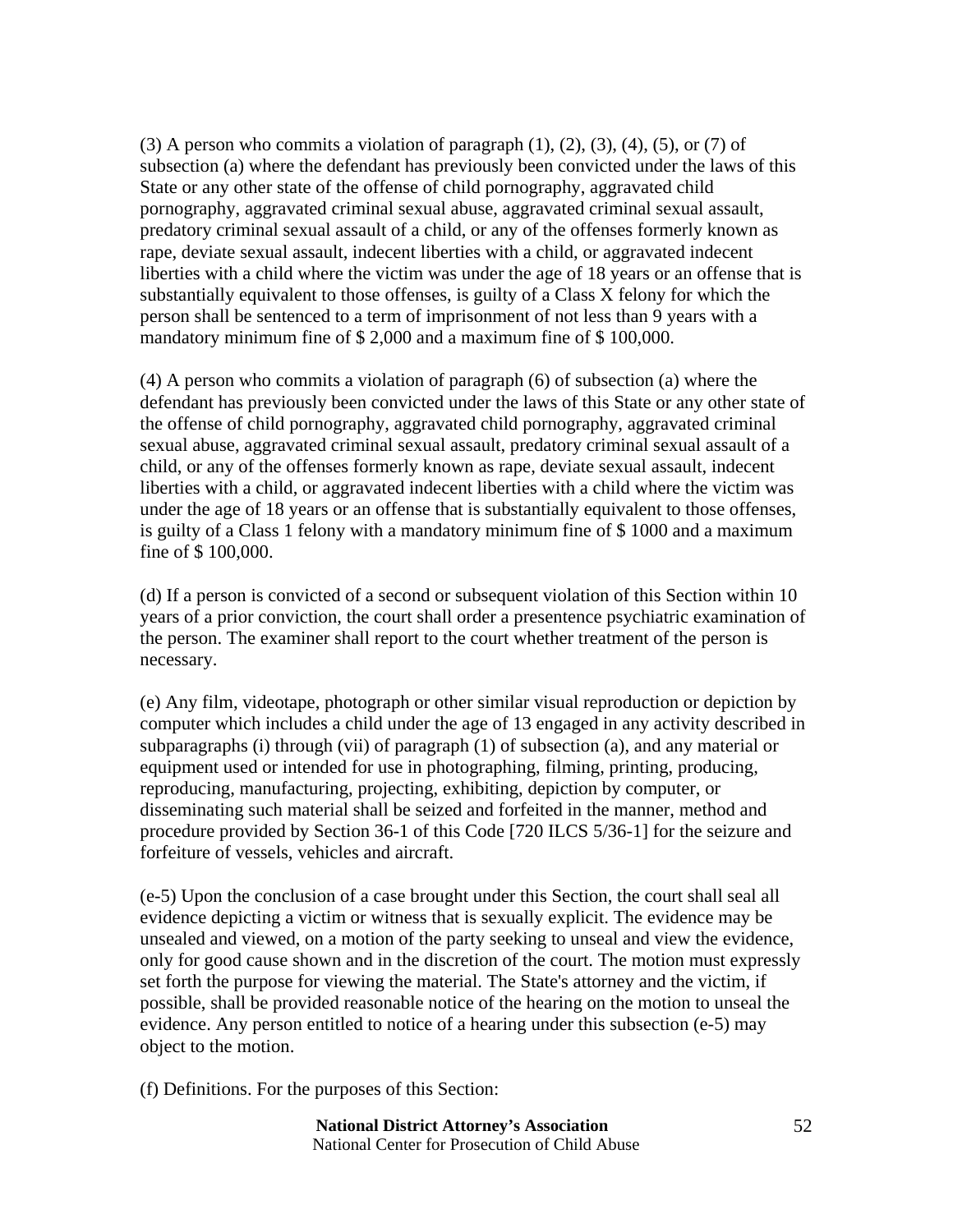(1) "Disseminate" means (i) to sell, distribute, exchange or transfer possession, whether with or without consideration or (ii) to make a depiction by computer available for distribution or downloading through the facilities of any telecommunications network or through any other means of transferring computer programs or data to a computer.

(2) "Produce" means to direct, promote, advertise, publish, manufacture, issue, present or show.

(3) "Reproduce" means to make a duplication or copy.

(4) "Depict by computer" means to generate or create, or cause to be created or generated, a computer program or data that, after being processed by a computer either alone or in conjunction with one or more computer programs, results in a visual depiction on a computer monitor, screen, or display.

(5) "Depiction by computer" means a computer program or data that, after being processed by a computer either alone or in conjunction with one or more computer programs, results in a visual depiction on a computer monitor, screen, or display.

(6) "Computer", "computer program", and "data" have the meanings ascribed to them in Section 16D-2 of this Code [720 ILCS 5/16D-2].

(7) For the purposes of this Section, "child" means a person, either in part or in total, under the age of 13, regardless of the method by which the film, videotape, photograph, or other similar visual medium or reproduction or depiction by computer is created, adopted, or modified to appear as such.

(8) "Sexual penetration" and "sexual conduct" have the meanings ascribed to them in Section 12-12 of this Code [720 ILCS 5/12-12].

(g) When a charge of aggravated child pornography is brought, the age of the child is an element of the offense to be resolved by the trier of fact as either exceeding or not exceeding the age in question. The trier of fact can rely on its own everyday observations and common experiences in making this determination.

### **325 ILL. COMP. STAT. ANN. § 720 ILCS 5/11-23 (2009). Posting of identifying or graphic information on a pornographic Internet site or possessing graphic information with pornographic material**

Sec. 11-23. Posting of identifying or graphic information on a pornographic Internet site or possessing graphic information with pornographic material. (a) A person at least 17 years of age who discloses on an adult obscenity or child pornography Internet site the name, address, telephone number, or e-mail address of a person under 17 years of age at the time of the commission of the offense or of a person at least 17 years of age without the consent of the person at least 17 years of age is guilty of the offense of posting of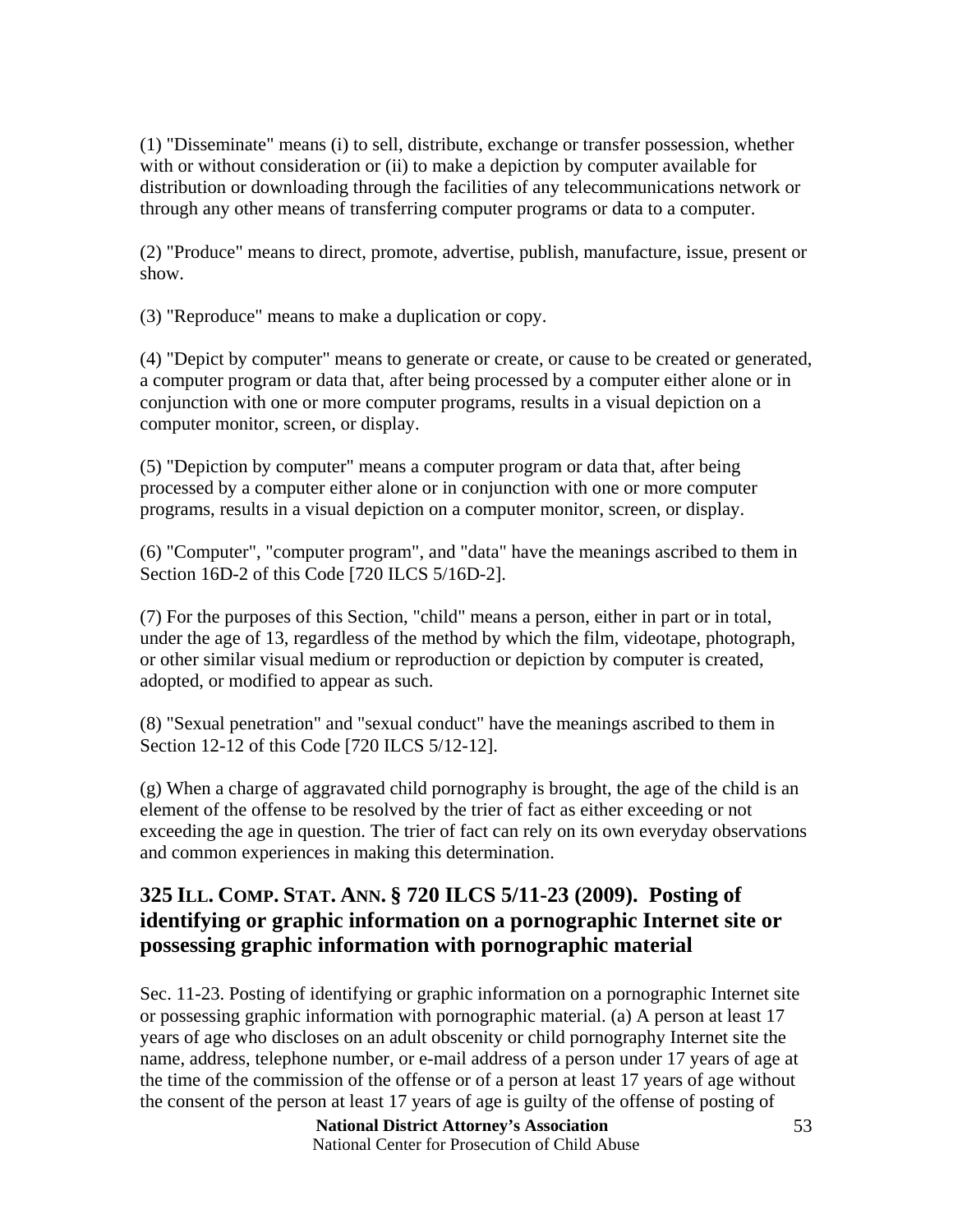identifying information on a pornographic Internet site.

(a-5) Any person who places, posts, reproduces, or maintains on an adult obscenity or child pornography Internet site a photograph, video, or digital image of a person under 18 years of age that is not child pornography under Section 11-20.1 [720 ILCS 5/11-201.], without the knowledge and consent of the person under 18 years of age, is guilty of the offense of posting of graphic information on a pornographic Internet site. This provision applies even if the person under 18 years of age is fully or properly clothed in the photograph, video, or digital image.

(a-10) Any person who places, posts, reproduces, or maintains on an adult obscenity or child pornography Internet site, or possesses with obscene or child pornographic material a photograph, video, or digital image of a person under 18 years of age in which the child is posed in a suggestive manner with the focus or concentration of the image on the child's clothed genitals, clothed pubic area, clothed buttocks area, or if the child is female, the breast exposed through transparent clothing, and the photograph, video, or digital image is not child pornography under Section 11-20.1 [720 ILCS 5/11-201.], is guilty of posting of graphic information on a pornographic Internet site or possessing graphic information with pornographic material.

(b) Sentence. A person who violates subsection (a) of this Section is guilty of a Class 4 felony if the victim is at least years of age at the time of the offense and a Class 3 felony if the victim is under 17 years of age at the time of the offense. A person who violates subsection (a-5) of this Section is guilty of a Class 4 felony. A person who violates subsection (a-10) of this Section is guilty of a Class 3 felony.

(c) Definitions. For purposes of this Section:

(1) "Adult obscenity or child pornography Internet site" means a site on the Internet that contains material that is obscene as defined in Section 11-20 of this Code [720 ILCS 5/11-20] or that is child pornography as defined in Section 11-20.1 of this Code [720 ILCS 5/11-20.1].

(2) "Internet" includes the World Wide Web, electronic mail, a news group posting, or Internet file transfer.

# **INDIANA**

# **IND. CODE ANN. § 35-42-4-4 (2009). Child exploitation.**

(a) As used in this section:

"Disseminate" means to transfer possession for free or for a consideration.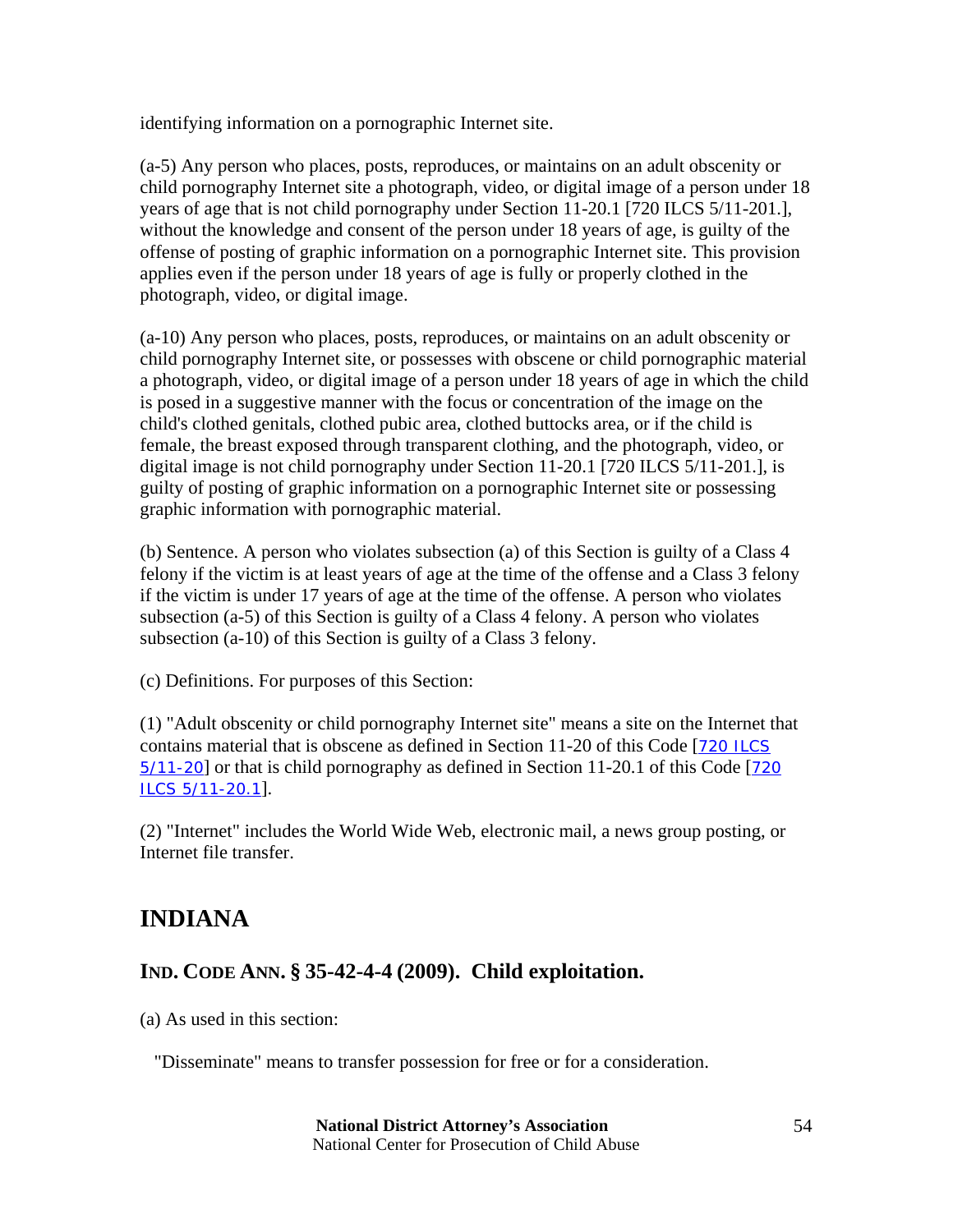"Matter" has the same meaning as in IC 35-49-1-3.

"Performance" has the same meaning as in IC 35-49-1-7.

 "Sexual conduct" means sexual intercourse, deviate sexual conduct, exhibition of the uncovered genitals intended to satisfy or arouse the sexual desires of any person, sadomasochistic abuse, sexual intercourse or deviate sexual conduct with an animal, or any fondling or touching of a child by another person or of another person by a child intended to arouse or satisfy the sexual desires of either the child or the other person.

(b) A person who knowingly or intentionally:

 (1) manages, produces, sponsors, presents, exhibits, photographs, films, videotapes, or creates a digitized image of any performance or incident that includes sexual conduct by a child under eighteen (18) years of age;

 (2) disseminates, exhibits to another person, offers to disseminate or exhibit to another person, or sends or brings into Indiana for dissemination or exhibition matter that depicts or describes sexual conduct by a child under eighteen (18) years of age; or

 (3) makes available to another person a computer, knowing that the computer's fixed drive or peripheral device contains matter that depicts or describes sexual conduct by a child less than eighteen (18) years of age;

commits child exploitation, a Class C felony.

(c) A person who knowingly or intentionally possesses:

- (1) a picture;
- (2) a drawing;
- (3) a photograph;
- (4) a negative image;
- (5) undeveloped film;
- (6) a motion picture;
- (7) a videotape;
- (8) a digitized image; or
- (9) any pictorial representation;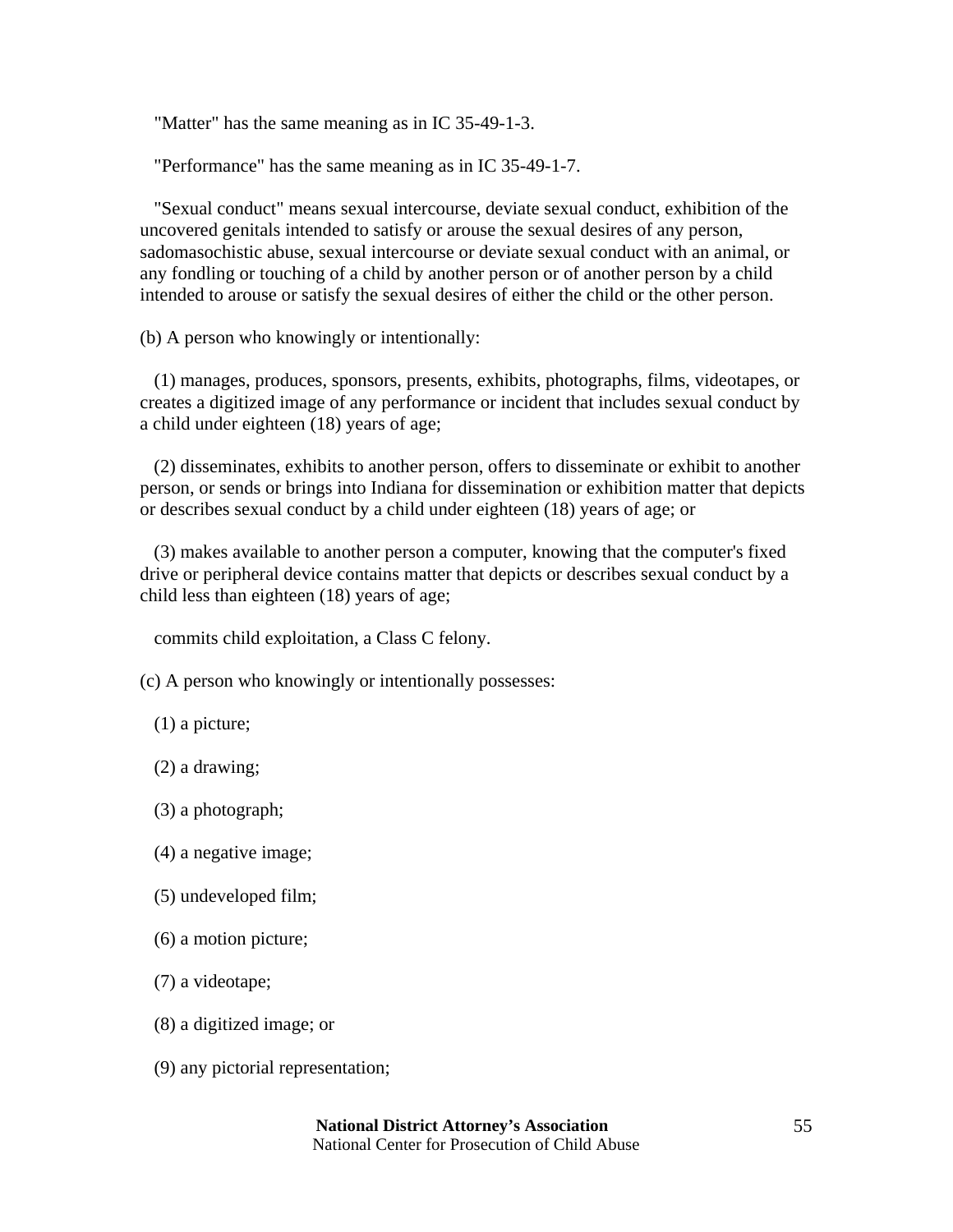that depicts or describes sexual conduct by a child who the person knows is less than sixteen (16) years of age or who appears to be less than sixteen (16) years of age, and that lacks serious literary, artistic, political, or scientific value commits possession of child pornography, a Class D felony.

(d) Subsections (b) and (c) do not apply to a bona fide school, museum, or public library that qualifies for certain property tax exemptions under IC 6-1.1-10, or to an employee of such a school, museum, or public library acting within the scope of the employee's employment when the possession of the listed materials is for legitimate scientific or educational purposes.

# **IOWA**

# **IOWA CODE § 728.1 (2008). Definitions.**

As used in this chapter, unless the context otherwise requires:

1. "Disseminate" means to transfer possession, with or without consideration.

2. "Knowingly" means being aware of the character of the matter.

3. "Material" means any book, magazine, newspaper or other printed or written material or any picture, drawing, photograph, motion picture, or other pictorial representation or any statue or other figure, or any recording, transcription or mechanical, chemical or electrical reproduction or any other articles, equipment, machines or materials.

4. "Minor" means any person under the age of eighteen.

5. "Obscene material" is any material depicting or describing the genitals, sex acts, masturbation, excretory functions or sadomasochistic abuse which the average person, taking the material as a whole and applying contemporary community standards with respect to what is suitable material for minors, would find appeals to the prurient interest and is patently offensive; and the material, taken as a whole, lacks serious literary, scientific, political or artistic value.

6. "Place of business" means the premises of a business required to obtain a sales tax permit pursuant to chapter 423, the premises of a nonprofit or not-for-profit organization, and the premises of an establishment which is open to the public at large or where entrance is limited by a cover charge or membership requirement.

7. Unless otherwise provided, "prohibited sexual act" means any of the following:

a. A sex act as defined in section 702.17.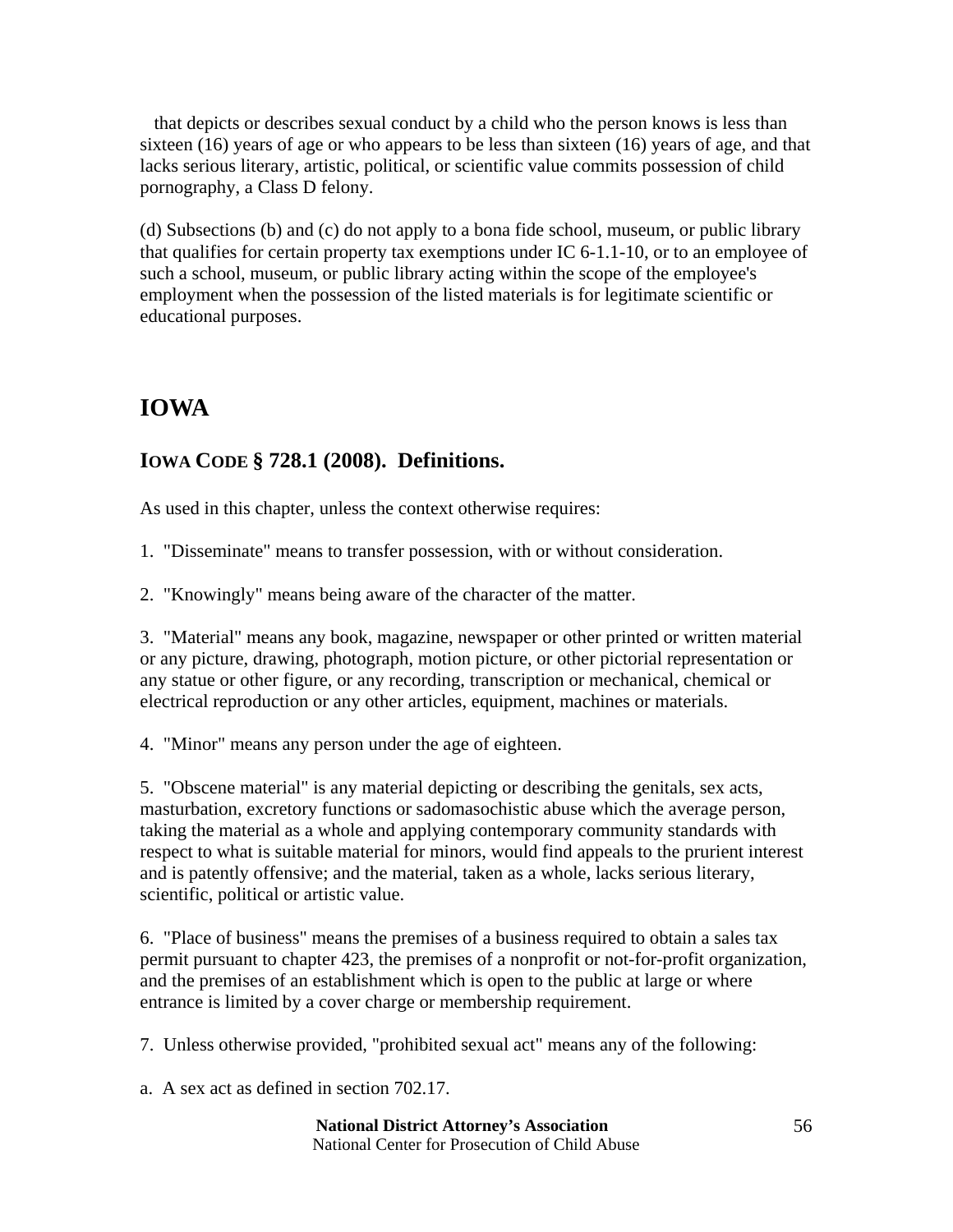b. An act of bestiality involving a minor.

c. Fondling or touching the pubes or genitals of a minor.

d. Fondling or touching the pubes or genitals of a person by a minor.

e. Sadomasochistic abuse of a minor for the purpose of arousing or satisfying the sexual desires of a person who may view a depiction of the abuse.

f. Sadomasochistic abuse of a person by a minor for the purpose of arousing or satisfying the sexual desires of a person who may view a depiction of the abuse.

g. Nudity of a minor for the purpose of arousing or satisfying the sexual desires of a person who may view a depiction of the nude minor.

8. "Promote" means to procure, manufacture, issue, sell, give, provide, lend, mail, deliver, transfer, transmute, transmit, publish, distribute, circulate, disseminate, present, exhibit, or advertise, or to offer or agree to do any of these acts.

9. "Sadomasochistic abuse" means the infliction of physical or mental pain upon a person or the condition of a person being fettered, bound or otherwise physically restrained.

10. "Sex act" means any sexual contact, actual or simulated, either natural or deviate, between two or more persons, or between a person and an animal, by penetration of the penis into the vagina or anus, or by contact between the mouth or tongue and genitalia or anus, or by contact between a finger of one person and the genitalia of another person or by use of artificial sexual organs or substitutes therefor in contact with the genitalia or anus.

#### **IOWA CODE § 728.12 (2008). Sexual exploitation of a minor.**

1. It shall be unlawful to employ, use, persuade, induce, entice, coerce, solicit, knowingly permit, or otherwise cause or attempt to cause a minor to engage in a prohibited sexual act or in the simulation of a prohibited sexual act. A person must know, or have reason to know, or intend that the act or simulated act may be photographed, filmed, or otherwise preserved in a negative, slide, book, magazine, computer, computer disk, or other print or visual medium, or be preserved in an electronic, magnetic, or optical storage system, or in any other type of storage system. A person who commits a violation of this subsection commits a class "C" felony. Notwithstanding section 902.9, the court may assess a fine of not more than fifty thousand dollars for each offense under this subsection in addition to imposing any other authorized sentence.

2. It shall be unlawful to knowingly promote any material visually depicting a live performance of a minor engaging in a prohibited sexual act or in the simulation of a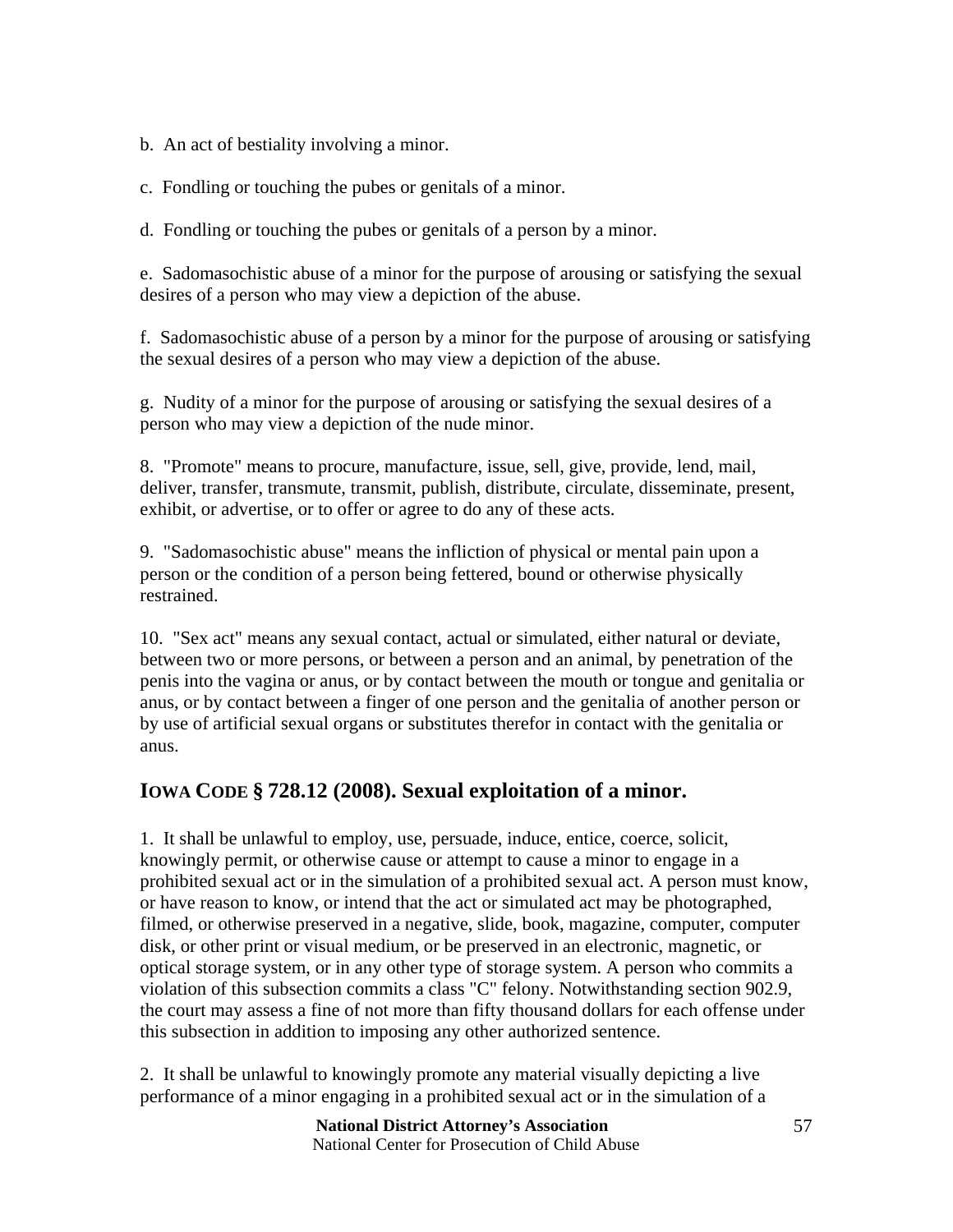prohibited sexual act. A person who commits a violation of this subsection commits a class "D" felony. Notwithstanding section 902.9, the court may assess a fine of not more than twenty-five thousand dollars for each offense under this subsection in addition to imposing any other authorized sentence.

3. It shall be unlawful to knowingly purchase or possess a negative, slide, book, magazine, computer, computer disk, or other print or visual medium, or an electronic, magnetic, or optical storage system, or any other type of storage system which depicts a minor engaging in a prohibited sexual act or the simulation of a prohibited sexual act. A person who commits a violation of this subsection commits an aggravated misdemeanor for a first offense and a class "D" felony for a second or subsequent offense. For purposes of this subsection, an offense is considered a second or subsequent offense if, prior to the person's having been convicted under this subsection, any of the following apply:

a. The person has a prior conviction or deferred judgment under this subsection.

b. The person has a prior conviction, deferred judgment, or the equivalent of a deferred judgment in another jurisdiction for an offense substantially similar to the offense defined in this subsection. The court shall judicially notice the statutes of other states that define offenses substantially similar to the offense defined in this subsection and that therefore can be considered corresponding statutes.

4. This section does not apply to law enforcement officers, court personnel, licensed physicians, licensed psychologists, or attorneys in the performance of their official duties.

# **KANSAS**

# **KAN. STAT. ANN. § 21-3516 (2008). Sexual exploitation of a child.**

(a) Sexual exploitation of a child is:

(1) Except as provided in subsection (a)(5), employing, using, persuading, inducing, enticing or coercing a child under 18 years of age to engage in sexually explicit conduct for the purpose of promoting any performance;

(2) possessing any visual depiction, including any photograph, film, video picture, digital or computer generated image or picture, whether made or produced by electronic, mechanical or other means, where such visual depiction of a child under 18 years of age is shown or heard engaging in sexually explicit conduct with intent to arouse or satisfy the sexual desires or appeal to the prurient interest of the offender, the child or another;

(3) being a parent, guardian or other person having custody or control of a child under 18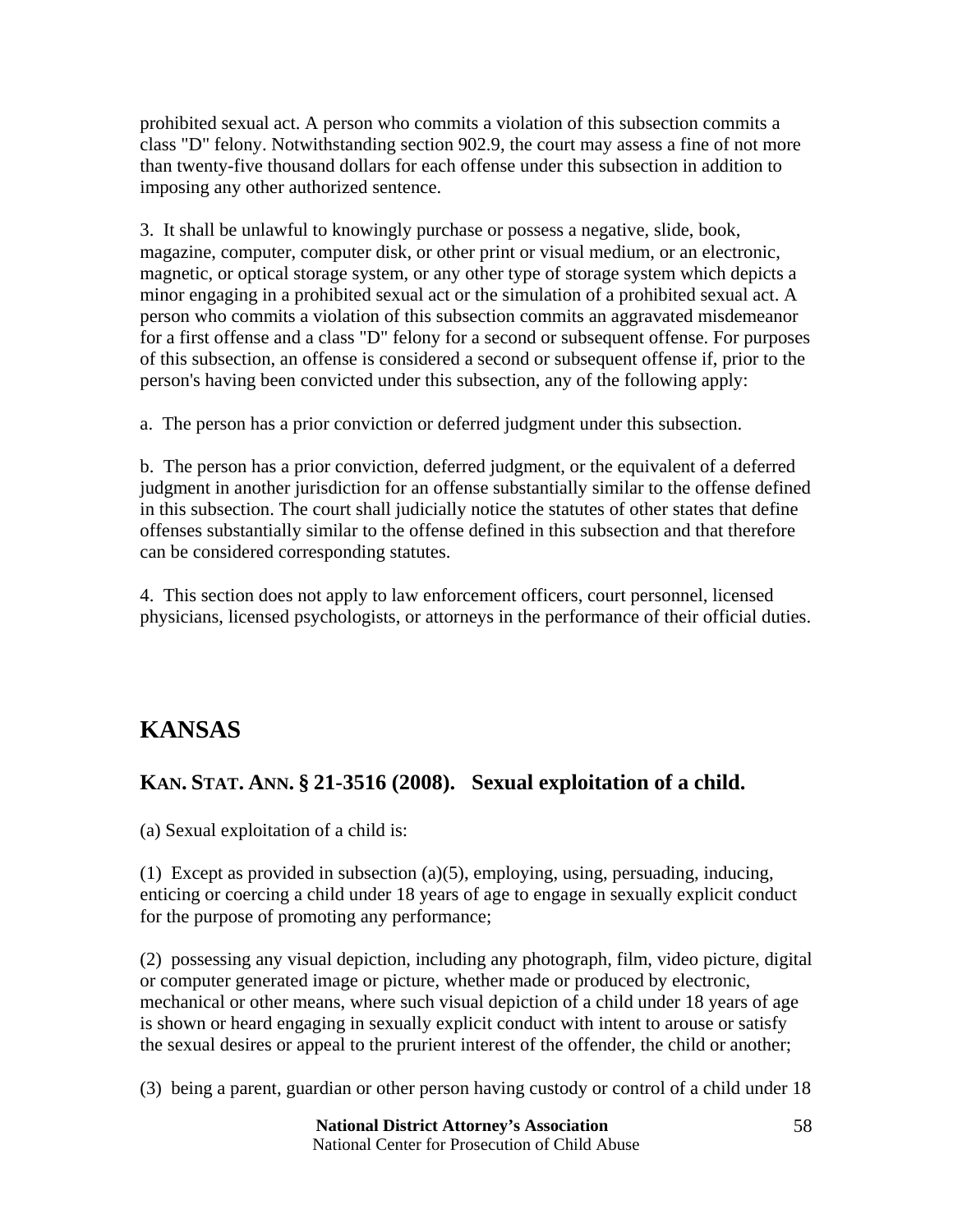years of age and knowingly permitting such child to engage in, or assist another to engage in, sexually explicit conduct for any purpose described in subsection (a)(1) or (2);

(4) except as provided in subsection (a)(6), promoting any performance that includes sexually explicit conduct by a child under 18 years of age, knowing the character and content of the performance;

(5) employing, using, persuading, inducing, enticing or coercing a child under 14 years of age to engage in sexually explicit conduct for the purpose of promoting any performance; or

(6) promoting any performance that includes sexually explicit conduct by a child under 14 years of age, knowing the character and content of the performance.

(b) As used in this section:

(1) "Sexually explicit conduct" means actual or simulated: Exhibition in the nude; sexual intercourse or sodomy, including genital-genital, oral-genital, anal-genital or oral-anal contact, whether between persons of the same or opposite sex; masturbation; sadomasochistic abuse for the purpose of sexual stimulation; or lewd exhibition of the genitals, female breasts or pubic area of any person.

(2) "Promoting" means procuring, selling, providing, lending, mailing, delivering, transferring, transmitting, distributing, circulating, disseminating, presenting, producing, directing, manufacturing, issuing, publishing, displaying, exhibiting or advertising:

(A) For pecuniary profit; or

(B) with intent to arouse or gratify the sexual desire or appeal to the prurient interest of the offender, the child or another.

(3) "Performance" means any film, photograph, negative, slide, book, magazine or other printed or visual medium, any audio tape recording or any photocopy, video tape, video laser disk, computer hardware, software, floppy disk or any other computer related equipment or computer generated image that contains or incorporates in any manner any film, photograph, negative, photocopy, video tape or video laser disk or any play or other live presentation.

(4) "Nude" means any state of undress in which the human genitals, pubic region, buttock or female breast, at a point below the top of the areola, is less than completely and opaquely covered.

(c) Except as provided further, sexual exploitation of a child is a severity level 5, person felony. Sexual exploitation of a child as described in subsection (a)(5) or (a)(6) when the offender is 18 years of age or older is an off-grid person felony.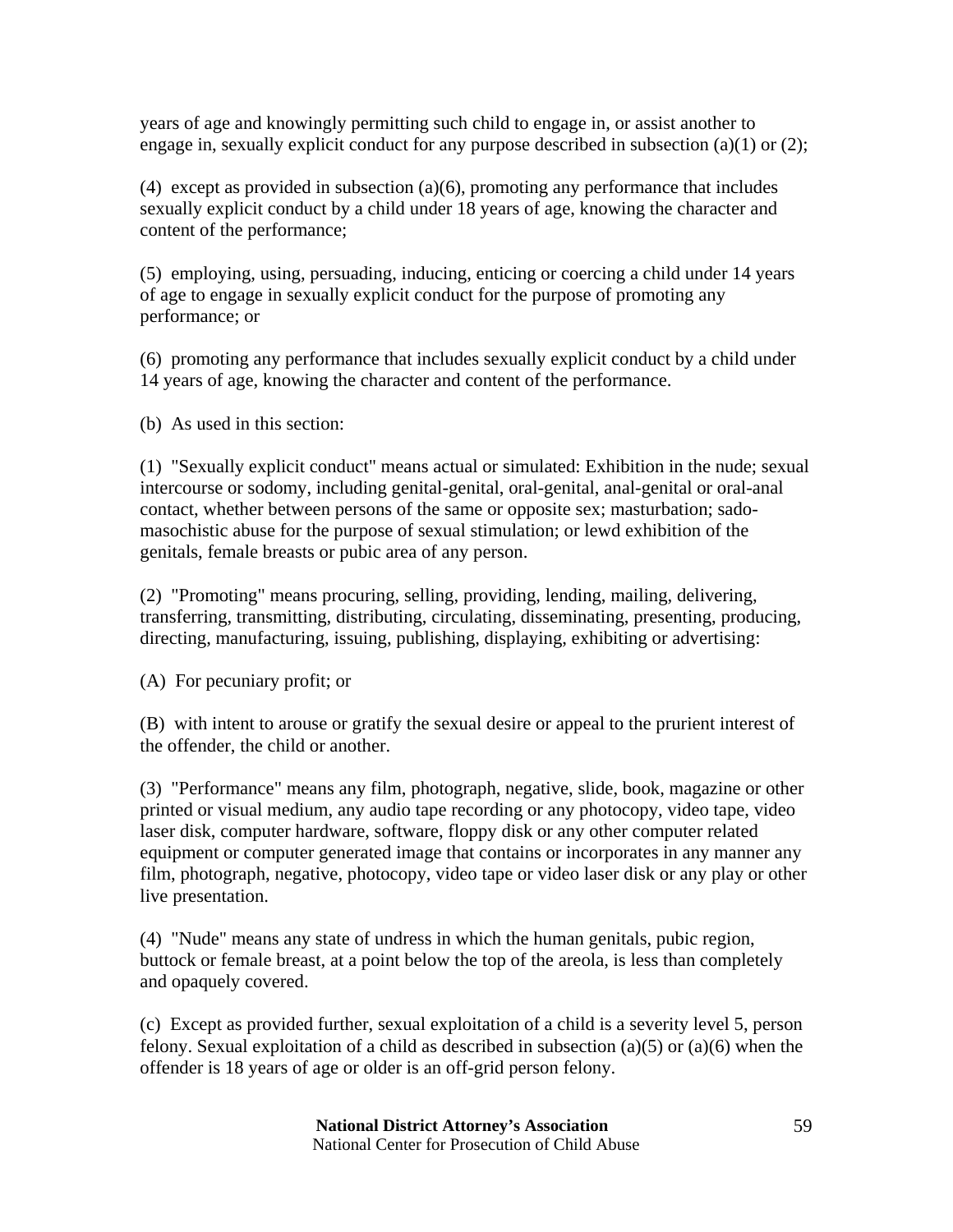(d) This section shall be part of and supplemental to the Kansas criminal code.

# **KENTUCKY**

#### **KY. REV. STAT. ANN. § 531.300 (2010). Definitions for KRS 531.080 and 531.310 to 531.370.**

As used in KRS 531.080 and 531.310 to 531.370:

(1) "Distribute" means to transfer possession of, whether with or without consideration;

 (2) "Matter" means any book, magazine, newspaper, or other printed or written material or any picture, drawing, photograph, motion picture, or other pictorial representation or any statue or other figure, or any recording transcription or mechanical, chemical or electrical reproduction or any other articles, equipment, machines, or materials;

 (3) "Obscene" means the predominate appeal of the matter taken as a whole is to a prurient interest in sexual conduct involving minors;

(4) "Sexual conduct by a minor" means:

 (a) Acts of masturbation, homosexuality, lesbianism, beastiality, sexual intercourse, or deviant sexual intercourse, actual or simulated;

(b) Physical contact with, or willful or intentional exhibition of the genitals;

(c) Flagellation or excretion for the purpose of sexual stimulation or gratification; or

 (d) The exposure, in an obscene manner, of the unclothed or apparently unclothed human male or female genitals, pubic area or buttocks, or the female breast, whether or not subsequently obscured by a mark placed thereon, or otherwise altered, in any resulting motion picture, photograph or other visual representation, exclusive of exposure portrayed in matter of a private, family nature not intended for distribution outside the family;

 (5) "Performance" means any play, motion picture, photograph or dance. Performance also means any other visual representation exhibited before an audience;

 (6) "Sexual performance" means any performance or part thereof which includes sexual conduct by a minor; and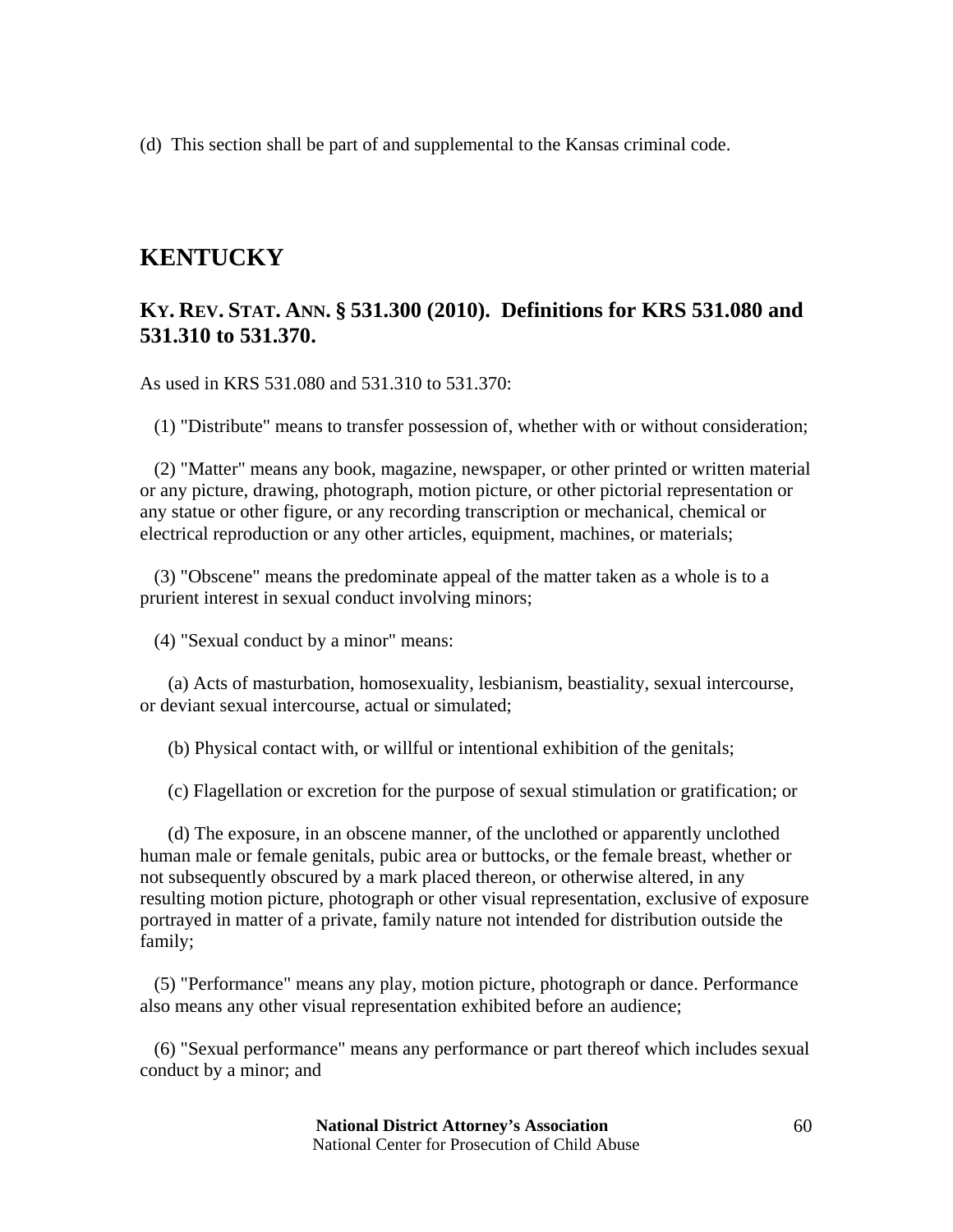(7) "Promote" means to prepare, publish, print, procure or manufacture, or to offer or agree to do the same.

#### **KY. REV. STAT. ANN. § 531.320 (2010). Promoting a sexual performance by a minor.**

(1) A person is guilty of promoting a sexual performance by a minor when, knowing the character and content thereof, he produces, directs or promotes any performance which includes sexual conduct by a minor.

(2) Promoting a sexual performance by a minor is:

 (a) A Class C felony if the minor involved in the sexual performance is less than eighteen (18) years old at the time the minor engages in the prohibited activity;

 (b) A Class B felony if the minor involved in the sexual performance is less than sixteen (16) years old at the time the minor engages in the prohibited activity; and

 (c) A Class A felony if the minor involved in the sexual performance incurs physical injury thereby.

#### **KY. REV. STAT. ANN. § 531.340 (2010). Distribution of matter portraying a sexual performance by a minor.**

(1) A person is guilty of distribution of matter portraying a sexual performance by a minor when, having knowledge of its content and character, he or she:

- (a) Sends or causes to be sent into this state for sale or distribution; or
- (b) Brings or causes to be brought into this state for sale or distribution; or
- (c) In this state, he or she:
	- 1. Exhibits for profit or gain; or
	- 2. Distributes; or
	- 3. Offers to distribute; or

 4. Has in his or her possession with intent to distribute, exhibit for profit or gain or offer to distribute, any matter portraying a sexual performance by a minor.

(2) Any person who has in his or her possession more than one (1) unit of material coming within the provision of KRS 531.300(2) shall be rebuttably presumed to have such material in his or her possession with the intent to distribute it.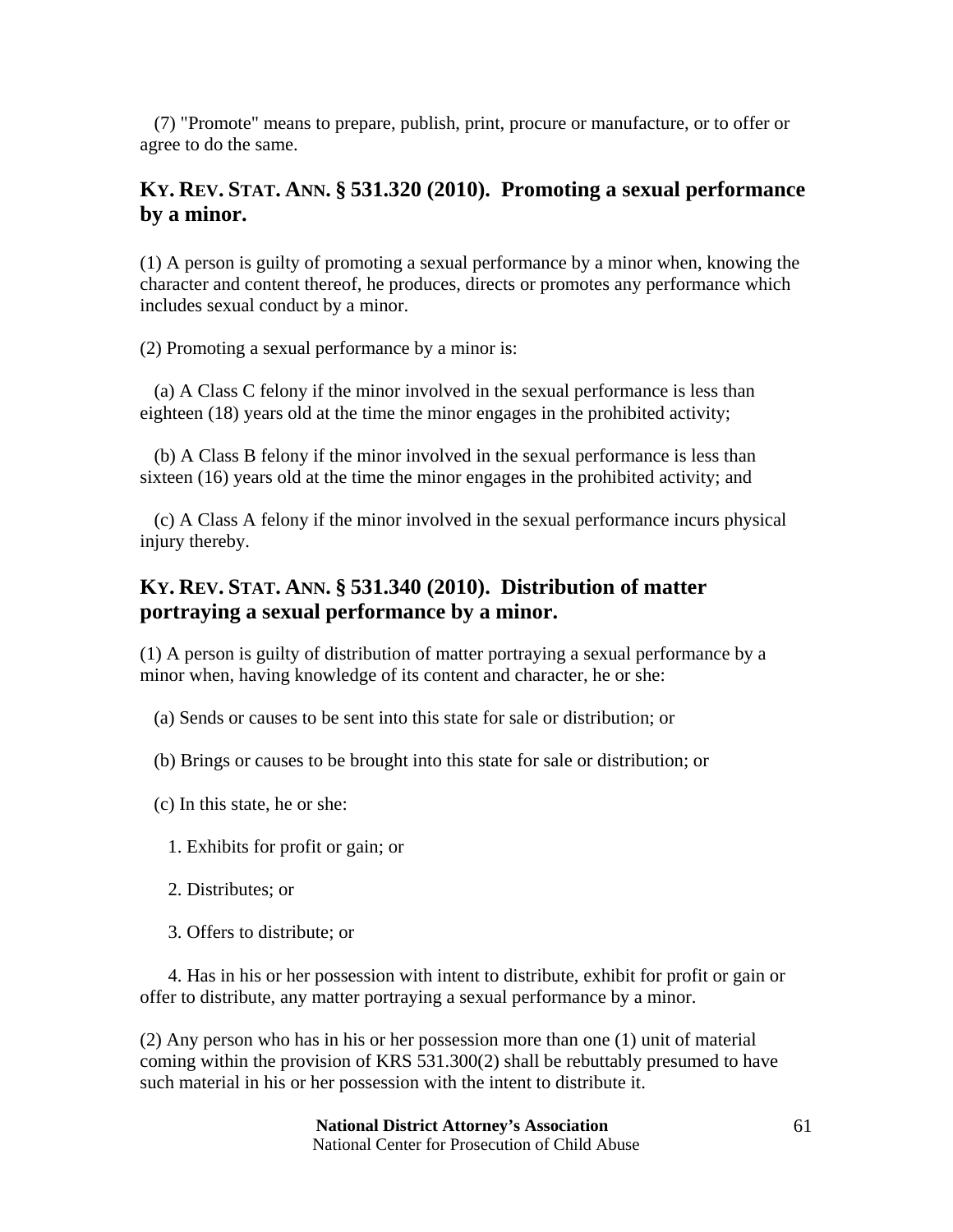(3) Distribution of matter portraying a sexual performance by a minor is a Class D felony for the first offense and a Class C felony for each subsequent offense.

### **KY. REV. STAT. ANN. § 531.350 (2010). Promoting sale of material portraying a sexual performance by a minor.**

(1) A person is guilty of promoting sale of material portraying a sexual performance by a minor when he knowingly, as a condition to a sale, allocation, consignment, or delivery for resale of any paper, magazine, book, periodical, publication or other merchandise, requires that the purchaser or consignee receive any matter portraying a sexual performance by a minor, or he denies or threatens to deny a franchise, revokes or threatens to revoke, or imposes any penalty, financial or otherwise, by reason of the failure of any person to accept such matter, or by reason of the return of such matter.

(2) Promoting sale of matter portraying a sexual performance by a minor is a Class A misdemeanor for the first offense, a Class D felony for the second offense, and a Class C felony for each subsequent offense.

# **KY. REV. STAT. ANN. § 531.370 (2010). Using minors to distribute material portraying a sexual performance by a minor.**

(1) A person is guilty of using minors to distribute material portraying a sexual performance by a minor when knowing a person to be a minor, or having possession of such facts that he should reasonably know such person is a minor, and knowing of the content and character of the material, he knowingly:

- (a) Hires; or
- (b) Employs; or
- (c) Uses,

a minor to do or assist in doing any of the acts prohibited by KRS 531.340.

(2) Using minors to distribute material portraying a sexual performance by a minor is a Class D felony unless the defendant has previously been convicted of violation of this section or KRS 531.030, in which case it shall be a Class C felony.

**KY. REV. STAT. ANN. § 510.155 (2010). Unlawful use of electronic means to induce a minor to engage in sexual or other prohibited activities -- Prohibition of multiple convictions arising from single course of conduct.**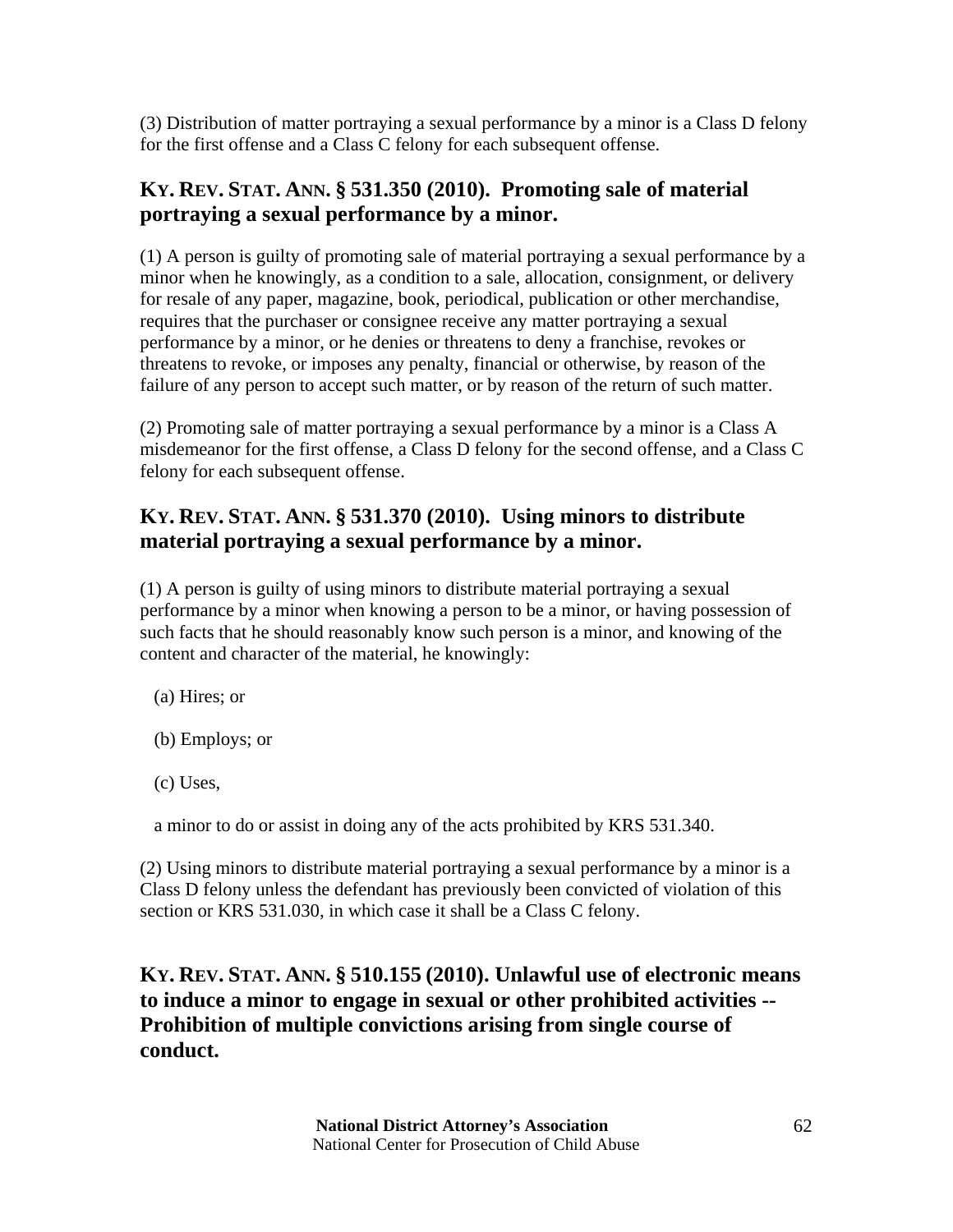(1) It shall be unlawful for any person to knowingly use a communications system, including computers, computer networks, computer bulletin boards, cellular telephones, or any other electronic means, for the purpose of procuring or promoting the use of a minor, or a peace officer posing as a minor if the person believes that the peace officer is a minor or is wanton or reckless in that belief, for any activity in violation of KRS 510.040, 510.050, 510.060, 510.070, 510.080, 510.090, 529.100 where that offense involves commercial sexual activity, or 530.064(1)(a), or KRS Chapter 531.

(2) No person shall be convicted of this offense and an offense specified in KRS 506.010, 506.030, 506.040, or 506.080 for a single course of conduct intended to consummate in the commission of the same offense with the same minor or peace officer.

(3) A violation of this section is punishable as a Class D felony.

# **LOUISIANA**

# **LA. REV. STAT. ANN. § 14:81.1 (2010). Pornography involving juveniles**

A. Pornography involving juveniles is any of the following:

 (1) The photographing, videotaping, filming, or otherwise reproducing visually of any sexual performance involving a child under the age of seventeen.

 (2) The solicitation, promotion, or coercion of any child under the age of seventeen for the purpose of photographing, videotaping, filming, or otherwise reproducing visually any sexual performance involving a child under the age of seventeen.

 (3) The intentional possession, sale, distribution, or possession with intent to sell or distribute of any photographs, films, videotapes, or other visual reproductions of any sexual performance involving a child under the age of seventeen.

 (4) The consent of a parent, legal guardian, or custodian of a child under the age of seventeen for the purpose of photographing, videotaping, filming, or otherwise reproducing visually any sexual performance involving the child.

B. For purposes of this Section the following definitions shall apply:

 (1) "Sexual performance" means any performance or part thereof that includes sexual conduct involving a child under the age of seventeen.

 (2) "Performance" means any play, motion picture, photograph, dance, or other visual presentation.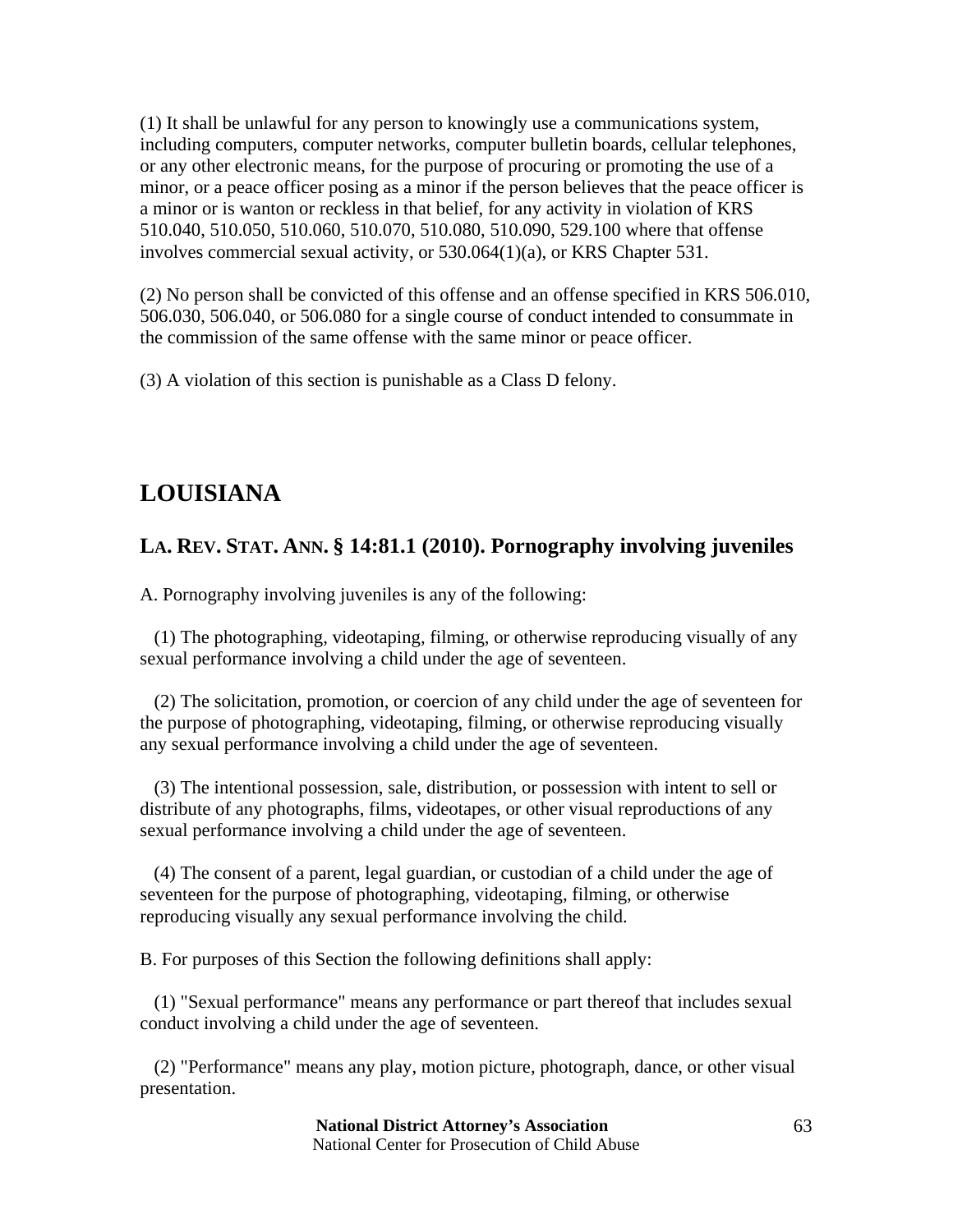(3) "Sexual conduct" means actual or simulated sexual intercourse, deviate sexual intercourse, sexual bestiality, masturbation, sadomasochistic abuse, or lewd exhibition of the genitals.

 (4) "Promote" means to procure, manufacture, issue, sell, give, provide, lend, mail, deliver, transfer, transmute, publish, distribute, circulate, disseminate, prevent, exhibit, or advertise, or to offer or agree to do the same.

C. Possession of three or more of the same photographs, films, videotapes, or other visual reproductions shall be prima facie evidence of intent to sell or distribute.

D. Lack of knowledge of the juvenile's age shall not be a defense.

E. (1) Whoever commits the crime of pornography involving juveniles shall be fined not more than ten thousand dollars and be imprisoned at hard labor for not less than two years or more than ten years, without benefit of parole, probation, or suspension of sentence.

 (2) Whoever commits the crime of pornography involving juveniles by violating the provisions of Paragraph (A)(2) of this Section on a victim under the age of thirteen years when the offender is seventeen years of age or older shall be punished by imprisonment at hard labor for not less than twenty-five years nor more than ninety-nine years. At least twenty-five years of the sentence imposed shall be served without benefit of parole, probation, or suspension of sentence.

 (3) Upon completion of the term of imprisonment imposed in accordance with Paragraph (2) of this Subsection, the offender shall be monitored by the Department of Public Safety and Corrections through the use of electronic monitoring equipment for the remainder of his natural life.

 (4) Unless it is determined by the Department of Public Safety and Corrections, pursuant to rules adopted in accordance with the provisions of this Subsection, that a sexual offender is unable to pay all or any portion of such costs, each sexual offender to be electronically monitored shall pay the cost of such monitoring.

 (5) The costs attributable to the electronic monitoring of an offender who has been determined unable to pay shall be borne by the department if, and only to the degree that sufficient funds are made available for such purpose whether by appropriation of state funds or from any other source.

 (6) The Department of Public Safety and Corrections shall develop, adopt, and promulgate rules in the manner provided in the Administrative Procedure Act, that provide for the payment of such costs. Such rules shall contain specific guidelines which shall be used to determine the ability of the offender to pay the required costs and shall establish the reasonable costs to be charged. Such rules may provide for a sliding scale of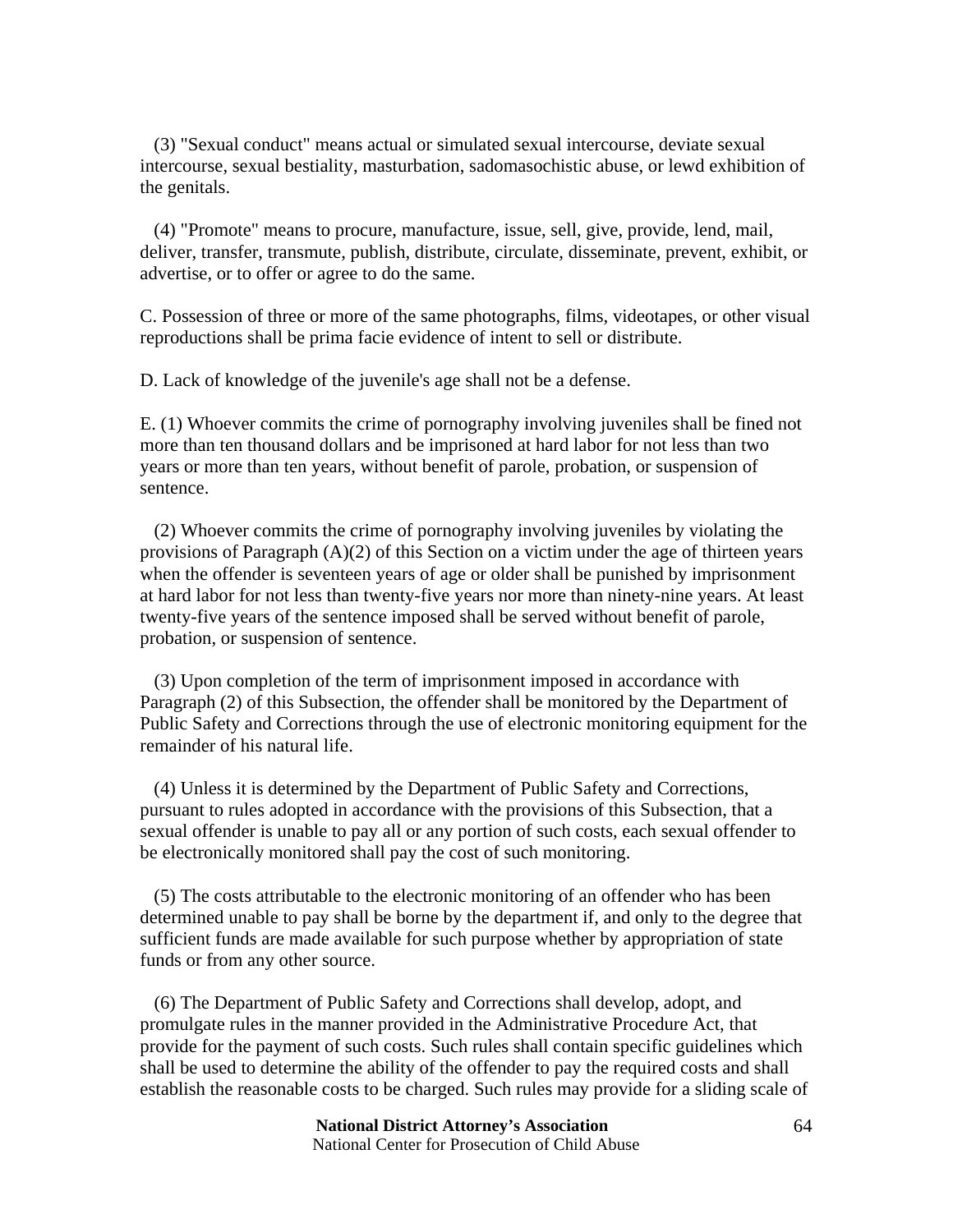payment so that an offender who is able to pay a portion, but not all, of such costs may be required to pay such portion.

F. Any evidence of pornography involving a child under the age of seventeen shall be contraband. Such contraband shall be seized in accordance with law and shall be disposed of in accordance with R.S. 46:1845.

G. In prosecutions for violations of this Section, the trier of fact may determine, utilizing the following factors, whether or not the person displayed or depicted in any photograph, videotape, film, or other video reproduction introduced in evidence was under the age of seventeen years at the time of filming or recording:

(1) The general body growth, bone structure, and bone development of the person.

(2) The development of pubic or body hair on the person.

(3) The development of the person's sexual organs.

 (4) The context in which the person is placed or the age attributed to the person in any accompanying video, printed, or text material.

 (5) Available expert testimony and opinion as to the chronological age or degree of physical or mental maturity or development of the person.

 (6) Such other information, factors, and evidence available to the trier of fact which the court determines is probative and reasonably reliable.

### **LA. REV. STAT. ANN. § 14:81.5 (2010). Unlawful possession of videotape of protected persons under R.S. 15:440.1 et seq.**

 A. It is unlawful for any person to knowingly and intentionally possess, sell, duplicate, distribute, transfer, or copy any films, recordings, videotapes, audio tapes, or other visual, audio, or written reproductions, of any recording of videotapes of protected persons provided in R.S. 15:440.1 through 440.6.

B. For purposes of this Section, "videotape" means the visual recording on a magnetic tape, film, videotape, compact disc, digital versatile disc, digital video disc, audio tape, written visual or audio reproduction or by other electronic means together with the associated oral record.

C. The provisions of this statute shall not apply to persons acting pursuant to a court order or exempted by  $R.S. 15:440.5$  or by persons who in the course and scope of their employment are in possession of the videotape, including the office of community services, any law enforcement agency or its authorized agents and personnel, the office of the district attorney and its assistant district attorneys and authorized personnel, and the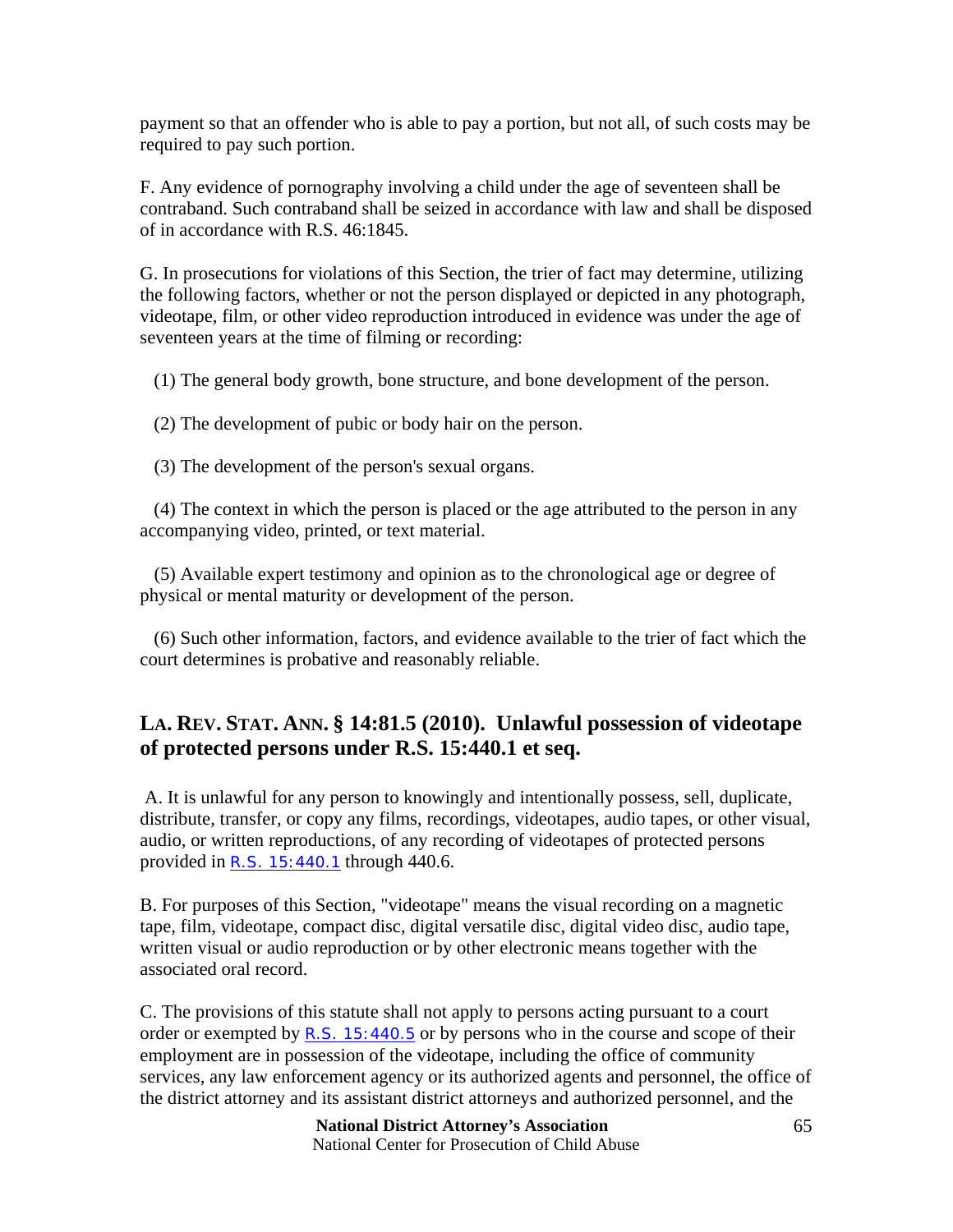agency or organization producing the videotape, including Children Advocacy Centers.

D. Whoever violates the provisions of this Section shall be fined not more than five hundred dollars or imprisoned for not more than six months, or both.

# **MAINE**

# **ME. REV. STAT. ANN. tit. 17, § 281 (2009). Definitions**

As used in this chapter, unless the context otherwise indicates, the following terms have the following meanings.

 1. "Disseminate" means to manufacture, publish, send, promulgate, distribute, exhibit, issue, furnish, sell or transfer or to offer or agree to do any of these acts.

2. "Minor" means a person who has not attained 18 years of age.

 3. "Photograph" means to make, capture, generate or save a print, negative, slide, motion picture, computer data file, videotape or other mechanically, electronically or chemically reproduced visual image or material.

4. "Sexually explicit conduct" means any of the following acts:

A. A sexual act;

B. Bestiality;

C. Masturbation;

D. Sadomasochistic abuse for the purpose of sexual stimulation;

 E. Lewd exhibition of the genitals, anus or pubic area of a person. An exhibition is considered lewd if the exhibition is designed for the purpose of eliciting or attempting to elicit a sexual response in the intended viewer; or

 F. Conduct that creates the appearance of the acts in paragraphs A to D and also exhibits any uncovered or covered portions of the genitals, anus or pubic area.

### **ME. REV. STAT. ANN. tit. 17, § 283 (2009). Dissemination of sexually explicit material**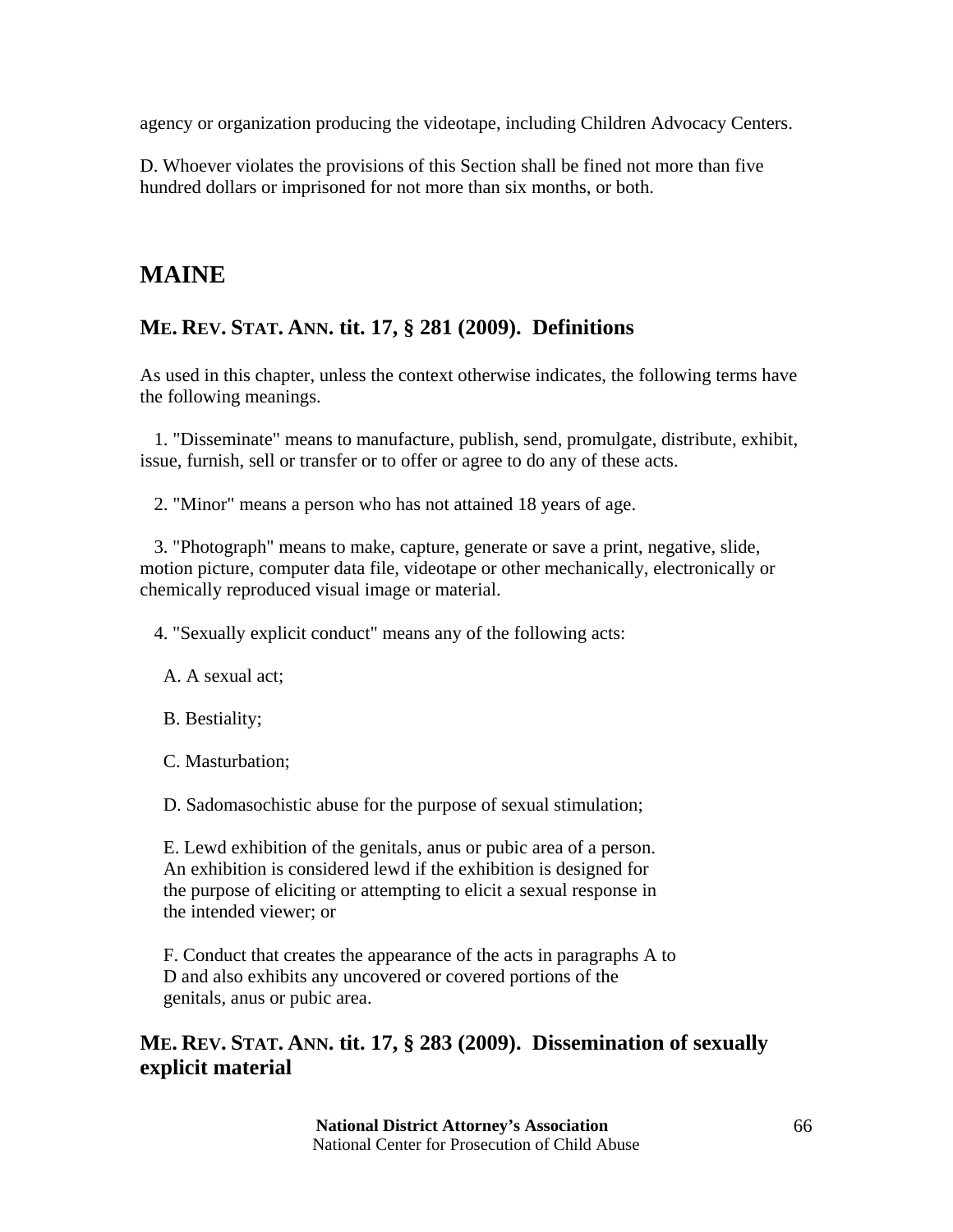1. A person is guilty of dissemination of sexually explicit material if:

 A. The person intentionally or knowingly disseminates or possesses with intent to disseminate any book, magazine, newspaper, print, negative, slide, motion picture, videotape, computer data file or other mechanically, electronically or chemically reproduced visual image or material that depicts any minor who the person knows or has reason to know is a minor engaging in sexually explicit conduct. Violation of this paragraph is a Class C crime;

 B. The person violates paragraph A and, at the time of the offense, has one or more prior convictions under this section or for engaging in substantially similar conduct to that contained in this section in another jurisdiction. Violation of this paragraph is a Class B crime;

 C. The person intentionally or knowingly disseminates or possesses with intent to disseminate any book, magazine, newspaper, print, negative, slide, motion picture, videotape, computer data file or other mechanically, electronically or chemically reproduced visual image or material that depicts any minor who is less than 12 years of age who the person knows or has reason to know is a minor less than 12 years of age engaging in sexually explicit conduct. Violation of this paragraph is a Class B crime; or

 D. The person violates paragraph C and, at the time of the offense, has one or more prior convictions under this section or for engaging in substantially similar conduct to that contained in this section in another jurisdiction. Violation of this paragraph is a Class A crime.

Section 9-A governs the use of prior convictions when determining a sentence.

 2. For the purposes of this section, possession of 10 or more copies of any of the materials as described in subsection 1 gives rise to a permissible inference under the Maine Rules of Evidence, Rule 303 that the person possesses those items with intent to disseminate.

# **MARYLAND**

#### **MD. CODE ANN., CRIM. LAW § 11-201 (2010). Definitions**

**National District Attorney's Association**  National Center for Prosecution of Child Abuse (a) In general. -- In this subtitle the following words have the meanings indicated.  $**$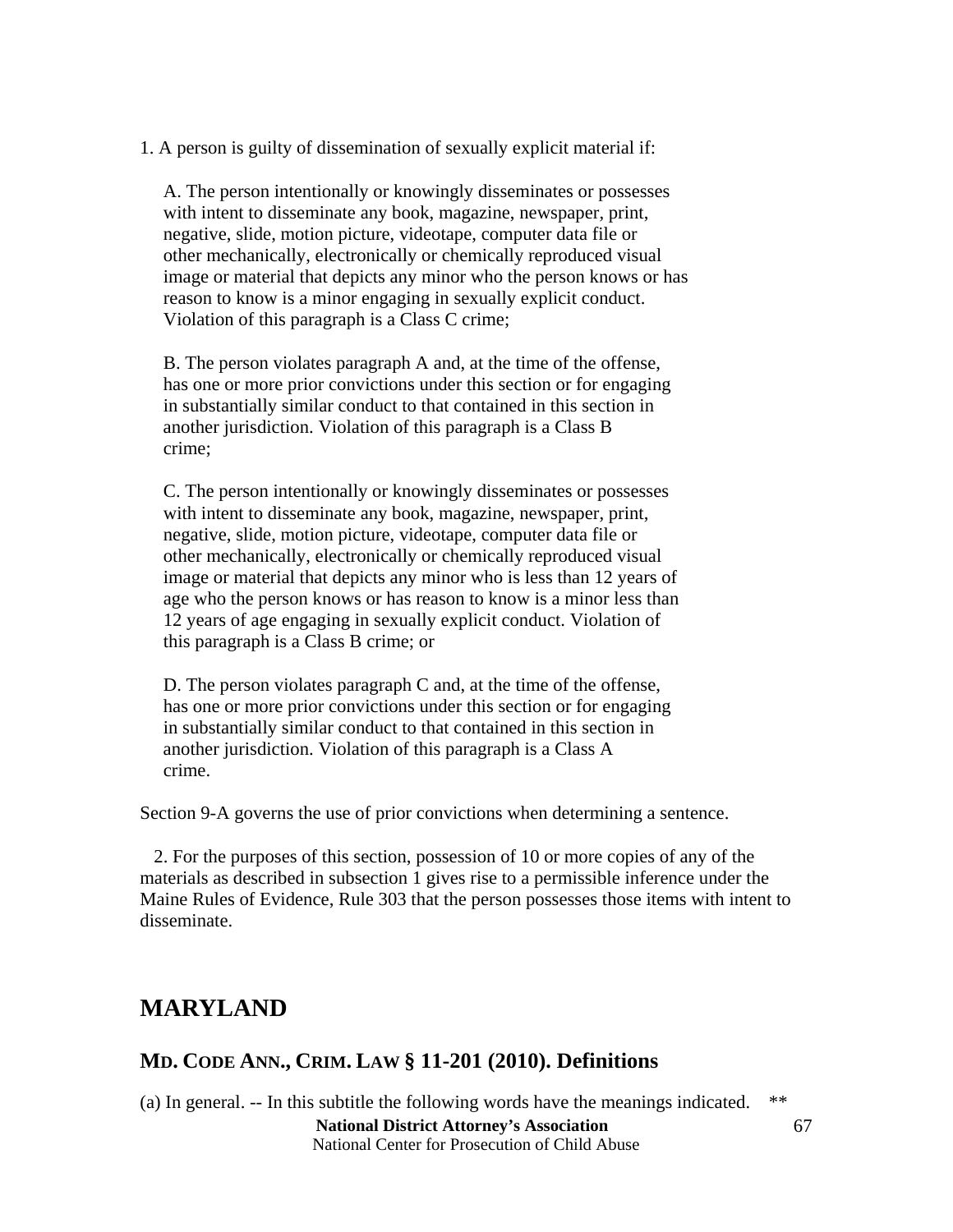#### REVISOR'S NOTE

 This subsection is new language derived without substantive change from the introductory language of former Art. 27, § 417.

(b) Distribute. -- "Distribute" means to transfer possession. \*\* REVISOR'S NOTE

 This subsection is new language derived without substantive change from former Art. 27, § 417(3). \*\* REVISOR'S NOTE

 The former phrase "whether with or without consideration" is deleted because it does not limit the transfers that are included in the scope of the definition.

(c) Knowingly. -- "Knowingly" means having knowledge of the character and content of the matter. \*\* REVISOR'S NOTE

 This subsection is new language derived without substantive change from former Art. 27, § 417(4).

(d) Matter. -- "Matter" means:

(1) a book, magazine, newspaper, or other printed or written material;

(2) a picture, drawing, photograph, motion picture, or other pictorial representation;

(3) a statue or other figure;

(4) a recording, transcription, or mechanical, chemical, or electrical reproduction; or

(5) any other article, equipment, machine, or material. \*\* REVISOR'S NOTE

 This subsection is new language derived without substantive change from former Art. 27, § 417(1).

(e) Sadomasochistic abuse. -- "Sadomasochistic abuse" has the meaning stated in § 11- 101 of this title. \*\* REVISOR'S NOTE

 This subsection is new language derived without substantive change from the references in former Art. 27,  $\S$  $\S$  419A(b), (c), (d), (e), and (g) and 419B(a) to the definitions in former Art. 27, § 416A -- now § 11-101 of this title -- to avoid repetition of the phrase "as defined in § 11-101 of this title".

(f) Sexual conduct. -- "Sexual conduct" has the meaning stated in § 11-101 of this title. \*\* REVISOR'S NOTE

This subsection is new language derived without substantive change from the

**National District Attorney's Association**  National Center for Prosecution of Child Abuse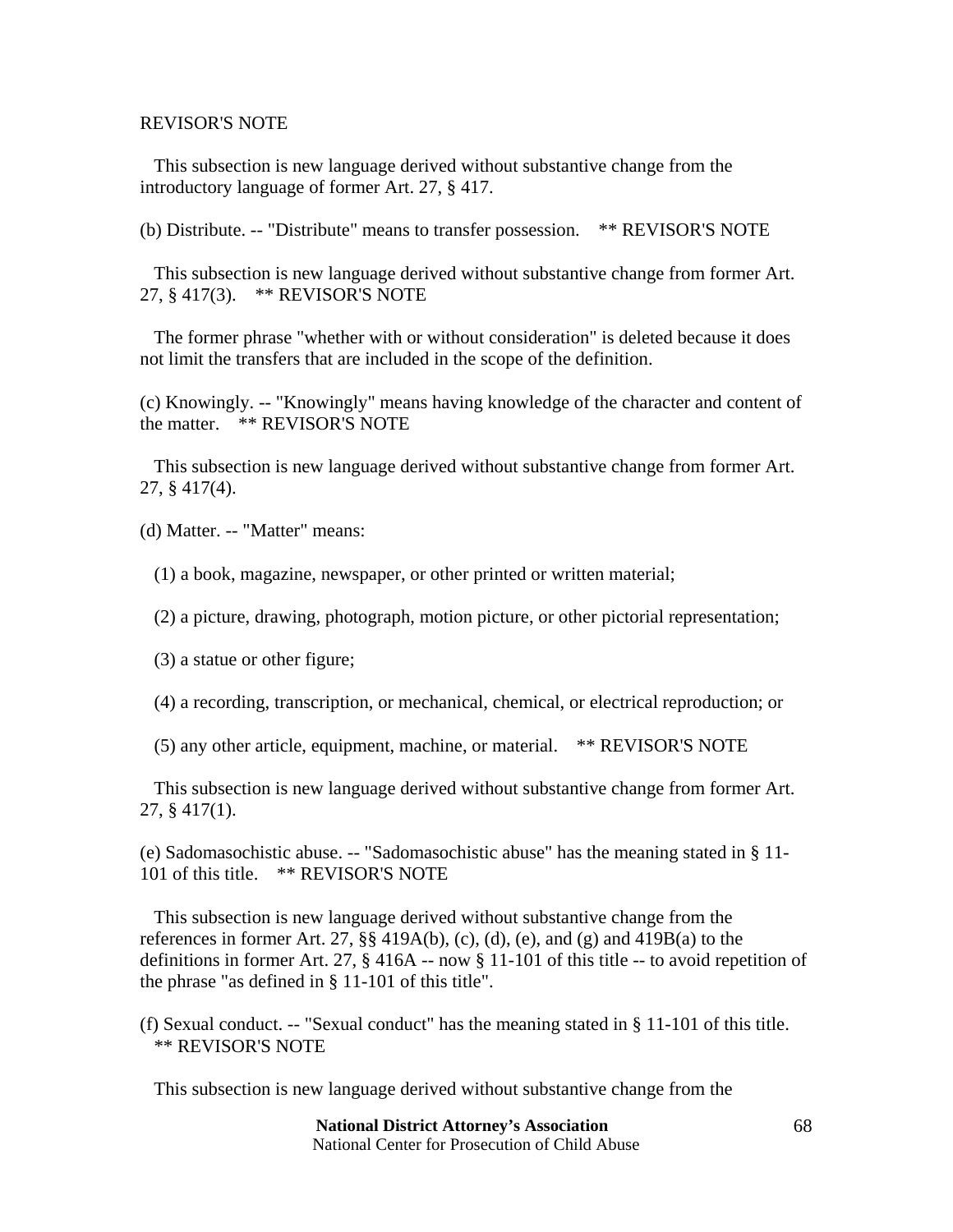references in former Art. 27,  $\S$  419A(b), (c), (d), (e), and (g) and 419B(a) to the definitions in former § 416A -- now § 11-101 of this title -- to avoid repetition of the phrase "as defined in § 11-101 of this title".

(g) Sexual excitement. -- "Sexual excitement" has the meaning stated in § 11-101 of this title. \*\* REVISOR'S NOTE

 This subsection is new language derived without substantive change from former Art. 27, § 419B(a) as it related to a definition of "sexual excitement".

#### **MD. CODE ANN., CRIM. LAW § 11-207 (2010). Child pornography**

(a) Prohibited. -- A person may not:

 (1) cause, induce, solicit, or knowingly allow a minor to engage as a subject in the production of obscene matter or a visual representation or performance that depicts a minor engaged as a subject in sadomasochistic abuse or sexual conduct;

 (2) photograph or film a minor engaging in an obscene act, sadomasochistic abuse, or sexual conduct;

 (3) use a computer to depict or describe a minor engaging in an obscene act, sadomasochistic abuse, or sexual conduct;

 (4) knowingly promote, distribute, or possess with the intent to distribute any matter, visual representation, or performance that depicts a minor engaged as a subject in sadomasochistic abuse or sexual conduct; or

 (5) use a computer to knowingly compile, enter, transmit, make, print, publish, reproduce, cause, allow, buy, sell, receive, exchange, or disseminate any notice, statement, advertisement, or minor's name, telephone number, place of residence, physical characteristics, or other descriptive or identifying information for the purpose of engaging in, facilitating, encouraging, offering, or soliciting unlawful sadomasochistic abuse or sexual conduct of or with a minor.

(b) Penalty. -- A person who violates this section is guilty of a felony and on conviction is subject to:

 (1) for a first violation, imprisonment not exceeding 10 years or a fine not exceeding \$ 25,000 or both; and

 (2) for each subsequent violation, imprisonment not exceeding 20 years or a fine not exceeding \$ 50,000 or both.

(c) Evidence. --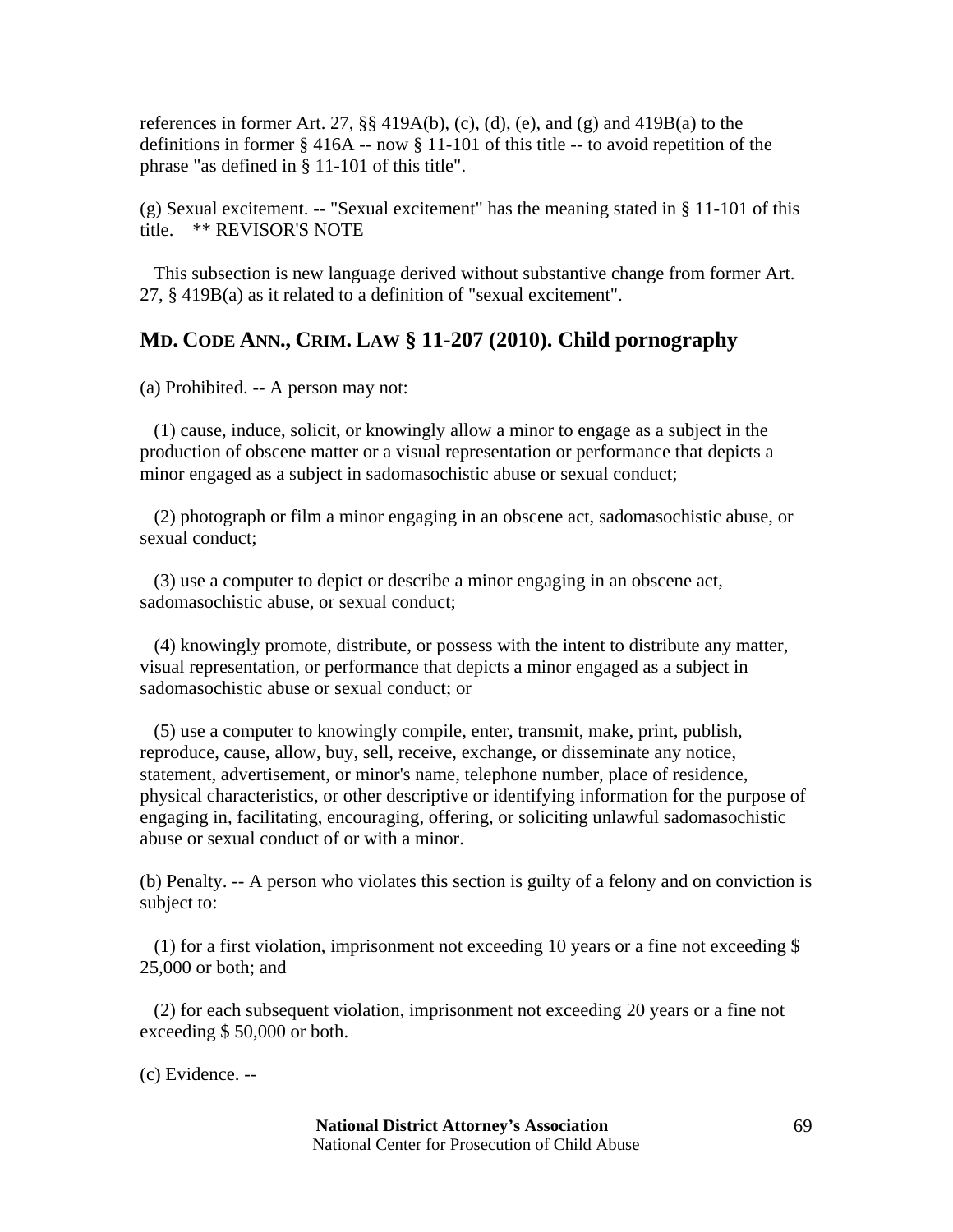(1) (i) This paragraph applies only if the minor's identity is unknown or the minor is outside the jurisdiction of the State.

 (ii) In an action brought under this section, the State is not required to identify or produce testimony from the minor who is depicted in the obscene matter or in any visual representation or performance that depicts the minor engaged as a subject in sadomasochistic abuse or sexual conduct.

 (2) The trier of fact may determine whether an individual who is depicted in an obscene matter, or any visual representation or performance as the subject in sadomasochistic abuse or sexual conduct, was a minor by:

(i) observation of the matter depicting the individual;

 (ii) oral testimony by a witness to the production of the matter, representation, or performance;

(iii) expert medical testimony; or

 (iv) any other method authorized by an applicable provision of law or rule of evidence.

#### **MASSACHUSETTS**

#### **MASS. ANN. LAWS ch. 272, § 29 (2009). Dissemination of, and Possession with Intent to Disseminate, Obscene Matter; Penalty; Defense**

Whoever disseminates any matter which is obscene, knowing it to be obscene, or whoever has in his possession any matter which is obscene, knowing it to be obscene, with the intent to disseminate the same, shall be punished by imprisonment in the state prison for not more than five years or in a jail or house of correction for not more than two and one-half years or by a fine of not less than one thousand nor more than ten thousand dollars for the first offense, not less than five thousand nor more than twenty thousand dollars for the second offense, or not less than ten thousand nor more than thirty thousand dollars for the third and subsequent offenses, or by both such fine and imprisonment. A prosecution commenced under this section shall not be continued without a finding nor placed on file. It shall be a defense under this section if the evidence proves that the defendant was a bona fide school, museum or library, or was acting in the course of his employment as an employee of such organization or of a retail outlet affiliated with and serving the educational purpose of such organization.

#### **MASS. ANN. LAWS ch. 272, § 29B (2009). Child Pornography; Dissemination of Material Depicting Sexual Conduct by Children.**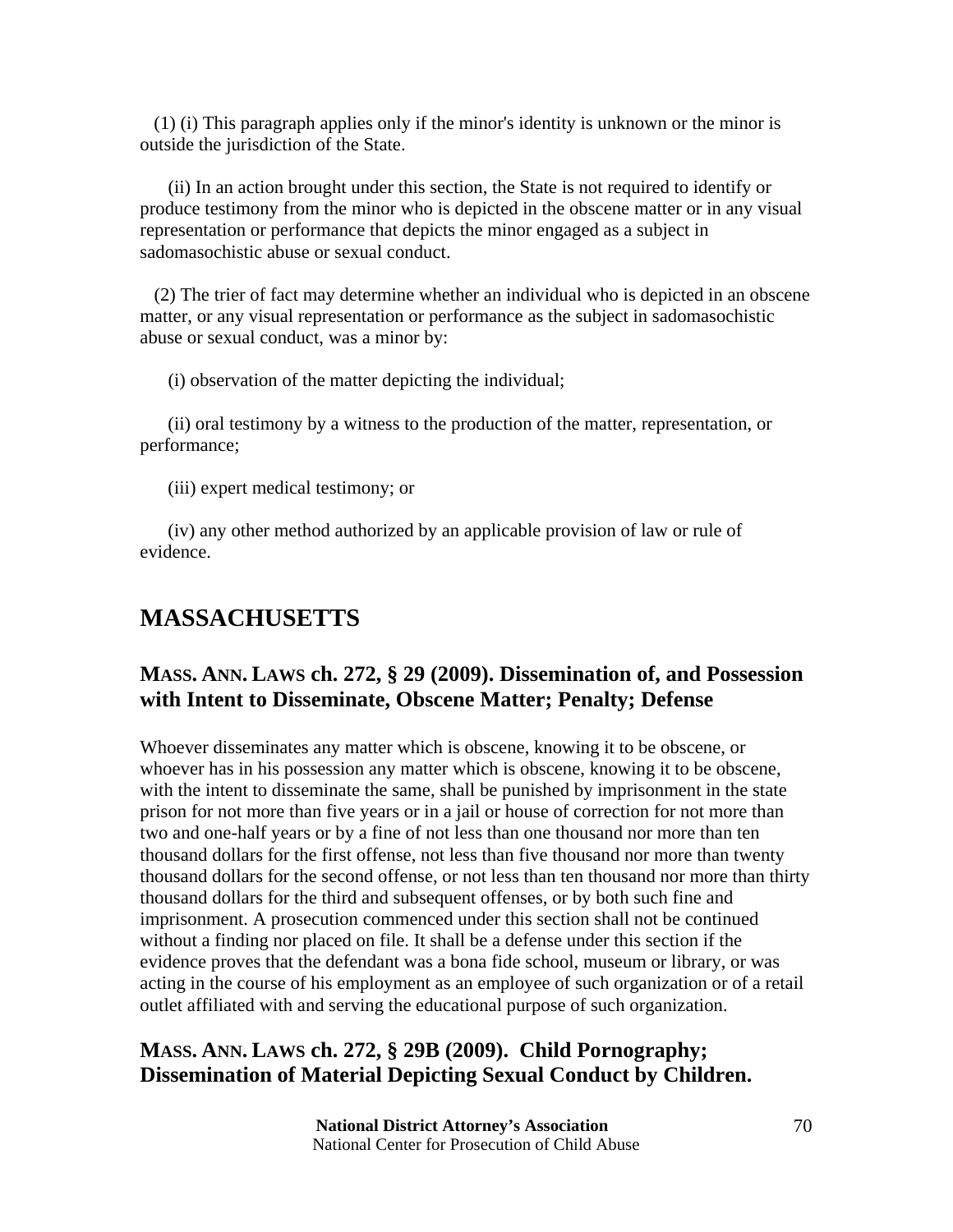(a) Whoever, with lascivious intent, disseminates any visual material that contains a representation or reproduction of any posture or exhibition in a state of nudity involving the use of a child who is under eighteen years of age, knowing the contents of such visual material or having sufficient facts in his possession to have knowledge of the contents thereof, or has in his possession any such visual material knowing the contents or having sufficient facts in his possession to have knowledge of the contents thereof, with the intent to disseminate the same, shall be punished in the state prison for a term of not less than ten nor more than twenty years or by a fine of not less than ten thousand nor more than fifty thousand dollars or three times the monetary value of any economic gain derived from said dissemination, whichever is greater, or by both such fine and imprisonment.

(b) Whoever with lascivious intent disseminates any visual material that contains a representation or reproduction of any act that depicts, describes, or represents sexual conduct participated or engaged in by a child who is under eighteen years of age, knowing the contents of such visual material or having sufficient facts in his possession to have knowledge of the contents thereof, or whoever has in his possession any such visual material knowing the contents or having sufficient facts in his possession to have knowledge of the contents thereof, with the intent to disseminate the same, shall be punished in the state prison for a term of not less than ten nor more than twenty years or by a fine of not less than ten thousand nor more than fifty thousand dollars or three times the monetary value of any economic gain derived from said dissemination, whichever is greater, or by both such fine and imprisonment.

(c) For the purposes of this section, the determination whether the child in any visual material prohibited hereunder is under eighteen years of age may be made by the personal testimony of such child, by the testimony of a person who produced, processed, published, printed or manufactured such visual material that the child therein was known to him to be under eighteen years of age, by testimony of a person who observed the visual material, or by expert medical testimony as to the age of the child based upon the child's physical appearance, by inspection of the visual material, or by any other method authorized by any general or special law or by any applicable rule of evidence.

(d) In a prosecution under this section, a minor shall be deemed incapable of consenting to any conduct of the defendant for which said defendant is being prosecuted.

(e) Pursuant to this section, proof that dissemination of any visual material that contains a representation or reproduction of sexual conduct or of any posture or exhibition in a state of nudity involving the use of a child who is under eighteen years of age was for a bona fide scientific, medical, or educational purpose for a bona fide school, museum, or library may be considered as evidence of a lack of lascivious intent.

### **MASS. ANN. LAWS ch. 272, § 30D (2009). Injunction Against Child Pornography**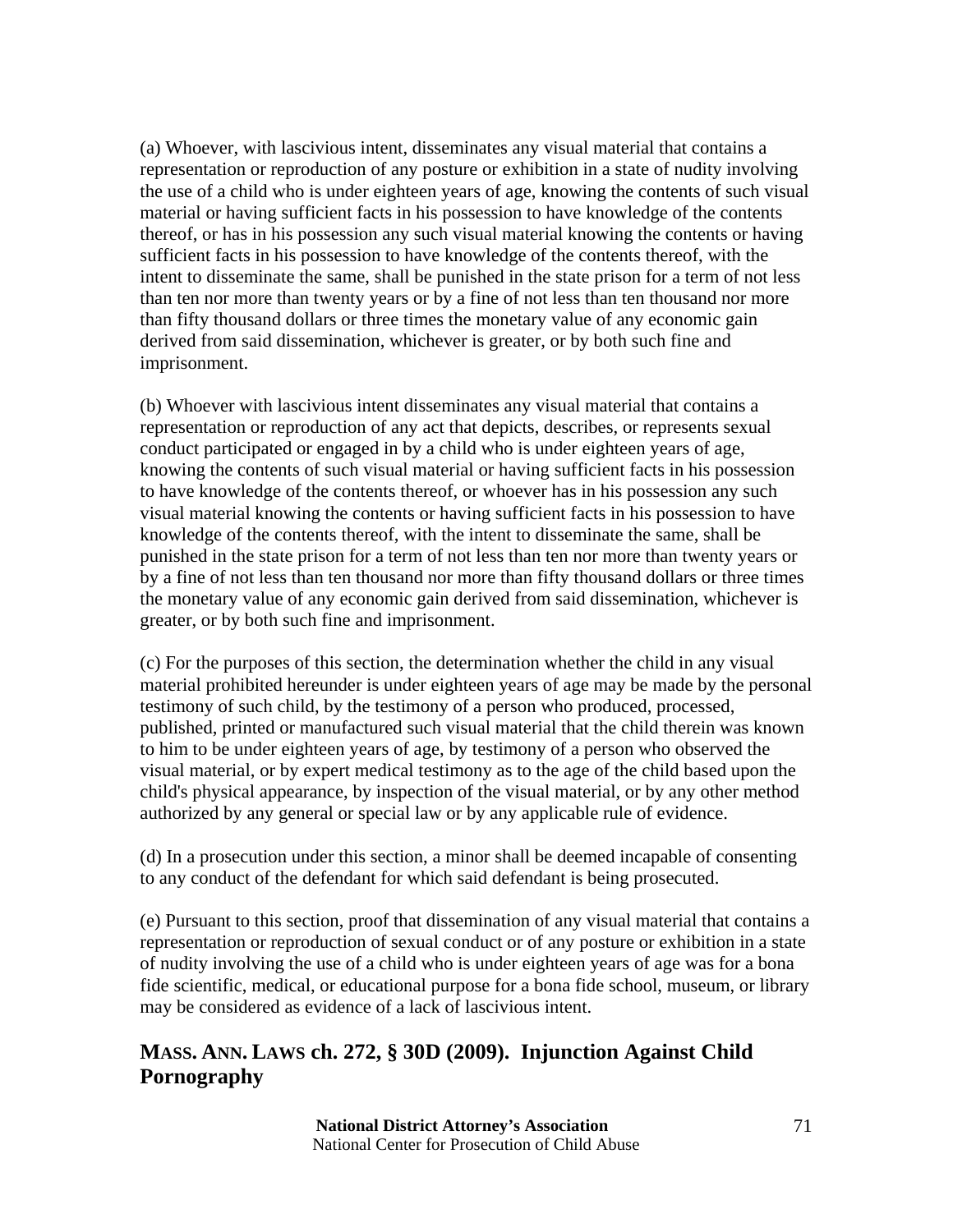The superior court shall also have jurisdiction to enjoin the dissemination of any visual material that contains a representation or reproduction of any posture or exhibition in a state of nudity or of any act that depicts, describes, or represents sexual conduct participated or engaged in by a child who is under eighteen years of age. The procedures for issuance of such injunction shall be the same as those provided in section thirty, and are in addition to other criminal proceedings initiated under any provisions of the General Laws, and not a condition precedent thereto.

# **MICHIGAN**

#### **MICH. COMP. LAWS SERV. § 752.365 (2010). Obscenity; elements; misdemeanor; penalty; second or subsequent offense as a felony**

Sec. 5. (1) A person is guilty of obscenity when, knowing the content and character of the material, the person disseminates, or possesses with intent to disseminate, any obscene material.

 (2) Obscenity is a misdemeanor, punishable by imprisonment for not more than 1 year, or by a fine of not more than \$100,000.00, or both.

 (3) A person convicted of a second or subsequent offense under this section is guilty of a felony and may be imprisoned for not more than 2 years, and shall be fined not less than \$50,000.00 or more than \$5,000,000.00. For purposes of this section, an offense is considered a second or subsequent offense if the defendant has previously been convicted under this section or under any similar statute of the United States or of any state.

**MICH. COMP. LAWS SERV. § 750.145c (2010). Definitions; child sexually abusive activity or material; penalties; possession of child sexually abusive material; expert testimony; defenses; acts of commercial film or photographic print processor; report to law enforcement agency by computer technician; applicability and uniformity of section; enactment or enforcement of ordinances, rules, or regulations prohibited.** 

Sec. 145c. (1) As used in this section:

 (a) "Appears to include a child" means that the depiction appears to include, or conveys the impression that it includes, a person who is less than 18 years of age, and the depiction meets either of the following conditions:

(i) It was created using a depiction of any part of an actual person under the age of 18.

 (ii) It was not created using a depiction of any part of an actual person under the age of 18, but all of the following apply to that depiction:

 (A)The average individual, applying contemporary community standards, would find the depiction, taken as a whole, appeals to the prurient interest.

> **National District Attorney's Association**  National Center for Prosecution of Child Abuse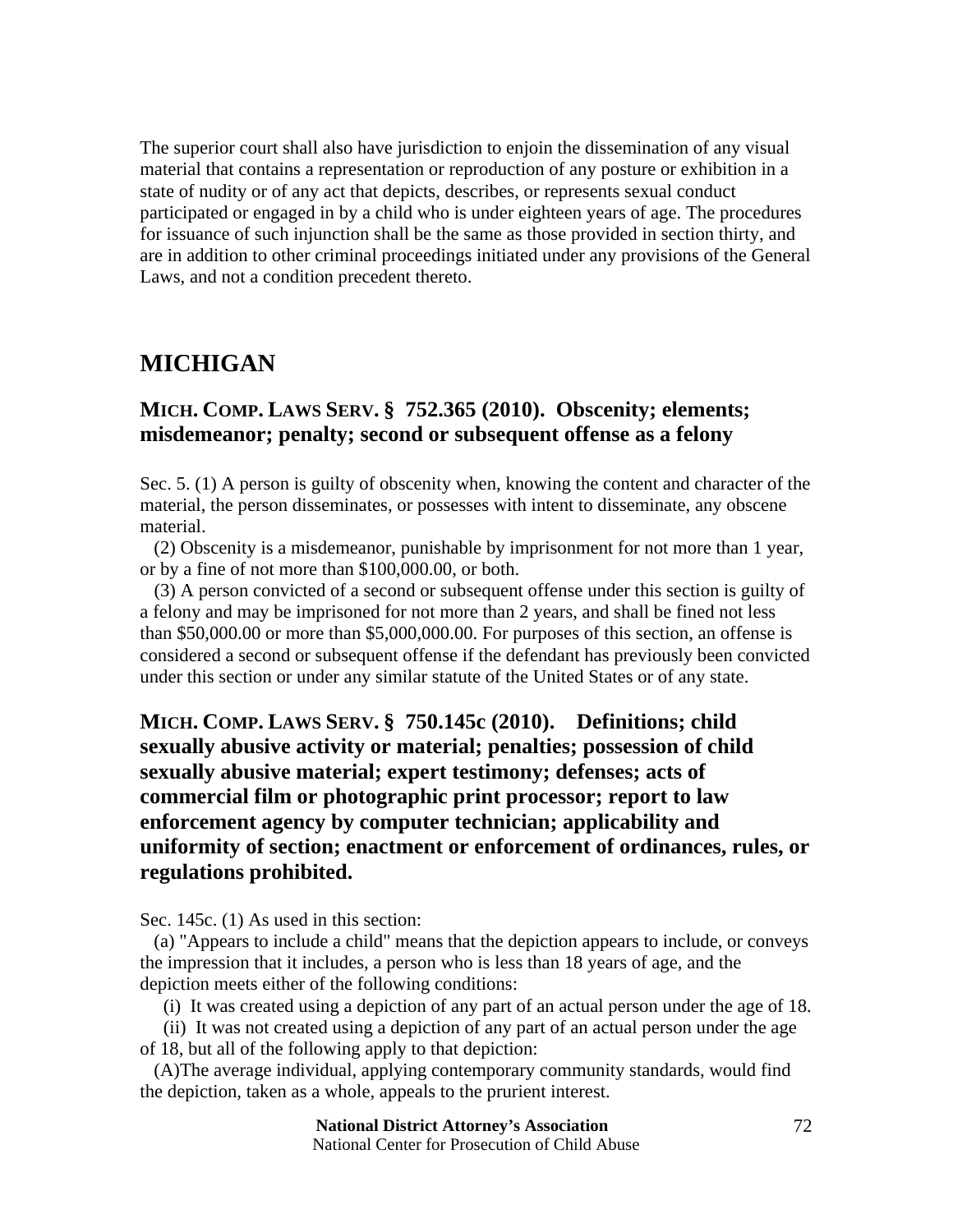(B)The reasonable person would find the depiction, taken as a whole, lacks serious literary, artistic, political, or scientific value.

(C)The depiction depicts or describes a listed sexual act in a patently offensive way.

 (b) "Child" means a person who is less than 18 years of age, subject to the affirmative defense created in subsection (6) regarding persons emancipated by operation of law.

 (c) "Commercial film or photographic print processor" means a person or his or her employee who, for compensation, develops exposed photographic film into movie films, negatives, slides, or prints; makes prints from negatives or slides; or duplicates movie films or videotapes.

 (d) "Computer technician" means a person who installs, maintains, troubleshoots, upgrades, or repairs computer hardware, software, personal computer networks, or peripheral equipment.

 (e) "Contemporary community standards" means the customary limits of candor and decency in this state at or near the time of the alleged violation of this section.

 (f) "Erotic fondling" means touching a person's clothed or unclothed genitals, pubic area, buttocks, or, if the person is female, breasts, or if the person is a child, the developing or undeveloped breast area, for the purpose of real or simulated overt sexual gratification or stimulation of 1 or more of the persons involved. Erotic fondling does not include physical contact, even if affectionate, that is not for the purpose of real or simulated overt sexual gratification or stimulation of 1 or more of the persons involved.

 (g) "Erotic nudity" means the lascivious exhibition of the genital, pubic, or rectal area of any person. As used in this subdivision, "lascivious" means wanton, lewd, and lustful and tending to produce voluptuous or lewd emotions.

 (h) "Listed sexual act" means sexual intercourse, erotic fondling, sadomasochistic abuse, masturbation, passive sexual involvement, sexual excitement, or erotic nudity.

 (i) "Masturbation" means the real or simulated touching, rubbing, or otherwise stimulating of a person's own clothed or unclothed genitals, pubic area, buttocks, or, if the person is female, breasts, or if the person is a child, the developing or undeveloped breast area, either by manual manipulation or self-induced or with an artificial instrument, for the purpose of real or simulated overt sexual gratification or arousal of the person.

 (j) "Passive sexual involvement" means an act, real or simulated, that exposes another person to or draws another person's attention to an act of sexual intercourse, erotic fondling, sadomasochistic abuse, masturbation, sexual excitement, or erotic nudity because of viewing any of these acts or because of the proximity of the act to that person, for the purpose of real or simulated overt sexual gratification or stimulation of 1 or more of the persons involved.

(k) "Prurient interest" means a shameful or morbid interest in nudity, sex, or excretion.

(l) "Child sexually abusive activity" means a child engaging in a listed sexual act.

 (m) "Child sexually abusive material" means any depiction, whether made or produced by electronic, mechanical, or other means, including a developed or undeveloped photograph, picture, film, slide, video, electronic visual image, computer diskette, computer or computer-generated image, or picture, or sound recording which is of a child or appears to include a child engaging in a listed sexual act; a book, magazine, computer, computer storage device, or other visual or print or printable medium containing such a photograph, picture, film, slide, video, electronic visual image, computer, or computer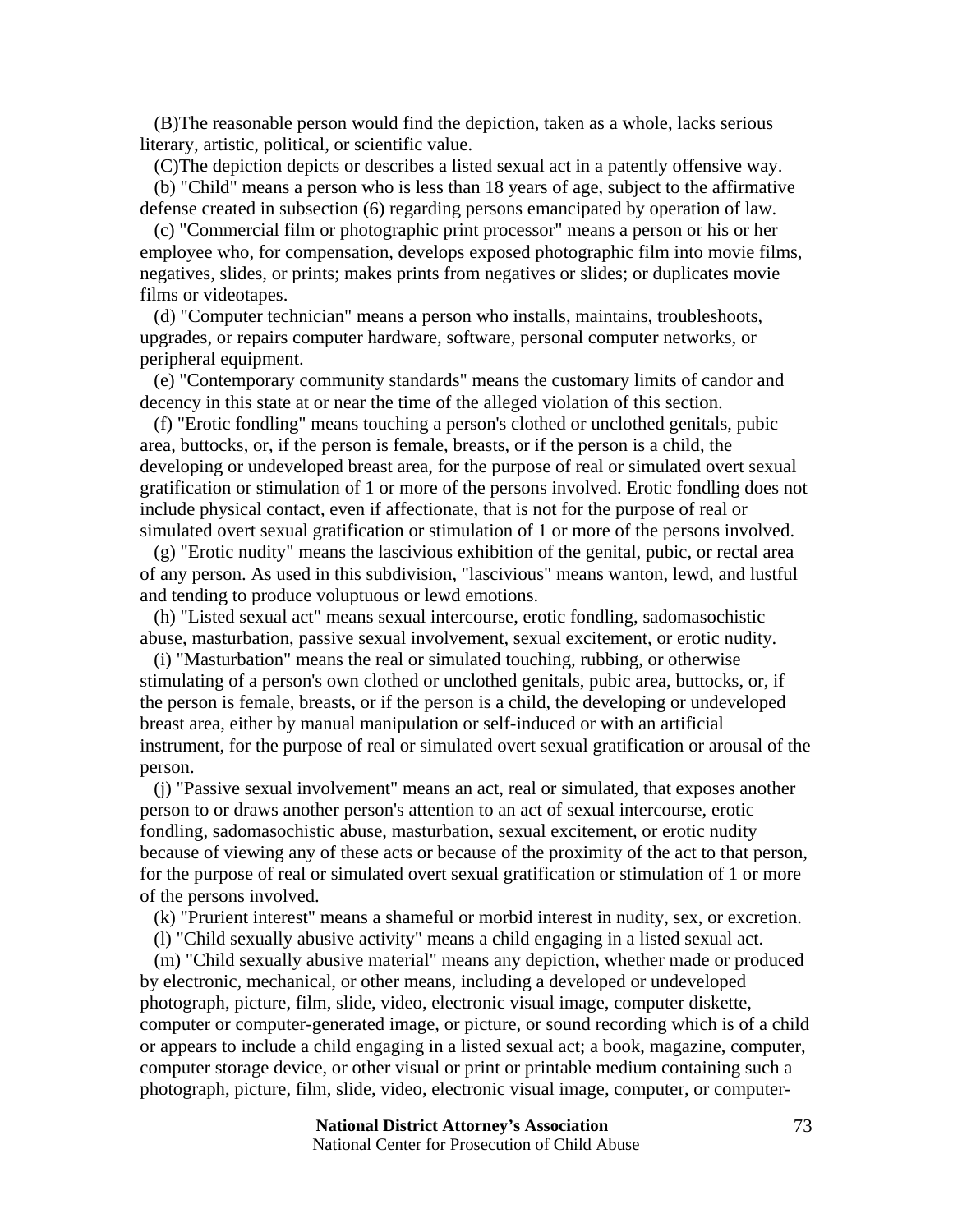generated image, or picture, or sound recording; or any reproduction, copy, or print of such a photograph, picture, film, slide, video, electronic visual image, book, magazine, computer, or computer-generated image, or picture, other visual or print or printable medium, or sound recording.

(n) "Sadomasochistic abuse" means either of the following:

 (i) Flagellation or torture, real or simulated, for the purpose of real or simulated sexual stimulation or gratification, by or upon a person.

 (ii) The condition, real or simulated, of being fettered, bound, or otherwise physically restrained for sexual stimulation or gratification of a person.

 (o) "Sexual excitement" means the condition, real or simulated, of human male or female genitals in a state of real or simulated overt sexual stimulation or arousal.

 (p) "Sexual intercourse" means intercourse, real or simulated, whether genital-genital, oral-genital, anal-genital, or oral-anal, whether between persons of the same or opposite sex or between a human and an animal, or with an artificial genital.

 (2) A person who persuades, induces, entices, coerces, causes, or knowingly allows a child to engage in a child sexually abusive activity for the purpose of producing any child sexually abusive material, or a person who arranges for, produces, makes, or finances, or a person who attempts or prepares or conspires to arrange for, produce, make, or finance any child sexually abusive activity or child sexually abusive material is guilty of a felony, punishable by imprisonment for not more than 20 years, or a fine of not more than \$100,000.00, or both, if that person knows, has reason to know, or should reasonably be expected to know that the child is a child or that the child sexually abusive material includes a child or that the depiction constituting the child sexually abusive material appears to include a child, or that person has not taken reasonable precautions to determine the age of the child.

 (3) A person who distributes or promotes, or finances the distribution or promotion of, or receives for the purpose of distributing or promoting, or conspires, attempts, or prepares to distribute, receive, finance, or promote any child sexually abusive material or child sexually abusive activity is guilty of a felony, punishable by imprisonment for not more than 7 years, or a fine of not more than \$50,000.00, or both, if that person knows, has reason to know, or should reasonably be expected to know that the child is a child or that the child sexually abusive material includes a child or that the depiction constituting the child sexually abusive material appears to include a child, or that person has not taken reasonable precautions to determine the age of the child. This subsection does not apply to the persons described in section 7 of 1984 PA 343, MCL 752.367.

 (4) A person who knowingly possesses any child sexually abusive material is guilty of a felony punishable by imprisonment for not more than 4 years or a fine of not more than \$10,000.00, or both, if that person knows, has reason to know, or should reasonably be expected to know the child is a child or that the child sexually abusive material includes a child or that the depiction constituting the child sexually abusive material appears to include a child, or that person has not taken reasonable precautions to determine the age of the child. This subsection does not apply to any of the following:

 (a) A person described in section 7 of 1984 PA 343, MCL 752.367, a commercial film or photographic print processor acting pursuant to subsection (8) , or a computer technician acting pursuant to subsection (9) .

(b) A police officer acting within the scope of his or her duties as a police officer.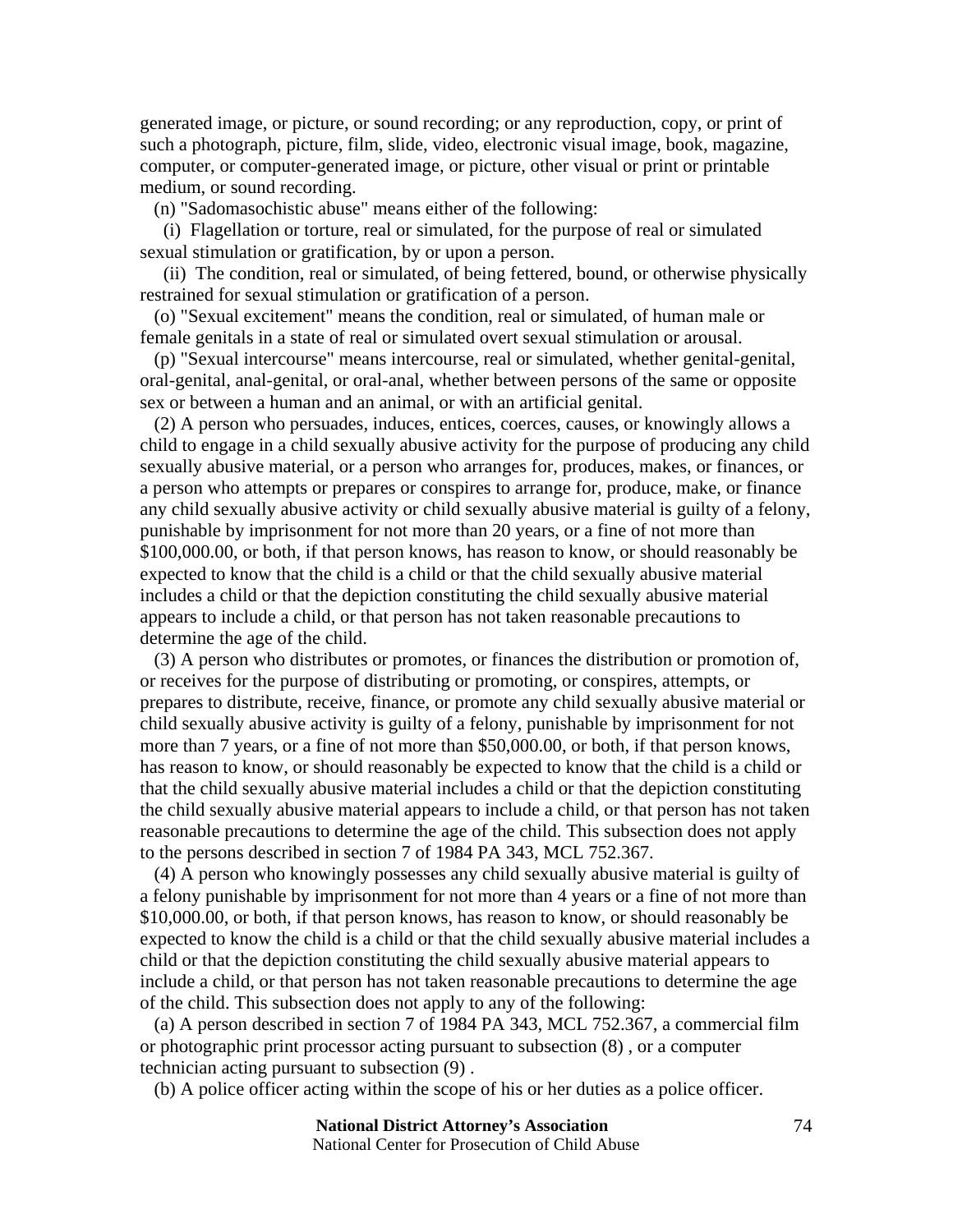(c) An employee or contract agent of the department of social services acting within the scope of his or her duties as an employee or contract agent.

 (d) A judicial officer or judicial employee acting within the scope of his or her duties as a judicial officer or judicial employee.

 (e) A party or witness in a criminal or civil proceeding acting within the scope of that criminal or civil proceeding.

 (f) A physician, psychologist, limited license psychologist, professional counselor, or registered nurse licensed under the public health code, 1978 PA 368, MCL 333.1101 to 333.25211, acting within the scope of practice for which he or she is licensed.

 (g) A social worker registered in this state under article 15 of the public health code, 1978 PA 368, MCL 333.16101 to 333.18838, acting within the scope of practice for which he or she is registered.

 (5) Expert testimony as to the age of the child used in a child sexually abusive material or a child sexually abusive activity is admissible as evidence in court and may be a legitimate basis for determining age, if age is not otherwise proven.

 (6) It is an affirmative defense to a prosecution under this section that the alleged child is a person who is emancipated by operation of law under section 4(2) of 1968 PA 293, MCL 722.4, as proven by a preponderance of the evidence.

 (7) If a defendant in a prosecution under this section proposes to offer in his or her defense evidence to establish that a depiction that appears to include a child was not, in fact, created using a depiction of any part of an actual person under the age of 18, the defendant shall at the time of the arraignment on the information or within 15 days after arraignment but not less than 10 days before the trial of the case, or at such other time as the court directs, file and serve upon the prosecuting attorney of record a notice in writing of his or her intention to offer that defense. The notice shall contain, as particularly as is known to the defendant or the defendant's attorney, the names of witnesses to be called in behalf of the defendant to establish that defense. The defendant's notice shall include specific information as to the facts that establish that the depiction was not, in fact, created using a depiction of any part of an actual person under the age of 18. Failure to file a timely notice in conformance with this subsection precludes a defendant from offering this defense.

 (8) If a commercial film or photographic print processor reports to a law enforcement agency having jurisdiction his or her knowledge or observation, within the scope of his or her professional capacity or employment, of a film, photograph, movie film, videotape, negative, or slide depicting a person that the processor has reason to know or reason to believe is a child engaged in a listed sexual act; furnishes a copy of the film, photograph, movie film, videotape, negative, or slide to a law enforcement agency having jurisdiction ; or keeps the film, photograph, movie film, videotape, negative, or slide according to the law enforcement agency's instructions, both of the following shall apply:

 (a) The identity of the processor shall be confidential, subject to disclosure only with his or her consent or by judicial process.

 (b) If the processor acted in good faith, he or she shall be immune from civil liability that might otherwise be incurred by his or her actions. This immunity extends only to acts described in this subsection.

(9) If a computer technician reports to a law enforcement agency having jurisdiction his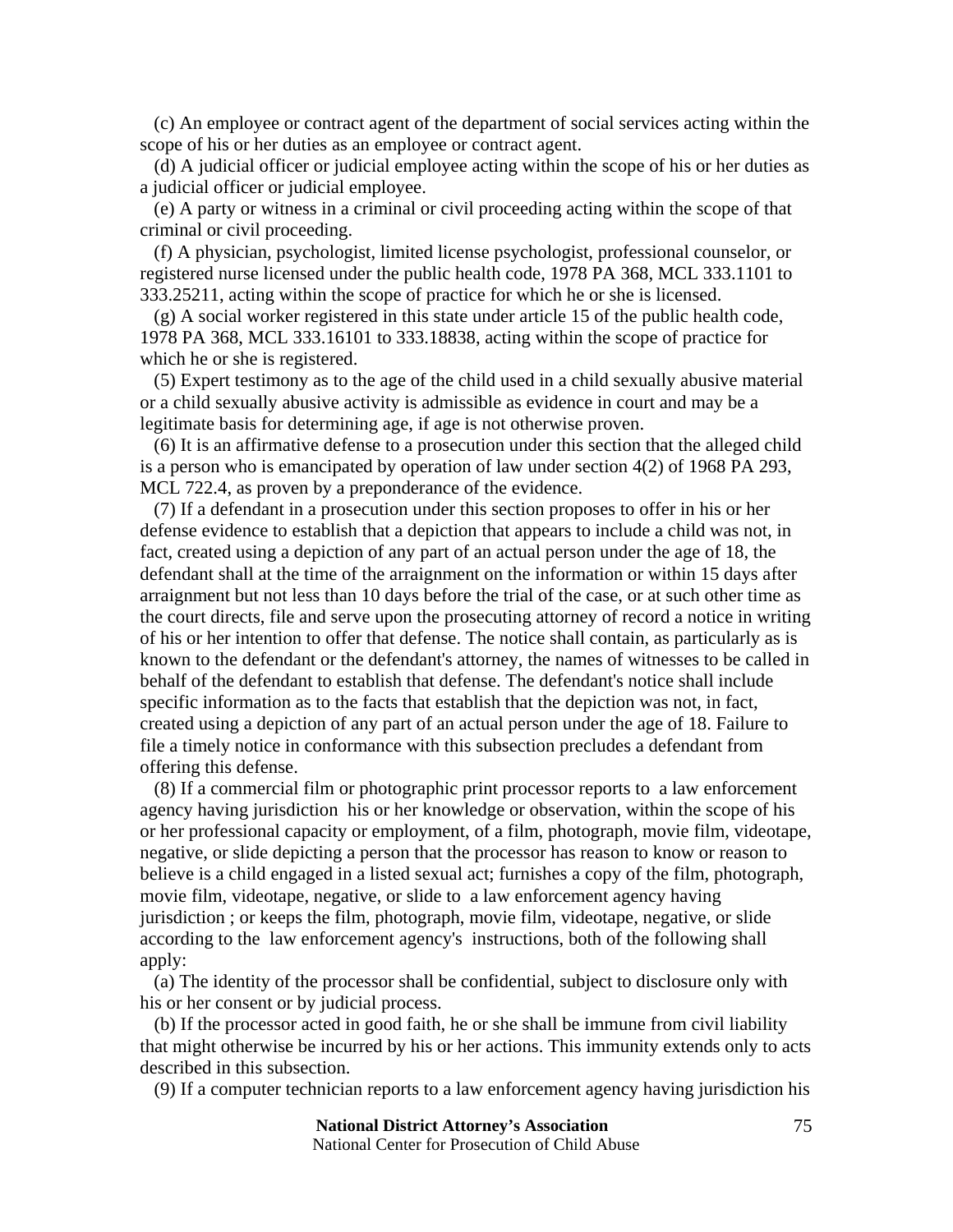or her knowledge or observation, within the scope of his or her professional capacity or employment, of an electronic visual image, computer-generated image or picture or sound recording depicting a person that the computer technician has reason to know or reason to believe is a child engaged in a listed sexual act; furnishes a copy of that image, picture, or sound recording to the law enforcement agency; or keeps the image, picture, or sound recording according to the law enforcement agency's instructions, both of the following shall apply:

 (a) The identity of the computer technician shall be confidential, subject to disclosure only with his or her consent or by judicial process.

 (b) If the computer technician acted in good faith, he or she shall be immune from civil liability that might otherwise be incurred by his or her actions. This immunity extends only to acts described in this subsection.

 (10) This section applies uniformly throughout the state and all political subdivisions and municipalities in the state.

 (11) A local municipality or political subdivision shall not enact ordinances, nor enforce existing ordinances, rules, or regulations governing child sexually abusive activity or child sexually abusive material as defined by this section.

# **MINNESOTA**

#### **MINN. STAT. § 617.241 (2009). Obscene materials and performances; distribution and exhibition prohibited; penalty**

Subdivision 1. Definitions.

For purposes of this section, the following terms have the meanings given them:

(a) "Obscene" means that the work, taken as a whole, appeals to the prurient interest in sex and depicts or describes in a patently offensive manner sexual conduct and which, taken as a whole, does not have serious literary, artistic, political, or scientific value. In order to determine that a work is obscene, the trier of fact must find:

(1) that the average person, applying contemporary community standards would find that the work, taken as a whole, appeals to the prurient interest in sex;

(2) that the work depicts sexual conduct specifically defined by paragraph (b) in a patently offensive manner; and

(3) that the work, taken as a whole, lacks serious literary, artistic, political, or scientific value.

(b) "Sexual conduct" means any of the following: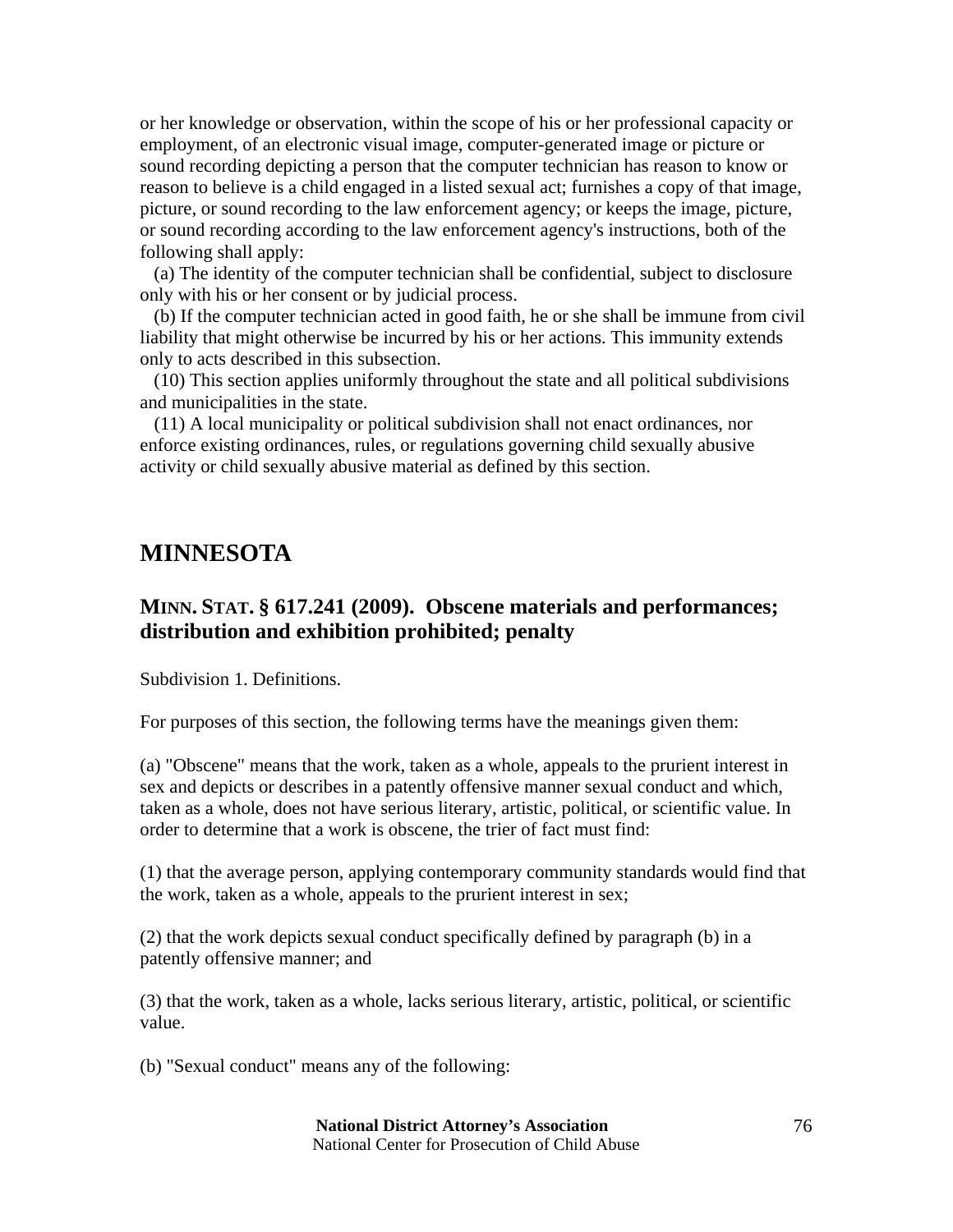(1) An act of sexual intercourse, normal or perverted, actual or simulated, including genital-genital, anal-genital, or oral-genital intercourse, whether between human beings or between a human being and an animal.

(2) Sadomasochistic abuse, meaning flagellation or torture by or upon a person who is nude or clad in undergarments or in a sexually revealing costume or the condition of being fettered, bound, or otherwise physically restricted on the part of one so clothed or who is nude.

(3) Masturbation, excretory functions, or lewd exhibitions of the genitals including any explicit, close-up representation of a human genital organ.

(4) Physical contact or simulated physical contact with the clothed or unclothed pubic areas or buttocks of a human male or female, or the breasts of the female, whether alone or between members of the same or opposite sex or between humans and animals in an act of apparent sexual stimulation or gratification.

(c) "Community" means the political subdivision from which persons properly qualified to serve as jurors in a criminal proceeding are chosen.

(d) "Work" means "material" or "performance."

(e) "Material" means a book, magazine, pamphlet, paper, writing, card, advertisement, circular, print, picture, photograph, motion picture film, videotape, script, image, instrument, statue, drawing, or other article.

(f) "Performance" means a play, motion picture, dance, or other exhibition performed before an audience.

Subd. 2. Crime.

It is unlawful for a person, knowing or with reason to know its content and character, to:

(a) exhibit, sell, print, offer to sell, give away, circulate, publish, distribute or attempt to distribute any obscene material; or

(b) produce, present, participate in, or direct an obscene performance.

Subd. 3. Penalty.

A person violating subdivision 2 is guilty of a gross misdemeanor and may be sentenced to imprisonment for not more than one year, or to payment of a fine of not more than \$3,000, or both.

Subd. 4. Second or subsequent violations.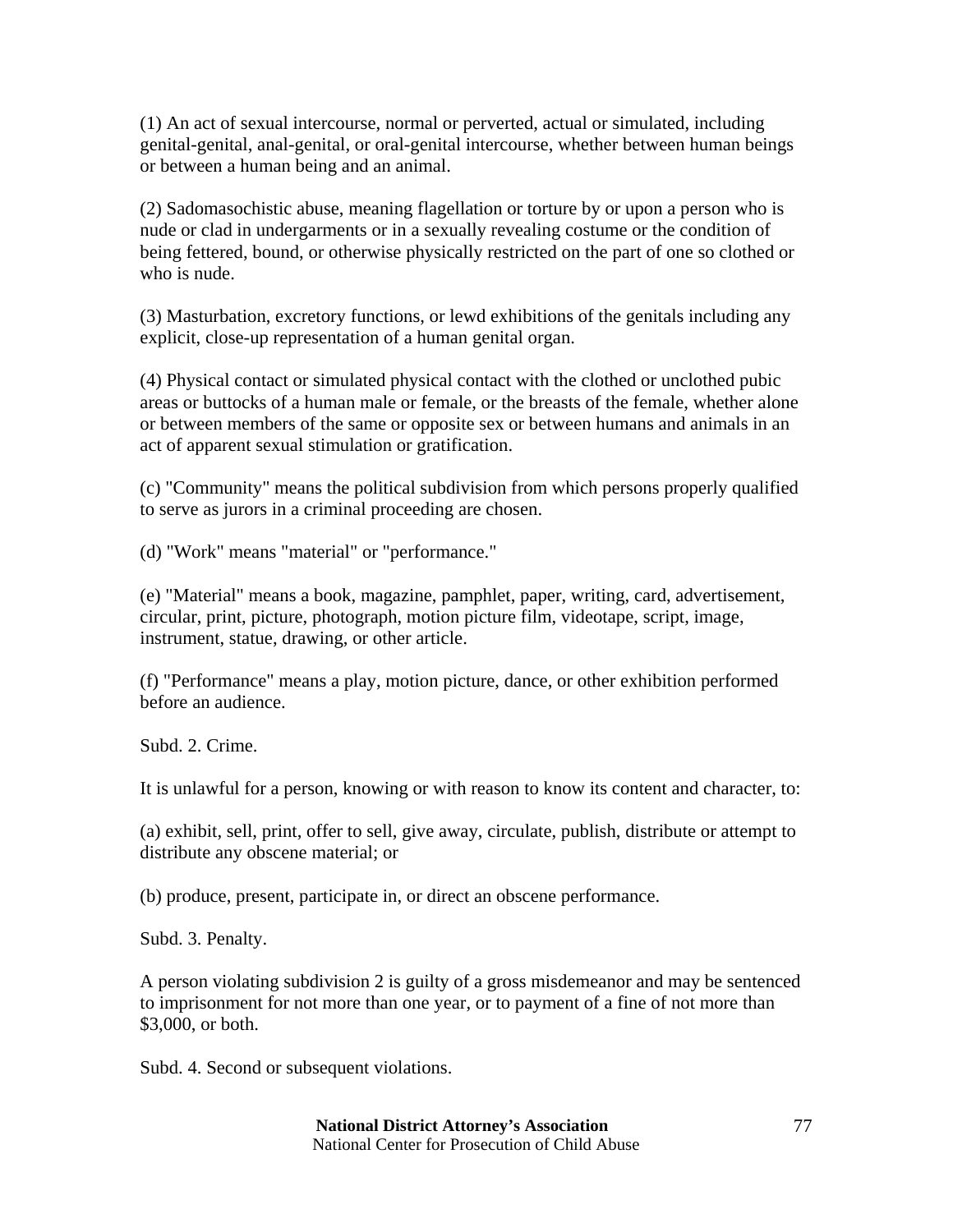Whoever violates the provisions of subdivision 2 within five years of a previous conviction under that subdivision is guilty of a felony and may be sentenced to imprisonment for not more than two years, or to payment of a fine of not more than \$10,000, or both.

# **MINN. STAT. § 617.246 (2009). Use of minors in sexual performance prohibited**

Subdivision 1. Definitions.

(a) For the purpose of this section, the terms defined in this subdivision have the meanings given them.

(b) "Minor" means any person under the age of 18.

(c) "Promote" means to produce, direct, publish, manufacture, issue, or advertise.

(d) "Sexual performance" means any play, dance or other exhibition presented before an audience or for purposes of visual or mechanical reproduction that uses a minor to depict actual or simulated sexual conduct as defined by clause (e).

(e) "Sexual conduct" means any of the following:

(1) an act of sexual intercourse, normal or perverted, including genital-genital, analgenital, or oral-genital intercourse, whether between human beings or between a human being and an animal;

(2) sadomasochistic abuse, meaning flagellation, torture, or similar demeaning acts inflicted by or upon a person who is nude or clad in undergarments or in a revealing costume, or the condition of being fettered, bound or otherwise physically restrained on the part of one so clothed;

(3) masturbation;

(4) lewd exhibitions of the genitals; or

(5) physical contact with the clothed or unclothed pubic areas or buttocks of a human male or female, or the breasts of the female, whether alone or between members of the same or opposite sex or between humans and animals in an act of apparent sexual stimulation or gratification.

(f) "Pornographic work" means:

(1) an original or reproduction of a picture, film, photograph, negative, slide, videotape, videodisc, or drawing of a sexual performance involving a minor; or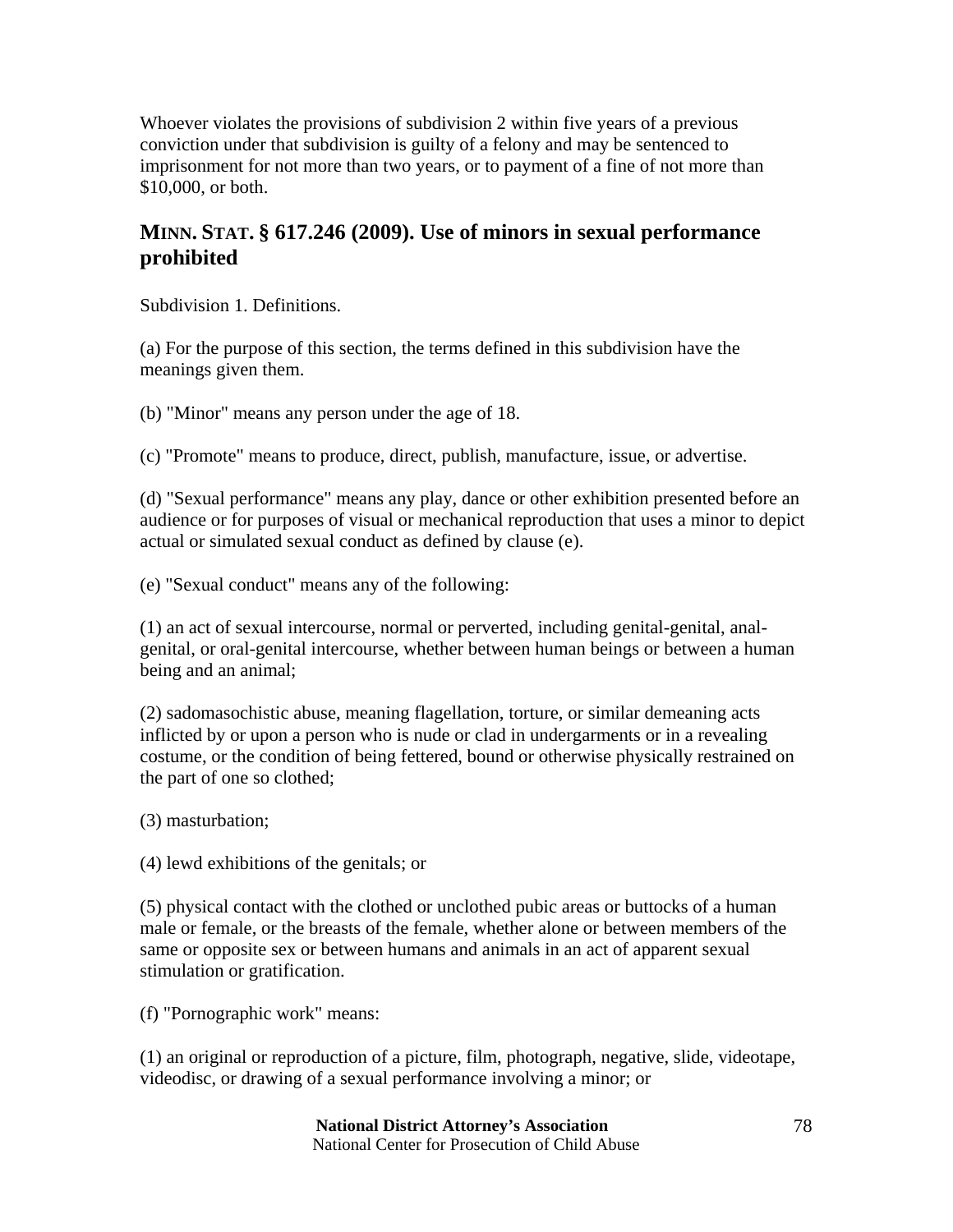(2) any visual depiction, including any photograph, film, video, picture, drawing, negative, slide, or computer-generated image or picture, whether made or produced by electronic, mechanical, or other means that:

(i) uses a minor to depict actual or simulated sexual conduct;

(ii) has been created, adapted, or modified to appear that an identifiable minor is engaging in sexual conduct; or

(iii) is advertised, promoted, presented, described, or distributed in such a manner that conveys the impression that the material is or contains a visual depiction of a minor engaging in sexual conduct.

For the purposes of this paragraph, an identifiable minor is a person who was a minor at the time the depiction was created or altered, whose image is used to create the visual depiction.

Subd. 2. Use of minor.

It is unlawful for a person to promote, employ, use or permit a minor to engage in or assist others to engage minors in posing or modeling alone or with others in any sexual performance or pornographic work if the person knows or has reason to know that the conduct intended is a sexual performance or a pornographic work.

Any person who violates this subdivision is guilty of a felony and may be sentenced to imprisonment for not more than ten years or to payment of a fine of not more than \$20,000 for the first offense and \$40,000 for a second or subsequent offense, or both.

Subd. 3. Operation or ownership of business.

A person who owns or operates a business in which a pornographic work, as defined in this section, is disseminated to an adult or a minor or is reproduced, and who knows the content and character of the pornographic work disseminated or reproduced, is guilty of a felony and may be sentenced to imprisonment for not more than ten years, or to payment of a fine of not more than \$20,000 for the first offense and \$40,000 for a second or subsequent offense, or both.

Subd. 4. Dissemination.

A person who, knowing or with reason to know its content and character, disseminates for profit to an adult or a minor a pornographic work, as defined in this section, is guilty of a felony and may be sentenced to imprisonment for not more than ten years, or to payment of a fine of not more than \$20,000 for the first offense and \$40,000 for a second or subsequent offense, or both.

Subd. 5. Consent; mistake.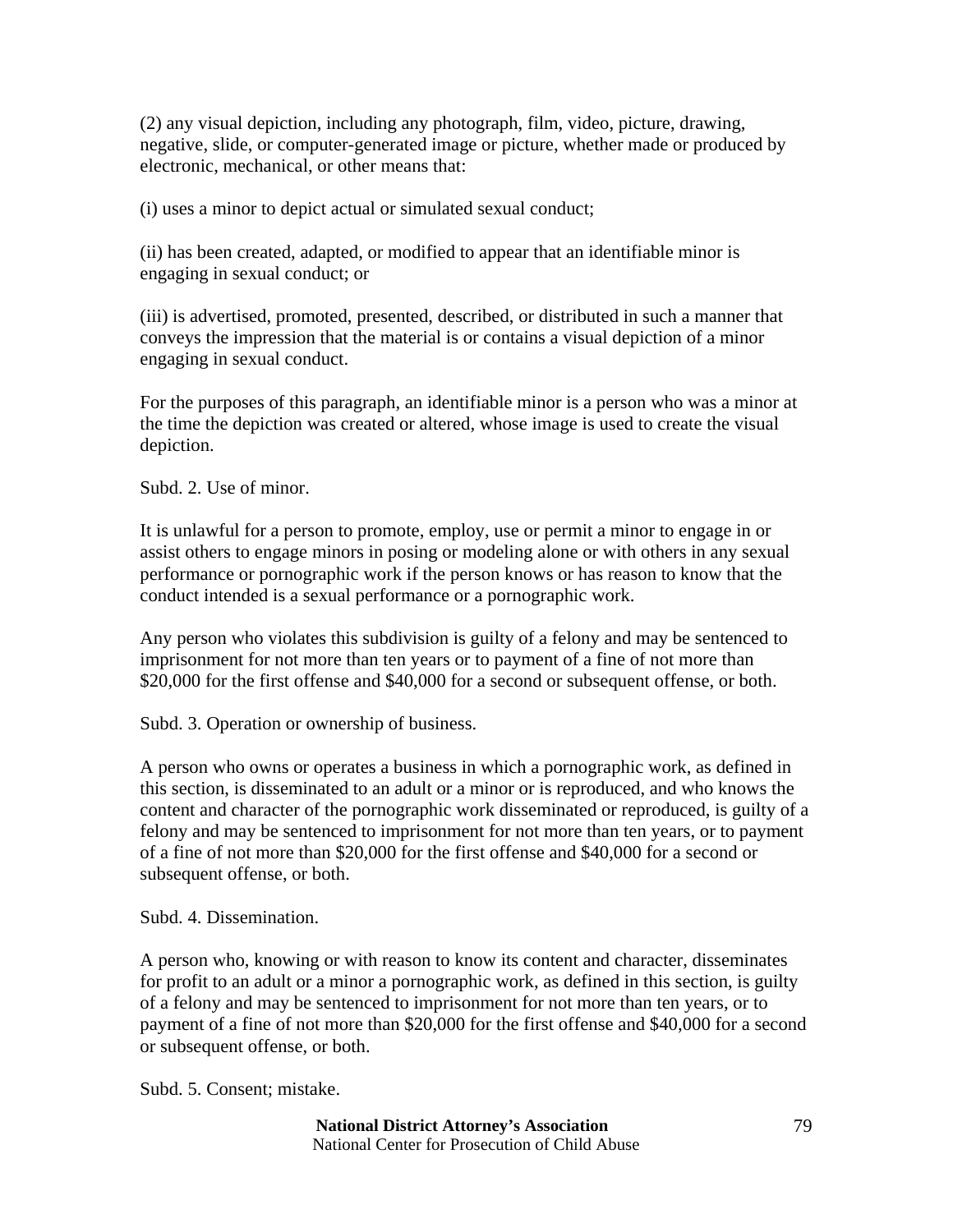Neither consent to sexual performance by a minor or the minor's parent, guardian, or custodian nor mistake as to the minor's age is a defense to a charge of violation of this section.

Subd. 6. Affirmative defense.

It shall be an affirmative defense to a charge of violating this section that the sexual performance or pornographic work was produced using only persons who were 18 years or older.

#### **MINN. STAT. § 617.247 (2009). Possession of pornographic work involving minors**

Subdivision 1. Policy; purpose.

It is the policy of the legislature in enacting this section to protect minors from the physical and psychological damage caused by their being used in pornographic work depicting sexual conduct which involves minors. It is therefore the intent of the legislature to penalize possession of pornographic work depicting sexual conduct which involve minors or appears to involve minors in order to protect the identity of minors who are victimized by involvement in the pornographic work, and to protect minors from future involvement in pornographic work depicting sexual conduct.

Subd. 2. Definitions.

For purposes of this section, the following terms have the meanings given them:

(a) "Pornographic work" has the meaning given to it in section 617.246.

(b) "Sexual conduct" has the meaning given to it in section 617.246.

Subd. 3. Dissemination prohibited.

(a) A person who disseminates pornographic work to an adult or a minor, knowing or with reason to know its content and character, is guilty of a felony and may be sentenced to imprisonment for not more than seven years and a fine of not more than \$10,000 for a first offense and for not more than 15 years and a fine of not more than \$20,000 for a second or subsequent offense.

(b) A person who violates paragraph (a) is guilty of a felony and may be sentenced to imprisonment for not more than 15 years if the violation occurs when the person is a registered predatory offender under section 243.166.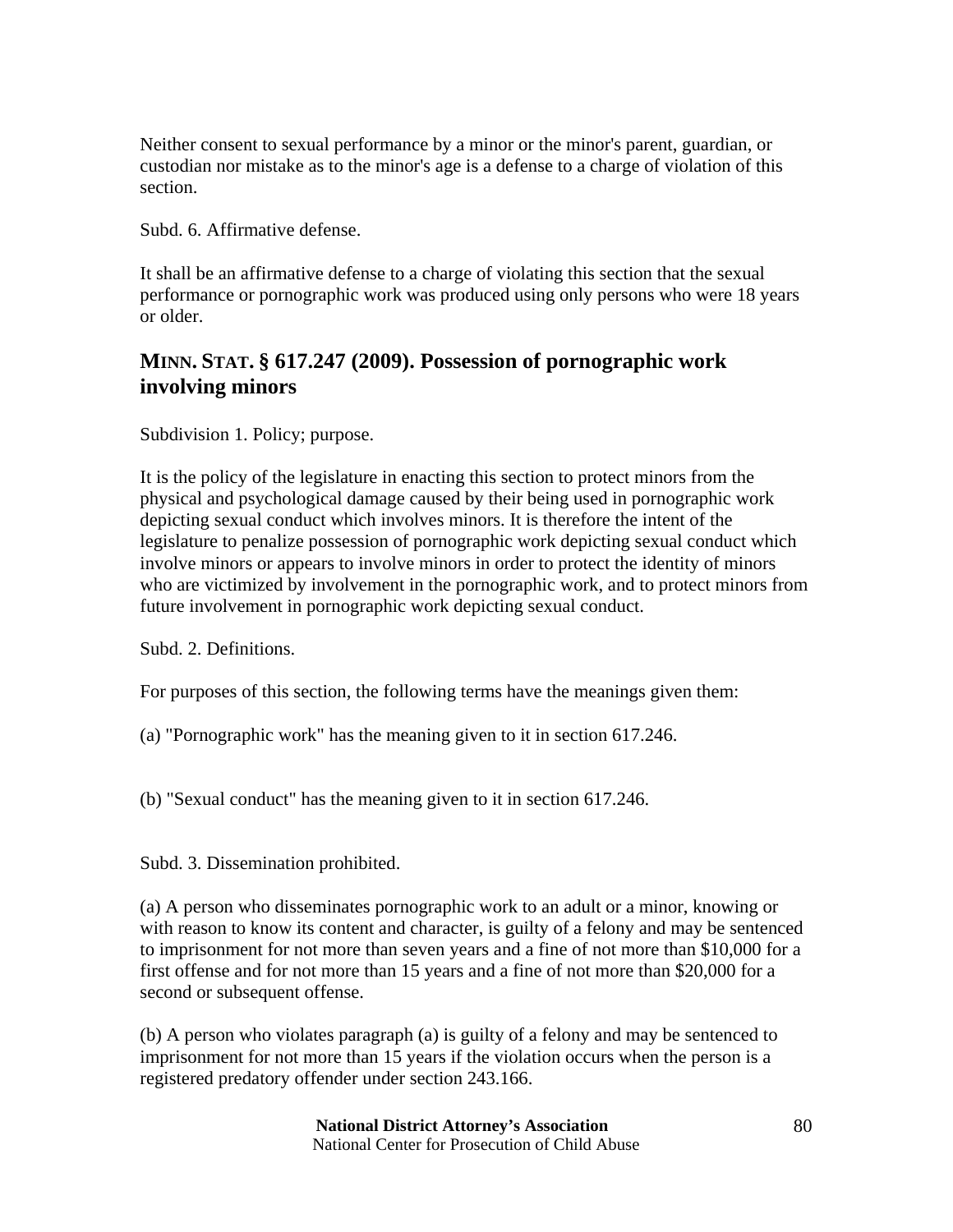Subd. 4. Possession prohibited.

(a) A person who possesses a pornographic work or a computer disk or computer or other electronic, magnetic, or optical storage system or a storage system of any other type, containing a pornographic work, knowing or with reason to know its content and character, is guilty of a felony and may be sentenced to imprisonment for not more than five years and a fine of not more than \$5,000 for a first offense and for not more than ten years and a fine of not more than \$10,000 for a second or subsequent offense.

(b) A person who violates paragraph (a) is guilty of a felony and may be sentenced to imprisonment for not more than ten years if the violation occurs when the person is a registered predatory offender under section 243.166.

Subd. 5. Exception.

This section does not apply to the performance of official duties by peace officers, court personnel, or attorneys, nor to licensed physicians, psychologists, or social workers or persons acting at the direction of a licensed physician, psychologist, or social worker in the course of a bona fide treatment or professional education program.

Subd. 6. Consent.

Consent to sexual performance by a minor or the minor's parent, guardian, or custodian is not a defense to a charge of violation of this section.

Subd. 7. Second offense.

If a person is convicted of a second or subsequent violation of this section within 15 years of the prior conviction, the court shall order a mental examination of the person. The examiner shall report to the court whether treatment of the person is necessary.

Subd. 8. Affirmative defense.

It shall be an affirmative defense to a charge of violating this section that the pornographic work was produced using only persons who were 18 years or older.

Subd. 9. Conditional release term.

Notwithstanding the statutory maximum sentence otherwise applicable to the offense or any provision of the sentencing guidelines, when a court commits a person to the custody of the commissioner of corrections for violating this section, the court shall provide that after the person has completed the sentence imposed, the commissioner shall place the person on conditional release for five years, minus the time the offender served on supervised release. If the person has previously been convicted of a violation of this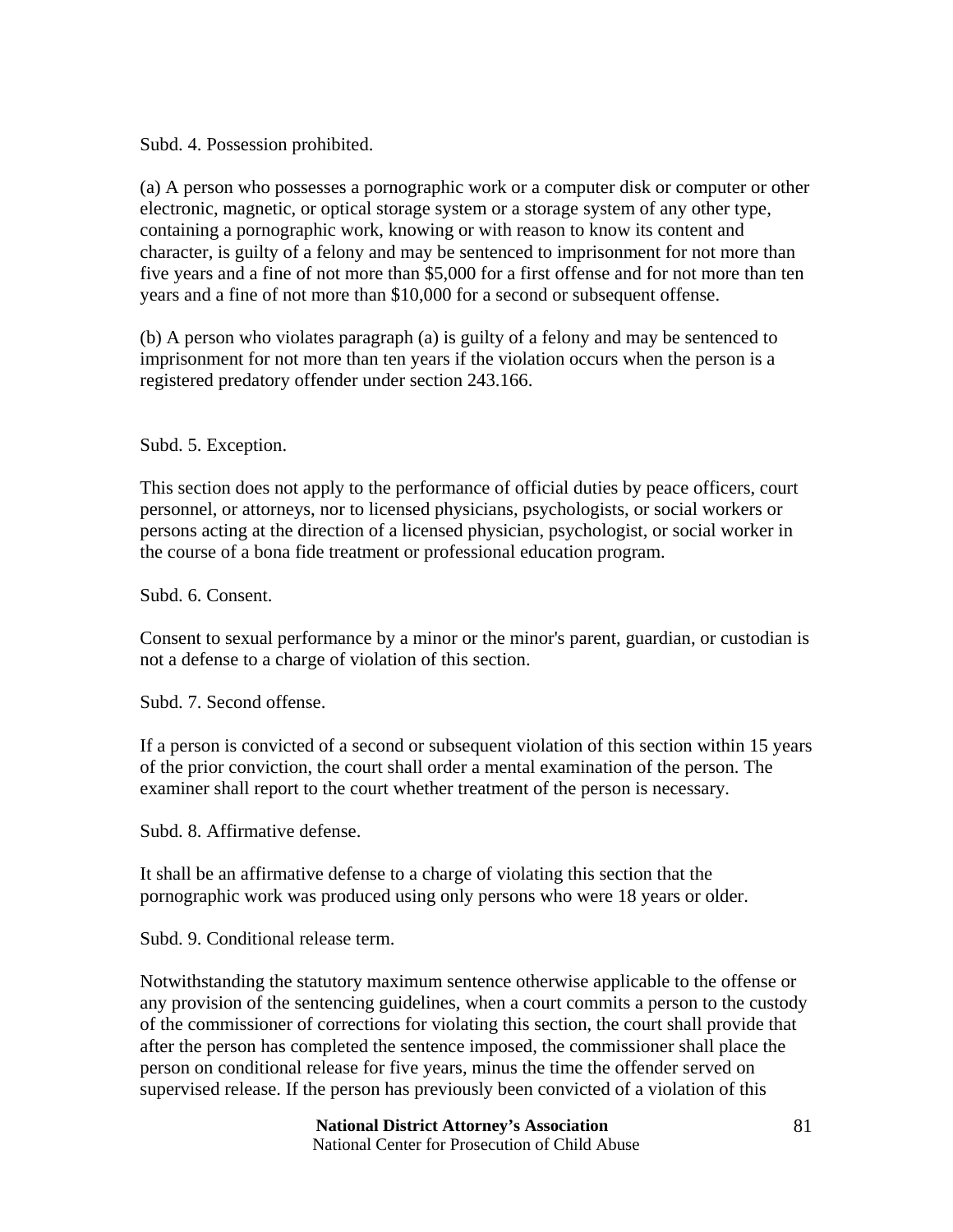section, section 609.342, 609.343, 609.344, 609.345, 609.3451, 609.3453, or 617.246, or any similar statute of the United States, this state, or any state, the commissioner shall place the person on conditional release for ten years, minus the time the offender served on supervised release. The terms of conditional release are governed by section 609.3455, subdivision 8.

# **MISSISSIPPI**

# **MISS. CODE ANN. § 97-29-101 (2009). Distribution or wholesale distribution of obscene materials or performances; character and reputation as evidence; prosecutor's bond**

A person commits the offense of distributing obscene materials or obscene performances when he sells, rents, leases, advertises, publishes or exhibits to any person any obscene material or obscene performance of any description knowing the obscene nature thereof, or offers to do so, or possesses such material with the intent to do so. A person commits the offense of wholesale distributing obscene materials or obscene performances when he distributes for the purpose of resale any obscene material or obscene performance of any description knowing the obscene nature thereof, or offers to do so, or possesses such material with the intent to do so. The word "knowing" as used in this section means either actual or constructive knowledge of the obscene contents of the subject matter, and a person has constructive knowledge of the obscene contents if he has knowledge of facts which would put a reasonable and prudent person on notice as to the suspect nature of the material. The character and reputation of an individual charged with an offense under Sections 97-29-101 through 97-29-109 and, if a commercial dissemination of obscene material or an obscene performance is involved, the character and reputation of the business establishment involved, may be placed in evidence by the defendant on the question of intent to violate Sections 97-29-101 through 97-29-109.

 Any person, other than a city attorney, county prosecuting attorney or district attorney, who shall sign an affidavit charging an offense prescribed by this section shall file a bond in the amount of five hundred dollars (\$ 500.00) at the time such affidavit is lodged. Such bond shall be conditioned that the affidavit was not filed frivolously, maliciously or out of ill will.

### **MISS. CODE ANN. § 97-5-31 (2009). Exploitation of children; definitions**

As used in Sections 97-5-33 through 97-5-37, the following words and phrases shall have the meanings given to them in this section:

(a) "Child" means any individual who has not attained the age of eighteen (18) years.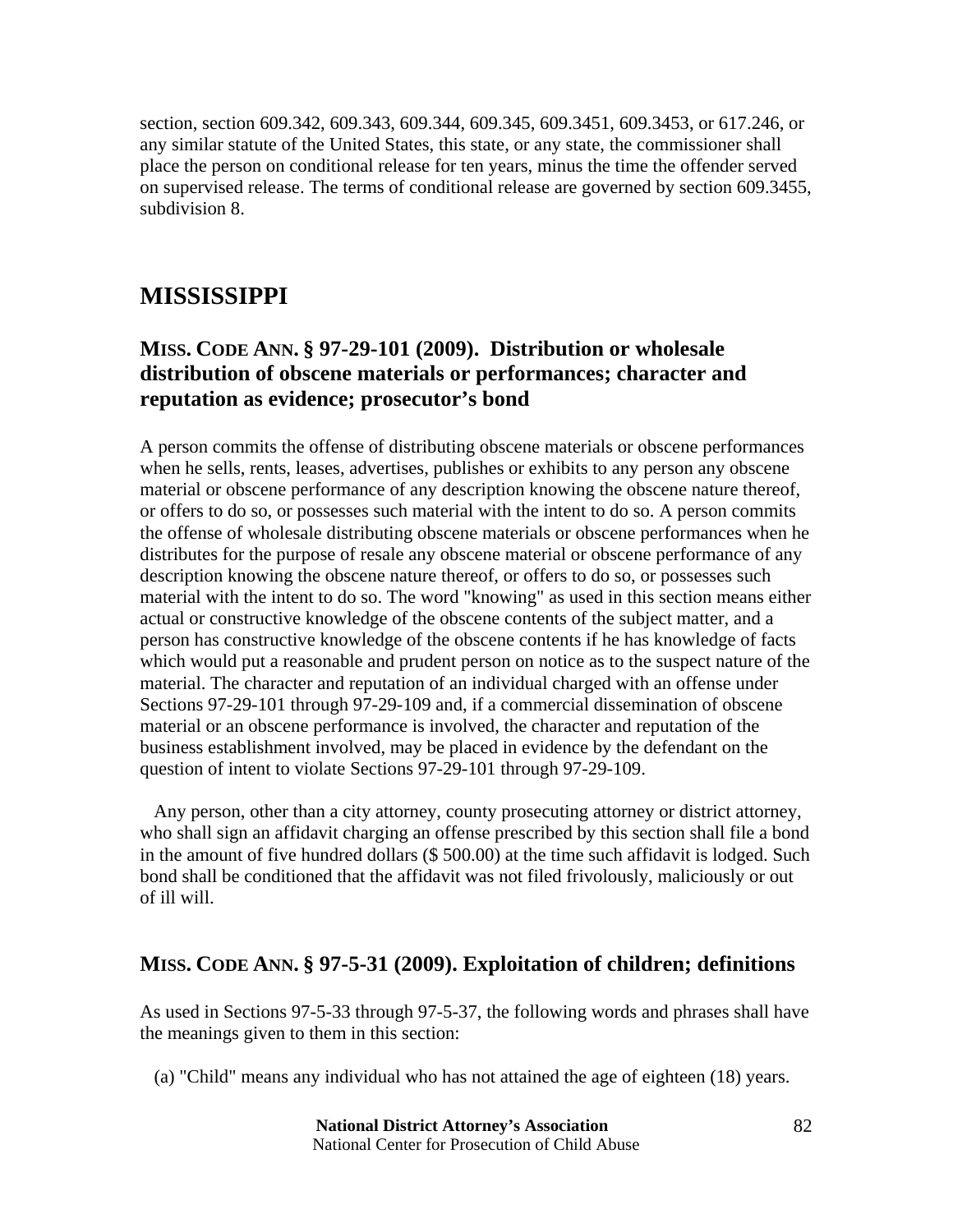(b) "Sexually explicit conduct" means actual or simulated:

 (i) Sexual intercourse, including genital-genital, oral-genital, anal-genital, or oralanal, whether between persons of the same or opposite sex;

(ii) Bestiality;

(iii) Masturbation;

(iv) Sadistic or masochistic abuse;

(v) Lascivious exhibition of the genitals or pubic area of any person; or

 (vi) Fondling or other erotic touching of the genitals, pubic area, buttocks, anus or breast.

 (c) "Producing" means producing, directing, manufacturing, issuing, publishing or advertising.

 (d) "Visual depiction" includes without limitation developed or undeveloped film and video tape or other visual unaltered reproductions by computer.

(e) "Computer" has the meaning given in Title 18, United States Code, Section 1030.

 (f) "Simulated" means any depicting of the genitals or rectal areas that gives the appearance of sexual conduct or incipient sexual conduct.

### **MISS. CODE ANN. § 97-5-33 (2009). Exploitation of children; prohibitions**

(1) No person shall, by any means including computer, cause, solicit or knowingly permit any child to engage in sexually explicit conduct or in the simulation of sexually explicit conduct for the purpose of producing any visual depiction of such conduct.

(2) No person shall, by any means including computer, photograph, film, video tape or otherwise depict or record a child engaging in sexually explicit conduct or in the simulation of sexually explicit conduct.

(3) No person shall, by any means including computer, knowingly send, transport, transmit, ship, mail or receive any photograph, drawing, sketch, film, video tape or other visual depiction of an actual child engaging in sexually explicit conduct.

(4) No person shall, by any means including computer, receive with intent to distribute, distribute for sale, sell or attempt to sell in any manner any photograph, drawing, sketch, film, video tape or other visual depiction of an actual child engaging in sexually explicit conduct.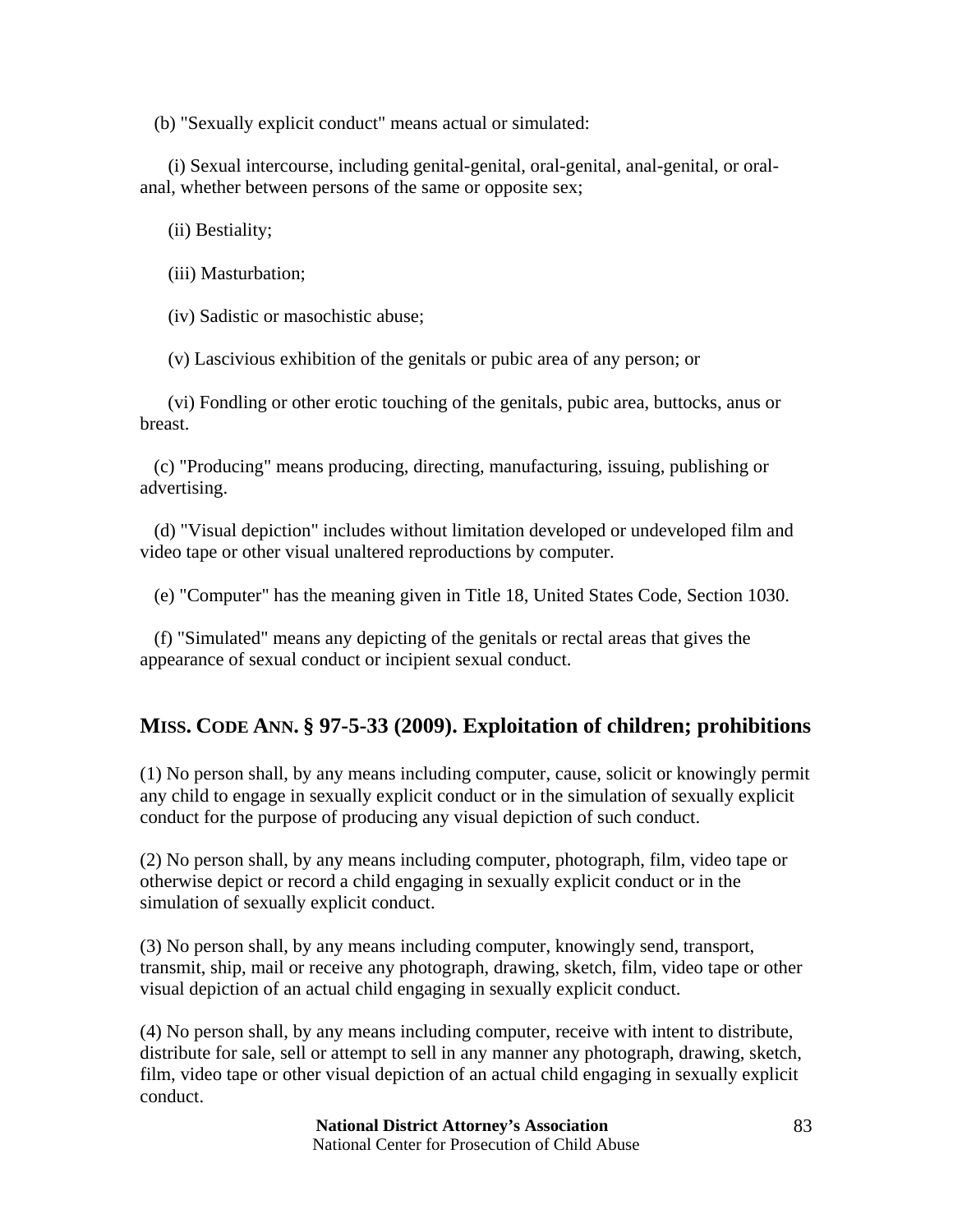(5) No person shall, by any means including computer, possess any photograph, drawing, sketch, film, video tape or other visual depiction of an actual child engaging in sexually explicit conduct.

(6) No person shall, by any means including computer, knowingly entice, induce, persuade, seduce, solicit, advise, coerce, or order a child to meet with the defendant or any other person for the purpose of engaging in sexually explicit conduct.

(7) No person shall by any means, including computer, knowingly entice, induce, persuade, seduce, solicit, advise, coerce or order a child to produce any visual depiction of adult sexual conduct or any sexually explicit conduct.

(8) The fact that an undercover operative or law enforcement officer posed as a child or was involved in any other manner in the detection and investigation of an offense under this section shall not constitute a defense to a prosecution under this section.

(9) For purposes of determining jurisdiction, the offense is committed in this state if all or part of the conduct described in this section occurs in the State of Mississippi or if the transmission that constitutes the offense either originates in this state or is received in this state.

# **MISS. CODE ANN. § 97-5-35 (2009). Exploitation of children; penalties**

Any person who violates any provision of Section 97-5-33 shall be guilty of a felony and upon conviction shall be fined not less than Fifty Thousand Dollars (\$ 50,000.00) nor more than Five Hundred Thousand Dollars (\$ 500,000.00) and shall be imprisoned for not less than five (5) years nor more than forty (40) years. Any person convicted of a second or subsequent violation of Section 97-5-33 shall be fined not less than One Hundred Thousand Dollars (\$ 100,000.00) nor more than One Million Dollars (\$ 1,000,000.00) and shall be confined in the custody of the Department of Corrections for life or such lesser term as the court may determine, but not less than twenty (20) years.

### **MISS. CODE ANN. § 97-5-37 (2009). Exploitation of children; other remedies**

The provisions of Sections 97-5-31 through 97-5-37 are supplemental to any statute relating to child abuse or neglect, obscenity, enticement of children or contributing to delinquency of a minor and acquittal or conviction pursuant to any other statute shall not be a bar to prosecution under Sections 97-5-31 through 97-5-37. Acquittal or conviction under Sections 97-5-31 through 97-5-37 shall not be a bar to prosecution and conviction under other statutes defining crimes or misdemeanors, nor to any civil or administrative remedy otherwise available.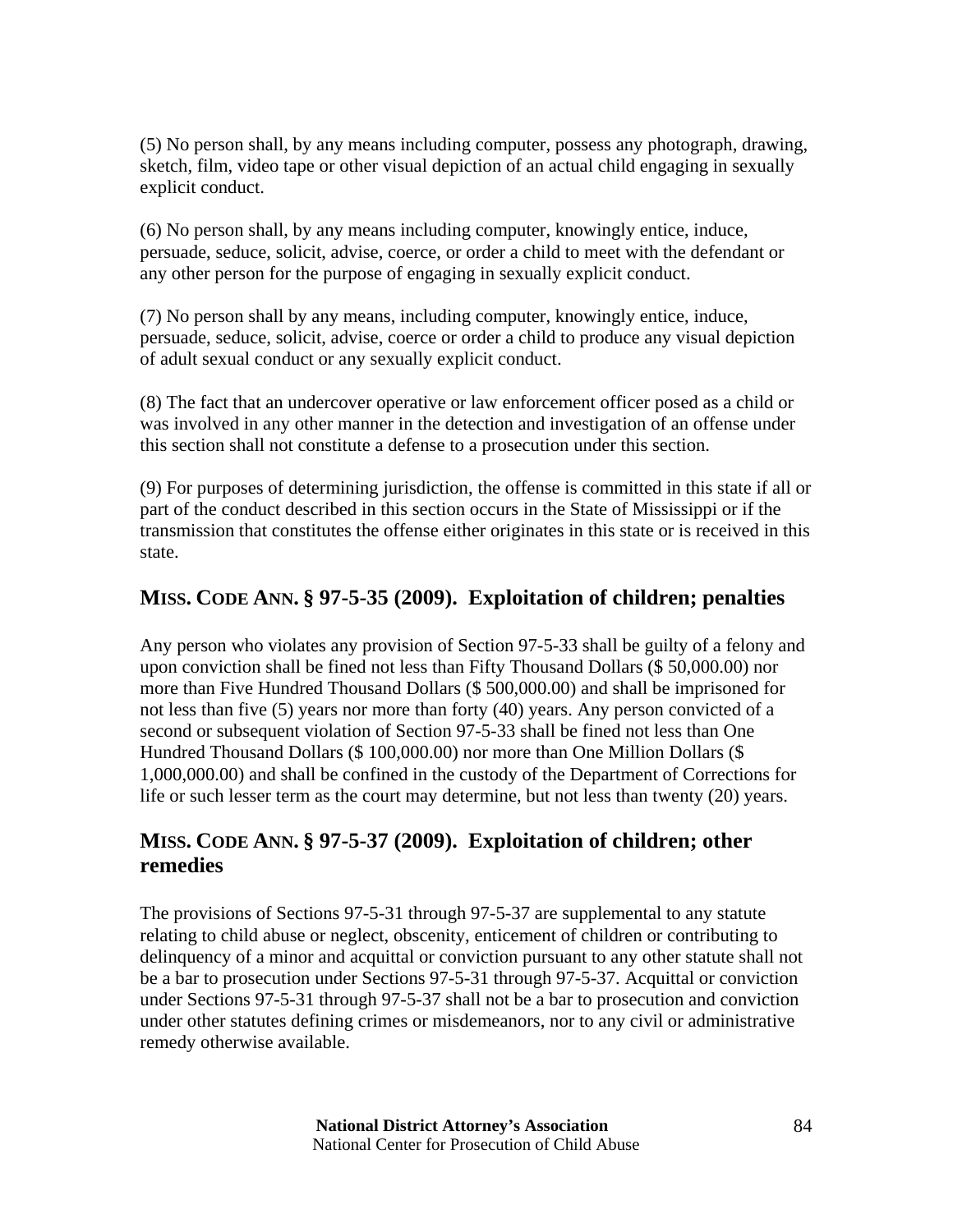# **MISSOURI**

#### **MO. REV. STAT. § 573.010 (2009). Definitions**

As used in this chapter the following terms shall mean:

(1) "Child", any person under the age of fourteen;

(2) "Child pornography":

 (a) Any obscene material or performance depicting sexual conduct, sexual contact, or a sexual performance, as these terms are defined in section 556.061, RSMo, and which has as one of its participants or portrays as an observer of such conduct, contact, or performance a minor under the age of eighteen; or

 (b) Any visual depiction, including any photograph, film, video, picture, or computer or computer-generated image or picture, whether made or produced by electronic, mechanical, or other means, of sexually explicit conduct where:

 a. The production of such visual depiction involves the use of a minor engaging in sexually explicit conduct;

 b. Such visual depiction is a digital image, computer image, or computer-generated image that is, or is indistinguishable from, that of a minor engaging in sexually explicit conduct; or

 c. Such visual depiction has been created, adapted, or modified to show that an identifiable minor is engaging in sexually explicit conduct;

 (3) "Displays publicly", exposing, placing, posting, exhibiting, or in any fashion displaying in any location, whether public or private, an item in such a manner that it may be readily seen and its content or character distinguished by normal unaided vision viewing it from a street, highway or public sidewalk, or from the property of others or from any portion of the person's store, or the exhibitor's store or property when items and material other than this material are offered for sale or rent to the public;

 (4) "Explicit sexual material", any pictorial or three-dimensional material depicting human masturbation, deviate sexual intercourse, sexual intercourse, direct physical stimulation or unclothed genitals, sadomasochistic abuse, or emphasizing the depiction of postpubertal human genitals; provided, however, that works of art or of anthropological significance shall not be deemed to be within the foregoing definition;

 (5) "Furnish", to issue, sell, give, provide, lend, mail, deliver, transfer, circulate, disseminate, present, exhibit or otherwise provide;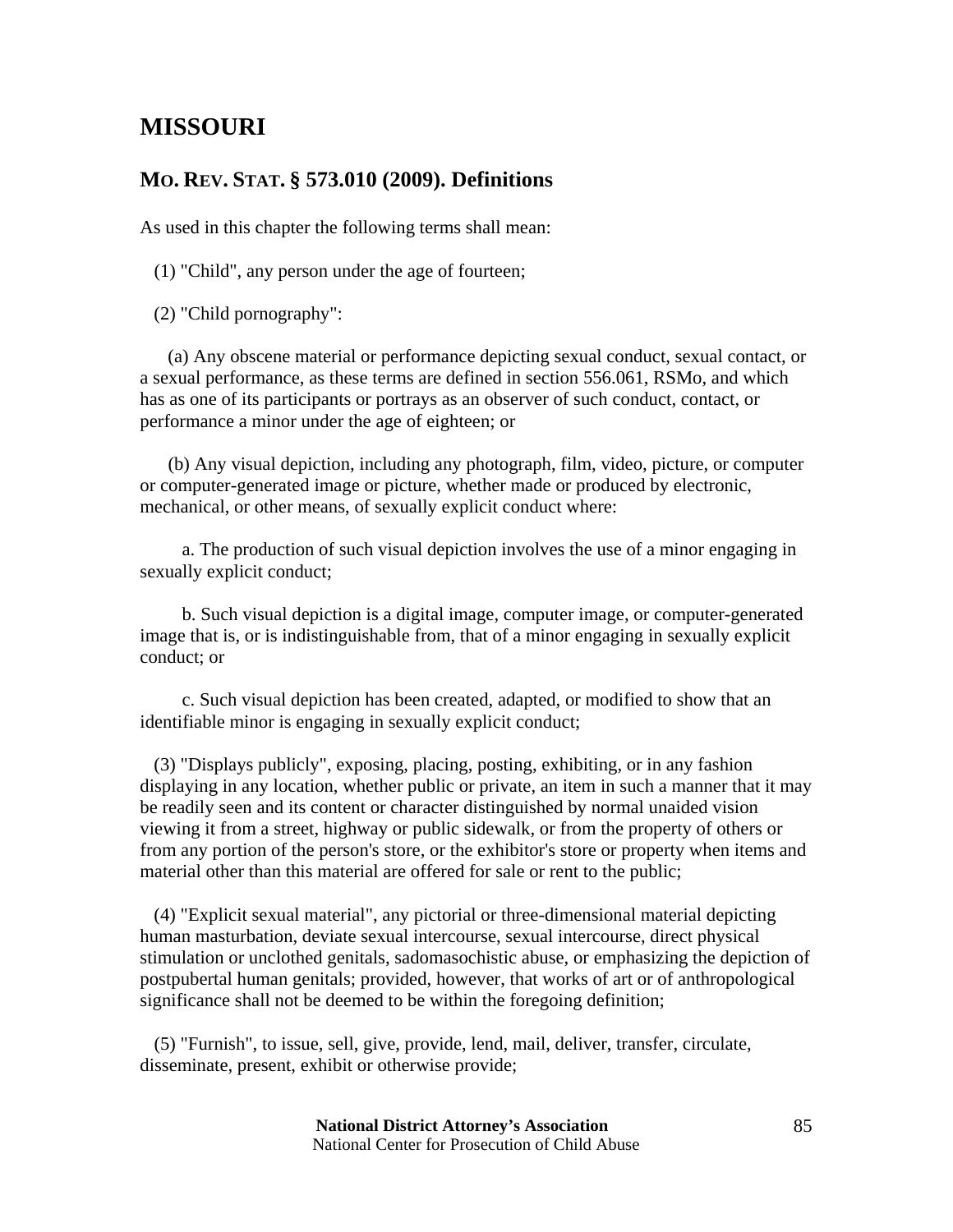(6) "Graphic", when used with respect to a depiction of sexually explicit conduct, that a viewer can observe any part of the genitals or pubic area of any depicted person or animal during any part of the time that the sexually explicit conduct is being depicted;

(7) "Identifiable minor":

(a) A person:

 a. (i) Who was a minor at the time the visual depiction was created, adapted, or modified; or

 (ii) Whose image as a minor was used in creating, adapting, or modifying the visual depiction; and

 b. Who is recognizable as an actual person by the person's face, likeness, or other distinguishing characteristic, such as a unique birthmark or other recognizable feature; and

 (b) The term shall not be construed to require proof of the actual identity of the identifiable minor;

 (8) "Indistinguishable", when used with respect to a depiction, virtually indistinguishable, in that the depiction is such that an ordinary person viewing the depiction would conclude that the depiction is of an actual minor engaged in sexually explicit conduct. Indistinguishable does not apply to depictions that are drawings, cartoons, sculptures, or paintings depicting minors or adults;

 (9) "Material", anything printed or written, or any picture, drawing, photograph, motion picture film, videotape or videotape production, or pictorial representation, or any recording or transcription, or any mechanical, chemical, or electrical reproduction, or stored computer data, or anything which is or may be used as a means of communication. Material includes undeveloped photographs, molds, printing plates, stored computer data and other latent representational objects;

(10) "Minor", any person under the age of eighteen;

 (11) "Nudity", the showing of postpubertal human genitals or pubic area, with less than a fully opaque covering;

(12) "Obscene", any material or performance is obscene if, taken as a whole:

 (a) Applying contemporary community standards, its predominant appeal is to prurient interest in sex; and

 (b) The average person, applying contemporary community standards, would find the material depicts or describes sexual conduct in a patently offensive way; and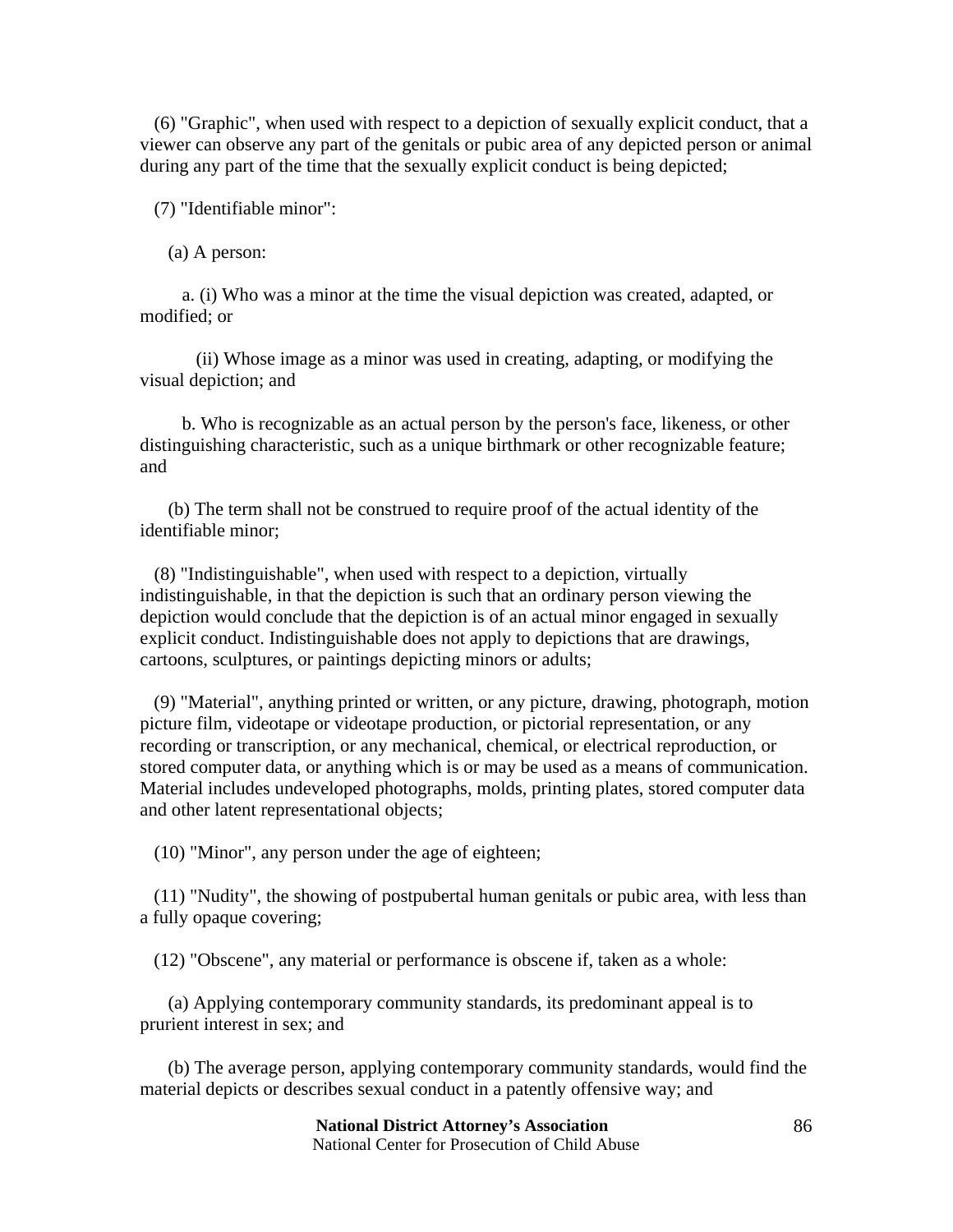(c) A reasonable person would find the material lacks serious literary, artistic, political or scientific value;

 (13) "Performance", any play, motion picture film, videotape, dance or exhibition performed before an audience of one or more;

 (14) "Pornographic for minors", any material or performance is pornographic for minors if the following apply:

 (a) The average person, applying contemporary community standards, would find that the material or performance, taken as a whole, has a tendency to cater or appeal to a prurient interest of minors; and

 (b) The material or performance depicts or describes nudity, sexual conduct, sexual excitement, or sadomasochistic abuse in a way which is patently offensive to the average person applying contemporary adult community standards with respect to what is suitable for minors; and

 (c) The material or performance, taken as a whole, lacks serious literary, artistic, political, or scientific value for minors;

 (15) "Promote", to manufacture, issue, sell, provide, mail, deliver, transfer, transmute, publish, distribute, circulate, disseminate, present, exhibit, or advertise, or to offer or agree to do the same, by any means including a computer;

 (16) "Sadomasochistic abuse", flagellation or torture by or upon a person as an act of sexual stimulation or gratification;

 (17) "Sexual conduct", actual or simulated, normal or perverted acts of human masturbation; deviate sexual intercourse; sexual intercourse; or physical contact with a person's clothed or unclothed genitals, pubic area, buttocks, or the breast of a female in an act of apparent sexual stimulation or gratification or any sadomasochistic abuse or acts including animals or any latent objects in an act of apparent sexual stimulation or gratification;

(18) "Sexually explicit conduct", actual or simulated:

 (a) Sexual intercourse, including genital-genital, oral-genital, anal-genital, or oralanal, whether between persons of the same or opposite sex;

(b) Bestiality;

(c) Masturbation;

(d) Sadistic or masochistic abuse; or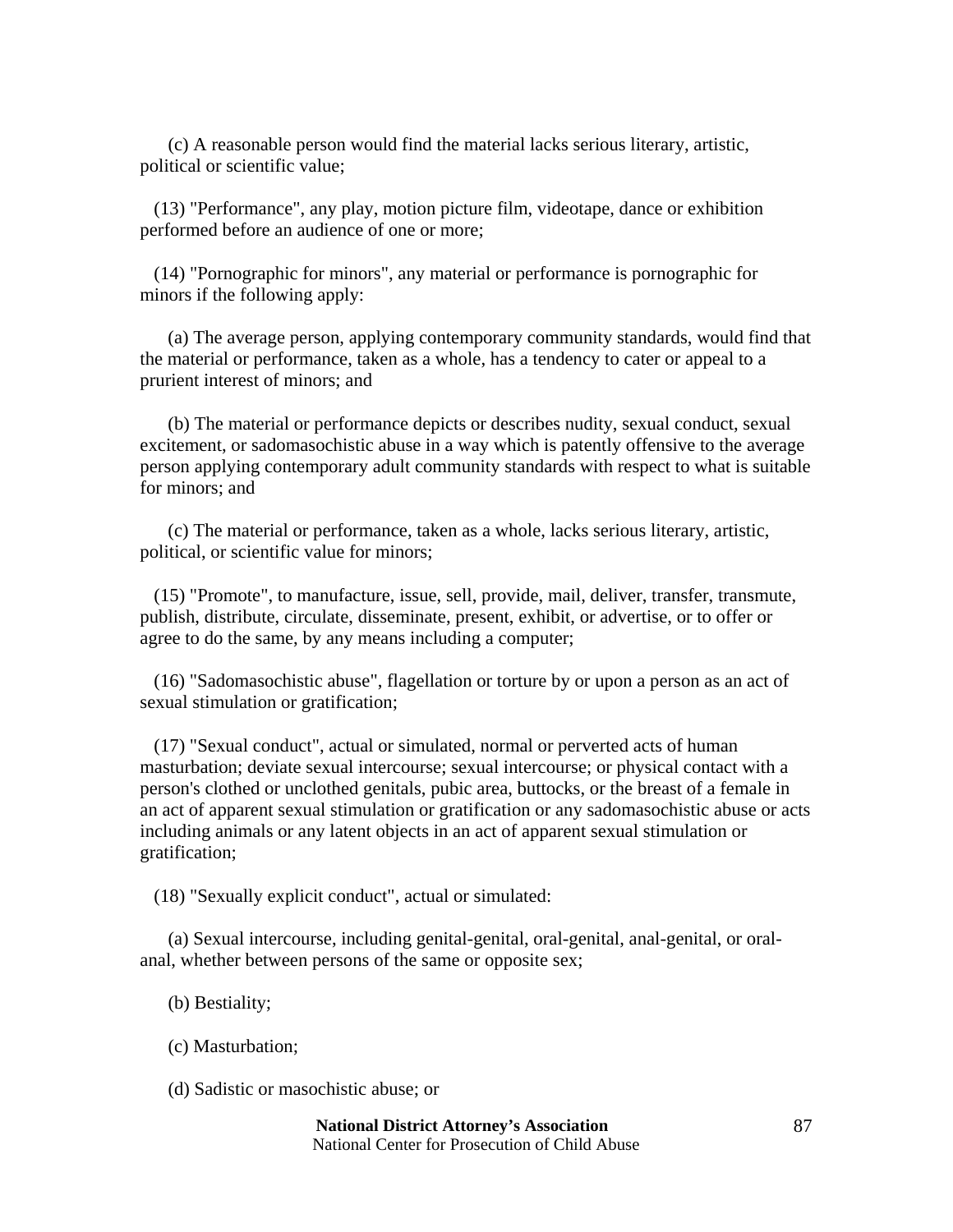(e) Lascivious exhibition of the genitals or pubic area of any person;

 (19) "Sexual excitement", the condition of human male or female genitals when in a state of sexual stimulation or arousal;

 (20) "Visual depiction", includes undeveloped film and videotape, and data stored on computer disk or by electronic means which is capable of conversion into a visual image;

 (21) "Wholesale promote", to manufacture, issue, sell, provide, mail, deliver, transfer, transmute, publish, distribute, circulate, disseminate, or to offer or agree to do the same for purposes of resale or redistribution.

# **MO. REV. STAT. § 573.025 (2009). Promoting child pornography in the first degree**

1. A person commits the crime of promoting child pornography in the first degree if, knowing of its content and character, such person possesses with the intent to promote or promotes child pornography of a child less than fourteen years of age or obscene material portraying what appears to be a child less than fourteen years of age.

2. Promoting child pornography in the first degree is a class B felony unless the person knowingly promotes such material to a minor, in which case it is a class A felony. No person who pleads guilty to or is found guilty of, or is convicted of, promoting child pornography in the first degree shall be eligible for probation, parole, or conditional release for a period of three calendar years.

3. Nothing in this section shall be construed to require a provider of electronic communication services or remote computing services to monitor any user, subscriber or customer of the provider, or the content of any communication of any user, subscriber or customer of the provider.

# **MO. REV. STAT. § 573.035 (2009). Promoting child pornography in the second degree**

1. A person commits the crime of promoting child pornography in the second degree if knowing of its content and character such person possesses with the intent to promote or promotes child pornography of a minor under the age of eighteen or obscene material portraying what appears to be a minor under the age of eighteen.

2. Promoting child pornography in the second degree is a class C felony unless the person knowingly promotes such material to a minor, in which case it is a class B felony. No person who is found guilty of, pleads guilty to, or is convicted of promoting child pornography in the second degree shall be eligible for probation.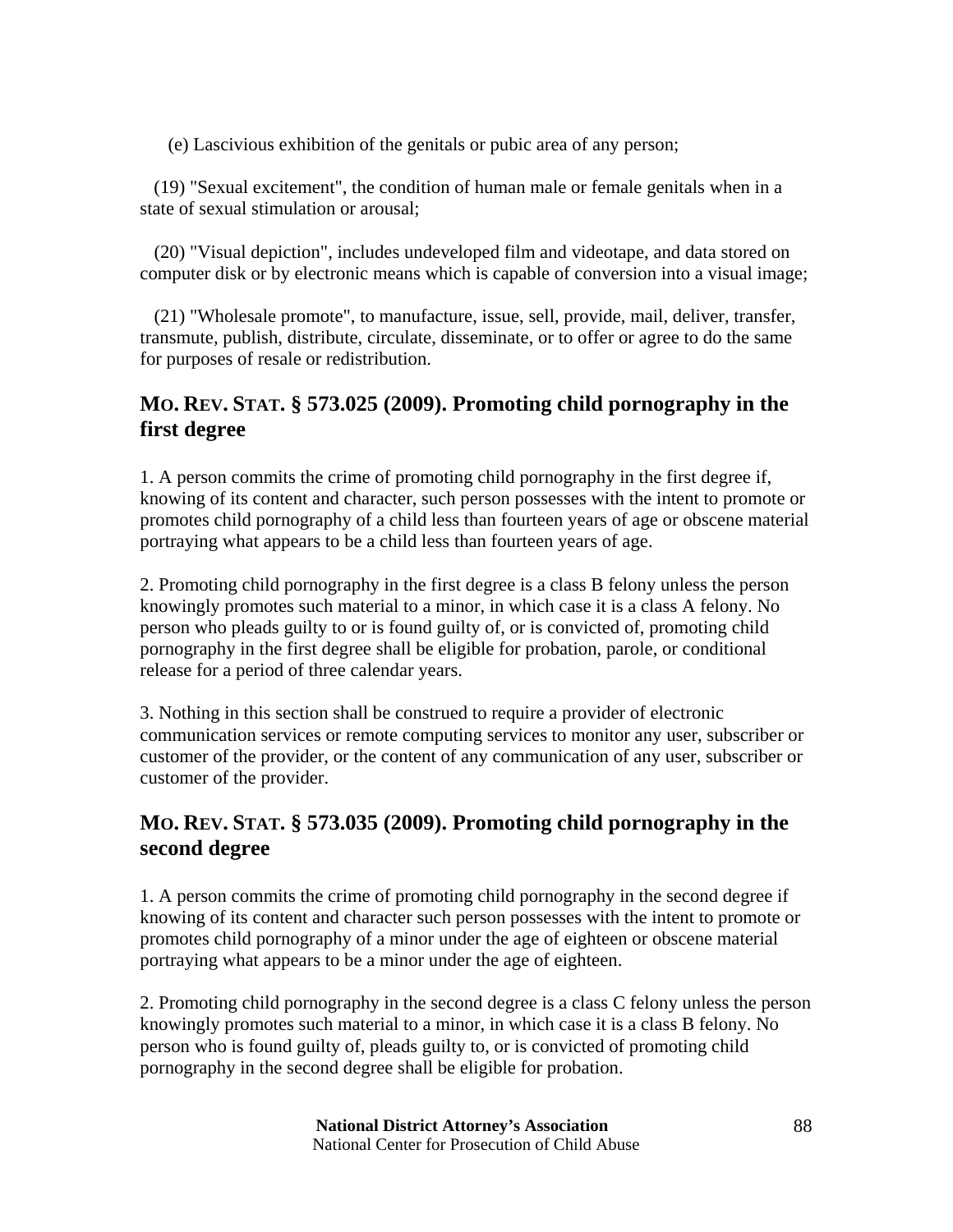# **MO. REV. STAT. § 573.050 (2009). Evidence in obscenity and child pornography cases**

1. In any prosecution under this chapter evidence shall be admissible to show:

 (1) What the predominant appeal of the material or performance would be for ordinary adults or minors;

(2) The literary, artistic, political or scientific value of the material or performance;

(3) The degree of public acceptance in this state and in the local community;

 (4) The appeal to prurient interest in advertising or other promotion of the material or performance;

 (5) The purpose of the author, creator, promoter, furnisher or publisher of the material or performance.

2. Testimony of the author, creator, promoter, furnisher, publisher, or expert testimony, relating to factors entering into the determination of the issues of obscenity or child pornography, shall be admissible.

3. In any prosecution for possession of child pornography or promoting child pornography in the first or second degree, the determination that the person who participated in the child pornography was younger than eighteen years of age may be made as set forth in section 568.100, RSMo, or reasonable inferences drawn by a judge or jury after viewing the alleged pornographic material shall constitute sufficient evidence of the child's age to support a conviction.

4. In any prosecution for promoting child pornography in the first or second degree, no showing is required that the performance or material involved appeals to prurient interest, that it lacks serious literary, artistic, political or scientific value, or that it is patently offensive to prevailing standards in the community as a whole.

# **MONTANA**

### **MONT. CODE ANN. § 45-5-625 (2009). Sexual abuse of children.**

(1) A person commits the offense of sexual abuse of children if the person:

(a) knowingly employs, uses, or permits the employment or use of a child in an exhibition of sexual conduct, actual or simulated;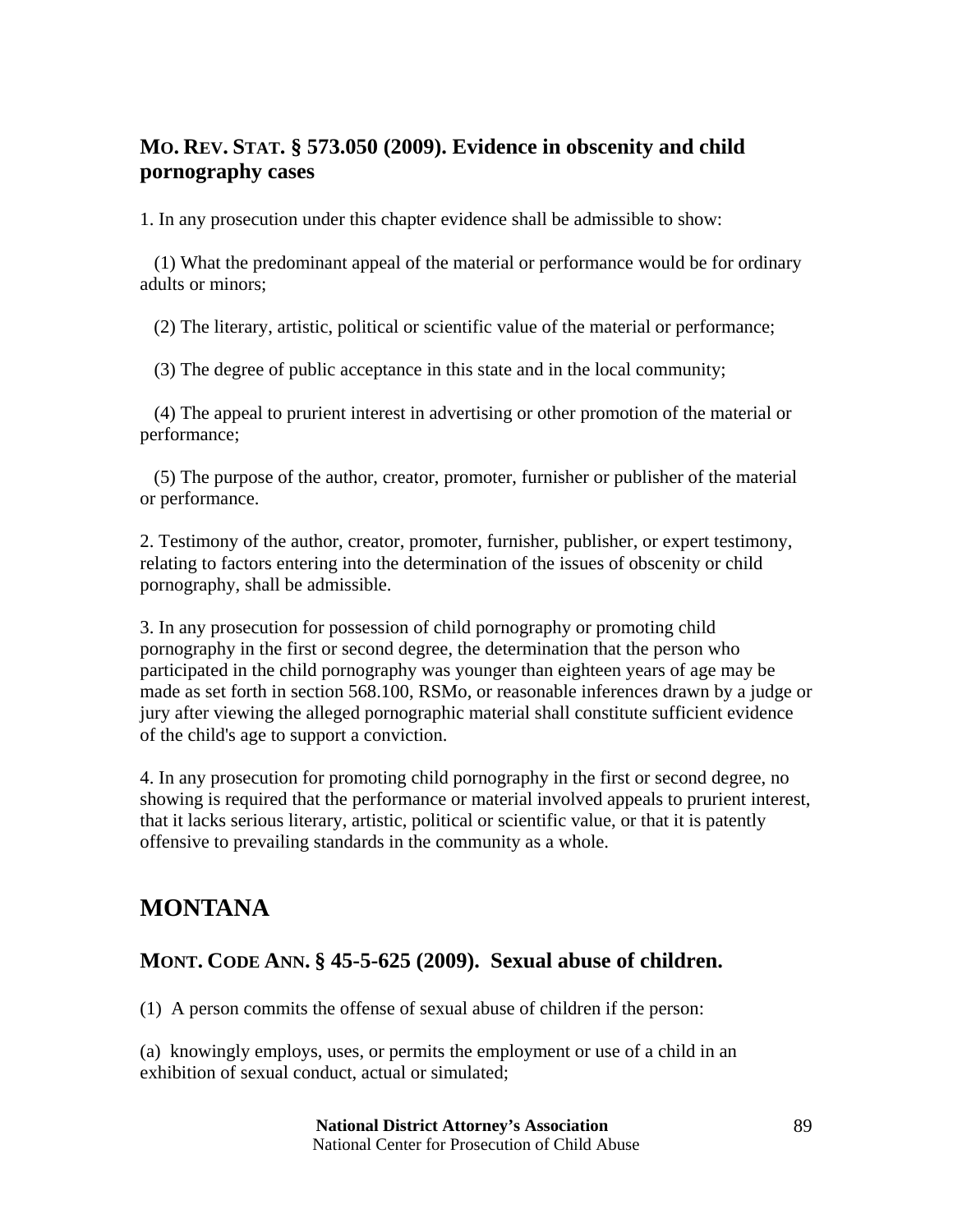(b) knowingly photographs, films, videotapes, develops or duplicates the photographs, films, or videotapes, or records a child engaging in sexual conduct, actual or simulated;

(c) knowingly, by any means of communication, including electronic communication, persuades, entices, counsels, or procures a child under 16 years of age or a person the offender believes to be a child under 16 years of age to engage in sexual conduct, actual or simulated;

(d) knowingly processes, develops, prints, publishes, transports, distributes, sells, exhibits, or advertises any visual or print medium, including a medium by use of electronic communication in which a child is engaged in sexual conduct, actual or simulated;

(e) knowingly possesses any visual or print medium, including a medium by use of electronic communication in which a child is engaged in sexual conduct, actual or simulated;

(f) finances any of the activities described in subsections (1)(a) through (1)(d) and (1)(g), knowing that the activity is of the nature described in those subsections; or

(g) possesses with intent to sell any visual or print medium, including a medium by use of electronic communication in which a child is engaged in sexual conduct, actual or simulated.

(2) (a) Except as provided in subsection  $(2)(b)$ ,  $(2)(c)$ , or  $(4)$ , a person convicted of the offense of sexual abuse of children shall be punished by life imprisonment or by imprisonment in the state prison for a term not to exceed 100 years and may be fined not more than \$ 10,000.

(b) Except as provided in 46-18-219, if the victim is under 16 years of age, a person convicted of the offense of sexual abuse of children shall be punished by life imprisonment or by imprisonment in the state prison for a term of not less than 4 years or more than 100 years and may be fined not more than \$ 10,000.

(c) Except as provided in 46-18-219, a person convicted of the offense of sexual abuse of children for the possession of material, as provided in subsection (1)(e), shall be fined not to exceed \$ 10,000 or be imprisoned in the state prison for a term not to exceed 10 years, or both.

(3) An offense is not committed under subsections  $(1)(d)$  through  $(1)(g)$  if the visual or print medium is processed, developed, printed, published, transported, distributed, sold, possessed, or possessed with intent to sell, or if the activity is financed, as part of a sexual offender information or treatment course or program conducted or approved by the department of corrections.

(4) (a) If the victim was 12 years of age or younger and the offender was 18 years of age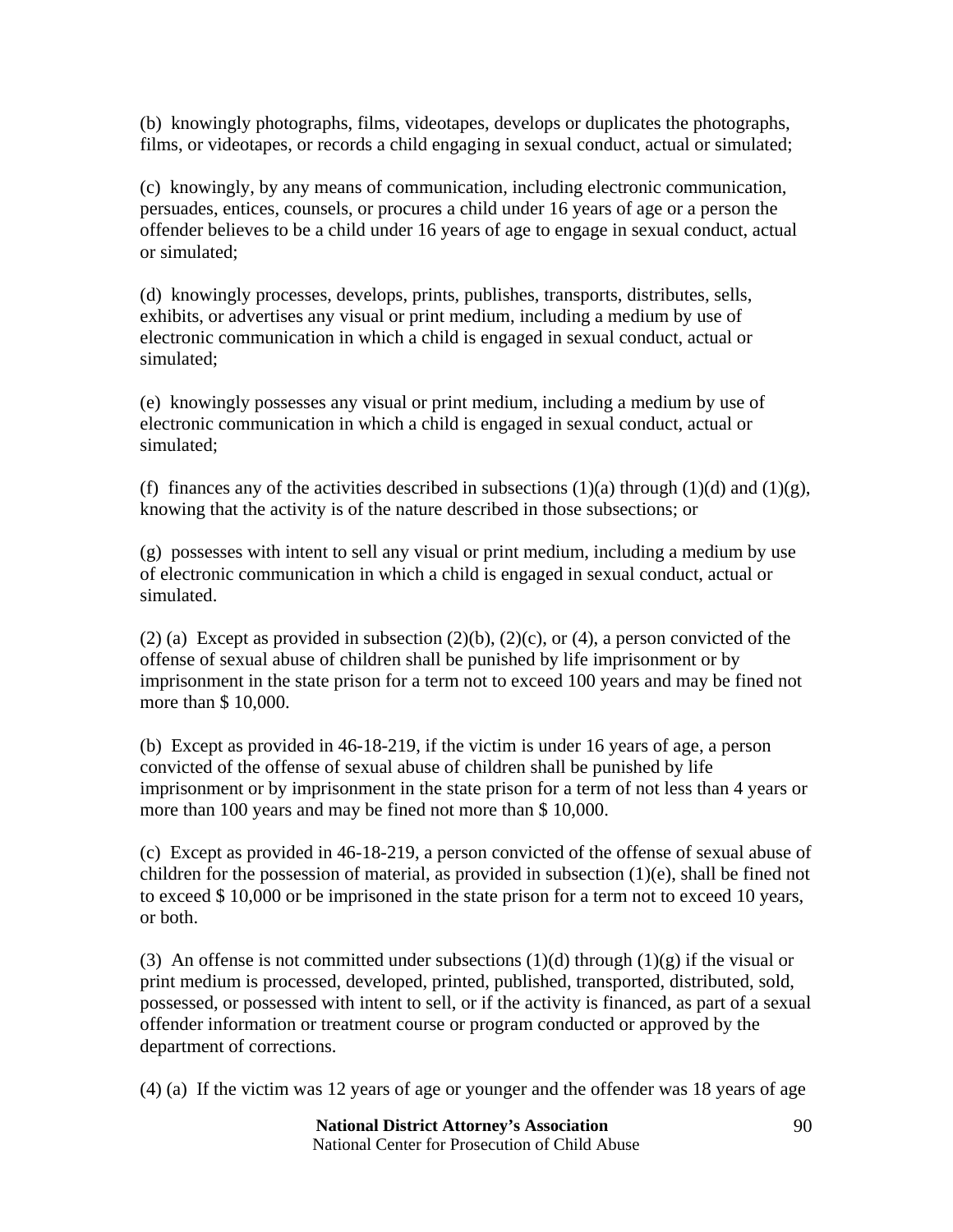or older at the time of the offense, the offender:

(i) shall be punished by imprisonment in a state prison for a term of 100 years. The court may not suspend execution or defer imposition of the first 25 years of a sentence of imprisonment imposed under this subsection (4)(a)(i) except as provided in 46-18-222, and during the first 25 years of imprisonment, the offender is not eligible for parole.

(ii) may be fined an amount not to exceed \$ 50,000; and

(iii) shall be ordered to enroll in and successfully complete the educational phase and the cognitive and behavioral phase of a sexual offender treatment program provided or approved by the department of corrections.

(b) If the offender is released after the mandatory minimum period of imprisonment, the offender is subject to supervision by the department of corrections for the remainder of the offender's life and shall participate in the program for continuous, satellite-based monitoring provided for in 46-23-1010.

(5) As used in this section, the following definitions apply:

(a) "Electronic communication" means a sign, signal, writing, image, sound, data, or intelligence of any nature transmitted or created in whole or in part by a wire, radio, electromagnetic, photoelectronic, or photo-optical system.

(b) "Sexual conduct" means:

(i) actual or simulated:

(A) sexual intercourse, whether between persons of the same or opposite sex;

(B) penetration of the vagina or rectum by any object, except when done as part of a recognized medical procedure;

(C) bestiality;

(D) masturbation;

(E) sadomasochistic abuse;

(F) lewd exhibition of the genitals, breasts, pubic or rectal area, or other intimate parts of any person; or

(G) defecation or urination for the purpose of the sexual stimulation of the viewer; or

(ii) depiction of a child in the nude or in a state of partial undress with the purpose to abuse, humiliate, harass, or degrade the child or to arouse or gratify the person's own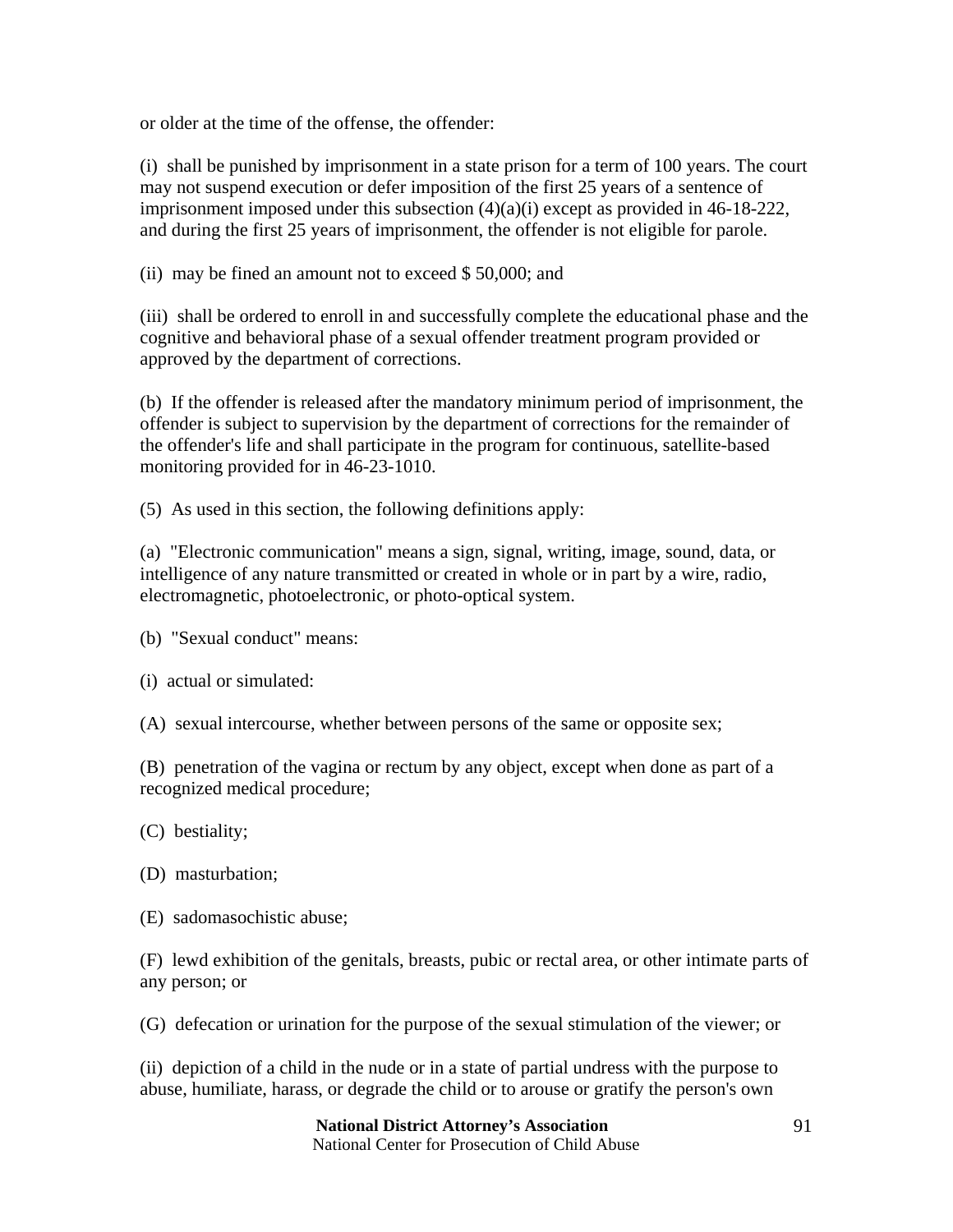sexual response or desire or the sexual response or desire of any person.

(c) "Simulated" means any depicting of the genitals or pubic or rectal area that gives the appearance of sexual conduct or incipient sexual conduct.

(d) "Visual medium" means:

(i) any film, photograph, videotape, negative, slide, or photographic reproduction that contains or incorporates in any manner any film, photograph, videotape, negative, or slide; or

(ii) any disk, diskette, or other physical media that allows an image to be displayed on a computer or other video screen and any image transmitted to a computer or other video screen by telephone line, cable, satellite transmission, or other method.

# **NEBRASKA**

# **NEB. REV. STAT. ANN. § 28-1463.02 (2009). Terms, defined**

As used in the Child Pornography Prevention Act, unless the context otherwise requires:

 (1) Child, in the case of a participant, shall mean any person under the age of eighteen years and, in the case of a portrayed observer, shall mean any person under the age of sixteen years;

 (2) Erotic fondling shall mean touching a person's clothed or unclothed genitals or pubic area, breasts if the person is a female, or developing breast area if the person is a female child, for the purpose of real or simulated overt sexual gratification or sexual stimulation of one or more persons involved. Erotic fondling shall not be construed to include physical contact, even if affectionate, which is not for the purpose of real or simulated overt sexual gratification or sexual stimulation of one or more of the persons involved;

 (3) Erotic nudity shall mean the display of the human male or female genitals or pubic area, the human female breasts, or the developing breast area of the human female child, for the purpose of real or simulated overt sexual gratification or sexual stimulation of one or more of the persons involved;

 (4) Sadomasochistic abuse shall mean flagellation or torture by or upon a nude person or a person clad in undergarments, a mask, or bizarre costume, or the condition of being fettered, bound, or otherwise physically restrained when performed to predominantly appeal to the morbid interest;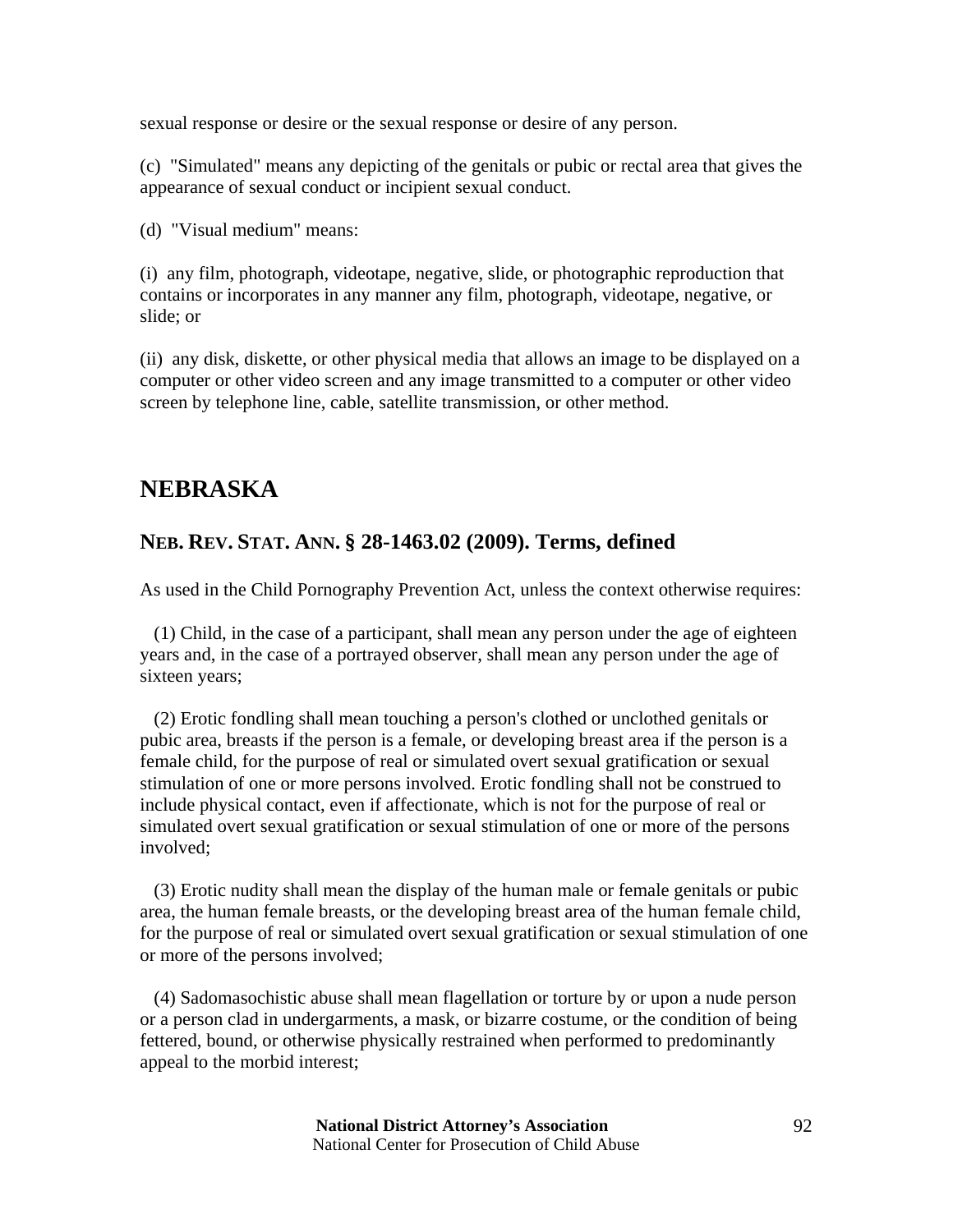(5) Sexually explicit conduct shall mean: (a) Real or simulated intercourse, whether genital-genital, oral-genital, anal-genital, or oral-anal between persons of the same or opposite sex or between a human and an animal or with an artificial genital; (b) real or simulated masturbation; (c) real or simulated sadomasochistic abuse; (d) erotic fondling; (e) erotic nudity; or (f) real or simulated defecation or urination for the purpose of sexual gratification or sexual stimulation of one or more of the persons involved; and

(6) Visual depiction shall mean live performance or photographic representation.

# **NEB. REV. STAT. ANN. § 28-1463.03 (2009). Visual depiction of sexually explicit conduct; prohibited acts; affirmative defense**

(1) It shall be unlawful for a person to knowingly make, publish, direct, create, provide, or in any manner generate any visual depiction of sexually explicit conduct which has a child as one of its participants or portrayed observers.

(2) It shall be unlawful for a person knowingly to purchase, rent, sell, deliver, distribute, display for sale, advertise, trade, or provide to any person any visual depiction of sexually explicit conduct which has a child as one of its participants or portrayed observers.

(3) It shall be unlawful for a person to knowingly employ, force, authorize, induce, or otherwise cause a child to engage in any visual depiction of sexually explicit conduct which has a child as one of its participants or portrayed observers.

(4) It shall be unlawful for a parent, stepparent, legal guardian, or any person with custody and control of a child, knowing the content thereof, to consent to such child engaging in any visual depiction of sexually explicit conduct which has a child as one of its participants or portrayed observers.

(5) It shall be an affirmative defense to a charge brought pursuant to subsection (1) of this section if the defendant was less than eighteen years of age at the time the visual depiction was created and the visual depiction of sexually explicit conduct includes no person other than the defendant.

(6) It shall be an affirmative defense to a charge brought pursuant to subsection (2) of this section if (a) the defendant was less than eighteen years of age, (b) the visual depiction of sexually explicit conduct includes no person other than the defendant, (c) the defendant had a reasonable belief at the time the visual depiction was sent to another that it was being sent to a willing recipient, and (d) the recipient was at least fifteen years of age at the time the visual depiction was sent.

# **NEB. REV. STAT. ANN. § 28-1463.04 (2009). Violation; penalty**

(1) Any person who is under nineteen years of age at the time he or she violates section 28-1463.03 shall be guilty of a Class III felony for each offense.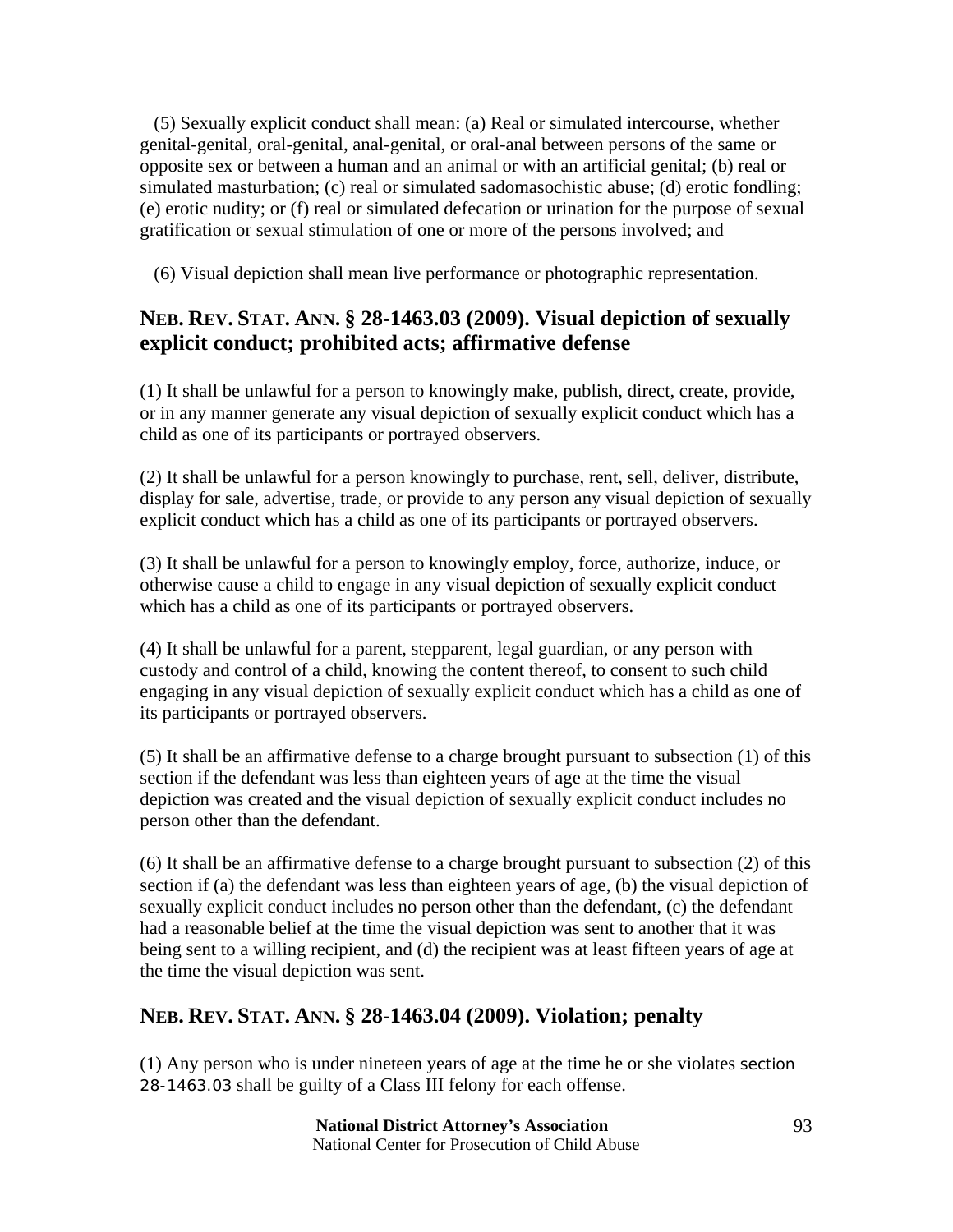(2) Any person who is nineteen years of age or older at the time he or she violates section 28-1463.03 shall be guilty of a Class ID felony for each offense.

(3) Any person who violates section 28-1463.03 and has previously been convicted of a violation of section 28-1463.03 or section 28-308, 28-309, 28-310, 28-311, 28-313, 28-314, 28-315, 28-319, 28-319.01, 28-320.01, 28-813, 28-833, or 28-1463.05 or subsection (1) or (2) of section 28-320 shall be guilty of a Class IC felony for each offense.

# **NEB. REV. STAT. ANN. § 28-1463.05 (2009). Visual depiction of sexually explicit acts related to possession; violation; penalty**

(1) It shall be unlawful for a person to knowingly possess with intent to rent, sell, deliver, distribute, trade, or provide to any person any visual depiction of sexually explicit conduct which has a child as one of its participants or portrayed observers.

(2) (a) Any person who is under nineteen years of age at the time he or she violates this section shall be guilty of a Class IIIA felony for each offense.

 (b) Any person who is nineteen years of age or older at the time he or she violates this section shall be guilty of a Class III felony for each offense.

 (c) Any person who violates this section and has previously been convicted of a violation of this section or section 28-308, 28-309, 28-310, 28-311, 28-313, 28-314, 28- 315, 28-319, 28-319.01, 28-320.01, 28-813, 28-833, or 28-1463.03 or subsection (1) or (2) of section 28-320 shall be guilty of a Class IC felony for each offense.

# **NEVADA**

#### **NEV. REV. STAT. ANN. § 200.700 (2009). Definitions.**

As used in NRS 200.700 to 200.760, inclusive, unless the context otherwise provides:

 1. "Performance" means any play, film, photograph, computer-generated image, electronic representation, dance or other visual presentation.

 2. "Promote" means to produce, direct, procure, manufacture, sell, give, lend, publish, distribute, exhibit, advertise or possess for the purpose of distribution.

 3. "Sexual conduct" means sexual intercourse, lewd exhibition of the genitals, fellatio, cunnilingus, bestiality, anal intercourse, excretion, sado-masochistic abuse, masturbation, or the penetration of any part of a person's body or of any object manipulated or inserted by a person into the genital or anal opening of the body of another.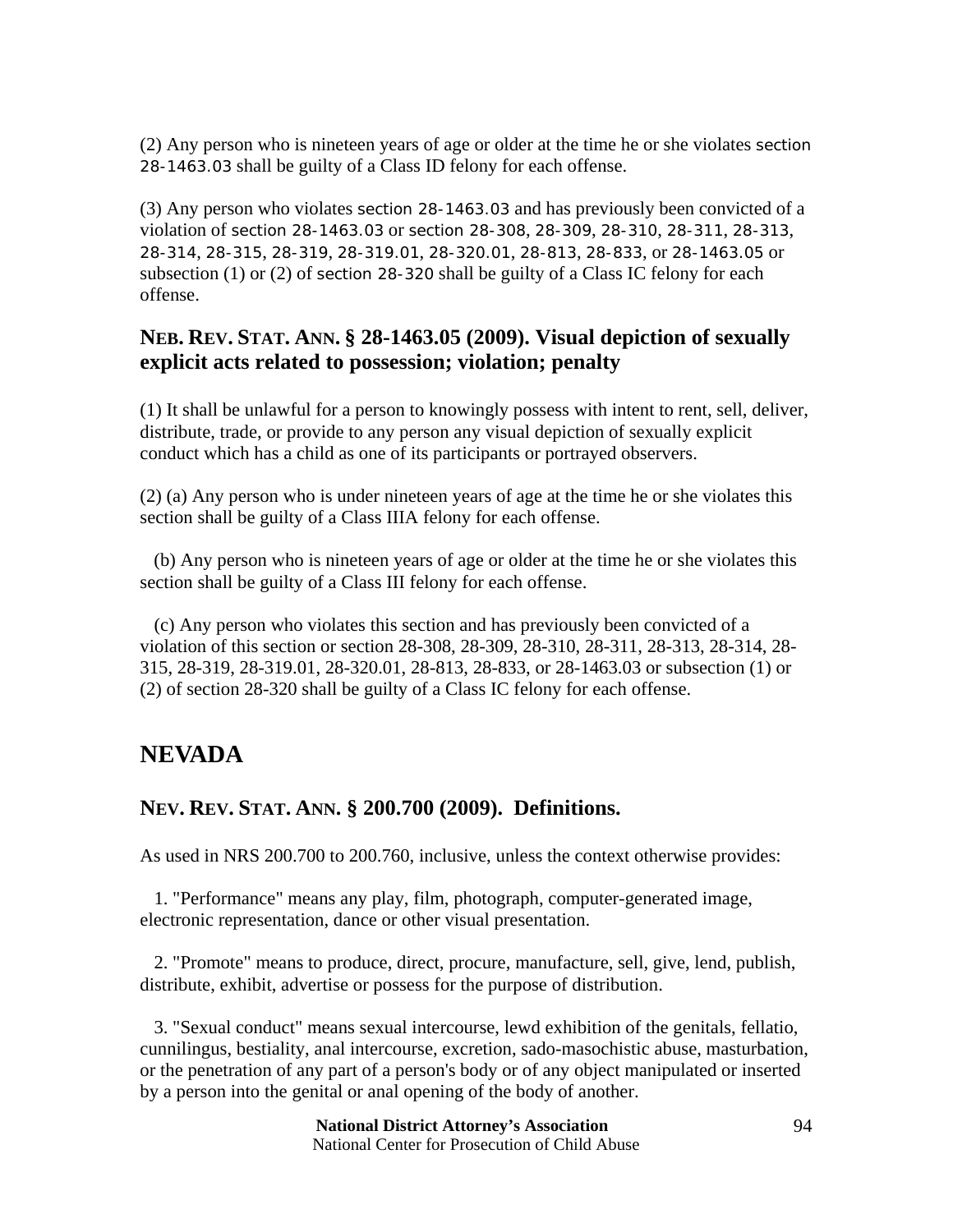4. "Sexual portrayal" means the depiction of a person in a manner which appeals to the prurient interest in sex and which does not have serious literary, artistic, political or scientific value.

### **NEV. REV. STAT. ANN. § 200.720 (2009). Promotion of sexual performance of minor unlawful.**

A person who knowingly promotes a performance of a minor:

 1. Where the minor engages in or simulates, or assists others to engage in or simulate, sexual conduct; or

2. Where the minor is the subject of a sexual portrayal,

is guilty of a category A felony and shall be punished as provided in NRS 200.750.

# **NEV. REV. STAT. ANN. § 200.725 (2009). Preparing, advertising or distributing materials depicting pornography involving minor unlawful; penalty.**

A person who knowingly prepares, advertises or distributes any item or material that depicts a minor engaging in, or simulating, or assisting others to engage in or simulate, sexual conduct is guilty of a category B felony and shall be punished by imprisonment in the state prison for a minimum term of not less than 1 year and a maximum term of not more than 15 years, or by a fine of not more than \$15,000, or by both fine and imprisonment.

### **NEV. REV. STAT. ANN. § 200.735 (2009). Exemption for purposes of law enforcement.**

The provisions of NRS 200.710 to 200.730, inclusive, do not apply to law enforcement personnel during the investigation or prosecution of a violation of the provisions of NRS 200.710 to 200.730, inclusive.

# **NEW HAMPSHIRE**

# **N.H. REV. STAT. ANN. § 649-A:2 (2009). Definitions. [RSA 649-A:2 effective January 1, 2009.]**

In this chapter:

I. "Child" means any person under the age of 18 years.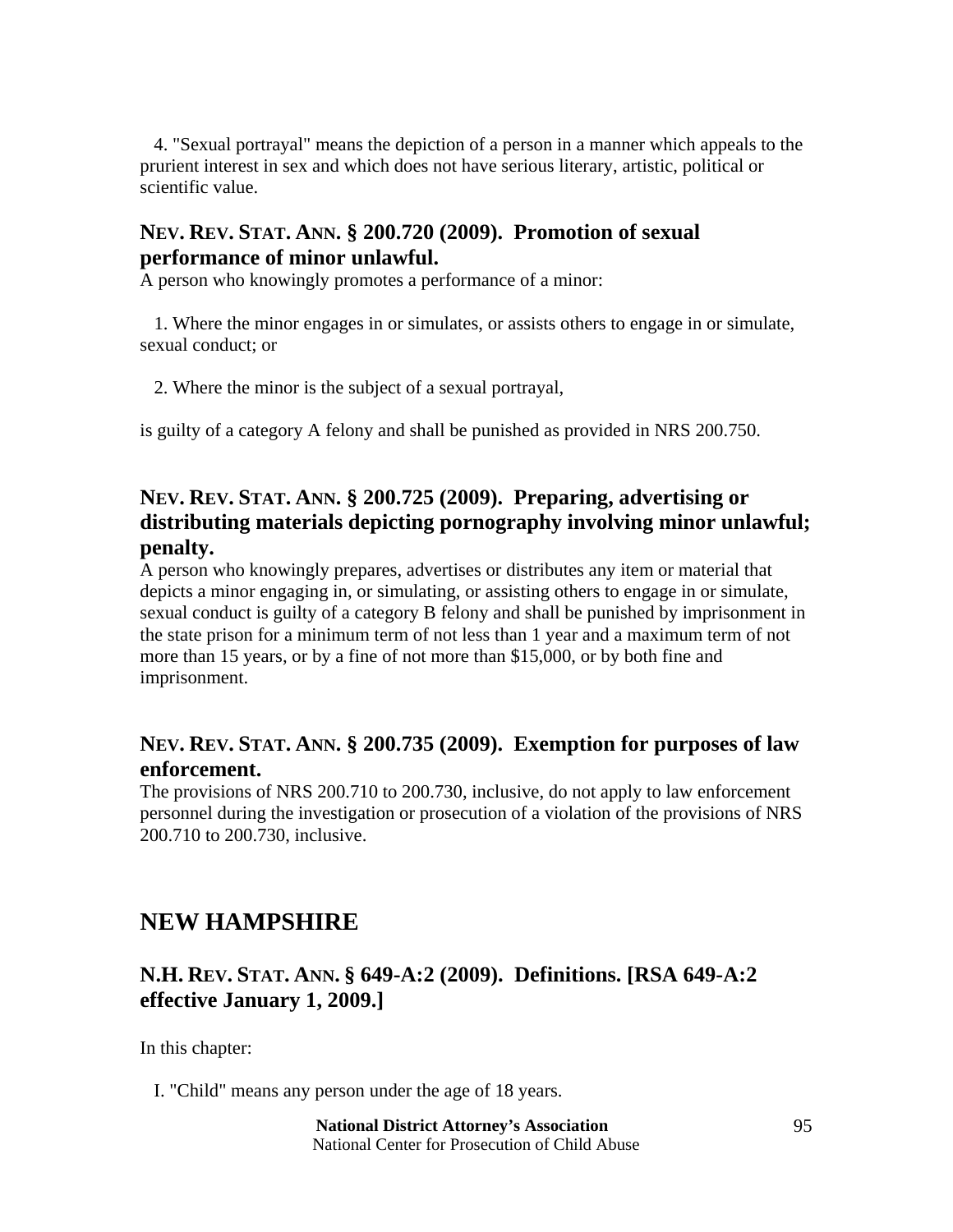II. "Disseminate" means to import, publish, produce, print, manufacture, distribute, sell, lease, exhibit, or display.

 III. "Sexually explicit conduct" means human masturbation, the touching of the actor's or other person's sexual organs in the context of a sexual relationship, sexual intercourse actual or simulated, normal or perverted, whether alone or between members of the same or opposite sex or between humans and animals, or any lewd exhibitions of the buttocks, genitals, flagellation, bondage, or torture. Sexual intercourse is simulated when it depicts explicit sexual intercourse that gives the appearance of the consummation of sexual intercourse, normal or perverted.

 IV. "Visual representation" means any visual depiction, including any photograph, film, video, digital image, picture, or computer or computer-generated image or picture, whether made or produced by electronic, mechanical, or other means, of sexually explicit conduct, where:

 (a) The production of such visual depiction involves the use of a child engaging in or being engaged in sexually explicit conduct; or

 (b) Such visual depiction is a digital image, computer image, or computer-generated image of a child engaging in or being engaged in sexually explicit conduct; or

 (c) Such visual depiction has been created, adapted, or modified to appear that an identifiable child is engaging in or being engaged in sexually explicit conduct.

V. (a) "Identifiable child" means a person:

 (1) Who was a child at the time the visual depiction was created, adapted, or modified; or

 (2) Whose image as a child was used in creating, adapting, or modifying the visual depiction; and

 (3) Who is recognizable as an actual person by the person's face, likeness, or other distinguishing characteristic, such as a unique birthmark or other recognizable feature.

 (b) The term "identifiable child" shall not be construed to require proof of the actual identity of the identifiable child.

 VI. "Previous conviction" or "previously convicted" means having been convicted by a jury or a judge, or having plead guilty prior to the commission of the current offense. For purposes of this paragraph, a previous conviction need not have been affirmed on appeal.

 VII. "Computer" means an electronic, magnetic, optical, electrochemical, or other high speed data processing device performing logical, arithmetic, or storage functions, and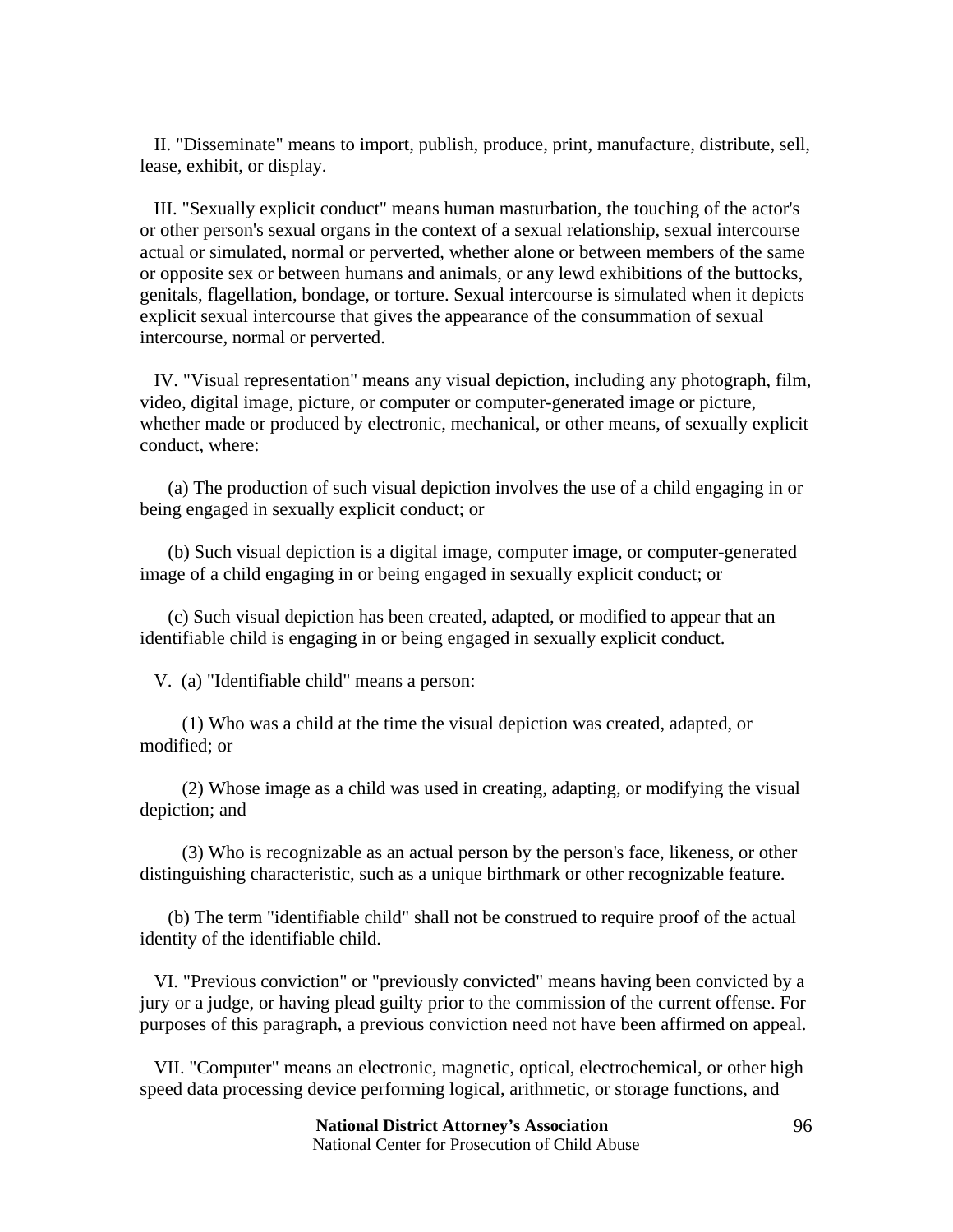includes any data storage facility or communications facility directly related to or operating in conjunction with such device, but such term does not include an automated typewriter or typesetter, a portable hand held calculator, or other similar device.

# **N.H. REV. STAT. ANN. § 649-A:3-a (2009). Distribution of Child Sexual Abuse Images. [RSA 649-A:3-a effective January 1, 2009.]**

I. No person shall:

 (a) Knowingly sell, exchange, or otherwise transfer, or possess with intent to sell, exchange, or otherwise transfer any visual representation of a child engaging in or being engaged in sexually explicit conduct;

 (b) Knowingly publish, exhibit, or otherwise make available any visual representation of a child engaging in or being engaged in sexually explicit conduct.

II. (a) If such person has had no previous convictions in this state or another state for the conduct prohibited by paragraph I, the defendant may be sentenced to a maximum sentence not to exceed 20 years and a minimum sentence not to exceed 1/2 of the maximum. Upon conviction of an offense under this section based on an indictment alleging that the person has been previously convicted of an offense under this section or a reasonably equivalent offense in an out-of-state jurisdiction, the defendant may be sentenced to a maximum sentence not to exceed 30 years and a minimum sentence not to exceed 1/2 of the minimum.

 (b) If such person has no previous convictions in this state or another state for the conduct prohibited in paragraph I, and is convicted under subparagraph I(b) with having less than 3 images or visual representations, the defendant will be guilty of a class B felony.

III. Nothing in this chapter shall be construed to limit any law enforcement agency from possessing or displaying or otherwise make available any images as may be necessary to the performance of a valid law enforcement function.

### **N.H. REV. STAT. ANN. § 649-A:4 (2009). Exemption.**

A person shall not be guilty of a violation under this chapter if he is a librarian, or a paid or volunteer member of a library staff working under the supervision of a librarian, engaged in the normal course of his employment, or if he is regularly employed by anybody as a motion picture projectionist, stage employee or spotlight operator, cashier, doorman, usher, candy stand attendant, porter or in any other nonmanagerial or nonsupervisory capacity in a motion picture theatre; provided that he has no financial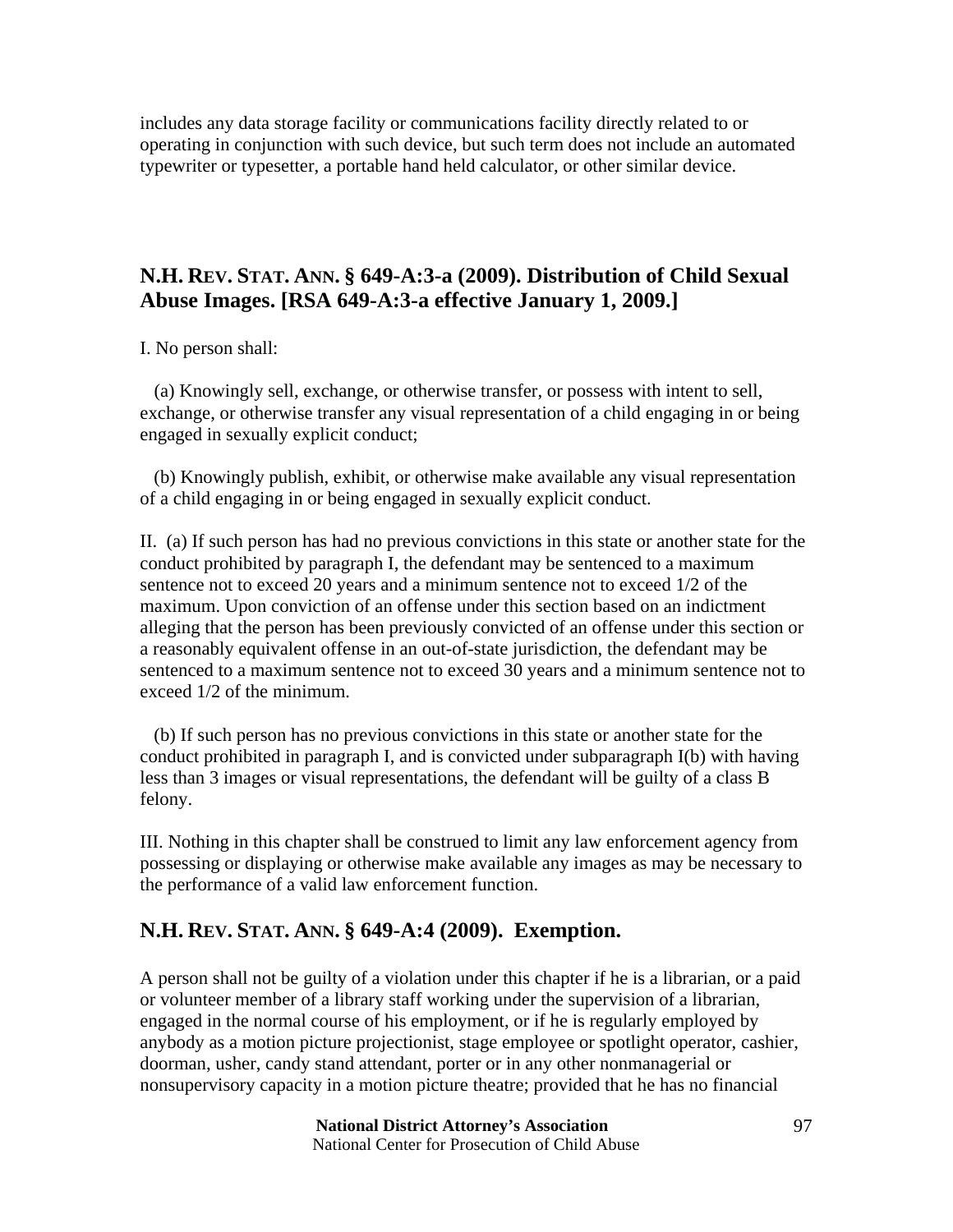interest, other than his employment, which employment does not encompass compensation based upon any proportion of the gross receipts, in the promotion of a sexual performance for sale, rental or exhibition or in the promotion, presentation or direction of any sexual performance, and provided further that he is not in any way responsible for acquiring such material for sale, rental or exhibition.

### **N.H. REV. STAT. ANN. § 649-A:5 (2009). Justifiable Dissemination.**

It is an affirmative defense to prosecution under this chapter that dissemination was:

 I. Restricted to institutions or persons having scientific, medical, educational, governmental or other similar justification for possessing a visual representation of a child engaging in sexual activity; or

 II. Of the same material available in the same or another form in any public library in the state.

# **NEW JERSEY**

# **N.J. STAT. ANN. § 2C:24-4 (2009). Endangering welfare of children**

a. Any person having a legal duty for the care of a child or who has assumed responsibility for the care of a child who engages in sexual conduct which would impair or debauch the morals of the child, or who causes the child harm that would make the child an abused or neglected child as defined in R.S. 9:6-1, R.S. 9:6-3 and P.L. 1974, c. 119, § 1 (C. 9:6-8.21) is guilty of a crime of the second degree. Any other person who engages in conduct or who causes harm as described in this subsection to a child under the age of 16 is guilty of a crime of the third degree.

b. (1) As used in this subsection:

"Child" means any person under 16 years of age.

"Internet" means the international computer network of both federal and non-federal interoperable packet switched data networks.

"Prohibited sexual act" means

(a) Sexual intercourse; or

- (b) Anal intercourse; or
- (c) Masturbation; or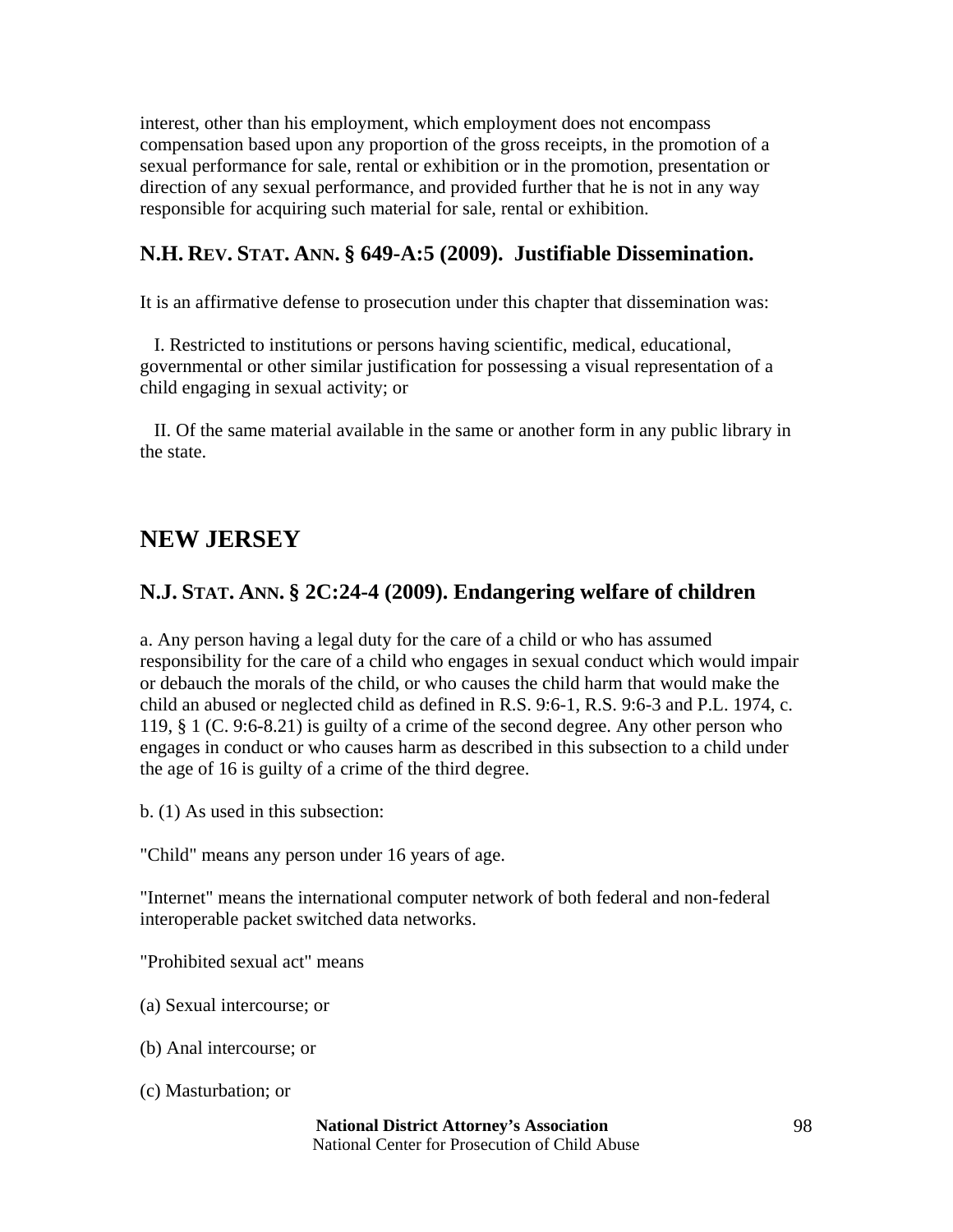(d) Bestiality; or

(e) Sadism; or

(f) Masochism; or

(g) Fellatio; or

(h) Cunnilingus;

(i) Nudity, if depicted for the purpose of sexual stimulation or gratification of any person who may view such depiction; or

(j) Any act of sexual penetration or sexual contact as defined in N.J.S. 2C:14-1.

"Reproduction" means, but is not limited to, computer generated images.

(2) (Deleted by amendment, P.L. 2001, c. 291).

(3) A person commits a crime of the second degree if he causes or permits a child to engage in a prohibited sexual act or in the simulation of such an act if the person knows, has reason to know or intends that the prohibited act may be photographed, filmed, reproduced, or reconstructed in any manner, including on the Internet, or may be part of an exhibition or performance. If the person is a parent, guardian or other person legally charged with the care or custody of the child, the person shall be guilty of a crime of the first degree.

(4) Any person who photographs or films a child in a prohibited sexual act or in the simulation of such an act or who uses any device, including a computer, to reproduce or reconstruct the image of a child in a prohibited sexual act or in the simulation of such an act is guilty of a crime of the second degree.

(5)(a) Any person who knowingly receives for the purpose of selling or who knowingly sells, procures, manufactures, gives, provides, lends, trades, mails, delivers, transfers, publishes, distributes, circulates, disseminates, presents, exhibits, advertises, offers or agrees to offer, through any means, including the Internet, any photograph, film, videotape, computer program or file, video game or any other reproduction or reconstruction which depicts a child engaging in a prohibited sexual act or in the simulation of such an act, is guilty of a crime of the second degree.

(b) Any person who knowingly possesses or knowingly views any photograph, film, videotape, computer program or file, video game or any other reproduction or reconstruction which depicts a child engaging in a prohibited sexual act or in the simulation of such an act, including on the Internet, is guilty of a crime of the fourth degree.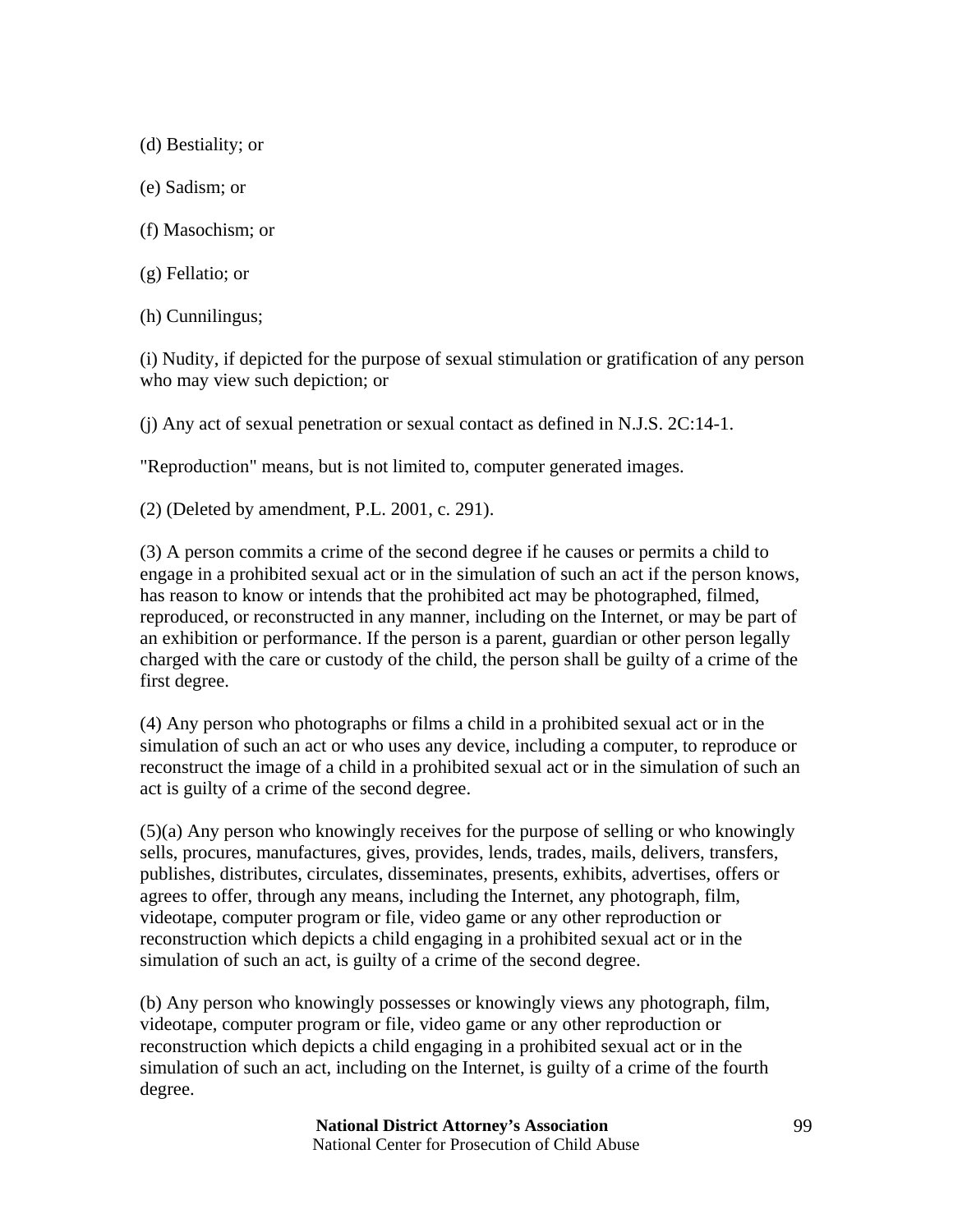(6) For purposes of this subsection, a person who is depicted as or presents the appearance of being under the age of 16 in any photograph, film, videotape, computer program or file, video game or any other reproduction or reconstruction shall be rebuttably presumed to be under the age of 16. If the child who is depicted as engaging in, or who is caused to engage in, a prohibited sexual act or simulation of a prohibited sexual act is under the age of 16, the actor shall be strictly liable and it shall not be a defense that the actor did not know that the child was under the age of 16, nor shall it be a defense that the actor believed that the child was 16 years of age or older, even if such a mistaken belief was reasonable.

# **NEW MEXICO**

### **N.M. STAT. ANN. § 30-6A-2 (2009). Definitions**

As used in the Sexual Exploitation of Children Act [30-6A-1 NMSA 1978]:

A. "prohibited sexual act" means:

 (1) sexual intercourse, including genital-genital, oral-genital, anal-genital or oral-anal, whether between persons of the same or opposite sex;

(2) bestiality;

(3) masturbation;

(4) sadomasochistic abuse for the purpose of sexual stimulation; or

 (5) lewd and sexually explicit exhibition with a focus on the genitals or pubic area of any person for the purpose of sexual stimulation;

B. "visual or print medium" means:

 (1) any film, photograph, negative, slide, computer diskette, videotape, videodisc or any computer or electronically generated imagery; or

 (2) any book, magazine or other form of publication or photographic reproduction containing or incorporating any film, photograph, negative, slide, computer diskette, videotape, videodisc or any computer generated or electronically generated imagery;

 C. "performed publicly" means performed in a place that is open to or used by the public;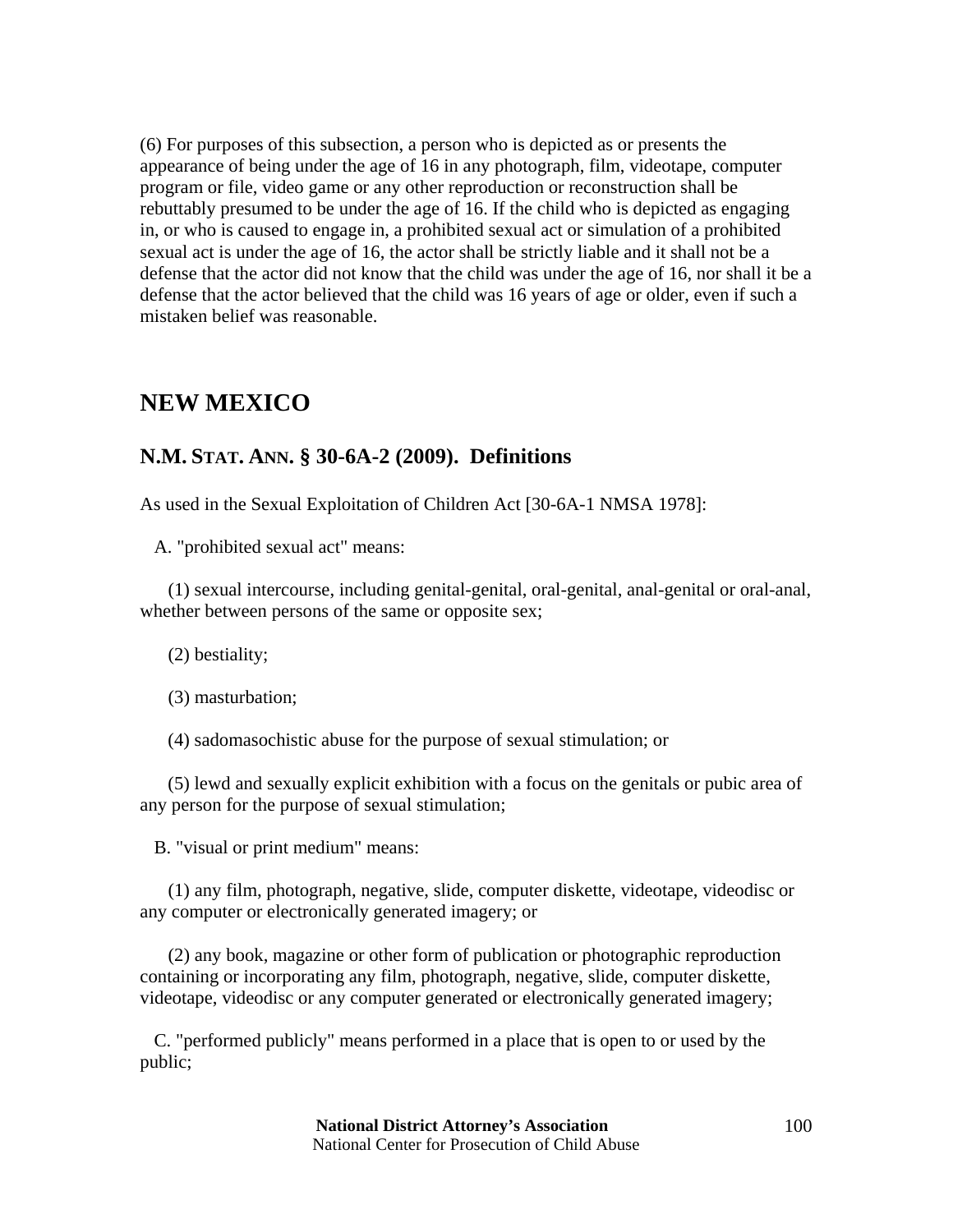D. "manufacture" means the production, processing, copying by any means, printing, packaging or repackaging of any visual or print medium depicting any prohibited sexual act or simulation of such an act if one or more of the participants in that act is a child under eighteen years of age; and

E. "obscene" means any material, when the content if taken as a whole:

 (1) appeals to a prurient interest in sex, as determined by the average person applying contemporary community standards;

(2) portrays a prohibited sexual act in a patently offensive way; and

(3) lacks serious literary, artistic, political or scientific value.

### **N.M. STAT. ANN. § 30-6A-3 (2009). Sexual exploitation of children**

A. It is unlawful for a person to intentionally possess any obscene visual or print medium depicting any prohibited sexual act or simulation of such an act if that person knows or has reason to know that the obscene medium depicts any prohibited sexual act or simulation of such act and if that person knows or has reason to know that one or more of the participants in that act is a child under eighteen years of age. A person who violates the provisions of this subsection is guilty of a fourth degree felony.

B. It is unlawful for a person to intentionally distribute any obscene visual or print medium depicting any prohibited sexual act or simulation of such an act if that person knows or has reason to know that the obscene medium depicts any prohibited sexual act or simulation of such act and if that person knows or has reason to know that one or more of the participants in that act is a child under eighteen years of age. A person who violates the provisions of this subsection is guilty of a third degree felony.

C. It is unlawful for a person to intentionally cause or permit a child under eighteen years of age to engage in any prohibited sexual act or simulation of such an act if that person knows, has reason to know or intends that the act may be recorded in any obscene visual or print medium or performed publicly. A person who violates the provisions of this subsection is guilty of a third degree felony, unless the child is under the age of thirteen, in which event the person is guilty of a second degree felony.

D. It is unlawful for a person to intentionally manufacture any obscene visual or print medium depicting any prohibited sexual act or simulation of such an act if one or more of the participants in that act is a child under eighteen years of age. A person who violates the provisions of this subsection is guilty of a second degree felony.

E. It is unlawful for a person to intentionally manufacture any obscene visual or print medium depicting any prohibited sexual act or simulation of such an act if that person knows or has reason to know that the obscene medium depicts a prohibited sexual act or simulation of such an act and if that person knows or has reason to know that a real child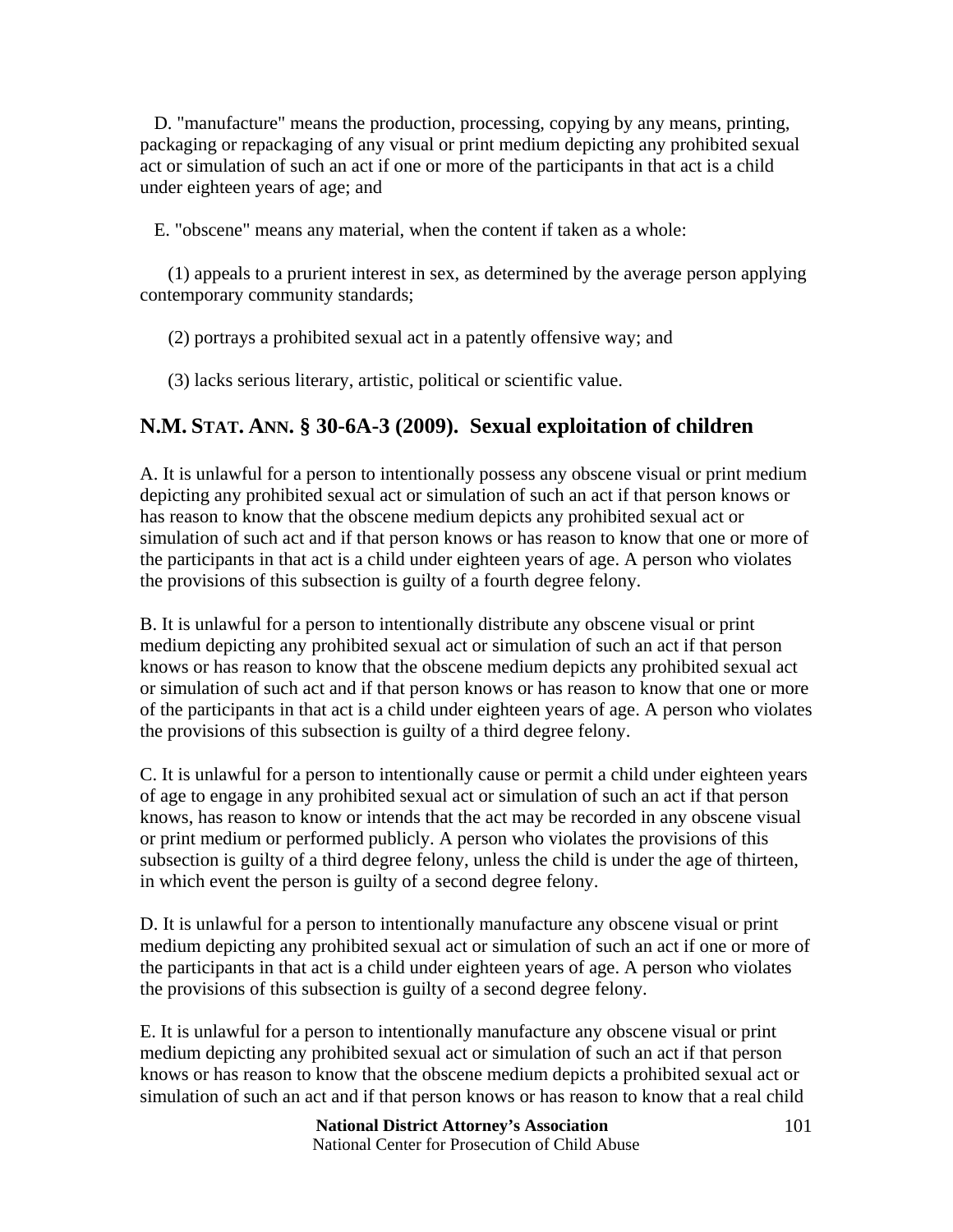under eighteen years of age, who is not a participant, is depicted as a participant in that act. A person who violates the provisions of this subsection is guilty of a fourth degree felony.

F. It is unlawful for a person to intentionally distribute any obscene visual or print medium depicting any prohibited sexual act or simulation of such an act if that person knows or has reason to know that the obscene medium depicts a prohibited sexual act or simulation of such an act and if that person knows or has reason to know that a real child under eighteen years of age, who is not a participant, is depicted as a participant in that act. A person who violates the provisions of this subsection is guilty of a third degree felony.

G. The penalties provided for in this section shall be in addition to those set out in Section 30-9-11 NMSA 1978.

# **NEW YORK**

# **N.Y. PENAL LAW § 263.00 (2010). Definitions**

As used in this article the following definitions shall apply:

1. "Sexual performance" means any performance or part thereof which, for purposes of section 263.16 of this article, includes sexual conduct by a child less than sixteen years of age or, for purposes of section 263.05 or 263.15 of this article, includes sexual conduct by a child less than seventeen years of age.

2. "Obscene sexual performance" means any performance which, for purposes of section 263.11 of this article, includes sexual conduct by a child less than sixteen years of age or, for purposes of section 263.10 of this article, includes sexual conduct by a child less than seventeen years of age, in any material which is obscene, as such term is defined in section 235.00 of this chapter.

3. "Sexual conduct" means actual or simulated sexual intercourse, [fig 1] oral sexual conduct, anal sexual conduct, sexual [fig 2] bestiality, masturbation, sado-masochistic abuse, or lewd exhibition of the genitals.

4. "Performance" means any play, motion picture, photograph or dance. Performance also means any other visual representation exhibited before an audience.

5. "Promote" means to procure, manufacture, issue, sell, give, provide, lend, mail, deliver, transfer, transmute, publish, distribute, circulate, disseminate, present, exhibit or advertise, or to offer or agree to do the same.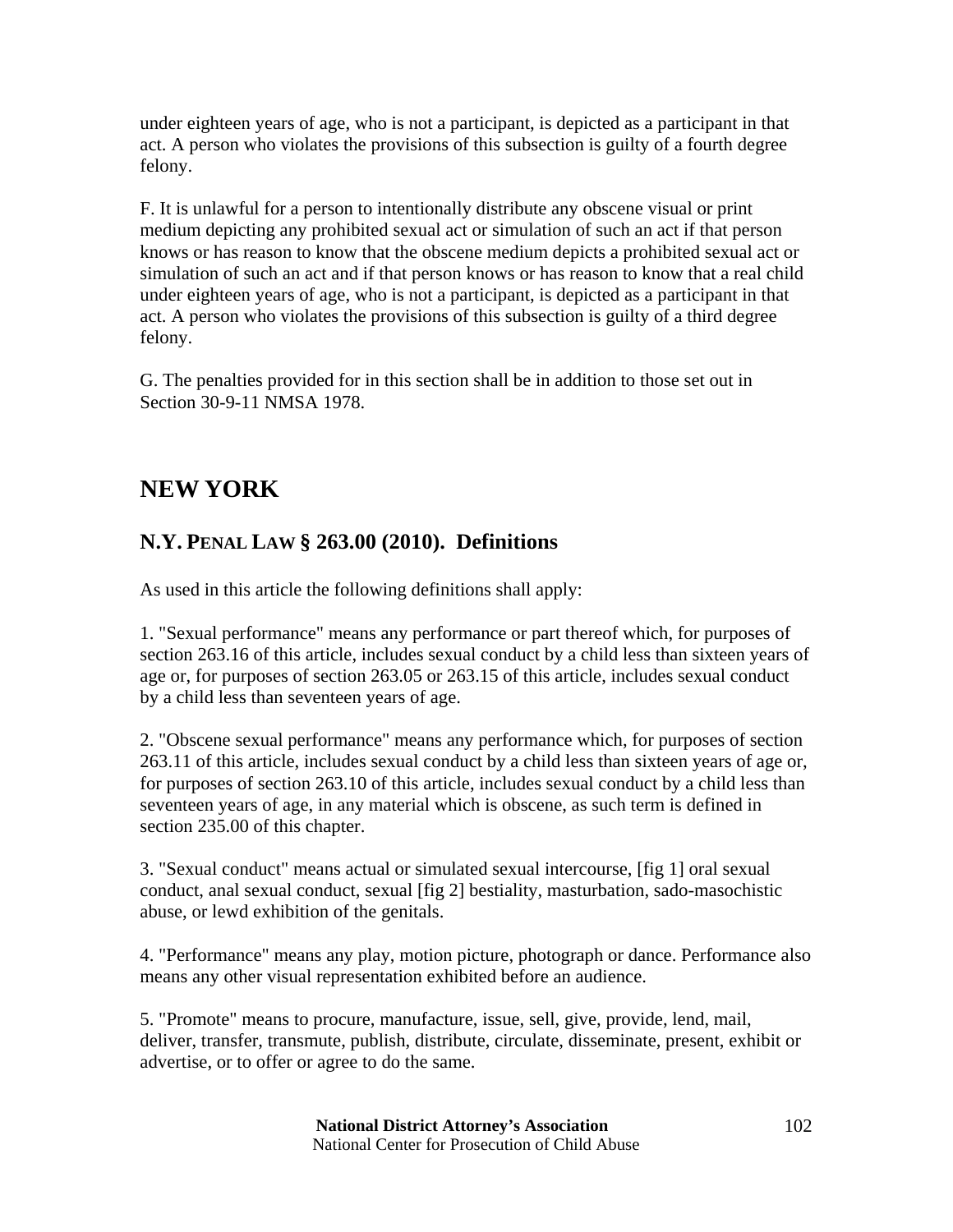6. "Simulated" means the explicit depiction of any of the conduct set forth in subdivision three of this section which creates the appearance of such conduct and which exhibits any uncovered portion of the breasts, genitals or buttocks.

7. " [fig 1] Oral sexual conduct" and "anal sexual conduct" mean the conduct defined by subdivision two of section 130.00 of this chapter.

8. "Sado-masochistic abuse" means the conduct defined in subdivision five of section 235.20 of this chapter.

# **N.Y. PENAL LAW § 263.10 (2010). Promoting an obscene sexual performance by a child**

A person is guilty of promoting an obscene sexual performance by a child when, knowing the character and content thereof, he produces, directs or promotes any obscene performance which includes sexual conduct by a child less than [fig 1] seventeen years of age.

Promoting an obscene sexual performance by a child is a class D felony.

# **N.Y. PENAL LAW § 263.15 (2009). Promoting a sexual performance by a child**

A person is guilty of promoting a sexual performance by a child when, knowing the character and content thereof, he produces, directs or promotes any performance which includes sexual conduct by a child less than [fig 1] seventeen years of age.

Promoting a sexual performance by a child is a class D felony.

# **N.Y. PENAL LAW § 263.20 (2009). Sexual performance by a child; affirmative defenses**

 1. Under this article, it shall be an affirmative defense that the defendant in good faith reasonably believed the person appearing in the performance was, for purposes of section 263.11 or 263.16 of this article, sixteen years of age or over or, for purposes of section 263.05, 263.10 or 263.15 of this article, seventeen years of age or over.

2. In any prosecution for any offense pursuant to this article, it is an affirmative defense that the person so charged was a librarian engaged in the normal course of his employment, a motion picture projectionist, stage employee or spotlight operator, cashier, doorman, usher, candy stand attendant, porter or in any other non-managerial or nonsupervisory capacity in a motion picture theatre; provided he has no financial interest, other than his employment, which employment does not encompass compensation based upon any proportion of the gross receipts, in the promotion of a sexual performance for sale, rental or exhibition or in the promotion, presentation or direction of any sexual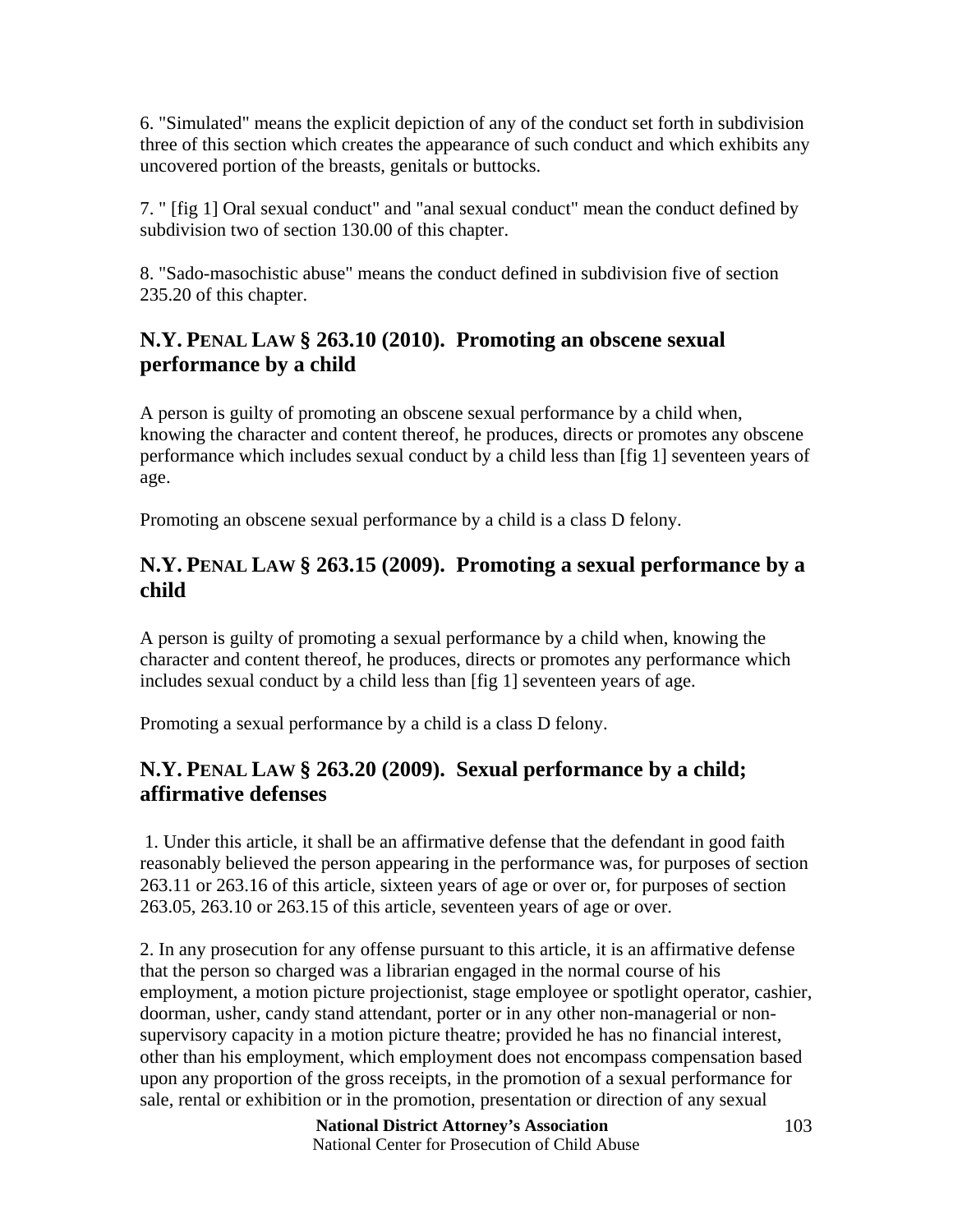performance, or is in any way responsible for acquiring such material for sale, rental or exhibition.

# **NORTH CAROLINA**

#### **N.C. GEN. STAT. § 14-190.17 (2009). First degree sexual exploitation of a minor**

(a) Offense. -- A person commits the offense of first degree sexual exploitation of a minor if, knowing the character or content of the material or performance, he:

 (1) Uses, employs, induces, coerces, encourages, or facilitates a minor to engage in or assist others to engage in sexual activity for a live performance or for the purpose of producing material that contains a visual representation depicting this activity; or

 (2) Permits a minor under his custody or control to engage in sexual activity for a live performance or for the purpose of producing material that contains a visual representation depicting this activity; or

 (3) Transports or finances the transportation of a minor through or across this State with the intent that the minor engage in sexual activity for a live performance or for the purpose of producing material that contains a visual representation depicting this activity; or

 (4) Records, photographs, films, develops, or duplicates for sale or pecuniary gain material that contains a visual representation depicting a minor engaged in sexual activity.

(b) Inference. -- In a prosecution under this section, the trier of fact may infer that a participant in sexual activity whom material through its title, text, visual representations, or otherwise represents or depicts as a minor is a minor.

(c) Mistake of Age. -- Mistake of age is not a defense to a prosecution under this section.

(d) Punishment and Sentencing. -- Violation of this section is a Class C felony.

### **N.C. GEN. STAT. § 14-190.17 (2009). Second degree sexual exploitation of a minor**

(a) Offense. -- A person commits the offense of second degree sexual exploitation of a minor if, knowing the character or content of the material, he:

(1) Records, photographs, films, develops, or duplicates material that contains a visual

**National District Attorney's Association**  National Center for Prosecution of Child Abuse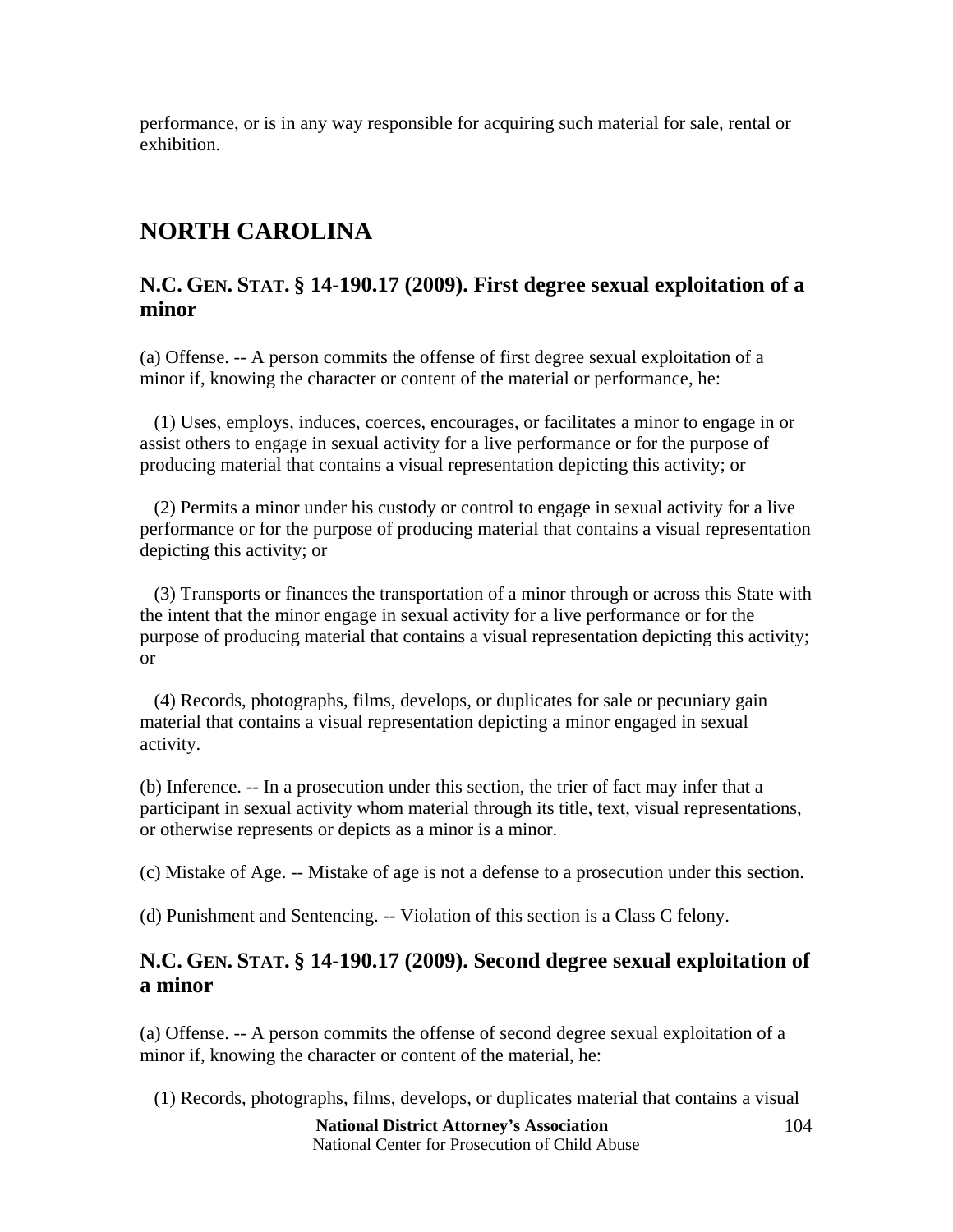representation of a minor engaged in sexual activity; or

 (2) Distributes, transports, exhibits, receives, sells, purchases, exchanges, or solicits material that contains a visual representation of a minor engaged in sexual activity.

(b) Inference. -- In a prosecution under this section, the trier of fact may infer that a participant in sexual activity whom material through its title, text, visual representations or otherwise represents or depicts as a minor is a minor.

(c) Mistake of Age. -- Mistake of age is not a defense to a prosecution under this section.

(d) Punishment and Sentencing. -- Violation of this section is a Class E felony.

# **NORTH DAKOTA**

#### **N.D. CENT. CODE § 12.1-27.2-01 (2009). Definitions.**

As used in this chapter:

 1. "Obscene sexual performance" means any performance which includes sexual conduct by a minor in any obscene material or obscene performance, as defined in section 12.1-27.1-01.

 2. "Performance" means any play, motion picture, photograph, dance, or other visual representation, or any part of a performance.

 3. "Promote" means to procure, manufacture, issue, sell, give, provide, lend, mail, deliver, transfer, transmit, publish, distribute, circulate, disseminate, present, exhibit, or advertise.

 4. "Sexual conduct" means actual or simulated sexual intercourse, sodomy, sexual bestiality, masturbation, sadomasochistic abuse, or lewd exhibition of the genitals, including the further definitions of sodomy and sadomasochistic abuse under section 12.1-27.1-01.

 5. "Sexual performance" means any performance which includes sexual conduct by a minor.

 6. "Simulated" means the explicit depiction of any of the conduct set forth in subsection 4 which creates the appearance of actual sexual conduct and which exhibits any nude or partially denuded human figure, as defined in section 12.1-27.1-03.1.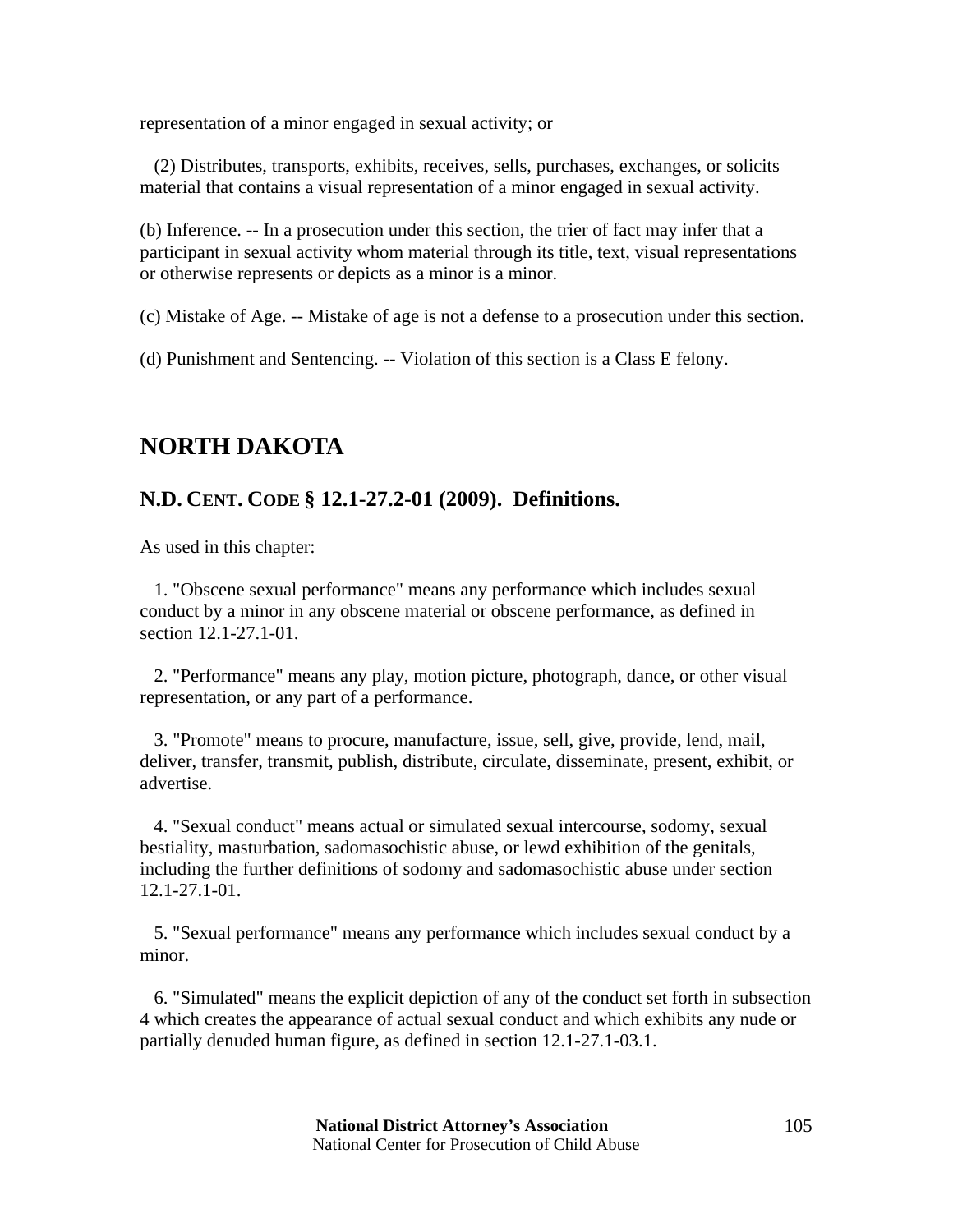# **N.D. CENT. CODE § 12.1-27.2-03 (2009). Promoting or directing an obscene sexual performance by a minor.**

A person is guilty of a class B felony if, knowing the character and content of a performance, that person produces, directs, or promotes any obscene performance which includes sexual conduct by a person who was a minor at the time of the performance.

### **N.D. CENT. CODE § 12.1-27.2-04 (2009). Promoting a sexual performance by a minor.**

A person is guilty of a class C felony if, knowing the character and content of a performance, that person produces, directs, or promotes any performance which includes sexual conduct by a person who was a minor at the time of the performance.

# **N.D. CENT. CODE § 12.1-27.2-04.2 (2009). Sexual performance by a minor – Enhanced penalties.**

 **1.** Notwithstanding the provisions of sections 12.1-32-01 and 12.1-32-01.1 relating to fines, a person who commits an offense under this chapter and who acts in the course of a commercial or for-profit activity or transaction in which the offender had or shared ownership, control, managerial responsibility, or a financial interest other than wages is subject to the following penalty:

**a.** For an individual, a fine not to exceed ten thousand dollars; or

 **b.** For a corporation, limited liability company, association, partnership, or other legal entity, a fine not to exceed twenty-five thousand dollars.

**2.** Notwithstanding the provisions of sections 12.1-32-01 and 12.1-32-01.1 relating to fines, the court shall impose the following fine upon the conviction of a person or entity described in subsection 1 for a second or subsequent offense under this chapter:

**a.** For an individual, a fine not to exceed fifty thousand dollars; or

 **b.** For a corporation, limited liability company, association, partnership, or other legal entity, a fine not to exceed one hundred thousand dollars.

# **N.D. CENT. CODE § 12.1-27.2-05 (2009). Sexual performance by a minor – Affirmative defenses.**

It is an affirmative defense to a prosecution under this chapter that: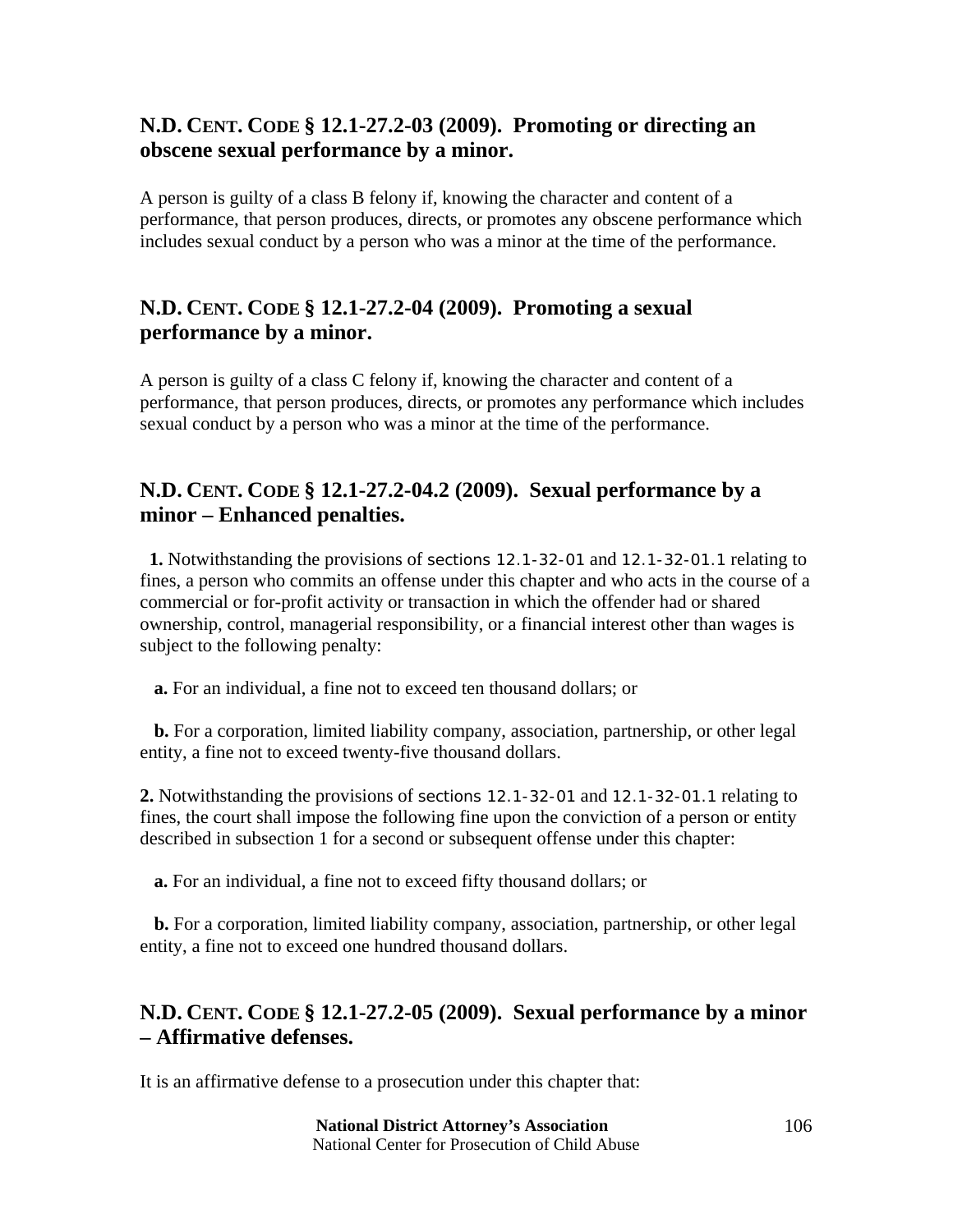**1.** The defendant in good faith reasonably believed the person appearing in the performance was eighteen years of age or older;

 **2.** The material or performance involved was disseminated or presented for a bona fide medical, scientific, educational, religious, governmental, judicial, or other appropriate purpose by or to a physician, psychologist, sociologist, scientist, teacher, person pursuing bona fide studies or research, librarian, member of the clergy, prosecutor, judge, or other person having a similar interest in the material or performance; or

 **3.** The defendant had no financial interest in promoting a sexual performance by a minor, other than employment in a theater, which employment does not include compensation based upon any proportion of the receipts arising from promotion of the sexual performance, and that person was in no way responsible for acquiring the material for sale, rental, or exhibition.

# **OHIO**

### **OHIO REV. CODE ANN. § 2907.321 (2010). Pandering obscenity involving a minor**

(A) No person, with knowledge of the character of the material or performance involved, shall do any of the following:

 (1) Create, reproduce, or publish any obscene material that has a minor as one of its participants or portrayed observers;

 (2) Promote or advertise for sale or dissemination; sell, deliver, disseminate, display, exhibit, present, rent, or provide; or offer or agree to sell, deliver, disseminate, display, exhibit, present, rent, or provide, any obscene material that has a minor as one of its participants or portrayed observers;

 (3) Create, direct, or produce an obscene performance that has a minor as one of its participants;

 (4) Advertise or promote for presentation, present, or participate in presenting an obscene performance that has a minor as one of its participants;

 (5) Buy, procure, possess, or control any obscene material, that has a minor as one of its participants;

 (6) Bring or cause to be brought into this state any obscene material that has a minor as one of its participants or portrayed observers.

(B) (1) This section does not apply to any material or performance that is sold,

#### **National District Attorney's Association**  National Center for Prosecution of Child Abuse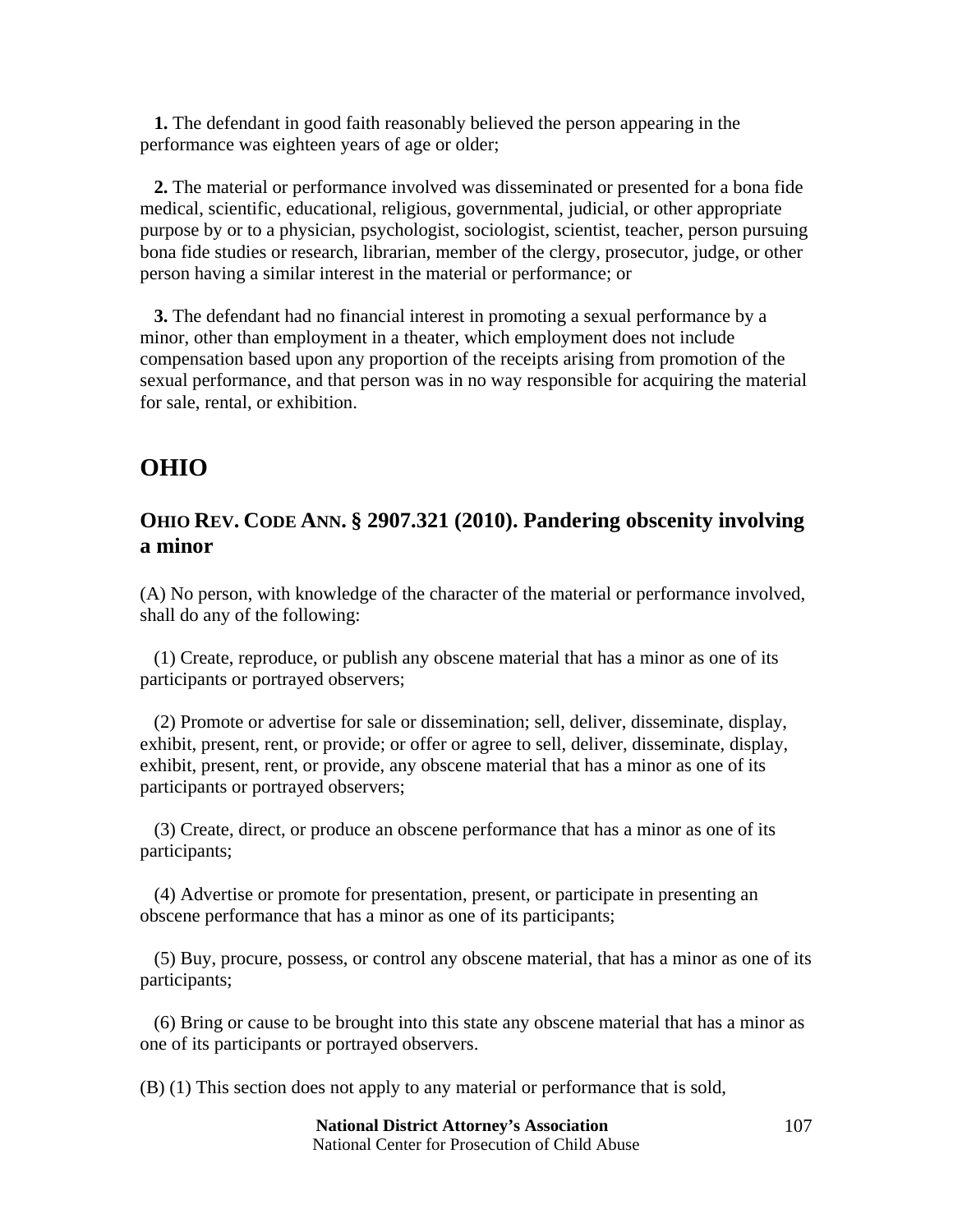disseminated, displayed, possessed, controlled, brought or caused to be brought into this state, or presented for a bona fide medical, scientific, educational, religious, governmental, judicial, or other proper purpose, by or to a physician, psychologist, sociologist, scientist, teacher, person pursuing bona fide studies or research, librarian, clergyman, prosecutor, judge, or other person having a proper interest in the material or performance.

(2) Mistake of age is not a defense to a charge under this section.

 (3) In a prosecution under this section, the trier of fact may infer that a person in the material or performance involved is a minor if the material or performance, through its title, text, visual representation, or otherwise, represents or depicts the person as a minor.

(C) Whoever violates this section is guilty of pandering obscenity involving a minor. Violation of division  $(A)(1)$ ,  $(2)$ ,  $(3)$ ,  $(4)$ , or  $(6)$  of this section is a felony of the second degree. Violation of division  $(A)(5)$  of this section is a felony of the fourth degree. If the offender previously has been convicted of or pleaded guilty to a violation of this section or section 2907.322 [2907.32.2] or 2907.323 [2907.32.3] of the Revised Code, pandering obscenity involving a minor in violation of division (A)(5) of this section is a felony of the third degree.

### **OHIO REV. CODE ANN. § 2907.322 (2010). Pandering sexually oriented matter involving a minor**

(A) No person, with knowledge of the character of the material or performance involved, shall do any of the following:

 (1) Create, record, photograph, film, develop, reproduce, or publish any material that shows a minor participating or engaging in sexual activity, masturbation, or bestiality;

 (2) Advertise for sale or dissemination, sell, distribute, transport, disseminate, exhibit, or display any material that shows a minor participating or engaging in sexual activity, masturbation, or bestiality;

 (3) Create, direct, or produce a performance that shows a minor participating or engaging in sexual activity, masturbation, or bestiality;

 (4) Advertise for presentation, present, or participate in presenting a performance that shows a minor participating or engaging in sexual activity, masturbation, or bestiality;\*

 (5) Knowingly solicit, receive, purchase, exchange, possess, or control any material that shows a minor participating or engaging in sexual activity, masturbation, or bestiality;

 (6) Bring or cause to be brought into this state any material that shows a minor participating or engaging in sexual activity, masturbation, or bestiality, or bring, cause to be brought, or finance the bringing of any minor into or across this state with the intent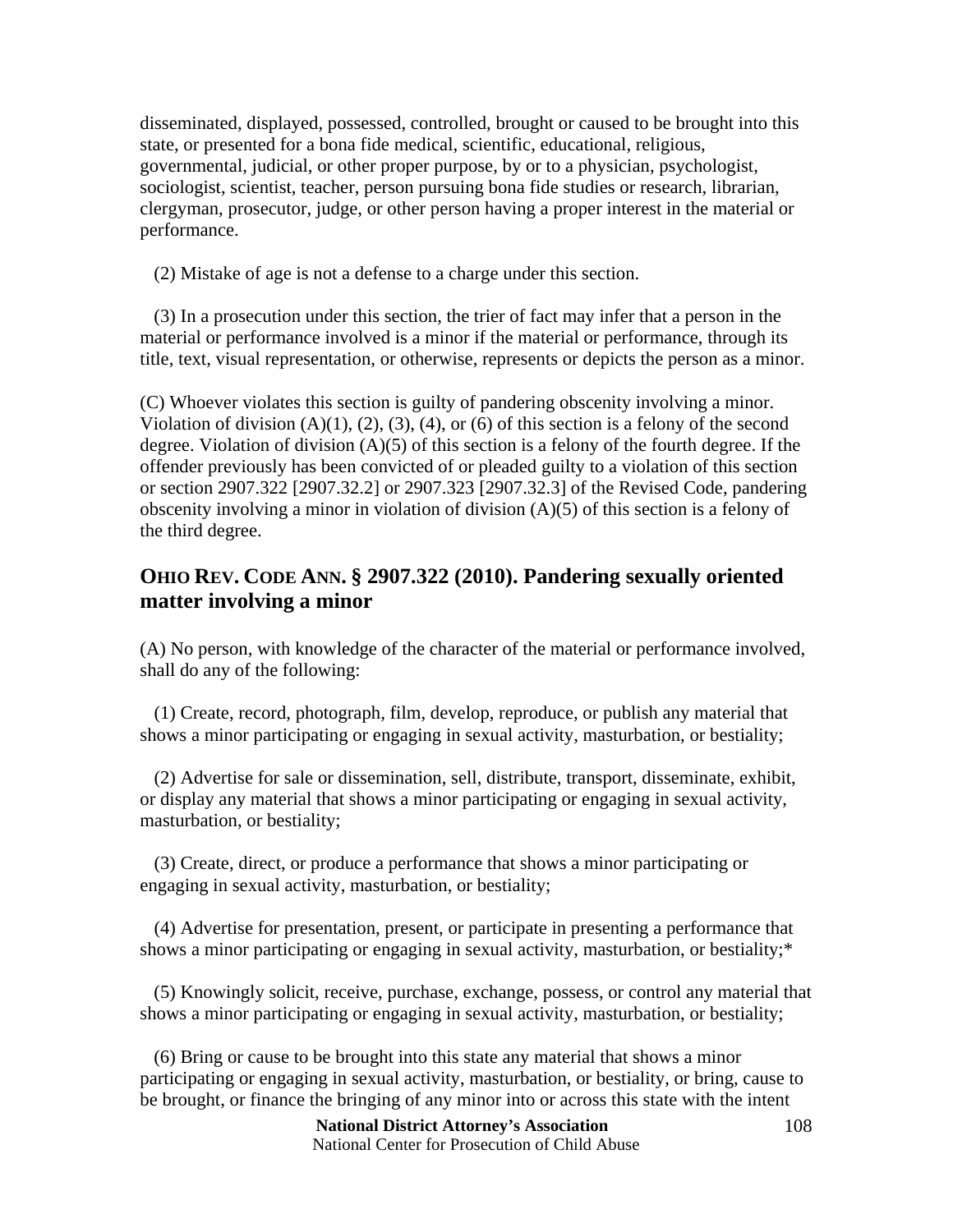that the minor engage in sexual activity, masturbation, or bestiality in a performance or for the purpose of producing material containing a visual representation depicting the minor engaged in sexual activity, masturbation, or bestiality.

(B) (1) This section does not apply to any material or performance that is sold, disseminated, displayed, possessed, controlled, brought or caused to be brought into this state, or presented for a bona fide medical, scientific, educational, religious, governmental, judicial, or other proper purpose, by or to a physician, psychologist, sociologist, scientist, teacher, person pursuing bona fide studies or research, librarian, clergyman, prosecutor, judge, or other person having a proper interest in the material or performance.

(2) Mistake of age is not a defense to a charge under this section.

 (3) In a prosecution under this section, the trier of fact may infer that a person in the material or performance involved is a minor if the material or performance, through its title, text, visual representation, or otherwise, represents or depicts the person as a minor.

(C) Whoever violates this section is guilty of pandering sexually oriented matter involving a minor. Violation of division  $(A)(1)$ ,  $(2)$ ,  $(3)$ ,  $(4)$ , or  $(6)$  of this section is a felony of the second degree. Violation of division (A)(5) of this section is a felony of the fourth degree. If the offender previously has been convicted of or pleaded guilty to a violation of this section or section 2907.321 [2907.32.1] or 2907.323 [2907.32.3] of the Revised Code, pandering sexually oriented matter involving a minor in violation of division (A)(5) of this section is a felony of the third degree.

## **OHIO REV. CODE ANN. § 2907.323 (2010). Illegal use of minor in nudityoriented material or performance**

(A) No person shall do any of the following:

 (1) Photograph any minor who is not the person's child or ward in a state of nudity, or create, direct, produce, or transfer any material or performance that shows the minor in a state of nudity, unless both of the following apply:

 (a) The material or performance is, or is to be, sold, disseminated, displayed, possessed, controlled, brought or caused to be brought into this state, or presented for a bona fide artistic, medical, scientific, educational, religious, governmental, judicial, or other proper purpose, by or to a physician, psychologist, sociologist, scientist, teacher, person pursuing bona fide studies or research, librarian, member of the clergy, prosecutor, judge, or other person having a proper interest in the material or performance;

 (b) The minor's parents, guardian, or custodian consents in writing to the photographing of the minor, to the use of the minor in the material or performance, or to the transfer of the material and to the specific manner in which the material or performance is to be used.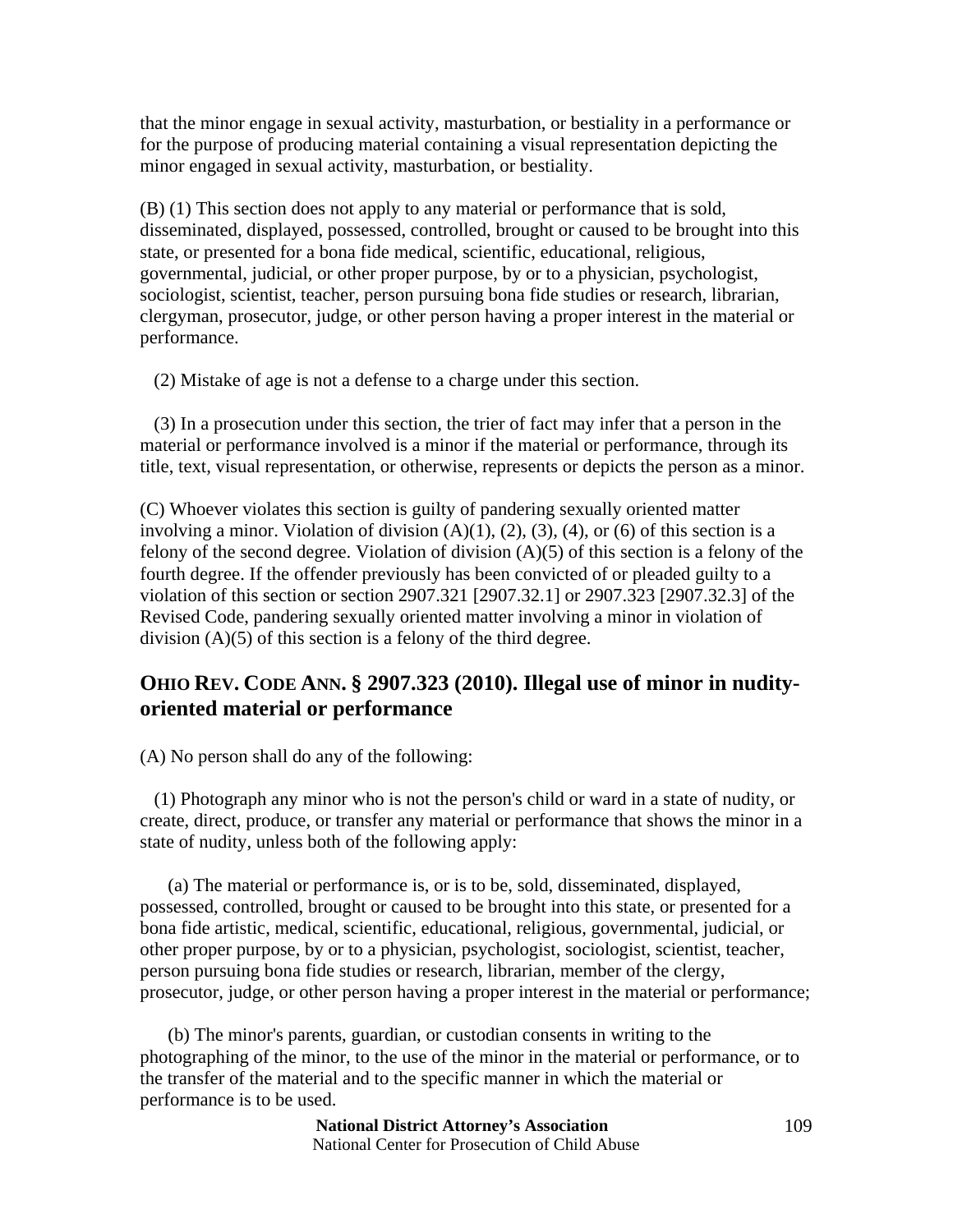(2) Consent to the photographing of the person's minor child or ward, or photograph the person's minor child or ward, in a state of nudity or consent to the use of the person's minor child or ward in a state of nudity in any material or performance, or use or transfer a material or performance of that nature, unless the material or performance is sold, disseminated, displayed, possessed, controlled, brought or caused to be brought into this state, or presented for a bona fide artistic, medical, scientific, educational, religious, governmental, judicial, or other proper purpose, by or to a physician, psychologist, sociologist, scientist, teacher, person pursuing bona fide studies or research, librarian, member of the clergy, prosecutor, judge, or other person having a proper interest in the material or performance;

 (3) Possess or view any material or performance that shows a minor who is not the person's child or ward in a state of nudity, unless one of the following applies:

 (a) The material or performance is sold, disseminated, displayed, possessed, controlled, brought or caused to be brought into this state, or presented for a bona fide artistic, medical, scientific, educational, religious, governmental, judicial, or other proper purpose, by or to a physician, psychologist, sociologist, scientist, teacher, person pursuing bona fide studies or research, librarian, member of the clergy, prosecutor, judge, or other person having a proper interest in the material or performance.

 (b) The person knows that the parents, guardian, or custodian has consented in writing to the photographing or use of the minor in a state of nudity and to the manner in which the material or performance is used or transferred.

(B) Whoever violates this section is guilty of illegal use of a minor in a nudity-oriented material or performance. Whoever violates division  $(A)(1)$  or  $(2)$  of this section is guilty of a felony of the second degree. Except as otherwise provided in this division, whoever violates division (A)(3) of this section is guilty of a felony of the fifth degree. If the offender previously has been convicted of or pleaded guilty to a violation of this section or section 2907.321 [2907.32.1] or 2907.322 [2907.32.2.] of the Revised Code, illegal use of a minor in a nudity-oriented material or performance in violation of division (A)(3) of this section is a felony of the fourth degree. If the offender who violates division  $(A)(1)$  or  $(2)$  of this section also is convicted of or pleads guilty to a specification as described in section 2941.1422 [2941.14.22] of the Revised Code that was included in the indictment, count in the indictment, or information charging the offense, the court shall sentence the offender to a mandatory prison term as provided in division (D)(7) of section 2929.14 of the Revised Code and shall order the offender to make restitution as provided in division (B)(8) of section 2929.18 of the Revised Code.

## **OKLAHOMA**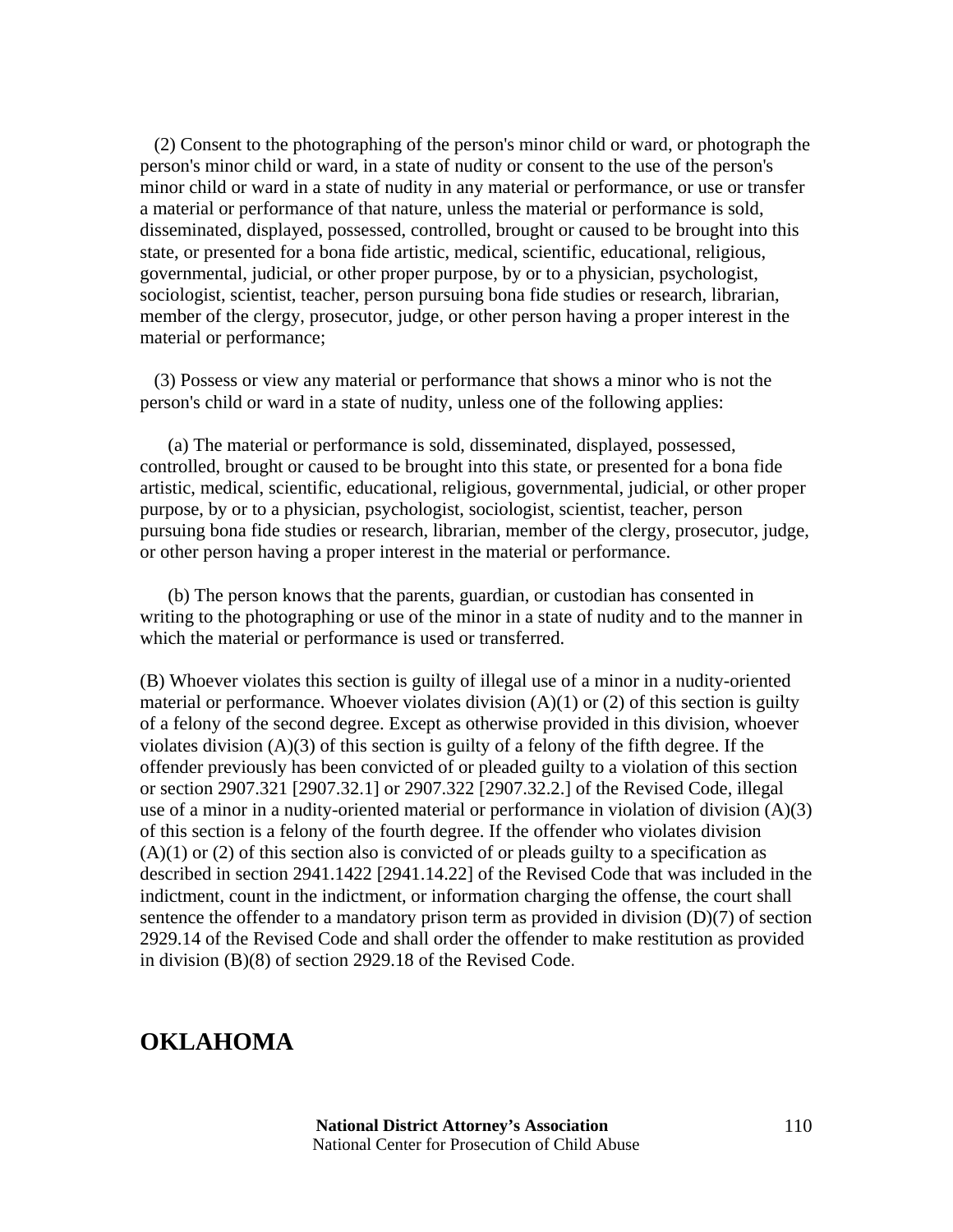## **OKLA. STAT. ANN. tit. 21, § 1021 (2009). Indecent exposure--Indecent exhibitions--Obscene material or child pornography--Solicitation of minors**

A. Every person who willfully and knowingly either:

 1. Lewdly exposes his person or genitals in any public place, or in any place where there are present other persons to be offended or annoyed thereby;

 2. Procures, counsels, or assists any person to expose such person, or to make any other exhibition of such person to public view or to the view of any number of persons, for the purpose of sexual stimulation of the viewer;

 3. Writes, composes, stereotypes, prints, photographs, designs, copies, draws, engraves, paints, molds, cuts, or otherwise prepares, publishes, sells, distributes, keeps for sale, knowingly downloads on a computer, or exhibits any obscene material or child pornography; or

 4. Makes, prepares, cuts, sells, gives, loans, distributes, keeps for sale, or exhibits any disc record, metal, plastic, or wax, wire or tape recording, or any type of obscene material or child pornography,

shall be guilty, upon conviction, of a felony and shall be punished by the imposition of a fine of not less than Five Hundred Dollars (\$ 500.00) nor more than Twenty Thousand Dollars (\$ 20,000.00) or by imprisonment for not less than thirty (30) days nor more than ten (10) years, or by both such fine and imprisonment.

B. Every person who:

1. Willfully solicits or aids a minor child to perform; or

 2. Shows, exhibits, loans, or distributes to a minor child any obscene material or child pornography for the purpose of inducing said minor to participate in,

any act specified in paragraphs 1, 2, 3 or 4 of subsection A of this section shall be guilty of a felony, upon conviction, and shall be punished by imprisonment in the custody of the Department of Corrections for not less than ten (10) years nor more than thirty (30) years, except when the minor child is under twelve (12) years of age at the time the offense is committed, and in such case the person shall, upon conviction, be punished by imprisonment in the custody of the Department of Corrections for not less than twentyfive (25) years.

C. Persons convicted under this section shall not be eligible for a deferred sentence.

**National District Attorney's Association**  D. Except for persons sentenced to life or life without parole, any person sentenced to imprisonment for two (2) years or more for a violation of this section shall be required to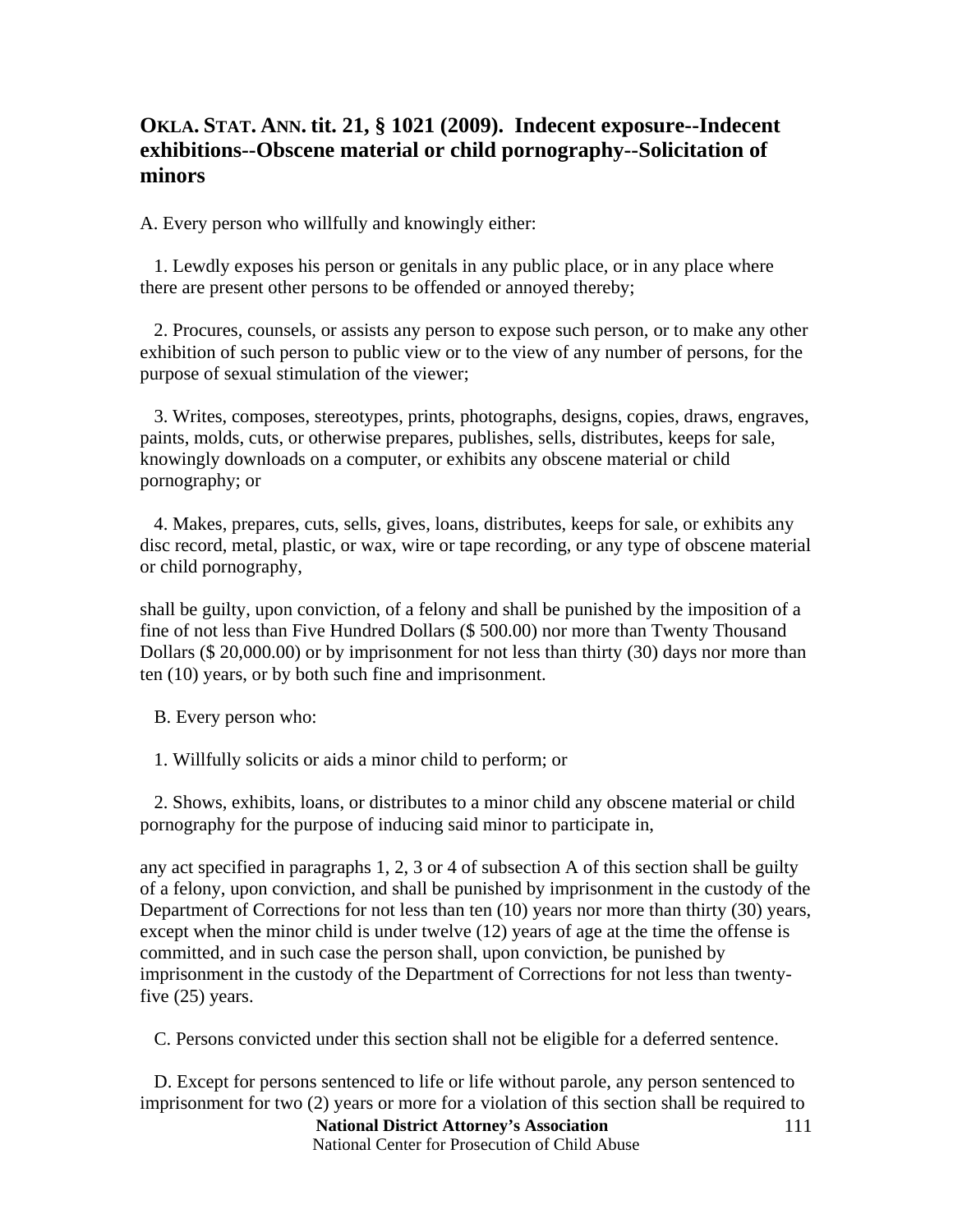serve a term of post-imprisonment supervision pursuant to subparagraph f of paragraph 1 of subsection A of Section 991a of Title 22 of the Oklahoma Statutes under conditions determined by the Department of Corrections. The jury shall be advised that the mandatory post-imprisonment supervision shall be in addition to the actual imprisonment.

 E. For purposes of this section, "downloading on a computer" means electronically transferring an electronic file from one computer or electronic media to another computer or electronic media.

#### **OKLA. STAT. ANN. tit. 21, § 1021.1 (2009). Persons to whom act does not apply--Civil or injunctive relief**

A. Sections 1021 through 1024.4 of this title shall not apply to persons who may possess or distribute obscene matter or child pornography or participate in conduct otherwise prescribed by this act, when such possession, distribution, or conduct occurs in the course of law enforcement activities.

 B. The criminal provisions of this title shall not prohibit the district attorney from seeking civil or injunctive relief to enjoin the production, publication, dissemination, distribution, sale of or participation in any obscene material or child pornography, or the dissemination to minors of material harmful to minors, or the possession of child pornography.

#### **OKLA. STAT. ANN. tit. 21, § 1021.2 (2009). Minors--Procuring for participation in pornography**

A. Any person who shall procure or cause the participation of any minor under the age of eighteen (18) years in any child pornography or who knowingly possesses, procures, or manufactures, or causes to be sold or distributed any child pornography shall be guilty, upon conviction, of a felony and shall be punished by imprisonment for not more than twenty (20) years or by the imposition of a fine of not more than Twenty-five Thousand Dollars (\$ 25,000.00) or by both said fine and imprisonment. Persons convicted under this section shall not be eligible for a deferred sentence. Except for persons sentenced to life or life without parole, any person sentenced to imprisonment for two (2) years or more for a violation of this subsection shall be required to serve a term of postimprisonment supervision pursuant to subparagraph f of paragraph 1 of subsection A of Section 991a of Title 22 of the Oklahoma Statutes under conditions determined by the Department of Corrections. The jury shall be advised that the mandatory postimprisonment supervision shall be in addition to the actual imprisonment.

 B. The consent of the minor, or of the mother, father, legal guardian, or custodian of the minor to the activity prohibited by this section shall not constitute a defense.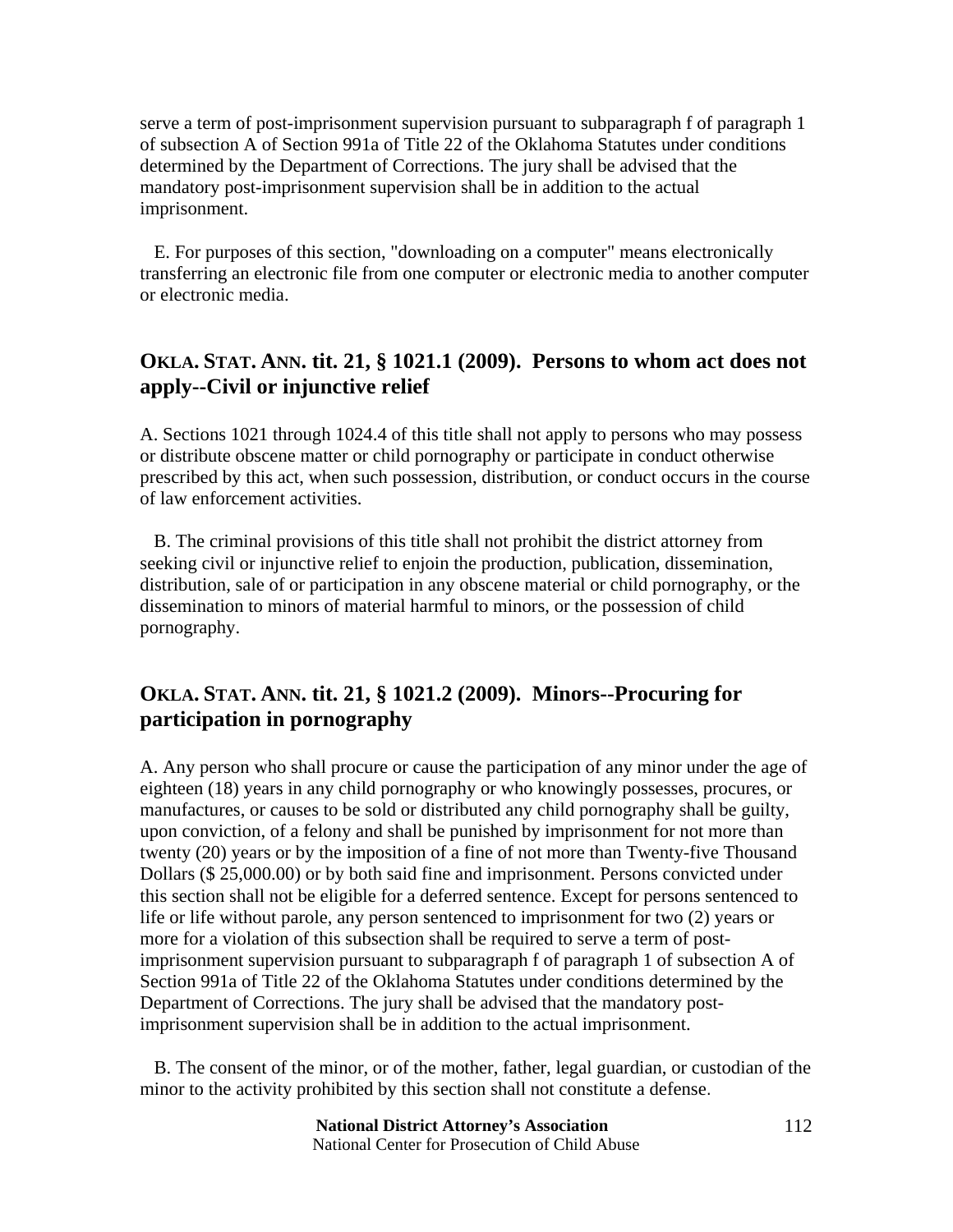#### **OKLA. STAT. ANN. tit. 21, § 1024.1 (2009). Definitions**

A. As used in Sections 1021, 1021.1 through 1021.3, Sections 1022 through 1024, and Sections 1040.8 through 1040.24 of this title, "child pornography" means and includes any film, motion picture, videotape, photograph, negative, undeveloped film, slide, photographic product, reproduction of a photographic product, CD-ROM, magnetic disk memory, magnetic tape memory, electronic or photo-optical format, play or performance wherein a minor under the age of eighteen (18) years is engaged in any act with a person, other than his or her spouse, of sexual intercourse which is normal or perverted, in any act of anal sodomy, in any act of sexual activity with an animal, in any act of sadomasochistic abuse including, but not limited to, flagellation or torture, or the condition of being fettered, bound or otherwise physically restrained in the context of sexual conduct, in any act of fellatio or cunnilingus, in any act of excretion in the context of sexual conduct, in any lewd exhibition of the uncovered genitals in the context of masturbation or other sexual conduct, or where the lewd exhibition of the uncovered genitals, buttocks or, if such minor is a female, the breast, has the purpose of sexual stimulation of the viewer, or wherein a person under the age of eighteen (18) years observes such acts or exhibitions.

 B. As used in Sections 1021 through 1024.4 and Sections 1040.8 through 1040.24 of this title:

 1. "Obscene material" means and includes any representation, performance, depiction or description of sexual conduct, whether in any form or medium including still photographs, undeveloped photographs, motion pictures, undeveloped film, videotape, CD-ROM, magnetic disk memory, magnetic tape memory, electronic or photo-optical format, or a purely photographic product or a reproduction of such product in any book, pamphlet, magazine, or other publication or electronic or photo-optical format, if said items contain the following elements:

 a. depictions or descriptions of sexual conduct which are patently offensive as found by the average person applying contemporary community standards,

 b. taken as a whole, have as the dominant theme an appeal to prurient interest in sex as found by the average person applying contemporary community standards, and

 c. a reasonable person would find the material or performance taken as a whole lacks serious literary, artistic, educational, political, or scientific purposes or value.

The standard for obscenity applied in this section shall not apply to child pornography;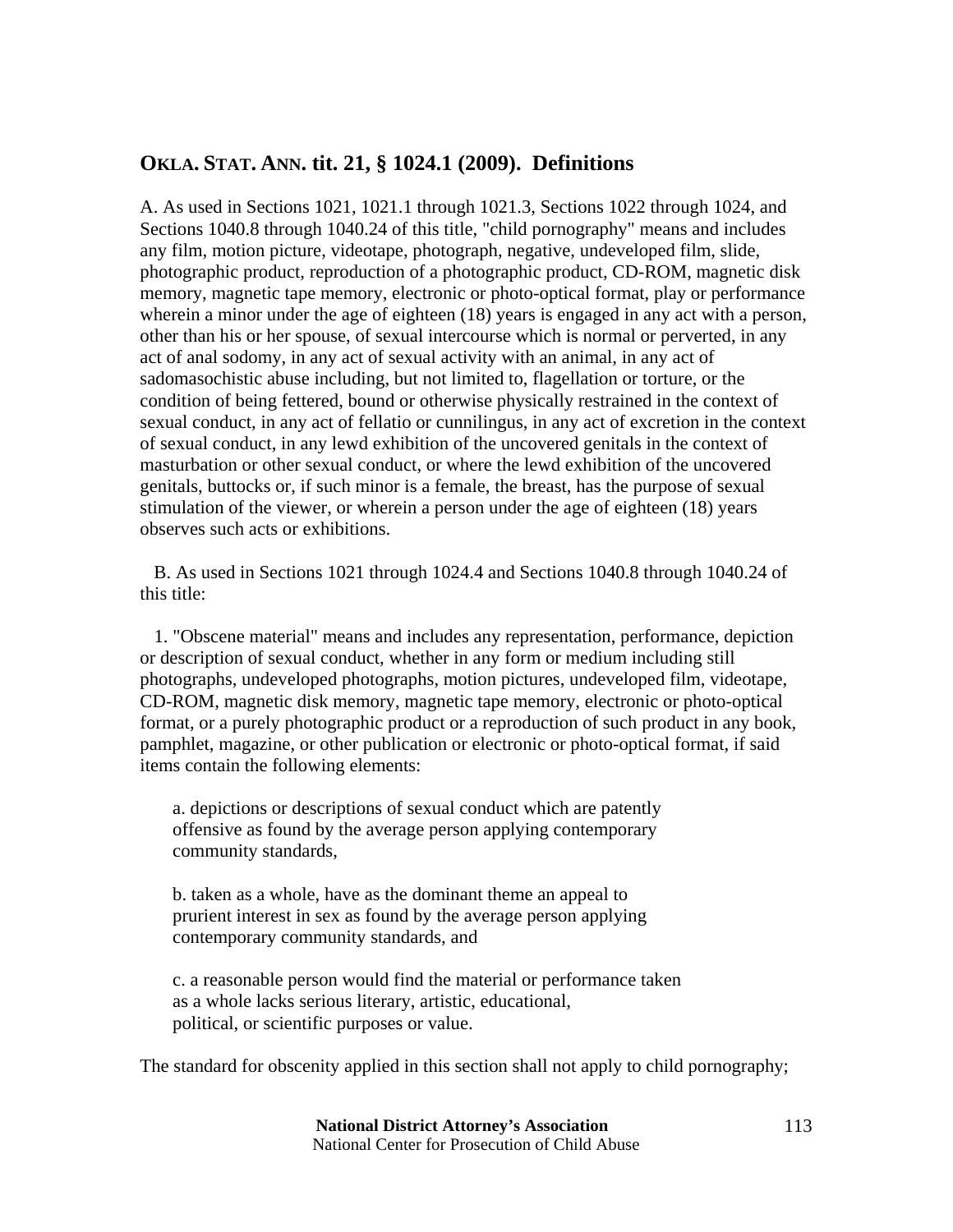2. "Performance" means and includes any display, live or recorded, in any form or medium;

3. "Sexual conduct" means and includes any of the following:

 a. acts of sexual intercourse including any intercourse which is normal or perverted, actual or simulated,

b. acts of deviate sexual conduct, including oral and anal sodomy,

c. acts of masturbation,

d. acts of sadomasochistic abuse including but not limited to:

 (1) flagellation or torture by or upon any person who is nude or clad in undergarments or in a costume which is of a revealing nature, or

 (2) the condition of being fettered, bound, or otherwise physically restrained on the part of one who is nude or so clothed,

e. acts of excretion in a sexual context, or

f. acts of exhibiting human genitals or pubic areas; and

 4. "Explicit child pornography" means material which a law enforcement officer can immediately identify upon first viewing without hesitation as child pornography.

 The types of sexual conduct described in paragraph 3 of this subsection are intended to include situations when, if appropriate to the type of conduct, the conduct is performed alone or between members of the same or opposite sex or between humans and animals in an act of apparent sexual stimulation or gratification.

#### **OKLA. STAT. ANN. tit. 21, § 1040.8 (2009). Publication, distribution or participation in preparation of obscene material or child pornography-- Unsolicited mailings**

 A. No person shall knowingly photograph, act in, pose for, model for, print, sell, offer for sale, give away, exhibit, publish, offer to publish, or otherwise distribute, display, or exhibit any book, magazine, story, pamphlet, paper, writing, card, advertisement, circular, print, picture, photograph, motion picture film, electronic video game or recording, image, cast, slide, figure, instrument, statue, drawing, presentation, or other article which is obscene material or child pornography, as defined in Section 1024.1 of this title. In the case of any unsolicited mailing of any of the material listed in this

> **National District Attorney's Association**  National Center for Prosecution of Child Abuse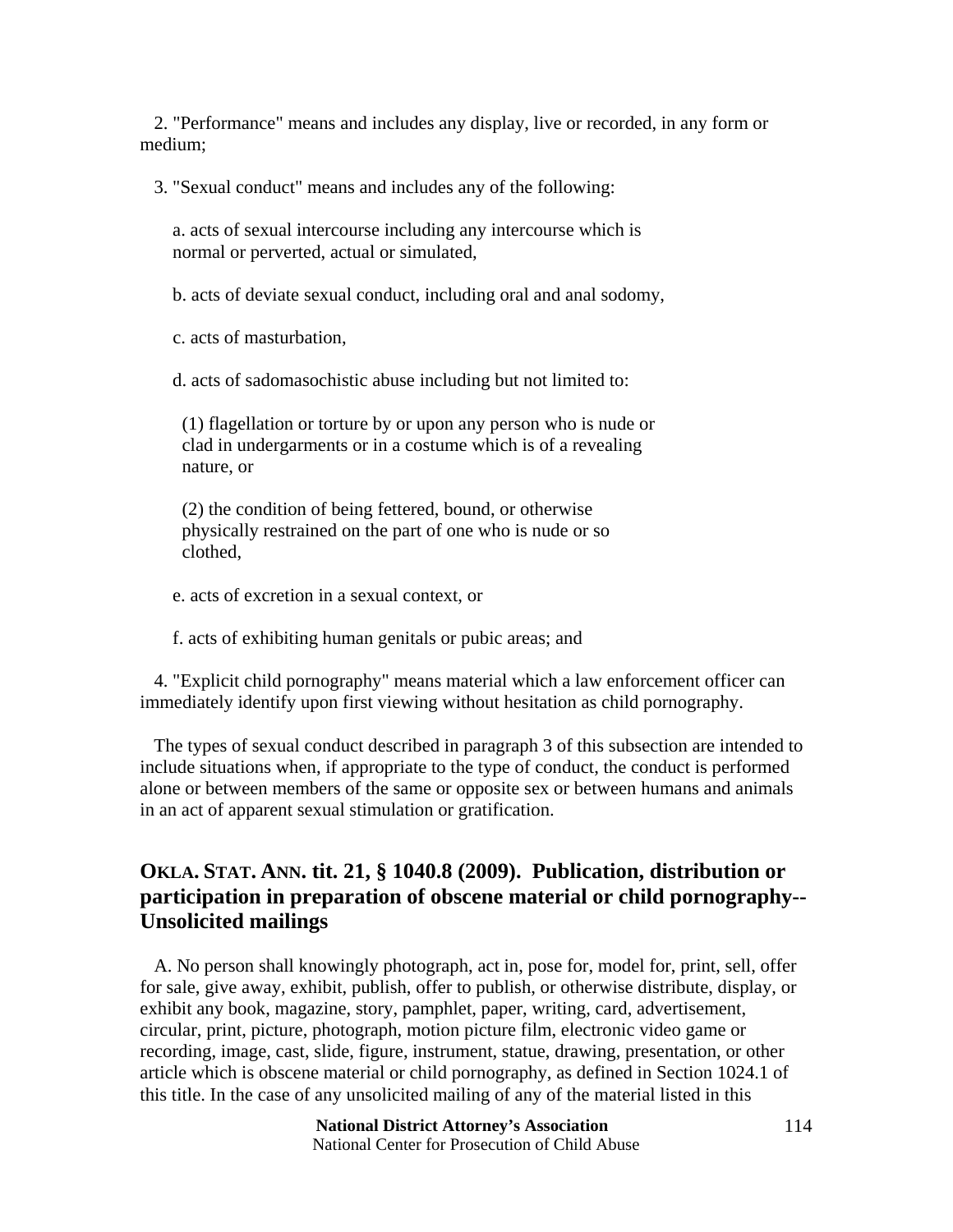section, the offense is deemed complete from the time such material is deposited in any post office or delivered to any person with intent that it shall be forwarded. Also, unless preempted by federal law, no unsolicited mail which is harmful to minors pursuant to Section 1040.75 of this title shall be mailed to any person. The party mailing the materials specified in this section may be indicted and tried in any county wherein such material is deposited or delivered, or in which it is received by the person to whom it is addressed.

 B. Any person who violates any provision of this section involving obscene materials, upon conviction, shall be guilty of a misdemeanor and shall be punished by imprisonment in the county jail for not more than one (1) year, or by a fine not exceeding One Thousand Dollars (\$ 1,000.00), or by both such fine and imprisonment.

 C. Any person who violates any provision of this section involving child pornography, upon conviction, shall be guilty of a felony and shall be punished by imprisonment in the custody of the Department of Corrections for not more than twenty (20) years, or by a fine of not exceeding Ten Thousand Dollars (\$ 10,000.00), or by both such fine and imprisonment. The violator, upon conviction, shall be required to register as a sex offender under the Sex Offenders Registration Act.

#### **OKLA. STAT. ANN. tit. 21, § 1040.13 (2009). Acts prohibited – Felony**

Every person who, with knowledge of its contents, sends, brings, or causes to be sent or brought into this state for sale or commercial distribution, or in this state prepares, sells, exhibits, commercially distributes, gives away, offers to give away, or has in his possession with intent to sell, to commercially distribute, to exhibit, to give away, or to offer to give away any obscene material or child pornography or gives information stating when, where, how, or from whom, or by what means obscene material or child pornography can be purchased or obtained, upon conviction, is guilty of a felony and shall be punished by imprisonment for not more than ten (10) years in prison or by a fine of not more than Ten Thousand Dollars (\$ 10,000.00), or by both such imprisonment and fine.

# **OREGON**

#### **OR. REV. STAT. § 163.665 (2007). Definitions for ORS 163.670 to 163.693.**

As used in ORS 163.670 to 163.693:

(1) "Child" means a person who is less than 18 years of age, and any reference to a child in relation to a photograph, motion picture, videotape or other visual recording of the child is a reference to a person who was less than 18 years of age at the time the original

> **National District Attorney's Association**  National Center for Prosecution of Child Abuse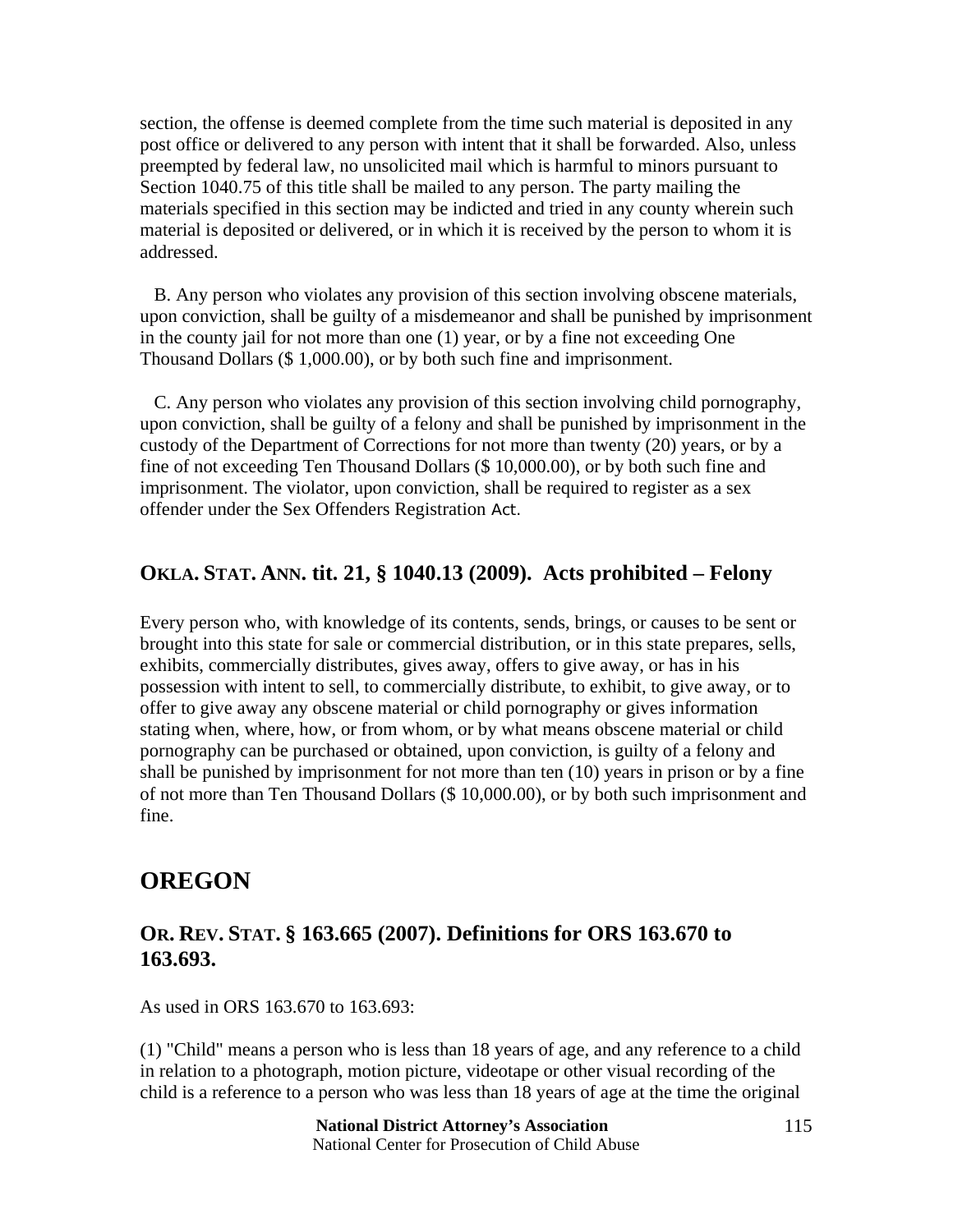image in the photograph, motion picture, videotape or other visual recording was created and not the age of the person at the time of an alleged offense relating to the subsequent reproduction, use or possession of the visual recording.(2) "Child abuse" means conduct that constitutes, or would constitute if committed in this state, a crime in which the victim is a child.

(3) "Sexually explicit conduct" means actual or simulated:

(a) Sexual intercourse or deviant sexual intercourse;

(b) Genital-genital, oral-genital, anal-genital or oral-anal contact, whether between persons of the same or opposite sex or between humans and animals;

(c) Penetration of the vagina or rectum by any object other than as part of a medical diagnosis or treatment or as part of a personal hygiene practice;

(d) Masturbation;

(e) Sadistic or masochistic abuse; or

(f) Lewd exhibition of sexual or other intimate parts.

(4) "Visual depiction" includes, but is not limited to, photographs, films, videotapes, pictures or computer or computer-generated images or pictures, whether made or produced by electronic, mechanical or other means.

## **OR. REV. STAT. § 163.676 (2007). Exemption from prosecution under ORS 163.684.**

 (1) No employee is liable to prosecution under ORS 163.684 or under any city or home rule county ordinance for exhibiting or possessing with intent to exhibit any obscene matter or performance provided the employee is acting within the scope of regular employment at a showing open to the public.

(2) As used in this section, "employee" means any person regularly employed by the owner or operator of a motion picture theater if the person has no financial interest other than salary or wages in the ownership or operation of the motion picture theater, no financial interest in or control over the selection of the motion pictures shown in the theater, and is working within the motion picture theater where the person is regularly employed, but does not include a manager of the motion picture theater.

## **OR. REV. STAT. § 163.682. Exceptions to ORS 163.665 to 163.693.**

The provisions of ORS 163.665 to 163.693 do not apply to: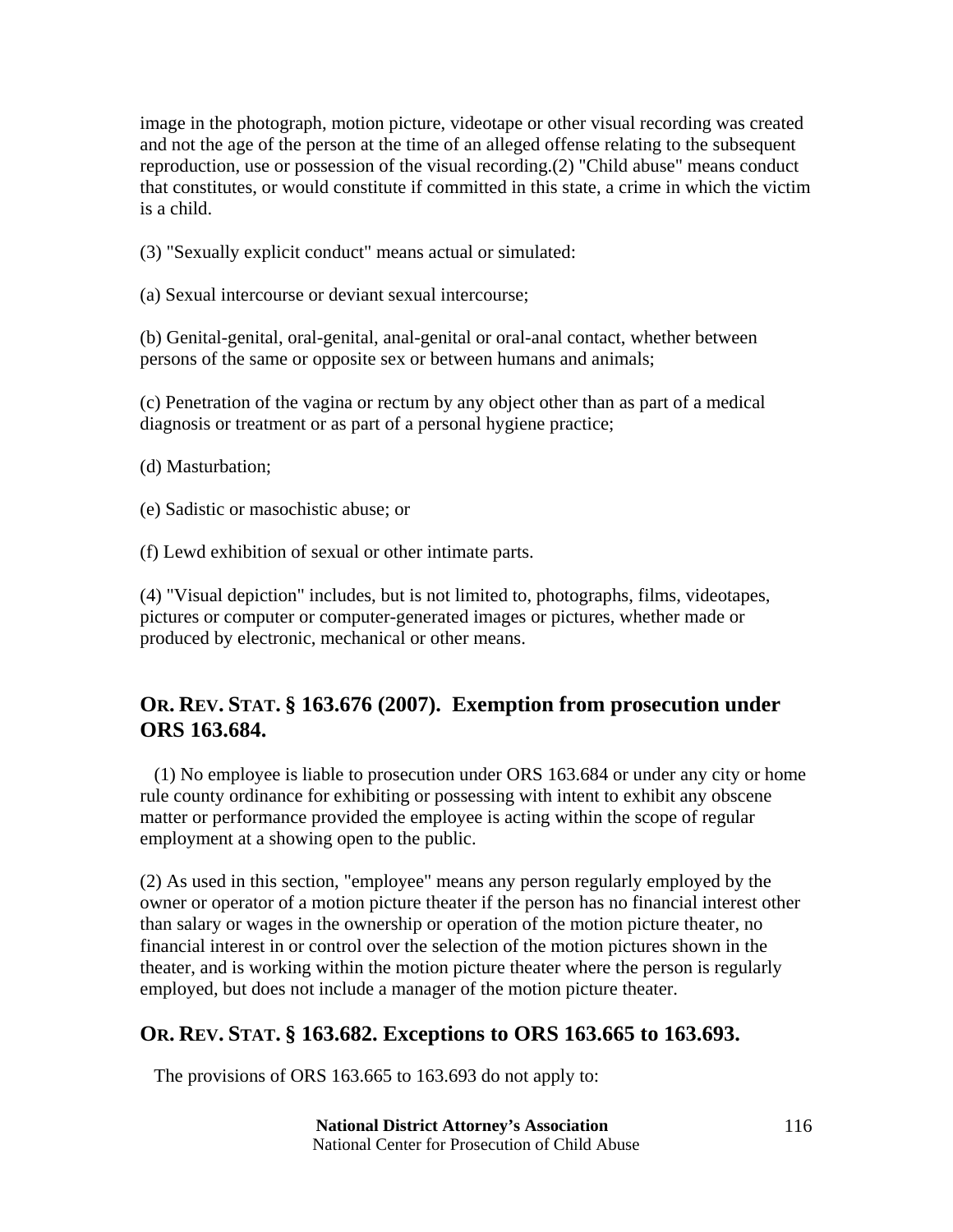(1) Any legitimate medical procedure performed by or under the direction of a person licensed to provide medical services for the purpose of medical diagnosis or treatment, including the recording of medical procedures;

(2) Any activity undertaken in the course of bona fide law enforcement activity or necessary to the proper functioning of the criminal justice system, except that this exception shall not apply to any activity prohibited by ORS 163.670;

(3) Any bona fide educational activity, including studies and lectures, in the fields of medicine, psychotherapy, sociology or criminology, except that this exception shall not apply to any activity prohibited by ORS 163.670;

(4) Obtaining, viewing or possessing a photograph, motion picture, videotape or other visual recording as part of a bona fide treatment program for sexual offenders; or

(5) A public library, as defined in ORS 357.400, or a library exempt from taxation under ORS 307.090 or 307.130, except that these exceptions do not apply to any activity prohibited by ORS 163.670.

# **OR. REV. STAT. § 163.684 (2007). Encouraging child sexual abuse in the first degree.**

(1) A person commits the crime of encouraging child sexual abuse in the first degree if the person:

(a)(A) Knowingly develops, duplicates, publishes, prints, disseminates, exchanges, displays, finances, attempts to finance or sells any photograph, motion picture, videotape or other visual recording of sexually explicit conduct involving a child or possesses such matter with the intent to develop, duplicate, publish, print, disseminate, exchange, display or sell it; or

(B) Knowingly brings into this state, or causes to be brought or sent into this state, for sale or distribution, any photograph, motion picture, videotape or other visual recording of sexually explicit conduct involving a child; and

(b) Knows or is aware of and consciously disregards the fact that creation of the visual recording of sexually explicit conduct involved child abuse.(2) Encouraging child sexual abuse in the first degree is a Class B felony.

## **OR. REV. STAT. § 163.686 (2007). Encouraging child sexual abuse in the second degree.**

(1) A person commits the crime of encouraging child sexual abuse in the second degree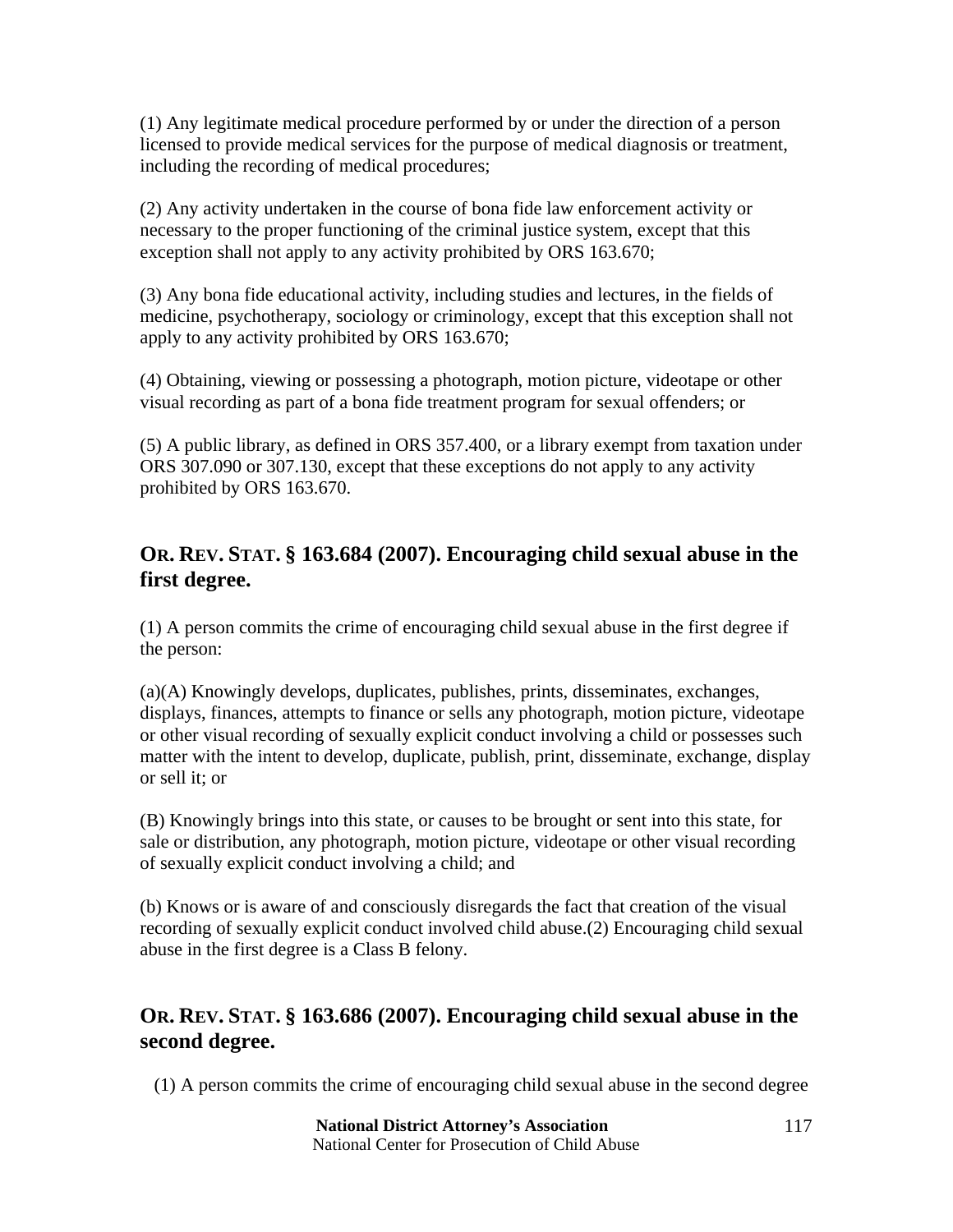if the person:

(a)(A)(i) Knowingly possesses or controls any photograph, motion picture, videotape or other visual recording of sexually explicit conduct involving a child for the purpose of arousing or satisfying the sexual desires of the person or another person; or

(ii) Knowingly pays, exchanges or gives anything of value to obtain or view a photograph, motion picture, videotape or other visual recording of sexually explicit conduct involving a child for the purpose of arousing or satisfying the sexual desires of the person or another person; and

(B) Knows or is aware of and consciously disregards the fact that creation of the visual recording of sexually explicit conduct involved child abuse; or

(b)(A) Knowingly pays, exchanges or gives anything of value to observe sexually explicit conduct by a child or knowingly observes, for the purpose of arousing or gratifying the sexual desire of the person, sexually explicit conduct by a child; and

(B) Knows or is aware of and consciously disregards the fact that the conduct constitutes child abuse.

(2) Encouraging child sexual abuse in the second degree is a Class C felony.

## **OR. REV. STAT. § 163.687 (2007). Encouraging child sexual abuse in the third degree.**

 (1) A person commits the crime of encouraging child sexual abuse in the third degree if the person:

(a)(A)(i) Knowingly possesses or controls any photograph, motion picture, videotape or other visual recording of sexually explicit conduct involving a child for the purpose of arousing or satisfying the sexual desires of the person or another person; or

(ii) Knowingly pays, exchanges or gives anything of value to obtain or view a photograph, motion picture, videotape or other visual recording of sexually explicit conduct involving a child for the purpose of arousing or satisfying the sexual desires of the person or another person; and

(B) Knows or fails to be aware of a substantial and unjustifiable risk that the creation of the visual recording of sexually explicit conduct involved child abuse; or

(b)(A) Knowingly pays, exchanges or gives anything of value to observe sexually explicit conduct by a child or knowingly observes, for the purpose of arousing or gratifying the sexual desire of the person, sexually explicit conduct by a child; and(B) Knows or fails to be aware of a substantial and unjustifiable risk that the conduct constitutes child abuse.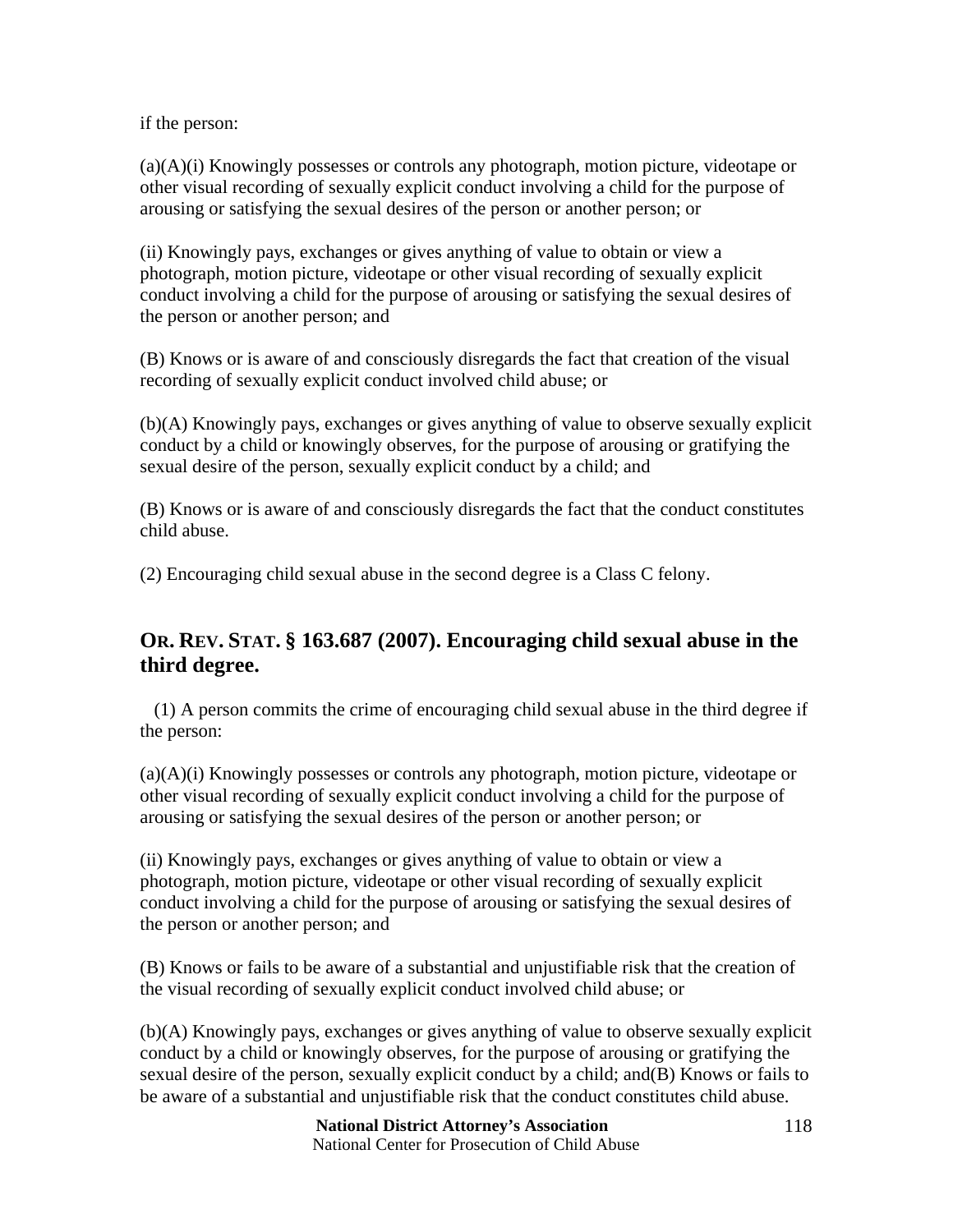(2) Encouraging child sexual abuse in the third degree is a Class A misdemeanor.

# **PENNSYLVANIA**

#### **18 PA. CONS. STAT. ANN. § 6312 (2009). Sexual abuse of children**

(a) Deleted by 2009, July 14, P.L. \_\_\_, No. 15, 1, effective in 60 days [Sept. 14, 2009].

 (b) Photographing, videotaping, depicting on computer or filming sexual acts.--Any person who causes or knowingly permits a child under the age of 18 years to engage in a prohibited sexual act or in the simulation of such act is guilty of a felony of the second degree if such person knows, has reason to know or intends that such act may be photographed, videotaped, depicted on computer or filmed. Any person who knowingly photographs, videotapes, depicts on computer or films a child under the age of 18 years engaging in a prohibited sexual act or in the simulation of such an act is guilty of a felony of the second degree.

(c) Dissemination of photographs, videotapes, computer depictions and films.

 --(1) Any person who knowingly sells, distributes, delivers, disseminates, transfers, displays or exhibits to others, or who possesses for the purpose of sale, distribution, delivery, dissemination, transfer, display or exhibition to others, any book, magazine, pamphlet, slide, photograph, film, videotape, computer depiction or other material depicting a child under the age of 18 years engaging in a prohibited sexual act or in the simulation of such act commits an offense.

 (2) A first offense under this subsection is a felony of the third degree, and a second or subsequent offense under this subsection is a felony of the second degree.

(d) Child pornography.

 (1) Any person who intentionally views or knowingly possesses or controls any book, magazine, pamphlet, slide, photograph, film, videotape, computer depiction or other material depicting a child under the age of 18 years engaging in a prohibited sexual act or in the simulation of such act commits an offense.

 (2) A first offense under this subsection is a felony of the third degree, and a second or subsequent offense under this subsection is a felony of the second degree.

 (e) Evidence of age.--In the event a person involved in a prohibited sexual act is alleged to be a child under the age of 18 years, competent expert testimony shall be sufficient to establish the age of said person.

> **National District Attorney's Association**  National Center for Prosecution of Child Abuse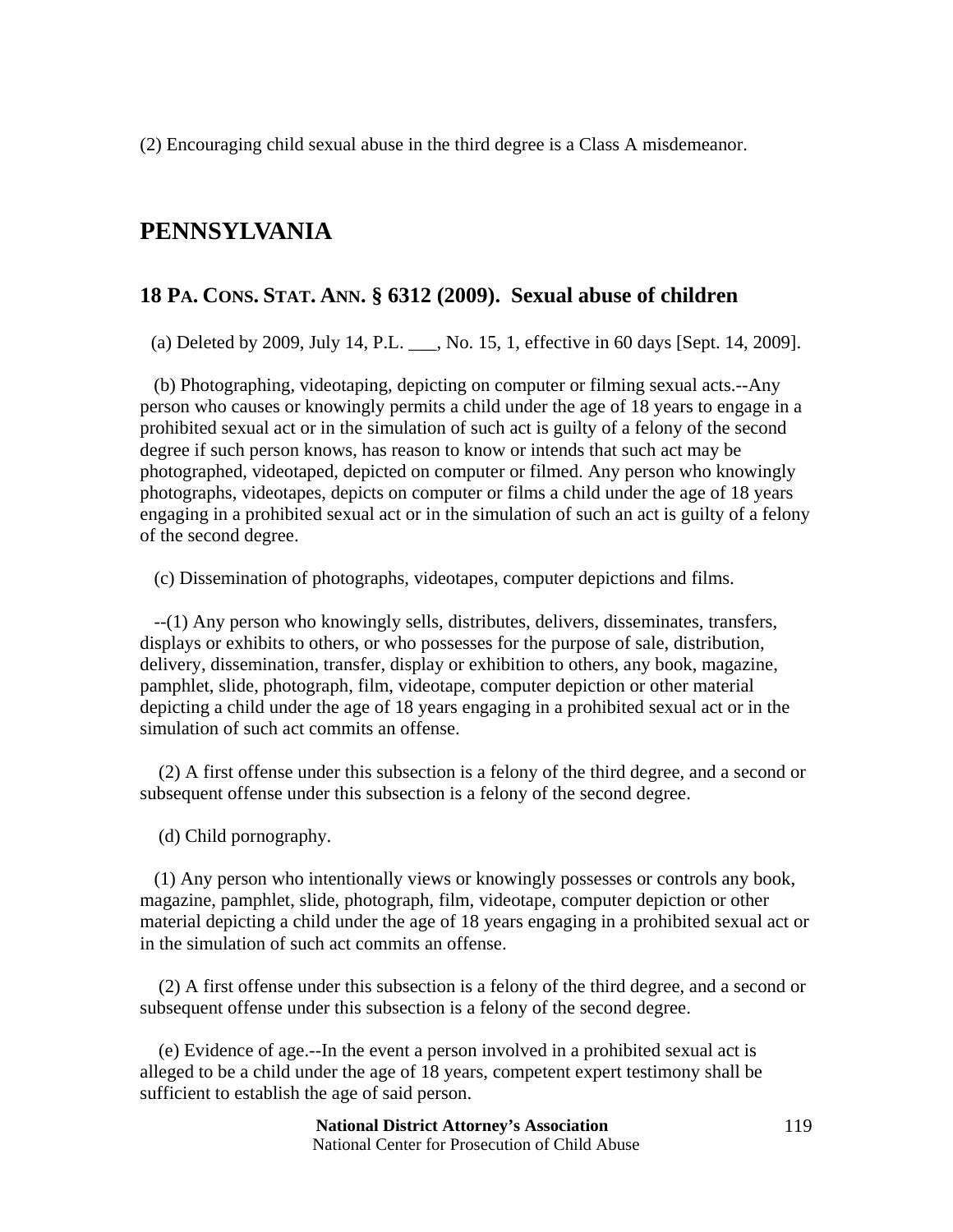(e.1) Mistake as to age.--Under subsection (b) only, it is no defense that the defendant did not know the age of the child. Neither a misrepresentation of age by the child nor a bona fide belief that the person is over the specified age shall be a defense.

 (f) Exceptions.--This section does not apply to any material that is viewed, possessed, controlled, brought or caused to be brought into this Commonwealth, or presented for a bona fide educational, scientific, governmental or judicial purpose.

 (g) Definitions.--As used in this section, the following words and phrases shall have the meanings given to them in this subsection:

 "Intentionally views." The deliberate, purposeful, voluntary viewing of material depicting a child under 18 years of age engaging in a prohibited sexual act or in the simulation of such act. The term shall not include the accidental or inadvertent viewing of such material.

 "Prohibited sexual act." Sexual intercourse as defined in section 3101 (relating to definitions), masturbation, sadism, masochism, bestiality, fellatio, cunnilingus, lewd exhibition of the genitals or nudity if such nudity is depicted for the purpose of sexual stimulation or gratification of any person who might view such depiction.

# **RHODE ISLAND**

#### **R.I. GEN. LAWS § 11-9-1.1 (2010). Child nudity prohibited in publications**

Every person, firm, association, or corporation which shall publish, sell, offer for sale, loan, give away, or otherwise distribute any book, magazine, pamphlet, or other publication, or any photograph, picture, or film which depicts any child, or children, under the age of eighteen (18) years and known to be under the age of eighteen (18) years of age by the person, firm, association, or corporation in a setting which taken as a whole suggests to the average person that the child, or children, is about to engage in or has engaged in, any sexual act, or which depicts any child under eighteen (18) years of age performing sodomy, oral copulation, sexual intercourse, masturbation, or bestiality, shall, for the first offense, be punished by imprisonment for not more than ten (10) years, or by a fine of not more than ten thousand dollars (\$ 10,000), or both; for any subsequent offense, by imprisonment for not more than fifteen (15) years, or by a fine of not more than fifteen thousand dollars (\$ 15,000), or both. Provided, that artistic drawings, sketches, paintings, sculptures, or other artistic renditions, shall be exempt from the provisions of this section.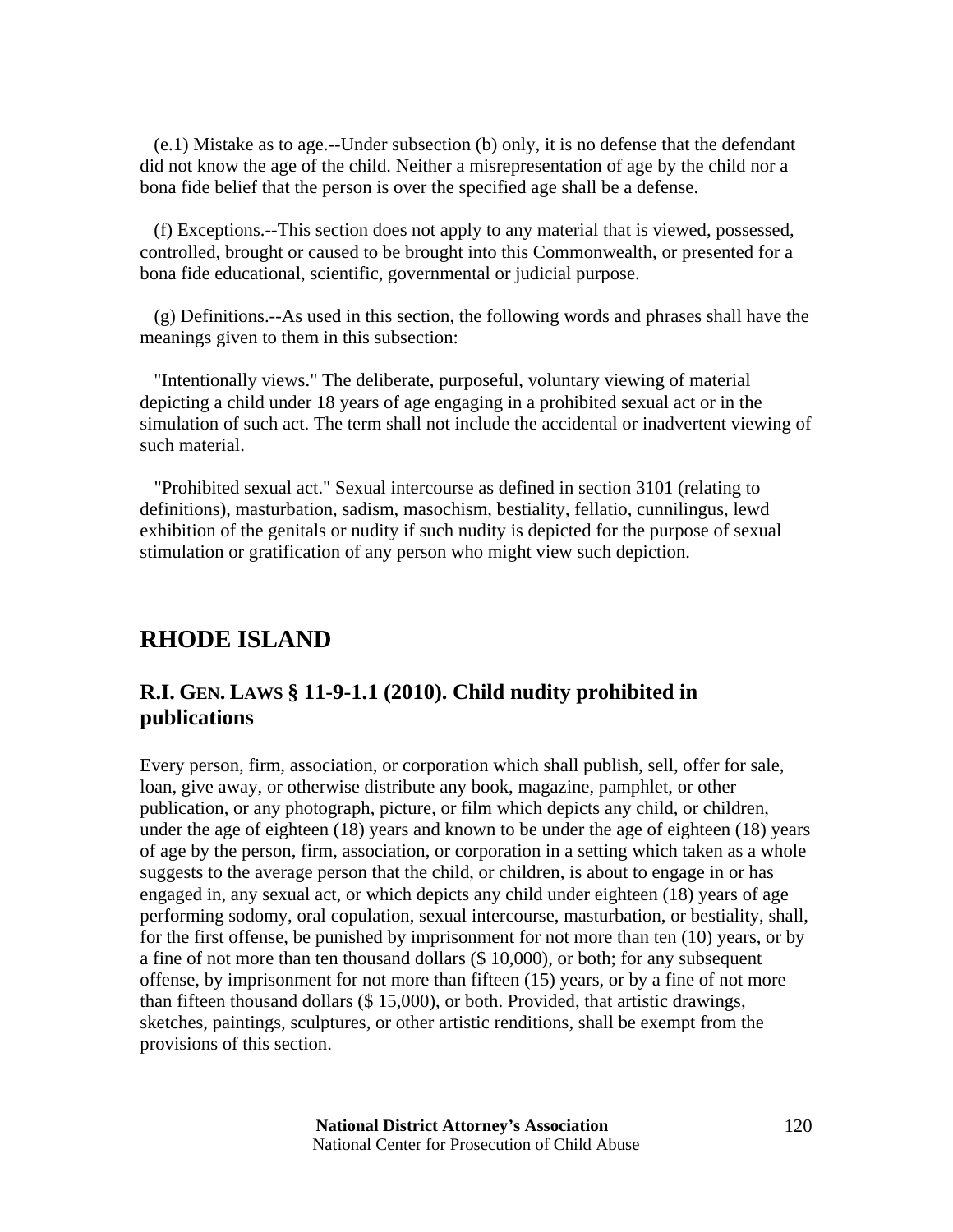#### **R.I. GEN. LAWS § 11-9-1.3 (2010). Child pornography prohibited**

(a) Violations. It is a violation of this section for any person to:

(1) Knowingly produce any child pornography;

 (2) Knowingly mail, transport, deliver or transfer by any means, including by computer, any child pornography;

 (3) Knowingly reproduce any child pornography by any means, including the computer; or

 (4) Knowingly possess any book, magazine, periodical, film, videotape, computer disk, computer file or any other material that contains an image of child pornography.

(b) Penalties.

(1) Whoever violates or attempts or conspires to violate subdivisions (a)(1), (a)(2) or  $(a)(3)$  of this section shall be subject to a fine of not more than five thousand dollars  $(\$$ 5,000), or imprisoned for not more than fifteen (15) years, or both.

 (2) Whoever violates or attempts or conspires to violate subdivision (a)(4) of this section shall be subject to a fine of not more than five thousand dollars (\$ 5,000), or imprisoned not more than five (5) years, or both.

(c) Definitions. For purposes of this section:

 (1) "Child pornography" means any visual depiction, including any photograph, film, video, picture, or computer or computer-generated image or picture, whether made or produced by electronic, mechanical, or other means, of sexually explicit conduct where:

 (i) The production of such visual depiction involves the use of a minor engaging in sexually explicit conduct;

 (ii) Such visual depiction is a digital image, computer image, or computer-generated image of a minor engaging in sexually explicit conduct; or

 (iii) Such visual depiction has been created, adapted, or modified to display an identifiable minor engaging in sexually explicit conduct.

(2) "Computer" has the meaning given to that term in section 11-52-1;

(3) "Minor" means any person not having reached eighteen (18) years of age;

(4) "Identifiable minor."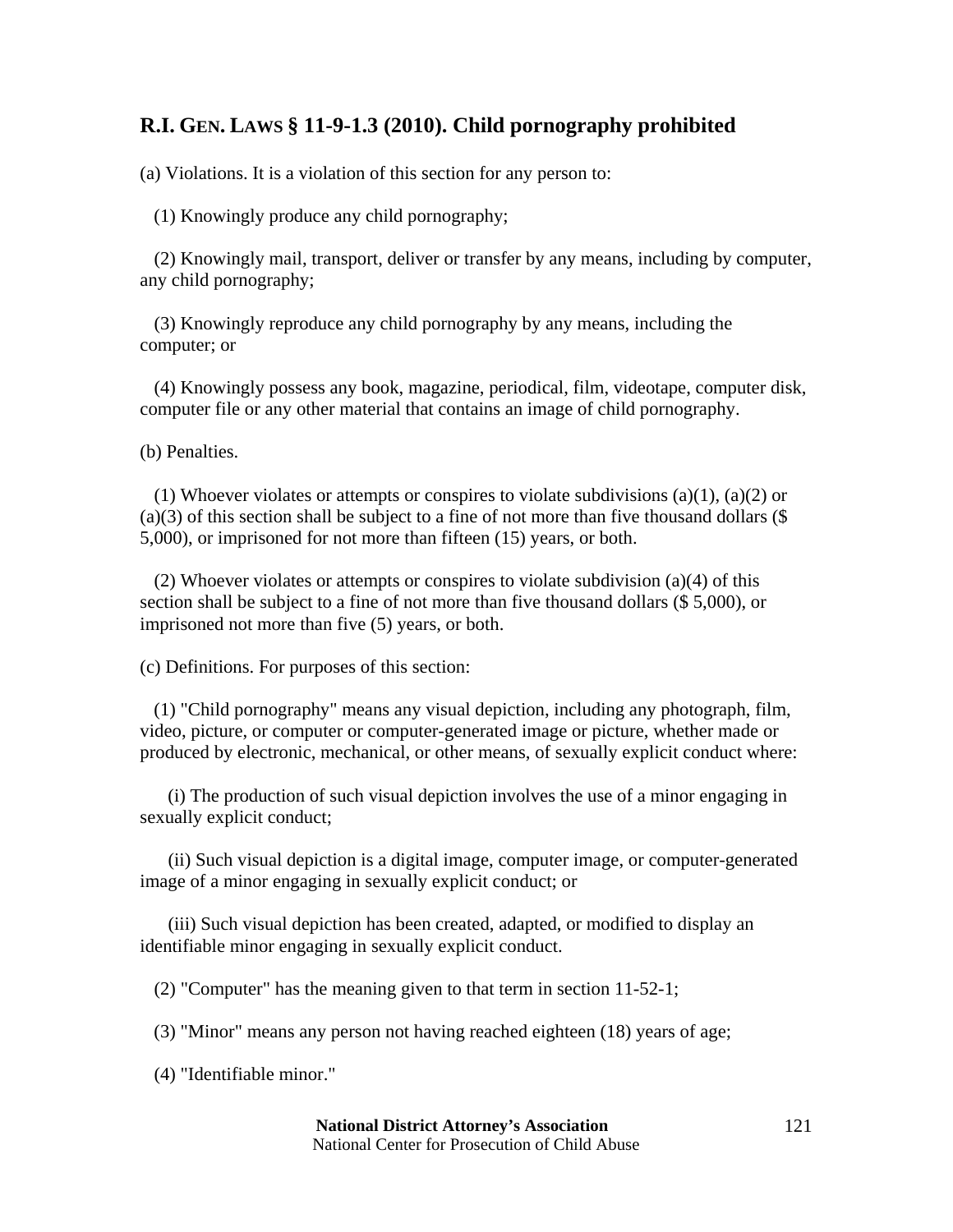(i) Means a person:

 (A) (I) Who was a minor at the time the visual depiction was created, adapted, or modified; or

 (II) Whose image as a minor was used in creating, adapting, or modifying the visual depiction; and

 (ii) Who is recognizable as an actual person by the person's face, likeness, or other distinguishing characteristic, such as a unique birthmark or other recognizable feature; and

 (B) Shall not be construed to require proof of the actual identity of the identifiable minor.

 (5) "Producing" means producing, directing, manufacturing, issuing, publishing or advertising;

(6) "Sexually explicit conduct" means actual:

 (i) Graphic sexual intercourse, including genital-genital, oral-genital, anal-genital, or oral-anal, or lascivious sexual intercourse where the genitals, or pubic area of any person is exhibited;

(ii) Bestiality;

(iii) Masturbation;

(iv) Sadistic or masochistic abuse; or

(v) Graphic or lascivious exhibition of the genitals or pubic area of any person;

 (7) "Visual depiction" includes undeveloped film and videotape and data stored on a computer disk or by electronic means, which is capable of conversion into a visual image;

 (8) "Graphic," when used with respect to a depiction of sexually explicit conduct, means that a viewer can observe any part of the genitals or pubic area of any depicted person or animal during any part of the time that the sexually explicit conduct is being depicted.

(d) Affirmative defenses.

(1) It shall be an affirmative defense to a charge of violating subdivision (a)(1), (a)(2), or  $(a)(3)$  of this section that:

> **National District Attorney's Association**  National Center for Prosecution of Child Abuse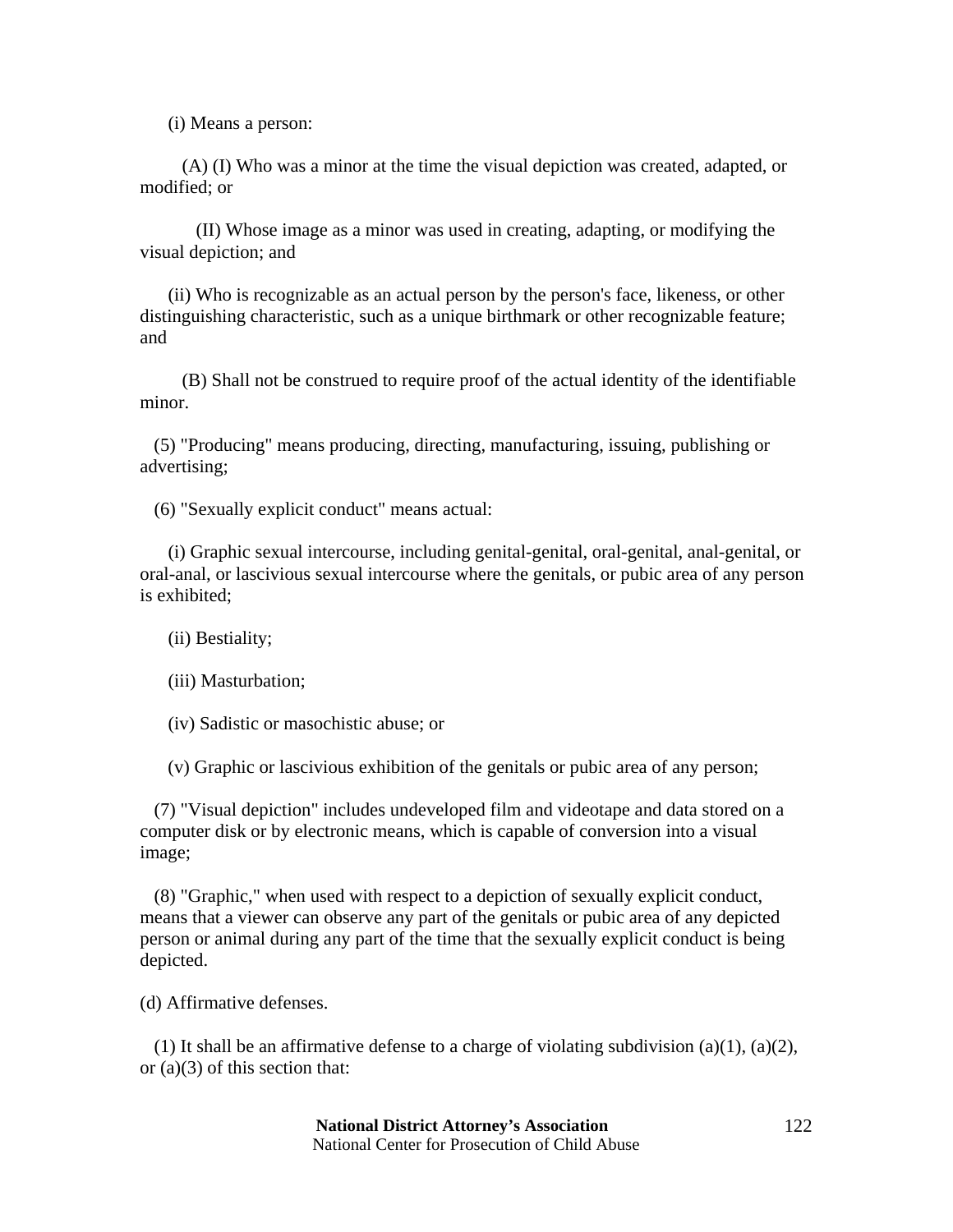(i) The alleged child pornography was produced using an actual person or persons engaging in sexually explicit conduct; and

(ii) Each such person was an adult at the time the material was produced; and

 (iii) The defendant did not advertise, promote, present, describe or distribute the material in such a manner as to convey the impression that it is or contains a visual depiction of a minor engaging in sexually explicit conduct.

 (2) It shall be an affirmative defense to a charge of violating subdivision (a)(4) of this section that the defendant:

(i) Possessed less than three (3) images of child pornography; and

 (ii) Promptly and in good faith and without retaining or allowing any person, other than a law enforcement agency, to access any image or copy of it:

(A) Took reasonable steps to destroy each such image; or

 (B) Reported the matter to a law enforcement agency and afforded that agency access to each such image.

(e) Severability. If any provision or provisions of this section, or the application of this section to any person or circumstance is held invalid by a court of competent authority, that invalidity does not affect other provisions or applications of this section which can be given effect without that invalid provision or provisions or application of the provision or provisions, and to this end the provisions of this section are declared to be separable and severable.

# **SOUTH CAROLINA**

#### **S.C. CODE ANN. § 16-3-820 (2009). Producing, directing or promoting sexual performance by child; penalty**.

 (a) It is unlawful for any person to produce, direct, or promote a performance that includes sexual conduct by a child younger than eighteen years of age.

(b) Any person violating the provisions of subsection (a) of this section is guilty of criminal sexual conduct of the third degree and upon conviction shall be punished as provided in § 16-3-654.

## **S.C. CODE ANN. § 16-15-375 (2009). Definitions applicable to §§ 16-15- 385 through 16-15-425.**

**National District Attorney's Association**  National Center for Prosecution of Child Abuse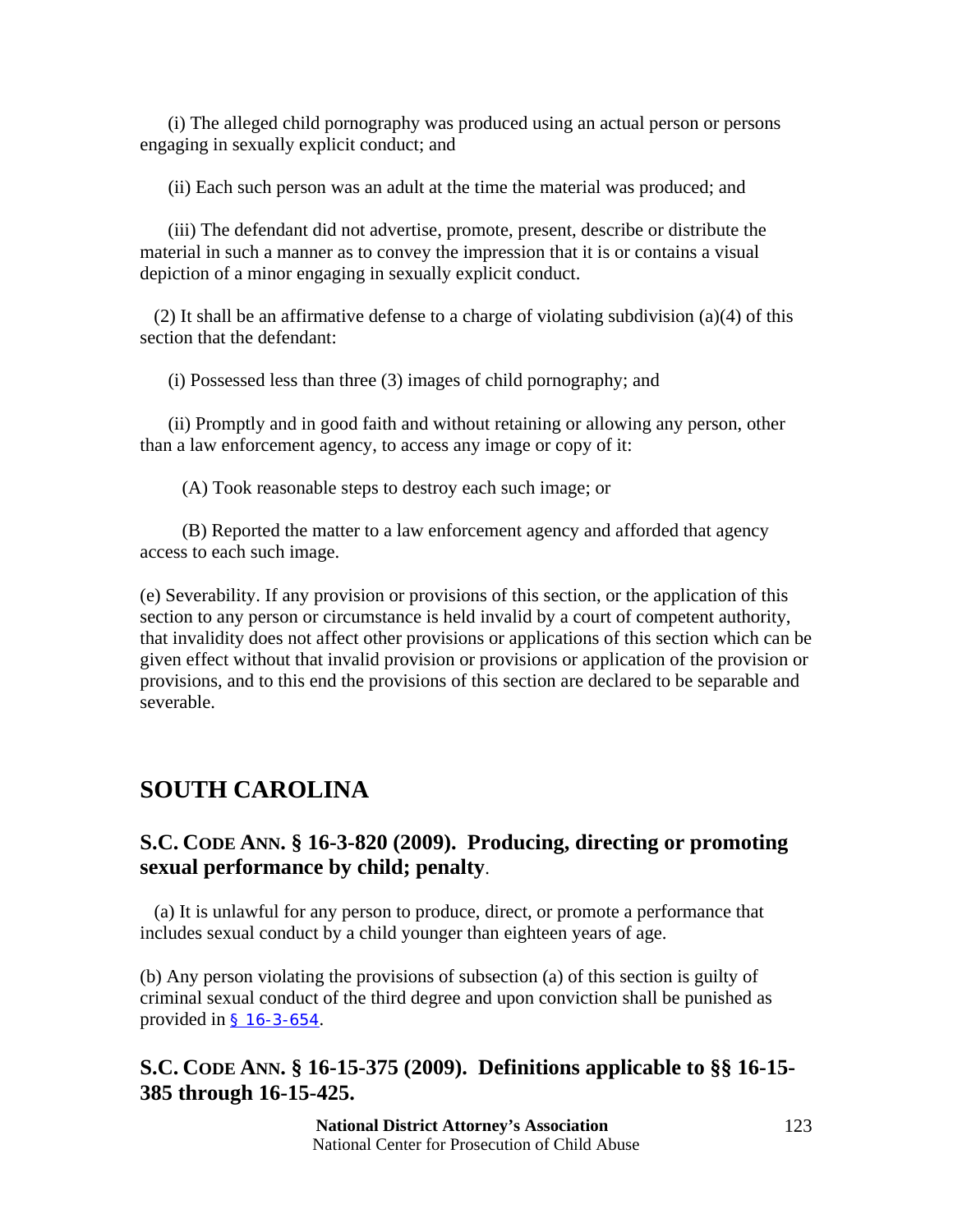The following definitions apply to Section 16-15-385, disseminating or exhibiting to minors harmful material or performances; Section 16-15-387, employing a person under the age of eighteen years to appear in a state of sexually explicit nudity in a public place; Section 16-15-395, first degree sexual exploitation of a minor; Section 16-15-405, second degree sexual exploitation of a minor; Section 16-15-410, third degree sexual exploitation of a minor; Section 16-15-415, promoting prostitution of a minor; and Section 16-15-425, participating in prostitution of a minor.

(1) "Harmful to minors" means that quality of any material or performance that depicts sexually explicit nudity or sexual activity and that, taken as a whole, has the following characteristics:

(a) the average adult person applying contemporary community standards would find that the material or performance has a predominant tendency to appeal to a prurient interest of minors in sex; and

(b) the average adult person applying contemporary community standards would find that the depiction of sexually explicit nudity or sexual activity in the material or performance is patently offensive to prevailing standards in the adult community concerning what is suitable for minors; and

(c) to a reasonable person, the material or performance taken as a whole lacks serious literary, artistic, political, or scientific value for minors.

(2) "Material" means pictures, drawings, video recordings, films, digital electronic files, or other visual depictions or representations but not material consisting entirely of written words.

(3) "Minor" means an individual who is less than eighteen years old.

(4) "Prostitution" means engaging or offering to engage in sexual activity with or for another in exchange for anything of value.

(5) "Sexual activity" includes any of the following acts or simulations thereof:

(a) masturbation, whether done alone or with another human or animal;

(b) vaginal, anal, or oral intercourse, whether done with another human or an animal;

(c) touching, in an act of apparent sexual stimulation or sexual abuse, of the clothed or unclothed genitals, pubic area, or buttocks of another person or the clothed or unclothed breasts of a human female;

(d) an act or condition that depicts bestiality, sado-masochistic abuse, meaning flagellation or torture by or upon a person who is nude or clad in undergarments or in a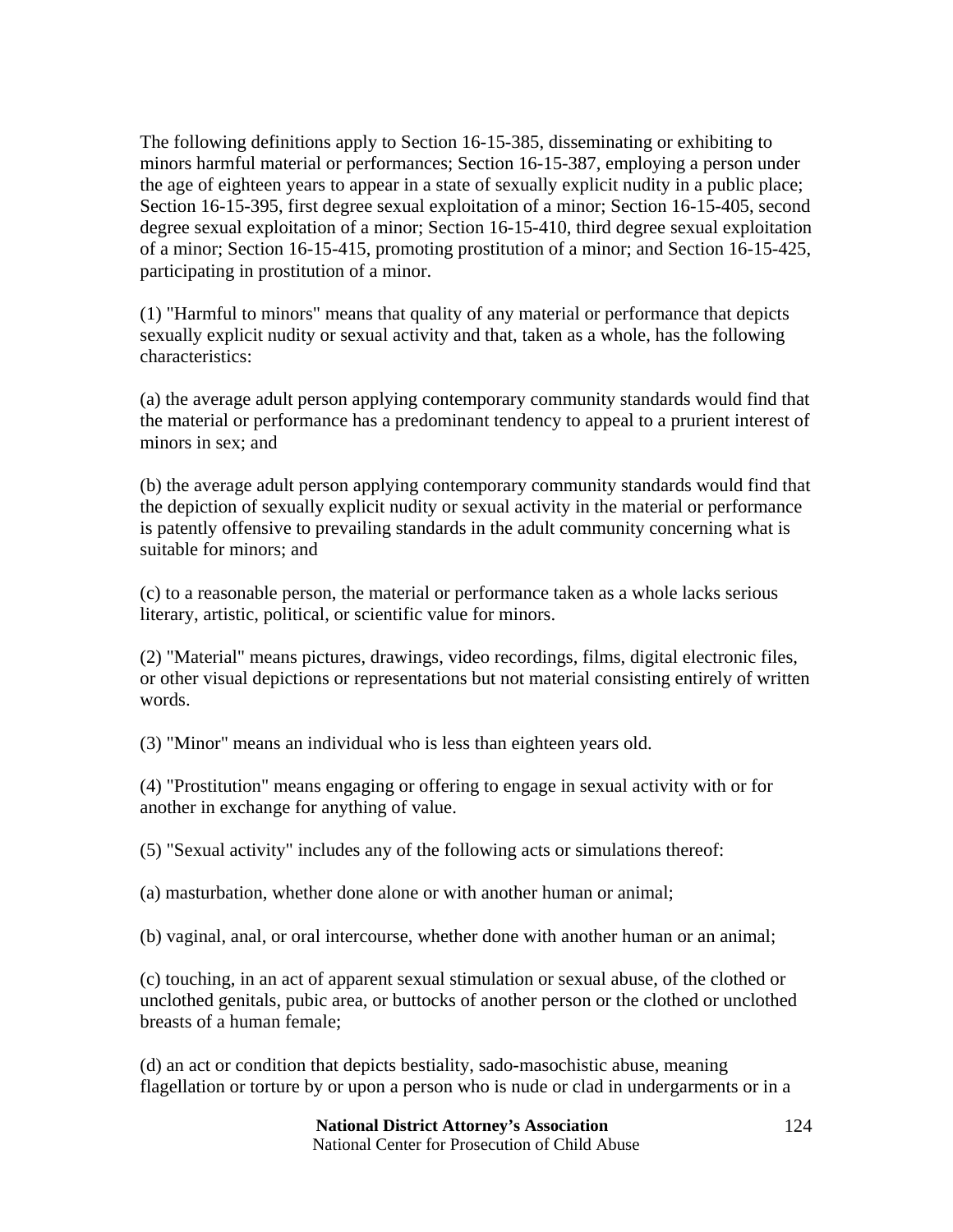costume which reveals the pubic hair, anus, vulva, genitals, or female breast nipples, or the condition of being fettered, bound, or otherwise physically restrained on the part of the one so clothed;

(e) excretory functions;

(f) the insertion of any part of a person's body, other than the male sexual organ, or of any object into another person's anus or vagina, except when done as part of a recognized medical procedure.

(6) "Sexually explicit nudity" means the showing of:

(a) uncovered, or less than opaquely covered human genitals, pubic area, or buttocks, or the nipple or any portion of the areola of the human female breast; or

(b) covered human male genitals in a discernibly turgid state.

# **S.C. CODE ANN. § 16-15-405 (2009). Second degree sexual exploitation of a minor defined; presumptions; defenses; penalties.**

(A) An individual commits the offense of second degree sexual exploitation of a minor if, knowing the character or content of the material, he:

(1) records, photographs, films, develops, duplicates, produces, or creates digital electronic file material that contains a visual representation of a minor engaged in sexual activity; or

(2) distributes, transports, exhibits, receives, sells, purchases, exchanges, or solicits material that contains a visual representation of a minor engaged in sexual activity.

(B) In a prosecution under this section, the trier of fact may infer that a participant in sexual activity depicted in material as a minor through its title, text, visual representations, or otherwise, is a minor.

(C) Mistake of age is not a defense to a prosecution under this section.

(D) A person who violates the provisions of this section is guilty of a felony and, upon conviction, must be imprisoned not less than two years nor more than ten years. No part of the minimum sentence may be suspended nor is the individual convicted eligible for parole until he has served the minimum sentence.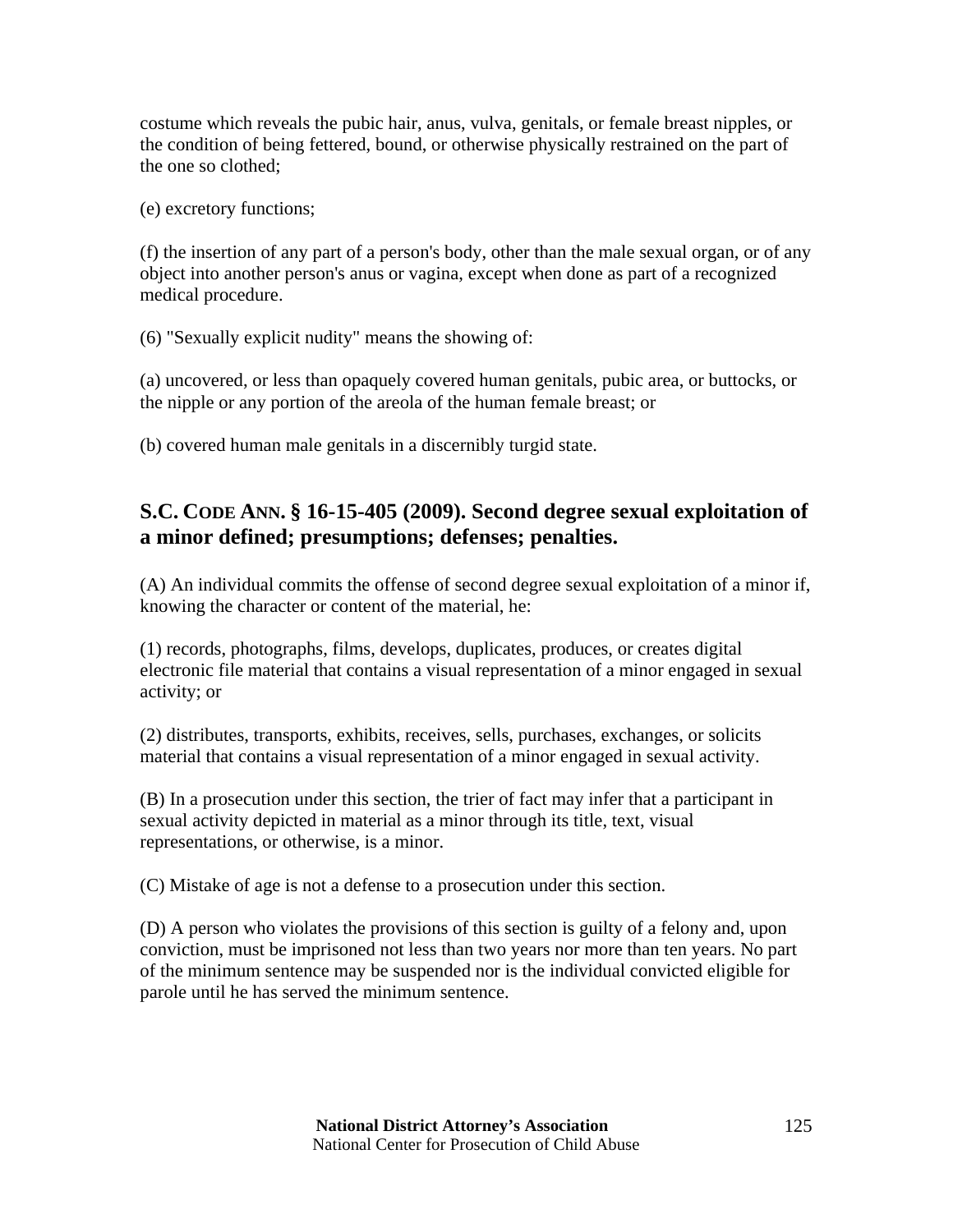# **SOUTH DAKOTA**

## **S.D. CODIFIED LAWS § 22-24A-1 (2009). Sale of child pornography -- Penalty**

Any person who sells, or displays for sale, any book, magazine, pamphlet, slide, photograph, film, or electronic or digital media image depicting a minor engaging in a prohibited sexual act, or engaging in an activity that involves nudity, or in the simulation of any such act is guilty of a Class 6 felony.

#### **S.D. CODIFIED LAWS § 22-24A-2 (2009). Definitions**

 Terms used in §§ 22-19A-1, 22-24A-1 to 22-24A-20, inclusive, 22-24B-1, 23A-27- 14.1, and 43-43B-1 to 43-43B-3, inclusive, mean:

(1) "Adult," any person eighteen years of age or older;

 (2) "Child pornography," any image or visual depiction of a minor engaged in prohibited sexual acts;

(3) "Child" or "minor," any person under the age of eighteen years;

 (4) "Computer," any electronic, magnetic, optical, electrochemical, or other high-speed data processing device performing logical, arithmetic, or storage functions and includes any data storage facility or communications facility directly related to or operating in conjunction with such device, including wireless communication devices such as cellular phones. The term also includes any on-line service, internet service, or internet bulletin board;

(5) Deleted by SL 2005, ch 120, § 408.

 (6) "Digital media," any electronic storage device, including a floppy disk or other magnetic storage device or any compact disc that has memory and the capacity to store audio, video, or written materials;

 (7) "Harmful to minors," any reproduction, imitation, characterization, description, visual depiction, exhibition, presentation, or representation, of whatever kind or form, depicting nudity, sexual conduct, or sexual excitement if it:

(a) Predominantly appeals to the prurient, shameful, or morbid interest of minors;

 (b) Is patently offensive to prevailing standards in the adult community as a whole with respect to what is suitable material for minors; and

(c) Taken as a whole, is without serious literary, artistic, political, or scientific value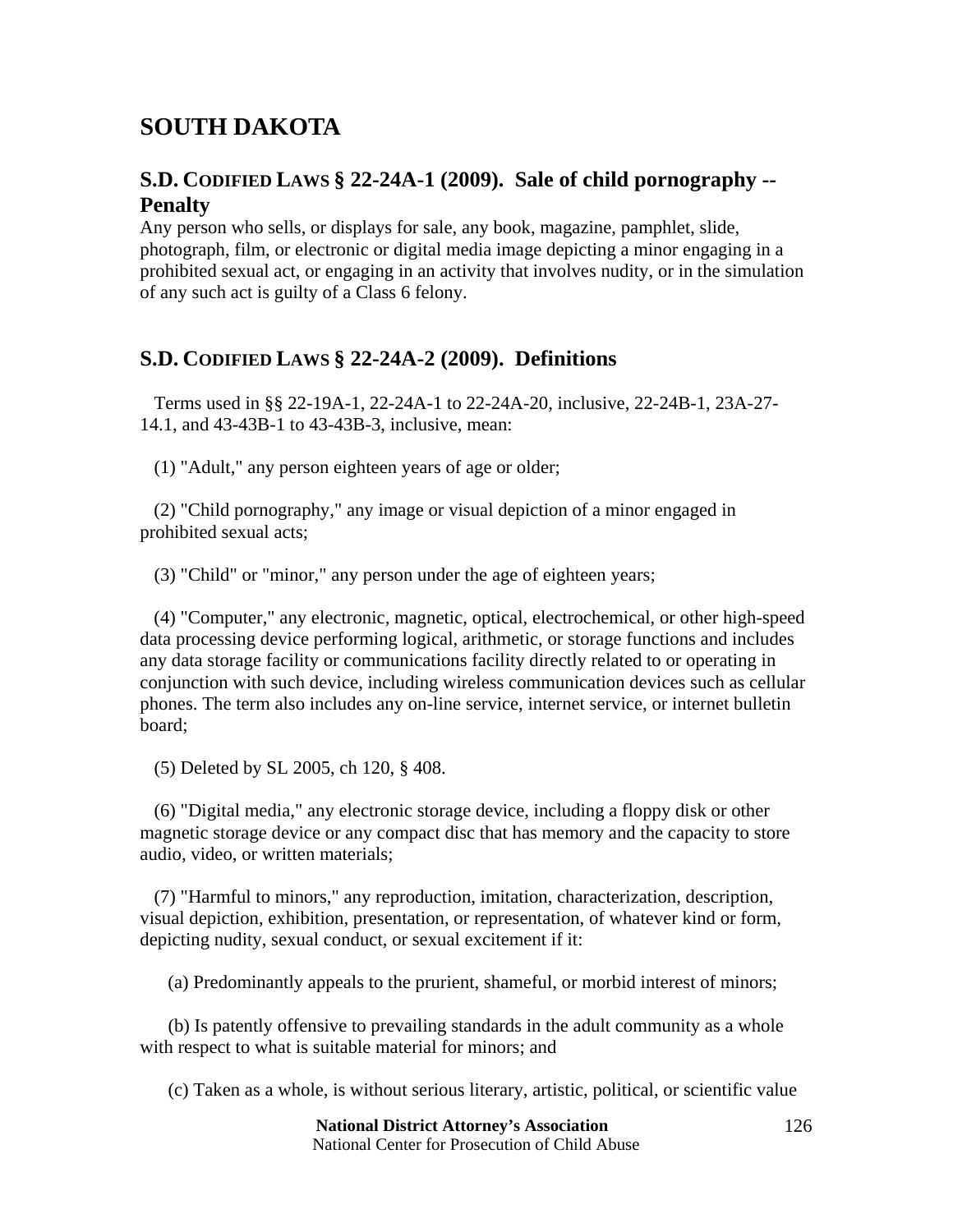for minors. This term does not include a mother's breast-feeding of her baby;

 (8) "Masochism," sexual gratification achieved by a person through, or the association of sexual activity with, submission or subjection to physical pain, suffering, humiliation, torture, or death;

 (9) "Nudity," the showing or the simulated showing of the human male or female genitals, pubic area, or buttocks with less than a fully opaque covering; or the showing of the female breast with less than a fully opaque covering of any portion thereof below the top of the nipple; or the depiction of covered male genitals in a discernibly turgid state for the purpose of creating sexual excitement. This term does not include a mother's breastfeeding of her baby irrespective of whether or not the nipple is covered during or incidental to feeding;

(10) "Obscene," the status of material which:

 (a) The average person, applying contemporary community standards, would find, taken as a whole, appeals to the prurient interest;

(b) Depicts or describes, in a patently offensive way, prohibited sexual acts; and

 (c) Taken as a whole, lacks serious literary, artistic, political, or scientific value. This term does not include a mother's breast-feeding of her baby;

 (11) "Person," includes individuals, children, firms, associations, joint ventures, partnerships, estates, trusts, business trusts, syndicates, fiduciaries, corporations, and all other groups or combinations;

 (12) "Sadism," sexual gratification achieved through, or the association of sexual activity with, the infliction of physical pain, suffering, humiliation, torture, or death;

 (13) "Sadomasochistic abuse," flagellation or torture by or upon a minor, or the condition of being fettered, bound, or otherwise physically restrained, for the purpose of deriving sexual satisfaction, or satisfaction brought about as a result of sadistic violence, from inflicting harm on another or receiving such harm oneself;

 (14) "Sexual battery," oral, anal, or vaginal penetration by, or union with, the sexual organ of another or the anal or vaginal penetration of another by any other object. This term does not include an act done for a bona fide medical purpose;

 (15) "Sexual bestiality," any sexual act, actual or simulated, between a person and an animal involving the sex organ of the one and the mouth, anus, or vagina of the other;

 (16) "Prohibited sexual act," actual or simulated sexual intercourse, sadism, masochism, sexual bestiality, incest, masturbation, or sadomasochistic abuse; actual or simulated exhibition of the genitals, the pubic or rectal area, or the bare feminine breasts,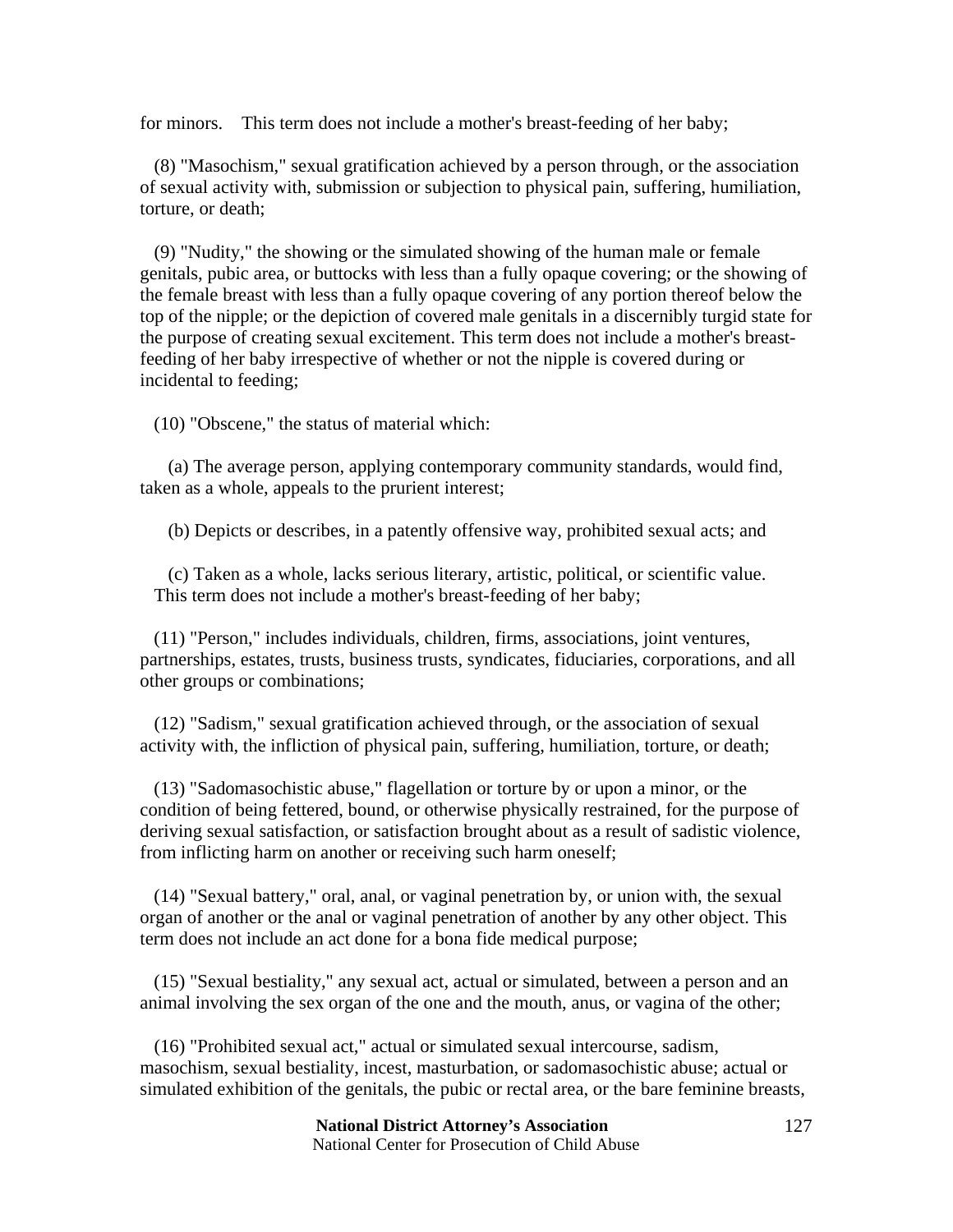in a lewd or lascivious manner; actual physical contact with a person's clothed or unclothed genitals, pubic area, buttocks, or, if such person is a female, breast with the intent to arouse or gratify the sexual desire of either party; defecation or urination for the purpose of creating sexual excitement in the viewer; or any act or conduct which constitutes sexual battery or simulates that sexual battery is being or will be committed. The term includes encouraging, aiding, abetting or enticing any person to commit any such acts as provided in this subdivision. The term does not include a mother's breastfeeding of her baby;

 (17) "Sexual excitement," the condition of the human male or female genitals if in a state of sexual stimulation or arousal;

 (18) "Sexually oriented material," any book, article, magazine, publication, visual depiction or written matter of any kind or any drawing, etching, painting, photograph, motion picture film, or sound recording that depicts sexual activity, actual or simulated, involving human beings or human beings and animals, that exhibits uncovered human genitals or the pubic region in a lewd or lascivious manner, or that exhibits human male genitals in a discernibly turgid state, even if completely and opaquely covered;

 (19) "Simulated," the explicit depiction of conduct described in subdivision (16) of this section that creates the appearance of such conduct and that exhibits any uncovered portion of the breasts, genitals, or anus;

 (20) "Visual depiction," any developed and undeveloped film, photograph, slide and videotape, and any photocopy, drawing, printed or written material, and any data stored on computer disk, digital media, or by electronic means that are capable of conversion into a visual image.

## **S.D. CODIFIED LAWS § 22-24A-3 (2009). Possession, manufacture, or distribution of child pornography -- Consent or mistake not a defense -- Penalty**

A person is guilty of possessing, manufacturing, or distributing child pornography if the person:

 (1) Creates any visual depiction of a minor engaging in a prohibited sexual act, or in the simulation of such an act;

 (2) Causes or knowingly permits the creation of any visual depiction of a minor engaged in a prohibited sexual act, or in the simulation of such an act; or

 (3) Knowingly possesses, distributes, or otherwise disseminates any visual depiction of a minor engaging in a prohibited sexual act, or in the simulation of such an act.

**National District Attorney's Association**  National Center for Prosecution of Child Abuse 128 Consent to performing these proscribed acts by a minor or a minor's parent, guardian,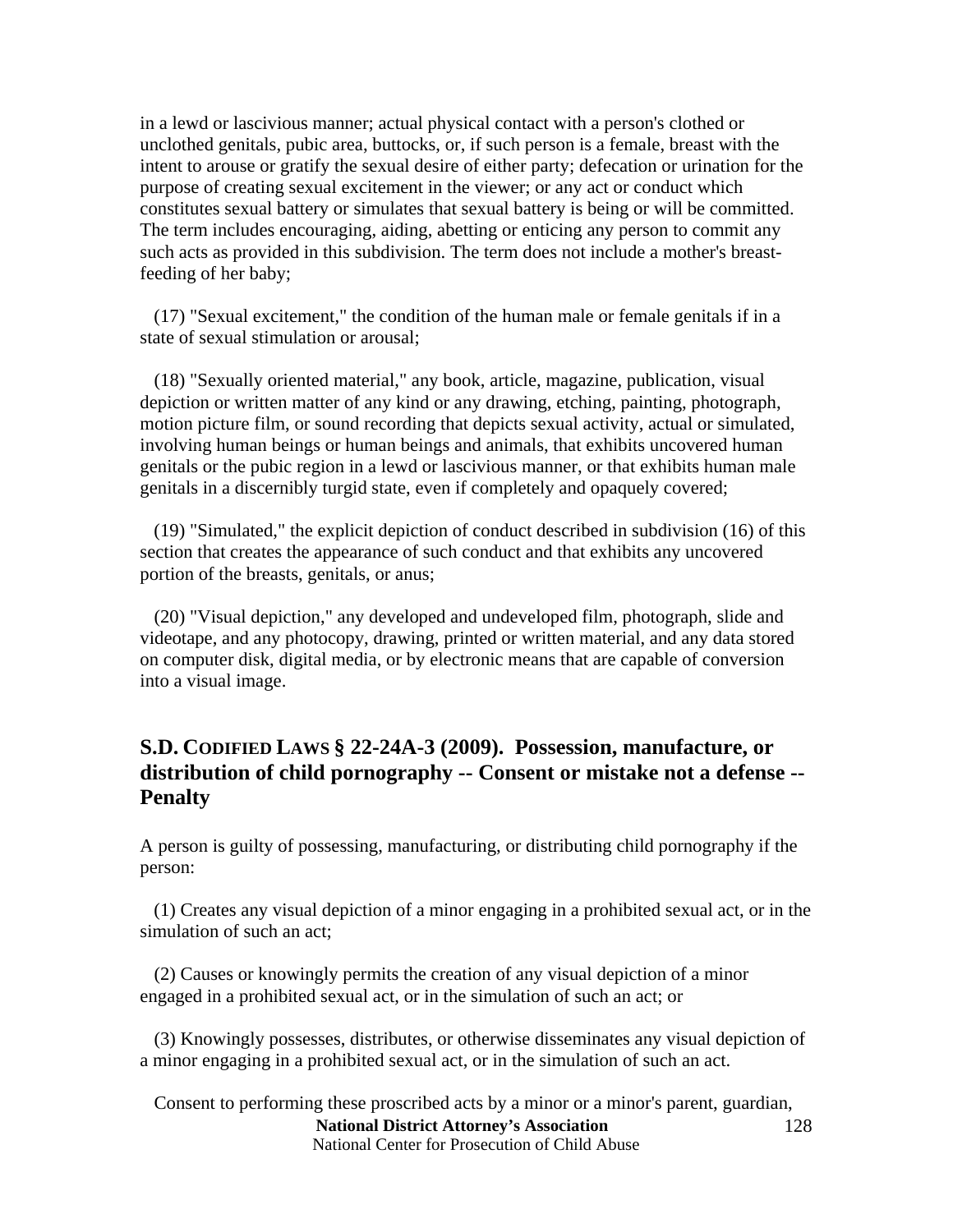or custodian, or mistake as to the minor's age is not a defense to a charge of violating this section.

 A violation of this section is a Class 4 felony. If a person is convicted of a second or subsequent violation of this section within fifteen years of the prior conviction, the violation is a Class 3 felony.

 The court shall order an assessment pursuant to § 22-22-1.3 of any person convicted of violating this section.

## **TENNESSEE**

#### **TENN. CODE ANN. § 39-17-1002 (2010). Part definitions.**

The following definitions apply in §§ 39-17-1002 -- 39-17-1007, unless the context otherwise requires:

(1) "Community" means the judicial district, as defined by § 16-2-506, in which a violation is alleged to have occurred;

(2) "Material" means:

 (A) Any picture, drawing, photograph, undeveloped film or film negative, motion picture film, videocassette tape or other pictorial representation;

(B) Any statue, figure, theatrical production or electrical reproduction;

 (C) Any image stored on a computer hard drive, a computer disk of any type, or any other medium designed to store information for later retrieval; or

 (D) Any image transmitted to a computer or other electronic media or video screen, by telephone line, cable, satellite transmission, or other method that is capable of further transmission, manipulation, storage or accessing, even if not stored or saved at the time of transmission;

(3) "Minor" means any person who has not reached eighteen (18) years of age;

(4) "Patently offensive" means that which goes substantially beyond customary limits of candor in describing or representing such matters;

(5) "Performance" means any play, motion picture, photograph, dance, or other visual representation that can be exhibited before an audience of one (1) or more persons;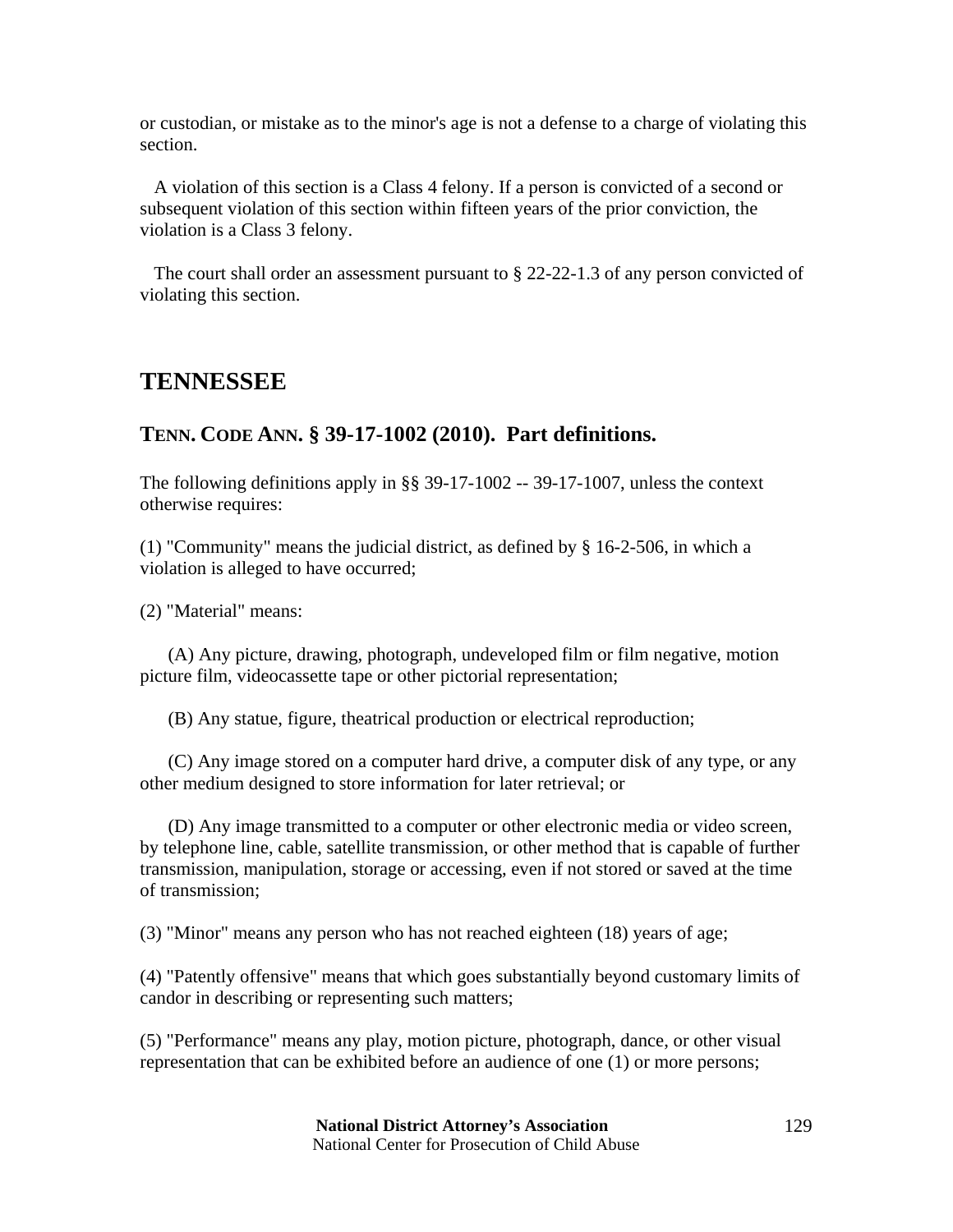(6) "Promote" means to finance, produce, direct, manufacture, issue, publish, exhibit or advertise, or to offer or agree to do those things;

(7) "Prurient interest" means a shameful or morbid interest in sex; and

(8) "Sexual activity" means any of the following acts:

(A) Vaginal, anal or oral intercourse, whether done with another person or an animal;

(B) Masturbation, whether done alone or with another human or an animal;

 (C) Patently offensive, as determined by contemporary community standards, physical contact with or touching of a person's clothed or unclothed genitals, pubic area, buttocks or breasts in an act of apparent sexual stimulation or sexual abuse;

 (D) Sadomasochistic abuse, including flagellation, torture, physical restraint, domination or subordination by or upon a person for the purpose of sexual gratification of any person;

 (E) The insertion of any part of a person's body or of any object into another person's anus or vagina, except when done as part of a recognized medical procedure by a licensed professional;

 (F) Patently offensive, as determined by contemporary community standards, conduct, representations, depictions or descriptions of excretory functions; or

 (G) Lascivious exhibition of the female breast or the genitals, buttocks, anus or pubic or rectal area of any person.

# **TENN. CODE ANN. § 39-17-1004 (2010). Offense of aggravated sexual exploitation of a minor.**

(a) (1) It is unlawful for a person to knowingly promote, sell, distribute, transport, purchase or exchange material, or possess with the intent to promote, sell, distribute, transport, purchase or exchange material, that includes a minor engaged in:

(A) Sexual activity; or

(B) Simulated sexual activity that is patently offensive.

 (2) A person who violates subdivision (a)(1) may be charged in a separate count for each individual image, picture, drawing, photograph, motion picture film, videocassette tape, or other pictorial representation. Where the number of materials involved in a violation under subdivision  $(a)(1)$  is greater than twenty-five  $(25)$ , the person may be charged in a single count to enhance the class of offense under subdivision (a)(4).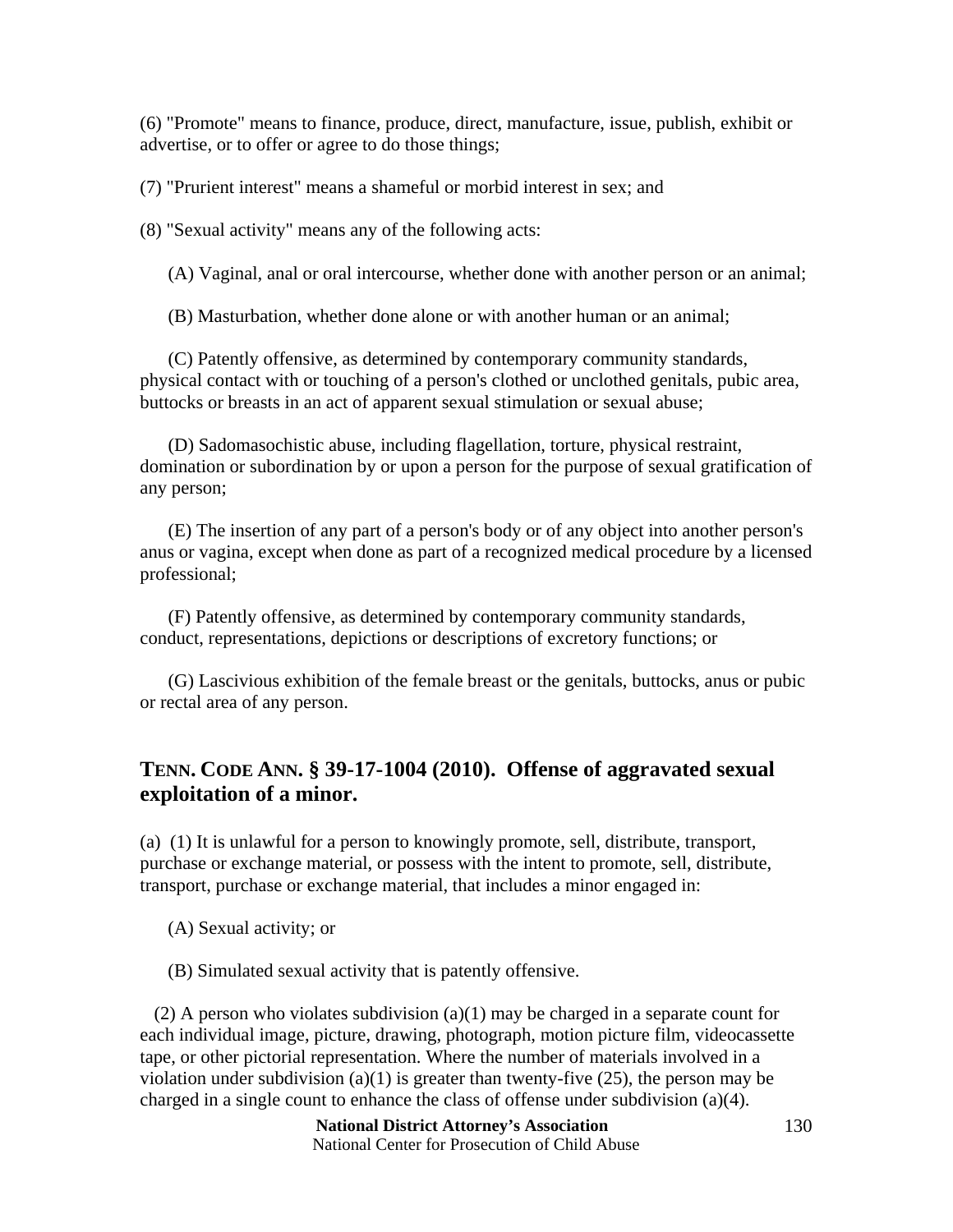(3) In a prosecution under this section, the trier of fact may consider the title, text, visual representation, Internet history, physical development of the person depicted, expert medical testimony, expert computer forensic testimony, and any other relevant evidence, in determining whether a person knowingly promoted, sold, distributed, transported, purchased, exchanged or possessed the material for these purposes, or in determining whether the material or image otherwise represents or depicts that a participant is a minor.

 (4) A violation of this section is a Class C felony; however, if the number of individual images, materials, or combination of images and materials that are promoted, sold, distributed, transported, purchased, exchanged or possessed, with intent to promote, sell, distribute, transport, purchase or exchange, is more than twenty-five (25), then the offense shall be a Class B felony.

(b) (1) It is unlawful for a person to knowingly promote, sell, distribute, transport, purchase or exchange material that is obscene, as defined in § 39-17-901(10), or possess material that is obscene, with the intent to promote, sell, distribute, transport, purchase or exchange the material, which includes a minor engaged in:

(A) Sexual activity; or

(B) Simulated sexual activity that is patently offensive.

 (2) A person who violates subdivision (b)(1) may be charged in a separate count for each individual image, picture, drawing, photograph, motion picture film, videocassette tape, or other pictorial representation. Where the number of materials involved in a violation under subdivision  $(b)(1)$  is greater than twenty-five  $(25)$ , the person may be charged in a single count to enhance the class of offense under subdivision  $(b)(4)$ .

 (3) In a prosecution under this section, the trier of fact may consider the title, text, visual representation, Internet history, physical development of the person depicted, expert medical testimony, expert computer forensic testimony, and any other relevant evidence, in determining whether a person knowingly promoted, sold, distributed, transported, purchased, exchanged or possessed the material for these purposes, or in determining whether the material or image otherwise represents or depicts that a participant is a minor.

 (4) A violation of this section is a Class C felony; however, if the number of individual images, materials, or combination of images and materials, that are promoted, sold, distributed, transported, purchased, exchanged or possessed, with intent to promote, sell, distribute, transport, purchase or exchange, is more than twenty-five (25), then the offense shall be a Class B felony.

(c) In a prosecution under this section, the state is not required to prove the actual identity or age of the minor.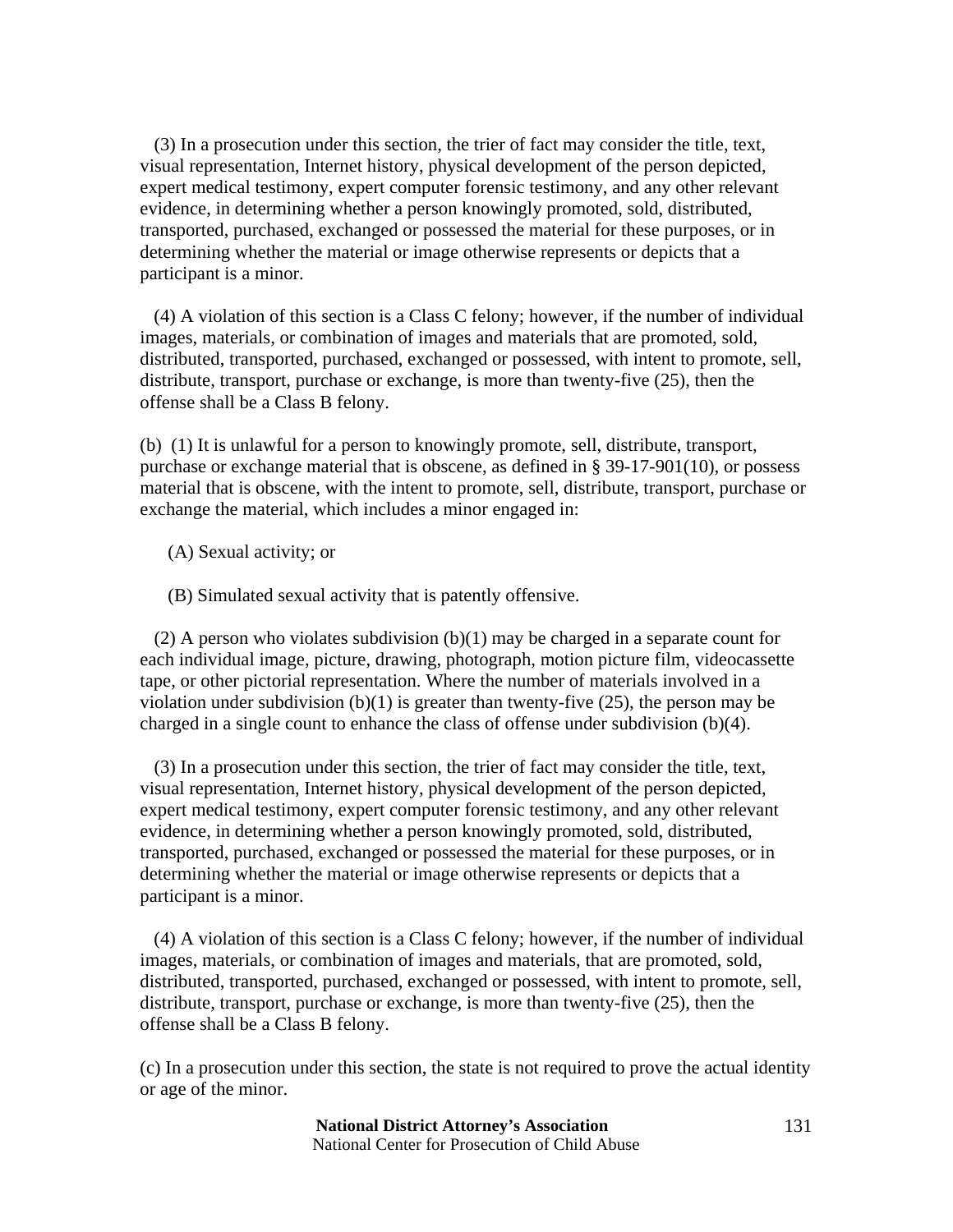(d) A person is subject to prosecution in this state under this section for any conduct that originates in this state, or for any conduct that originates by a person located outside this state, where the person promoted, sold, distributed, transported, purchased, exchanged or possessed, with intent to promote, sell, distribute, transport, purchase or exchange material within this state.

## **TENN. CODE ANN. § 39-17-1005 (2010). Offense of especially aggravated sexual exploitation of a minor.**

 (a) It is unlawful for a person to knowingly promote, employ, use, assist, transport or permit a minor to participate in the performance of, or in the production of, acts or material that includes the minor engaging in:

(1) Sexual activity; or

(2) Simulated sexual activity that is patently offensive.

(b) A person violating subsection (a) may be charged in a separate count for each individual performance, image, picture, drawing, photograph, motion picture film, videocassette tape, or other pictorial representation.

(c) In a prosecution under this section, the trier of fact may consider the title, text, visual representation, Internet history, physical development of the person depicted, expert medical testimony, expert computer forensic testimony, and any other relevant evidence, in determining whether a person knowingly promoted, employed, used, assisted, transported or permitted a minor to participate in the performance of or in the production of acts or material for these purposes, or in determining whether the material or image otherwise represents or depicts that a participant is a minor.

(d) A violation of this section is a Class B felony. Nothing in this section shall be construed as limiting prosecution for any other sexual offense under this chapter, nor shall a joint conviction under this section and any other related sexual offense, even if arising out of the same conduct, be construed as limiting any applicable punishment, including consecutive sentencing under § 40-35-115, or the enhancement of sentence under § 40-35-114.

(e) In a prosecution under this section, the state is not required to prove the actual identity or age of the minor.

(f) A person is subject to prosecution in this state under this section for any conduct that originates in this state, or for any conduct that originates by a person located outside this state, where the person promoted, employed, assisted, transported or permitted a minor to engage in the performance of, or production of, acts or material within this state.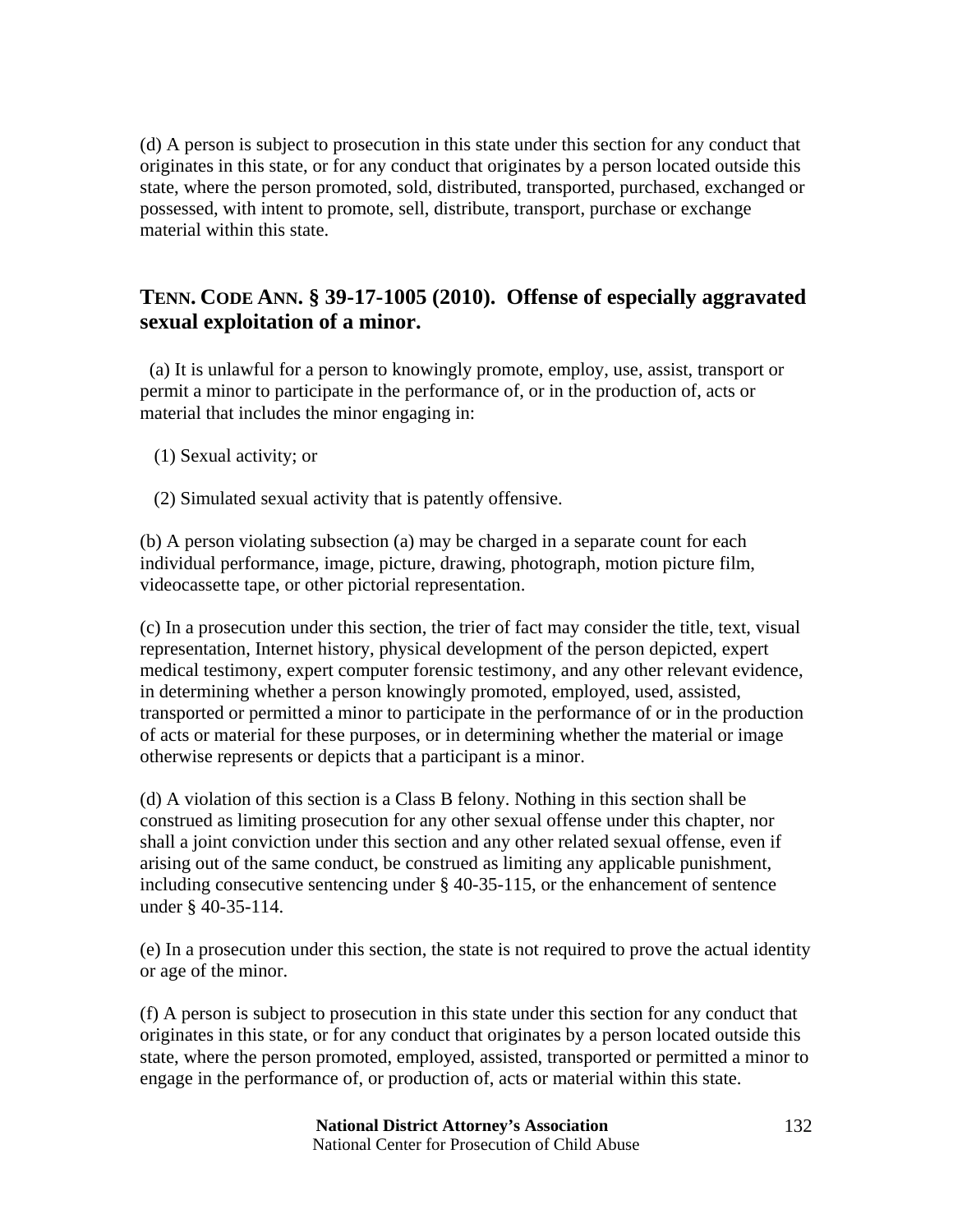# **TEXAS**

#### **TEX. PENAL CODE ANN. § 43.21 (2010)**. **Definitions**

(a) In this subchapter:

(1) "Obscene" means material or a performance that:

 (A) the average person, applying contemporary community standards, would find that taken as a whole appeals to the prurient interest in sex;

(B) depicts or describes:

 (i) patently offensive representations or descriptions of ultimate sexual acts, normal or perverted, actual or simulated, including sexual intercourse, sodomy, and sexual bestiality; or

 (ii) patently offensive representations or descriptions of masturbation, excretory functions, sadism, masochism, lewd exhibition of the genitals, the male or female genitals in a state of sexual stimulation or arousal, covered male genitals in a discernibly turgid state or a device designed and marketed as useful primarily for stimulation of the human genital organs; and

(C) taken as a whole, lacks serious literary, artistic, political, and scientific value.

 (2) "Material" means anything tangible that is capable of being used or adapted to arouse interest, whether through the medium of reading, observation, sound, or in any other manner, but does not include an actual three dimensional obscene device.

 (3) "Performance" means a play, motion picture, dance, or other exhibition performed before an audience.

 (4) "Patently offensive" means so offensive on its face as to affront current community standards of decency.

 (5) "Promote" means to manufacture, issue, sell, give, provide, lend, mail, deliver, transfer, transmit, publish, distribute, circulate, disseminate, present, exhibit, or advertise, or to offer or agree to do the same.

 (6) "Wholesale promote" means to manufacture, issue, sell, provide, mail, deliver, transfer, transmit, publish, distribute, circulate, disseminate, or to offer or agree to do the same for purpose of resale.

**National District Attorney's Association**  National Center for Prosecution of Child Abuse 133 (7) "Obscene device" means a device including a dildo or artificial vagina, designed or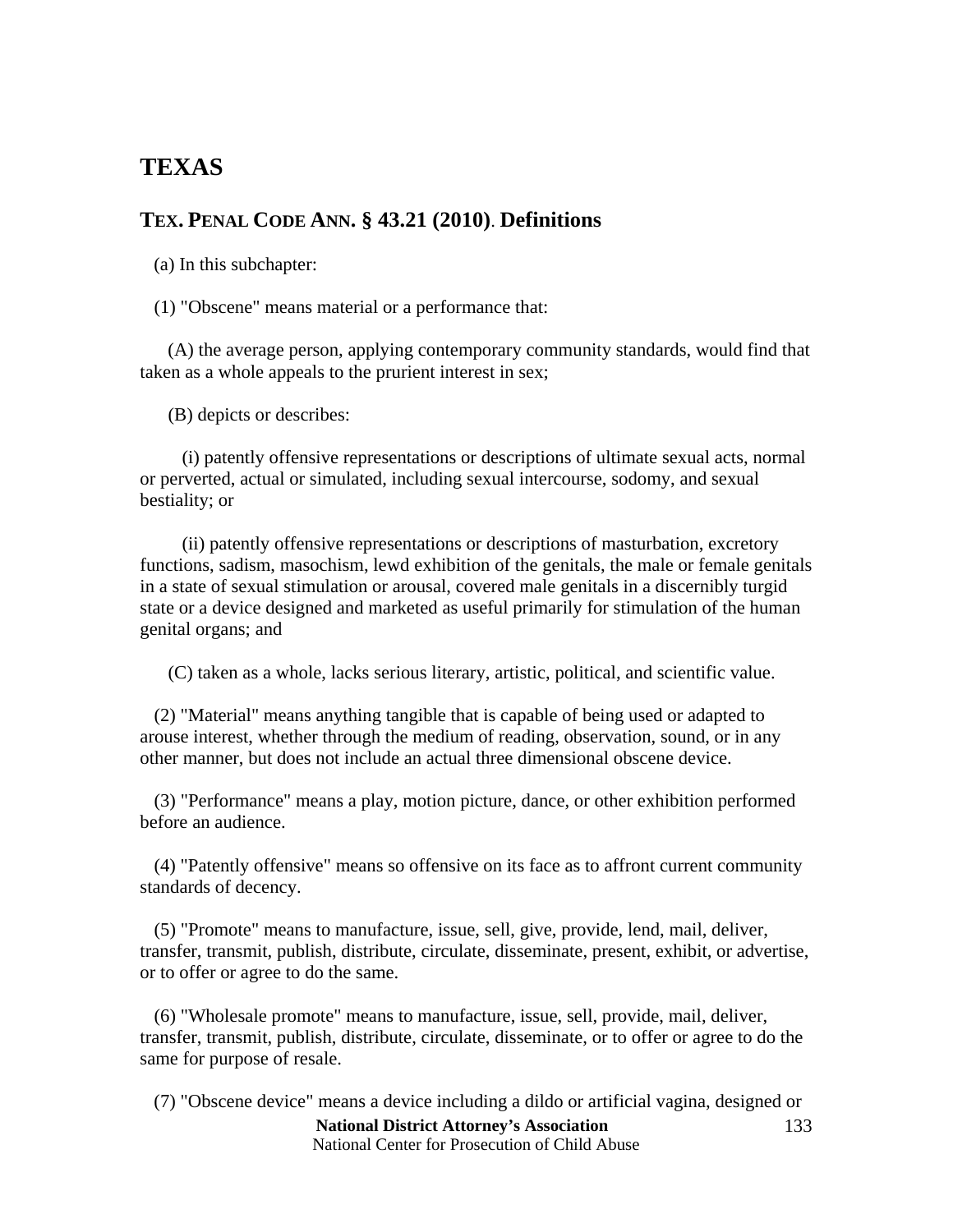marketed as useful primarily for the stimulation of human genital organs.

(b) If any of the depictions or descriptions of sexual conduct described in this section are declared by a court of competent jurisdiction to be unlawfully included herein, this declaration shall not invalidate this section as to other patently offensive sexual conduct included herein.

## **TEX. PENAL CODE ANN. § 43.25 (2010). Sexual Performance by a Child**

(a) In this section:

 (1) "Sexual performance" means any performance or part thereof that includes sexual conduct by a child younger than 18 years of age.

 (2) "Sexual conduct" means sexual contact, actual or simulated sexual intercourse, deviate sexual intercourse, sexual bestiality, masturbation, sado-masochistic abuse, or lewd exhibition of the genitals, the anus, or any portion of the female breast below the top of the areola.

 (3) "Performance" means any play, motion picture, photograph, dance, or other visual representation that can be exhibited before an audience of one or more persons.

 (4) "Produce" with respect to a sexual performance includes any conduct that directly contributes to the creation or manufacture of the sexual performance.

 (5) "Promote" means to procure, manufacture, issue, sell, give, provide, lend, mail, deliver, transfer, transmit, publish, distribute, circulate, disseminate, present, exhibit, or advertise or to offer or agree to do any of the above.

 (6) "Simulated" means the explicit depiction of sexual conduct that creates the appearance of actual sexual conduct and during which a person engaging in the conduct exhibits any uncovered portion of the breasts, genitals, or buttocks.

 (7) "Deviate sexual intercourse" and "sexual contact" have the meanings assigned by Section 43.01.

(b) A person commits an offense if, knowing the character and content thereof, he employs, authorizes, or induces a child younger than 18 years of age to engage in sexual conduct or a sexual performance. A parent or legal guardian or custodian of a child younger than 18 years of age commits an offense if he consents to the participation by the child in a sexual performance.

(c) An offense under Subsection (b) is a felony of the second degree, except that the offense is a felony of the first degree if the victim is younger than 14 years of age at the time the offense is committed.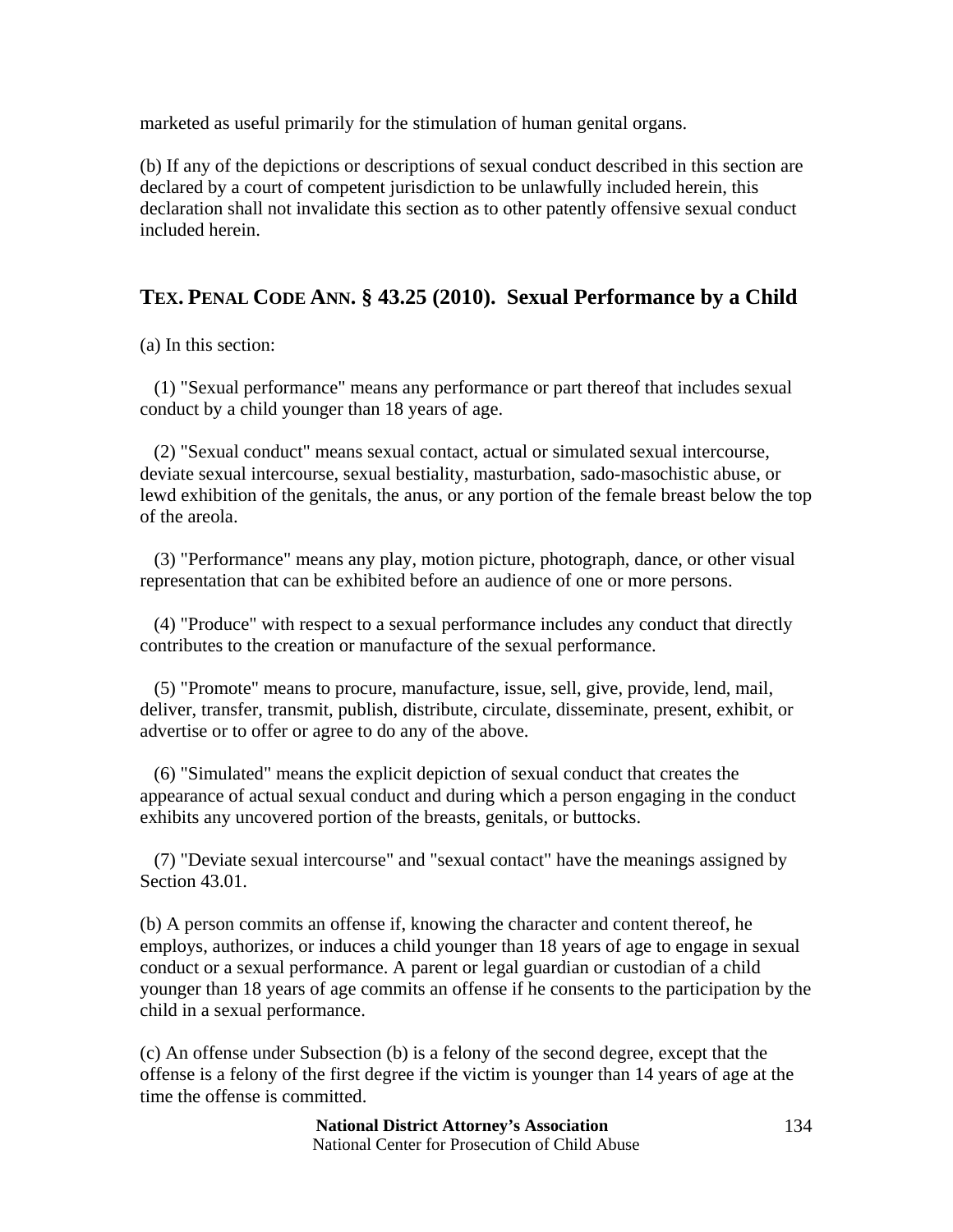(d) A person commits an offense if, knowing the character and content of the material, he produces, directs, or promotes a performance that includes sexual conduct by a child younger than 18 years of age.

(e) An offense under Subsection (d) is a felony of the third degree, except that the offense is a felony of the second degree if the victim is younger than 14 years of age at the time the offense is committed.

(f) It is an affirmative defense to a prosecution under this section that:

(1) the defendant was the spouse of the child at the time of the offense;

 (2) the conduct was for a bona fide educational, medical, psychological, psychiatric, judicial, law enforcement, or legislative purpose; or

(3) the defendant is not more than two years older than the child.

(g) When it becomes necessary for the purposes of this section or Section 43.26 to determine whether a child who participated in sexual conduct was younger than 18 years of age, the court or jury may make this determination by any of the following methods:

(1) personal inspection of the child;

 (2) inspection of the photograph or motion picture that shows the child engaging in the sexual performance;

 (3) oral testimony by a witness to the sexual performance as to the age of the child based on the child's appearance at the time;

 (4) expert medical testimony based on the appearance of the child engaging in the sexual performance; or

(5) any other method authorized by law or by the rules of evidence at common law.

#### **TEX. PENAL CODE ANN. § 43.26 (2010). Possession or Promotion of Child Pornography**

(a) A person commits an offense if:

 (1) the person knowingly or intentionally possesses visual material that visually depicts a child younger than 18 years of age at the time the image of the child was made who is engaging in sexual conduct; and

(2) the person knows that the material depicts the child as described by Subdivision (1).

**National District Attorney's Association**  National Center for Prosecution of Child Abuse

135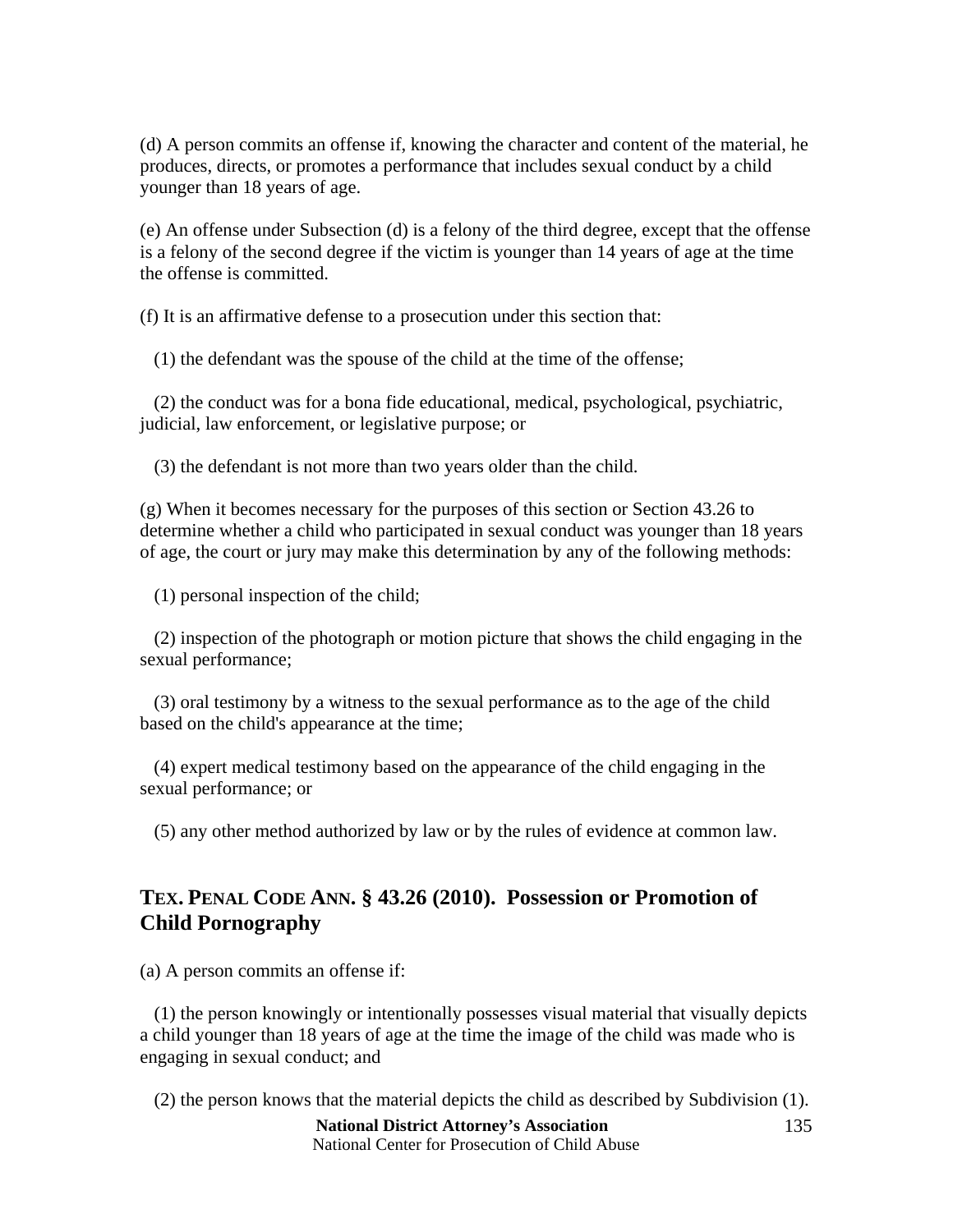(b) In this section:

(1) "Promote" has the meaning assigned by Section 43.25.

(2) "Sexual conduct" has the meaning assigned by Section 43.25.

(3) "Visual material" means:

 (A) any film, photograph, videotape, negative, or slide or any photographic reproduction that contains or incorporates in any manner any film, photograph, videotape, negative, or slide; or

 (B) any disk, diskette, or other physical medium that allows an image to be displayed on a computer or other video screen and any image transmitted to a computer or other video screen by telephone line, cable, satellite transmission, or other method.

(c) The affirmative defenses provided by Section 43.25(f) also apply to a prosecution under this section.

(d) An offense under Subsection (a) is a felony of the third degree.

(e) A person commits an offense if:

 (1) the person knowingly or intentionally promotes or possesses with intent to promote material described by Subsection (a)(1); and

 (2) the person knows that the material depicts the child as described by Subsection  $(a)(1)$ .

(f) A person who possesses visual material that contains six or more identical visual depictions of a child as described by Subsection (a)(1) is presumed to possess the material with the intent to promote the material.

(g) An offense under Subsection (e) is a felony of the second degree.

# **UTAH**

#### **UTAH CODE ANN. § 76-5a-2 (2009). Definitions**

As used in this chapter:

(1) "Child pornography" means any visual depiction, including any live performance,

**National District Attorney's Association**  National Center for Prosecution of Child Abuse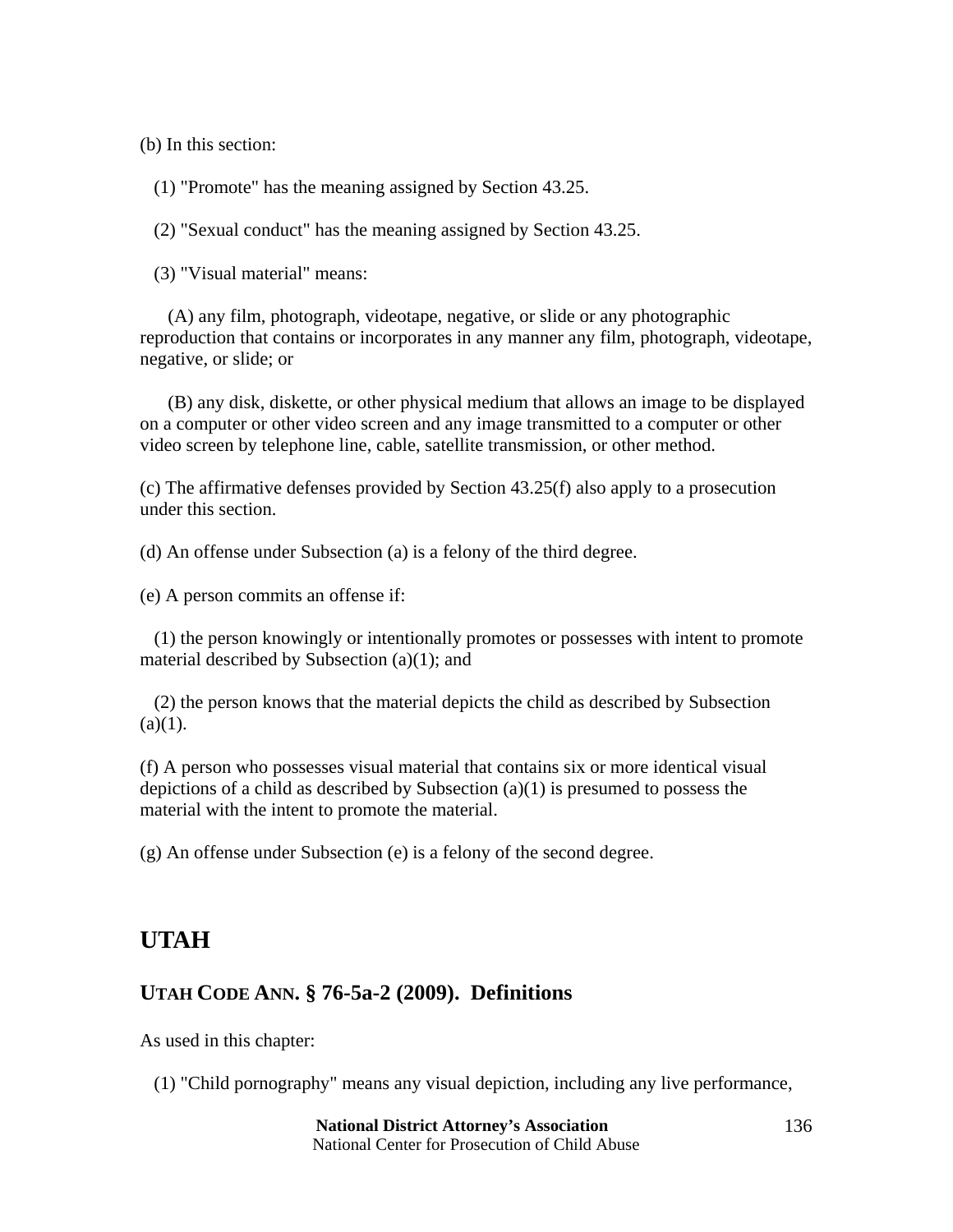photograph, film, video, picture, or computer or computer-generated image or picture, whether made or produced by electronic, mechanical, or other means, of sexually explicit conduct, where:

 (a) the production of the visual depiction involves the use of a minor engaging in sexually explicit conduct;

(b) the visual depiction is of a minor engaging in sexually explicit conduct; or

 (c) the visual depiction has been created, adapted, or modified to appear that an identifiable minor is engaging in sexually explicit conduct.

 (2) "Distribute" means the selling, exhibiting, displaying, wholesaling, retailing, providing, giving, granting admission to, or otherwise transferring or presenting child pornography with or without consideration.

(3) "Identifiable minor":

(a) means a person:

 (i) (A) who was a minor at the time the visual depiction was created, adapted, or modified; or

 (B) whose image as a minor was used in creating, adapting, or modifying the visual depiction; and

 (ii) who is recognizable as an actual person by the person's face, likeness, or other distinguishing characteristic, such as a birthmark, or other recognizable feature; and

(b) does not require proof of the actual identity of the identifiable minor.

 (4) "Live performance" means any act, play, dance, pantomime, song, or other activity performed by live actors in person.

(5) "Minor" means a person younger than 18 years of age.

 (6) "Nudity or partial nudity" means any state of dress or undress in which the human genitals, pubic region, buttocks, or the female breast, at a point below the top of the areola, is less than completely and opaquely covered.

 (7) "Produce" means the photographing, filming, taping, directing, producing, creating, designing, or composing of child pornography or the securing or hiring of persons to engage in the production of child pornography.

(8) "Sexually explicit conduct" means actual or simulated: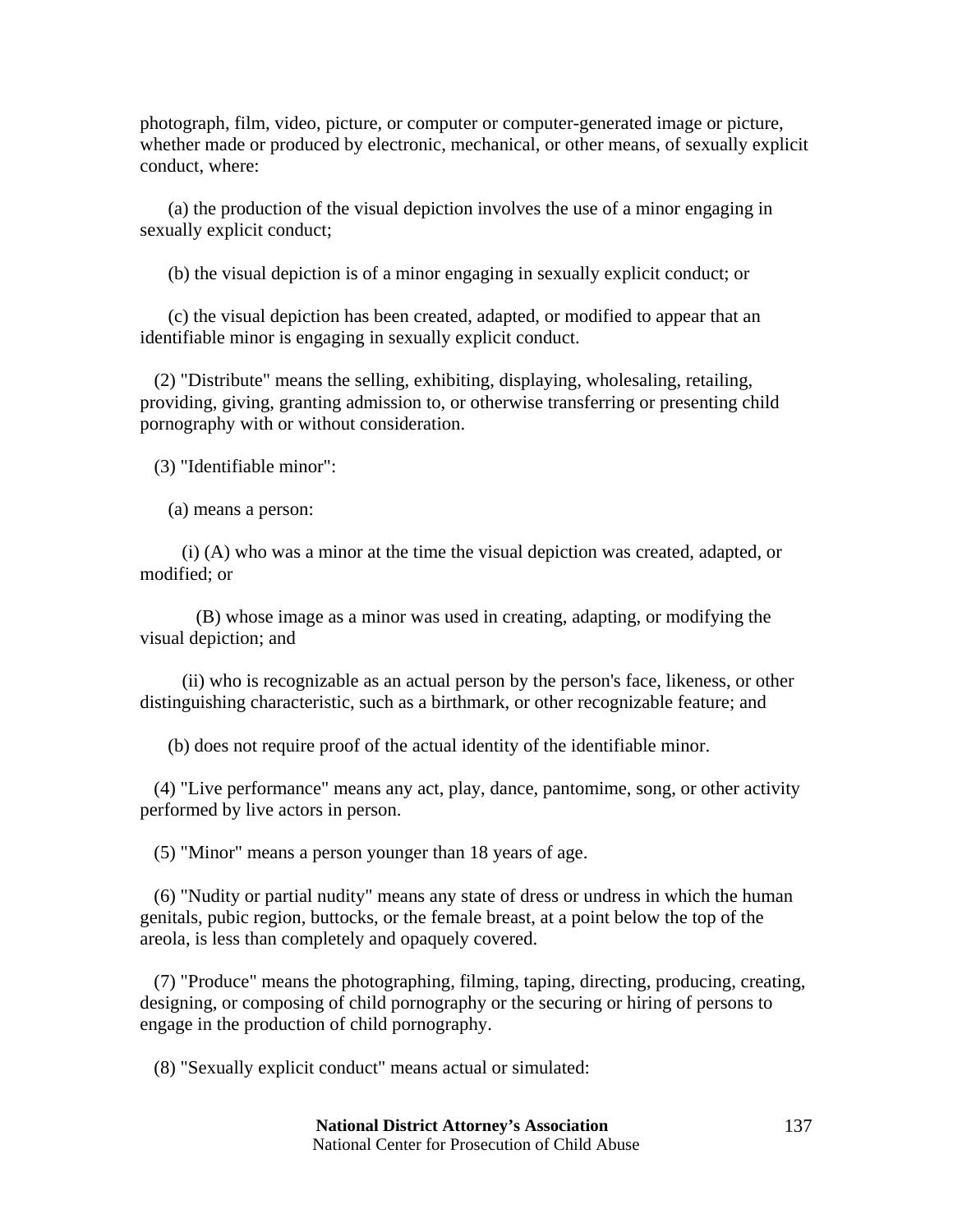(a) sexual intercourse, including genital-genital, oral-genital, anal-genital, or oralanal, whether between persons of the same or opposite sex;

(b) masturbation;

(c) bestiality;

(d) sadistic or masochistic activities;

(e) lascivious exhibition of the genitals or pubic area of any person;

 (f) the visual depiction of nudity or partial nudity for the purpose of causing sexual arousal of any person;

 (g) the fondling or touching of the genitals, pubic region, buttocks, or female breast; or

(h) the explicit representation of the defecation or urination functions.

 (9) "Simulated sexually explicit conduct" means a feigned or pretended act of sexually explicit conduct which duplicates, within the perception of an average person, the appearance of an actual act of sexually explicit conduct.

## **UTAH CODE ANN. § 76-5a-3 (2009). Sexual exploitation of a minor -- Offenses**

(1) A person is guilty of sexual exploitation of a minor:

(a) when the person:

 (i) knowingly produces, possesses, or possesses with intent to distribute child pornography; or

(ii) intentionally distributes or views child pornography; or

 (b) if the person is a minor's parent or legal guardian and knowingly consents to or permits that minor to be sexually exploited under Subsection (1)(a).

(2) Sexual exploitation of a minor is a felony of the second degree.

(3) It is a separate offense under this section:

 (a) for each minor depicted, and if more than one minor is depicted in the child pornography in violation of this section, the depiction of each individual minor in the child pornography is a separate offense; and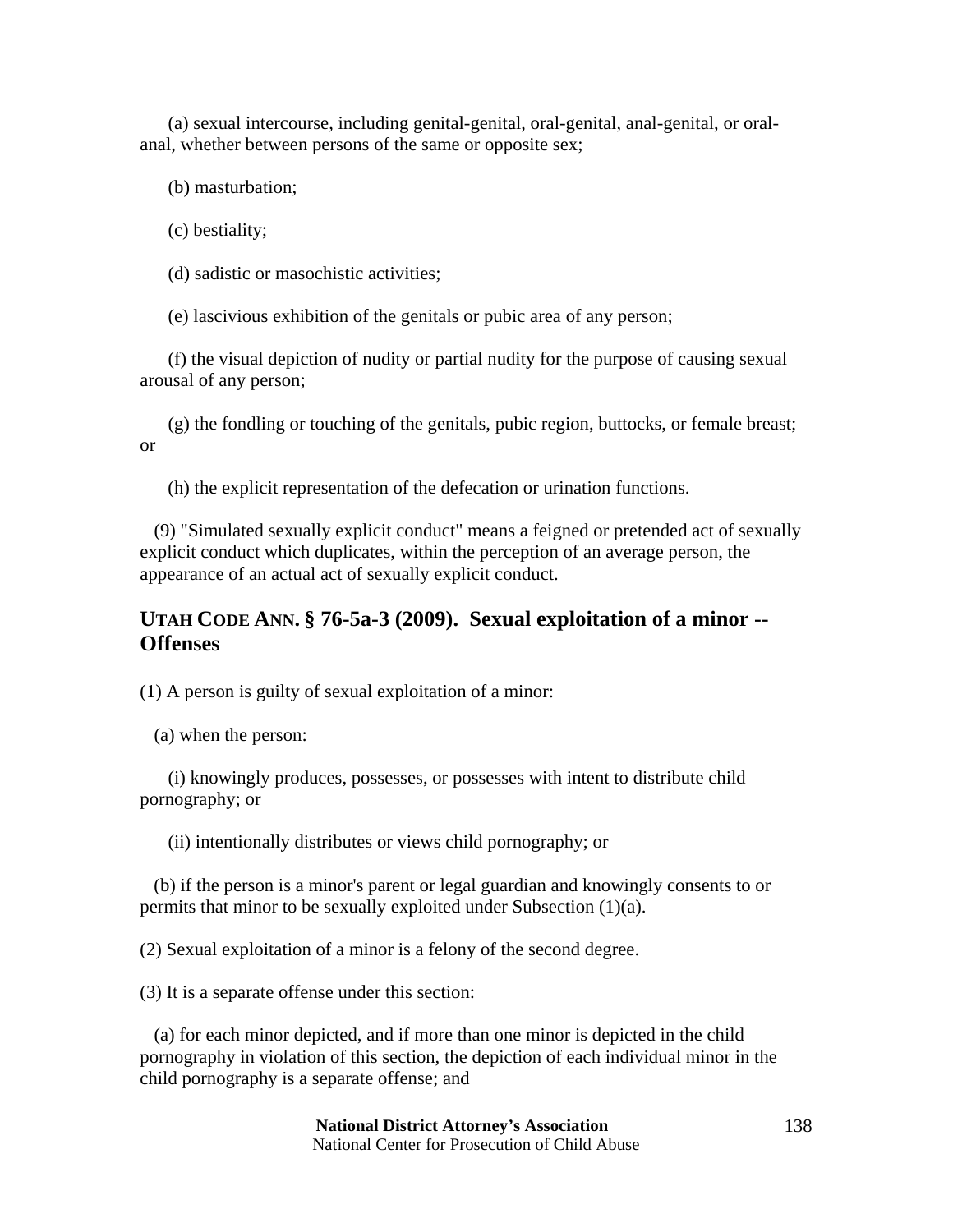(b) each time the same minor is depicted in different child pornography.

(4) It is an affirmative defense to a charge of violating this section that no person under 18 years of age was actually depicted in the visual depiction or used in producing or advertising the visual depiction.

(5) This section may not be construed to impose criminal or civil liability on:

 (a) any entity or an employee, director, officer, or agent of an entity when acting within the scope of employment, for the good faith performance of:

(i) reporting or data preservation duties required under any federal or state law; or

 (ii) implementing a policy of attempting to prevent the presence of child pornography on any tangible or intangible property, or of detecting and reporting the presence of child pornography on the property; or

(b) any law enforcement officer acting within the scope of a criminal investigation.

# **VERMONT**

#### **VT. STAT. ANN. tit. 13, § 2821 (2010). Definitions**

As used in this chapter:

(1) "Child" means any person under the age of 16 years.

(2) "Sexual conduct" means any of the following:

 (A) any conduct involving contact between the penis and the vulva, the penis and the penis, the penis and the anus, the mouth and the penis, the mouth and the anus, the vulva and the vulva or the mouth and the vulva;

 (B) any intrusion, however slight, by any part of a person's body or any object into the genital or anal opening of another with the intent of arousing, appealing to, or gratifying the lust, passions or sexual desire of any person;

 (C) any intentional touching, not through the clothing, of the genitals, anus or breasts of another with the intent of arousing, appealing to, or gratifying the lust, passions or sexual desire of any person;

(D) masturbation;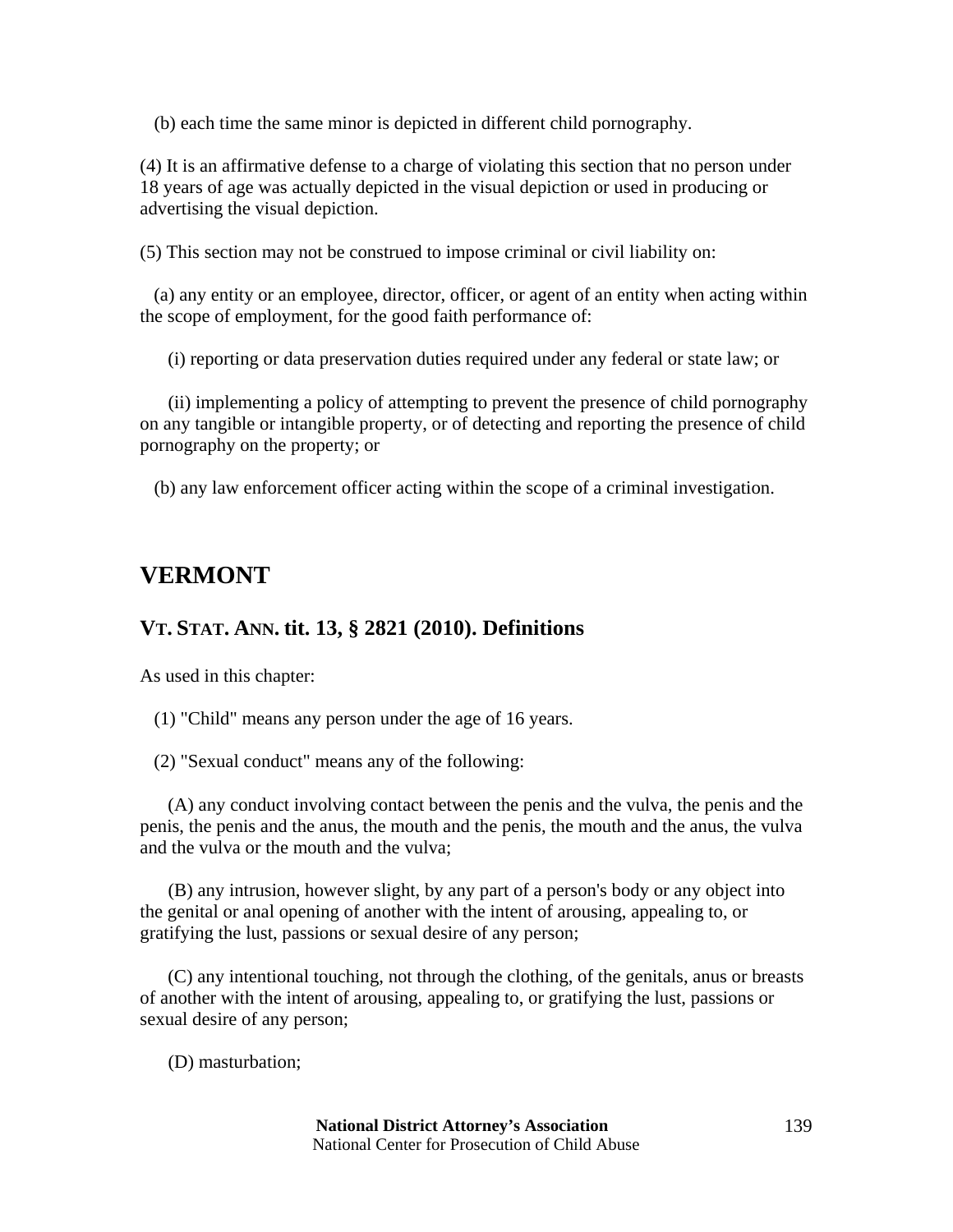(E) bestiality; or

(F) sadomasochistic abuse for sexual purposes.

(3) "Performance" means:

(A) an event which is photographed, filmed or visually recorded; or

(B) a play, dance or other visual presentation or exhibition before an audience.

 (4) "Sexual performance" means any performance or any part of a performance, which includes sexual conduct by a child.

 (5) "Promote" means to procure, issue, manufacture, publish, sell, give, provide, lend, mail, deliver, distribute, disseminate, circulate, present, exhibit, advertise, or offer to do the same, by any means, including electronic transmission.

## **VT. STAT. ANN. tit. 13, § 2822 (2010). Use of a child in a sexual performance**

(a) No person shall, with knowledge of the character and content, promote a sexual performance by a child or a performance which contains a lewd exhibition of the genitals, anus or breasts of a child, or hire, employ, procure, use, cause or induce a child to engage in such a performance.

(b) In any prosecution arising under this section, the defendant may raise as an affirmative defense that before the child participated in the sexual performance, the defendant, in good faith, had a reasonable and factual basis to conclude that the child had in fact attained the age of 16; and the defendant did not rely solely upon the oral allegations or representations of the child as to his or her age.

## **VT. STAT. ANN. tit. 13, § 2824 (2010). Promoting a recording of sexual conduct**

(a) No person may, with knowledge of the character and content, promote any photograph, film or visual recording of sexual conduct by a child, or of a lewd exhibition of a child's genitals or anus. This subsection does not apply to paintings, drawings, or to non-visual or written descriptions of sexual conduct.

(b) In any prosecution arising under this section, the defendant may raise any of the following affirmative defenses:

(1) that the recording was promoted for a bona fide medical, psychological, social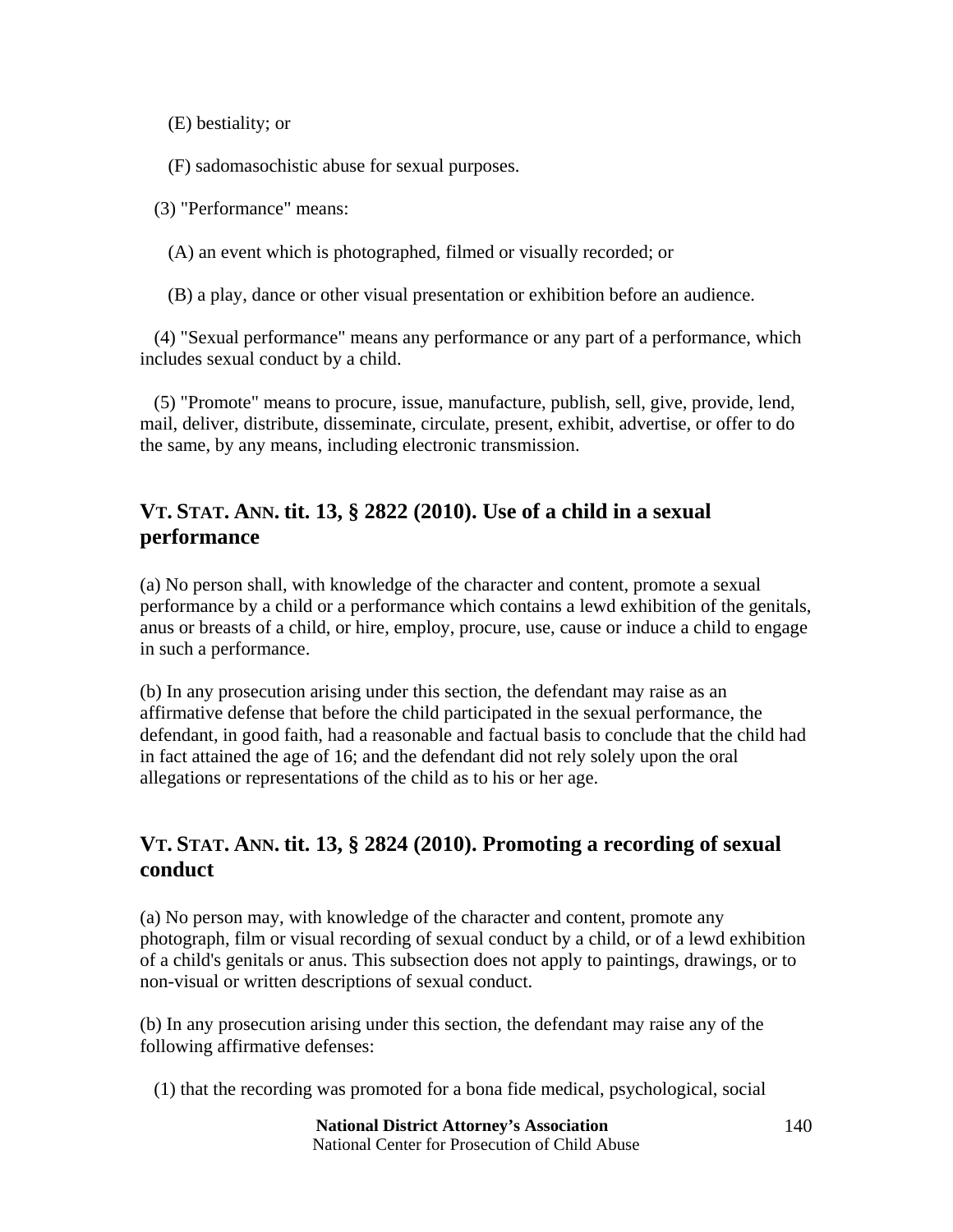work, legislative, judicial or law enforcement purpose, by or to a physician, psychologist, social worker, legislator, judge, prosecutor, law enforcement officer, or other person having such a bona fide interest in the subject matter.

 (2) that the defendant was a bona fide school, museum or public library, or was a person acting in the course of employment as an employee or official of such an organization or of a retail outlet affiliated with and serving the educational or intended purpose of that school, museum or library.

 (3) that the defendant in good faith had a reasonable basis to conclude that the child in fact had attained the age of 16 when the recording was made.

# **VIRGINIA**

## **VA. CODE ANN. § 18.2-374.1 (2010). Production, publication, sale, financing, etc., of child pornography; presumption as to age; severability**

A. For purposes of this article and Article 4 (§ 18.2-362 et seq.) of this chapter, *"child pornography"* means sexually explicit visual material which utilizes or has as a subject an identifiable minor. An identifiable minor is a person who was a minor at the time the visual depiction was created, adapted, or modified; or whose image as a minor was used in creating, adapting or modifying the visual depiction; and who is recognizable as an actual person by the person's face, likeness, or other distinguishing characteristic, such as a unique birthmark or other recognizable feature; and shall not be construed to require proof of the actual identity of the identifiable minor.

For the purposes of this article and Article 4 (§ 18.2-362 et seq.) of this chapter, the term *"sexually explicit visual material"* means a picture, photograph, drawing, sculpture, motion picture film, digital image, including such material stored in a computer's temporary Internet cache when three or more images or streaming videos are present, or similar visual representation which depicts sexual bestiality, a lewd exhibition of nudity, as nudity is defined in § 18.2-390, or sexual excitement, sexual conduct or sadomasochistic abuse, as also defined in § 18.2-390, or a book, magazine or pamphlet which contains such a visual representation. An undeveloped photograph or similar visual material may be sexually explicit material notwithstanding that processing or other acts may be required to make its sexually explicit content apparent.

B. A person shall be guilty of production of child pornography who:

 1. Accosts, entices or solicits a person less than 18 years of age with intent to induce or force such person to perform in or be a subject of child pornography; or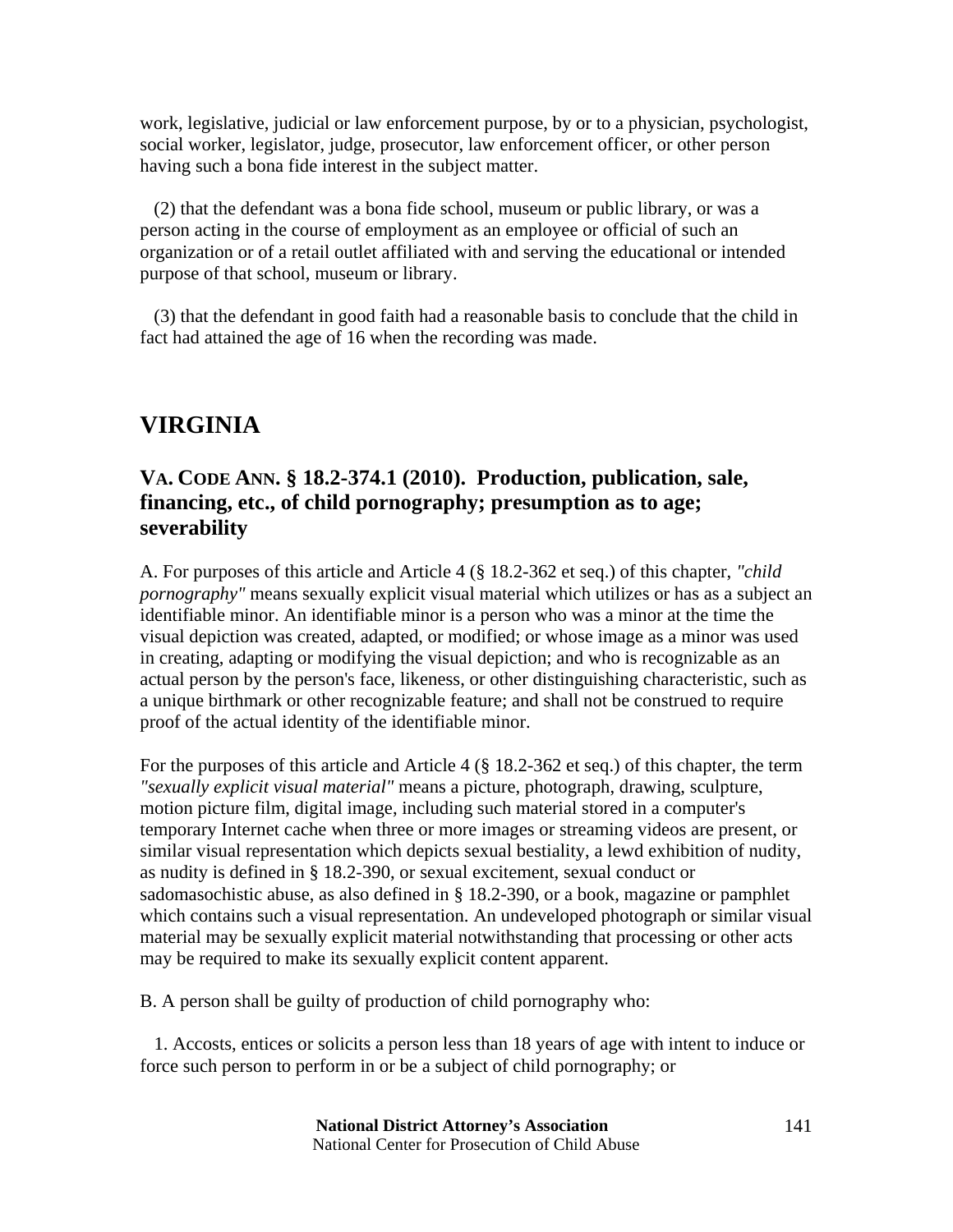2. Produces or makes or attempts or prepares to produce or make child pornography; or

 3. Who knowingly takes part in or participates in the filming, photographing, or other production of child pornography by any means; or

4. Knowingly finances or attempts or prepares to finance child pornography.

5. [Repealed.]

#### B1. [Repealed.]

C1. Any person who violates this section, when the subject of the child pornography is a child less than 15 years of age, shall be punished by not less than five years nor more than 30 years in a state correctional facility. However, if the person is at least seven years older than the subject of the child pornography the person shall be punished by a term of imprisonment of not less than five years nor more than 30 years in a state correctional facility, five years of which shall be a mandatory minimum term of imprisonment. Any person who commits a second or subsequent violation of this section where the person is at least seven years older than the subject shall be punished by a term of imprisonment of not less than 15 years nor more than 40 years, 15 years of which shall be a mandatory minimum term of imprisonment.

C2. Any person who violates this section, when the subject of the child pornography is a person at least 15 but less than 18 years of age, shall be punished by not less than one year nor more than 20 years in a state correctional facility. However, if the person is at least seven years older than the subject of the child pornography the person shall be punished by term of imprisonment of not less than three years nor more than 30 years in a state correctional facility, three years of which shall be a mandatory minimum term of imprisonment. Any person who commits a second or subsequent violation of this section when he is at least seven years older than the subject shall be punished by a term of imprisonment of not less than 10 years nor more than 30 years, 10 years of which shall be a mandatory minimum term of imprisonment.

D. For the purposes of this section it may be inferred by text, title or appearance that a person who is depicted as or presents the appearance of being less than 18 years of age in sexually explicit visual material is less than 18 years of age.

E. Venue for a prosecution under this section may lie in the jurisdiction where the unlawful act occurs or where any sexually explicit visual material associated with a violation of this section is produced, reproduced, found, stored, or possessed.

F. The provisions of this section shall be severable and, if any of its provisions shall be held unconstitutional by a court of competent jurisdiction, then the decision of such court shall not affect or impair any of the remaining provisions.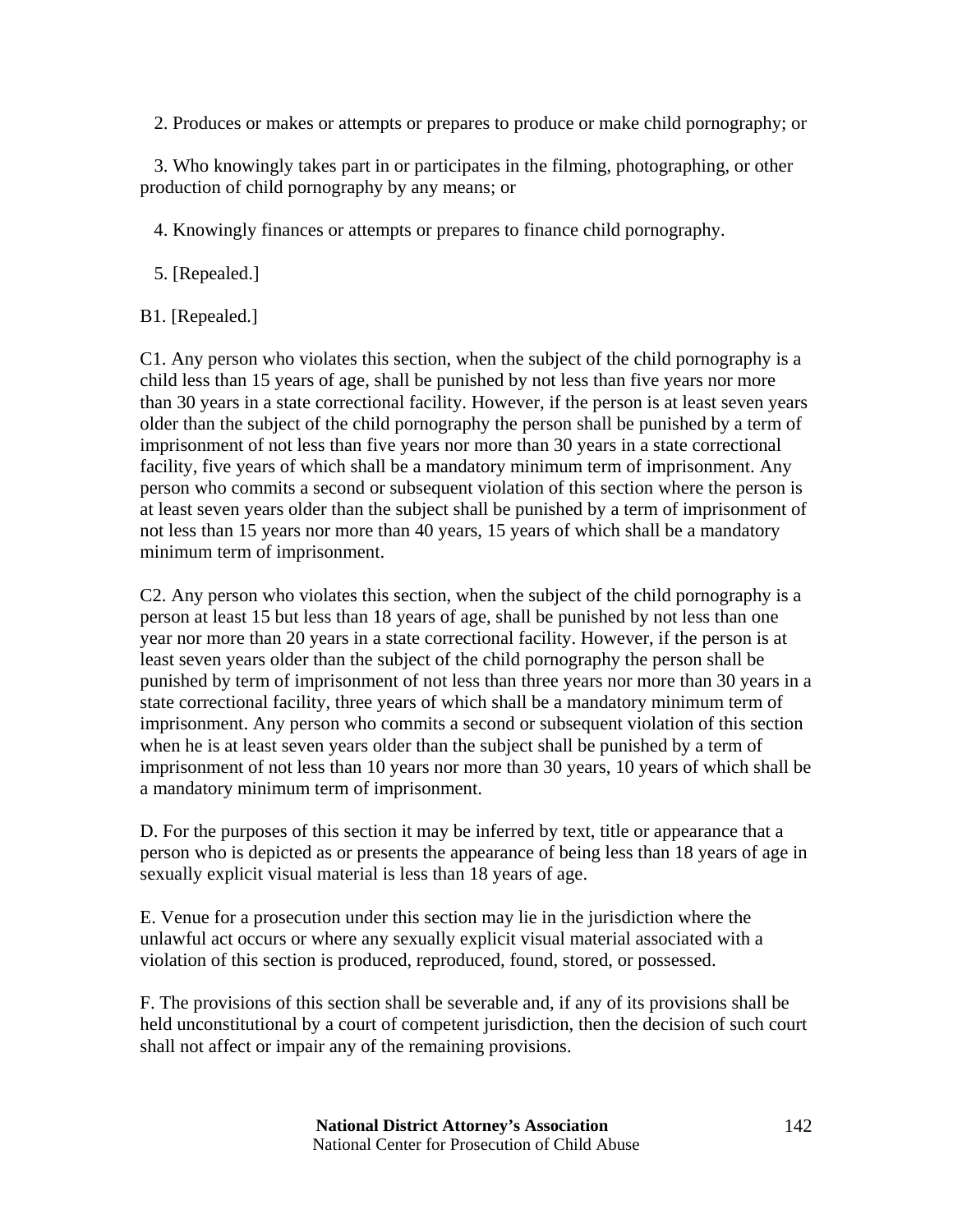# **VA. CODE ANN. § 18.2-374.1:1 (2010). Possession, reproduction, distribution, and facilitation of child pornography; penalty**

A. Any person who knowingly possesses child pornography is guilty of a Class 6 felony.

B. Any person who commits a second or subsequent violation of subsection A is guilty of a Class 5 felony.

C. Any person who reproduces by any means, including by computer, sells, gives away, distributes, electronically transmits, displays with lascivious intent, purchases, or possesses with intent to sell, give away, distribute, transmit, or display child pornography with lascivious intent shall be punished by not less than five years nor more than 20 years in a state correctional facility. Any person who commits a second or subsequent violation under this subsection shall be punished by a term of imprisonment of not less than five years nor more than 20 years in a state correctional facility, five years of which shall be a mandatory minimum term of imprisonment.

D. Any person who intentionally operates an Internet website for the purpose of facilitating the payment for access to child pornography is guilty of a Class 4 felony.

E. All child pornography shall be subject to lawful seizure and forfeiture pursuant to § 19.2-386.31.

F. For purposes of this section it may be inferred by text, title or appearance that a person who is depicted as or presents the appearance of being less than 18 years of age in sexually explicit visual material is less than 18 years of age.

G. Venue for a prosecution under this section may lie in the jurisdiction where the unlawful act occurs or where any child pornography is produced, reproduced, found, stored, received, or possessed in violation of this section.

H. The provisions of this section shall not apply to any such material that is possessed for a bona fide medical, scientific, governmental, or judicial purpose by a physician, psychologist, scientist, attorney, or judge who possesses such material in the course of conducting his professional duties as such.

# **WASHINGTON**

## **WASH. REV. CODE ANN. § 9.68A.011 (2010). Definitions**

 Unless the context clearly indicates otherwise, the definitions in this section apply throughout this chapter.

> **National District Attorney's Association**  National Center for Prosecution of Child Abuse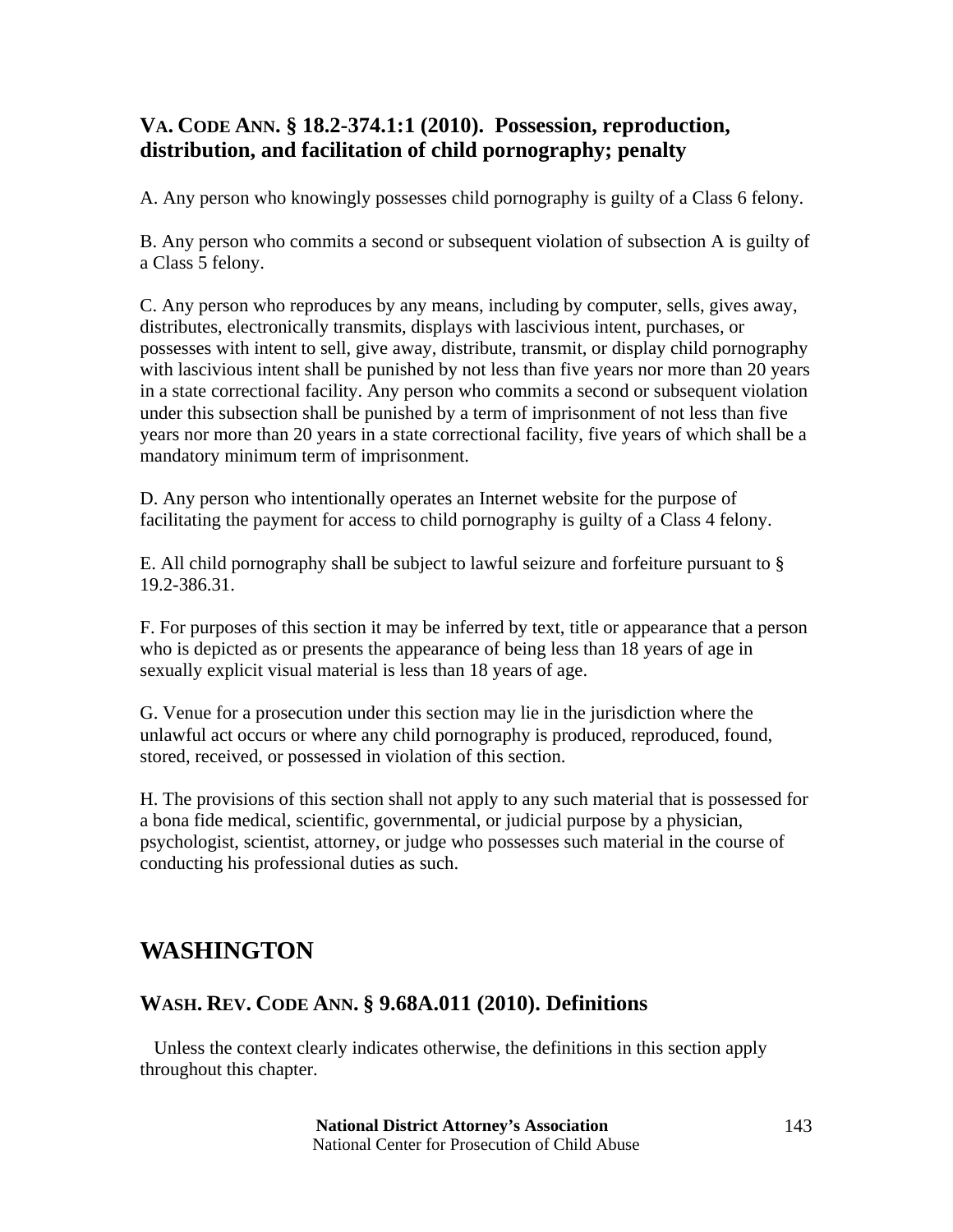(1) To "photograph" means to make a print, negative, slide, digital image, motion picture, or videotape. A "photograph" means anything tangible or intangible produced by photographing.

 (2) "Visual or printed matter" means any photograph or other material that contains a reproduction of a photograph.

(3) "Sexually explicit conduct" means actual or simulated:

 (a) Sexual intercourse, including genital-genital, oral-genital, anal-genital, or oralanal, whether between persons of the same or opposite sex or between humans and animals;

(b) Penetration of the vagina or rectum by any object;

(c) Masturbation;

(d) Sadomasochistic abuse for the purpose of sexual stimulation of the viewer;

 (e) Exhibition of the genitals or unclothed pubic or rectal areas of any minor, or the unclothed breast of a female minor, for the purpose of sexual stimulation of the viewer;

(f) Defecation or urination for the purpose of sexual stimulation of the viewer; and

 (g) Touching of a person's clothed or unclothed genitals, pubic area, buttocks, or breast area for the purpose of sexual stimulation of the viewer.

(4) "Minor" means any person under eighteen years of age.

 (5) "Live performance" means any play, show, skit, dance, or other exhibition performed or presented to or before an audience of one or more, with or without consideration.

#### **WASH. REV. CODE ANN. § 9.68A.050 (2010). Dealing in depictions of minor engaged in sexually explicit conduct**

A person who:

 (1) Knowingly develops, duplicates, publishes, prints, disseminates, exchanges, finances, attempts to finance, or sells any visual or printed matter that depicts a minor engaged in an act of sexually explicit conduct; or

 (2) Possesses with intent to develop, duplicate, publish, print, disseminate, exchange, or sell any visual or printed matter that depicts a minor engaged in an act of sexually explicit conduct is guilty of a class C felony punishable under chapter 9A.20 RCW.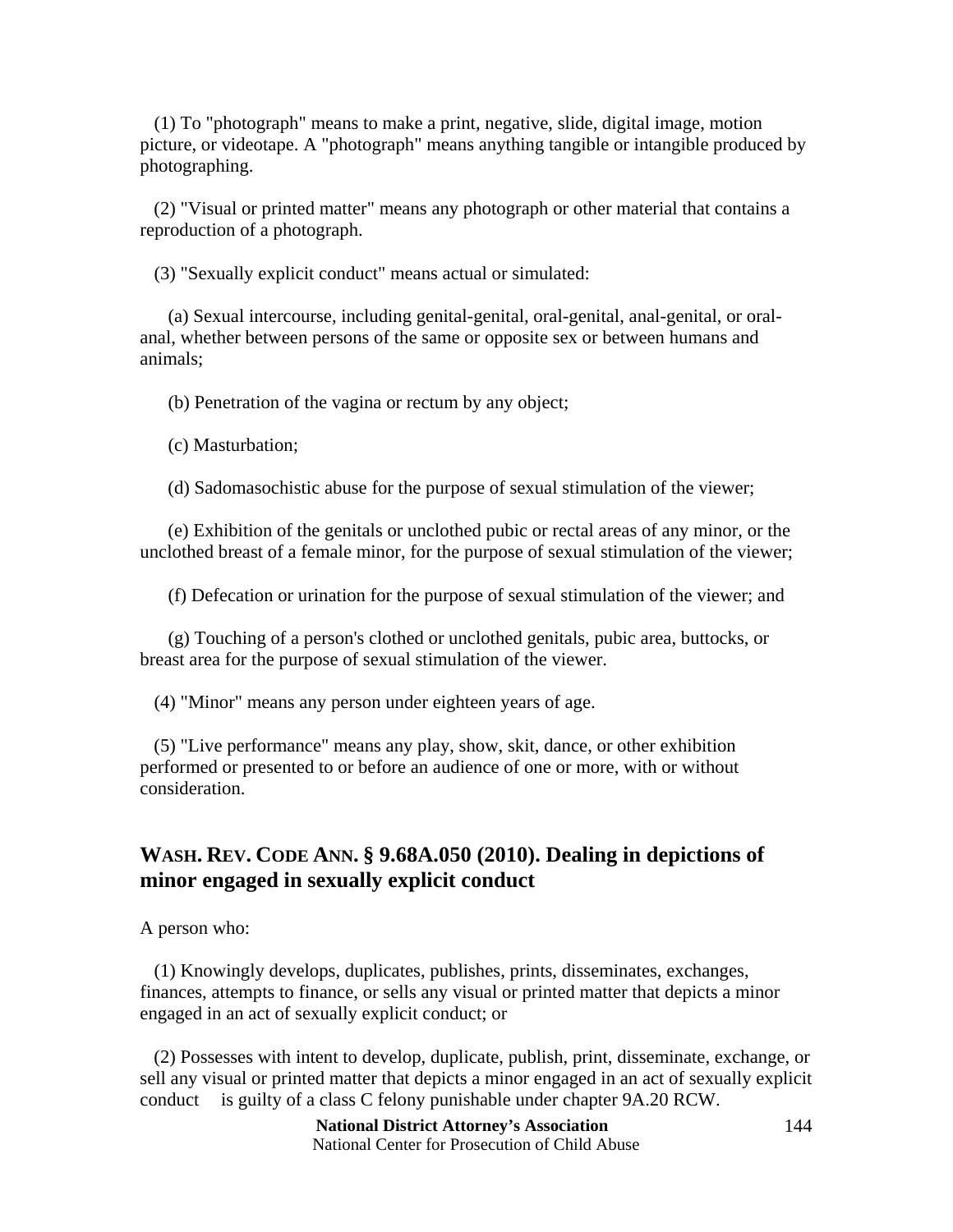### **WASH. REV. CODE ANN. § 9.68A.060 (2010). Sending, bringing into state depictions of minor engaged in sexually explicit conduct**

A person who knowingly sends or causes to be sent, or brings or causes to be brought, into this state for sale or distribution, any visual or printed matter that depicts a minor engaged in sexually explicit conduct is guilty of a class C felony punishable under chapter 9A.20 RCW.

## **WEST VIRGINIA**

### **W. VA. CODE ANN. § 61-8C-1 (2009). Definitions.**

For the purposes of this article:

**(a)** "Minor" means any child under eighteen years of age.

 **(b)** "Knowledge" means knowing or having reasonable cause to know which warrants further inspection or inquiry.

 **(c)** "Sexually explicit conduct" includes any of the following, whether actually performed or simulated:

### **(1)** Genital to genital intercourse;

**(2)** Fellatio;

- **(3)** Cunnilingus;
- **(4)** Anal intercourse;
- **(5)** Oral to anal intercourse;
- **(6)** Bestiality;

**(7)** Masturbation;

 **(8)** Sadomasochistic abuse, including, but not limited to, flagellation, torture or bondage;

**(9)** Excretory functions in a sexual context; or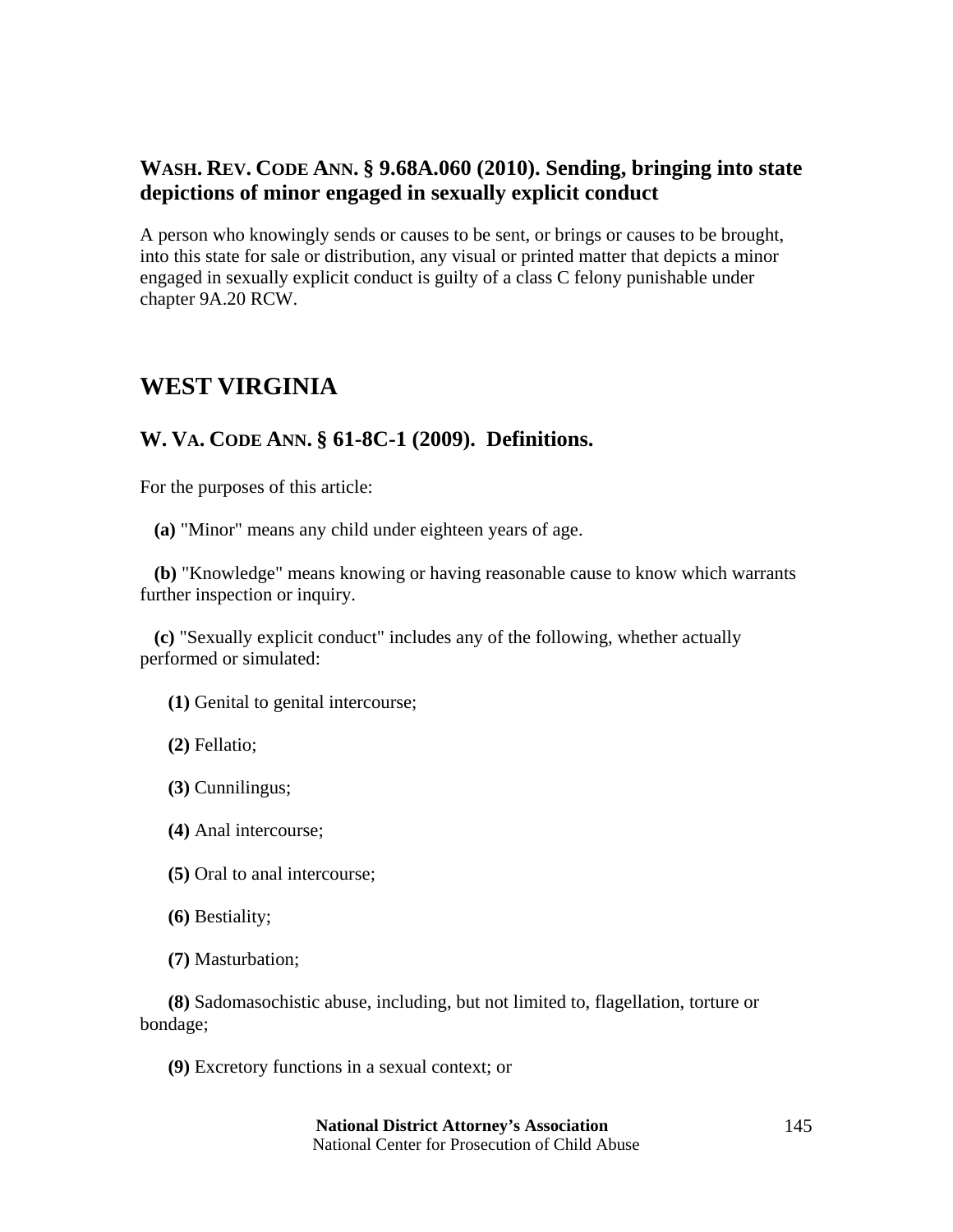**(10)** Exhibition of the genitals, pubic or rectal areas of any person in a sexual context.

 **(d)** "Person" means an individual, partnership, firm, association, corporation or other legal entity.

## **W. VA. CODE ANN. § 61-8C-3 (2009). Distribution and exhibiting of material depicting minors engaged in sexually explicit conduct prohibited; penalty.**

Any person who, with knowledge, sends or causes to be sent, or distributes, exhibits, possesses or displays or transports any material visually portraying a minor engaged in any sexually explicit conduct is guilty of a felony, and, upon conviction thereof, shall be imprisoned in the penitentiary not more than two years, and fined not more than two thousand dollars.

## **W. VA. CODE ANN. § 61-8D-6 (2009). Sending, distributing, exhibiting, possessing, displaying or transporting material by a parent, guardian or custodian, depicting a child engaged in sexually explicit conduct; penalty.**

Any parent, guardian or custodian who, with knowledge, sends or causes to be sent, or distributes, exhibits, possesses, displays or transports, any material visually portraying a child under his or her care, custody or control engaged in any sexually explicit conduct, is guilty of a felony, and, upon conviction thereof, shall be imprisoned in the penitentiary not more than two years, and fined not less than four hundred dollars nor more than four thousand dollars.

# **WISCONSIN**

## **WIS. STAT. ANN. § 948.05 (2009). Sexual exploitation of a child.**

(1) Whoever does any of the following with knowledge of the character and content of the sexually explicit conduct involving the child may be penalized under sub. (2p):

(a) Employs, uses, persuades, induces, entices, or coerces any child to engage in sexually explicit conduct for the purpose of recording or displaying in any way the conduct.

(b) Records or displays in any way a child engaged in sexually explicit conduct.

(1m) Whoever produces, performs in, profits from, promotes, imports into the state,

**National District Attorney's Association**  National Center for Prosecution of Child Abuse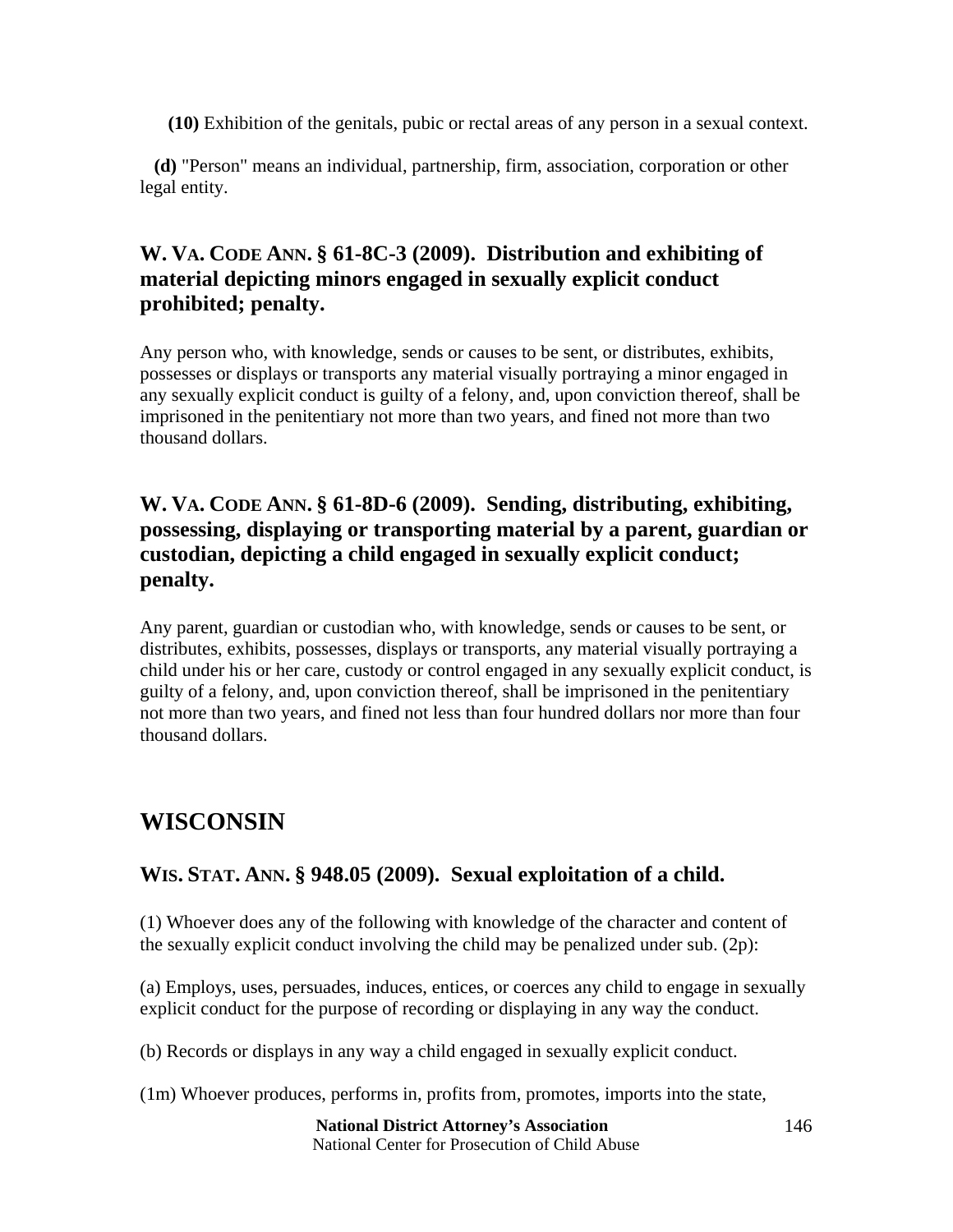reproduces, advertises, sells, distributes, or possesses with intent to sell or distribute, any recording of a child engaging in sexually explicit conduct may be penalized under sub. (2p) if the person knows the character and content of the sexually explicit conduct involving the child and if the person knows or reasonably should know that the child engaging in the sexually explicit conduct has not attained the age of 18 years.

(2) A person responsible for a childs welfare who knowingly permits, allows or encourages the child to engage in sexually explicit conduct for a purpose proscribed in sub. (1) (a) or (b) or (1m) may be penalized under sub. (2p)

(2p)

(a) Except as provided in par. (b), a person who violates sub.  $(1)$ ,  $(1m)$ , or  $(2)$  is guilty of a Class C felony.

(b) A person who violates sub.  $(1)$ ,  $(1m)$ , or  $(2)$  is guilty of a Class F felony if the person is under 18 years of age when the offense occurs.

(3) It is an affirmative defense to prosecution for violation of sub. (1) (a) or (b) or (2) if the defendant had reasonable cause to believe that the child had attained the age of 18 years. A defendant who raises this affirmative defense has the burden of proving this defense by a preponderance of the evidence.

## **WYOMING**

### **WYO. STAT. ANN. § 6-4-303 (2010). Sexual exploitation of children; penalties; definitions.**

(a) As used in this section:

(i) "Child" means a person under the age of eighteen (18) years;

 (ii) "Child pornography" means any visual depiction, including any photograph, film, video, picture, computer or computer-generated image or picture, whether or not made or produced by electronic, mechanical or other means, of explicit sexual conduct, where:

 (A) The production of the visual depiction involves the use of a child engaging in explicit sexual conduct;

 (B) The visual depiction is of explicit sexual conduct involving a child or an individual virtually indistinguishable from a child; or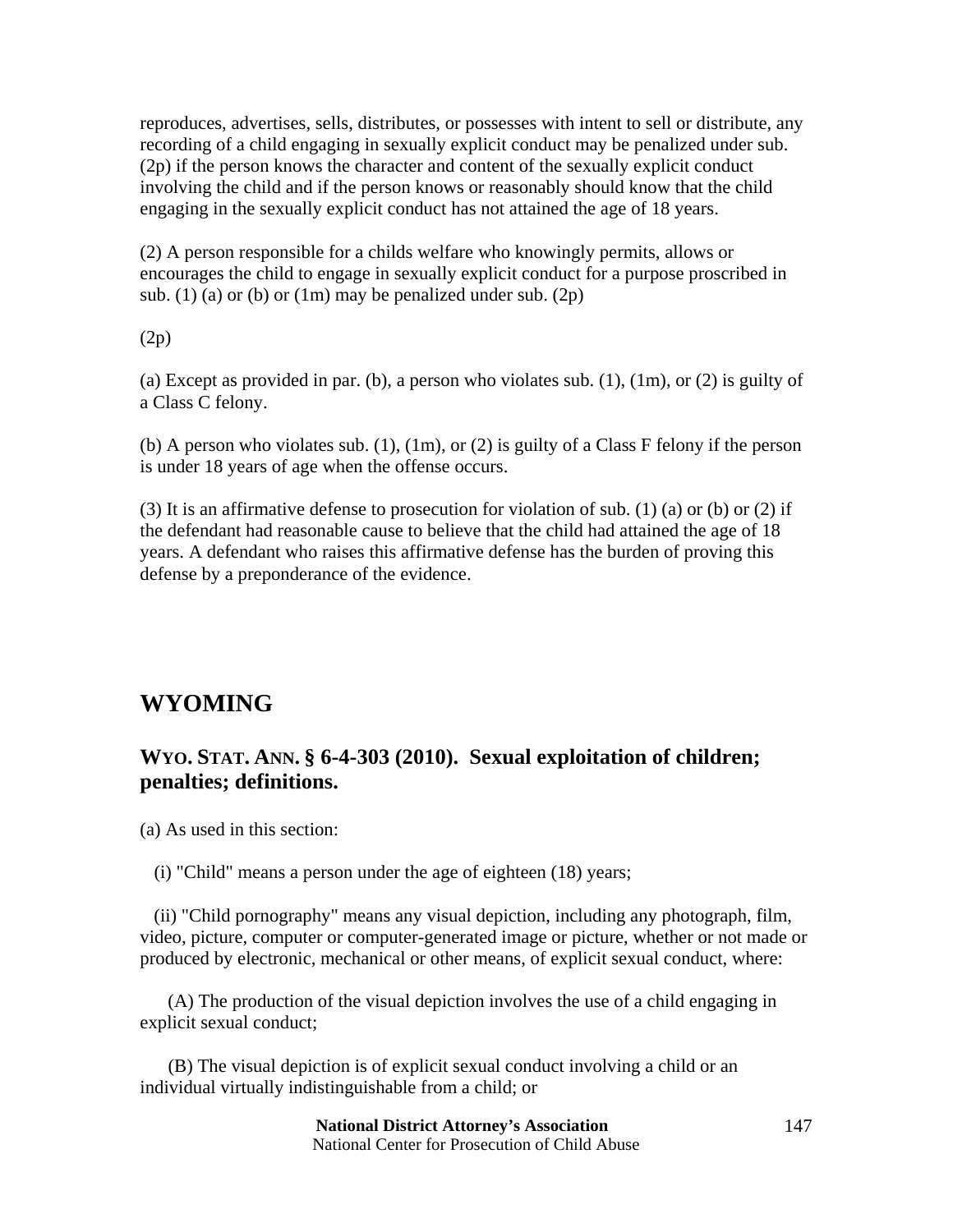(C) The visual depiction has been created, adapted or modified to depict explicit sexual conduct involving a child or an individual virtually indistinguishable from a child.

(D) Repealed by Laws 2005, ch. 70, § 2.

 (iii) "Explicit sexual conduct" means actual or simulated sexual intercourse, including genital-genital, oral-genital, anal-genital or oral-anal, between persons of the same or opposite sex, bestiality, masturbation, sadistic or masochistic abuse or lascivious exhibition of the genitals or pubic area of any person;

 (iv) "Visual depiction" means developed and undeveloped film and videotape, and data stored on computer disk or by electronic means which is capable of conversion into a visual image.

(b) A person is guilty of sexual exploitation of a child if, for any purpose, he knowingly:

 (i) Causes, induces, entices, coerces or permits a child to engage in, or be used for, the making of child pornography;

 (ii) Causes, induces, entices or coerces a child to engage in, or be used for, any explicit sexual conduct;

 (iii) Manufactures, generates, creates, receives, distributes, reproduces, delivers or possesses with the intent to deliver, including through digital or electronic means, whether or not by computer, any child pornography;

(iv) Possesses child pornography, except that this paragraph shall not apply to:

 (A) Peace officers, court personnel or district attorneys engaged in the lawful performance of their official duties;

 (B) Physicians, psychologists, therapists or social workers, provided such persons are duly licensed in Wyoming and the persons possess such materials in the course of a bona fide treatment or evaluation program at the treatment or evaluation site; or

(C) Counsel for a person charged under this section.

(c) The sexual exploitation of a child pursuant to paragraphs (b)(i) through (iii) of this section is a felony punishable by imprisonment for not less than five (5) years nor more than twelve (12) years, a fine of not more than ten thousand dollars (\$10,000.00), or both.

(d) The sexual exploitation of a child by possession of sexually exploitive material pursuant to paragraph (b)(iv) of this section is a felony punishable by imprisonment for not more than ten (10) years, a fine of not more than ten thousand dollars (\$10,000.00), or both.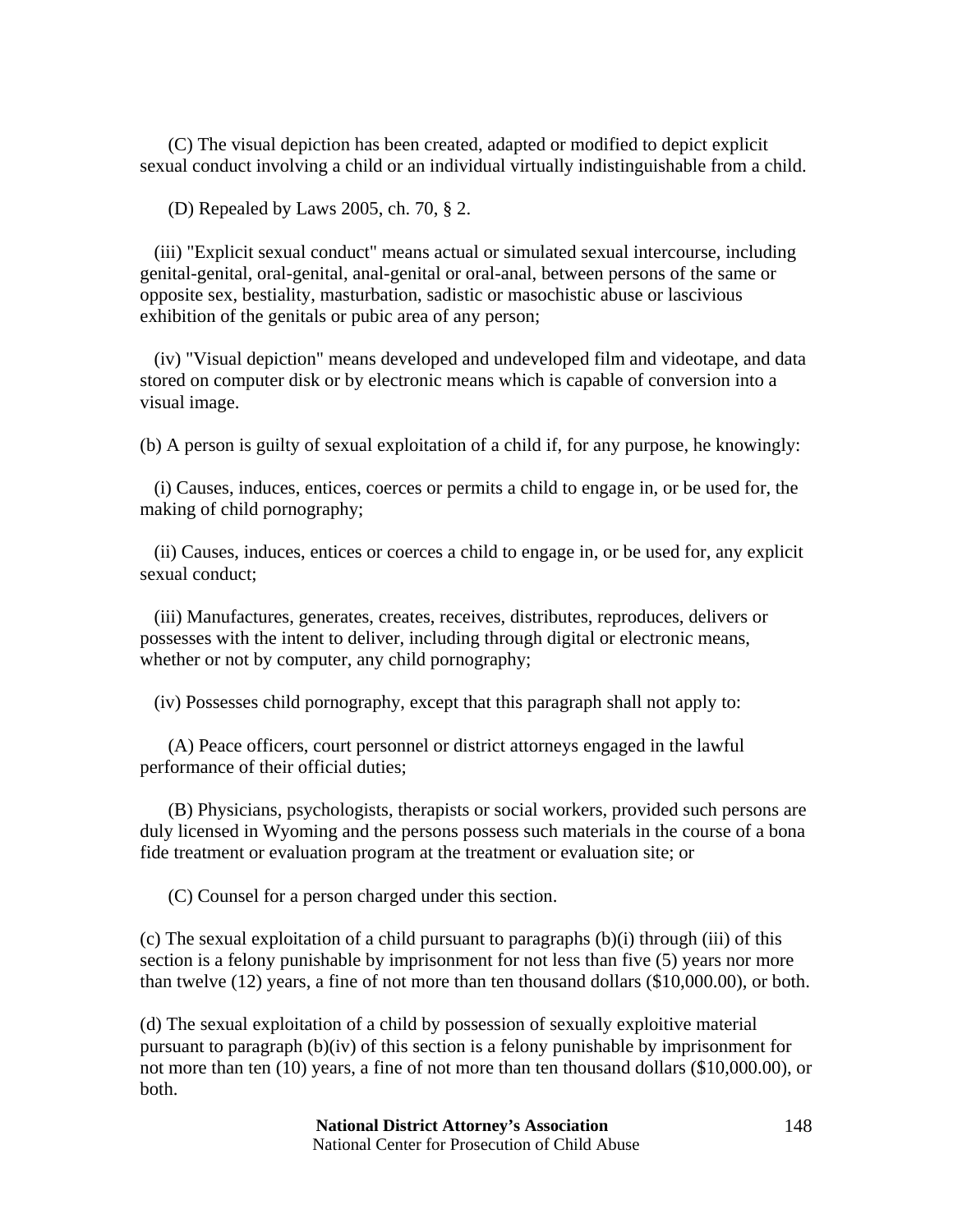(e) A second or subsequent conviction pursuant to paragraphs (b)(i) through (iv) of this section, or of a substantially similar law of any other jurisdiction, is a felony punishable by imprisonment for not less than seven (7) years nor more than twelve (12) years, a fine of not more than ten thousand dollars (\$10,000.00), or both.

(f) Any person who is convicted of an offense under this section shall forfeit to the state the person's interest in:

 (i) Any visual depiction of a child engaging in explicit sexual conduct in violation of this section, or any book, magazine, periodical, film, videotape or other matter which contains any such visual depiction, which was produced, transported, mailed, shipped, possessed or received in violation of this section;

 (ii) Any property, real or personal, constituting or traceable to gross proceeds obtained from such offense;

 (iii) Any property, real or personal, used or intended to be used to commit or to promote the commission of such offense.

## **FEDERAL LEGISLATION**

### **18 USCS § 1466A (2010). Obscene visual representations of the sexual abuse of children.**

a) In general. Any person who, in a circumstance described in subsection (d), knowingly produces, distributes, receives, or possesses with intent to distribute, a visual depiction of any kind, including a drawing, cartoon, sculpture, or painting, that--

(1) (A) depicts a minor engaging in sexually explicit conduct; and

(B) is obscene; or

 (2) (A) depicts an image that is, or appears to be, of a minor engaging in graphic bestiality, sadistic or masochistic abuse, or sexual intercourse, including genital-genital, oral-genital, anal-genital, or oral-anal, whether between persons of the same or opposite sex; and

 (B) lacks serious literary, artistic, political, or scientific value;or attempts or conspires to do so, shall be subject to the penalties provided in section  $2252A(b)(1)$  [18 USCS § 2252A(b)(1)], including the penalties provided for cases involving a prior conviction.

(b) Additional offenses. Any person who, in a circumstance described in subsection (d), knowingly possesses a visual depiction of any kind, including a drawing, cartoon,

> **National District Attorney's Association**  National Center for Prosecution of Child Abuse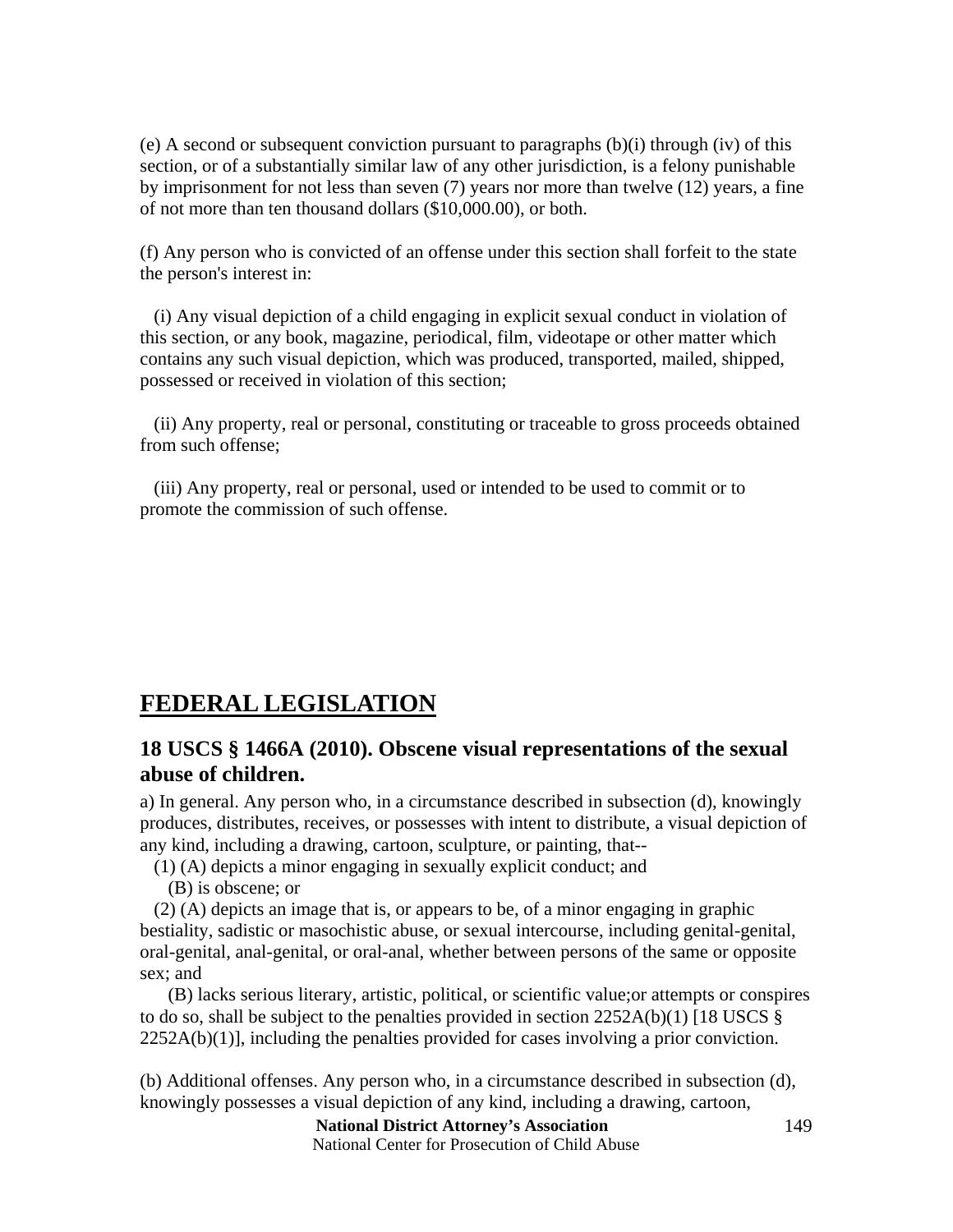sculpture, or painting, that--

(1) (A) depicts a minor engaging in sexually explicit conduct; and

(B) is obscene; or

 (2) (A) depicts an image that is, or appears to be, of a minor engaging in graphic bestiality, sadistic or masochistic abuse, or sexual intercourse, including genital-genital, oral-genital, anal-genital, or oral-anal, whether between persons of the same or opposite sex; and

 (B) lacks serious literary, artistic, political, or scientific value;or attempts or conspires to do so, shall be subject to the penalties provided in section  $2252A(b)(2)$  [18 USCS § 2252A(b)(2)], including the penalties provided for cases involving a prior conviction.

(c) Nonrequired element of offense. It is not a required element of any offense under this section that the minor depicted actually exist.

(d) Circumstances. The circumstance referred to in subsections (a) and (b) is that--

 (1) any communication involved in or made in furtherance of the offense is communicated or transported by the mail, or in interstate or foreign commerce by any means, including by computer, or any means or instrumentality of interstate or foreign commerce is otherwise used in committing or in furtherance of the commission of the offense;

 (2) any communication involved in or made in furtherance of the offense contemplates the transmission or transportation of a visual depiction by the mail, or in interstate or foreign commerce by any means, including by computer;

 (3) any person travels or is transported in interstate or foreign commerce in the course of the commission or in furtherance of the commission of the offense;

 (4) any visual depiction involved in the offense has been mailed, or has been shipped or transported in interstate or foreign commerce by any means, including by computer, or was produced using materials that have been mailed, or that have been shipped or transported in interstate or foreign commerce by any means, including by computer; or

 (5) the offense is committed in the special maritime and territorial jurisdiction of the United States or in any territory or possession of the United States.

(e) Affirmative defense. It shall be an affirmative defense to a charge of violating subsection (b) that the defendant--

(1) possessed less than 3 such visual depictions; and

 (2) promptly and in good faith, and without retaining or allowing any person, other than a law enforcement agency, to access any such visual depiction--

(A) took reasonable steps to destroy each such visual depiction; or

 (B) reported the matter to a law enforcement agency and afforded that agency access to each such visual depiction.

(f) Definitions. For purposes of this section--

 (1) the term "visual depiction" includes undeveloped film and videotape, and data stored on a computer disk or by electronic means which is capable of conversion into a visual image, and also includes any photograph, film, video, picture, digital image or picture, computer image or picture, or computer generated image or picture, whether

National Center for Prosecution of Child Abuse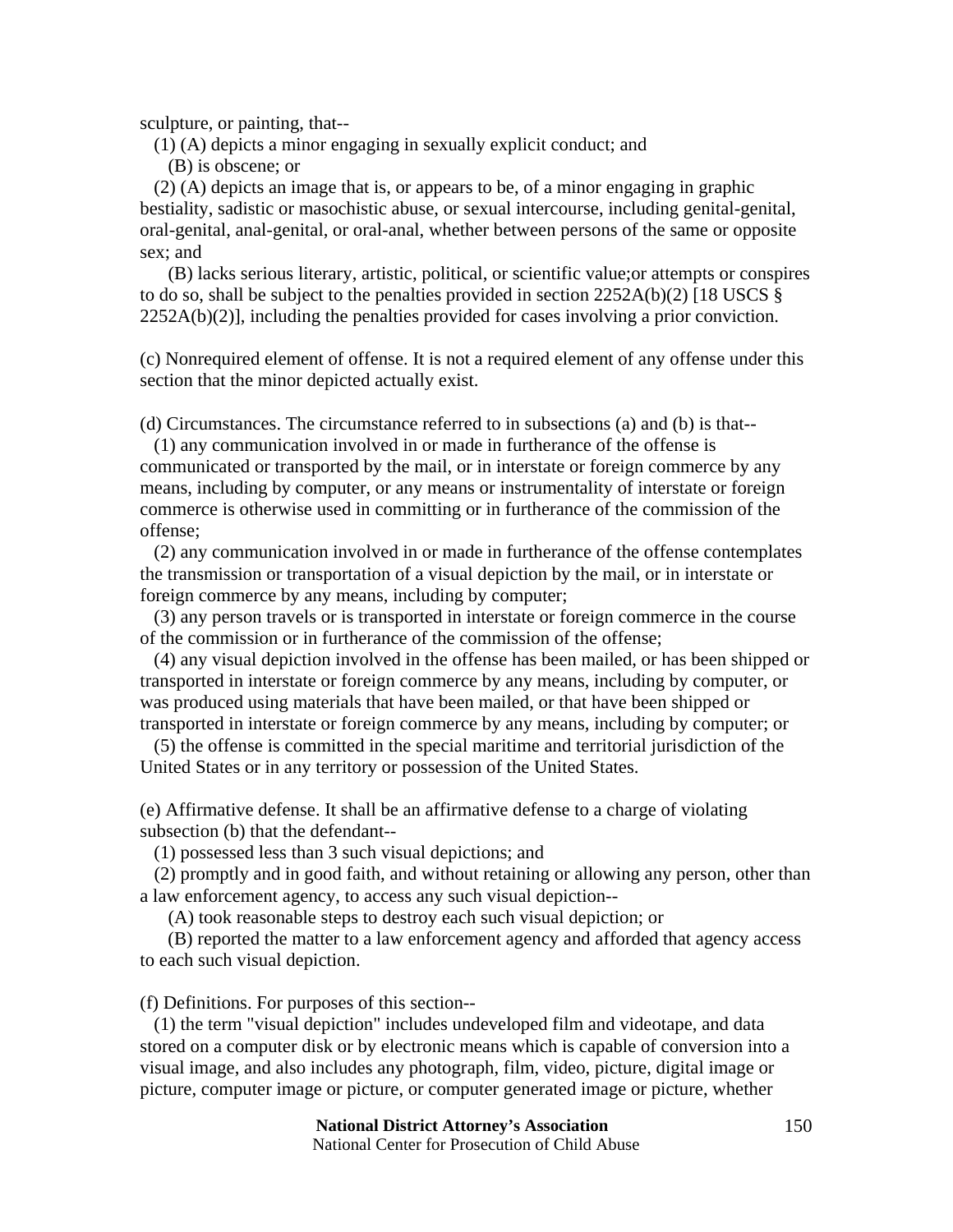made or produced by electronic, mechanical, or other means;

 (2) the term "sexually explicit conduct" has the meaning given the term in section 2256(2)(A) or 2256(2)(B) [18 USCS § 2256(2)(A) or 2256(2)(B)]; and

 (3) the term "graphic", when used with respect to a depiction of sexually explicit conduct, means that a viewer can observe any part of the genitals or pubic area of any depicted person or animal during any part of the time that the sexually explicit conduct is being depicted.

### **18 U.S.C.S. § 2251 (2010). Sexual exploitation of children.**

(a) Any person who employs, uses, persuades, induces, entices, or coerces any minor to engage in, or who has a minor assist any other person to engage in, or who transports any minor in or affecting interstate or foreign commerce, or in any Territory or Possession of the United States, with the intent that such minor engage in, any sexually explicit conduct for the purpose of producing any visual depiction of such conduct or for the purpose of transmitting a live visual depiction of such conduct, shall be punished as provided under subsection (e), if such person knows or has reason to know that such visual depiction will be transported or transmitted using any means or facility of interstate or foreign commerce or in or affecting interstate or foreign commerce or mailed, if that visual depiction was produced or transmitted using materials that have been mailed, shipped, or transported in or affecting interstate or foreign commerce by any means, including by computer, or if such visual depiction has actually been transported or transmitted using any means or facility of interstate or foreign commerce or in or affecting interstate or foreign commerce or mailed.

(b) Any parent, legal guardian, or person having custody or control of a minor who knowingly permits such minor to engage in, or to assist any other person to engage in, sexually explicit conduct for the purpose of producing any visual depiction of such conduct or for the purpose of transmitting a live visual depiction of such conduct shall be punished as provided under subsection (e) of this section, if such parent, legal guardian, or person knows or has reason to know that such visual depiction will be transported or transmitted using any means or facility of interstate or foreign commerce or in or affecting interstate or foreign commerce or mailed, if that visual depiction was produced or transmitted using materials that have been mailed, shipped, or transported in or affecting interstate or foreign commerce by any means, including by computer, or if such visual depiction has actually been transported or transmitted using any means or facility of interstate or foreign commerce or in or affecting interstate or foreign commerce or mailed.

(c)

 (1) Any person who, in a circumstance described in paragraph (2), employs, uses, persuades, induces, entices, or coerces any minor to engage in, or who has a minor assist any other person to engage in, any sexually explicit conduct outside of the United States, its territories or possessions, for the purpose of producing any visual depiction of such conduct, shall be punished as provided under subsection (e).

(2) The circumstance referred to in paragraph (1) is that--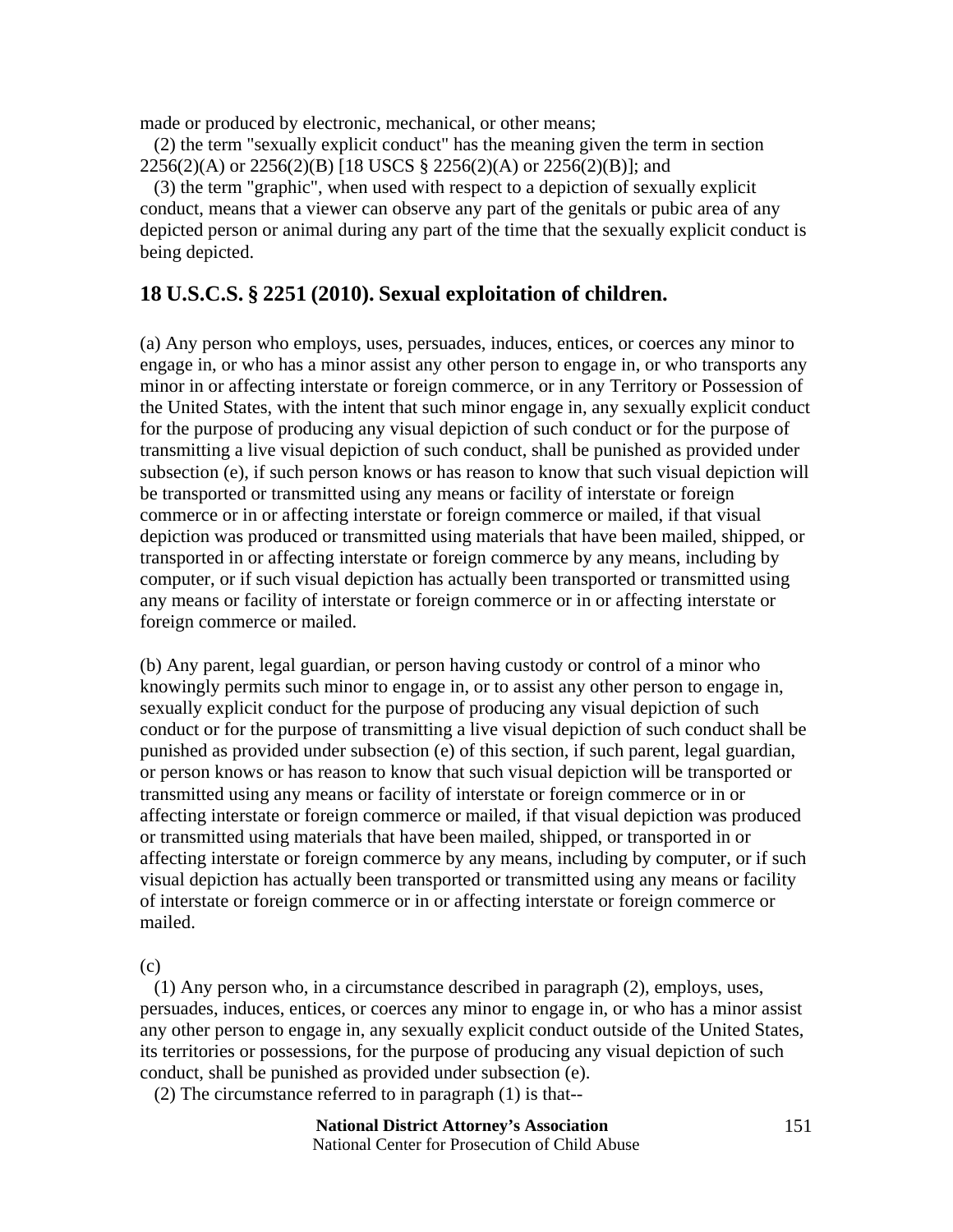(A) the person intends such visual depiction to be transported to the United States, its territories or possessions, by any means, including by using any means or facility of interstate or foreign commerce or mail; or

 (B) the person transports such visual depiction to the United States, its territories or possessions, by any means, including by using any means or facility of interstate or foreign commerce or mail.

#### (d)

 (1) Any person who, in a circumstance described in paragraph (2), knowingly makes, prints, or publishes, or causes to be made, printed, or published, any notice or advertisement seeking or offering--

 (A) to receive, exchange, buy, produce, display, distribute, or reproduce, any visual depiction, if the production of such visual depiction involves the use of a minor engaging in sexually explicit conduct and such visual depiction is of such conduct; or

 (B) participation in any act of sexually explicit conduct by or with any minor for the purpose of producing a visual depiction of such conduct;

shall be punished as provided under subsection (e).

(2) The circumstance referred to in paragraph (1) is that--

 (A) such person knows or has reason to know that such notice or advertisement will be transported using any means or facility of interstate or foreign commerce or in or affecting interstate or foreign commerce by any means including by computer or mailed; or

 (B) such notice or advertisement is transported using any means or facility of interstate or foreign commerce or in or affecting interstate or foreign commerce by any means including by computer or mailed.

(e) Any individual who violates, or attempts or conspires to violate, this section shall be fined under this title and imprisoned not less than 15 years nor more than 30 years, but if such person has one prior conviction under this chapter, section 1591 [18 USCS § 1591], chapter 71, chapter 109A, or chapter 117 [18 USCS §§ 2251 et seq., 18 USCS §§ 1460 et seq., 2241 et seq., or 2421 et seq.], or under section 920 of title 10 (article 120 of the Uniform Code of Military Justice), or under the laws of any State relating to aggravated sexual abuse, sexual abuse, abusive sexual contact involving a minor or ward, or sex trafficking of children, or the production, possession, receipt, mailing, sale, distribution, shipment, or transportation of child pornography, such person shall be fined under this title and imprisoned for not less than 25 years nor more than 50 years, but if such person has 2 or more prior convictions under this chapter, chapter 71, chapter 109A, or chapter 117 [18 USCS §§ 2251 et seq., 18 USCS §§ 1460 et seq., 2241 et seq., or 2421 et seq.], or under section 920 of title 10 (article 120 of the Uniform Code of Military Justice), or under the laws of any State relating to the sexual exploitation of children, such person shall be fined under this title and imprisoned not less than 35 years nor more than life. Any organization that violates, or attempts or conspires to violate, this section shall be fined under this title. Whoever, in the course of an offense under this section, engages in conduct that results in the death of a person, shall be punished by death or imprisoned for not less than 30 years or for life.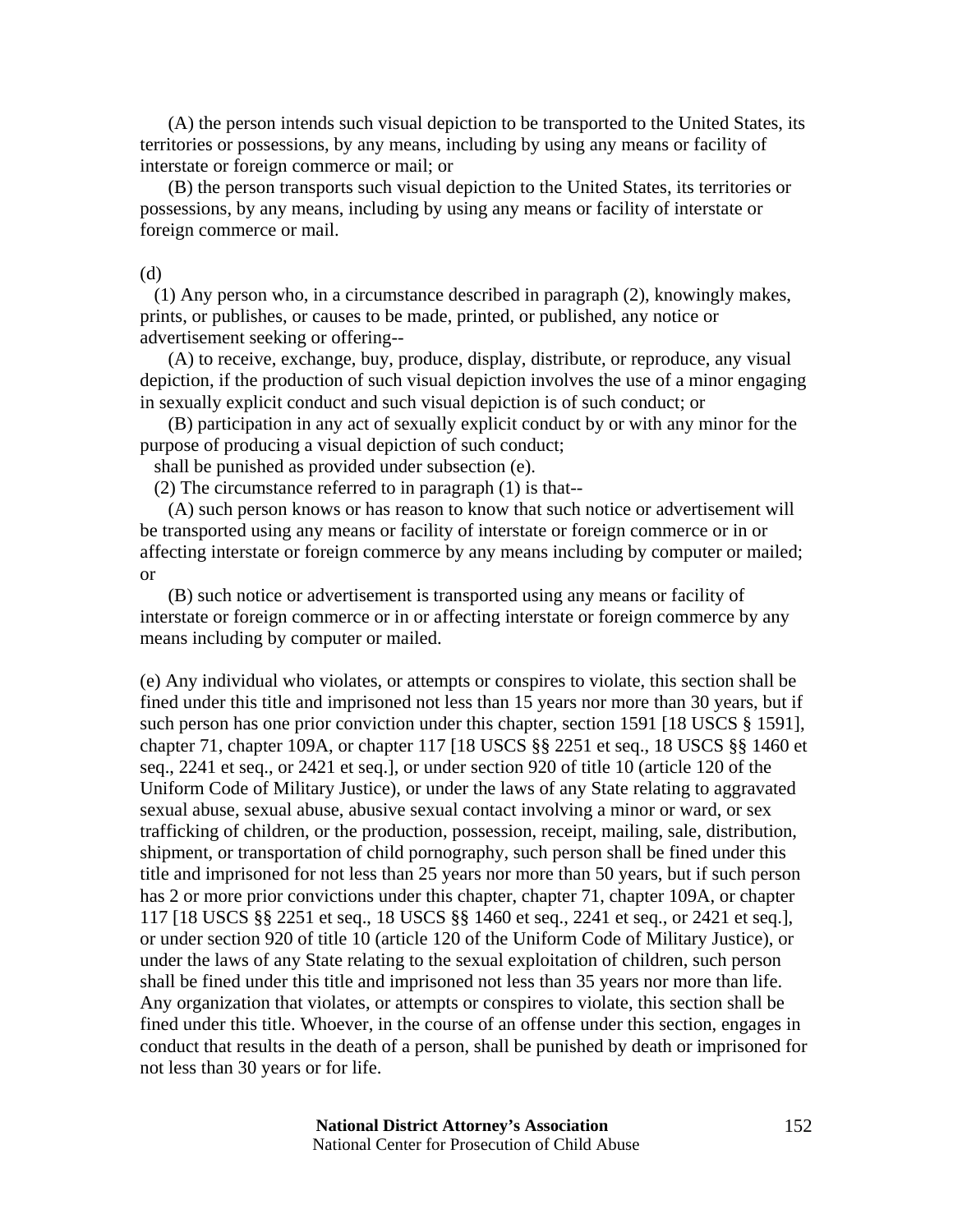### **18 U.S.C.S. § 2252 (2010). Certain activities relating to material involving the sexual exploitation of minors.**

(a) Any person who--

 (1) knowingly transports or ships using any means or facility of interstate or foreign commerce or in or affecting interstate or foreign commerce by any means including by computer or mails, any visual depiction, if--

 (A) the producing of such visual depiction involves the use of a minor engaging in sexually explicit conduct; and

(B) such visual depiction is of such conduct;

 (2) knowingly receives, or distributes, any visual depiction using any means or facility of interstate or foreign commerce or that has been mailed, or has been shipped or transported in or affecting interstate or foreign commerce, or which contains materials which have been mailed or so shipped or transported, by any means including by computer, or knowingly reproduces any visual depiction for distribution using any means or facility of interstate or foreign commerce or in or affecting interstate or foreign commerce by any means including by computer or through the mails, if--

 (A) the producing of such visual depiction involves the use of a minor engaging in sexually explicit conduct; and

(B) such visual depiction is of such conduct;

(3) either--

 (A) in the special maritime and territorial jurisdiction of the United States, or on any land or building owned by, leased to, or otherwise used by or under the control of the Government of the United States, or in the Indian country as defined in section 1151 of this title [18 USCS § 1151], knowingly sells or possesses with intent to sell any visual depiction; or

 (B) knowingly sells or possesses with intent to sell any visual depiction that has been mailed, shipped, or transported using any means or facility of interstate or foreign commerce, or has been shipped or transported in or affecting interstate or foreign commerce, or which was produced using materials which have been mailed or so shipped or transported using any means or facility of interstate or foreign commerce, including by computer, if--

 (i) the producing of such visual depiction involves the use of a minor engaging in sexually explicit conduct; and

(ii) such visual depiction is of such conduct; or

(4) either--

 (A) in the special maritime and territorial jurisdiction of the United States, or on any land or building owned by, leased to, or otherwise used by or under the control of the Government of the United States, or in the Indian country as defined in section 1151 of this title [18 USCS § 1151], knowingly possesses, or knowingly accesses with intent to view, 1 or more books, magazines, periodicals, films, video tapes, or other matter which contain any visual depiction; or

 (B) knowingly possesses, or knowingly accesses with intent to view, 1 or more books, magazines, periodicals, films, video tapes, or other matter which contain any visual depiction that has been mailed, or has been shipped or transported using any means or facility of interstate or foreign commerce or in or affecting interstate or foreign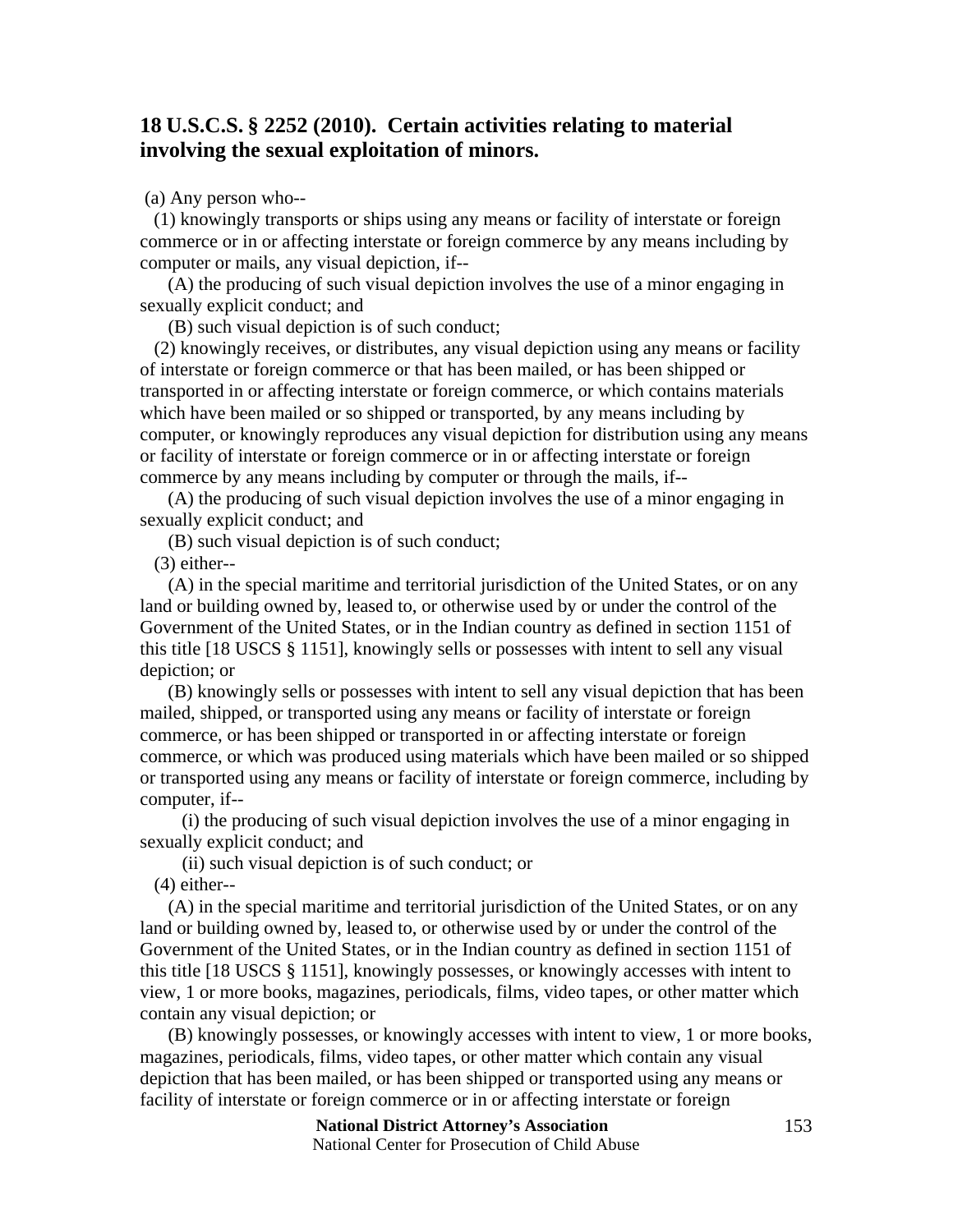commerce, or which was produced using materials which have been mailed or so shipped or transported, by any means including by computer, if--

 (i) the producing of such visual depiction involves the use of a minor engaging in sexually explicit conduct; and

(ii) such visual depiction is of such conduct;

shall be punished as provided in subsection (b) of this section.

(b)

 (1) Whoever violates, or attempts or conspires to violate, paragraph (1), (2), or (3) of subsection (a) shall be fined under this title and imprisoned not less than 5 years and not more than 20 years, but if such person has a prior conviction under this chapter, section 1591 [18 USCS § 1591], chapter 71, chapter 109A, or chapter 117 [18 USCS §§ 2251 et seq., §§ 1460 et seq., 2241 et seq., or 2421 et seq.], or under section 920 of title 10 (article 120 of the Uniform Code of Military Justice), or under the laws of any State relating to aggravated sexual abuse, sexual abuse, or abusive sexual conduct involving a minor or ward, or the production, possession, receipt, mailing, sale, distribution, shipment, or transportation of child pornography, or sex trafficking of children, such person shall be fined under this title and imprisoned for not less than 15 years nor more than 40 years.

 (2) Whoever violates, or attempts or conspires to violate, paragraph (4) of subsection (a) shall be fined under this title or imprisoned not more than 10 years, or both, but if such person has a prior conviction under this chapter, chapter 71, chapter 109A, or chapter 117 [18 USCS §§ 2251 et seq., §§ 1460 et seq., 2241 et seq., or 2421 et seq.], or under section 920 of title 10 (article 120 of the Uniform Code of Military Justice), or under the laws of any State relating to aggravated sexual abuse, sexual abuse, or abusive sexual conduct involving a minor or ward, or the production, possession, receipt, mailing, sale, distribution, shipment, or transportation of child pornography, such person shall be fined under this title and imprisoned for not less than 10 years nor more than 20 years.

(c) Affirmative defense. It shall be an affirmative defense to a charge of violating paragraph (4) of subsection (a) that the defendant--

 (1) possessed less than three matters containing any visual depiction proscribed by that paragraph; and

 (2) promptly and in good faith, and without retaining or allowing any person, other than a law enforcement agency, to access any visual depiction or copy thereof--

(A) took reasonable steps to destroy each such visual depiction; or

 (B) reported the matter to a law enforcement agency and afforded that agency access to each such visual depiction.

### **18 U.S.C.S. § 2252A (2010). Certain activities relating to material constituting or containing child pornography**

(a) Any person who--

 (1) knowingly mails, or transports or ships using any means or facility of interstate or foreign commerce or in or affecting interstate or foreign commerce by any means,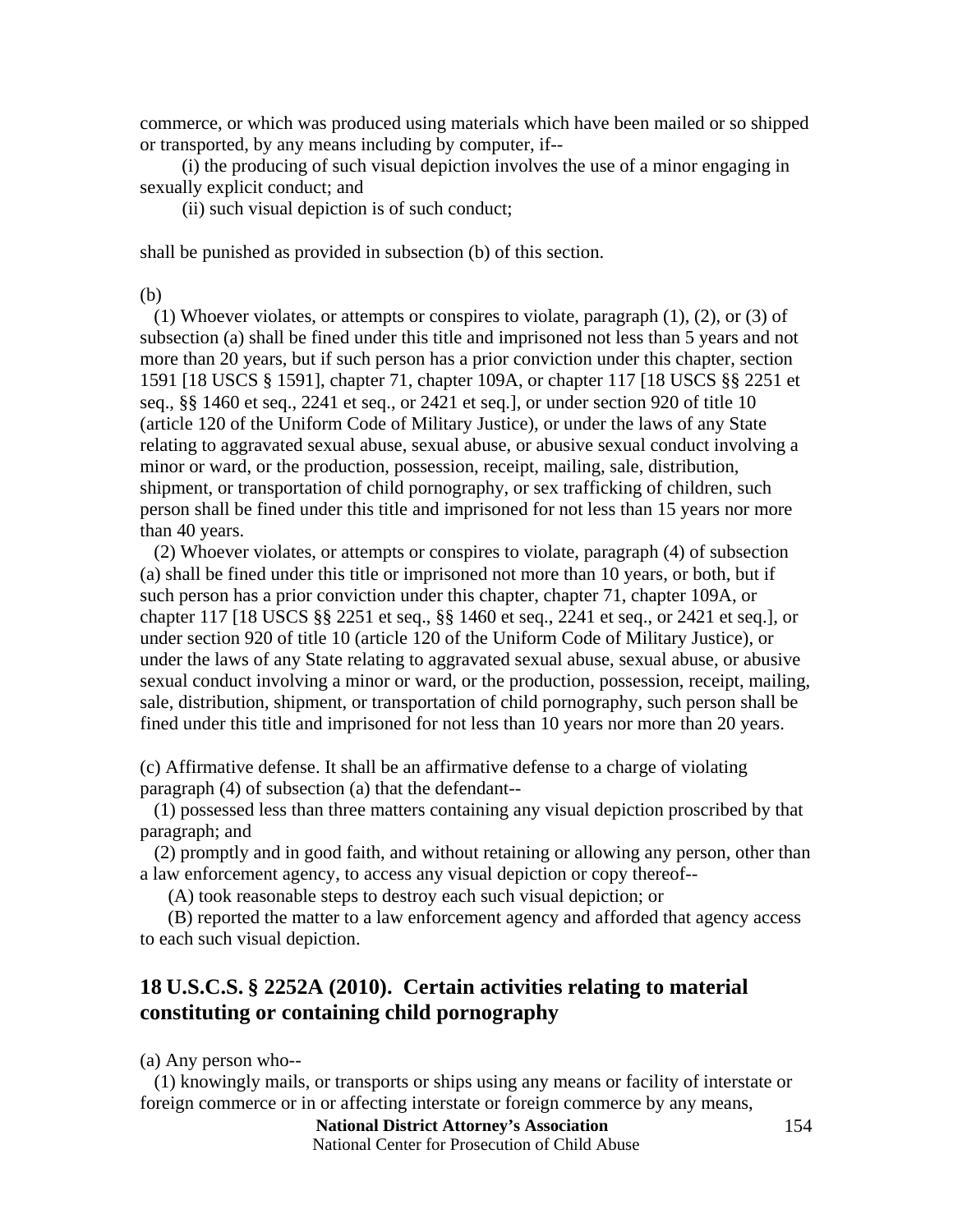including by computer, any child pornography;

(2) knowingly receives or distributes--

 (A) any child pornography that has been mailed, or using any means or facility of interstate or foreign commerce shipped or transported in or affecting interstate or foreign commerce by any means, including by computer; or

 (B) any material that contains child pornography that has been mailed, or using any means or facility of interstate or foreign commerce shipped or transported in or affecting interstate or foreign commerce by any means, including by computer;

(3) knowingly--

 (A) reproduces any child pornography for distribution through the mails, or using any means or facility of interstate or foreign commerce or in or affecting interstate or foreign commerce by any means, including by computer; or

 (B) advertises, promotes, presents, distributes, or solicits through the mails, or using any means or facility of interstate or foreign commerce or in or affecting interstate or foreign commerce by any means, including by computer, any material or purported material in a manner that reflects the belief, or that is intended to cause another to believe, that the material or purported material is, or contains--

(i) an obscene visual depiction of a minor engaging in sexually explicit conduct; or

 (ii) a visual depiction of an actual minor engaging in sexually explicit conduct; (4) either--

 (A) in the special maritime and territorial jurisdiction of the United States, or on any land or building owned by, leased to, or otherwise used by or under the control of the United States Government, or in the Indian country (as defined in section 1151 [18 USCS § 1151]), knowingly sells or possesses with the intent to sell any child pornography; or

 (B) knowingly sells or possesses with the intent to sell any child pornography that has been mailed, or shipped or transported using any means or facility of interstate or foreign commerce or in or affecting interstate or foreign commerce by any means, including by computer, or that was produced using materials that have been mailed, or shipped or transported in or affecting interstate or foreign commerce by any means, including by computer;

### $(5)$  either--

 (A) in the special maritime and territorial jurisdiction of the United States, or on any land or building owned by, leased to, or otherwise used by or under the control of the United States Government, or in the Indian country (as defined in section 1151 [18 USCS § 1151]), knowingly possesses, or knowingly accesses with intent to view, any book, magazine, periodical, film, videotape, computer disk, or any other material that contains an image of child pornography; or

 (B) knowingly possesses, or knowingly accesses with intent to view, any book, magazine, periodical, film, videotape, computer disk, or any other material that contains an image of child pornography that has been mailed, or shipped or transported using any means or facility of interstate or foreign commerce or in or affecting interstate or foreign commerce by any means, including by computer, or that was produced using materials that have been mailed, or shipped or transported in or affecting interstate or foreign commerce by any means, including by computer;

 (6) knowingly distributes, offers, sends, or provides to a minor any visual depiction, including any photograph, film, video, picture, or computer generated image or picture,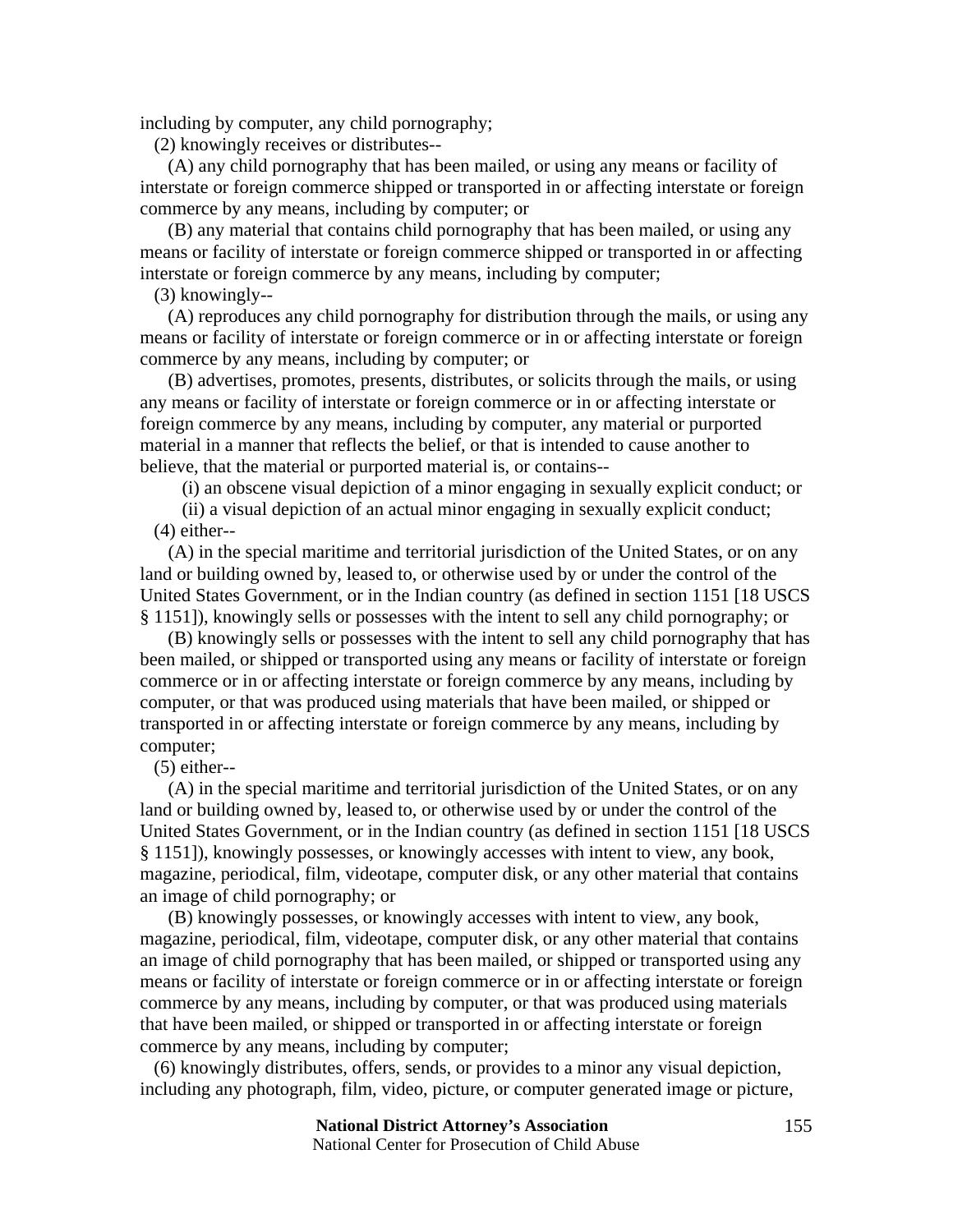whether made or produced by electronic, mechanical, or other means, where such visual depiction is, or appears to be, of a minor engaging in sexually explicit conduct--

 (A) that has been mailed, shipped, or transported using any means or facility of interstate or foreign commerce or in or affecting interstate or foreign commerce by any means, including by computer;

 (B) that was produced using materials that have been mailed, shipped, or transported in or affecting interstate or foreign commerce by any means, including by computer; or

 (C) which distribution, offer, sending, or provision is accomplished using the mails or any means or facility of interstate or foreign commerce,

 for purposes of inducing or persuading a minor to participate in any activity that is illegal; or

 (7) knowingly produces with intent to distribute, or distributes, by any means, including a computer, in or affecting interstate or foreign commerce, child pornography that is an adapted or modified depiction of an identifiable minor.

shall be punished as provided in subsection (b); or

#### (b)

 (1) Whoever violates, or attempts or conspires to violate, paragraph (1), (2), (3), (4), or (6) of subsection (a) shall be fined under this title and imprisoned not less than 5 years and not more than 20 years, but, if such person has a prior conviction under this chapter, section 1591 [18 USCS § 1591], chapter 71, chapter 109A, or chapter 117 [18 USCS §§ 2251 et seq., §§ 1460 et seq., 2241 et seq., or 2421 et seq.], or under section 920 of title 10 (article 120 of the Uniform Code of Military Justice), or under the laws of any State relating to aggravated sexual abuse, sexual abuse, or abusive sexual conduct involving a minor or ward, or the production, possession, receipt, mailing, sale, distribution, shipment, or transportation of child pornography, or sex trafficking of children, such person shall be fined under this title and imprisoned for not less than 15 years nor more than 40 years.

 (2) Whoever violates, or attempts or conspires to violate, subsection (a)(5) shall be fined under this title or imprisoned not more than 10 years, or both, but, if such person has a prior conviction under this chapter, chapter 71, chapter 109A, or chapter 117 [18] USCS §§ 2251 et seq., §§ 1460 et seq., 2241 et seq., or 2421 et seq.], or under section 920 of title 10 (article 120 of the Uniform Code of Military Justice), or under the laws of any State relating to aggravated sexual abuse, sexual abuse, or abusive sexual conduct involving a minor or ward, or the production, possession, receipt, mailing, sale, distribution, shipment, or transportation of child pornography, such person shall be fined under this title and imprisoned for not less than 10 years nor more than 20 years.

 (3) Whoever violates, or attempts or conspires to violate, subsection (a)(7) shall be fined under this title or imprisoned not more than 15 years, or both.

(c) It shall be an affirmative defense to a charge of violating paragraph  $(1)$ ,  $(2)$ ,  $(3)(A)$ ,  $(4)$ , or  $(5)$  of subsection  $(a)$  that--

(1)

 (A) the alleged child pornography was produced using an actual person or persons engaging in sexually explicit conduct; and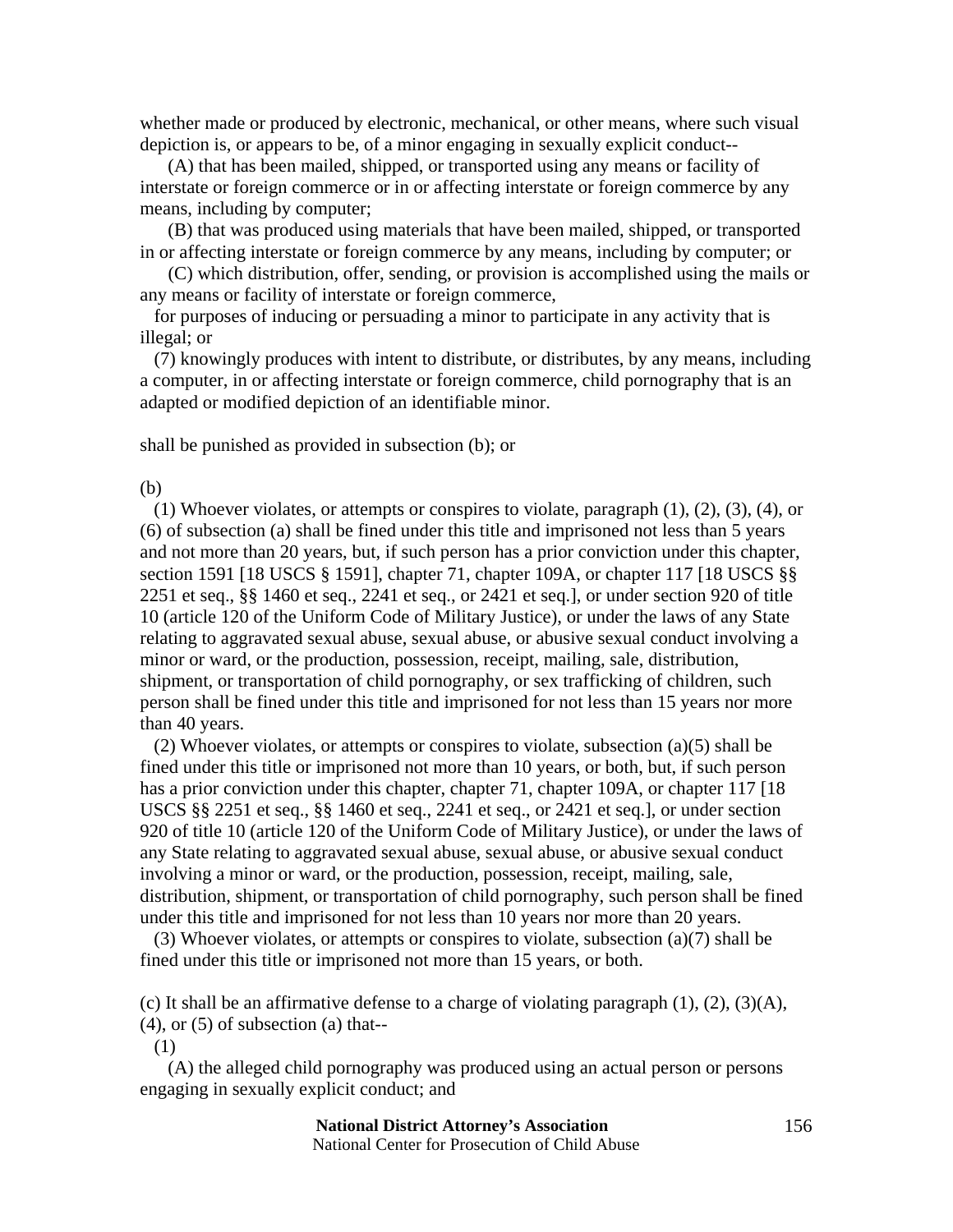(B) each such person was an adult at the time the material was produced; or (2) the alleged child pornography was not produced using any actual minor or minors.

No affirmative defense under subsection  $(c)(2)$  shall be available in any prosecution that involves child pornography as described in section 2256(8)(C) [18 USCS § 2256(8)(C)]. A defendant may not assert an affirmative defense to a charge of violating paragraph (1),  $(2)$ ,  $(3)(A)$ ,  $(4)$ , or  $(5)$  of subsection (a) unless, within the time provided for filing pretrial motions or at such time prior to trial as the judge may direct, but in no event later than 14 days before the commencement of the trial, the defendant provides the court and the United States with notice of the intent to assert such defense and the substance of any expert or other specialized testimony or evidence upon which the defendant intends to rely. If the defendant fails to comply with this subsection, the court shall, absent a finding of extraordinary circumstances that prevented timely compliance, prohibit the defendant from asserting such defense to a charge of violating paragraph  $(1)$ ,  $(2)$ ,  $(3)(A)$ ,  $(4)$ , or  $(5)$ of subsection (a) or presenting any evidence for which the defendant has failed to provide proper and timely notice.

(d) Affirmative defense. It shall be an affirmative defense to a charge of violating subsection (a)(5) that the defendant--

(1) possessed less than three images of child pornography; and

 (2) promptly and in good faith, and without retaining or allowing any person, other than a law enforcement agency, to access any image or copy thereof--

(A) took reasonable steps to destroy each such image; or

 (B) reported the matter to a law enforcement agency and afforded that agency access to each such image.

(e) Admissibility of evidence. On motion of the government, in any prosecution under this chapter [18 USCS §§ 2251 et seq.] or section 1466A [18 USCS § 1466A], except for good cause shown, the name, address, social security number, or other nonphysical identifying information, other than the age or approximate age, of any minor who is depicted in any child pornography shall not be admissible and may be redacted from any otherwise admissible evidence, and the jury shall be instructed, upon request of the United States, that it can draw no inference from the absence of such evidence in deciding whether the child pornography depicts an actual minor.

(f) Civil remedies.

 (1) In general. Any person aggrieved by reason of the conduct prohibited under subsection (a) or (b) or section 1466A [18 USCS § 1466A] may commence a civil action for the relief set forth in paragraph (2).

 (2) Relief. In any action commenced in accordance with paragraph (1), the court may award appropriate relief, including--

(A) temporary, preliminary, or permanent injunctive relief;

(B) compensatory and punitive damages; and

 (C) the costs of the civil action and reasonable fees for attorneys and expert witnesses.

#### **National District Attorney's Association**

National Center for Prosecution of Child Abuse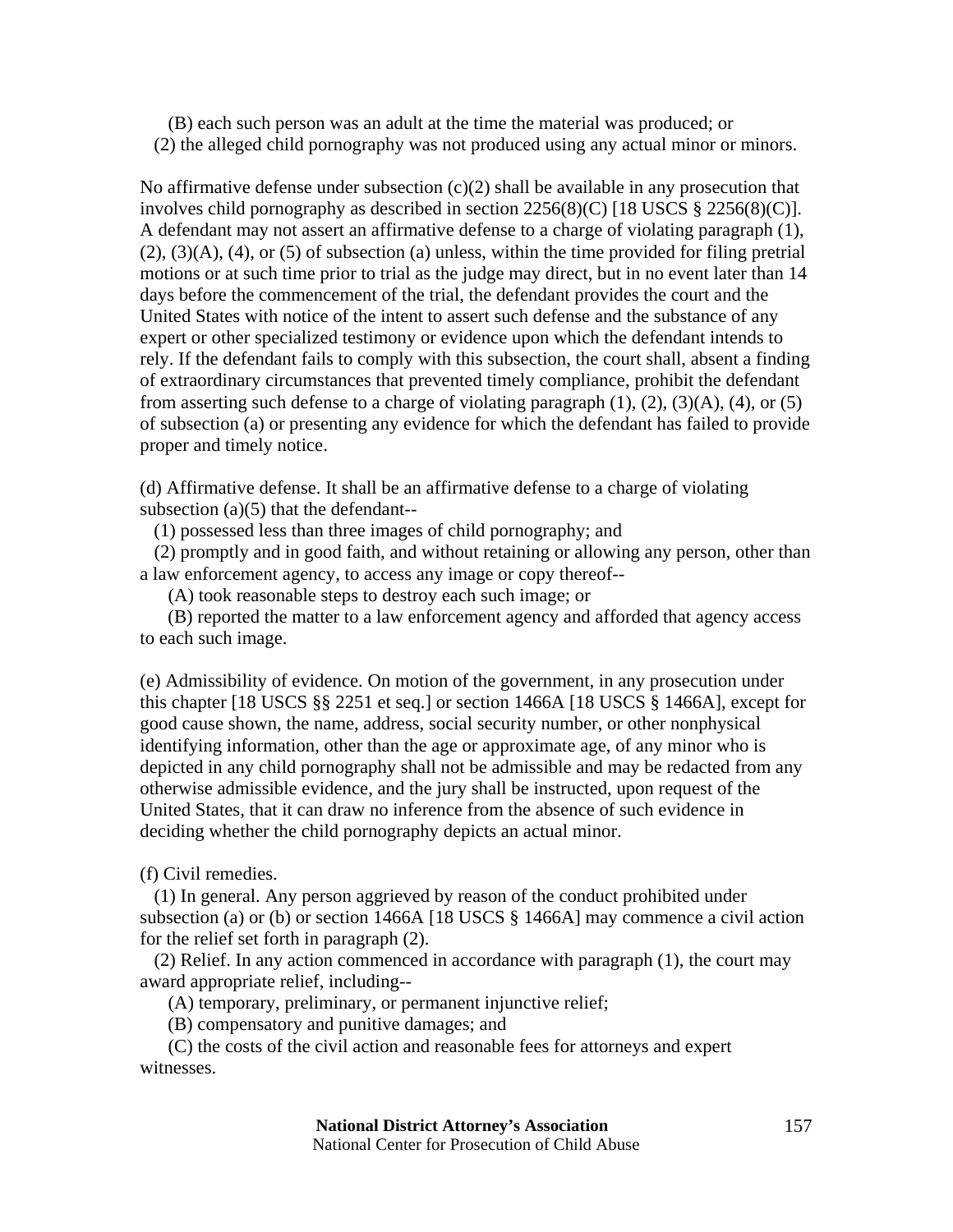(g) Child exploitation enterprises.

 (1) Whoever engages in a child exploitation enterprise shall be fined under this title and imprisoned for any term of years not less than 20 or for life.

 (2) A person engages in a child exploitation enterprise for the purposes of this section if the person violates section 1591 [18 USCS § 1591], section 1201 [18 USCS § 1201] if the victim is a minor, or chapter 109A [18 USCS §§ 2241 et seq.] (involving a minor victim), 110 [18 USCS §§ 2251 et seq.] (except for sections 2257 and 2257A [18 USCS §§ 2257 and 2257A]), or 117 [18 USCS §§ 2421 et seq.] (involving a minor victim), as a part of a series of felony violations constituting three or more separate incidents and involving more than one victim, and commits those offenses in concert with three or more other persons.

# **U.S. TERRITORIES**

# **AMERICAN SAMOA**

## **GUAM**

### **GUAM CODE ANN. tit. 9, § 28.40 (2009). Definitions.**

As used in this Article:

(a) Material means any picture, drawing, photograph, motion picture or pictorial representation, or any statue or other figure, or any mechanical, chemical or electrical reproduction, or anything which is or may be used as a means of communication (other than the written or spoken word). Material includes molds, printing plates and other latent representational objects.

(b) Prurient interest means a shameful or morbid interest in nudity, sex or excretion.

(c) Performance means any physical human bodily activity, whether engaged in alone or with other persons, including but not limited to dancing, acting, simulating or pantomiming which is either public or for commercial gain.

(d) Distribute means to transfer possession of material.

(e) Any material or performance is obscene if:

(1) The average person, applying contemporary community standards, finds that the material or performance, taken as a whole, appeals to the prurient interest; and

**National District Attorney's Association**  National Center for Prosecution of Child Abuse 158 (2) The material or performance depicts or describes in a patently offensive way, sexual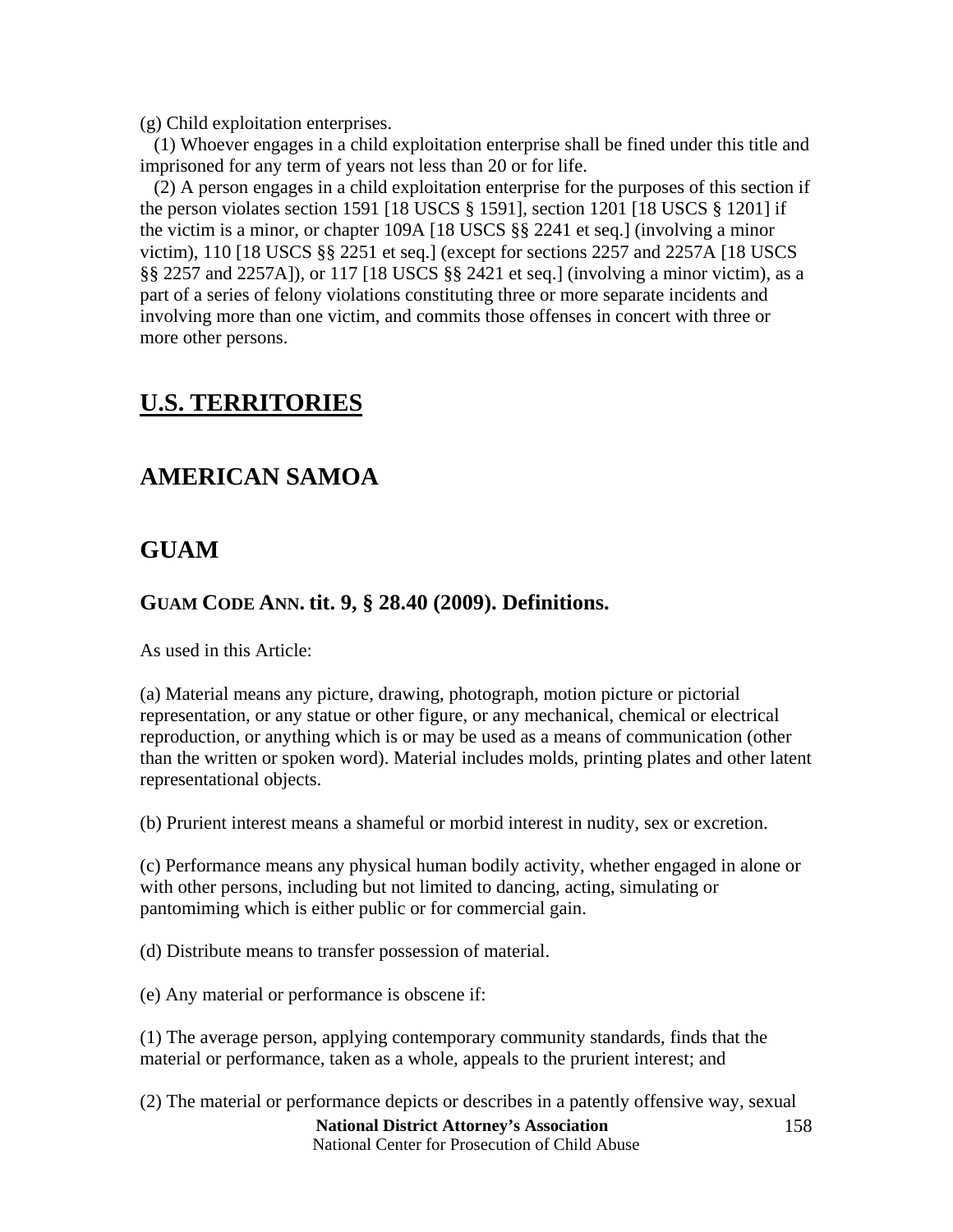conduct, normal or perverted, actual or simulated; and

(3) The material or performance, taken as a whole, lacks serious literary, artistic, political or scientific value.

(f) Sadomasochistic abuse means flagellation or torture by or upon a person as an act of sexual stimulation or gratification.

(g) Sexual conduct means acts of masturbation, excretory functions, lewd exhibition of the genitals, sadomasochistic abuse, bestiality, sexual intercourse or physical contact with a person's clothed or unclothed genitals, pubic area, buttocks or the breast or breasts of a female for the purpose of sexual stimulation, gratification or perversion.

(h) Owner means any person who owns or has legal right to possession of any material.

### **GUAM CODE ANN. tit. 9, § 28.49 (2008). Same: Distribution.**

Every person who knowingly sends or causes to be sent, or who in Guam possesses, prepares, publishes, shows, prints or who offers to distribute, distributes or exhibits to another any obscene material, when such act or acts are public or for commercial gain, is guilty of a misdemeanor.

## **PUERTO RICO**

### **P.R. LAWS ANN. tit. 33 § 4074 (2009). Obscene material, obscene acts, sexual behavior and related terms defined**

 For the effects of §§ 4074-4081 of this title, the following terms or phrases shall have the meaning set forth below:

 *(a) Obscene material.* Means material which, considered as a whole by an average person and by applying contemporary community patterns, attracts lascivious interest, in other words, a morbid interest in nudity, sexuality or biological functions; and is material that depicts or describes sexual behavior in a patently offensive manner and, considered as a whole, fails to have any serious literary, artistic, political, religious, scientific or educational merit.

 The material's attraction to lascivious interest in sex is judged with reference to the average adult unless the nature of the material or the manner in which it is marketed, distributed or exhibited demonstrates that it is designed for groups of sexual deviates, in which case, said attraction shall be judged with reference to the group for whom it is intended.

 In proceedings for violations of the provisions of this subtitle where the way it is produced, presented, sold, marketed, distributed or publicized indicates that the accused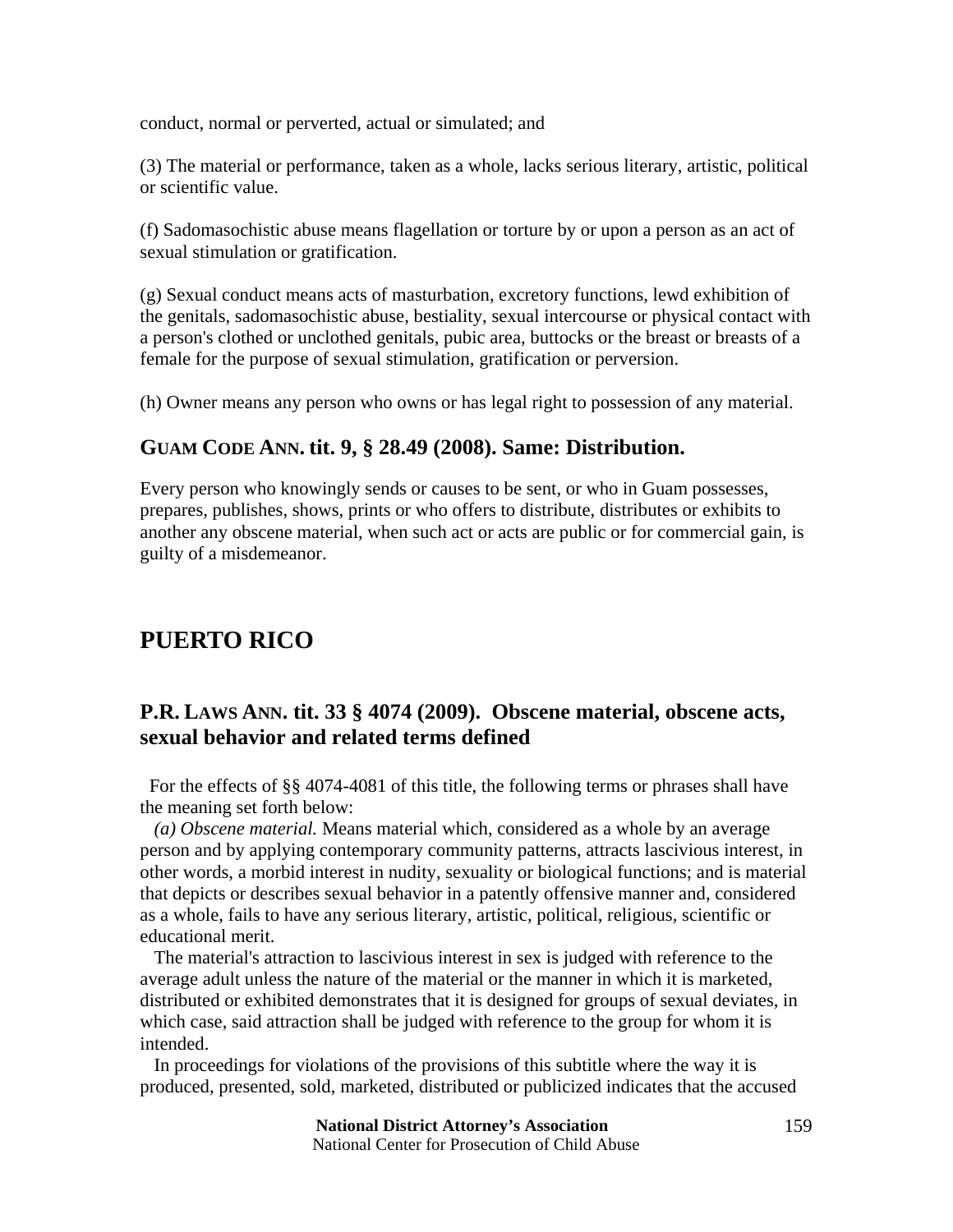is promoting the material commercially because of its lascivious attraction, the proof of this action shall constitute prima facie evidence that the same fails to have any serious literary, artistic, political, religious, scientific or educational merit.

 The fact that the defendant knew that the material showed persons under sixteen (16) years of age engaging in sexual behavior, as defined in subsection (f) of this section, is a factor that must be considered when determining that the material is obscene.

When the forbidden act is carried out for, with or in the presence of children less than sixteen (16) years old, it shall suffice that the material is intended to awaken a lascivious interest in sex.

 *(b) Material.* Means any book, magazine, newspaper or other printed or written material, or any portrait, photograph, moving picture, cinematographic film or other graphic representation or oral or visual representation transmitted or retransmitted through cable, electromagnetic waves, computers, digital technology or any other electronic medium or any other communications means [media] or any statue, carving or figure, or any recording, transcription or mechanical, chemical or electrical reproduction or any other article, equipment or machine.

 *(c) Distribute.* Means to transfer possession, either with or without remuneration, or to send a signal, transmit, retransmit or broadcast by cable, electromagnetic impulses or any electronic means or other communications media.

 *(d) Subsequent violation.* Means any infraction or infractions of the same nature, using the same communications media that the first infraction was committed with, brought before any court of justice after thirty (30) or more days have elapsed from the first infraction.

 *(e) Obscene act.* Means any physical activity of the human body, whether it is carried out alone or with other persons, including, but not limited to, singing, talking, dancing, acting, pretending, or by pantomime which, considered as a whole by the average person, according to contemporary community patterns, appeals to a lascivious interest, in other words, a morbid interest in nudity, sexuality or biological functions and represents or describes sexual behavior in a manifestly offensive manner and fails to have a serious literary, artistic, political, religious, scientific or educational value.

 Incitement by actions leading to a lascivious interest shall be judged in relation to the average adult, unless the nature of said conduct or the manner in which it is produced, presented or displayed, demonstrates that it is designed for groups of sexual deviates, in which case the predominant attraction of the acts shall be judged with reference to the group for whom it is intended.

 In proceedings for violations of the provisions of this subtitle where the manner of production, presentation or exhibition indicates that the accused is commercially exploiting obscene acts for their lascivious attraction, said circumstances shall constitute prima facie evidence that same lacks serious literary, artistic, political, religious, scientific or educational merit.

 When determining whether the act, considered as a whole, appeals to a lascivious interest in sex, the fact that the defendant knew that the conduct showed persons under sixteen (16) years of age engaged in sexual behavior, as defined in subsection (f) of this section, is a factor that may be taken into consideration.

 When the prohibited act is carried out for, with or in the presence of children under sixteen (16) years of age, it shall be sufficient that the material is intended to awaken a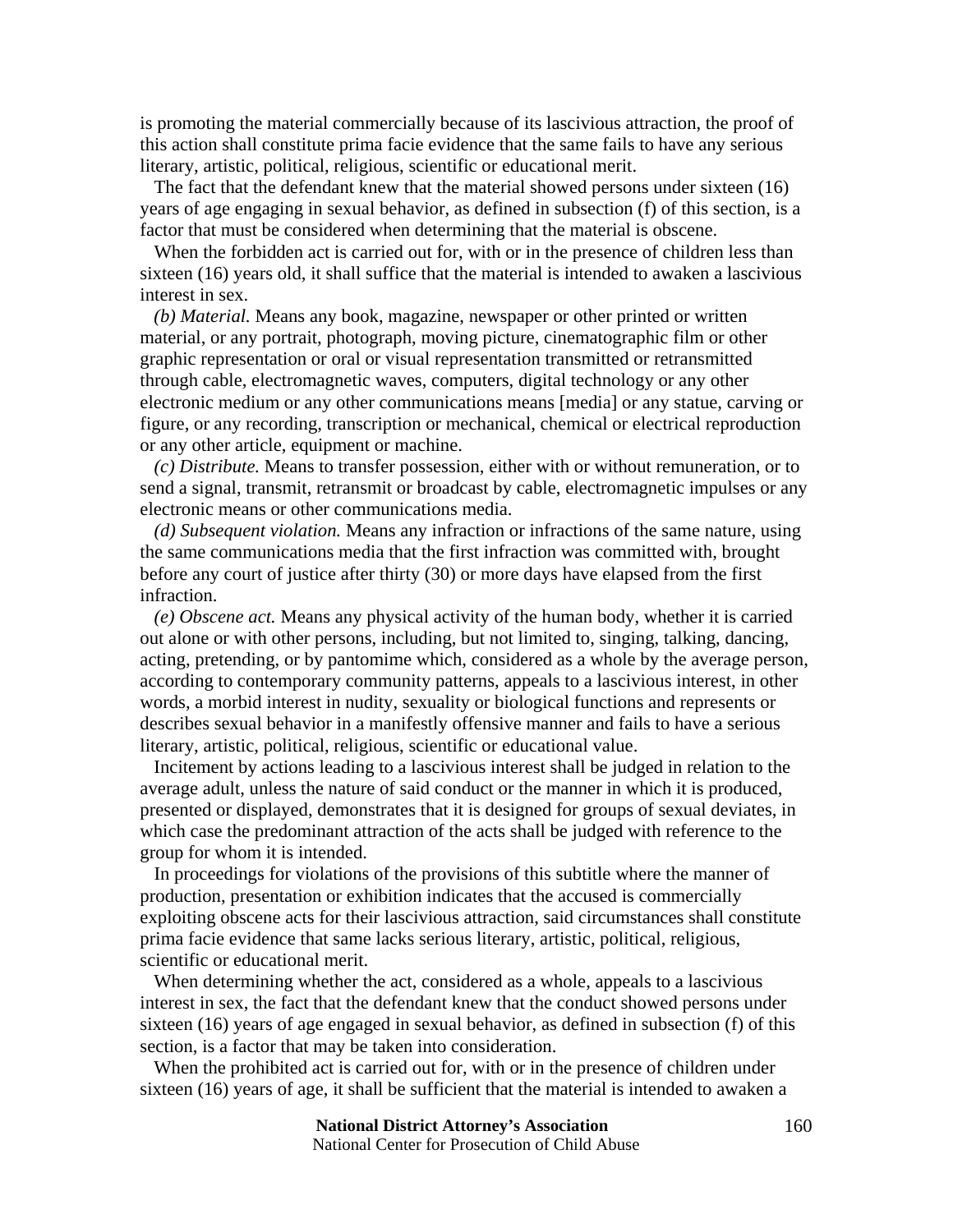lascivious interest in sex.

 *(f) Sexual behavior.* Means:

 (1) Patently offensive representations or descriptions of consummated, normal or perverted sexual acts, whether they be real or simulated, including sexual relations, sodomy, unnatural acts and bestiality.

 (2) Patently offensive representations or descriptions of masturbation, oral copulation, sexual sadism, sexual masochism, lascivious display of genital organs, stimulation of human genitalia with objects designed for such purposes, or scatological functions, whether such acts are carried out individually or between members of the same sex or the opposite sex, or between humans and animals. An act is simulated when it gives the impression of being sexual behavior.

### **P.R. LAWS ANN. tit. 33 § 4075 (2009). Delivery, transportation, sale, distribution, exhibition or possession of obscene material**

 (a) Any person who knowingly sends, or has delivered, or transports or has transported, or brings or has someone bring obscene material to Puerto Rico for sale, exhibition, publication or distribution, or who possesses, prepares, publishes or prints any obscene material in Puerto Rico, with the intention of distributing, selling, exhibiting it to others, or offering it for distribution or sale, shall be punished by imprisonment not to exceed six (6) months, or a fine not to exceed five hundred dollars (\$500), or both penalties at the court's discretion.

 (b) Any person who commits the acts forbidden in subsection (a) of this section, knowing that in such obscene material a child under sixteen (16) years of age is presented while carrying out or simulating a sexual act, shall be punished upon conviction, by imprisonment for a term of two (2) years to a maximum of four (4) years, or a fine not to exceed fifty thousand dollars (\$50,000), or both penalties at the court's discretion.

 (c) The provisions of this section, with regard to the exhibition, or possession with intent to exhibit, of any obscene material shall not apply to any employee, projector operator or movie cameraman who has been employed and who is working at his job, as long as said employee, projector operator or cameraman does not have a financial interest of any kind in the place where he is employed.

### **P.R. LAWS ANN. tit. 1 § 546 (2009). Right to prohibit obscene material and/or child pornography**

Every person has the right to petition the State to prohibit and to take any steps to prevent the production, exhibition, transmission, diffusion and dissemination of obscene material and/or that contains explicit sexual child abuse, or that is otherwise deemed as obscene material and/or child pornography, pursuant to the applicable laws and jurisprudence.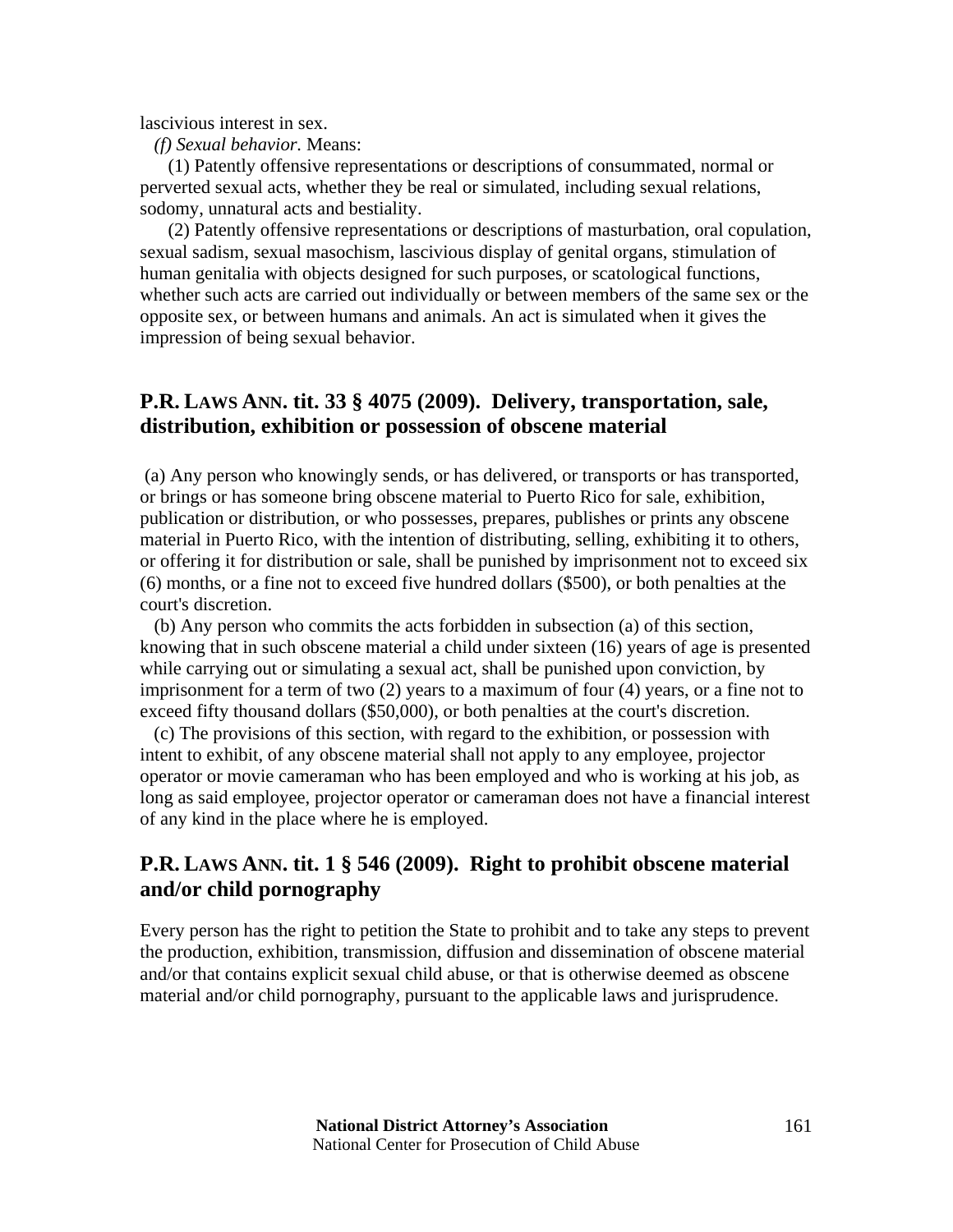## **U.S. VIRGIN ISLANDS**

### **V.I. CODE ANN. tit. 14, § 1021 (2010). Definitions**

As used in this chapter:

 **(a)** "Obscene" means that to the average person, applying contemporary standards, the predominant appeal of the matter, taken as a whole, is to prurient interest, i.e., a shameful or morbid interest in nudity, sex, or excretion, which goes substantially beyond customary limits of candor in description or representation of such matters and is matter which is utterly without redeeming social importance.

 **(b)** "Matter" means any book, magazine, newspaper, or other printed or written material or any picture, drawing, photograph, motion picture, or other pictorial representation or any statue or other figure, or any recording, transcription or mechanical, chemical or electrical production or any other articles, equipment, machines or materials.

 **(c)** "Person" means any individual, partnership, firm, association, corporation or other legal entity.

**(d)** "Distribute" means to transfer possession of, whether with or without consideration.

**(e)** "Knowingly" means having knowledge that the matter is obscene.

### **V.I. CODE ANN. tit. 14, § 1022 (2010). Obscene and indecent conduct**

Whoever--

 **(a) (1)** exposes his person or the private parts thereof in any public place, or in any place where there are present other persons to be offended or annoyed thereby, or who exposes himself or takes part in any model artist exhibition, or makes any other exhibition of himself to public view or to the view of any number of persons, such as is offensive to decency, or is adapted to excite lewd or vicious thoughts or acts; or who shall appear upon any public street or thoroughfare within town limits of any town in the Virgin Islands in bathing costume or any similarly abbreviated attire such as to offend public decency;

 **(2)** procures, counsels, or assists any person so to expose himself, or to take part in any model artist exhibition, or to make any other exhibition of himself to public view or to the view of any number of persons, such as is offensive to decency, or is adapted to excite to lewd or vicious thoughts or acts;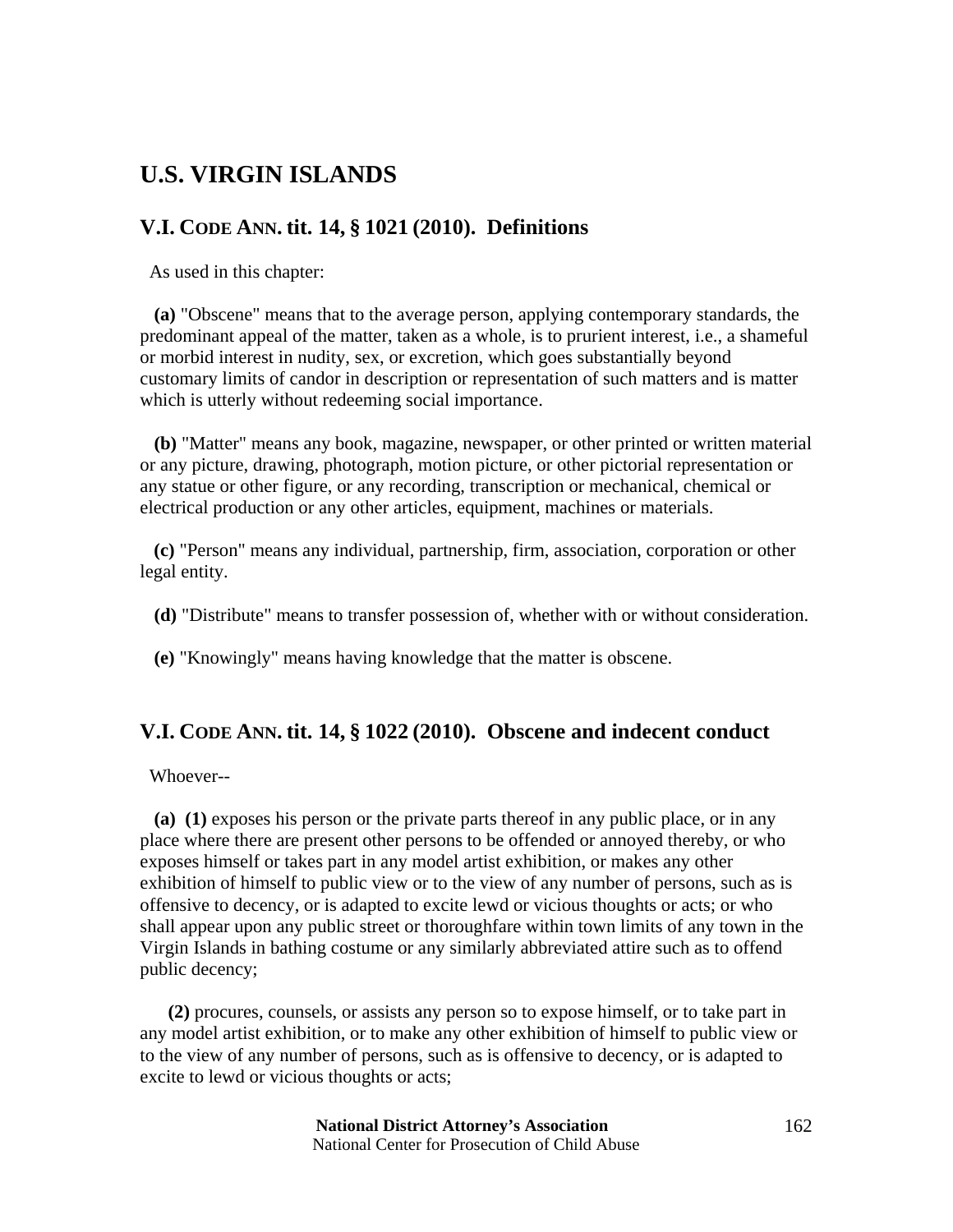**(3)** writes, composes, stereotypes, prints, publishes, sells, distributes, keeps for sale, or exhibits any obscene or indecent writing, paper or books; or designs, copies, draws, engraves, paints, or otherwise prepares any obscene or indecent picture or print; or molds, cuts, casts, or likewise makes any obscene or indecent figure;

 **(4)** writes, composes, or publishes any notice or advertisement of any such writing, paper, book, picture, print, or figure;

 **(5)** sings any lewd or obscene song, ballad, or uses any lewd or obscene words over any radio station located in or operating within the Virgin Islands, or in any public place, or in any place where there are present other persons to be offended or annoyed thereby;

 **(6)** uses vile and obscene language in public streets or places or in private places so as to seriously disturb the peace; or

**(7)** urinates or defecates in public places--

shall be fined not more than \$100 or imprisoned not more than 90 days, or both.

**(b)** For purposes of this section, a woman's breast-feeding a child in any public or private location where the woman's presence is otherwise authorized does not under any circumstance constitute obscene or indecent conduct.

## **V.I. CODE ANN. tit. 14, § 1024 (2010). Distribution; printing, exhibiting, distributing or possessing**

(a) Every person who knowingly, sends or causes to be sent, or brings or causes to be brought, into the Virgin Islands for sale or distribution, or in the Virgin Islands prepares, publishes, prints, exhibits, distributes, or offers to distribute, or has in his possession with intent to distribute or to exhibit or offer to distribute, any obscene matter is guilty of a misdemeanor.

(b) Every person who (i) sends or causes to be sent, or brings or causes to be brought into the Virgin Islands for sale or distribution, or (ii) in the Virgin Islands possesses, prepares, publishes or prints, with the intent to distribute or to exhibit to others for commercial consideration, or (iii) who offers to distribute, distributes or exhibits to others for commercial consideration, any obscene matter, knowing that such matter depicts a minor engaging in or simulating sexual intercourse, masturbation, anal-oral copulation, sodomy, bestiality, oral copulation, sexual sadism, sexual masochism, any lewd or lascivious sexual activity, or excretory functions performed in a lewd or lascivious manner is guilty of a felony and shall be fined not less than \$25,000 and not more than \$50,000 or imprisoned not more than three years, or both.

(c) The provisions of this section with respect to the exhibition of, or the possession with intent to exhibit, any obscene matter shall not apply to a motion picture operator,